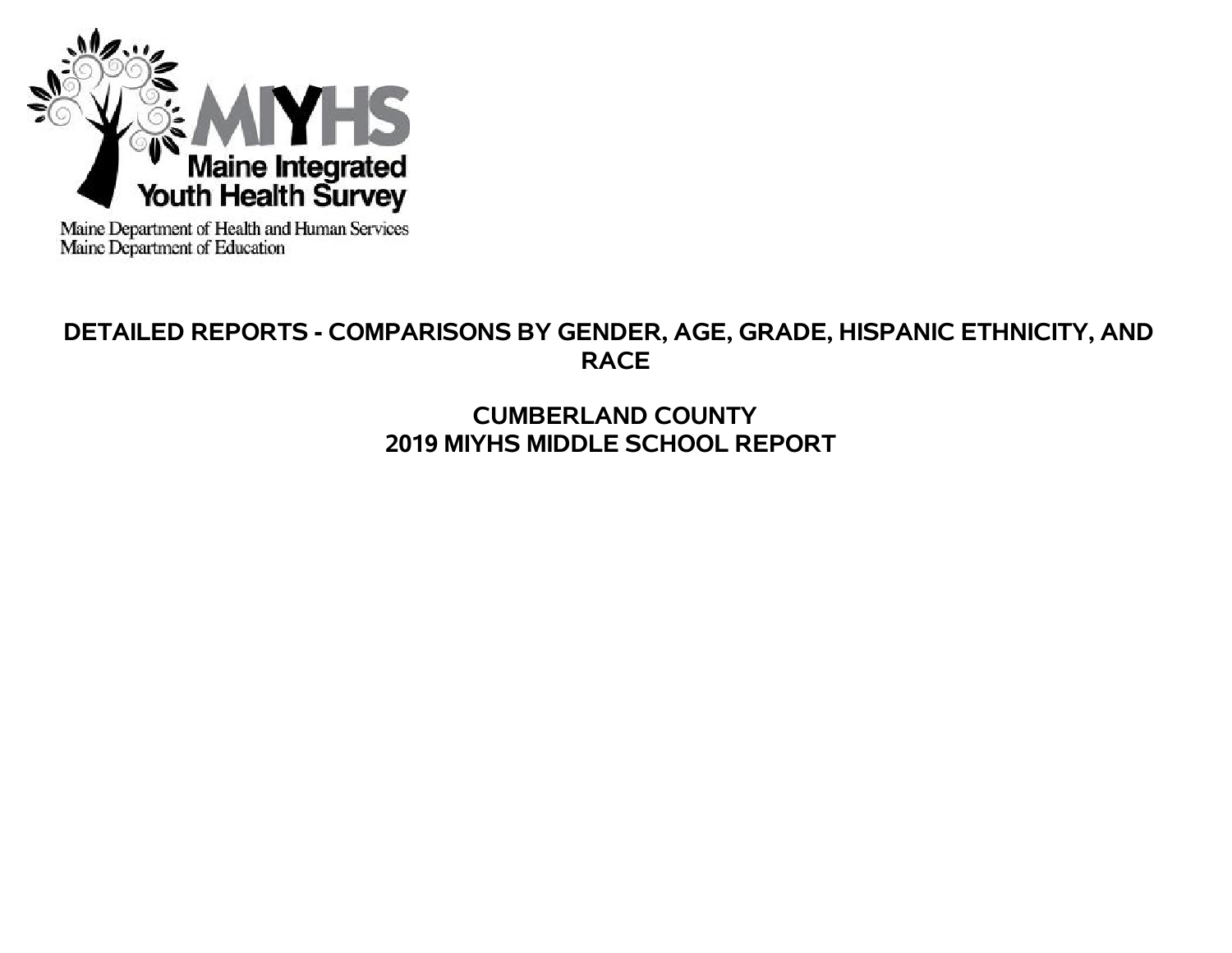|                                           | $\%$  | <b>CI</b>           | N     | n     |
|-------------------------------------------|-------|---------------------|-------|-------|
|                                           |       |                     |       |       |
| Total                                     | 20.7% |                     | 5,674 | 4,983 |
| ----Sex----                               |       |                     |       |       |
| Female                                    | 47.3% | $(46.0\% - 48.7\%)$ | 2,686 | 2,438 |
| Male                                      | 51.6% | $(50.3\% - 52.9\%)$ | 2,926 | 2,487 |
| Missing                                   | 1.1%  | $(0.7\% - 1.5\%)$   | 62    | 58    |
| ----Grade----                             |       |                     |       |       |
| Grade 7                                   | 49.9% | $(48.4\% - 51.3\%)$ | 2,830 | 2,464 |
| Grade 8                                   | 48.6% | $(47.0\% - 50.2\%)$ | 2,758 | 2,440 |
| Missing                                   | 1.5%  | $(1.1\% - 2.0\%)$   | 86    | 79    |
| ----Age----                               |       |                     |       |       |
| 12 or younger                             | 29.2% | $(27.8\% - 30.6\%)$ | 1,656 | 1,449 |
| 13                                        | 49.9% | $(48.6\% - 51.2\%)$ | 2,832 | 2,490 |
| 14 or older                               | 20.6% | $(19.7\% - 21.5\%)$ | 1,169 | 1,030 |
| Missing                                   | 0.3%  | $(0.0\% - 0.5\%)$   | 16    | 14    |
| ----Hispanic Ethnicity----                |       |                     |       |       |
| Hispanic                                  | 4.4%  | $(3.5\% - 5.4\%)$   | 252   | 303   |
| Non-Hispanic                              | 90.7% | $(89.1\% - 92.3\%)$ | 5,146 | 4,441 |
| Missing                                   | 4.9%  | $(3.8\% - 6.0\%)$   | 276   | 239   |
| ----Race----                              |       |                     |       |       |
| American Indian or Alaskan Native         | 1.8%  | $(1.4\% - 2.2\%)$   | 103   | 122   |
| Asian                                     | 3.0%  | $(2.1\% - 3.8\%)$   | 170   | 201   |
| Black or African American                 | 5.3%  | $(2.1\% - 8.4\%)$   | 298   | 351   |
| Native Hawaiian or Other Pacific Islander | 0.4%  | $(0.2\% - 0.5\%)$   | 22    | 27    |
| White                                     | 82.2% | $(77.4\% - 86.9\%)$ | 4,663 | 3,824 |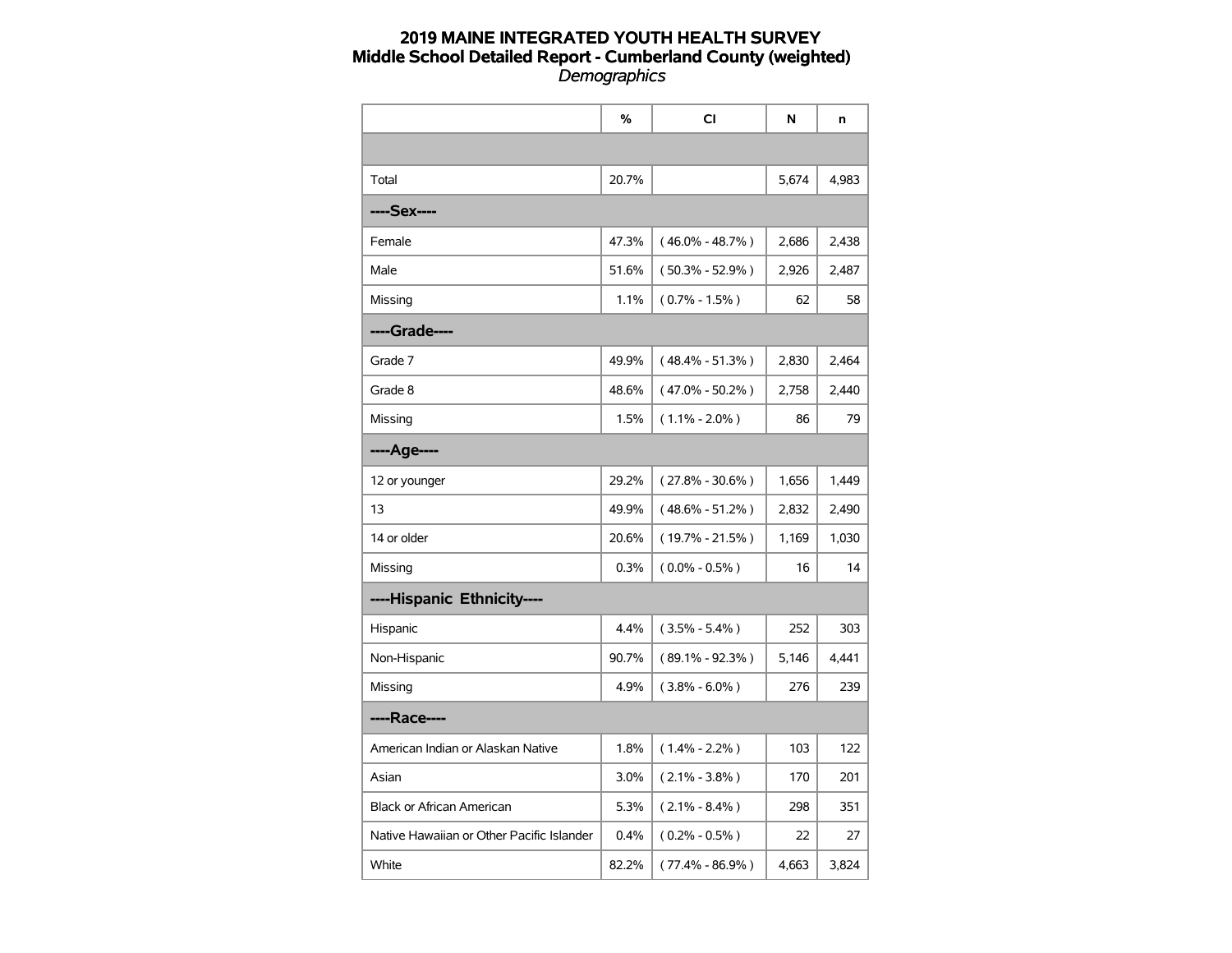|                | %       |                       | N   |     |
|----------------|---------|-----------------------|-----|-----|
| Multiple Races |         | $4.3\%$ (3.7% - 4.9%) | 243 | 289 |
| Missing        | $3.1\%$ | $(2.2\% - 4.0\%)$     | 175 | 169 |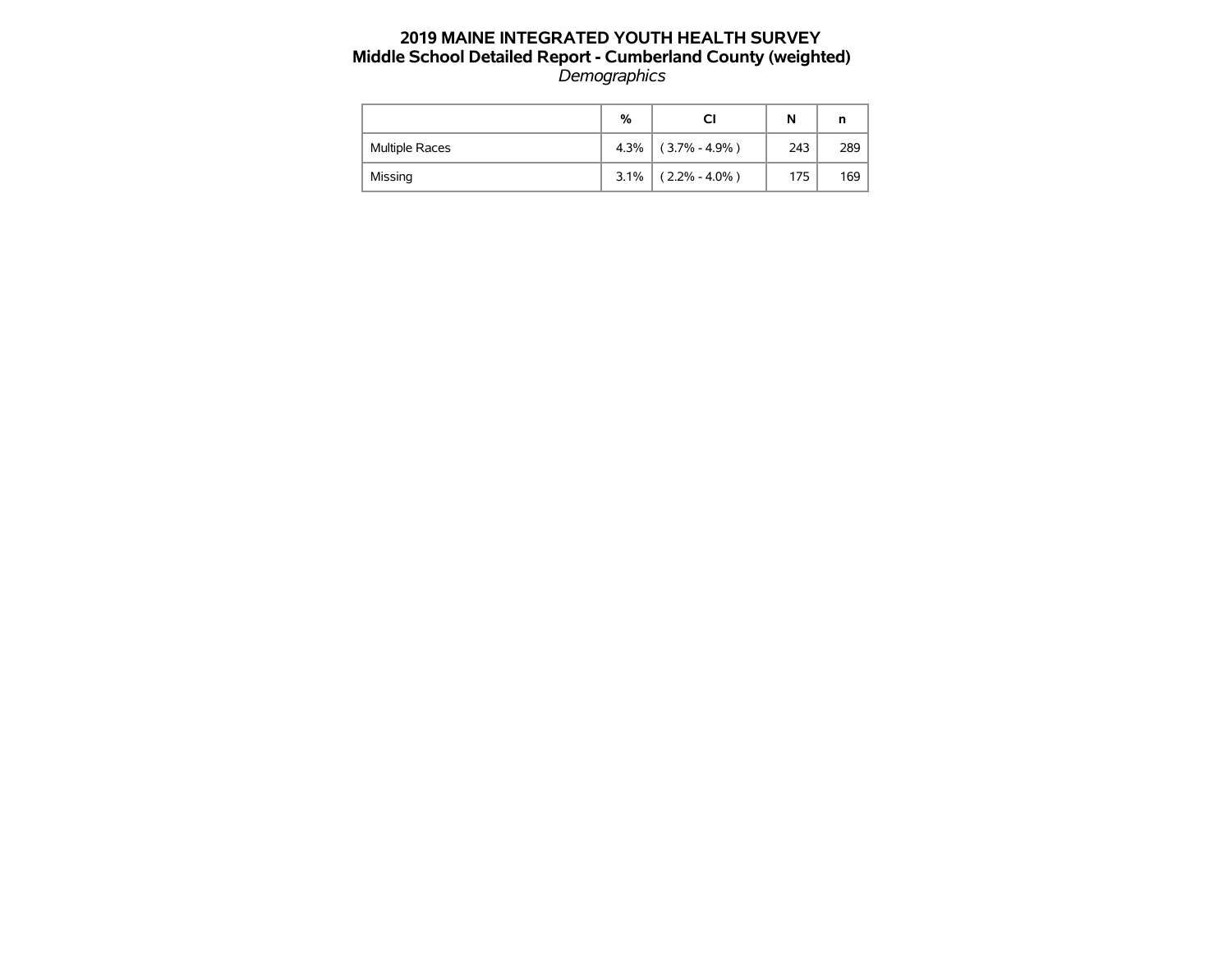*Percentage of students who were overweight (i.e., at or above the 85th percentile but below the 95th percentile for body mass index, by age and sex) -- SELF-REPORTED HEIGHT/WEIGHT (mnowt)*

|                                           |        | <b>Total</b>           |        |           | <b>Female</b>               |                   | <b>Male</b> |                             |        |  |
|-------------------------------------------|--------|------------------------|--------|-----------|-----------------------------|-------------------|-------------|-----------------------------|--------|--|
|                                           | $\%$   | <b>CI</b>              | N      | $\%$      | <b>CI</b>                   | N                 | %           | <b>CI</b>                   | N.     |  |
|                                           |        |                        |        |           |                             |                   |             |                             |        |  |
| Total                                     |        | $15.1\%$ (13.5%-16.7%) |        |           | 715 14.0% (11.4%-16.7%)     |                   |             | 308 16.0% (14.2%-17.9%)     | 406    |  |
| ----Age----                               |        |                        |        |           |                             |                   |             |                             |        |  |
| 12 or younger                             |        | 16.2% (13.3%-19.1%)    |        | 215 13.9% | $(9.7\% - 18.1\%)$          | 92                | 18.5%       | $(14.4\% - 22.6\%)$         | 123    |  |
| 13                                        |        | 15.0% (13.2%-16.9%)    |        |           | 363   14.2%   (11.3%-17.1%) |                   | 159 15.8%   | $(13.1\% - 18.5\%)$         | 203    |  |
| 14 or older                               | 13.8%  | $(9.3\% - 18.3\%)$     |        | 137 13.7% | $(7.2\% - 20.2\%)$          | 57                | $ 13.8\%$   | $(8.2\% - 19.5\%)$          | 80     |  |
| ----Grade----                             |        |                        |        |           |                             |                   |             |                             |        |  |
| Grade 7                                   |        | $16.0\%$ (13.5%-18.4%) |        | 371 12.8% | $(9.6\% - 16.1\%)$          |                   |             | 138 18.6% (15.3%-22.0%)     | 233    |  |
| Grade 8                                   |        | $14.2\%$ (11.4%-17.1%) |        |           | 335   15.2%   (11.5%-18.8%) |                   |             | 168   13.4%   (10.1%-16.7%) | 167    |  |
| ----Hispanic Ethnicity----                |        |                        |        |           |                             |                   |             |                             |        |  |
| Hispanic                                  | 15.2%  | $(8.4\% - 21.9\%)$     | 30     | 18.1%     | $(7.8\% - 28.4\%)$          | 18                | 12.2%       | $(4.1\% - 20.4\%)$          | 12     |  |
| Non-Hispanic                              |        | 15.2% (13.7%-16.8%)    |        |           | 664 14.1% (11.4%-16.9%)     |                   |             | 286 16.2% (14.2%-18.2%)     | 378    |  |
| ----Race----                              |        |                        |        |           |                             |                   |             |                             |        |  |
| American Indian or Alaskan Native         | 16.6%  | $(5.5\% - 27.8\%)$     | 12     | $\ast$    | $\ast$                      | $\ast$            | $\ast$      | $\ast$                      | $\ast$ |  |
| Asian                                     | 18.9%  | $(12.8\% - 24.9\%)$    | 22     | 13.9%     | $(0.0\% - 28.2\%)$          | 7                 | 22.6%       | $(11.2\% - 34.0\%)$         | 15     |  |
| <b>Black or African American</b>          | 13.3%  | $(6.4\% - 20.3\%)$     | 27     | 10.9%     | $(4.8\% - 16.9\%)$          | $12 \overline{ }$ | 16.0%       | $(4.9\% - 27.1\%)$          | 16     |  |
| Native Hawaiian or Other Pacific Islander | $\ast$ | $\ast$                 | $\ast$ | $\ast$    | $\ast$                      | $\ast$            | $\ast$      | $\ast$                      | $\ast$ |  |
| White                                     | 14.9%  | $(13.3\% - 16.4\%)$    | 592    | 13.8%     | $(11.1\% - 16.5\%)$         |                   | 256 15.7%   | $(13.5\% - 18.0\%)$         | 337    |  |
| <b>Multiple Races</b>                     |        | 19.4% (14.7%-24.2%)    | 43     |           | 17.8%  (10.3%-25.2%)        | 20                |             | $ 21.1\% $ (13.0%-29.3%)    | 23     |  |

*\*Estimate suppressed due to small cell sizes. ^Data by sex, hispanic ethnicity, and race are not shown due to small cell sizes in several categories.*

*CI = 95% Confidence Interval*

*N = Number of students who were overweight (i.e., at or above the 85th percentile but below the 95th percentile for body mass index, by age and sex) -- SELF-REPORTED HEIGHT/WEIGHT (weighted). Note: Due to missing data, the sum of demographic categories may not equal the overall total.*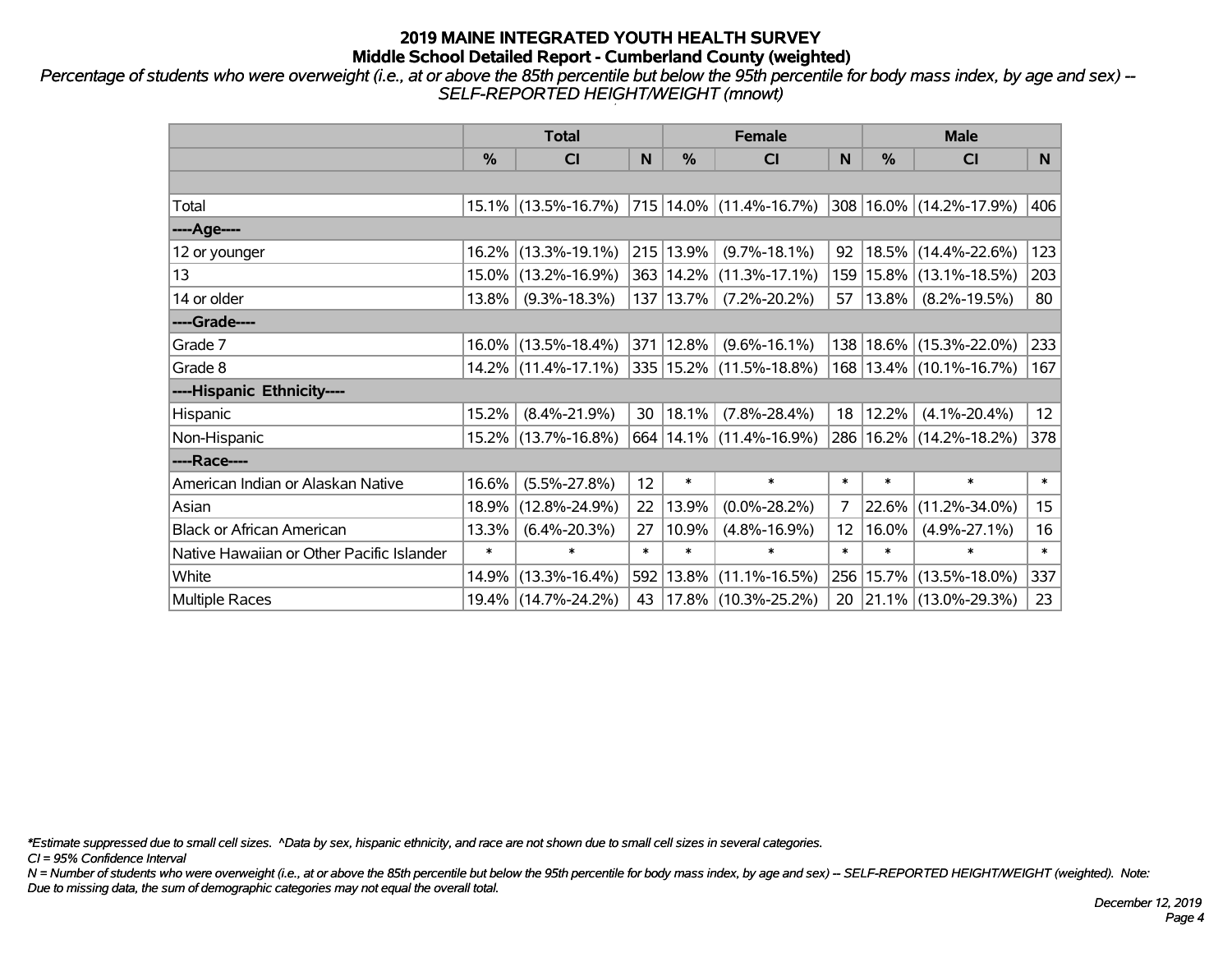*Percentage of students who were obese (i.e., at or above the 95th percentile for body mass index, by age and sex) -- SELF-REPORTED HEIGHT/WEIGHT (mnobese)*

|                                           |        | <b>Total</b>        |        |        | <b>Female</b>       |        | <b>Male</b> |                         |                 |  |
|-------------------------------------------|--------|---------------------|--------|--------|---------------------|--------|-------------|-------------------------|-----------------|--|
|                                           | %      | <b>CI</b>           | N      | %      | <b>CI</b>           | N      | %           | <b>CI</b>               | N               |  |
|                                           |        |                     |        |        |                     |        |             |                         |                 |  |
| Total                                     | 10.5%  | $(8.6\% - 12.5\%)$  | 499    | 6.5%   | $(4.3\% - 8.6\%)$   |        |             | 142 14.1% (11.2%-17.0%) | 357             |  |
| ----Age----                               |        |                     |        |        |                     |        |             |                         |                 |  |
| 12 or younger                             | 10.3%  | $(7.9\% - 12.8\%)$  | 137    | 8.0%   | $(5.1\% - 10.8\%)$  | 53     | 12.7%       | $(9.1\% - 16.3\%)$      | 84              |  |
| 13                                        | 10.1%  | $(7.7\% - 12.5\%)$  | 243    | 5.3%   | $(3.3\% - 7.4\%)$   | 60     | 14.2%       | $(10.6\% - 17.7\%)$     | 183             |  |
| 14 or older                               | 12.0%  | $(8.0\% - 15.9\%)$  | 119    | 7.0%   | $(1.8\% - 12.3\%)$  | 29     |             | 15.6% (10.5%-20.6%)     | 90              |  |
| ----Grade----                             |        |                     |        |        |                     |        |             |                         |                 |  |
| Grade 7                                   | 9.9%   | $(8.0\% - 11.8\%)$  | 230    | 7.0%   | $(4.8\% - 9.1\%)$   | 75     | 12.4%       | $(9.7\% - 15.1\%)$      | 156             |  |
| Grade 8                                   | 10.9%  | $(8.4\% - 13.5\%)$  | 258    | 5.6%   | $(2.9\% - 8.3\%)$   | 62     |             | 15.7% (12.2%-19.2%)     | 195             |  |
| ----Hispanic Ethnicity----                |        |                     |        |        |                     |        |             |                         |                 |  |
| Hispanic                                  | 9.5%   | $(4.2\% - 14.9\%)$  | 19     | 8.6%   | $(3.0\% - 14.2\%)$  | 9      | 10.5%       | $(3.3\% - 17.7\%)$      | 10 <sup>°</sup> |  |
| Non-Hispanic                              | 10.8%  | $(8.6\% - 12.9\%)$  | 469    | 6.6%   | $(4.4\% - 8.8\%)$   | 134    |             | 14.4% (11.2%-17.5%)     | 335             |  |
| ----Race----                              |        |                     |        |        |                     |        |             |                         |                 |  |
| American Indian or Alaskan Native         | 8.7%   | $(1.5\% - 15.9\%)$  | 6      | $\ast$ | $\ast$              | $\ast$ | $\ast$      | $\ast$                  | $\ast$          |  |
| Asian                                     | 13.8%  | $(7.6\% - 19.9\%)$  | 16     | $\ast$ | $\ast$              | $\ast$ | $\ast$      | $\ast$                  | $\ast$          |  |
| <b>Black or African American</b>          | 20.2%  | $(12.5\% - 28.0\%)$ | 41     | 19.0%  | $(10.5\% - 27.4\%)$ | 20     | 21.6%       | $(6.9\% - 36.4\%)$      | 21              |  |
| Native Hawaiian or Other Pacific Islander | $\ast$ | $\ast$              | $\ast$ | $\ast$ | $\ast$              | $\ast$ | $\ast$      | $\ast$                  | $\pmb{\ast}$    |  |
| White                                     | 10.0%  | $(8.0\% - 11.9\%)$  | 398    | 5.7%   | $(3.8\% - 7.6\%)$   | 105    | 13.7%       | $(10.8\% - 16.6\%)$     | 293             |  |
| Multiple Races                            | 9.4%   | $(5.2\% - 13.6\%)$  | 21     | 7.6%   | $(2.4\% - 12.8\%)$  | 8      | 11.3%       | $(4.3\% - 18.4\%)$      | 12              |  |

*\*Estimate suppressed due to small cell sizes. ^Data by sex, hispanic ethnicity, and race are not shown due to small cell sizes in several categories.*

*CI = 95% Confidence Interval*

*N = Number of students who were obese (i.e., at or above the 95th percentile for body mass index, by age and sex) -- SELF-REPORTED HEIGHT/WEIGHT (weighted). Note: Due to missing data, the sum of demographic categories may not equal the overall total.*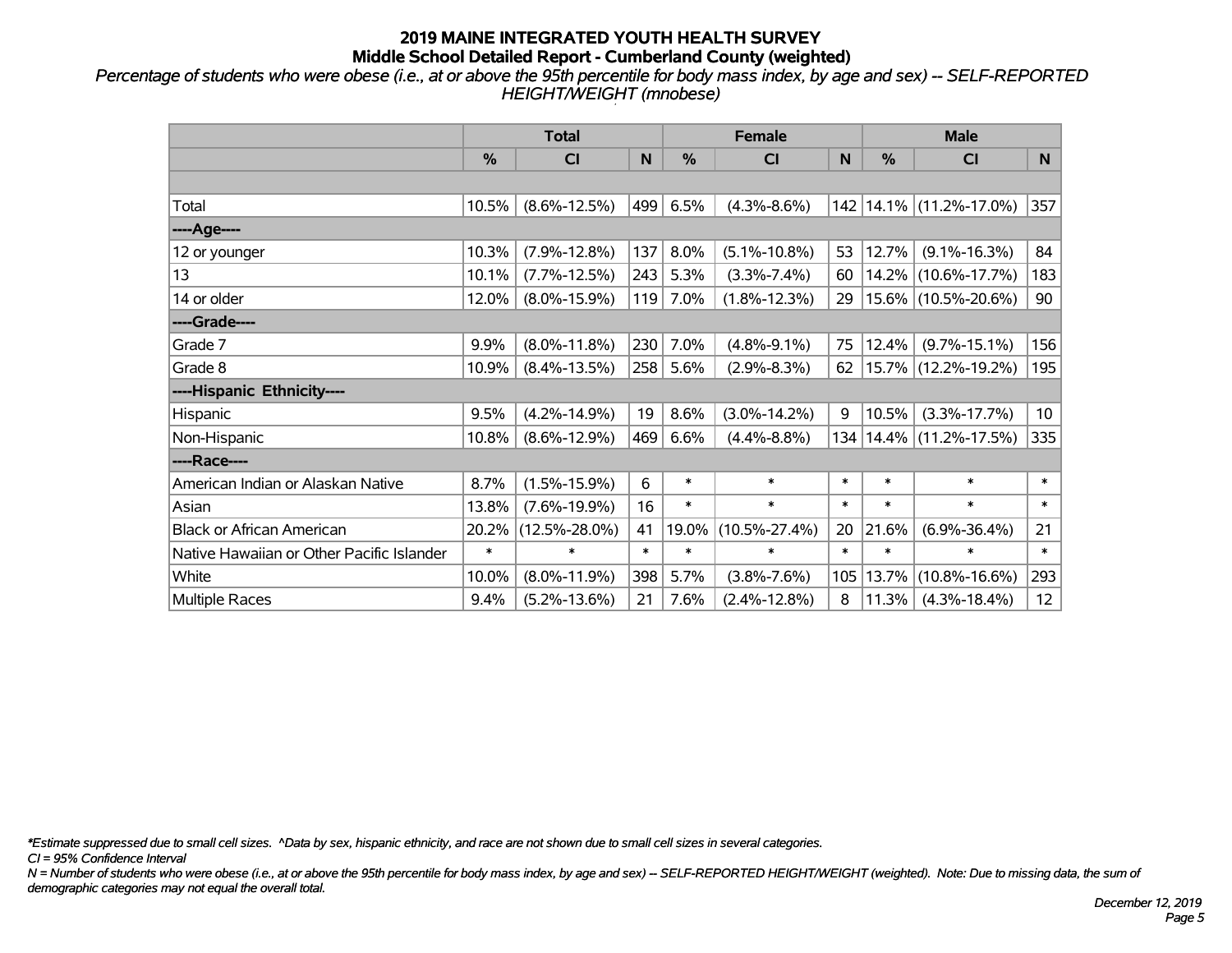*Percentage of students who were either overweight or obese (i.e. at or above the 85th percentile for body mass index, by age and sex) -- SELF-REPORTED HEIGHT/WEIGHT (mnowtob)*

|                                           |               | <b>Total</b>         |        |        | <b>Female</b>                                       |                 |            | <b>Male</b>              |        |  |
|-------------------------------------------|---------------|----------------------|--------|--------|-----------------------------------------------------|-----------------|------------|--------------------------|--------|--|
|                                           | $\frac{0}{0}$ | <b>CI</b>            | N      | %      | <b>CI</b>                                           | N               | %          | <b>CI</b>                | N      |  |
|                                           |               |                      |        |        |                                                     |                 |            |                          |        |  |
| Total                                     |               | 25.6% (22.9%-28.4%)  |        |        | $1,214$ 20.5% (17.3%-23.6%) 451 30.2% (26.5%-33.8%) |                 |            |                          | 763    |  |
| ----Age----                               |               |                      |        |        |                                                     |                 |            |                          |        |  |
| 12 or younger                             | 26.6%         | $(22.1\% - 31.0\%)$  | 352    | 21.9%  | $(16.9\% - 26.8\%)$                                 |                 |            | 145 31.2% (25.4%-37.0%)  | 207    |  |
| 13                                        |               | 25.1% (21.9%-28.3%)  | 606    |        | 19.5% (16.0%-23.1%)                                 |                 |            | 219 29.9% (25.1%-34.7%)  | 387    |  |
| 14 or older                               |               | 25.8% (19.6%-32.0%)  | 257    |        | 20.7% (13.0%-28.5%)                                 | 87              |            | $ 29.4\% $ (22.3%-36.5%) | 170    |  |
| ----Grade----                             |               |                      |        |        |                                                     |                 |            |                          |        |  |
| Grade 7                                   | 25.9%         | $(22.8\% - 28.9\%)$  | 602    |        | 19.8% (16.2%-23.4%)                                 |                 |            | 213 31.0% (26.7%-35.4%)  | 389    |  |
| Grade 8                                   |               | 25.2% (21.4%-29.0%)  | 593    |        | 20.8% (16.6%-25.0%)                                 |                 |            | 230 29.1% (24.4%-33.8%)  | 363    |  |
| ----Hispanic Ethnicity----                |               |                      |        |        |                                                     |                 |            |                          |        |  |
| Hispanic                                  | 24.7%         | $(16.4\% - 33.0\%)$  | 49     | 26.7%  | $(15.9\% - 37.5\%)$                                 | 27              |            | 22.7% (10.3%-35.1%)      | 23     |  |
| Non-Hispanic                              |               | 26.0% (23.2%-28.8%)  |        |        | 1,133 20.7% (17.3%-24.1%)                           |                 |            | 420 30.6% (27.1%-34.1%)  | 713    |  |
| ----Race----                              |               |                      |        |        |                                                     |                 |            |                          |        |  |
| American Indian or Alaskan Native         |               | 25.4% (15.9%-34.9%)  | 19     | 32.2%  | $(15.4\% - 49.0\%)$                                 | 10 <sub>1</sub> | 20.3%      | $(9.2\% - 31.4\%)$       | 9      |  |
| Asian                                     | 32.7%         | $ (23.9\% - 41.4\%)$ | 38     | 20.9%  | $(6.5\% - 35.3\%)$                                  | 10 <sup>°</sup> | $ 41.3\% $ | $(26.5\% - 56.1\%)$      | 27     |  |
| <b>Black or African American</b>          | 33.6%         | $(25.0\% - 42.1\%)$  | 69     | 29.9%  | $(23.1\% - 36.6\%)$                                 | 32              |            | $ 37.6\% $ (17.6%-57.7%) | 37     |  |
| Native Hawaiian or Other Pacific Islander | $\ast$        | $\ast$               | $\ast$ | $\ast$ | $\ast$                                              | $\ast$          | $\ast$     | $\ast$                   | $\ast$ |  |
| White                                     | 24.8%         | $(22.0\% - 27.7\%)$  | 990    | 19.5%  | $(16.4\% - 22.6\%)$                                 | 360             |            | 29.4% (25.6%-33.3%)      | 630    |  |
| Multiple Races                            |               | 28.8% (24.3%-33.4%)  | 63     |        | 25.3% (16.1%-34.5%)                                 | 28              |            | $ 32.5\% $ (23.3%-41.6%) | 35     |  |

*\*Estimate suppressed due to small cell sizes. ^Data by sex, hispanic ethnicity, and race are not shown due to small cell sizes in several categories.*

*CI = 95% Confidence Interval*

*N = Number of students who were either overweight or obese (i.e. at or above the 85th percentile for body mass index, by age and sex) -- SELF-REPORTED HEIGHT/WEIGHT (weighted). Note: Due to missing data, the sum of demographic categories may not equal the overall total.*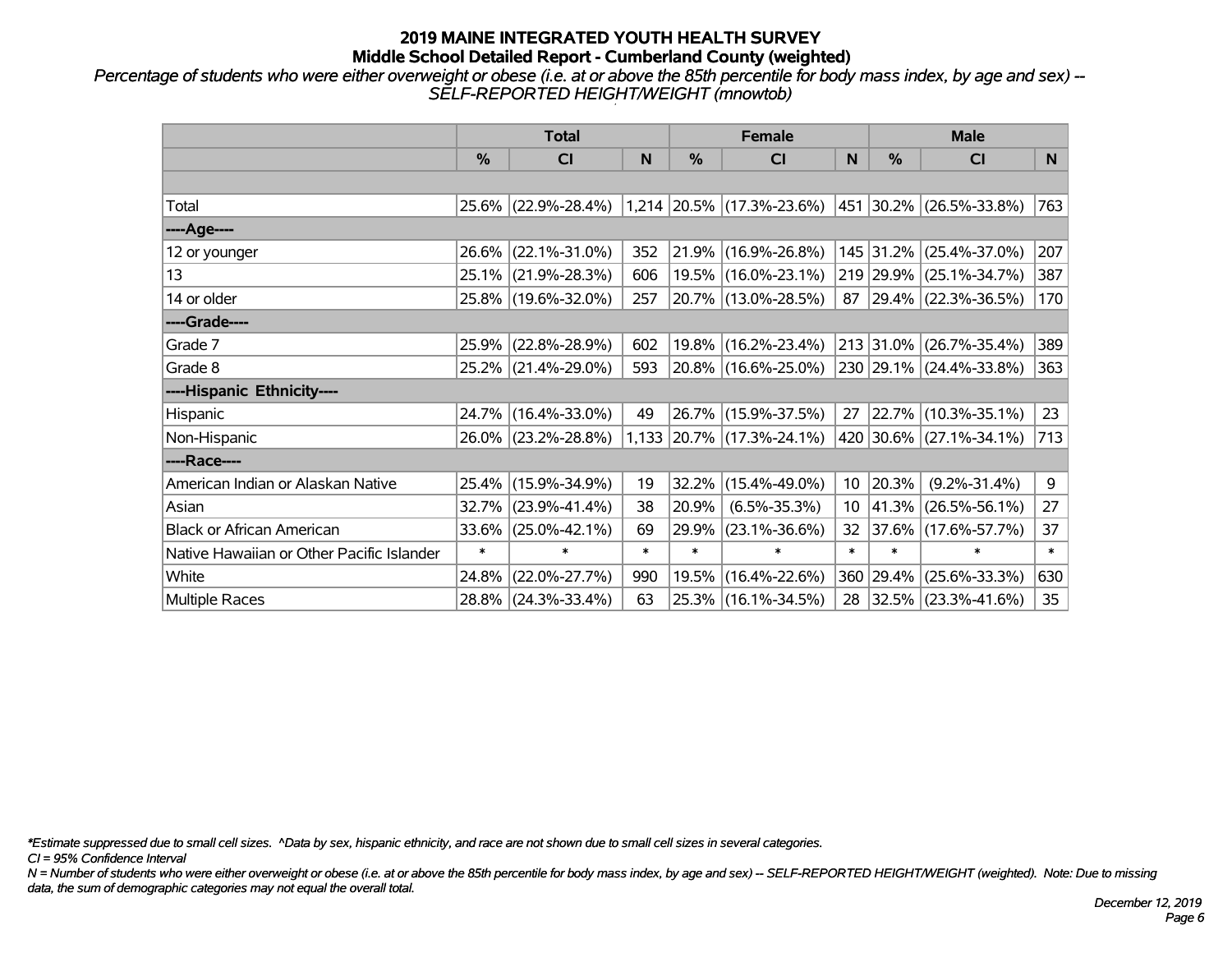*Percentage of students who were at a healthy weight (i.e., at or above the 5th percentile but below the 85th percentile for body mass index, by age and sex) -- SELF-REPORTED HEIGHT/WEIGHT (mnhlthwt)*

|                                           |        | <b>Total</b>           |        |             | <b>Female</b>                                                         |        | <b>Male</b> |                           |        |  |
|-------------------------------------------|--------|------------------------|--------|-------------|-----------------------------------------------------------------------|--------|-------------|---------------------------|--------|--|
|                                           | $\%$   | <b>CI</b>              | N      | %           | <b>CI</b>                                                             | N      | %           | <b>CI</b>                 | N      |  |
|                                           |        |                        |        |             |                                                                       |        |             |                           |        |  |
| Total                                     |        | 71.5% (68.9%-74.0%)    |        |             | $ 3,383 76.4\%  (73.4\% - 79.5\%)  1,683  67.2\%   (63.4\% - 70.9\%)$ |        |             |                           | 1,700  |  |
| ----Age----                               |        |                        |        |             |                                                                       |        |             |                           |        |  |
| 12 or younger                             | 70.5%  | $(66.3\% - 74.7\%)$    | 934    |             | 74.4% (69.2%-79.6%)                                                   | 492    | $ 66.7\% $  | $(61.3\% - 72.0\%)$       | 442    |  |
| 13                                        |        | 72.3% (69.2%-75.5%)    |        |             | 1,746 78.3% (74.5%-82.1%)                                             | 879    |             | 67.2% (62.0%-72.3%)       | 867    |  |
| 14 or older                               |        | 70.7% (64.2%-77.1%)    | 703    |             | 74.7% (66.2%-83.2%)                                                   | 312    |             | 67.7% (60.9%-74.5%)       | 391    |  |
| ----Grade----                             |        |                        |        |             |                                                                       |        |             |                           |        |  |
| Grade 7                                   |        | 71.4% (68.4%-74.4%)    |        | 1,662 77.0% | $(73.5\% - 80.5\%)$                                                   | 827    |             | 66.6% (61.9%-71.3%)       | 835    |  |
| Grade 8                                   |        | 71.8% (68.1%-75.5%)    |        |             | $1,690$ 76.3% (72.1%-80.4%)                                           | 844    |             | 67.8% (63.2%-72.4%)       | 845    |  |
| ----Hispanic Ethnicity----                |        |                        |        |             |                                                                       |        |             |                           |        |  |
| Hispanic                                  | 73.6%  | $(65.2\% - 82.0\%)$    | 147    | $70.0\%$    | $(57.8\% - 82.1\%)$                                                   | 70     | 77.3%       | $(64.9\% - 89.7\%)$       | 77     |  |
| Non-Hispanic                              |        | 71.1% (68.5%-73.8%)    | 3,101  |             | $ 76.3\% $ (73.1%-79.6%)                                              |        |             | 1,550 66.6% (63.1%-70.2%) | 1,551  |  |
| ----Race----                              |        |                        |        |             |                                                                       |        |             |                           |        |  |
| American Indian or Alaskan Native         | 72.6%  | $(63.0\% - 82.2\%)$    | 54     | $63.0\%$    | $(45.0\% - 81.1\%)$                                                   | 20     | 79.7%       | $(68.6\% - 90.8\%)$       | 34     |  |
| Asian                                     | 61.8%  | $(52.4\% - 71.1\%)$    | 71     | 69.1%       | $(51.9\% - 86.4\%)$                                                   | 34     | $ 56.3\% $  | $(41.6\% - 71.0\%)$       | 37     |  |
| <b>Black or African American</b>          | 60.0%  | $(52.7\% - 67.3\%)$    | 123    | $63.8\%$    | $(54.9\% - 72.8\%)$                                                   | 68     | 55.8%       | $(38.7\% - 72.9\%)$       | 54     |  |
| Native Hawaiian or Other Pacific Islander | $\ast$ | $\ast$                 | $\ast$ | $\ast$      | $\ast$                                                                | $\ast$ | $\ast$      | $\ast$                    | $\ast$ |  |
| White                                     | 72.5%  | $(69.9\% - 75.2\%)$    | 2,893  | $ 77.9\% $  | $(75.1\% - 80.8\%)$                                                   | 1,441  | $ 67.9\% $  | $(63.9\% - 71.9\%)$       | 1,453  |  |
| <b>Multiple Races</b>                     |        | $67.4\%$ (62.3%-72.6%) | 148    |             | 70.3% (61.1%-79.4%)                                                   | 78     |             | 64.5% (56.6%-72.4%)       | 70     |  |

*\*Estimate suppressed due to small cell sizes. ^Data by sex, hispanic ethnicity, and race are not shown due to small cell sizes in several categories.*

*CI = 95% Confidence Interval*

*N = Number of students who were at a healthy weight (i.e., at or above the 5th percentile but below the 85th percentile for body mass index, by age and sex) -- SELF-REPORTED HEIGHT/WEIGHT (weighted). Note: Due to missing data, the sum of demographic categories may not equal the overall total.*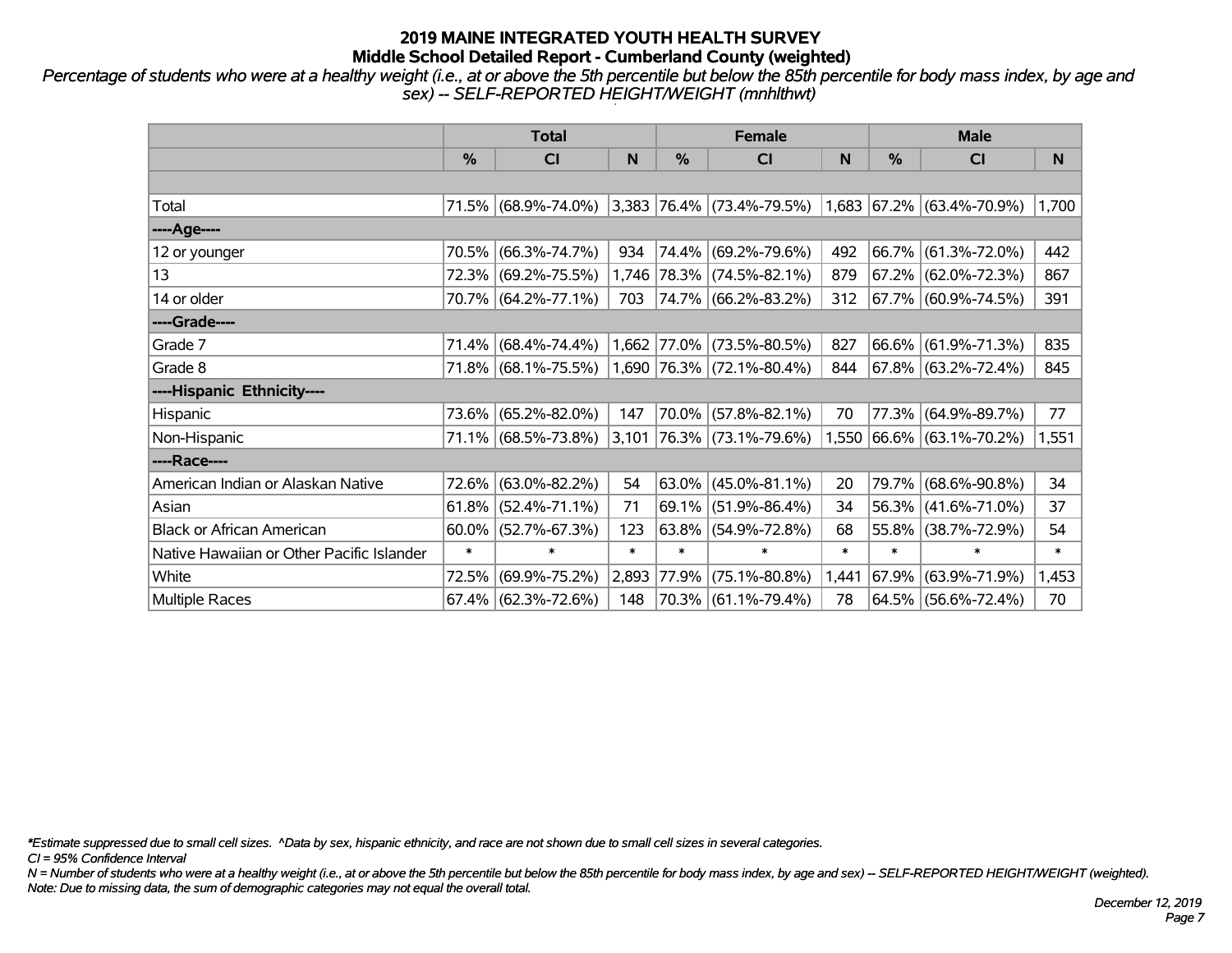## **2019 MAINE INTEGRATED YOUTH HEALTH SURVEY Middle School Detailed Report - Cumberland County (weighted)** *What language is spoken most often at home? (Select only one response.) (mn8b) Percentage of students who answered something other than 'English'*

|                                           |               | <b>Total</b>        |        |               | <b>Female</b>       |        | <b>Male</b> |                     |        |
|-------------------------------------------|---------------|---------------------|--------|---------------|---------------------|--------|-------------|---------------------|--------|
|                                           | $\frac{0}{0}$ | CI                  | N      | $\frac{0}{0}$ | CI                  | N      | %           | <b>CI</b>           | N      |
|                                           |               |                     |        |               |                     |        |             |                     |        |
| Total                                     | 7.7%          | $(3.8\% - 11.5\%)$  | 427    | 7.8%          | $(3.8\% - 11.7\%)$  | 206    | 7.2%        | $(3.3\% - 11.2\%)$  | 209    |
| ----Age----                               |               |                     |        |               |                     |        |             |                     |        |
| 12 or younger                             | 8.2%          | $(3.9\% - 12.5\%)$  | 133    | 8.2%          | $(3.9\% - 12.5\%)$  | 67     | 7.8%        | $(3.2\% - 12.3\%)$  | 62     |
| 13                                        | 7.4%          | $(3.5\% - 11.4\%)$  | 208    | 7.8%          | $(3.6\% - 12.1\%)$  | 104    | 6.9%        | $(3.0\% - 10.8\%)$  | 100    |
| 14 or older                               | 7.2%          | $(3.8\% - 10.5\%)$  | 83     | 6.7%          | $(3.2\% - 10.2\%)$  | 33     | 7.2%        | $(3.2\% - 11.2\%)$  | 47     |
| ----Grade----                             |               |                     |        |               |                     |        |             |                     |        |
| Grade 7                                   | 7.5%          | $(3.6\% - 11.5\%)$  | 211    | 7.8%          | $(3.9\% - 11.7\%)$  | 102    | 7.1%        | $(3.0\% - 11.2\%)$  | 104    |
| Grade 8                                   | 7.3%          | $(3.3\% - 11.3\%)$  | 198    | 7.2%          | $(3.1\% - 11.2\%)$  | 94     | 7.4%        | $(3.2\% - 11.5\%)$  | 103    |
| ----Hispanic Ethnicity----                |               |                     |        |               |                     |        |             |                     |        |
| Hispanic                                  | 25.5%         | $(13.7\% - 37.3\%)$ | 62     | 26.1%         | $(14.4\% - 37.7\%)$ | 32     | 24.0%       | $(8.4\% - 39.7\%)$  | 27     |
| Non-Hispanic                              | 6.8%          | $(3.2\% - 10.3\%)$  | 343    | 6.9%          | $(3.3\% - 10.6\%)$  | 167    | 6.5%        | $(3.0\% - 10.0\%)$  | 170    |
| ----Race----                              |               |                     |        |               |                     |        |             |                     |        |
| American Indian or Alaskan Native         | $\ast$        | $\ast$              | $\ast$ | $\ast$        | $\ast$              | $\ast$ | $\ast$      | $\ast$              | $\ast$ |
| Asian                                     | 50.5%         | $(39.9\% - 61.1\%)$ | 84     | 48.0%         | $(33.5\% - 62.5\%)$ | 37     | 52.6%       | $(42.7\% - 62.4\%)$ | 43     |
| <b>Black or African American</b>          | 51.5%         | $(38.0\% - 65.1\%)$ | 141    | 53.2%         | $(42.2\% - 64.3\%)$ | 79     | 48.9%       | $(30.3\% - 67.5\%)$ | 61     |
| Native Hawaiian or Other Pacific Islander | 26.3%         | $(13.5\% - 39.0\%)$ | 6      | $\ast$        | $\ast$              | $\ast$ | $\ast$      | $\ast$              | $\ast$ |
| White                                     | 2.5%          | $(1.7\% - 3.4\%)$   | 116    | 2.4%          | $(1.6\% - 3.1\%)$   | 52     | 2.6%        | $(1.3\% - 3.9\%)$   | 63     |
| <b>Multiple Races</b>                     | 6.8%          | $(3.2\% - 10.5\%)$  | 16     | 5.1%          | $(1.2\% - 9.0\%)$   | 6      | 8.1%        | $(2.9\% - 13.2\%)$  | 9      |

*\*Estimate suppressed due to small cell sizes. ^Data by sex, hispanic ethnicity, and race are not shown due to small cell sizes in several categories.*

*CI = 95% Confidence Interval*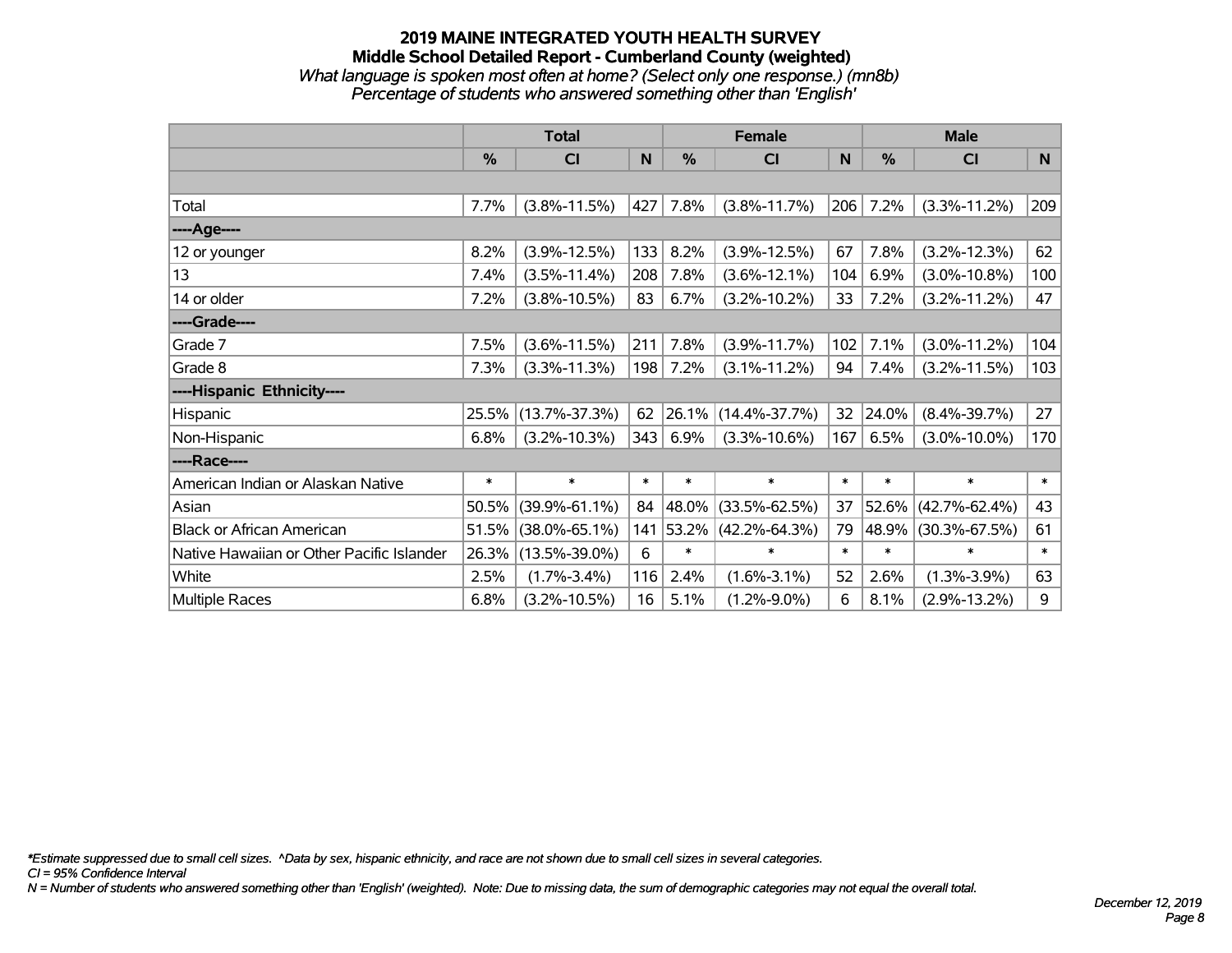*During the past 30 days, where did you usually sleep? (mn187a\_2)*

*Percentage of students who reported housing instability (anything other than 'In my parent's or guardian's home' or school housing)*

|                                           |         | <b>Total</b>                            |        |         | <b>Female</b>           |                | <b>Male</b> |                          |                |
|-------------------------------------------|---------|-----------------------------------------|--------|---------|-------------------------|----------------|-------------|--------------------------|----------------|
|                                           | %       | <b>CI</b>                               | N      | %       | <b>CI</b>               | N              | %           | <b>CI</b>                | N              |
|                                           |         |                                         |        |         |                         |                |             |                          |                |
| Total                                     | $1.8\%$ | $(1.3\textdegree-2.2\%)$                |        |         | $99 1.9\% $ (1.2%-2.5%) |                |             | $50 1.6\% $ (0.9%-2.3%)  | 47             |
| ----Age----                               |         |                                         |        |         |                         |                |             |                          |                |
| 12 or younger                             | 1.8%    | $(1.2\% - 2.5\%)$                       |        |         | $30 1.7\% $ (0.7%-2.8%) |                |             | $14 1.8\% $ (0.9%-2.8%)  | 15             |
| 13                                        |         | $1.8\%$ (1.0%-2.6%)                     |        |         | $50 1.9\% $ (0.8%-2.9%) |                |             | $25 1.7\% $ (0.8%-2.7%)  | 25             |
| 14 or older                               |         | $1.6\%$ (0.9%-2.4%)                     |        |         | $19$  2.1% (0.6%-3.5%)  |                |             | $10 1.1\% $ (0.3%-1.9%)  | $\overline{7}$ |
| ----Grade----                             |         |                                         |        |         |                         |                |             |                          |                |
| Grade 7                                   | $1.6\%$ | $(1.2\% - 2.1\%)$                       |        |         | 46 1.5% (0.7%-2.3%)     |                | 20 1.7%     | $(1.0\% - 2.5\%)$        | 25             |
| Grade 8                                   |         | $1.6\%$ (1.0%-2.3%) 45 2.1% (1.2%-3.0%) |        |         |                         |                |             | $ 27 1.3\% $ (0.5%-2.0%) | 18             |
| ----Hispanic Ethnicity----                |         |                                         |        |         |                         |                |             |                          |                |
| Hispanic                                  | 4.3%    | $(1.5\% - 7.1\%)$                       | 11     | $\ast$  | $\ast$                  | $\ast$         | $\ast$      | $\ast$                   | $\ast$         |
| Non-Hispanic                              |         | $1.6\%$ (1.2%-2.0%)                     | 81     |         | $1.8\%$ (1.1%-2.4%)     |                | 43 1.4%     | $(0.8\% - 2.1\%)$        | 38             |
| ----Race----                              |         |                                         |        |         |                         |                |             |                          |                |
| American Indian or Alaskan Native         | $\ast$  | $\ast$                                  | $\ast$ | $\ast$  | $\ast$                  | $\ast$         | $\ast$      | $\ast$                   | $\ast$         |
| Asian                                     | 4.7%    | $(1.5\% - 8.0\%)$                       | 8      | $\ast$  | $\ast$                  | $\ast$         | $\ast$      | $\ast$                   | $\ast$         |
| <b>Black or African American</b>          | 4.7%    | $(2.6\% - 6.9\%)$                       |        | 14 4.3% | $(1.2\% - 7.5\%)$       | $\overline{7}$ | 5.3%        | $(2.1\% - 8.4\%)$        | $\overline{7}$ |
| Native Hawaiian or Other Pacific Islander | $\ast$  | $\ast$                                  | $\ast$ | $\ast$  | $\ast$                  | $\ast$         | $\ast$      | $\ast$                   | $\ast$         |
| White                                     | 1.2%    | $(0.9\% - 1.6\%)$                       | 57     | 1.4%    | $(0.7\% - 2.0\%)$       |                | 30 1.1%     | $(0.6\% - 1.6\%)$        | 27             |
| <b>Multiple Races</b>                     |         | $3.2\%$ (0.9%-5.5%)                     | 8      | $\ast$  | $\ast$                  | $\ast$         | $\ast$      | $\ast$                   | $\ast$         |

*\*Estimate suppressed due to small cell sizes. ^Data by sex, hispanic ethnicity, and race are not shown due to small cell sizes in several categories.*

*CI = 95% Confidence Interval*

*N = Number of students who reported housing instability (anything other than 'In my parent's or guardian's home' or school housing) (weighted). Note: Due to missing data, the sum of demographic categories may not equal the overall total.*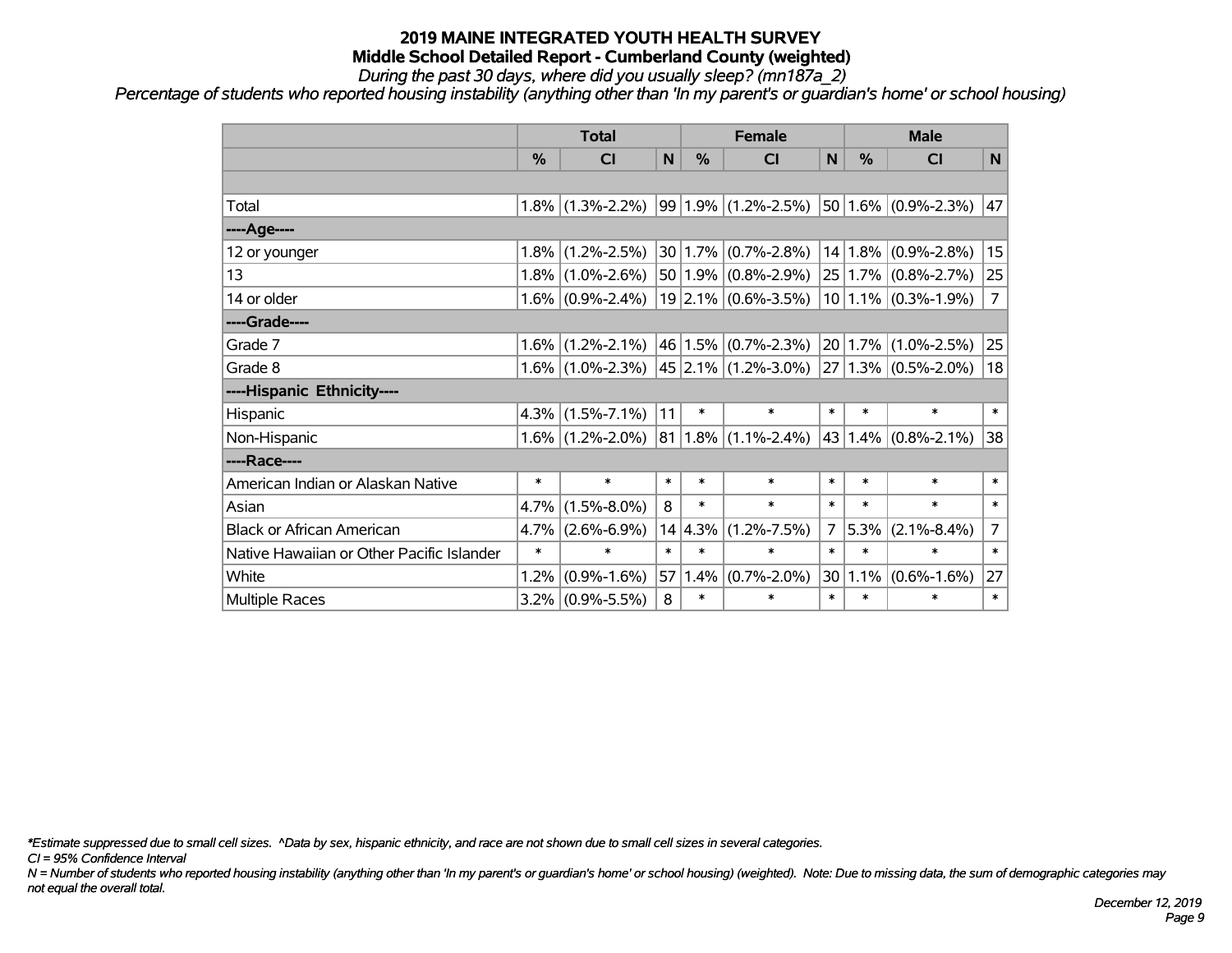#### **2019 MAINE INTEGRATED YOUTH HEALTH SURVEY Middle School Detailed Report - Cumberland County (weighted)** *How often do you wear a seat belt when riding in a car? (mn10)*

*Percentage of students who answered 'Never' or 'Rarely'*

|                                           |        | <b>Total</b>       |        |            | <b>Female</b>      |                | <b>Male</b> |                      |                |
|-------------------------------------------|--------|--------------------|--------|------------|--------------------|----------------|-------------|----------------------|----------------|
|                                           | %      | <b>CI</b>          | N      | %          | C <sub>1</sub>     | N              | $\%$        | <b>CI</b>            | $\mathsf{N}$   |
|                                           |        |                    |        |            |                    |                |             |                      |                |
| Total                                     | 2.4%   | $(1.4\% - 3.4\%)$  |        | $134$ 2.7% | $(1.6\% - 3.9\%)$  |                | 74 2.0%     | $(0.9\% - 3.1\%)$    | 58             |
| ----Age----                               |        |                    |        |            |                    |                |             |                      |                |
| 12 or younger                             | 2.3%   | $(0.9\% - 3.7\%)$  | 37     | 2.8%       | $(0.6\% - 5.0\%)$  |                | 23 1.8%     | $(0.1\% - 3.5\%)$    | 14             |
| 13                                        | 2.0%   | $(1.0\% - 3.0\%)$  | 57     | 2.1%       | $(0.9\% - 3.2\%)$  |                | 28 2.0%     | $(0.6\% - 3.5\%)$    | 29             |
| 14 or older                               | 3.4%   | $(2.1\% - 4.7\%)$  | 40     | 4.5%       | $(2.0\% - 7.0\%)$  |                | 23 2.2%     | $(0.7\% - 3.7\%)$    | 15             |
| ----Grade----                             |        |                    |        |            |                    |                |             |                      |                |
| Grade 7                                   | 1.7%   | $(0.7\% - 2.7\%)$  | 48     | 2.0%       | $(0.9\% - 3.0\%)$  |                | 26 1.5%     | $(0.2\% - 2.9\%)$    | 23             |
| Grade 8                                   | 2.5%   | $(1.5\% - 3.6\%)$  | 69     | 2.6%       | $(1.4\% - 3.9\%)$  |                | 35 2.4%     | $(1.0\% - 3.8\%)$    | 34             |
| ----Hispanic Ethnicity----                |        |                    |        |            |                    |                |             |                      |                |
| Hispanic                                  | 10.0%  | $(3.8\% - 16.3\%)$ | 24     | $\ast$     | $\ast$             | $\ast$         | $\ast$      | $\ast$               | $\ast$         |
| Non-Hispanic                              | 2.0%   | $(1.0\% - 2.9\%)$  | 101    | $ 2.0\%$   | $(1.0\% - 3.0\%)$  |                | 49 1.9%     | $(0.8\% - 3.1\%)$    | 51             |
| ----Race----                              |        |                    |        |            |                    |                |             |                      |                |
| American Indian or Alaskan Native         | 9.4%   | $(0.5\% - 18.4\%)$ | 11     | $\ast$     | $\ast$             | $\ast$         | $\ast$      | $\ast$               | $\ast$         |
| Asian                                     | 7.5%   | $(1.2\% - 13.7\%)$ | 14     | $\ast$     | $\ast$             | $\ast$         | $\ast$      | $\ast$               | $\ast$         |
| <b>Black or African American</b>          | 5.2%   | $(2.4\% - 8.1\%)$  | 16     | 4.8%       | $(3.2\% - 6.4\%)$  | $\overline{7}$ | 5.8%        | $(0.0\% - 11.6\%)$   | 8              |
| Native Hawaiian or Other Pacific Islander | $\ast$ | $\ast$             | $\ast$ | *          | $\ast$             | $\ast$         | $\ast$      | *                    | $\ast$         |
| White                                     | 1.3%   | $(0.5\% - 2.0\%)$  | 58     | 1.3%       | $(0.5\% - 2.1\%)$  | 28             | 1.3%        | $(0.3\% - 2.2\%)$    | 30             |
| Multiple Races                            | 6.7%   | $(0.8\% - 12.7\%)$ | 15     | $7.1\%$    | $(0.0\% - 15.8\%)$ | 9              |             | $6.3\%$ (0.7%-11.9%) | $\overline{7}$ |

*\*Estimate suppressed due to small cell sizes. ^Data by sex, hispanic ethnicity, and race are not shown due to small cell sizes in several categories.*

*CI = 95% Confidence Interval*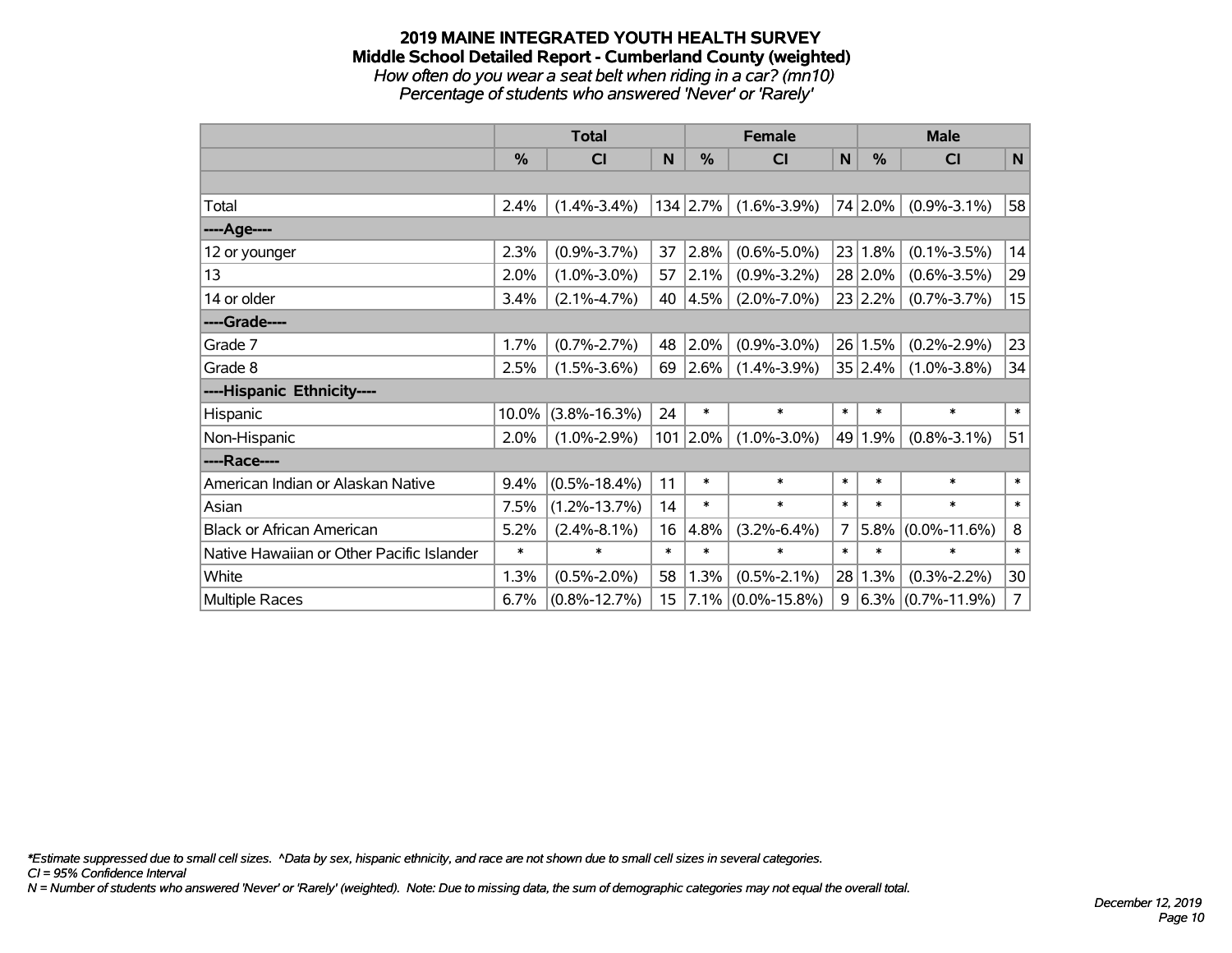#### **2019 MAINE INTEGRATED YOUTH HEALTH SURVEY Middle School Detailed Report - Cumberland County (weighted)** *How often do you wear a seat belt when riding in a car? (mn10\_2) Percentage of students who answered 'Always'*

|                                           |        | <b>Total</b>                                  |        |        | <b>Female</b>                                                           |        | <b>Male</b> |                           |        |  |
|-------------------------------------------|--------|-----------------------------------------------|--------|--------|-------------------------------------------------------------------------|--------|-------------|---------------------------|--------|--|
|                                           | $\%$   | CI                                            | N      | $\%$   | <b>CI</b>                                                               | N      | $\%$        | <b>CI</b>                 | N      |  |
|                                           |        |                                               |        |        |                                                                         |        |             |                           |        |  |
| Total                                     |        |                                               |        |        | 79.6% (76.7%-82.4%) 4,471 81.2% (77.4%-84.9%) 2,174 78.3% (75.6%-81.0%) |        |             |                           | 2,280  |  |
| ---- Age----                              |        |                                               |        |        |                                                                         |        |             |                           |        |  |
| 12 or younger                             | 81.6%  | $(77.2\% - 86.0\%)$                           | 1,331  |        | $ 84.4\% $ (79.5%-89.2%)                                                | 686    | 78.8%       | $(74.2\% - 83.4\%)$       | 638    |  |
| 13                                        |        | 79.4% (76.0%-82.7%)                           |        |        | 2,224 80.4% (76.2%-84.7%)                                               | 1,096  |             | $ 78.4\% $ (74.1%-82.8%)  | 1,118  |  |
| 14 or older                               |        | 77.3% (73.9%-80.6%)                           | 914    |        | 78.0% (72.7%-83.3%)                                                     | 391    |             | 77.3% (73.4%-81.3%)       | 523    |  |
| ----Grade----                             |        |                                               |        |        |                                                                         |        |             |                           |        |  |
| Grade 7                                   | 81.3%  | $(78.0\% - 84.6\%)$                           |        |        | $ 2,277 83.5\% $ (79.0%-88.0%)                                          |        |             | 1,098 79.4% (76.2%-82.6%) | 1,168  |  |
| Grade 8                                   |        | 78.1% (75.1%-81.2%) 2,145 79.6% (75.1%-84.0%) |        |        |                                                                         |        |             | 1,058 77.0% (73.1%-81.0%) | 1,083  |  |
| ----Hispanic Ethnicity----                |        |                                               |        |        |                                                                         |        |             |                           |        |  |
| Hispanic                                  | 59.2%  | $(49.6\% - 68.7\%)$                           | 141    | 57.2%  | $(47.3\% - 67.1\%)$                                                     | 75     | 62.6%       | $(48.3\% - 76.8\%)$       | 66     |  |
| Non-Hispanic                              |        | $80.2\%$ (77.6%-82.9%)                        |        |        | 4,103 82.4% (78.7%-86.1%)                                               |        |             | 2,026 78.3% (75.7%-80.9%) | 2,063  |  |
| ----Race----                              |        |                                               |        |        |                                                                         |        |             |                           |        |  |
| American Indian or Alaskan Native         | 70.3%  | $(58.4\% - 82.3\%)$                           | 85     | 69.9%  | $(50.9\% - 88.9\%)$                                                     | 31     | 69.7%       | $(52.9\% - 86.6\%)$       | 51     |  |
| Asian                                     | 69.1%  | $(60.7\% - 77.5\%)$                           | 125    |        | $62.8\%$ (48.9%-76.8%)                                                  | 52     | 75.5%       | $(62.2\% - 88.7\%)$       | 70     |  |
| <b>Black or African American</b>          | 62.1%  | $(56.8\% - 67.5\%)$                           | 185    |        | 65.4% (57.3%-73.5%)                                                     | 102    |             | 59.4% (51.5%-67.3%)       | 83     |  |
| Native Hawaiian or Other Pacific Islander | $\ast$ | $\ast$                                        | $\ast$ | $\ast$ | $\ast$                                                                  | $\ast$ | $\ast$      | $\ast$                    | $\ast$ |  |
| White                                     | 82.2%  | $(79.9\% - 84.6\%)$                           | 3,799  | 84.1%  | $(81.0\% - 87.2\%)$                                                     | 1,833  | 80.8%       | $(78.3\% - 83.2\%)$       | 1,956  |  |
| Multiple Races                            | 67.6%  | $(58.0\% - 77.1\%)$                           | 154    |        | 72.7% (61.0%-84.4%)                                                     | 89     |             | $61.5\%$ (44.7%-78.4%)    | 64     |  |

*\*Estimate suppressed due to small cell sizes. ^Data by sex, hispanic ethnicity, and race are not shown due to small cell sizes in several categories.*

*CI = 95% Confidence Interval*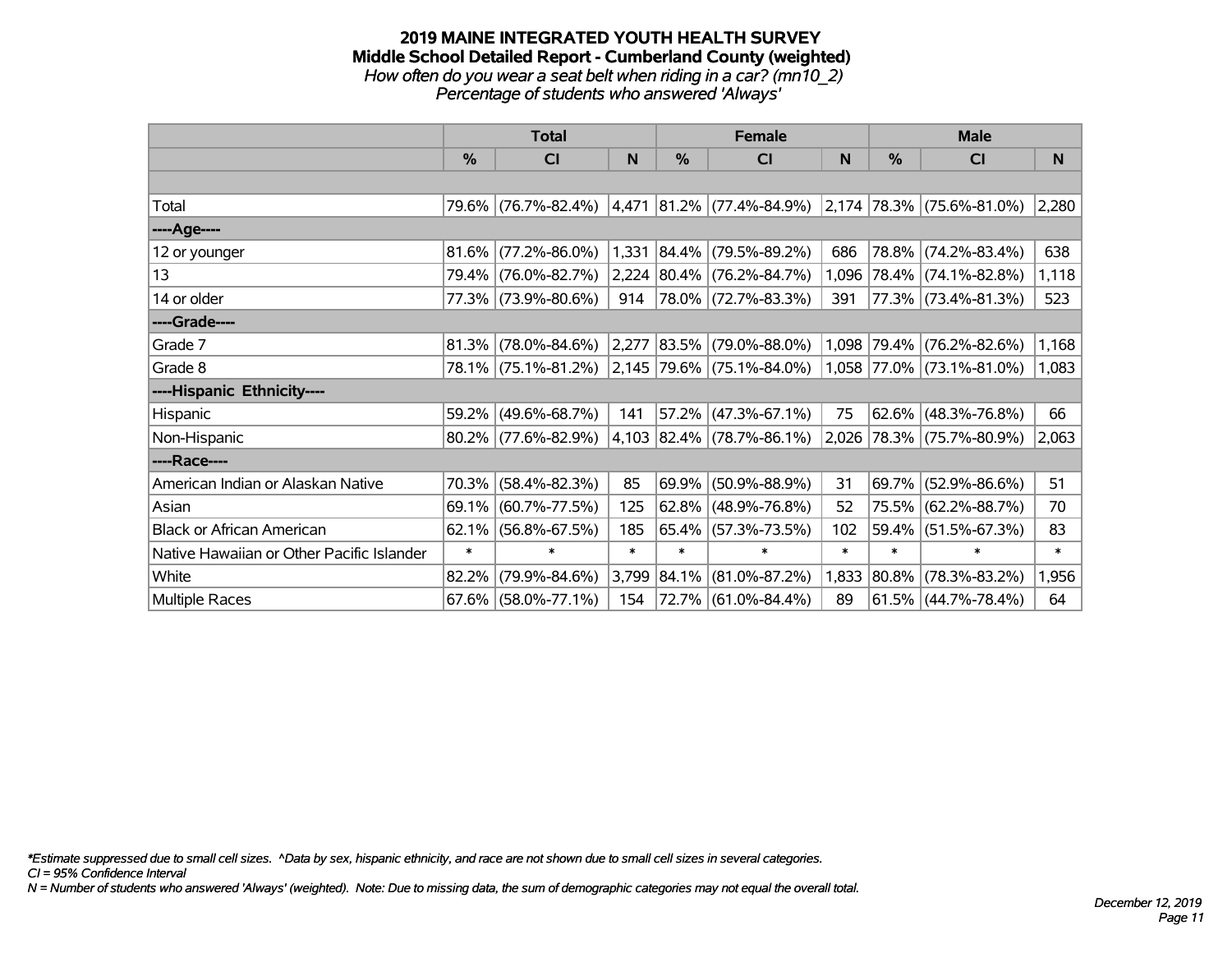## **2019 MAINE INTEGRATED YOUTH HEALTH SURVEY Middle School Detailed Report - Cumberland County (weighted)** *Have you ever ridden in a car or other vehicle driven by someone who had been drinking alcohol? (mn11)*

| Percentage of students who answered 'Yes' |  |
|-------------------------------------------|--|
|                                           |  |
|                                           |  |
|                                           |  |

|                                           |               | <b>Total</b>        |       |            | <b>Female</b>                                 |                |        | <b>Male</b>                 |                 |  |
|-------------------------------------------|---------------|---------------------|-------|------------|-----------------------------------------------|----------------|--------|-----------------------------|-----------------|--|
|                                           | $\frac{0}{0}$ | CI                  | N     | %          | <b>CI</b>                                     | N              | $\%$   | <b>CI</b>                   | N               |  |
|                                           |               |                     |       |            |                                               |                |        |                             |                 |  |
| Total                                     |               |                     |       |            | 22.4% (19.9%-24.8%) 1,231 27.5% (24.9%-30.0%) |                |        | 711   17.6%   (14.7%-20.5%) | 500             |  |
| ----Age----                               |               |                     |       |            |                                               |                |        |                             |                 |  |
| 12 or younger                             | 22.3%         | $(19.4\% - 25.3\%)$ | 361   | 28.0%      | $(25.2\% - 30.8\%)$                           |                |        | 228 16.2% (11.0%-21.3%)     | 126             |  |
| 13                                        |               | 22.8% (20.3%-25.4%) | 628   |            | 26.6% (23.3%-29.9%)                           |                |        | 343   19.3%   (16.2%-22.4%) | 276             |  |
| 14 or older                               |               | 21.5% (16.9%-26.1%) | 240   |            | $ 28.9\% $ (20.4%-37.5%)                      |                |        | 141   15.8%   (10.3%-21.2%) | 98              |  |
| ----Grade----                             |               |                     |       |            |                                               |                |        |                             |                 |  |
| Grade 7                                   |               | 22.1% (19.2%-25.1%) | 606   | $ 27.1\% $ | $(23.7\% - 30.4\%)$                           |                |        | 348 17.7% (13.8%-21.5%)     | 252             |  |
| Grade 8                                   |               | 22.6% (19.7%-25.6%) | 606   |            | 27.9% (24.4%-31.4%)                           |                |        | 355   17.5%   (13.3%-21.7%) | 241             |  |
| ----Hispanic Ethnicity----                |               |                     |       |            |                                               |                |        |                             |                 |  |
| Hispanic                                  | 26.5%         | $(20.0\% - 33.0\%)$ | 67    |            | 29.6% (17.2%-41.9%)                           | 36             |        | 23.3% (15.0%-31.5%)         | 29              |  |
| Non-Hispanic                              |               | 22.4% (19.7%-25.0%) |       |            | 1,117 27.5% (25.0%-30.1%)                     |                |        | 649 17.6% (14.2%-21.0%)     | 454             |  |
| ----Race----                              |               |                     |       |            |                                               |                |        |                             |                 |  |
| American Indian or Alaskan Native         |               | 21.6% (10.1%-33.1%) | 17    | 21.9%      | $(1.1\% - 42.7\%)$                            | $\overline{7}$ | 21.4%  | $(9.3\% - 33.5\%)$          | 10 <sub>1</sub> |  |
| Asian                                     |               | 21.5% (14.1%-28.8%) | 32    | 18.9%      | $(9.0\% - 28.8\%)$                            | 13             | 19.8%  | $(10.0\% - 29.6\%)$         | 14              |  |
| <b>Black or African American</b>          |               | 16.3% (10.0%-22.6%) | 46    | 13.8%      | $(8.7\% - 18.8\%)$                            | 22             | 19.9%  | $(9.1\% - 30.7\%)$          | 24              |  |
| Native Hawaiian or Other Pacific Islander | 28.8%         | $(8.0\% - 49.6\%)$  | 6     | $\ast$     | $\ast$                                        | $\ast$         | $\ast$ | $\ast$                      | $\ast$          |  |
| White                                     | 22.4%         | $(20.0\% - 24.8\%)$ | 1,018 | 28.6%      | $(26.2\% - 31.0\%)$                           | 605            |        | $17.0\%$ (14.1%-19.8%)      | 404             |  |
| Multiple Races                            |               | 30.3% (21.3%-39.3%) | 75    |            | $39.7\%$ (25.3%-54.1%)                        | 48             |        | $ 20.3\% $ (13.4%-27.2%)    | 25              |  |

*\*Estimate suppressed due to small cell sizes. ^Data by sex, hispanic ethnicity, and race are not shown due to small cell sizes in several categories.*

*CI = 95% Confidence Interval*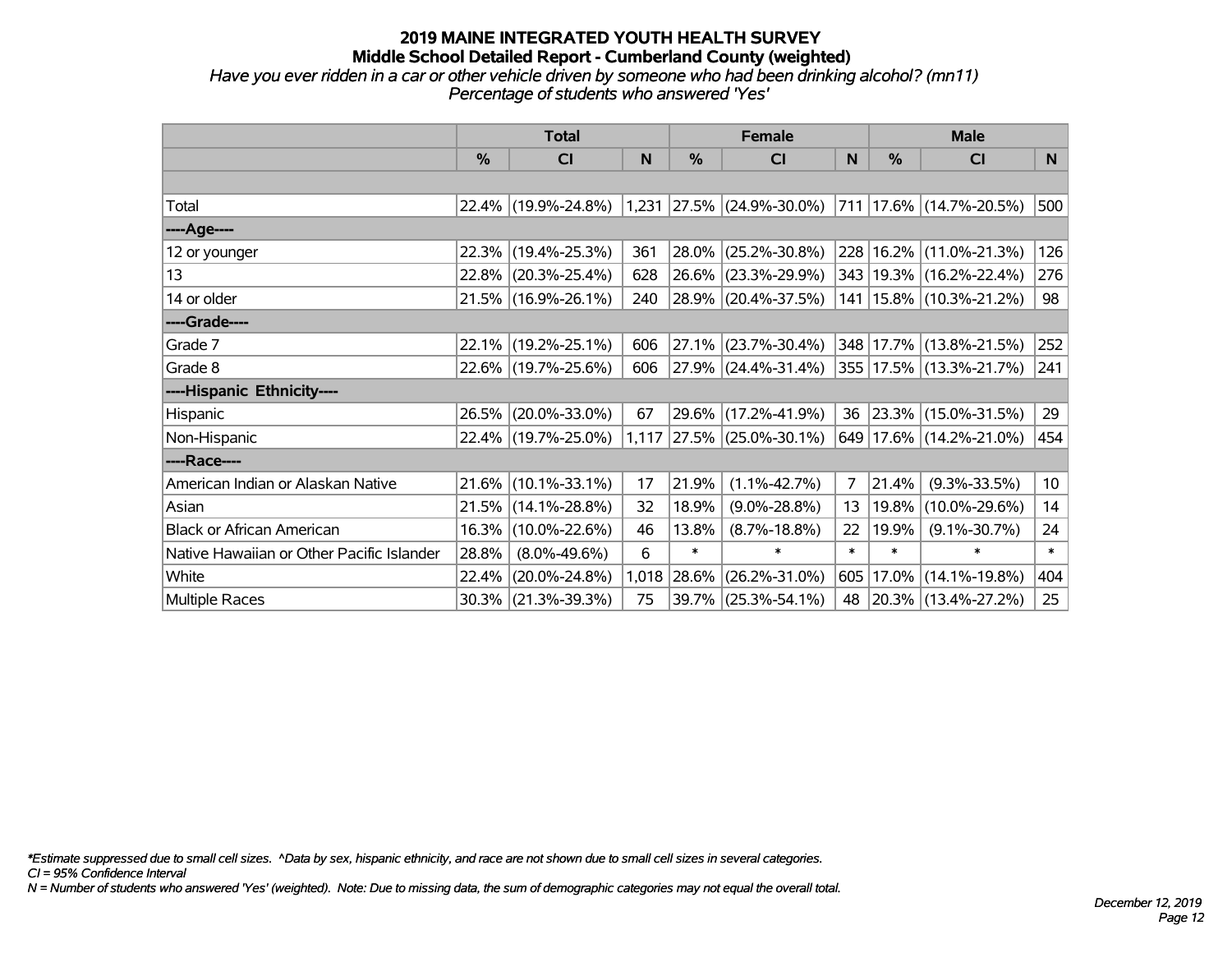*Have you ever ridden in a car or other vehicle driven by someone who had been taking illegal drugs such as marijuana, cocaine, heroin, or LSD? (mn12a)*

*Percentage of students who answered 'Yes'*

|                                           | <b>Total</b>  |                     |        | <b>Female</b> |                            | <b>Male</b> |               |                    |                  |
|-------------------------------------------|---------------|---------------------|--------|---------------|----------------------------|-------------|---------------|--------------------|------------------|
|                                           | $\frac{0}{0}$ | C <sub>l</sub>      | N      | $\frac{0}{0}$ | <b>CI</b>                  | N           | $\frac{0}{0}$ | <b>CI</b>          | N                |
|                                           |               |                     |        |               |                            |             |               |                    |                  |
| Total                                     | 7.8%          | $(6.1\% - 9.6\%)$   | 441    | 8.8%          | $(6.5\% - 11.0\%)$         | 233         | 6.7%          | $(5.0\% - 8.5\%)$  | 195              |
| ---- Age----                              |               |                     |        |               |                            |             |               |                    |                  |
| 12 or younger                             | 6.7%          | $(4.4\% - 9.1\%)$   | 111    | 7.5%          | $(4.4\% - 10.6\%)$         | 62          | 5.6%          | $(2.7\% - 8.5\%)$  | 45               |
| 13                                        | 8.1%          | $(5.8\% - 10.4\%)$  | 228    | 9.1%          | $(5.6\% - 12.5\%)$         | 121         | 7.1%          | $(4.7\% - 9.6\%)$  | 104              |
| 14 or older                               | 8.8%          | $(6.5\% - 11.0\%)$  |        |               | 100   10.1%   (5.9%-14.3%) | 51          | 7.3%          | $(4.2\% - 10.4\%)$ | 46               |
| ----Grade----                             |               |                     |        |               |                            |             |               |                    |                  |
| Grade 7                                   | 6.6%          | $(4.4\% - 8.8\%)$   | 185    | 7.2%          | $(4.1\% - 10.2\%)$         | 94          | 6.0%          | $(4.3\% - 7.6\%)$  | 87               |
| Grade 8                                   | 8.9%          | $(7.2\% - 10.6\%)$  |        |               | 244 10.3% (7.3%-13.4%)     | 136         | 7.4%          | $(4.8\% - 10.1\%)$ | 104              |
| ----Hispanic Ethnicity----                |               |                     |        |               |                            |             |               |                    |                  |
| Hispanic                                  | 13.3%         | $(6.5\% - 20.1\%)$  | 35     | 11.3%         | $(0.0\% - 22.7\%)$         | 15          | 12.4%         | $(5.8\% - 18.9\%)$ | 15 <sub>15</sub> |
| Non-Hispanic                              | 7.5%          | $(5.9\% - 9.1\%)$   | 383    | 8.5%          | $(6.4\% - 10.5\%)$         | 205         | 6.5%          | $(4.7\% - 8.3\%)$  | 169              |
| ----Race----                              |               |                     |        |               |                            |             |               |                    |                  |
| American Indian or Alaskan Native         | 19.3%         | $(11.7\% - 26.9\%)$ | 16     | $\ast$        | $\ast$                     | $\ast$      | $\ast$        | $\ast$             | $\ast$           |
| Asian                                     | 11.1%         | $(2.9\% - 19.4\%)$  | 17     | $\ast$        | $\ast$                     | $\ast$      | $\ast$        | $\ast$             | $\ast$           |
| <b>Black or African American</b>          | 9.9%          | $(3.8\% - 16.1\%)$  | 29     | 10.0%         | $(3.3\% - 16.7\%)$         | 17          | 9.9%          | $(1.5\% - 18.3\%)$ | 12 <sub>2</sub>  |
| Native Hawaiian or Other Pacific Islander | $\ast$        | $\ast$              | $\ast$ | $\ast$        | $\ast$                     | $\ast$      | $\ast$        | $\ast$             | $\ast$           |
| White                                     | 7.0%          | $(5.4\% - 8.6\%)$   | 326    | 8.6%          | $(6.2\% - 11.1\%)$         | 187         | 5.6%          | $(4.0\% - 7.1\%)$  | 135              |
| Multiple Races                            | 14.3%         | $(7.9\% - 20.8\%)$  | 36     |               | $12.4\%$ (3.2%-21.7%)      | 16          | $15.4\%$      | $(7.6\% - 23.3\%)$ | 19               |

*\*Estimate suppressed due to small cell sizes. ^Data by sex, hispanic ethnicity, and race are not shown due to small cell sizes in several categories.*

*CI = 95% Confidence Interval*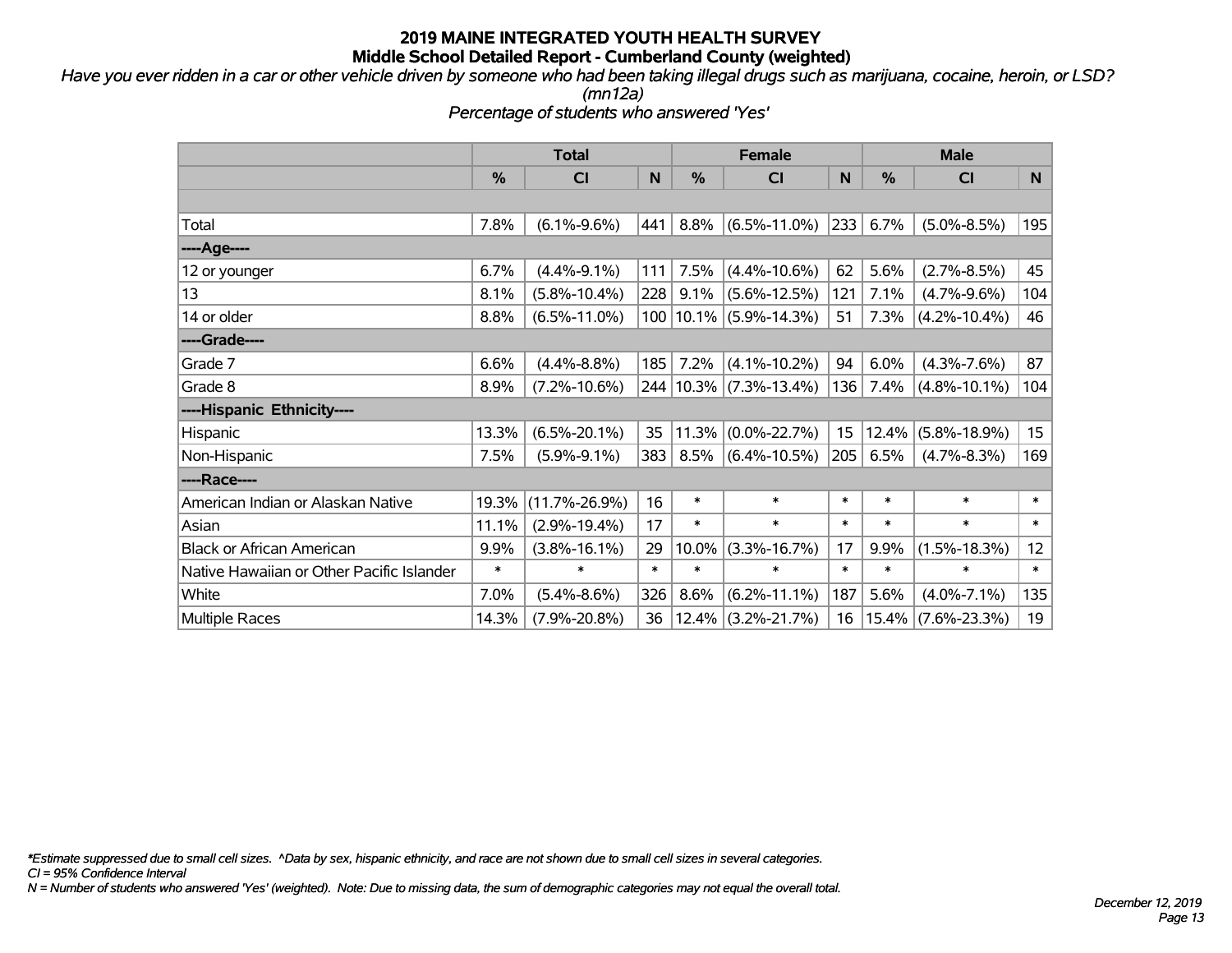*Has violence in your home, or the threat of violence, ever made you want to leave your home, even just for a short while? (mn18) Percentage of students who answered 'Yes'*

|                                           | <b>Total</b> |                        |        | <b>Female</b> | <b>Male</b>                 |              |           |                             |                  |
|-------------------------------------------|--------------|------------------------|--------|---------------|-----------------------------|--------------|-----------|-----------------------------|------------------|
|                                           | $\%$         | CI                     | N      | %             | <b>CI</b>                   | <sub>N</sub> | %         | <b>CI</b>                   | N.               |
|                                           |              |                        |        |               |                             |              |           |                             |                  |
| Total                                     |              | 15.7% (12.8%-18.6%)    |        |               | 873 18.4% (14.4%-22.3%)     |              |           | 485 13.1% (10.3%-15.9%)     | 380              |
| ----Age----                               |              |                        |        |               |                             |              |           |                             |                  |
| 12 or younger                             |              | 13.8% (10.3%-17.3%)    |        |               | 223 14.7% (10.5%-18.9%)     | 117          | 12.8%     | $(8.9\% - 16.6\%)$          | 103              |
| 13                                        |              | 16.5% (13.2%-19.9%)    |        |               | 460 20.4% (15.3%-25.4%)     |              | 274 12.8% | $(9.6\% - 16.0\%)$          | 182              |
| 14 or older                               |              | 16.4% (13.4%-19.4%)    |        |               | 190   18.8%   (14.2%-23.5%) | 93           | 14.2%     | $(9.9\% - 18.6\%)$          | 95               |
| ----Grade----                             |              |                        |        |               |                             |              |           |                             |                  |
| Grade 7                                   |              | 13.8% (10.5%-17.0%)    |        |               | 383 16.3% (12.1%-20.5%)     |              | 210 11.5% | $(8.4\% - 14.7\%)$          | 171              |
| Grade 8                                   |              | $17.1\%$ (14.0%-20.1%) |        |               | 463   20.0%   (15.4%-24.7%) |              |           | 264   14.0%   (10.8%-17.3%) | 194              |
| ----Hispanic Ethnicity----                |              |                        |        |               |                             |              |           |                             |                  |
| Hispanic                                  |              | 22.3% (15.4%-29.2%)    | 52     |               | 27.3% (16.9%-37.7%)         | 35           | 14.8%     | $(4.4\% - 25.2\%)$          | 15 <sub>15</sub> |
| Non-Hispanic                              |              | 15.2% (12.6%-17.9%)    |        |               | 773 17.8% (14.2%-21.4%)     |              |           | 432 12.7% (10.0%-15.4%)     | 334              |
| ----Race----                              |              |                        |        |               |                             |              |           |                             |                  |
| American Indian or Alaskan Native         | 13.1%        | $(3.8\% - 22.4\%)$     | 15     | $\ast$        | $\ast$                      | $\ast$       | $\ast$    | $\ast$                      | $\ast$           |
| Asian                                     | 15.1%        | $(5.7\% - 24.4\%)$     | 27     | 23.1%         | $(7.6\% - 38.6\%)$          | 19           | 8.6%      | $(2.1\% - 15.1\%)$          | 8                |
| <b>Black or African American</b>          | 14.3%        | $(10.1\% - 18.4\%)$    | 42     |               | 15.3% (10.6%-19.9%)         | 24           | 13.3%     | $(5.3\% - 21.2\%)$          | 18               |
| Native Hawaiian or Other Pacific Islander | $\ast$       | $\ast$                 | $\ast$ | $\ast$        | $\ast$                      | $\ast$       | $\ast$    | $\ast$                      | $\ast$           |
| White                                     | 15.4%        | $(12.5\% - 18.3\%)$    | 707    | 17.2%         | $(13.6\% - 20.7\%)$         | 370          | 13.5%     | $(10.3\% - 16.8\%)$         | 328              |
| <b>Multiple Races</b>                     |              | 26.2% (14.5%-37.9%)    |        |               | 58 37.9% (24.6%-51.2%)      | 44           | 13.0%     | $(2.2\% - 23.8\%)$          | 13               |

*\*Estimate suppressed due to small cell sizes. ^Data by sex, hispanic ethnicity, and race are not shown due to small cell sizes in several categories.*

*CI = 95% Confidence Interval*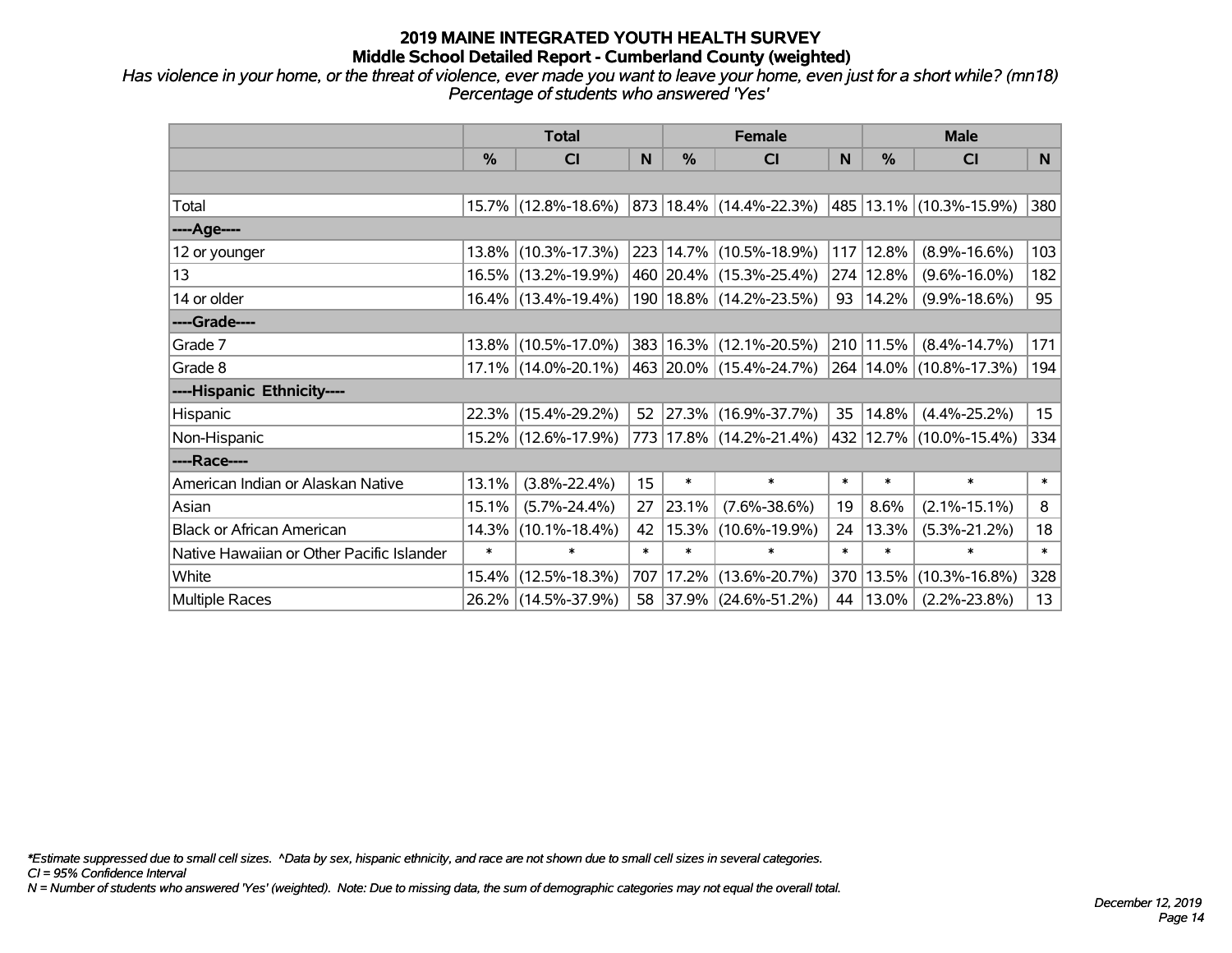#### **2019 MAINE INTEGRATED YOUTH HEALTH SURVEY Middle School Detailed Report - Cumberland County (weighted)** *Do you agree or disagree with the following statement? I feel safe at my school. (mn21) Percentage of students who answered 'Strongly agree' or 'Agree'*

|                                           | <b>Total</b> |                        |        |             | <b>Female</b>                      |        | <b>Male</b>   |                           |        |  |
|-------------------------------------------|--------------|------------------------|--------|-------------|------------------------------------|--------|---------------|---------------------------|--------|--|
|                                           | %            | C <sub>l</sub>         | N      | %           | CI                                 | N      | $\frac{0}{0}$ | CI                        | N      |  |
|                                           |              |                        |        |             |                                    |        |               |                           |        |  |
| Total                                     | 88.4%        | $(86.0\% - 90.8\%)$    |        |             | 4,963 87.0% (84.7%-89.3%)          |        |               | 2,313 89.9% (87.1%-92.7%) | 2,612  |  |
| ----Age----                               |              |                        |        |             |                                    |        |               |                           |        |  |
| 12 or younger                             | 89.3%        | $(86.8\% - 91.9\%)$    | 1,463  | 89.2%       | $(86.0\% - 92.5\%)$                | 731    | 89.5%         | $(86.5\% - 92.4\%)$       | 718    |  |
| 13                                        | 87.8%        | $(85.2\% - 90.4\%)$    |        |             | 2,466 85.9% (83.2%-88.6%)          | 1,152  |               | $ 90.0\% $ (87.2%-92.8%)  | 1,303  |  |
| 14 or older                               |              | 88.5% (85.7%-91.4%)    |        |             | 1,021 86.4% (82.9%-89.9%)          | 428    |               | 90.2% (86.3%-94.0%)       | 588    |  |
| ----Grade----                             |              |                        |        |             |                                    |        |               |                           |        |  |
| Grade 7                                   | 89.9%        | $(87.4\% - 92.4\%)$    |        | 2,520 88.9% | $(86.3\% - 91.5\%)$                | 1,170  |               | $ 91.0\% $ (88.0%-93.9%)  | 1,333  |  |
| Grade 8                                   |              | $86.9\%$ (84.4%-89.3%) |        |             | $ 2,373 85.1\%  (82.4\% - 87.8\%)$ |        |               | 1,114 88.9% (86.0%-91.8%) | 1,248  |  |
| ----Hispanic Ethnicity----                |              |                        |        |             |                                    |        |               |                           |        |  |
| Hispanic                                  | 79.8%        | $(73.0\% - 86.6\%)$    | 199    | 79.3%       | $(71.0\% - 87.6\%)$                | 103    | 81.1%         | $(73.3\% - 88.9\%)$       | 93     |  |
| Non-Hispanic                              |              | 88.8% (86.6%-91.1%)    |        |             | 4,530 87.4% (85.2%-89.7%)          |        |               | 2,122 90.4% (87.9%-92.9%) | 2,382  |  |
| ----Race----                              |              |                        |        |             |                                    |        |               |                           |        |  |
| American Indian or Alaskan Native         | 84.5%        | $(78.9\% - 90.2\%)$    | 86     | 77.0%       | $(63.2\% - 90.9\%)$                | 29     | 88.9%         | $(83.9\% - 93.9\%)$       | 56     |  |
| Asian                                     | 87.6%        | $(80.3\% - 95.0\%)$    | 146    | 86.4%       | $(78.3\% - 94.6\%)$                | 68     | 89.9%         | $(81.4\% - 98.3\%)$       | 74     |  |
| <b>Black or African American</b>          | 84.4%        | $(80.7\% - 88.1\%)$    | 248    | $ 86.4\% $  | $(82.2\% - 90.5\%)$                | 139    |               | $81.8\%$ (76.3%-87.4%)    | 108    |  |
| Native Hawaiian or Other Pacific Islander | $\ast$       | $\ast$                 | $\ast$ | $\ast$      | $\ast$                             | $\ast$ | $\ast$        | $\ast$                    | $\ast$ |  |
| White                                     | 89.3%        | $(87.1\% - 91.4\%)$    | 4,127  | $ 87.7\% $  | $(85.5\% - 90.0\%)$                | 1,897  | $ 90.9\% $    | $(88.4\% - 93.4\%)$       | 2,207  |  |
| Multiple Races                            |              | 83.5% (79.3%-87.6%)    | 199    |             | 82.4% (77.1%-87.7%)                | 103    |               | 85.1% (78.3%-92.0%)       | 96     |  |

*\*Estimate suppressed due to small cell sizes. ^Data by sex, hispanic ethnicity, and race are not shown due to small cell sizes in several categories.*

*CI = 95% Confidence Interval*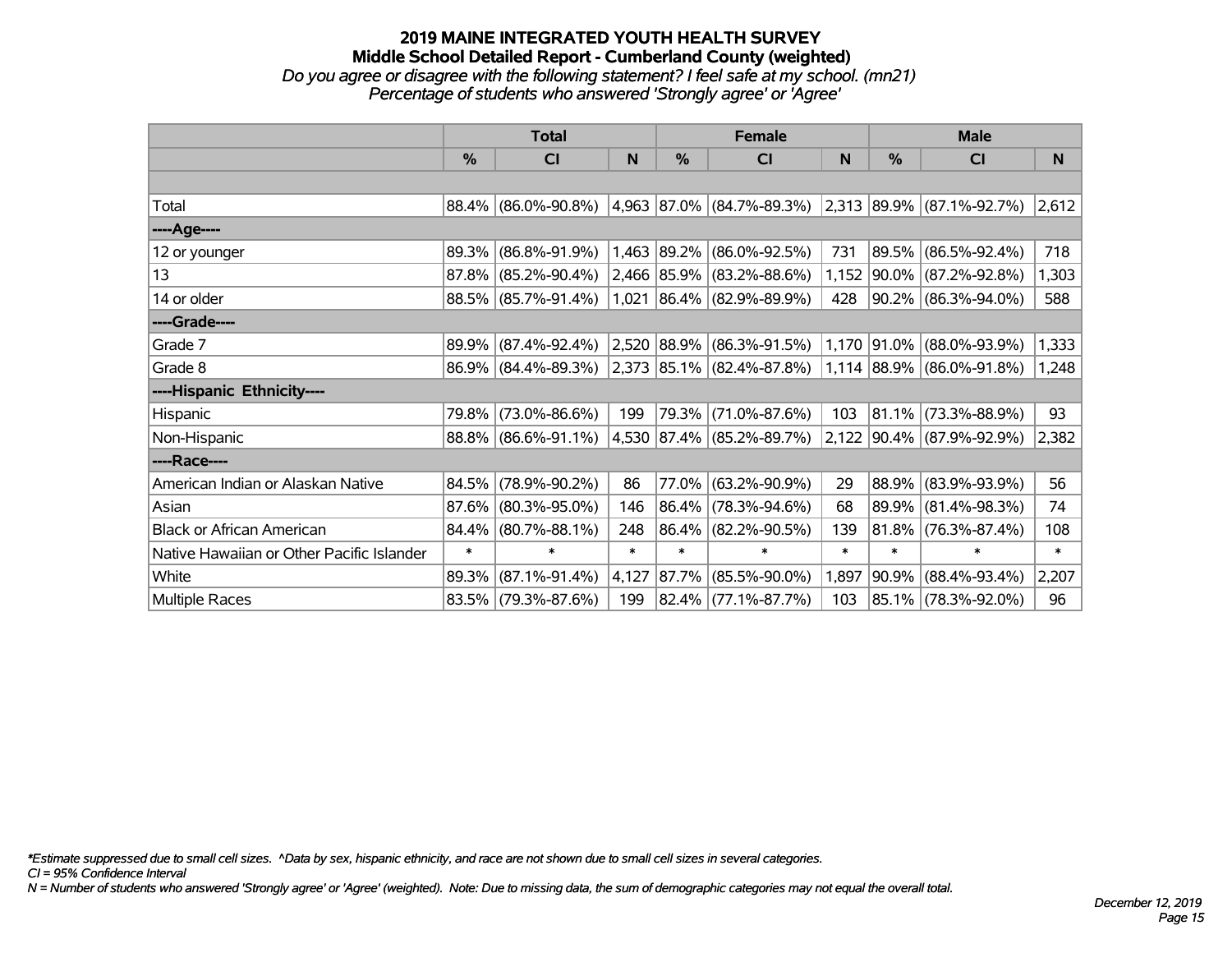#### **2019 MAINE INTEGRATED YOUTH HEALTH SURVEY Middle School Detailed Report - Cumberland County (weighted)** *Have you ever been bullied on school property? (mn22) Percentage of students who answered 'Yes'*

|                                           | <b>Total</b>  |                        |       |               | <b>Female</b>               |        | <b>Male</b>   |                           |        |  |
|-------------------------------------------|---------------|------------------------|-------|---------------|-----------------------------|--------|---------------|---------------------------|--------|--|
|                                           | $\frac{0}{0}$ | CI                     | N     | $\frac{0}{0}$ | CI                          | N      | $\frac{0}{0}$ | CI                        | N.     |  |
|                                           |               |                        |       |               |                             |        |               |                           |        |  |
| Total                                     |               | 42.1% (38.8%-45.3%)    |       |               | $2,358$ 46.2% (42.4%-50.0%) |        |               | 1,230 38.0% (34.5%-41.4%) | 1,097  |  |
| ----Age----                               |               |                        |       |               |                             |        |               |                           |        |  |
| 12 or younger                             | 40.3%         | $(36.8\% - 43.9\%)$    | 660   |               | 42.6% (37.6%-47.5%)         | 348    | 37.8%         | $(33.4\% - 42.1\%)$       | 303    |  |
| 13                                        |               | 42.7% (39.3%-46.0%)    |       |               | 1,195 46.8% (42.8%-50.8%)   | 628    |               | 38.3% (34.9%-41.7%)       | 550    |  |
| 14 or older                               |               | $43.1\%$ (38.8%-47.4%) | 497   |               | 50.3% (44.8%-55.9%)         | 252    |               | 37.5% (32.9%-42.0%)       | 243    |  |
| ----Grade----                             |               |                        |       |               |                             |        |               |                           |        |  |
| Grade 7                                   | 39.8%         | $(36.6\% - 43.1\%)$    |       | $1,113$ 43.1% | $(38.7\% - 47.4\%)$         | 566    | 36.5%         | $(33.0\% - 40.0\%)$       | 532    |  |
| Grade 8                                   |               | 44.1% (40.7%-47.6%)    |       |               | $1,206$ 48.8% (44.3%-53.3%) | 643    |               | 39.6% (35.5%-43.6%)       | 553    |  |
| ----Hispanic Ethnicity----                |               |                        |       |               |                             |        |               |                           |        |  |
| Hispanic                                  | 49.3%         | $(46.2\% - 52.4\%)$    | 122   | 55.7%         | $(50.4\% - 60.9\%)$         | 71     | 41.2%         | $(35.7\% - 46.6\%)$       | 47     |  |
| Non-Hispanic                              |               | 41.6% (38.4%-44.8%)    |       |               | $2,118$ 45.4% (41.7%-49.2%) |        |               | 1,105 37.7% (34.2%-41.3%) | 990    |  |
| ----Race----                              |               |                        |       |               |                             |        |               |                           |        |  |
| American Indian or Alaskan Native         | 46.3%         | $(34.4\% - 58.1\%)$    | 46    |               | 59.0% (42.3%-75.8%)         | 22     | 39.1%         | $(26.7\% - 51.6\%)$       | 24     |  |
| Asian                                     | 32.8%         | $(28.0\% - 37.7\%)$    | 54    | $36.1\%$      | $(27.0\% - 45.2\%)$         | 27     | 29.5%         | $(21.2\% - 37.9\%)$       | 24     |  |
| <b>Black or African American</b>          | 34.1%         | $(30.0\% - 38.1\%)$    | 100   | 37.9%         | $(30.2\% - 45.6\%)$         | 61     | 28.5%         | $(22.3\% - 34.6\%)$       | 37     |  |
| Native Hawaiian or Other Pacific Islander | 50.7%         | $(27.2\% - 74.2\%)$    | 11    | $\ast$        | $\ast$                      | $\ast$ | $\ast$        | $\ast$                    | $\ast$ |  |
| White                                     | 42.2%         | $(38.5\% - 45.9\%)$    | 1,949 | 46.3%         | $(41.7\% - 51.0\%)$         | 1,005  | 38.3%         | $(34.4\% - 42.1\%)$       | 925    |  |
| Multiple Races                            |               | $51.0\%$ (43.7%-58.2%) | 122   |               | 49.6% (41.4%-57.7%)         | 63     |               | $51.8\%$ (41.3%-62.3%)    | 57     |  |

*\*Estimate suppressed due to small cell sizes. ^Data by sex, hispanic ethnicity, and race are not shown due to small cell sizes in several categories.*

*CI = 95% Confidence Interval*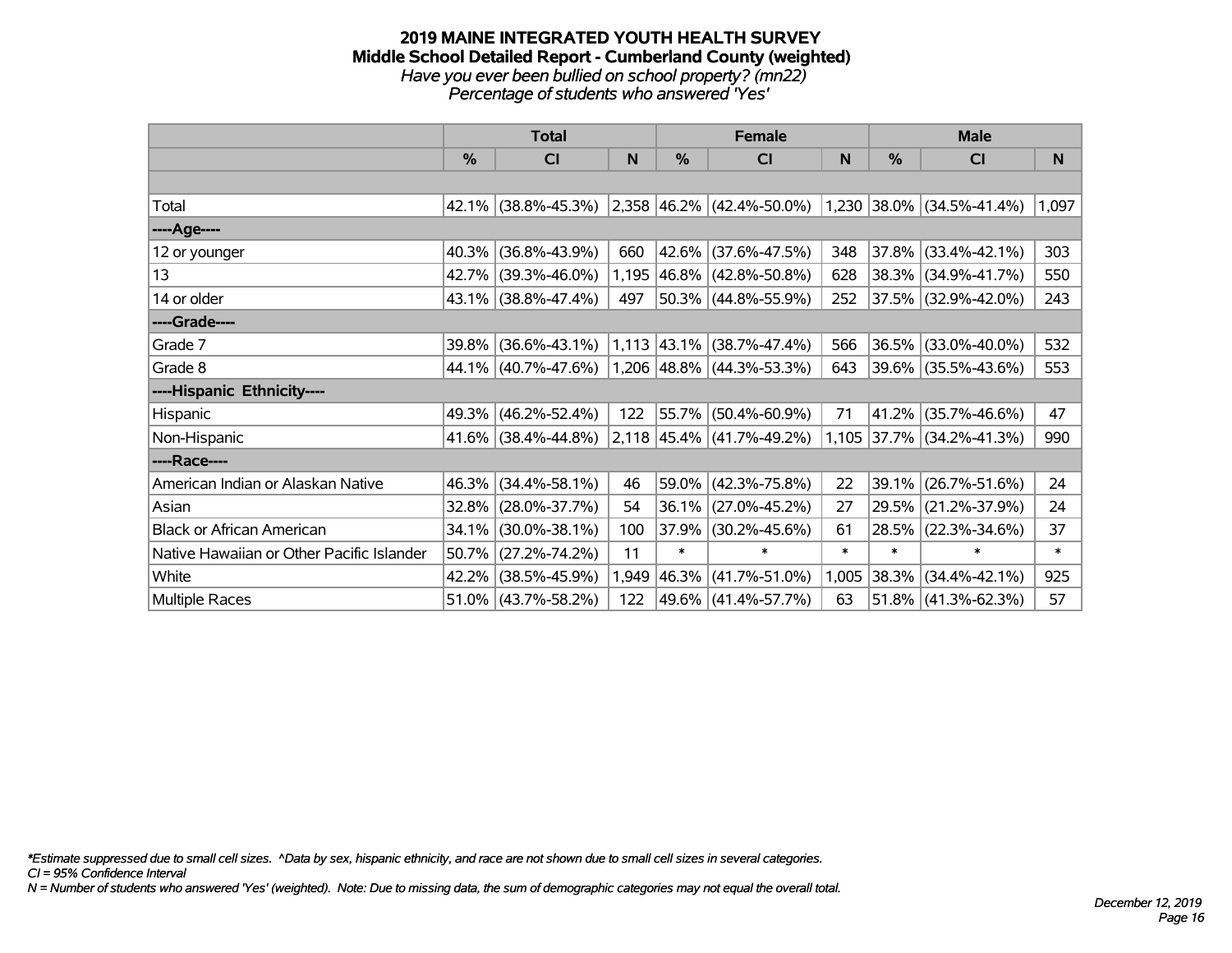*Have you ever felt so sad or hopeless almost every day for two weeks or more in a row that you stopped doing some usual activities? (mn153) Percentage of students who answered 'Yes'*

|                                           | <b>Total</b> |                     |        |        | <b>Female</b>                   |        | <b>Male</b> |                             |        |  |
|-------------------------------------------|--------------|---------------------|--------|--------|---------------------------------|--------|-------------|-----------------------------|--------|--|
|                                           | %            | CI                  | N      | %      | <b>CI</b>                       | N      | %           | <b>CI</b>                   | N.     |  |
|                                           |              |                     |        |        |                                 |        |             |                             |        |  |
| Total                                     |              | 22.2% (19.4%-24.9%) |        |        | $1,234$   29.0%   (24.3%-33.8%) |        |             | 769 15.7% (13.6%-17.8%)     | 454    |  |
| ----Age----                               |              |                     |        |        |                                 |        |             |                             |        |  |
| 12 or younger                             |              | 19.0% (15.3%-22.7%) | 309    | 23.8%  | $(17.8\% - 29.9\%)$             | 193    |             | 14.0% (10.2%-17.8%)         | 114    |  |
| 13                                        |              | 22.4% (19.1%-25.6%) | 620    |        | 29.8% (24.0%-35.6%)             | 399    |             | 14.9% (12.1%-17.8%)         | 212    |  |
| 14 or older                               |              | 26.2% (21.9%-30.5%) | 306    |        | 35.3% (27.5%-43.0%)             | 177    |             | 19.4% (16.3%-22.5%)         | 129    |  |
| ----Grade----                             |              |                     |        |        |                                 |        |             |                             |        |  |
| Grade 7                                   |              | 19.8% (16.4%-23.1%) | 550    | 25.6%  | $(20.0\% - 31.3\%)$             |        |             | 334   14.3%   (11.4%-17.2%) | 210    |  |
| Grade 8                                   |              | 24.4% (21.6%-27.2%) | 662    |        | 32.3% (27.4%-37.2%)             |        |             | 424   16.8%   (14.2%-19.4%) | 233    |  |
| ----Hispanic Ethnicity----                |              |                     |        |        |                                 |        |             |                             |        |  |
| Hispanic                                  | 32.5%        | $(25.9\% - 39.1\%)$ | 75     | 38.1%  | $(28.2\% - 47.9\%)$             | 49     |             | 24.3% (16.8%-31.8%)         | 24     |  |
| Non-Hispanic                              |              | 21.9% (19.1%-24.7%) |        |        | 1,110 28.5% (23.4%-33.6%)       |        |             | 693 15.5% (13.4%-17.6%)     | 408    |  |
| ----Race----                              |              |                     |        |        |                                 |        |             |                             |        |  |
| American Indian or Alaskan Native         |              | 29.7% (20.5%-38.9%) | 35     | 36.3%  | $(20.3\% - 52.4\%)$             | 16     | 26.6%       | $(17.1\% - 36.1\%)$         | 19     |  |
| Asian                                     |              | 28.4% (17.8%-38.9%) | 49     | 30.9%  | $(18.3\% - 43.6\%)$             | 25     | 25.0%       | $(9.3\% - 40.8\%)$          | 22     |  |
| <b>Black or African American</b>          |              | 26.1% (18.0%-34.1%) | 77     | 35.3%  | $(24.6\% - 45.9\%)$             | 55     | 15.6%       | $(6.2\% - 25.1\%)$          | 21     |  |
| Native Hawaiian or Other Pacific Islander | $\ast$       | $\ast$              | $\ast$ | $\ast$ | $\ast$                          | $\ast$ | $\ast$      | $\ast$                      | $\ast$ |  |
| White                                     | 21.2%        | $(18.8\% - 23.6\%)$ | 974    | 27.6%  | $(23.4\% - 31.9\%)$             | 597    | 15.2%       | $(13.1\% - 17.3\%)$         | 368    |  |
| <b>Multiple Races</b>                     |              | 30.2% (18.6%-41.9%) | 67     | 42.3%  | $(26.0\% - 58.7\%)$             | 51     | 15.9%       | $(7.5\% - 24.2\%)$          | 16     |  |

*\*Estimate suppressed due to small cell sizes. ^Data by sex, hispanic ethnicity, and race are not shown due to small cell sizes in several categories.*

*CI = 95% Confidence Interval*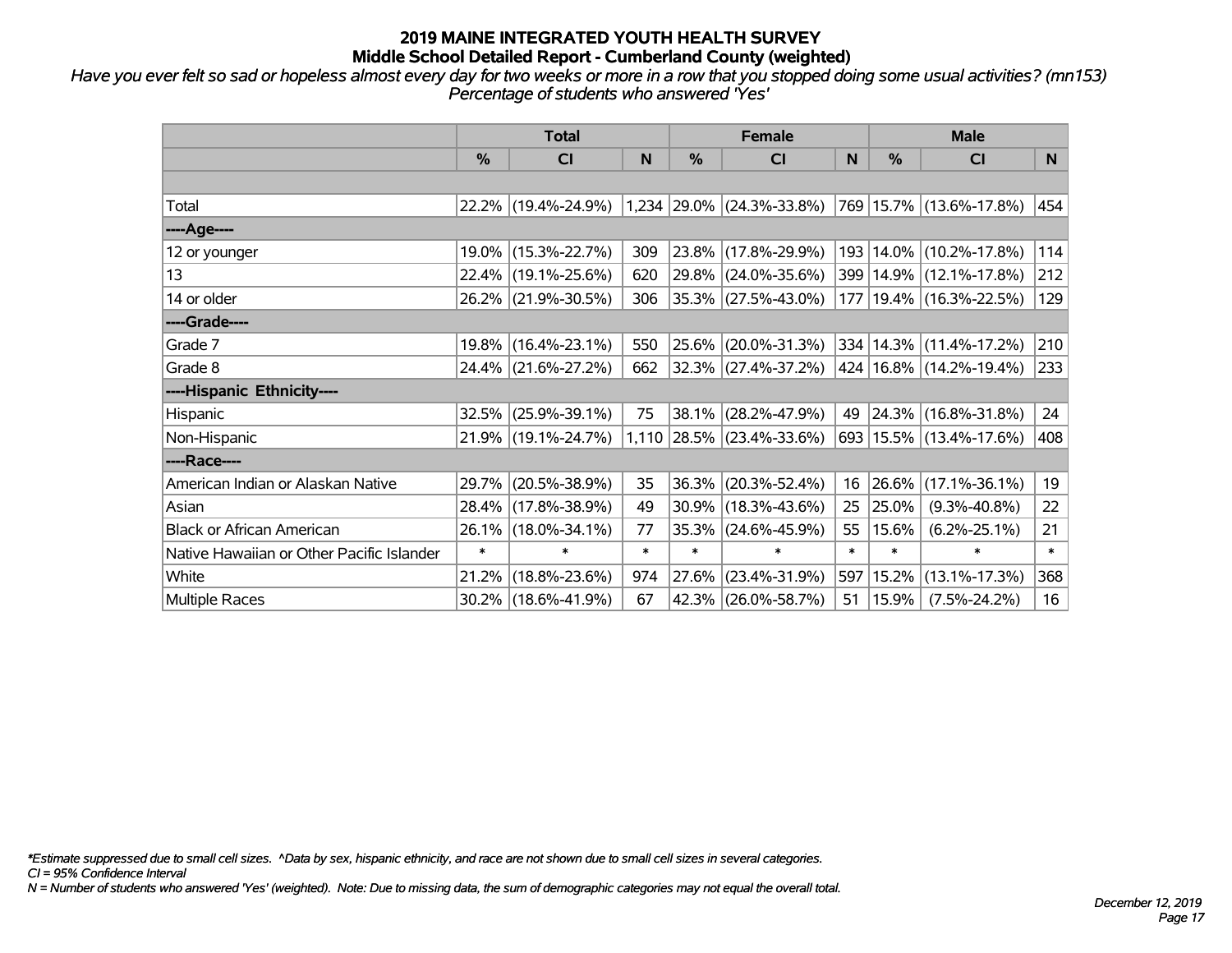*When you have felt sad or hopeless, from whom did you get help? (Select only one response.) (mn154b) Among students who have ever felt sad or hopeless, the percentage of students who answered that they got help from an adult*

|                                           | <b>Total</b>  |                                               |        |        | <b>Female</b>       |                | <b>Male</b> |                             |        |  |
|-------------------------------------------|---------------|-----------------------------------------------|--------|--------|---------------------|----------------|-------------|-----------------------------|--------|--|
|                                           | $\frac{0}{0}$ | <b>CI</b>                                     | N      | $\%$   | <b>CI</b>           | N              | $\%$        | <b>CI</b>                   | N      |  |
|                                           |               |                                               |        |        |                     |                |             |                             |        |  |
| Total                                     |               | 35.1% (31.6%-38.7%) 1,106 30.5% (25.5%-35.5%) |        |        |                     |                |             | 505 40.4% (36.2%-44.6%)     | 596    |  |
| ----Age----                               |               |                                               |        |        |                     |                |             |                             |        |  |
| 12 or younger                             | 41.5%         | $(34.2\% - 48.7\%)$                           | 377    | 38.5%  | $(31.4\% - 45.5\%)$ |                |             | 184 45.3% (34.5%-56.2%)     | 193    |  |
| 13                                        |               | $30.8\%$ (27.2%-34.4%)                        | 477    | 26.9%  | $(22.0\% - 31.7\%)$ |                |             | 227 35.7% (31.8%-39.7%)     | 247    |  |
| 14 or older                               |               | 36.0% (30.2%-41.9%)                           | 248    |        | 28.3% (20.6%-35.9%) |                |             | 94 $ 43.2\% $ (32.7%-53.7%) | 154    |  |
| ----Grade----                             |               |                                               |        |        |                     |                |             |                             |        |  |
| Grade 7                                   | 38.1%         | $(32.7\% - 43.4\%)$                           | 585    | 35.1%  | $(29.3\% - 41.0\%)$ |                |             | 273 41.7% (33.9%-49.4%)     | 311    |  |
| Grade 8                                   |               | $31.9\%$ (28.5%-35.3%)                        | 503    |        | 25.9% (20.6%-31.2%) |                |             | 222 38.9% (33.8%-44.0%)     | 278    |  |
| ----Hispanic Ethnicity----                |               |                                               |        |        |                     |                |             |                             |        |  |
| Hispanic                                  | 39.9%         | $(29.3\% - 50.5\%)$                           | 63     | 41.6%  | $(29.6\% - 53.6\%)$ | 42             |             | $ 38.0\% $ (19.6%-56.3%)    | 21     |  |
| Non-Hispanic                              |               | 34.3% (30.1%-38.6%)                           | 979    |        | 29.6% (24.0%-35.2%) |                |             | 442 39.8% (35.1%-44.5%)     | 534    |  |
| ----Race----                              |               |                                               |        |        |                     |                |             |                             |        |  |
| American Indian or Alaskan Native         |               | 35.5% (17.2%-53.8%)                           | 18     | 35.0%  | $(9.1\% - 61.0\%)$  | $\overline{7}$ |             | 35.8% (13.3%-58.3%)         | 11     |  |
| Asian                                     |               | 25.2% (17.6%-32.9%)                           | 29     | 26.5%  | $(10.6\% - 42.5\%)$ | 16             |             | 24.6% (11.7%-37.5%)         | 13     |  |
| <b>Black or African American</b>          |               | 31.7% (16.0%-47.5%)                           | 46     | 31.2%  | $(8.0\% - 54.5\%)$  | 28             |             | $ 32.6\% $ (18.1%-47.0%)    | 18     |  |
| Native Hawaiian or Other Pacific Islander | $\ast$        | $\ast$                                        | $\ast$ | $\ast$ | $\ast$              | $\ast$         | $\ast$      | $\ast$                      | $\ast$ |  |
| White                                     | 36.3%         | $(32.1\% - 40.5\%)$                           | 940    | 30.8%  | $(25.7\% - 35.9\%)$ |                |             | 412 42.3% (37.0%-47.5%)     | 526    |  |
| Multiple Races                            |               | 22.4% (14.8%-30.1%)                           | 34     | 19.7%  | $(7.9\% - 31.4\%)$  | 17             |             | 26.5% (12.2%-40.8%)         | 16     |  |

*\*Estimate suppressed due to small cell sizes. ^Data by sex, hispanic ethnicity, and race are not shown due to small cell sizes in several categories.*

*CI = 95% Confidence Interval*

*N = Among students who have ever felt sad or hopeless, the number of students who answered that they got help from an adult (weighted). Note: Due to missing data, the sum of demographic categories may not equal the overall total.*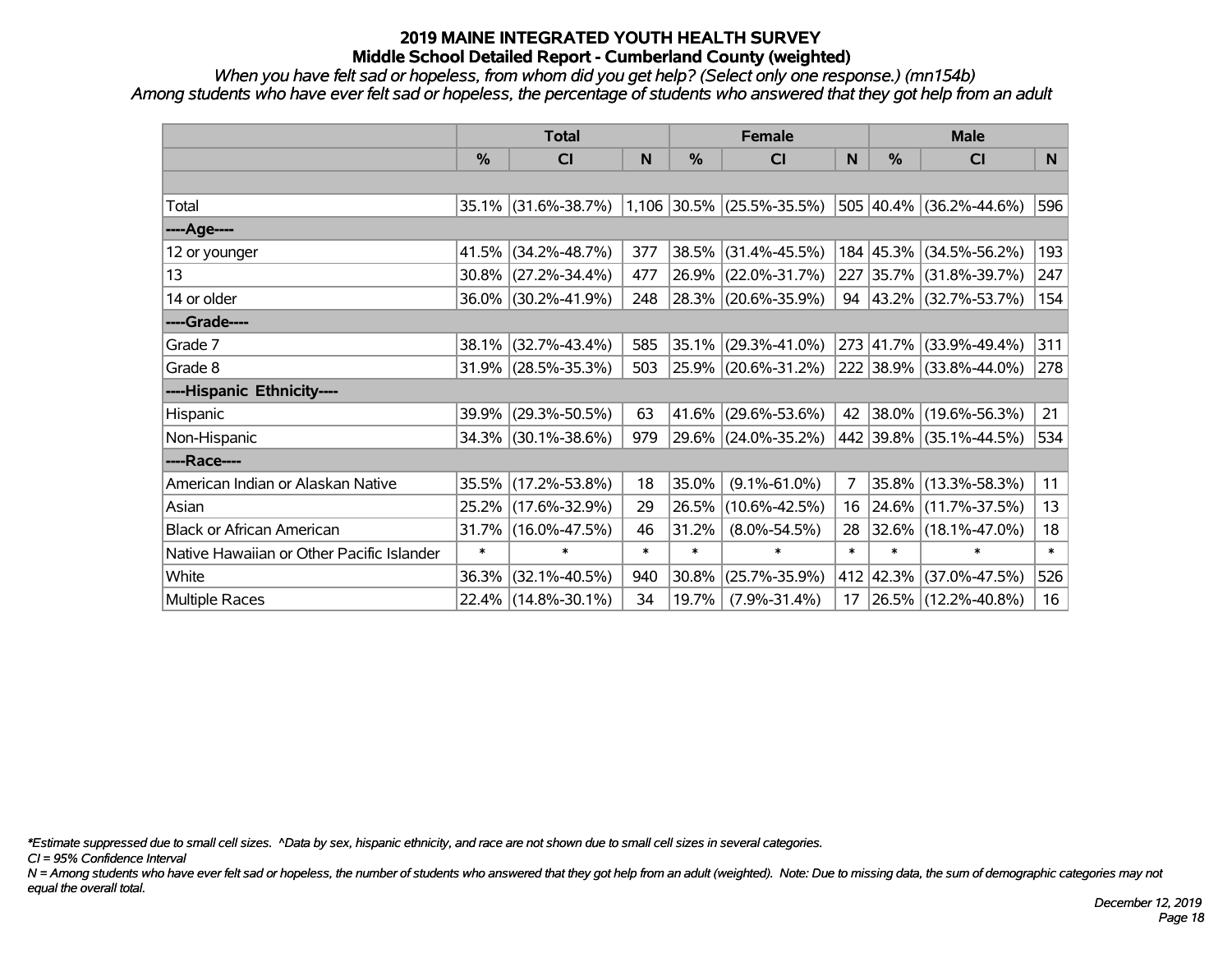*When you have felt sad or hopeless, from whom did you get help? (Select only one response.) (mn154b\_2)*

*Among students who have ever felt sad or hopeless, the percentage of students who answered that they got help from a teacher or other school staff*

|                                           | <b>Total</b>  |                    |                | <b>Female</b>   |                         |        | <b>Male</b> |                         |        |  |
|-------------------------------------------|---------------|--------------------|----------------|-----------------|-------------------------|--------|-------------|-------------------------|--------|--|
|                                           | $\frac{0}{0}$ | <b>CI</b>          | N              | %               | <b>CI</b>               | N      | %           | <b>CI</b>               | N      |  |
|                                           |               |                    |                |                 |                         |        |             |                         |        |  |
| Total                                     | 2.6%          | $(1.9\% - 3.3\%)$  |                |                 | $81 2.8\% $ (1.6%-4.0%) |        |             | 46 2.3% (1.3%-3.3%)     | 35     |  |
| ---- Age----                              |               |                    |                |                 |                         |        |             |                         |        |  |
| 12 or younger                             | 2.6%          | $(0.6\% - 4.7\%)$  |                | 24 2.5%         | $(0.5\% - 4.4\%)$       |        | 12 2.9%     | $(0.1\% - 5.6\%)$       | 12     |  |
| 13                                        | 2.4%          | $(1.3\% - 3.6\%)$  |                |                 | 38 2.3% (1.1%-3.5%)     |        | 19 2.7%     | $(0.6\% - 4.7\%)$       | 19     |  |
| 14 or older                               | 2.7%          | $(1.0\% - 4.4\%)$  | 19             | $\ast$          | $\ast$                  | $\ast$ | $\ast$      | $\ast$                  | $\ast$ |  |
| ----Grade----                             |               |                    |                |                 |                         |        |             |                         |        |  |
| Grade 7                                   | 2.8%          | $(1.3\% - 4.2\%)$  |                | $42$   2.1%     | $(0.5\% - 3.7\%)$       |        | 16 3.5%     | $(1.4\% - 5.6\%)$       | 26     |  |
| Grade 8                                   | 2.3%          | $(1.2\% - 3.4\%)$  |                |                 | 36 3.3% (1.7%-4.8%)     |        |             | $28 1.2\% $ (0.0%-2.4%) | 8      |  |
| ----Hispanic Ethnicity----                |               |                    |                |                 |                         |        |             |                         |        |  |
| Hispanic                                  | 6.7%          | $(1.9\% - 11.4\%)$ | 11             | $\ast$          | $\ast$                  | $\ast$ | $\ast$      | $\ast$                  | $\ast$ |  |
| Non-Hispanic                              | 2.4%          | $(1.7\% - 3.1\%)$  |                | 68 2.6%         | $(1.4\% - 3.8\%)$       |        | 39 2.1%     | $(1.1\% - 3.1\%)$       | 29     |  |
| ----Race----                              |               |                    |                |                 |                         |        |             |                         |        |  |
| American Indian or Alaskan Native         | $\ast$        | $\ast$             | $\ast$         | $\ast$          | $\ast$                  | $\ast$ | $\ast$      | $\ast$                  | $\ast$ |  |
| Asian                                     | *             | $\ast$             | $\ast$         | $\ast$          | $\ast$                  | $\ast$ | $\ast$      | $\ast$                  | $\ast$ |  |
| <b>Black or African American</b>          | 4.7%          | $(0.0\% - 10.4\%)$ | $\overline{7}$ | $\ast$          | $\ast$                  | $\ast$ | $\ast$      | $\ast$                  | $\ast$ |  |
| Native Hawaiian or Other Pacific Islander | $\ast$        | $\ast$             | $\ast$         | $\ast$          | $\ast$                  | $\ast$ | $\ast$      | $\ast$                  | $\ast$ |  |
| White                                     | 2.4%          | $(1.5\% - 3.3\%)$  |                | $63 \mid 2.5\%$ | $(1.0\% - 3.9\%)$       |        | 33 2.4%     | $(1.1\% - 3.6\%)$       | 30     |  |
| <b>Multiple Races</b>                     | $\ast$        | $\ast$             | $\ast$         | $\ast$          | $\ast$                  | $\ast$ | $\ast$      | $\ast$                  | $\ast$ |  |

*\*Estimate suppressed due to small cell sizes. ^Data by sex, hispanic ethnicity, and race are not shown due to small cell sizes in several categories.*

*CI = 95% Confidence Interval*

*N = Among students who have ever felt sad or hopeless, the number of students who answered that they got help from a teacher or other school staff (weighted). Note: Due to missing data, the sum of demographic categories may not equal the overall total.*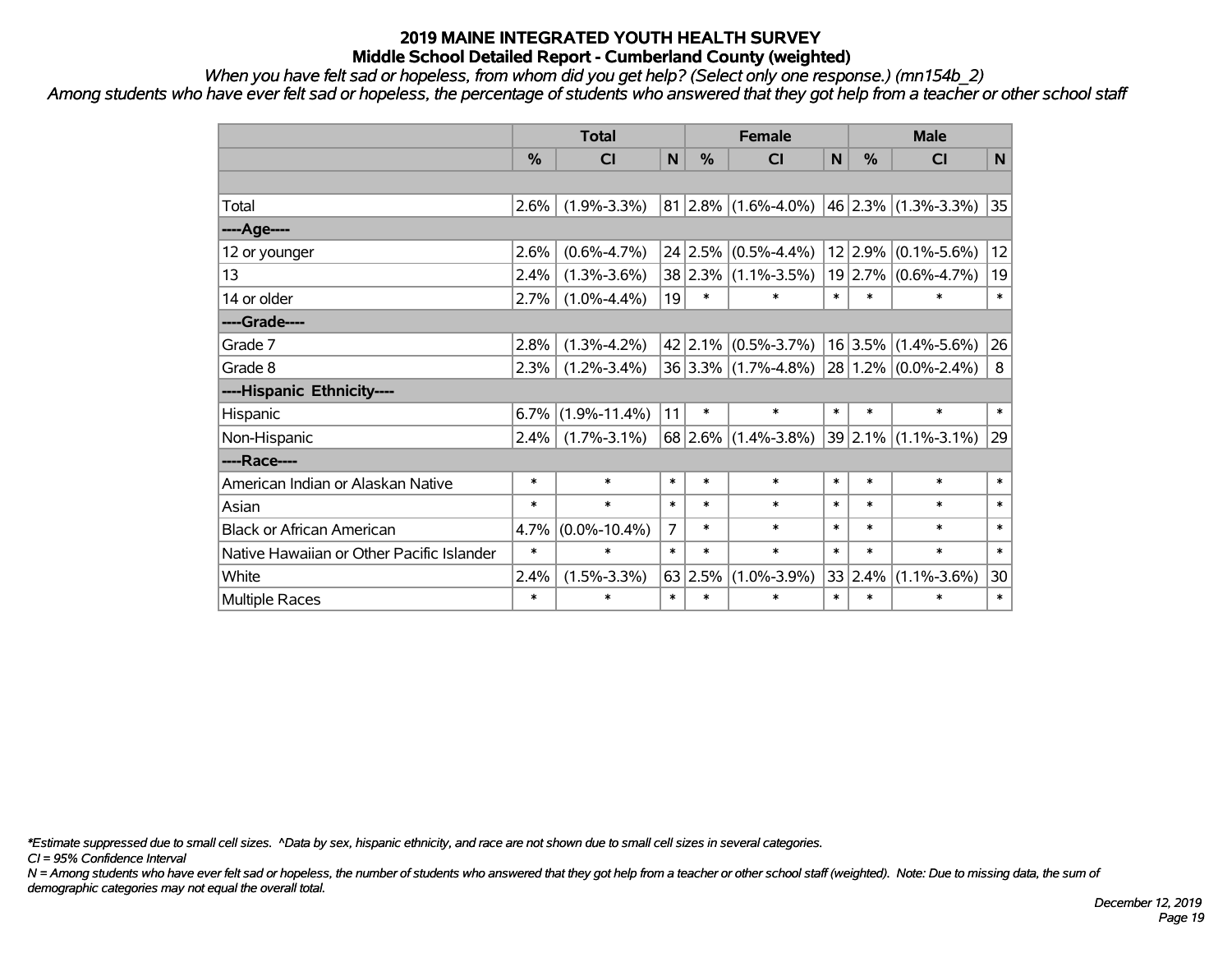#### **2019 MAINE INTEGRATED YOUTH HEALTH SURVEY Middle School Detailed Report - Cumberland County (weighted)** *Have you ever seriously thought about killing yourself? (mn25) Percentage of students who answered 'Yes'*

|                                           | <b>Total</b>  |                     |        | <b>Female</b> | <b>Male</b>                 |        |        |                             |        |
|-------------------------------------------|---------------|---------------------|--------|---------------|-----------------------------|--------|--------|-----------------------------|--------|
|                                           | $\frac{0}{0}$ | CI                  | N      | $\%$          | <b>CI</b>                   | N      | %      | <b>CI</b>                   | N      |
|                                           |               |                     |        |               |                             |        |        |                             |        |
| Total                                     |               | 18.4% (16.8%-20.0%) |        |               | $1,023$ 22.5% (19.4%-25.6%) |        |        | 592 14.1% (12.7%-15.5%)     | 405    |
| ----Age----                               |               |                     |        |               |                             |        |        |                             |        |
| 12 or younger                             |               | 15.9% (14.0%-17.8%) | 259    |               | 17.6% (14.2%-20.9%)         |        |        | 142   13.9%   (10.8%-17.0%) | 111    |
| 13                                        |               | 19.0% (17.2%-20.7%) | 528    |               | 23.7% (20.1%-27.3%)         |        |        | 315   14.0%   (12.8%-15.1%) | 200    |
| 14 or older                               |               | 20.6% (18.0%-23.1%) | 234    |               | $ 27.4\% $ (23.0%-31.8%)    |        |        | 135   14.6%   (11.0%-18.2%) | 94     |
| ----Grade----                             |               |                     |        |               |                             |        |        |                             |        |
| Grade 7                                   |               | 16.3% (14.4%-18.3%) | 455    |               | 18.8% (15.4%-22.2%)         |        |        | 244 13.8% (11.7%-15.9%)     | 201    |
| Grade 8                                   |               | 20.5% (18.6%-22.5%) | 554    |               | $ 26.1\% $ (22.7%-29.5%)    |        |        | 340   14.5%   (12.6%-16.4%) | 201    |
| ----Hispanic Ethnicity----                |               |                     |        |               |                             |        |        |                             |        |
| Hispanic                                  | 25.4%         | $(20.6\% - 30.1\%)$ | 62     | 30.8%         | $(22.1\% - 39.6\%)$         | 39     |        | 16.7% (11.1%-22.4%)         | 19     |
| Non-Hispanic                              |               | 18.3% (16.7%-20.0%) | 926    |               | 22.1% (19.1%-25.2%)         |        |        | 533 14.3% (12.9%-15.7%)     | 372    |
| ----Race----                              |               |                     |        |               |                             |        |        |                             |        |
| American Indian or Alaskan Native         |               | 24.0% (14.4%-33.5%) | 24     | 30.2%         | $(18.9\% - 41.6\%)$         | 11     | 20.6%  | $(8.2\% - 33.1\%)$          | 13     |
| Asian                                     |               | 22.0% (16.0%-28.0%) | 36     | 28.6%         | $(19.5\% - 37.7\%)$         | 22     | 14.8%  | $(6.7\% - 23.0\%)$          | 12     |
| <b>Black or African American</b>          |               | 20.8% (16.5%-25.0%) | 60     | 24.0%         | $(17.8\% - 30.1\%)$         | 39     | 17.0%  | $(11.5\% - 22.6\%)$         | 22     |
| Native Hawaiian or Other Pacific Islander | $\ast$        | $\ast$              | $\ast$ | $\ast$        | $\ast$                      | $\ast$ | $\ast$ | $\ast$                      | $\ast$ |
| White                                     | 17.4%         | $(15.6\% - 19.2\%)$ | 797    | 21.4%         | $(18.3\% - 24.5\%)$         | 460    | 13.2%  | $(11.7\% - 14.7\%)$         | 317    |
| Multiple Races                            |               | 30.0% (24.0%-35.9%) | 71     |               | 34.1% (24.7%-43.4%)         | 42     |        | $ 25.2\% $ (18.8%-31.6%)    | 28     |

*\*Estimate suppressed due to small cell sizes. ^Data by sex, hispanic ethnicity, and race are not shown due to small cell sizes in several categories.*

*CI = 95% Confidence Interval*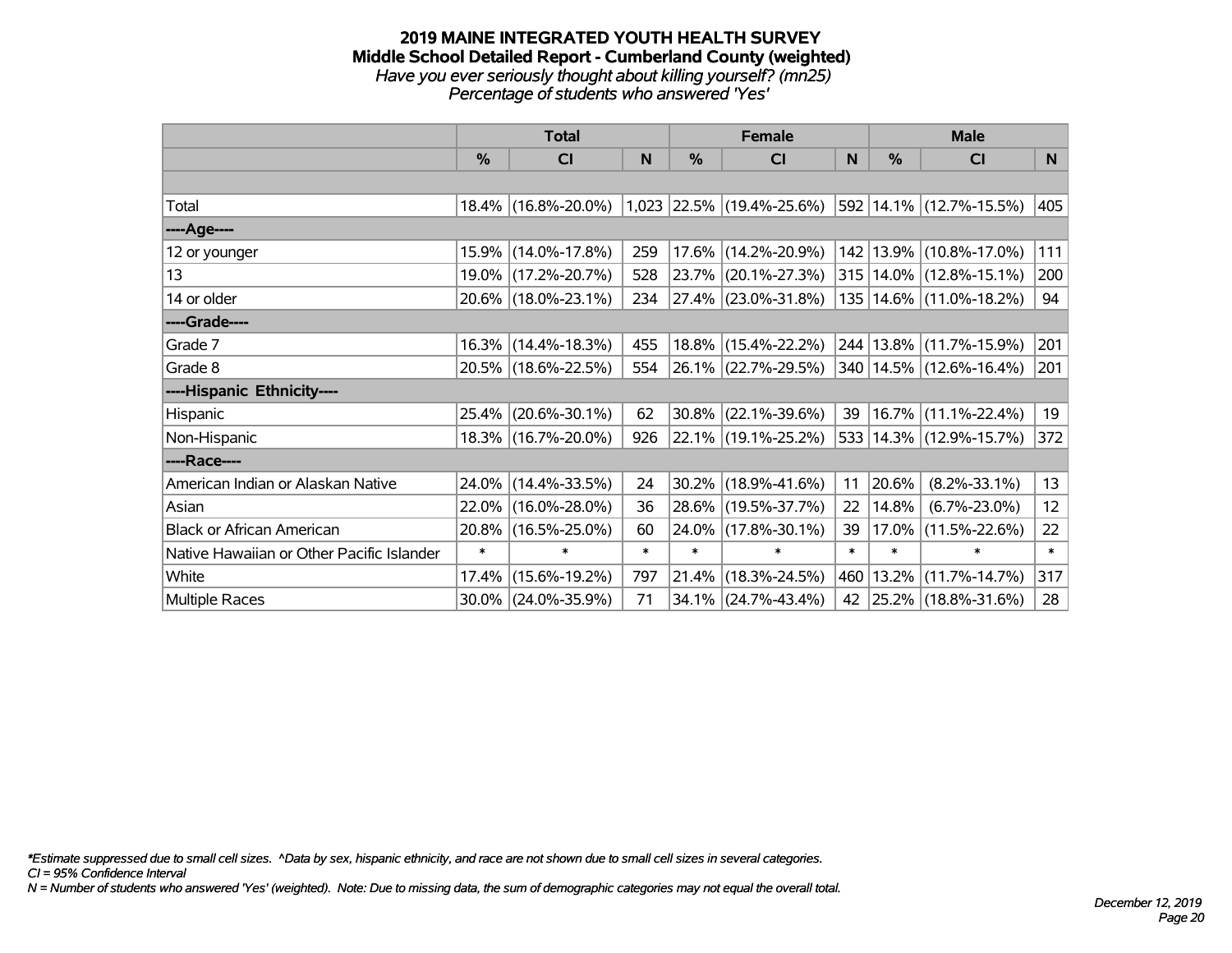*Have you ever done something to purposely hurt yourself without wanting to die, such as cutting or burning yourself on purpose? (mn28) Percentage of students who answered 'Yes'*

|                                           | <b>Total</b>  |                                                |        |        | <b>Female</b>            |        | <b>Male</b>    |                        |                |  |
|-------------------------------------------|---------------|------------------------------------------------|--------|--------|--------------------------|--------|----------------|------------------------|----------------|--|
|                                           | $\frac{0}{0}$ | <b>CI</b>                                      | N      | $\%$   | <b>CI</b>                | N      | $\%$           | <b>CI</b>              | N              |  |
|                                           |               |                                                |        |        |                          |        |                |                        |                |  |
| Total                                     |               | $16.4\%$ (14.2%-18.6%) 916 21.1% (16.9%-25.3%) |        |        |                          |        | $ 561 12.1\% $ | $(9.7\% - 14.4\%)$     | 351            |  |
| ----Age----                               |               |                                                |        |        |                          |        |                |                        |                |  |
| 12 or younger                             | $13.4\%$      | $(10.8\% - 16.0\%)$                            |        |        | 218 14.7% (10.6%-18.8%)  | 119    | 12.2%          | $(7.6\% - 16.8\%)$     | 99             |  |
| 13                                        |               | 17.0% (14.1%-19.9%)                            |        |        | 474 22.5% (17.5%-27.5%)  |        | 303 11.7%      | $(9.5\% - 13.8\%)$     | 167            |  |
| 14 or older                               |               | 19.1% (14.9%-23.4%)                            |        |        | 223 27.5% (19.2%-35.8%)  |        | 139 12.9%      | $(9.1\% - 16.6\%)$     | 85             |  |
| ----Grade----                             |               |                                                |        |        |                          |        |                |                        |                |  |
| Grade 7                                   | $13.9\%$      | $(11.9\% - 16.0\%)$                            |        |        | 389 16.0% (11.8%-20.2%)  | 209    | 12.1%          | $(9.1\% - 15.1\%)$     | 179            |  |
| Grade 8                                   |               | 18.8% (15.7%-21.9%)                            |        |        | 510 26.0% (20.7%-31.3%)  |        | 343 11.8%      | $(9.3\% - 14.3\%)$     | 165            |  |
| ----Hispanic Ethnicity----                |               |                                                |        |        |                          |        |                |                        |                |  |
| Hispanic                                  |               | 25.5% (18.5%-32.4%)                            | 59     |        | $ 31.0\% $ (22.2%-39.8%) | 40     | 17.5%          | $(7.9\% - 27.1\%)$     | 18             |  |
| Non-Hispanic                              |               | 16.2% (13.8%-18.6%)                            |        |        | 825 20.8% (16.5%-25.1%)  | 508    | $12.0\%$       | $(9.4\% - 14.6\%)$     | 315            |  |
| ----Race----                              |               |                                                |        |        |                          |        |                |                        |                |  |
| American Indian or Alaskan Native         | 20.3%         | $(10.4\% - 30.3\%)$                            | 24     | 25.4%  | $(8.9\% - 41.9\%)$       | 11     | 17.9%          | $(7.8\% - 27.9\%)$     | 13             |  |
| Asian                                     | 13.8%         | $(6.3\% - 21.4\%)$                             | 25     | 22.2%  | $(9.9\% - 34.4\%)$       | 18     | 7.3%           | $(1.3\% - 13.4\%)$     | $\overline{7}$ |  |
| <b>Black or African American</b>          | 11.6%         | $(5.5\% - 17.8\%)$                             | 35     | 16.2%  | $(8.9\% - 23.5\%)$       | 26     | 6.7%           | $(0.1\% - 13.4\%)$     | 9              |  |
| Native Hawaiian or Other Pacific Islander | $\ast$        | $\ast$                                         | $\ast$ | $\ast$ | $\ast$                   | $\ast$ | $\ast$         | $\ast$                 | $\ast$         |  |
| White                                     | 16.3%         | $(14.0\% - 18.5\%)$                            |        |        | 748 20.7% (16.8%-24.7%)  | 449    | 12.2%          | $(9.6\% - 14.8\%)$     | 294            |  |
| Multiple Races                            |               | 28.4% (18.6%-38.3%)                            | 63     |        | $ 32.6\% $ (16.6%-48.6%) |        |                | 39 23.7% (13.0%-34.4%) | 25             |  |

*\*Estimate suppressed due to small cell sizes. ^Data by sex, hispanic ethnicity, and race are not shown due to small cell sizes in several categories.*

*CI = 95% Confidence Interval*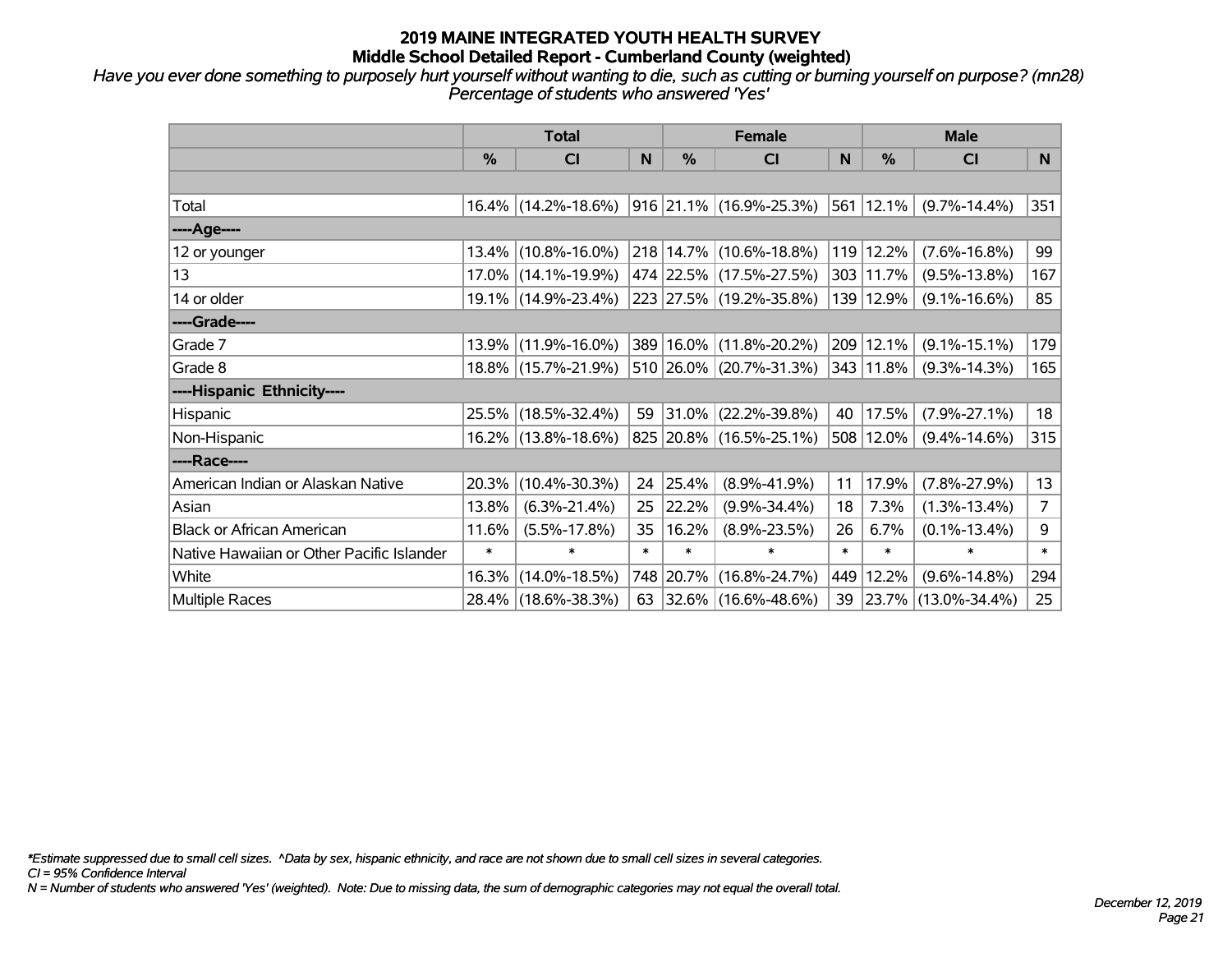#### **2019 MAINE INTEGRATED YOUTH HEALTH SURVEY Middle School Detailed Report - Cumberland County (weighted)** *During the past 30 days, on how many days did you smoke cigarettes? (mn29) Percentage of students who answered at least 1 day*

|                                           | <b>Total</b> |                         |        |        | <b>Female</b>             | <b>Male</b> |              |                                 |        |
|-------------------------------------------|--------------|-------------------------|--------|--------|---------------------------|-------------|--------------|---------------------------------|--------|
|                                           | %            | $\overline{\mathsf{C}}$ | N      | %      | <b>CI</b>                 | N           | %            | CI                              | N      |
|                                           |              |                         |        |        |                           |             |              |                                 |        |
| Total                                     | 1.2%         | $(0.9\% - 1.6\%)$       |        |        | $70 1.6\% $ (1.0%-2.1%)   |             | $ 42 0.9\% $ | $(0.5\% - 1.3\%)$               | 26     |
| ----Age----                               |              |                         |        |        |                           |             |              |                                 |        |
| 12 or younger                             | 0.6%         | $(0.2\% - 0.9\%)$       | 9      | $\ast$ | $\ast$                    | $\ast$      | $\ast$       | $\ast$                          | $\ast$ |
| 13                                        | 1.4%         | $(0.8\% - 1.9\%)$       | 39     |        | $1.7\%$ (0.9%-2.4%)       |             | 23 1.1%      | $(0.6\% - 1.6\%)$               | 16     |
| 14 or older                               |              | $1.9\%$ (1.1%-2.7%)     |        |        | 22 2.7% (1.1%-4.2%)       |             | $ 13 1.2\% $ | $(0.3\text{\%} - 2.1\text{\%})$ | 8      |
| ----Grade----                             |              |                         |        |        |                           |             |              |                                 |        |
| Grade 7                                   | 0.8%         | $(0.4\% - 1.1\%)$       | 21     |        | $0.9\%$ $(0.5\% - 1.4\%)$ |             | $12 0.6\% $  | $(0.2\% - 0.9\%)$               | 8      |
| Grade 8                                   |              | $1.5\%$ (1.0%-2.0%)     |        |        | 41 2.0% (1.2%-2.8%)       |             |              | $ 26 1.0\% $ (0.5%-1.6%)        | 15     |
| ----Hispanic Ethnicity----                |              |                         |        |        |                           |             |              |                                 |        |
| Hispanic                                  | 3.3%         | $(0.8\% - 5.7\%)$       | 8      | $\ast$ | $\ast$                    | $\ast$      | $\ast$       | $\ast$                          | $\ast$ |
| Non-Hispanic                              |              | $1.1\%$ (0.8%-1.5%)     |        |        | 58 1.5% (0.9%-2.0%)       |             | $36 0.8\% $  | $(0.5\% - 1.2\%)$               | 22     |
| ----Race----                              |              |                         |        |        |                           |             |              |                                 |        |
| American Indian or Alaskan Native         | $\ast$       | $\ast$                  | $\ast$ | $\ast$ | $\ast$                    | $\ast$      | $\ast$       | $\ast$                          | $\ast$ |
| Asian                                     | 3.7%         | $(0.0\% - 7.7\%)$       | 6      | $\ast$ | $\ast$                    | $\ast$      | $\ast$       | $\ast$                          | $\ast$ |
| <b>Black or African American</b>          | $\ast$       | $\ast$                  | $\ast$ | $\ast$ | $\ast$                    | $\ast$      | $\ast$       | $\ast$                          | $\ast$ |
| Native Hawaiian or Other Pacific Islander | $\ast$       | $\ast$                  | $\ast$ | $\ast$ | $\ast$                    | $\ast$      | $\ast$       | $\ast$                          | $\ast$ |
| White                                     | 1.1%         | $(0.7\% - 1.4\%)$       | 50     | 1.4%   | $(0.8\% - 2.0\%)$         |             | $30 0.8\%$   | $(0.4\% - 1.2\%)$               | 19     |
| Multiple Races                            | $\ast$       | $\ast$                  | $\ast$ | $\ast$ | $\ast$                    | $\ast$      | $\ast$       | $\ast$                          | $\ast$ |

*\*Estimate suppressed due to small cell sizes. ^Data by sex, hispanic ethnicity, and race are not shown due to small cell sizes in several categories.*

*CI = 95% Confidence Interval*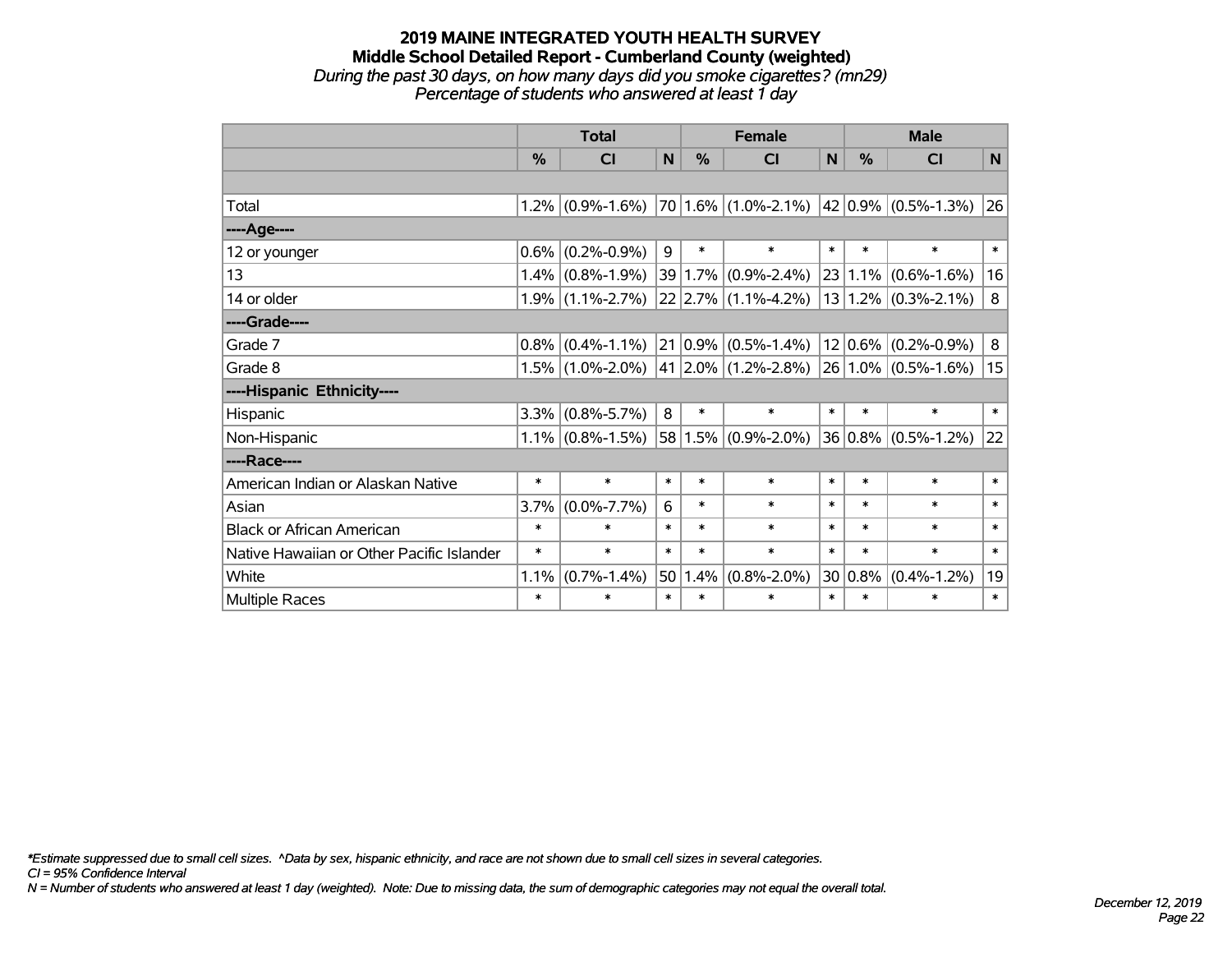*How old were you when you smoked a whole cigarette for the first time? (mn32)*

*Among students who have smoked a whole cigarette, the percentage of students who answered before age 11*

|                                           | <b>Total</b>  |                     |                |          | <b>Female</b>                                      | <b>Male</b>    |          |                        |              |
|-------------------------------------------|---------------|---------------------|----------------|----------|----------------------------------------------------|----------------|----------|------------------------|--------------|
|                                           | $\frac{0}{0}$ | <b>CI</b>           | $\mathbf N$    | %        | <b>CI</b>                                          | N              | %        | <b>CI</b>              | $\mathsf{N}$ |
|                                           |               |                     |                |          |                                                    |                |          |                        |              |
| Total                                     |               | 44.4% (32.5%-56.4%) |                |          | $ 68 34.0\% $ (16.5%-51.5%) 22 51.9% (38.8%-65.0%) |                |          |                        | 42           |
| ----Age----                               |               |                     |                |          |                                                    |                |          |                        |              |
| 12 or younger                             | 53.7%         | $(32.1\% - 75.3\%)$ | 14             | $\ast$   | $\ast$                                             | $\ast$         | $\ast$   | $\ast$                 | $\ast$       |
| 13                                        | 42.3%         | $(27.3\% - 57.3\%)$ |                | 35 35.5% | $(15.6\% - 55.4\%)$                                |                | 12 48.5% | $(30.3\% - 66.7\%)$    | 23           |
| 14 or older                               |               | 42.9% (27.3%-58.5%) |                | 19 29.0% | $(8.6\% - 49.5\%)$                                 | 6              |          | 50.5% (26.2%-74.8%)    | 10           |
| ----Grade----                             |               |                     |                |          |                                                    |                |          |                        |              |
| Grade 7                                   | 49.8%         | $(31.4\% - 68.1\%)$ |                | 29 37.1% | $(0.0\% - 77.7\%)$                                 | $\overline{7}$ | 56.9%    | $(37.5\% - 76.3\%)$    | 22           |
| Grade 8                                   |               | 38.4% (27.1%-49.6%) |                |          | $ 34 33.6\% $ (21.0%-46.2%)                        |                |          | 15 43.5% (27.2%-59.7%) | 17           |
| ----Hispanic Ethnicity----                |               |                     |                |          |                                                    |                |          |                        |              |
| Hispanic                                  | 54.3%         | $(30.7\% - 77.9\%)$ | $\overline{7}$ | $\ast$   | $\ast$                                             | $\ast$         | $\ast$   | $\ast$                 | $\ast$       |
| Non-Hispanic                              | 44.0%         | $(31.6\% - 56.4\%)$ |                |          | 59 33.4% (14.0%-52.9%)                             |                | 20 52.7% | $(38.2\% - 67.2\%)$    | 38           |
| ----Race----                              |               |                     |                |          |                                                    |                |          |                        |              |
| American Indian or Alaskan Native         | $\ast$        | $\ast$              | $\ast$         | $\ast$   | $\ast$                                             | $\ast$         | $\ast$   | $\ast$                 | $\ast$       |
| Asian                                     | $\ast$        | $\ast$              | $\ast$         | $\ast$   | $\ast$                                             | $\ast$         | $\ast$   | $\ast$                 | $\ast$       |
| <b>Black or African American</b>          | $\ast$        | $\ast$              | $\ast$         | $\ast$   | $\ast$                                             | $\ast$         | $\ast$   | $\ast$                 | $\ast$       |
| Native Hawaiian or Other Pacific Islander | $\ast$        | $\ast$              | $\ast$         | $\ast$   | $\ast$                                             | $\ast$         | $\ast$   | $\ast$                 | $\ast$       |
| White                                     | 41.2%         | $(28.3\% - 54.2\%)$ |                | 45 31.5% | $(11.0\% - 52.1\%)$                                |                | 16 50.0% | $(33.5\% - 66.6\%)$    | 29           |
| Multiple Races                            | $\ast$        | $\ast$              | $\ast$         | $\ast$   | $\ast$                                             | $\ast$         | $\ast$   | $\ast$                 | $\ast$       |

*\*Estimate suppressed due to small cell sizes. ^Data by sex, hispanic ethnicity, and race are not shown due to small cell sizes in several categories.*

*CI = 95% Confidence Interval*

*N = Among students who have smoked a whole cigarette, the number of students who answered before age 11 (weighted). Note: Due to missing data, the sum of demographic categories may not equal the overall total.*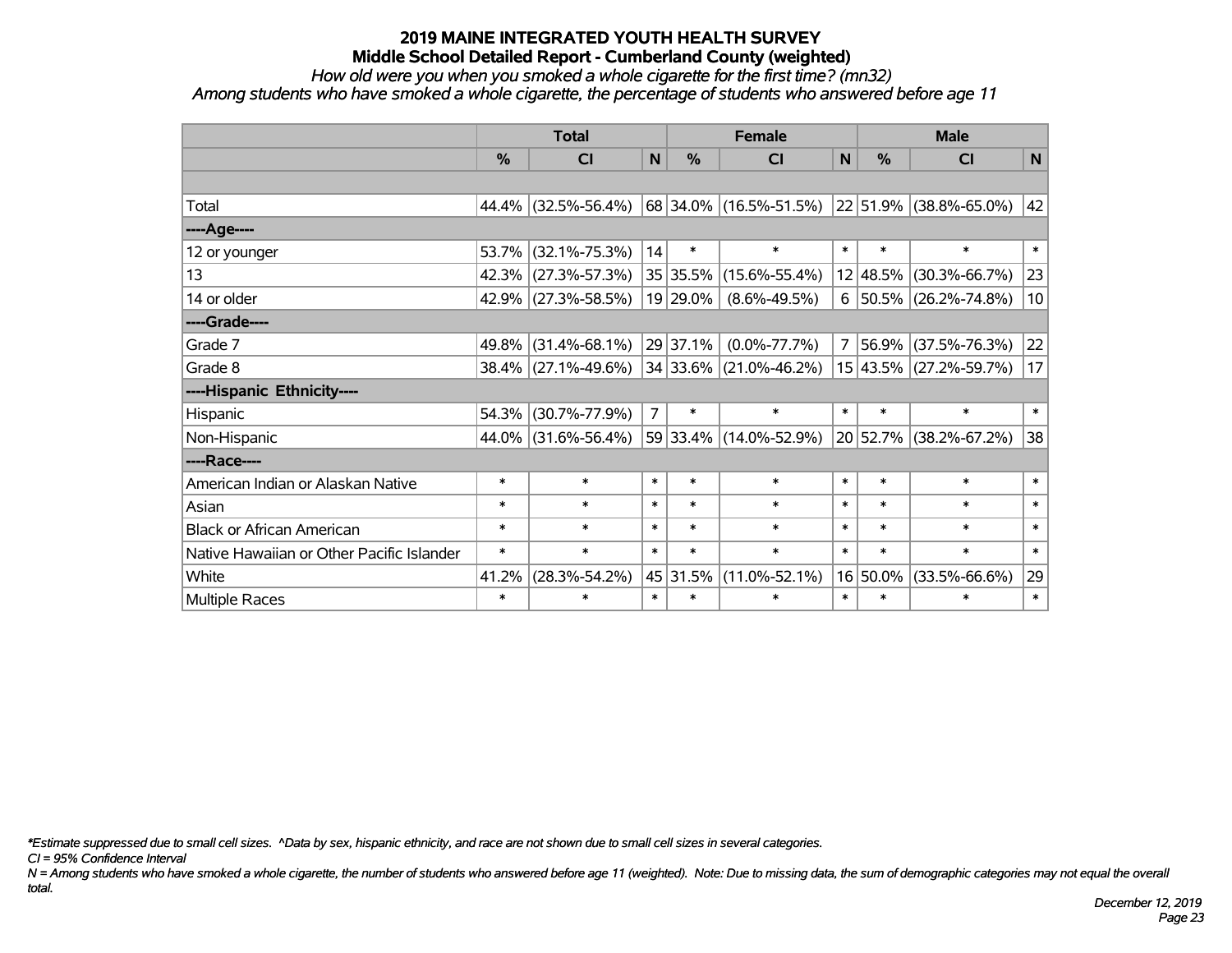#### **2019 MAINE INTEGRATED YOUTH HEALTH SURVEY Middle School Detailed Report - Cumberland County (weighted)** *How old were you when you smoked a whole cigarette for the first time? (mn32\_2) Percentage of students who answered before age 11*

|                                           | <b>Total</b> |                   |                |         | <b>Female</b>             | <b>Male</b>    |         |                         |        |
|-------------------------------------------|--------------|-------------------|----------------|---------|---------------------------|----------------|---------|-------------------------|--------|
|                                           | %            | CI                | N              | %       | <b>CI</b>                 | N              | %       | <b>CI</b>               | N      |
|                                           |              |                   |                |         |                           |                |         |                         |        |
| Total                                     | $1.2\%$      | $(0.8\% - 1.7\%)$ |                |         | $68 0.8\% $ (0.3%-1.4%)   |                |         | $22 1.5\% $ (0.8%-2.1%) | 42     |
| ----Age----                               |              |                   |                |         |                           |                |         |                         |        |
| 12 or younger                             | 0.9%         | $(0.2\% - 1.5\%)$ | 14             | $\ast$  | $\ast$                    | $\ast$         | $\ast$  | $\ast$                  | $\ast$ |
| 13                                        | 1.2%         | $(0.7\% - 1.8\%)$ |                | 35 0.9% | $(0.2\% - 1.6\%)$         | 12             | $1.6\%$ | $(0.9\% - 2.3\%)$       | 23     |
| 14 or older                               | 1.6%         | $(0.8\% - 2.4\%)$ |                |         | $19 1.2\% $ (0.2%-2.3%)   | 6              |         | $1.6\%$ (0.3%-2.8%)     | 10     |
| ----Grade----                             |              |                   |                |         |                           |                |         |                         |        |
| Grade 7                                   | 1.0%         | $(0.5\% - 1.6\%)$ |                | 29 0.5% | $(0.0\% - 1.3\%)$         | $\overline{7}$ | 1.5%    | $(0.9\% - 2.2\%)$       | 22     |
| Grade 8                                   | 1.2%         | $(0.8\% - 1.7\%)$ |                |         | $34 1.2\% $ (0.6%-1.8%)   |                |         | $15 1.2\% $ (0.5%-1.9%) | 17     |
| ----Hispanic Ethnicity----                |              |                   |                |         |                           |                |         |                         |        |
| Hispanic                                  | 2.9%         | $(1.2\% - 4.6\%)$ | $\overline{7}$ | $\ast$  | $\ast$                    | $\ast$         | $\ast$  | $\ast$                  | $\ast$ |
| Non-Hispanic                              | 1.2%         | $(0.7\% - 1.6\%)$ |                |         | $59 0.8\% $ (0.2\%-1.4\%) |                |         | $20 1.5\% $ (0.8%-2.1%) | 38     |
| ----Race----                              |              |                   |                |         |                           |                |         |                         |        |
| American Indian or Alaskan Native         | $\ast$       | $\ast$            | $\ast$         | $\ast$  | $\ast$                    | $\ast$         | $\ast$  | $\ast$                  | $\ast$ |
| Asian                                     | $\ast$       | $\ast$            | $\ast$         | $\ast$  | $\ast$                    | $\ast$         | $\ast$  | $\ast$                  | $\ast$ |
| <b>Black or African American</b>          | *            | $\ast$            | $\ast$         | $\ast$  | $\ast$                    | $\ast$         | $\ast$  | $\ast$                  | $\ast$ |
| Native Hawaiian or Other Pacific Islander | $\ast$       | $\ast$            | $\ast$         | $\ast$  | $\ast$                    | $\ast$         | $\ast$  | $\ast$                  | $\ast$ |
| White                                     | 1.0%         | $(0.5\% - 1.4\%)$ | 45             | 0.7%    | $(0.1\% - 1.3\%)$         | 16             | 1.2%    | $(0.5\% - 1.9\%)$       | 29     |
| Multiple Races                            | $\ast$       | $\ast$            | $\ast$         | $\ast$  | $\ast$                    | $\ast$         | $\ast$  | $\ast$                  | $\ast$ |

*\*Estimate suppressed due to small cell sizes. ^Data by sex, hispanic ethnicity, and race are not shown due to small cell sizes in several categories.*

*CI = 95% Confidence Interval*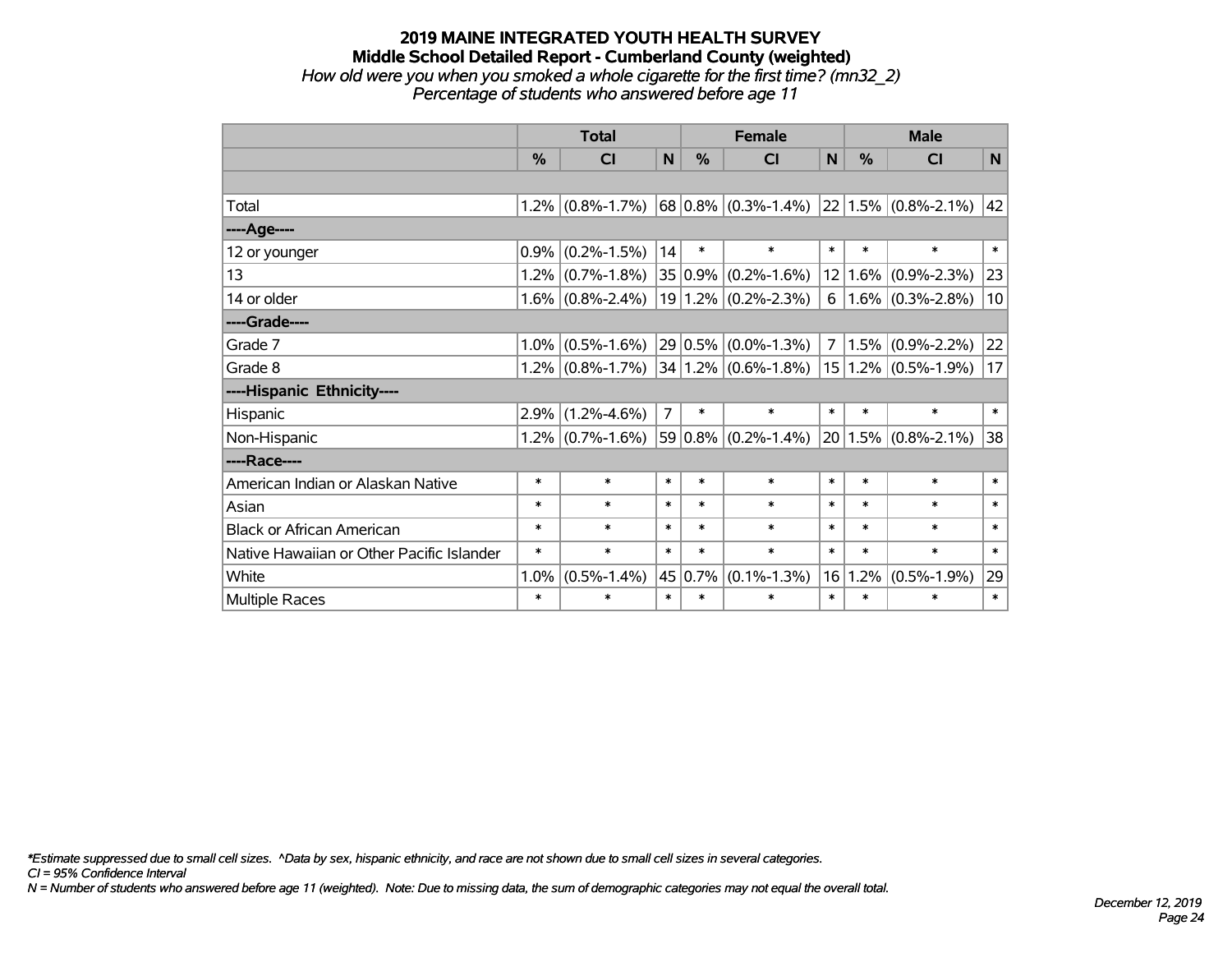*During the past 30 days, on how many days did you use chewing tobacco, snuff, dip, snus, or dissolvable tobacco products, such as Copenhagen, Grizzly, Skoal, or Camel Snus? (Do not count any electronic vapor products.) (mn181a) Percentage of students who answered at least 1 day*

|                                           | <b>Total</b> |                     | <b>Female</b>  |        |                                             | <b>Male</b>    |             |                              |        |
|-------------------------------------------|--------------|---------------------|----------------|--------|---------------------------------------------|----------------|-------------|------------------------------|--------|
|                                           | %            | C <sub>l</sub>      | N              | %      | CI                                          | N              | %           | CI                           | N      |
|                                           |              |                     |                |        |                                             |                |             |                              |        |
| Total                                     |              | $1.6\%$ (1.2%-2.0%) |                |        | $90 1.1\% $ (0.7%-1.5%) 29 2.0% (1.4%-2.7%) |                |             |                              | 58     |
| ----Age----                               |              |                     |                |        |                                             |                |             |                              |        |
| 12 or younger                             | 1.0%         | $(0.3\% - 1.6\%)$   | 16             | $\ast$ | $\ast$                                      | $\ast$         | $\ast$      | $\ast$                       | $\ast$ |
| 13                                        | 1.7%         | $(1.2\% - 2.1\%)$   | 47             | 1.2%   | $(0.7\% - 1.8\%)$                           |                | $16 2.0\% $ | $(1.4\% - 2.7\%)$            | 29     |
| 14 or older                               |              | $2.4\%$ (1.6%-3.3%) |                |        | $28$ 2.1% (0.9%-3.3%)                       |                |             | $10 2.8\% $ (1.5%-4.0%)      | 18     |
| ----Grade----                             |              |                     |                |        |                                             |                |             |                              |        |
| Grade 7                                   | 1.2%         | $(0.8\% - 1.6\%)$   |                |        | $33 0.6\% $ (0.3%-0.9%)                     | 8 <sup>1</sup> |             | $1.7\%$ (1.0%-2.4%)          | 24     |
| Grade 8                                   |              | $1.8\%$ (1.2%-2.4%) |                |        | $50 1.5\% $ (0.8%-2.1%)                     |                |             | $19$  2.2% (1.4%-3.1%)       | 31     |
| ----Hispanic Ethnicity----                |              |                     |                |        |                                             |                |             |                              |        |
| Hispanic                                  | 3.1%         | $(1.4\% - 4.7\%)$   | $\overline{7}$ | $\ast$ | $\ast$                                      | $\ast$         | $\ast$      | $\ast$                       | $\ast$ |
| Non-Hispanic                              |              | $1.4\%$ (1.1%-1.7%) |                |        | $72 1.0\% $ (0.6%-1.4%)                     |                |             | $ 24 1.8\%  (1.3\% - 2.3\%)$ | 48     |
| ----Race----                              |              |                     |                |        |                                             |                |             |                              |        |
| American Indian or Alaskan Native         | $\ast$       | $\ast$              | $\ast$         | *      | $\ast$                                      | $\ast$         | $\ast$      | $\ast$                       | $\ast$ |
| Asian                                     | $\ast$       | $\ast$              | $\ast$         | $\ast$ | $\ast$                                      | $\ast$         | $\ast$      | $\ast$                       | $\ast$ |
| <b>Black or African American</b>          | 3.6%         | $(1.2\% - 6.0\%)$   | 10             | $\ast$ | $\ast$                                      | $\ast$         | $\ast$      | $\ast$                       | $\ast$ |
| Native Hawaiian or Other Pacific Islander | $\ast$       | $\ast$              | $\ast$         | $\ast$ | $\ast$                                      | $\ast$         | $\ast$      | $\ast$                       | $\ast$ |
| White                                     | 1.3%         | $(1.0\% - 1.7\%)$   | 62             | 0.8%   | $(0.4\% - 1.2\%)$                           | 17             | 1.8%        | $(1.3\% - 2.4\%)$            | 44     |
| <b>Multiple Races</b>                     |              | $2.7\%$ (1.0%-4.5%) | $\overline{7}$ | $\ast$ | $\ast$                                      | $\ast$         | $\ast$      | $\ast$                       | $\ast$ |

*\*Estimate suppressed due to small cell sizes. ^Data by sex, hispanic ethnicity, and race are not shown due to small cell sizes in several categories.*

*CI = 95% Confidence Interval*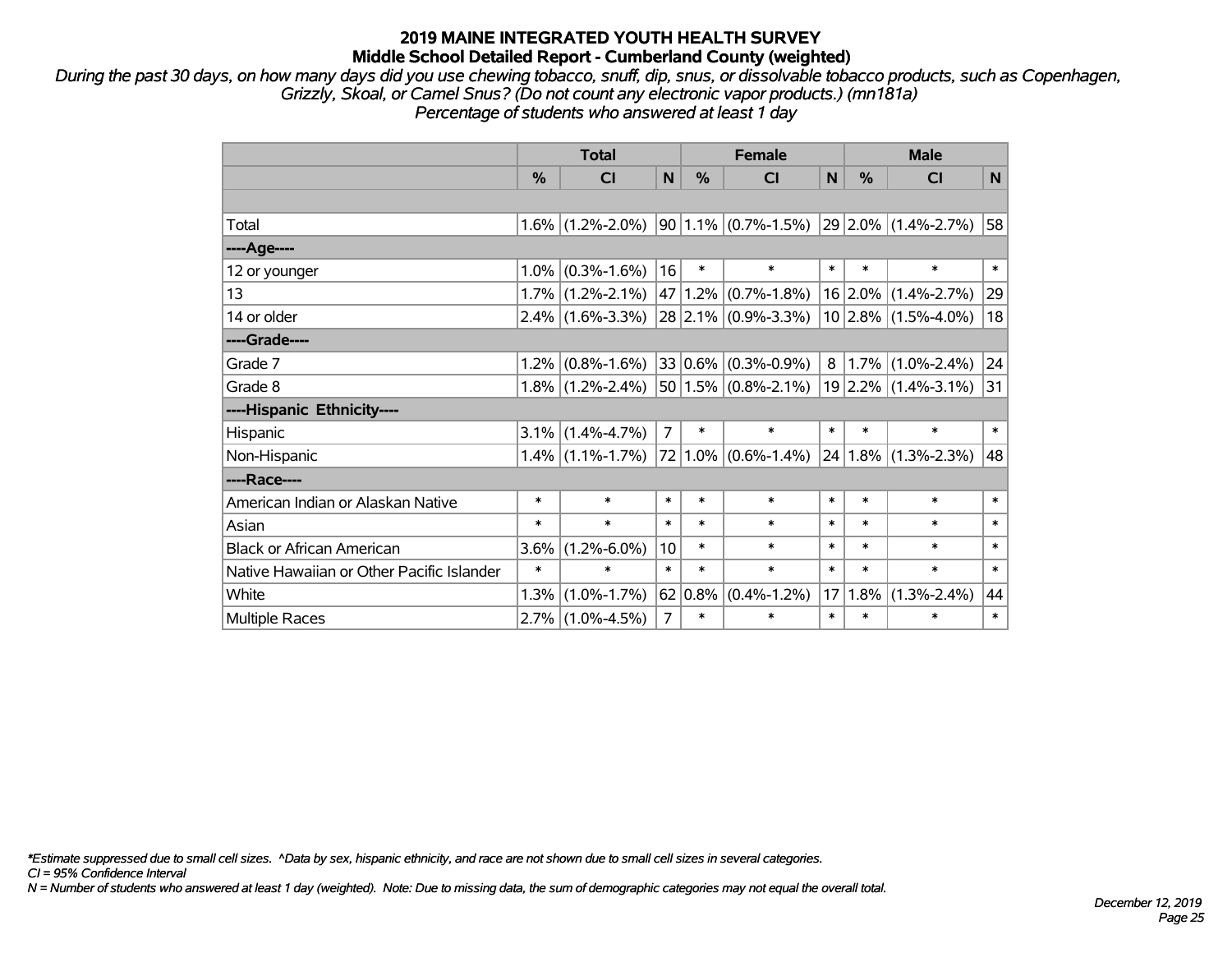*During the past 30 days, on how many days did you smoke cigars, cigarillos, or little cigars? (mn30) Percentage of students who answered at least 1 day*

|                                           | <b>Total</b> |                     |        | <b>Female</b> |                            |        | <b>Male</b> |                            |              |
|-------------------------------------------|--------------|---------------------|--------|---------------|----------------------------|--------|-------------|----------------------------|--------------|
|                                           | $\%$         | <b>CI</b>           | N      | %             | <b>CI</b>                  | N      | $\%$        | <b>CI</b>                  | N            |
|                                           |              |                     |        |               |                            |        |             |                            |              |
| Total                                     |              | $1.4\%$ (1.1%-1.8%) |        |               | $ 81 1.4\%  (0.9\%$ -1.8%) |        |             | $ 36 1.4\%  (0.9\%$ -1.8%) | $ 39\rangle$ |
| ----Age----                               |              |                     |        |               |                            |        |             |                            |              |
| 12 or younger                             | 1.2%         | $(0.7\% - 1.8\%)$   |        |               | $20 1.3\% $ (0.4%-2.1%)    |        |             | $10 0.8\% $ (0.1%-1.5%)    | 6            |
| 13                                        | 1.4%         | $(0.8\% - 2.0\%)$   |        |               | 39 1.3% (0.5%-2.1%)        |        |             | $18 1.4\% $ (0.7%-2.2%)    | 20           |
| 14 or older                               |              | $1.9\%$ (1.1%-2.7%) |        |               | $22 1.6\% $ (0.4%-2.8%)    |        |             | $8 1.9\% $ (0.9%-3.0%)     | 12           |
| ----Grade----                             |              |                     |        |               |                            |        |             |                            |              |
| Grade 7                                   | 1.4%         | $(0.9\% - 1.8\%)$   |        |               | $38 1.3\% $ (0.8%-1.9%)    |        | 17 1.2%     | $(0.6\% - 1.8\%)$          | 17           |
| Grade 8                                   |              | $1.3\%$ (0.8%-1.7%) |        |               | $35 1.1\% $ (0.6%-1.7%)    |        |             | $15 1.4\% $ (0.8%-1.9%)    | 19           |
| ----Hispanic Ethnicity----                |              |                     |        |               |                            |        |             |                            |              |
| Hispanic                                  | 4.8%         | $(2.1\% - 7.6\%)$   | 12     | $\ast$        | $\ast$                     | $\ast$ | $\ast$      | $\ast$                     | $\ast$       |
| Non-Hispanic                              |              | $1.3\%$ (0.9%-1.6%) |        |               | $65 1.2\% $ (0.8%-1.7%)    |        |             | $ 30 1.3\% $ (0.8%-1.7%)   | 33           |
| ----Race----                              |              |                     |        |               |                            |        |             |                            |              |
| American Indian or Alaskan Native         | $\ast$       | $\ast$              | $\ast$ | $\ast$        | $\ast$                     | $\ast$ | $\ast$      | $\ast$                     | $\ast$       |
| Asian                                     | $\ast$       | $\ast$              | $\ast$ | $\ast$        | $\ast$                     | $\ast$ | $\ast$      | $\ast$                     | $\ast$       |
| <b>Black or African American</b>          | 2.1%         | $(0.4\% - 3.8\%)$   | 6      | $\ast$        | $\ast$                     | $\ast$ | $\ast$      | $\ast$                     | $\ast$       |
| Native Hawaiian or Other Pacific Islander | $\ast$       | $\ast$              | $\ast$ | $\ast$        | $\ast$                     | $\ast$ | $\ast$      | $\ast$                     | $\ast$       |
| White                                     | 1.2%         | $(0.8\% - 1.6\%)$   | 55     | 1.0%          | $(0.7\% - 1.4\%)$          | 23     | 1.2%        | $(0.7\% - 1.6\%)$          | 29           |
| Multiple Races                            | 2.4%         | $(0.7\% - 4.1\%)$   | 6      | $\ast$        | $\ast$                     | $\ast$ | $\ast$      | $\ast$                     | $\ast$       |

*\*Estimate suppressed due to small cell sizes. ^Data by sex, hispanic ethnicity, and race are not shown due to small cell sizes in several categories.*

*CI = 95% Confidence Interval*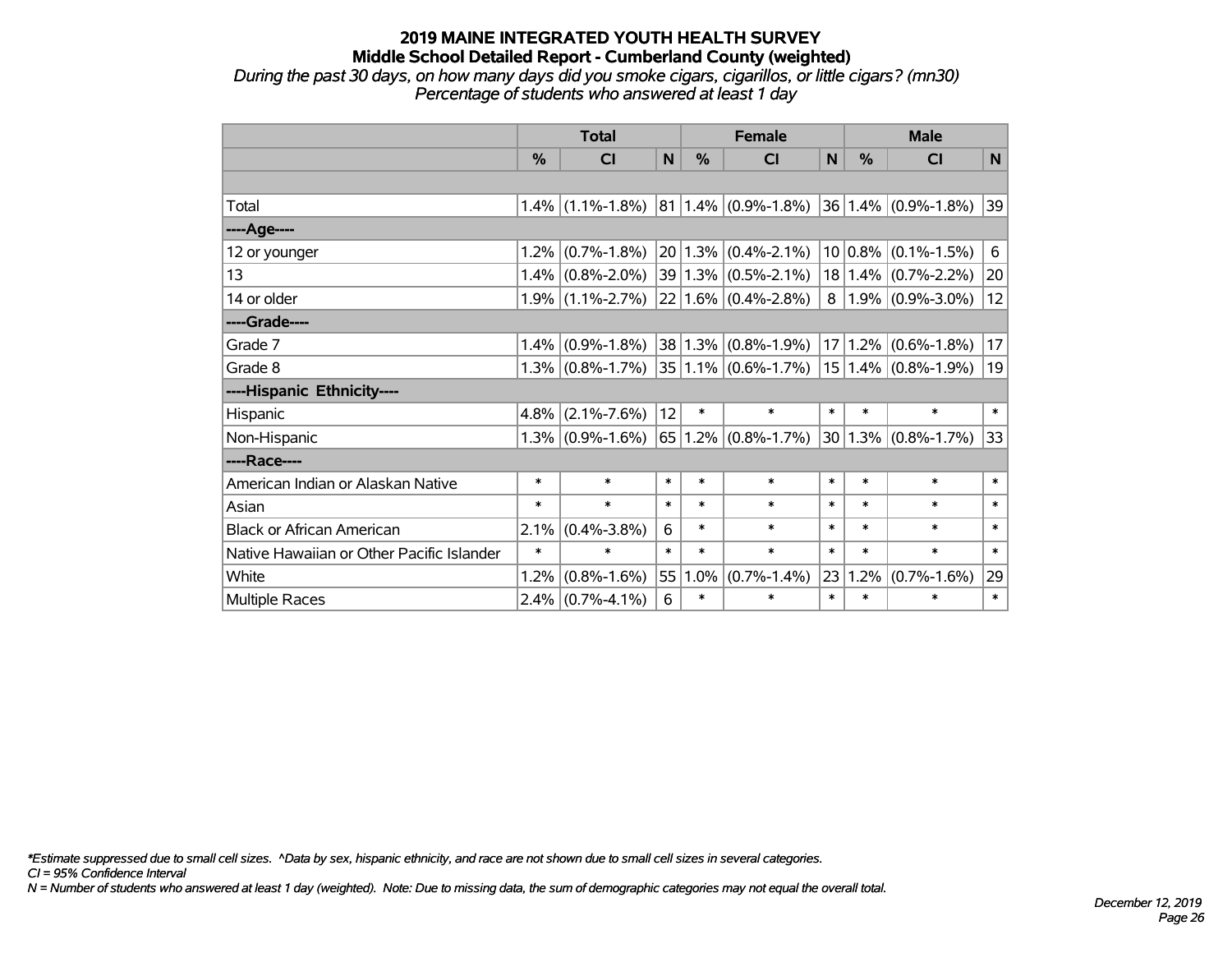*During the past 7 days, on how many days were you in the same room with someone who was smoking cigarettes? (mn33a) Percentage of students who answered at least 1 day*

|                                           | <b>Total</b> |                        |        | <b>Female</b> | <b>Male</b>                 |        |               |                              |                 |
|-------------------------------------------|--------------|------------------------|--------|---------------|-----------------------------|--------|---------------|------------------------------|-----------------|
|                                           | $\%$         | <b>CI</b>              | N      | $\%$          | <b>CI</b>                   | N      | $\frac{0}{0}$ | <b>CI</b>                    | N               |
|                                           |              |                        |        |               |                             |        |               |                              |                 |
| Total                                     |              | 14.2% (11.9%-16.5%)    |        |               | 799   15.7%   (13.2%-18.2%) |        |               | $ 418 12.9\% $ (10.5%-15.3%) | 373             |
| ----Age----                               |              |                        |        |               |                             |        |               |                              |                 |
| 12 or younger                             | 11.9%        | $(9.5\% - 14.3\%)$     |        | 195 12.8%     | $(9.9\% - 15.8\%)$          | 105    | 10.9%         | $(7.6\% - 14.3\%)$           | 87              |
| 13                                        |              | 15.2% (12.7%-17.7%)    |        |               | 428 16.2% (13.6%-18.7%)     | 217    |               | $14.3\%$ (10.9%-17.7%)       | 207             |
| 14 or older                               |              | 15.2% (12.1%-18.3%)    |        |               | 176 19.0% (14.5%-23.6%)     | 96     | 12.2%         | $(9.1\% - 15.3\%)$           | 79              |
| ----Grade----                             |              |                        |        |               |                             |        |               |                              |                 |
| Grade 7                                   |              | $13.1\%$ (10.8%-15.4%) |        |               | 366 14.2% (11.9%-16.5%)     | 186    | 12.2%         | $(9.3\% - 15.2\%)$           | 178             |
| Grade 8                                   |              | 15.2% (12.6%-17.8%)    |        |               | 416 17.0% (13.7%-20.3%)     |        |               | 224   13.5%   (11.0%-15.9%)  | 188             |
| ----Hispanic Ethnicity----                |              |                        |        |               |                             |        |               |                              |                 |
| Hispanic                                  |              | 20.1% (15.2%-25.0%)    | 49     |               | $ 21.8\% $ (16.7%-27.0%)    | 28     |               | $17.4\%$ (10.6%-24.2%)       | 20              |
| Non-Hispanic                              |              | 14.0% (11.7%-16.4%)    |        |               | 716 15.4% (12.8%-18.0%)     |        |               | 376 12.8% (10.2%-15.3%)      | 335             |
| ----Race----                              |              |                        |        |               |                             |        |               |                              |                 |
| American Indian or Alaskan Native         | 21.8%        | $(14.6\% - 29.1\%)$    | 22     | 15.6%         | $(2.5\% - 28.8\%)$          | 6      | 24.5%         | $(15.8\% - 33.2\%)$          | 15              |
| Asian                                     | 14.0%        | $(8.4\% - 19.6\%)$     | 23     | 7.8%          | $(0.2\% - 15.3\%)$          | 6      | 17.3%         | $(8.6\% - 25.9\%)$           | 14              |
| <b>Black or African American</b>          | 10.7%        | $(6.0\% - 15.4\%)$     | 31     | 12.8%         | $(7.3\% - 18.2\%)$          | 21     | 8.2%          | $(2.0\% - 14.3\%)$           | 10 <sub>1</sub> |
| Native Hawaiian or Other Pacific Islander | $\ast$       | $\ast$                 | $\ast$ | $\ast$        | $\ast$                      | $\ast$ | $\ast$        | $\ast$                       | $\ast$          |
| White                                     | 13.7%        | $(11.3\% - 16.2\%)$    | 636    | 15.3%         | $(12.5\% - 18.2\%)$         | 334    | 12.3%         | $(9.8\% - 14.9\%)$           | 299             |
| Multiple Races                            |              | 24.1% (18.9%-29.3%)    |        |               | 58 29.1% (21.3%-36.9%)      | 36     |               | 19.0% (13.6%-24.4%)          | 22              |

*\*Estimate suppressed due to small cell sizes. ^Data by sex, hispanic ethnicity, and race are not shown due to small cell sizes in several categories.*

*CI = 95% Confidence Interval*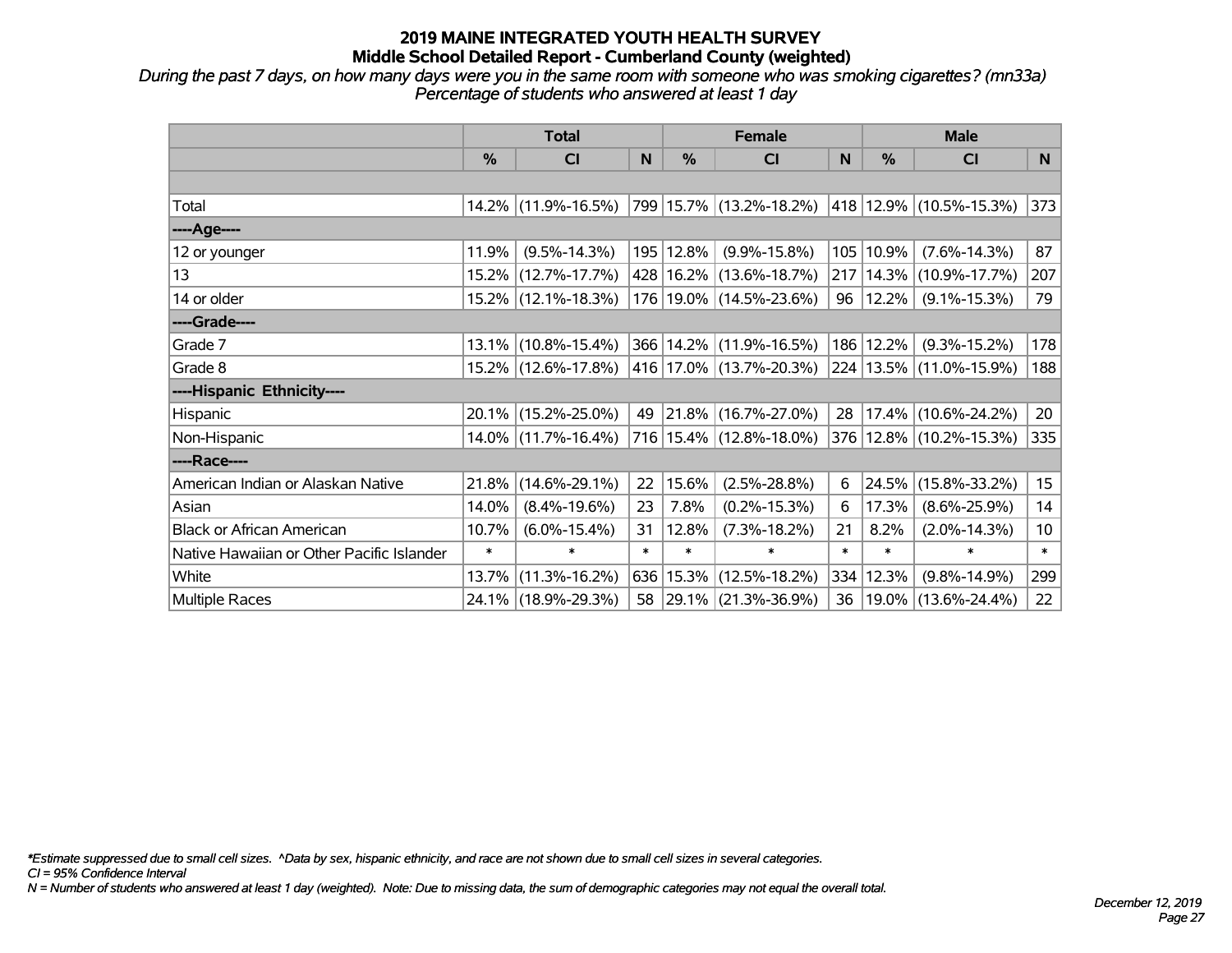*During the past 7 days, on how many days were you in the same car with someone who was smoking cigarettes? (mn56a) Percentage of students who answered at least 1 day*

|                                           | <b>Total</b> |                     | <b>Female</b> |                  |                       | <b>Male</b> |         |                    |        |
|-------------------------------------------|--------------|---------------------|---------------|------------------|-----------------------|-------------|---------|--------------------|--------|
|                                           | %            | <b>CI</b>           | N             | %                | <b>CI</b>             | N           | %       | <b>CI</b>          | N      |
|                                           |              |                     |               |                  |                       |             |         |                    |        |
| Total                                     | 8.6%         | $(6.4\% - 10.8\%)$  | 482           | 8.9%             | $(6.3\% - 11.5\%)$    | 237         | 8.4%    | $(5.9\% - 10.9\%)$ | 240    |
| ----Age----                               |              |                     |               |                  |                       |             |         |                    |        |
| 12 or younger                             | 7.6%         | $(5.1\% - 10.2\%)$  | 124           | 10.1%            | $(6.3\% - 13.8\%)$    | 83          | 5.1%    | $(3.0\% - 7.2\%)$  | 40     |
| 13                                        | 9.0%         | $(6.1\% - 12.0\%)$  | 255           | 8.6%             | $(5.4\% - 11.8\%)$    | 115         | 9.5%    | $(6.1\% - 13.0\%)$ | 139    |
| 14 or older                               | 9.0%         | $(5.9\% - 12.0\%)$  | 103           | 7.9%             | $(3.4\% - 12.4\%)$    | 39          | 9.7%    | $(4.9\% - 14.5\%)$ | 62     |
| ----Grade----                             |              |                     |               |                  |                       |             |         |                    |        |
| Grade 7                                   | 8.3%         | $(5.9\% - 10.8\%)$  | 232           | 9.4%             | $(6.2\% - 12.5\%)$    | 123         | 7.5%    | $(4.9\% - 10.0\%)$ | 108    |
| Grade 8                                   | 8.8%         | $(6.4\% - 11.3\%)$  |               | $242 \mid 8.5\%$ | $(5.4\% - 11.6\%)$    | 112         | $9.2\%$ | $(5.8\% - 12.6\%)$ | 128    |
| ----Hispanic Ethnicity----                |              |                     |               |                  |                       |             |         |                    |        |
| Hispanic                                  | 13.6%        | $(9.0\% - 18.2\%)$  | 35            | 12.8%            | $(5.5\% - 20.1\%)$    | 16          | 14.0%   | $(7.7\% - 20.3\%)$ | 17     |
| Non-Hispanic                              | 8.2%         | $(6.1\% - 10.4\%)$  | 420           | 8.6%             | $(6.0\% - 11.2\%)$    | 209         | 8.0%    | $(5.6\% - 10.3\%)$ | 208    |
| ----Race----                              |              |                     |               |                  |                       |             |         |                    |        |
| American Indian or Alaskan Native         | 21.9%        | $(14.6\% - 29.2\%)$ | 18            | $\ast$           | $\ast$                | $\ast$      | $\ast$  | $\ast$             | $\ast$ |
| Asian                                     | 10.2%        | $(3.2\% - 17.1\%)$  | 15            | $\ast$           | $\ast$                | $\ast$      | $\ast$  | $\ast$             | $\ast$ |
| <b>Black or African American</b>          | 10.7%        | $(5.8\% - 15.7\%)$  | 30            | 9.9%             | $(1.1\% - 18.8\%)$    | 16          | 12.1%   | $(4.0\% - 20.1\%)$ | 14     |
| Native Hawaiian or Other Pacific Islander | 40.1%        | $(15.5\% - 64.7\%)$ | 10            | $\ast$           | $\ast$                | $\ast$      | $\ast$  | $\ast$             | $\ast$ |
| White                                     | 7.5%         | $(5.5\% - 9.5\%)$   | 348           | 8.2%             | $(5.8\% - 10.6\%)$    | 178         | 7.0%    | $(4.9\% - 9.1\%)$  | 170    |
| Multiple Races                            | 14.4%        | $(7.2\% - 21.6\%)$  | 36            |                  | $15.4\%$ (7.4%-23.4%) | 19          | 13.7%   | $(5.0\% - 22.4\%)$ | 17     |

*\*Estimate suppressed due to small cell sizes. ^Data by sex, hispanic ethnicity, and race are not shown due to small cell sizes in several categories.*

*CI = 95% Confidence Interval*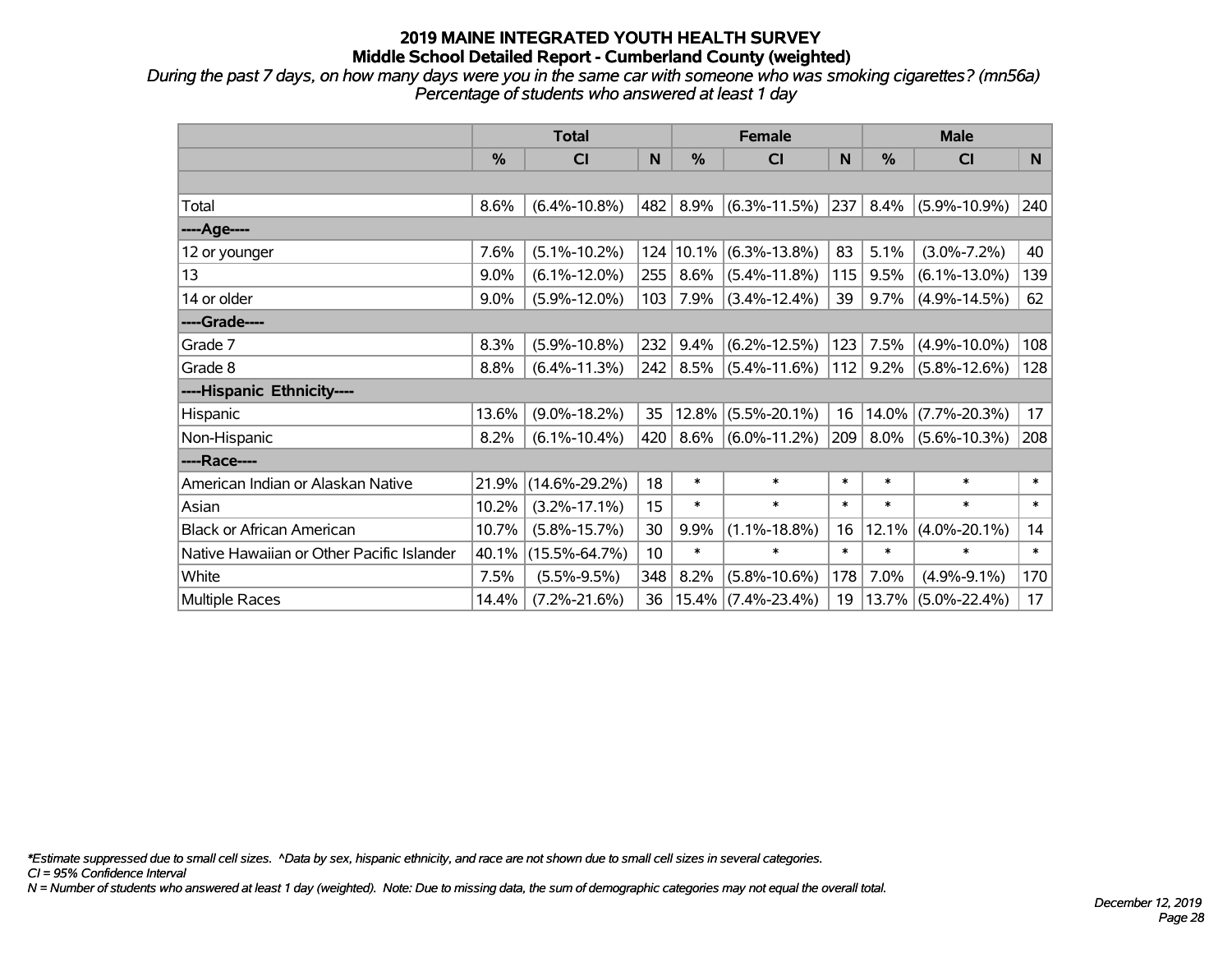#### **2019 MAINE INTEGRATED YOUTH HEALTH SURVEY Middle School Detailed Report - Cumberland County (weighted)** *Besides yourself, does anyone who lives in your home smoke cigarettes now? (mn57) Percentage of students who answered 'Yes'*

|                                           | <b>Total</b>  |                                               |     | <b>Female</b> | <b>Male</b>              |                 |               |                             |     |
|-------------------------------------------|---------------|-----------------------------------------------|-----|---------------|--------------------------|-----------------|---------------|-----------------------------|-----|
|                                           | $\frac{9}{6}$ | <b>CI</b>                                     | N   | $\frac{0}{0}$ | <b>CI</b>                | N               | $\frac{0}{0}$ | <b>CI</b>                   | N   |
|                                           |               |                                               |     |               |                          |                 |               |                             |     |
| Total                                     |               | 20.3% (15.9%-24.7%) 1,135 21.8% (16.7%-26.9%) |     |               |                          |                 |               | 574   18.7%   (14.2%-23.2%) | 538 |
| ----Age----                               |               |                                               |     |               |                          |                 |               |                             |     |
| 12 or younger                             |               | 22.4% (17.3%-27.6%)                           | 365 | 26.0%         | $(20.4\% - 31.6\%)$      |                 |               | 213 18.4% (11.8%-25.0%)     | 144 |
| 13                                        |               | 19.2% (14.1%-24.3%)                           | 538 |               | 19.1% (13.6%-24.7%)      |                 |               | 253   19.0%   (13.4%-24.5%) | 277 |
| 14 or older                               |               | 19.9% (14.4%-25.3%)                           | 226 |               | $ 22.0\% $ (12.2%-31.9%) |                 |               | 109   18.3%   (13.6%-22.9%) | 115 |
| ----Grade----                             |               |                                               |     |               |                          |                 |               |                             |     |
| Grade 7                                   |               | 20.8% (15.6%-25.9%)                           | 575 |               | 25.3% (19.9%-30.7%)      |                 |               | 329 16.6% (11.2%-22.0%)     | 239 |
| Grade 8                                   |               | 19.5% (15.1%-23.9%)                           | 533 |               | 18.5% (12.6%-24.3%)      |                 |               | 241 20.3% (15.7%-24.9%)     | 284 |
| ----Hispanic Ethnicity----                |               |                                               |     |               |                          |                 |               |                             |     |
| Hispanic                                  |               | 29.3% (20.7%-37.9%)                           | 74  |               | 31.2% (18.5%-43.8%)      | 39              |               | $ 26.3\% $ (17.2%-35.4%)    | 32  |
| Non-Hispanic                              |               | 19.6% (15.1%-24.1%)                           | 995 |               | 21.0% (15.8%-26.2%)      |                 |               | 504   18.2%   (13.6%-22.9%) | 477 |
| ----Race----                              |               |                                               |     |               |                          |                 |               |                             |     |
| American Indian or Alaskan Native         |               | 41.9% (31.6%-52.3%)                           | 34  | 36.6%         | $(21.5\% - 51.7\%)$      | 12 <sup>2</sup> |               | 45.3% (26.8%-63.8%)         | 23  |
| Asian                                     |               | 27.8% (16.6%-38.9%)                           | 41  | 28.8%         | $(10.9\% - 46.7\%)$      | 20              |               | $ 23.3\% $ (12.1%-34.4%)    | 17  |
| <b>Black or African American</b>          |               | 21.6% (10.3%-32.9%)                           | 61  | 23.7%         | $(9.9\% - 37.5\%)$       | 39              | 17.5%         | $(7.1\% - 27.9\%)$          | 20  |
| Native Hawaiian or Other Pacific Islander |               | 41.4% (14.1%-68.6%)                           | 9   | $\ast$        | $\ast$                   | $\ast$          | $\ast$        | $\ast$                      | $*$ |
| White                                     |               | 18.8% (14.3%-23.2%)                           | 869 | 20.5%         | $(15.0\% - 25.9\%)$      | 442             |               | 17.4% (12.8%-21.9%)         | 420 |
| <b>Multiple Races</b>                     |               | 26.1% (17.1%-35.1%)                           | 66  |               | 26.3% (14.8%-37.7%)      | 34              |               | $ 25.2\% $ (14.0%-36.5%)    | 31  |

*\*Estimate suppressed due to small cell sizes. ^Data by sex, hispanic ethnicity, and race are not shown due to small cell sizes in several categories.*

*CI = 95% Confidence Interval*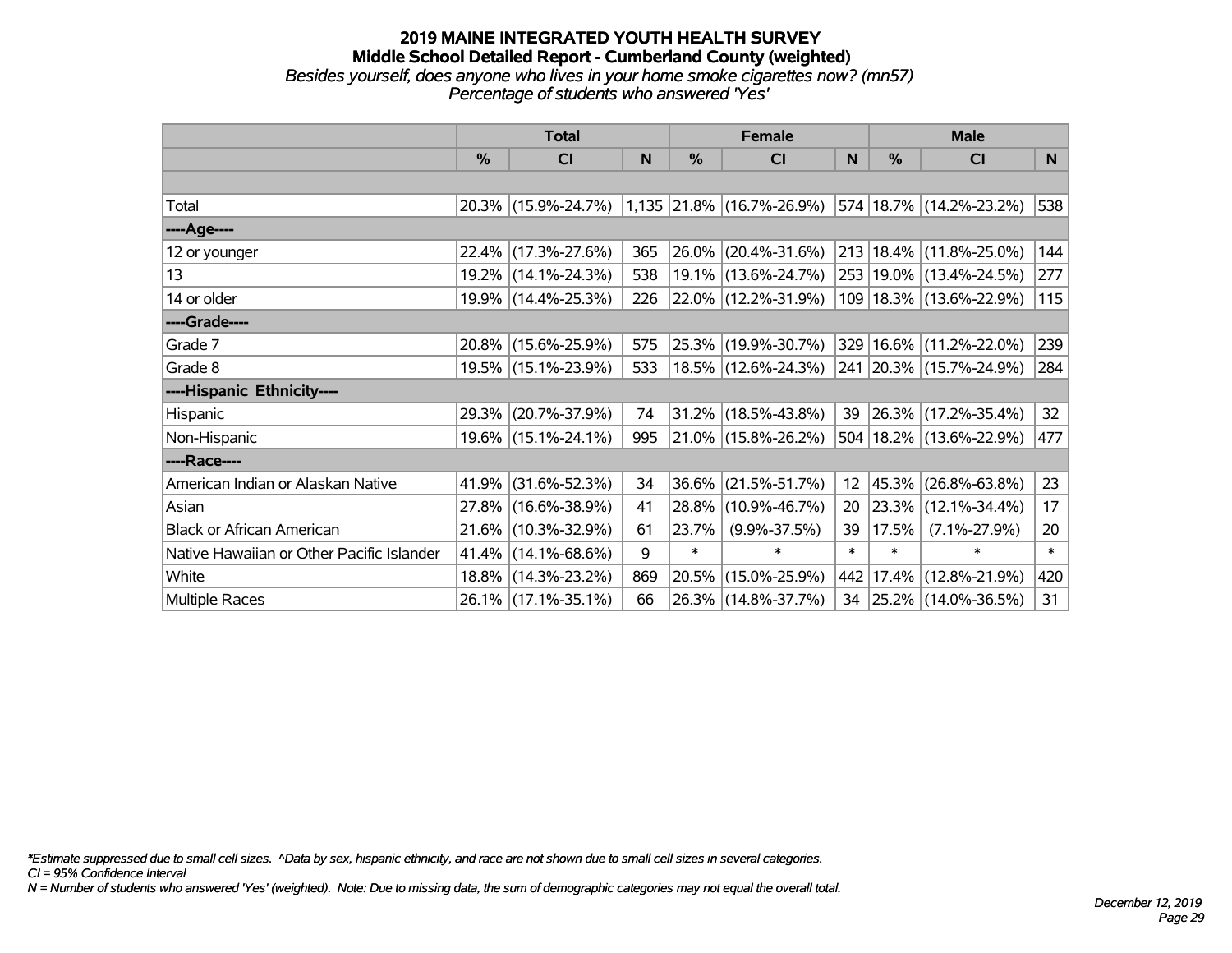## **2019 MAINE INTEGRATED YOUTH HEALTH SURVEY Middle School Detailed Report - Cumberland County (weighted)** *If you wanted to get some cigarettes, how easy would it be for you to get some? (mn37) Percentage of students who answered 'Sort of easy' or 'Very easy'*

|                                           | <b>Total</b>  |                     |        | <b>Female</b> | <b>Male</b>                                                           |                 |               |                             |          |
|-------------------------------------------|---------------|---------------------|--------|---------------|-----------------------------------------------------------------------|-----------------|---------------|-----------------------------|----------|
|                                           | $\frac{0}{0}$ | CI                  | N      | $\%$          | CI                                                                    | N               | $\frac{0}{0}$ | <b>CI</b>                   | <b>N</b> |
|                                           |               |                     |        |               |                                                                       |                 |               |                             |          |
| Total                                     |               |                     |        |               | 21.0% (18.9%-23.0%) 1,160 21.8% (19.4%-24.1%) 571 20.2% (17.8%-22.6%) |                 |               |                             | 578      |
| ----Age----                               |               |                     |        |               |                                                                       |                 |               |                             |          |
| 12 or younger                             |               | 18.2% (15.4%-21.1%) | 295    |               | 19.6% (15.6%-23.5%)                                                   |                 |               | 157   16.8%   (13.9%-19.7%) | 133      |
| 13                                        |               | 22.1% (19.7%-24.5%) | 612    |               | $22.1\%$ (19.7%-24.5%)                                                |                 |               | 293 22.0% (18.7%-25.4%)     | 313      |
| 14 or older                               |               | 22.2% (19.2%-25.3%) | 253    |               | $ 24.6\% $ (20.4%-28.7%)                                              |                 |               | 121 20.5% (16.6%-24.4%)     | 130      |
| ----Grade----                             |               |                     |        |               |                                                                       |                 |               |                             |          |
| Grade 7                                   | 19.2%         | $(16.2\% - 22.2\%)$ | 529    |               | 19.9% (16.6%-23.2%)                                                   |                 |               | 258   18.4%   (15.2%-21.7%) | 266      |
| Grade 8                                   |               | 22.8% (21.0%-24.6%) | 614    |               | 23.6% (21.2%-26.1%)                                                   |                 |               | 306 22.0% (19.5%-24.4%)     | 303      |
| ----Hispanic Ethnicity----                |               |                     |        |               |                                                                       |                 |               |                             |          |
| Hispanic                                  | 27.8%         | $(22.9\% - 32.7\%)$ | 67     | 26.9%         | $(20.1\% - 33.8\%)$                                                   | 33              |               | $ 28.8\% $ (18.1%-39.4%)    | 32       |
| Non-Hispanic                              |               | 20.7% (18.7%-22.8%) |        |               | 1,046 21.5% (19.3%-23.8%)                                             |                 |               | 518 20.0% (17.4%-22.5%)     | 518      |
| ----Race----                              |               |                     |        |               |                                                                       |                 |               |                             |          |
| American Indian or Alaskan Native         |               | 26.5% (19.5%-33.5%) | 27     | 19.4%         | $(8.0\% - 30.7\%)$                                                    | $\overline{7}$  |               | $31.4\%$ (23.6%-39.1%)      | 19       |
| Asian                                     |               | 26.4% (19.5%-33.3%) | 44     | 28.4%         | $(19.8\% - 37.1\%)$                                                   | 22              |               | 24.4% (15.2%-33.7%)         | 20       |
| <b>Black or African American</b>          |               | 20.6% (15.4%-25.9%) | 58     | 16.9%         | $(9.6\% - 24.3\%)$                                                    | 25              |               | 25.3% (19.1%-31.4%)         | 32       |
| Native Hawaiian or Other Pacific Islander | $\ast$        | $\ast$              | $\ast$ | $\ast$        | $\ast$                                                                | $\ast$          | $\ast$        | $\ast$                      | $\ast$   |
| White                                     | 20.3%         | $(18.2\% - 22.4\%)$ | 928    | 21.6%         | $(19.1\% - 24.2\%)$                                                   | 465             |               | 19.1% (16.5%-21.6%)         | 456      |
| Multiple Races                            |               | 26.2% (20.8%-31.6%) | 62     |               | 26.1% (18.5%-33.8%)                                                   | 32 <sub>2</sub> |               | 25.2% (18.9%-31.5%)         | 28       |

*\*Estimate suppressed due to small cell sizes. ^Data by sex, hispanic ethnicity, and race are not shown due to small cell sizes in several categories.*

*CI = 95% Confidence Interval*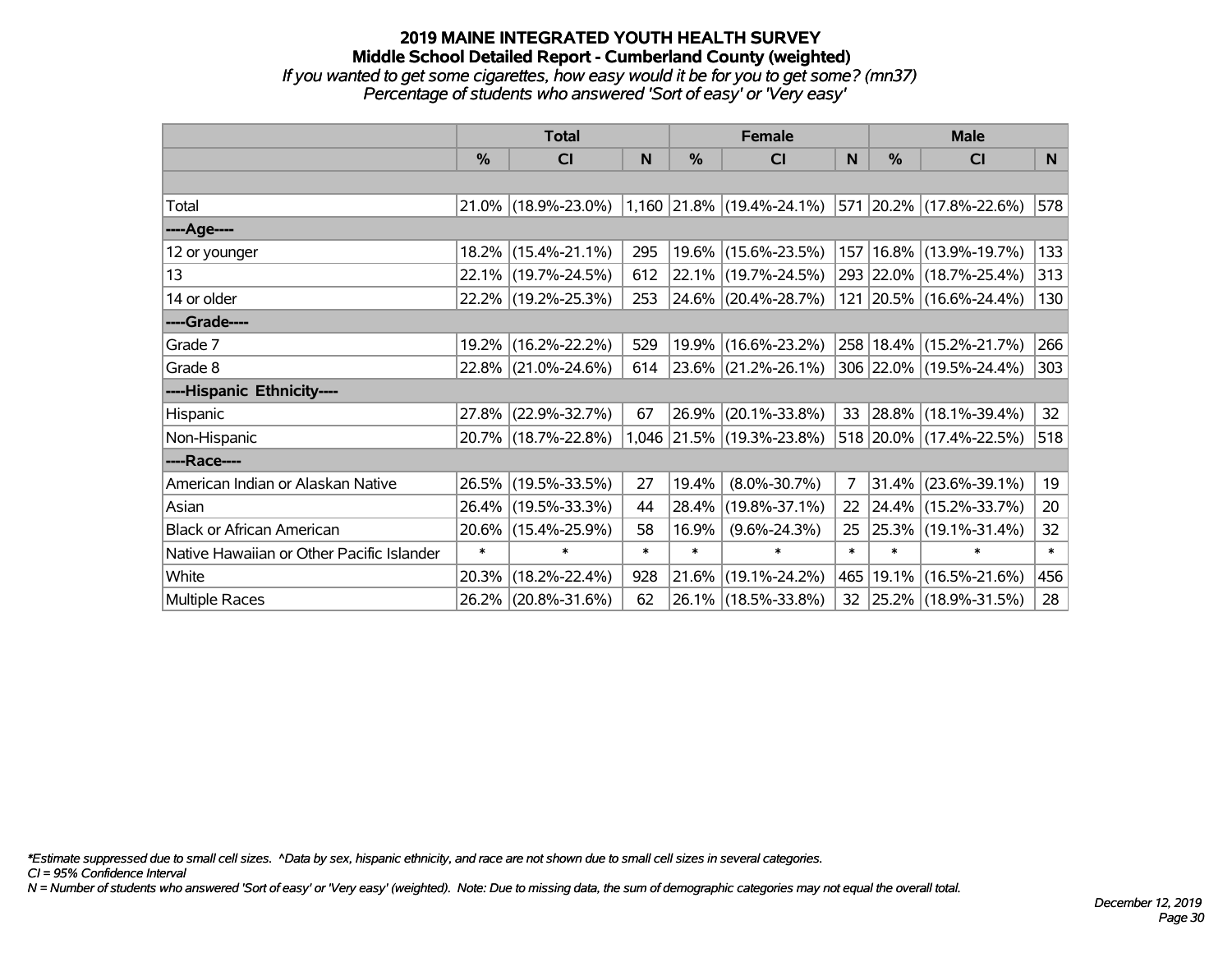#### **2019 MAINE INTEGRATED YOUTH HEALTH SURVEY Middle School Detailed Report - Cumberland County (weighted)** *Do you think that you will try a cigarette soon? (mn47)*

*Percentage of students who answered 'I definitely will', 'I probably will' or 'I probably will not'*

|                                           | <b>Total</b> |                     |                | <b>Female</b> | <b>Male</b>                     |        |               |                             |        |
|-------------------------------------------|--------------|---------------------|----------------|---------------|---------------------------------|--------|---------------|-----------------------------|--------|
|                                           | %            | CI                  | $\mathsf{N}$   | %             | <b>CI</b>                       | N      | $\frac{0}{0}$ | <b>CI</b>                   | N.     |
|                                           |              |                     |                |               |                                 |        |               |                             |        |
| Total                                     |              | 19.2% (17.6%-20.8%) |                |               | $1,083$   18.8%   (16.4%-21.2%) |        |               | 502 19.4% (17.6%-21.2%)     | 559    |
| ----Age----                               |              |                     |                |               |                                 |        |               |                             |        |
| 12 or younger                             |              | 14.3% (11.6%-17.1%) | 235            |               | 13.7% (10.8%-16.6%)             | 113    |               | 14.6% (10.9%-18.3%)         | 115    |
| 13                                        |              | 20.8% (17.9%-23.7%) | 588            |               | 20.8% (17.1%-24.4%)             |        |               | 278 20.6% (17.2%-23.9%)     | 301    |
| 14 or older                               |              | 22.7% (19.9%-25.4%) | 260            |               | 22.1% (17.8%-26.4%)             |        |               | 111 22.9% (17.3%-28.4%)     | 144    |
| ----Grade----                             |              |                     |                |               |                                 |        |               |                             |        |
| Grade 7                                   |              | 15.8% (14.0%-17.7%) | 444            |               | 16.1% (13.0%-19.2%)             |        |               | 213 15.4% (13.4%-17.4%)     | 223    |
| Grade 8                                   |              | 22.5% (20.3%-24.8%) | 619            |               | 21.5% (18.3%-24.8%)             |        |               | 284 23.4% (19.8%-26.9%)     | 327    |
| ----Hispanic Ethnicity----                |              |                     |                |               |                                 |        |               |                             |        |
| Hispanic                                  | 26.5%        | $(22.1\% - 31.0\%)$ | 68             | 21.0%         | $(13.3\% - 28.6\%)$             | 26     |               | 27.9% (18.7%-37.1%)         | 34     |
| Non-Hispanic                              |              | 18.8% (17.3%-20.4%) | 963            |               | 18.1% (16.0%-20.3%)             |        |               | 440   19.4%   (17.5%-21.3%) | 509    |
| ----Race----                              |              |                     |                |               |                                 |        |               |                             |        |
| American Indian or Alaskan Native         |              | 29.7% (16.1%-43.2%) | 25             | 24.9%         | $(3.9\% - 46.0\%)$              | 8      | 32.7%         | $(18.1\% - 47.4\%)$         | 17     |
| Asian                                     |              | 24.5% (13.9%-35.1%) | 37             | 23.8%         | $(7.6\% - 40.1\%)$              | 17     | 25.8%         | $(13.5\% - 38.0\%)$         | 18     |
| <b>Black or African American</b>          | 20.7%        | $(13.2\% - 28.1\%)$ | 59             | 21.7%         | $(5.4\% - 38.1\%)$              | 36     |               | 19.4% (10.8%-28.1%)         | 23     |
| Native Hawaiian or Other Pacific Islander | 28.0%        | $(7.0\% - 49.0\%)$  | $\overline{7}$ | $\ast$        | $\ast$                          | $\ast$ | $\ast$        | $\ast$                      | $\ast$ |
| White                                     | 18.3%        | $(16.5\% - 20.0\%)$ | 850            | 18.2%         | $(15.9\% - 20.5\%)$             | 396    | 18.2%         | $(16.1\% - 20.4\%)$         | 442    |
| Multiple Races                            |              | 22.1% (16.3%-27.9%) | 56             |               | 19.2% (11.3%-27.0%)             | 25     |               | 24.5% (16.1%-32.9%)         | 30     |

*\*Estimate suppressed due to small cell sizes. ^Data by sex, hispanic ethnicity, and race are not shown due to small cell sizes in several categories.*

*CI = 95% Confidence Interval*

*N = Number of students who answered 'I definitely will', 'I probably will' or 'I probably will not' (weighted). Note: Due to missing data, the sum of demographic categories may not equal the overall total.*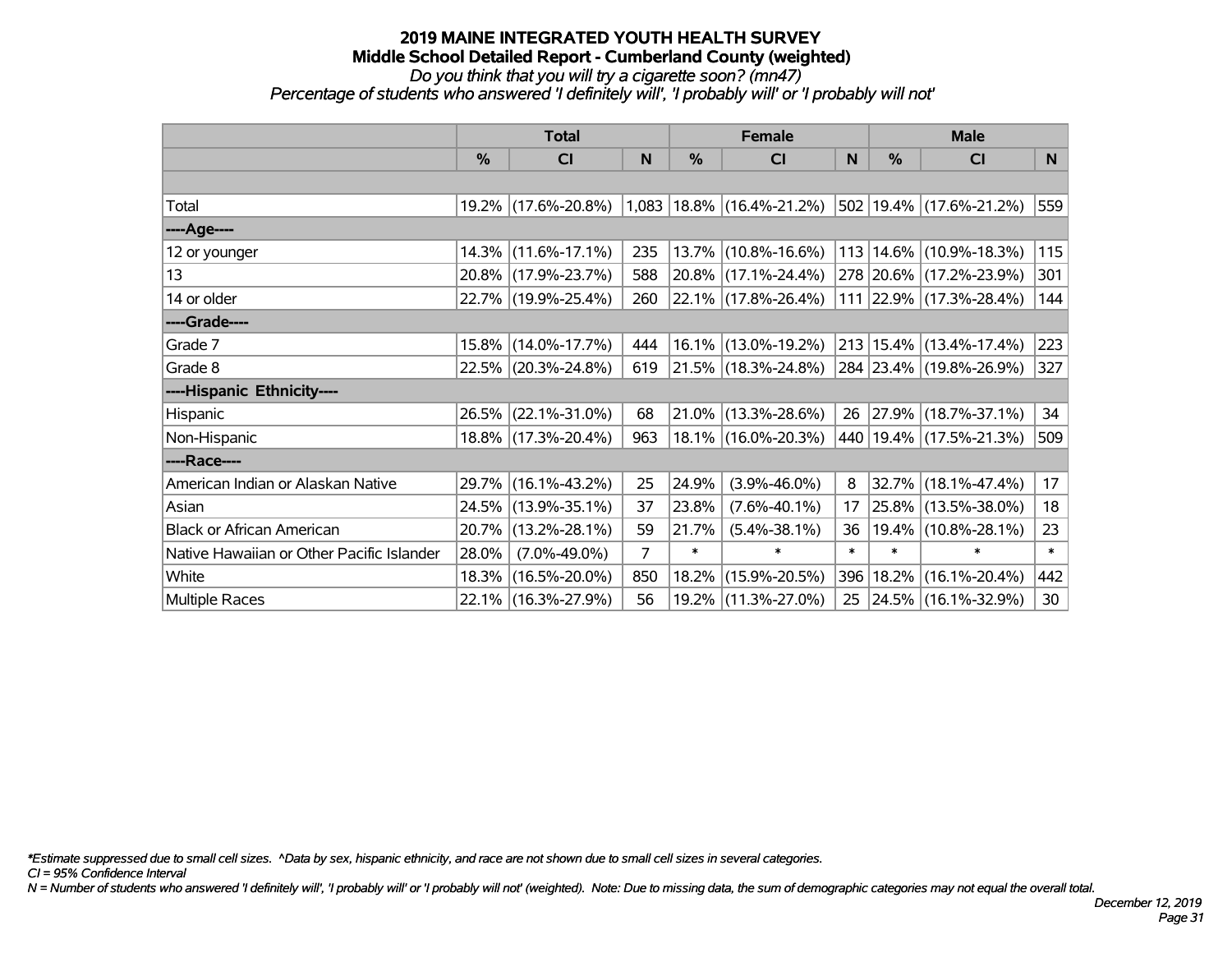#### *Do you think you will smoke a cigarette at any time during the next year? (mn48) Percentage of students who answered 'I definitely will', 'I probably will' or 'I probably will not'*

|                                           | <b>Total</b> |                     | <b>Female</b>  |            |                                 | <b>Male</b> |               |                             |          |
|-------------------------------------------|--------------|---------------------|----------------|------------|---------------------------------|-------------|---------------|-----------------------------|----------|
|                                           | %            | C <sub>l</sub>      | N              | %          | C <sub>l</sub>                  | N           | $\frac{0}{0}$ | <b>CI</b>                   | <b>N</b> |
|                                           |              |                     |                |            |                                 |             |               |                             |          |
| Total                                     |              | 16.3% (14.8%-17.9%) |                |            | $921 16.7\%  (14.9\% - 18.4\%)$ |             |               | 444   15.8%   (13.7%-17.8%) | 456      |
| ----Age----                               |              |                     |                |            |                                 |             |               |                             |          |
| 12 or younger                             | 11.4%        | $(9.1\% - 13.7\%)$  |                | 187 11.5%  | $(8.7\% - 14.3\%)$              | 95          | 10.7%         | $(8.1\% - 13.4\%)$          | 85       |
| 13                                        |              | 17.7% (14.8%-20.5%) |                |            | 499 17.8% (14.8%-20.7%)         |             |               | 238 17.3% (13.8%-20.7%)     | 252      |
| 14 or older                               |              | 20.4% (18.2%-22.5%) |                |            | 234 22.3% (16.8%-27.8%)         |             |               | 112   18.5%   (14.0%-23.1%) | 117      |
| ----Grade----                             |              |                     |                |            |                                 |             |               |                             |          |
| Grade 7                                   |              | 12.8% (10.8%-14.8%) |                |            | 359 13.4% (10.7%-16.1%)         | 177         | 12.1%         | $(9.4\% - 14.9\%)$          | 176      |
| Grade 8                                   |              | 19.8% (17.7%-22.0%) |                |            | 545 19.9% (17.3%-22.5%)         |             |               | 262 19.4% (15.8%-23.1%)     | 272      |
| ----Hispanic Ethnicity----                |              |                     |                |            |                                 |             |               |                             |          |
| Hispanic                                  |              | 22.1% (18.1%-26.1%) | 57             | 15.7%      | $(8.3\% - 23.1\%)$              | 20          | 23.9%         | $(19.2\% - 28.6\%)$         | 29       |
| Non-Hispanic                              |              | 15.8% (14.2%-17.3%) |                |            | 805   16.0%   (14.5%-17.6%)     | 390         |               | $15.4\%$ (13.1%-17.6%)      | 402      |
| ----Race----                              |              |                     |                |            |                                 |             |               |                             |          |
| American Indian or Alaskan Native         | 18.4%        | $(5.9\% - 30.9\%)$  | 16             | $\ast$     | $\ast$                          | $\ast$      | $\ast$        | $\ast$                      | $\ast$   |
| Asian                                     | 24.9%        | $(15.3\% - 34.4\%)$ | 38             | 23.7%      | $(7.8\% - 39.6\%)$              | 17          | 26.5%         | $(14.7\% - 38.4\%)$         | 20       |
| <b>Black or African American</b>          |              | 18.6% (12.0%-25.2%) | 53             | 17.9%      | $(3.5\% - 32.3\%)$              | 30          | 19.8%         | $(10.3\% - 29.2\%)$         | 23       |
| Native Hawaiian or Other Pacific Islander | 28.0%        | $(7.0\% - 49.0\%)$  | $\overline{7}$ | $\ast$     | $\ast$                          | $\ast$      | $\ast$        | $\ast$                      | $\ast$   |
| White                                     |              | 15.4% (13.5%-17.3%) | 717            | 16.1%      | $(14.2\% - 18.1\%)$             | 351         | 14.6%         | $(12.2\% - 17.0\%)$         | 354      |
| <b>Multiple Races</b>                     |              | 20.8% (14.5%-27.1%) | 53             | $ 19.1\% $ | $(9.0\% - 29.3\%)$              | 25          |               | 22.0% (14.4%-29.5%)         | 26       |

*\*Estimate suppressed due to small cell sizes. ^Data by sex, hispanic ethnicity, and race are not shown due to small cell sizes in several categories.*

*CI = 95% Confidence Interval*

*N = Number of students who answered 'I definitely will', 'I probably will' or 'I probably will not' (weighted). Note: Due to missing data, the sum of demographic categories may not equal the overall total.*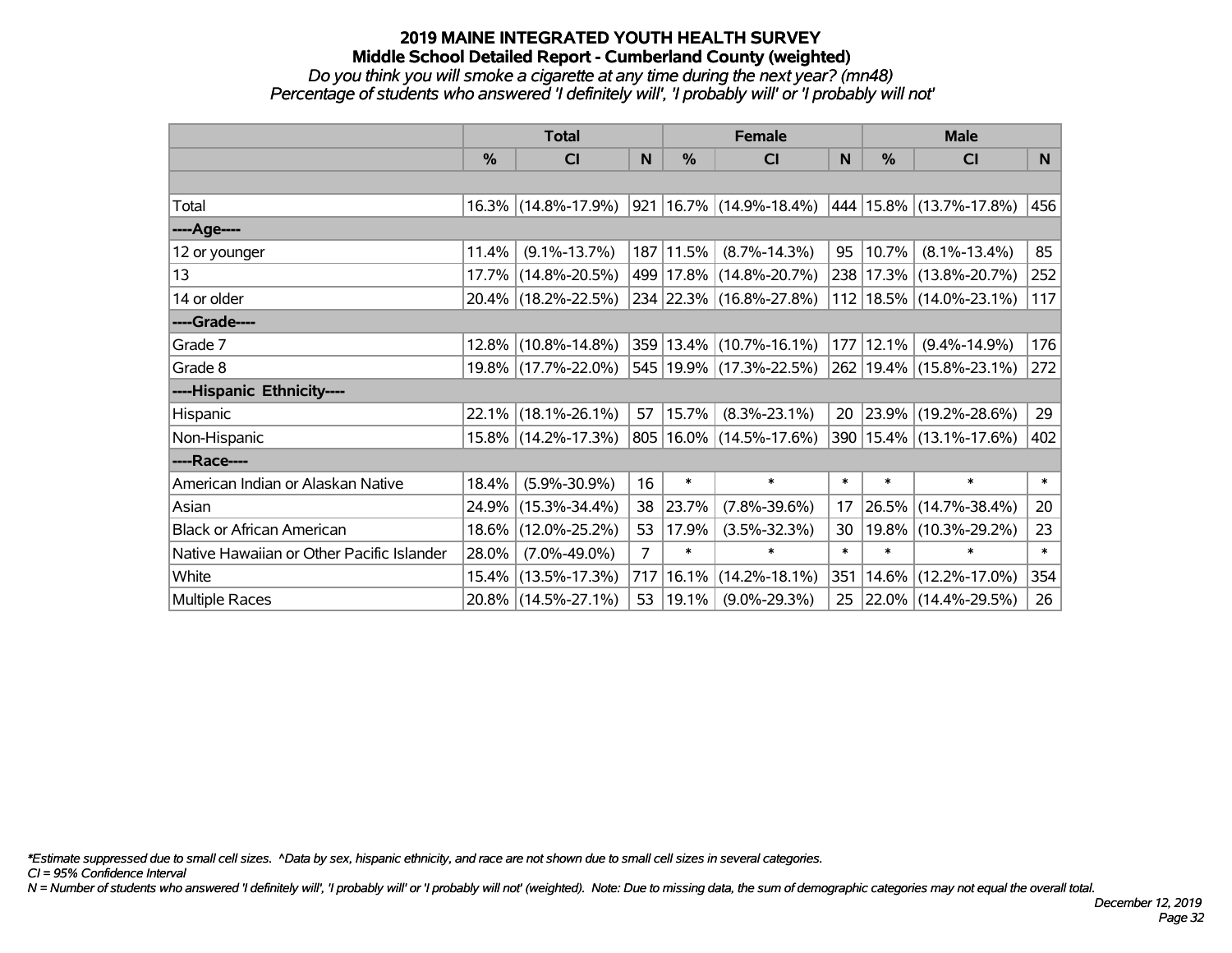## **2019 MAINE INTEGRATED YOUTH HEALTH SURVEY Middle School Detailed Report - Cumberland County (weighted)** *Do you think you will smoke a cigarette at any time during the next year? (mn48\_2) Percentage of students who answered 'I definitely will not'*

|                                           | <b>Total</b>  |                        |       | <b>Female</b> |                                                               | <b>Male</b> |            |                           |        |
|-------------------------------------------|---------------|------------------------|-------|---------------|---------------------------------------------------------------|-------------|------------|---------------------------|--------|
|                                           | $\frac{0}{0}$ | <b>CI</b>              | N     | %             | <b>CI</b>                                                     | N           | %          | <b>CI</b>                 | N      |
|                                           |               |                        |       |               |                                                               |             |            |                           |        |
| Total                                     |               | $83.7\%$ (82.1%-85.2%) |       |               | 4,718   83.3%   (81.6%-85.1%)   2,224   84.2%   (82.2%-86.3%) |             |            |                           | 2,431  |
| ----Age----                               |               |                        |       |               |                                                               |             |            |                           |        |
| 12 or younger                             | 88.6%         | $(86.3\% - 90.9\%)$    |       |               | 1,458 88.5% (85.7%-91.3%)                                     | 732         | 89.3%      | $(86.6\% - 91.9\%)$       | 706    |
| 13                                        |               | 82.3% (79.5%-85.2%)    |       |               | 2,325 82.2% (79.3%-85.2%)                                     | 1,099       |            | $ 82.7\% $ (79.3%-86.2%)  | 1,208  |
| 14 or older                               |               | 79.6% (77.5%-81.8%)    | 914   |               | $ 77.7\% $ (72.2%-83.2%)                                      | 390         |            | $ 81.5\% $ (76.9%-86.0%)  | 515    |
| ----Grade----                             |               |                        |       |               |                                                               |             |            |                           |        |
| Grade 7                                   | 87.2%         | $(85.2\% - 89.2\%)$    |       |               | $2,444$ 86.6% (83.9%-89.3%)                                   |             |            | 1,145 87.9% (85.1%-90.6%) | 1,275  |
| Grade 8                                   |               | $80.2\%$ (78.0%-82.3%) |       |               | $ 2,201 80.1\% $ (77.5%-82.7%)                                |             |            | 1,056 80.6% (76.9%-84.2%) | 1,128  |
| ----Hispanic Ethnicity----                |               |                        |       |               |                                                               |             |            |                           |        |
| Hispanic                                  | 77.9%         | $(73.9\% - 81.9\%)$    | 202   |               | 84.3% (76.9%-91.7%)                                           | 107         | 76.1%      | $(71.4\% - 80.8\%)$       | 94     |
| Non-Hispanic                              |               | 84.2% (82.7%-85.8%)    |       |               | 4,304 84.0% (82.4%-85.5%)                                     |             |            | 2,040 84.6% (82.4%-86.9%) | 2,217  |
| ----Race----                              |               |                        |       |               |                                                               |             |            |                           |        |
| American Indian or Alaskan Native         | 81.6%         | $(69.1\% - 94.1\%)$    | 70    | $\ast$        | $\ast$                                                        | $\ast$      | $\ast$     | $\ast$                    | $\ast$ |
| Asian                                     | 75.1%         | $(65.6\% - 84.7\%)$    | 115   | 76.3%         | $(60.4\% - 92.2\%)$                                           | 55          | 73.5%      | $(61.6\% - 85.3\%)$       | 54     |
| <b>Black or African American</b>          | 81.4%         | $(74.8\% - 88.0\%)$    | 231   |               | $82.1\%$ (67.7%-96.5%)                                        | 135         |            | 80.2% (70.8%-89.7%)       | 94     |
| Native Hawaiian or Other Pacific Islander | 72.0%         | $(51.0\% - 93.0\%)$    | 17    | $\ast$        | $\ast$                                                        | $\ast$      | $\ast$     | $\ast$                    | $\ast$ |
| White                                     | 84.6%         | $(82.7\% - 86.5\%)$    | 3,939 | 83.9%         | $(81.9\% - 85.8\%)$                                           | 1,824       | $ 85.4\% $ | $(83.0\% - 87.8\%)$       | 2,074  |
| Multiple Races                            |               | 79.2% (72.9%-85.5%)    | 200   |               | 80.9% (70.7%-91.0%)                                           | 105         |            | 78.0% (70.5%-85.6%)       | 93     |

*\*Estimate suppressed due to small cell sizes. ^Data by sex, hispanic ethnicity, and race are not shown due to small cell sizes in several categories.*

*CI = 95% Confidence Interval*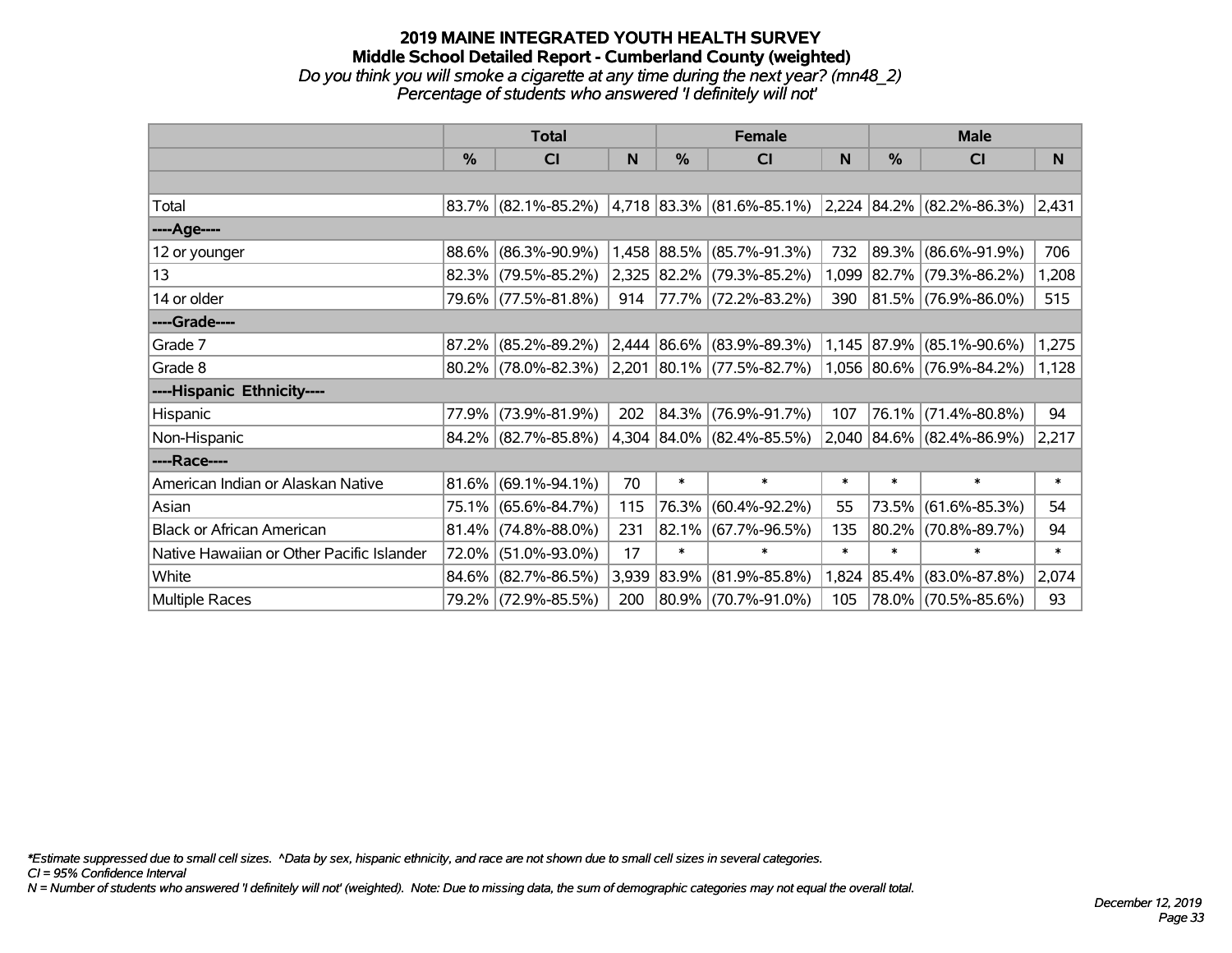## **2019 MAINE INTEGRATED YOUTH HEALTH SURVEY Middle School Detailed Report - Cumberland County (weighted)** *If one of your best friends offered you a cigarette, would you smoke it? (mn51) Percentage of students who answered 'Definitely yes', 'Probably yes' or 'Probably not'*

|                                           | <b>Total</b>  |                        |     | <b>Female</b> | <b>Male</b>                    |                 |               |                          |        |
|-------------------------------------------|---------------|------------------------|-----|---------------|--------------------------------|-----------------|---------------|--------------------------|--------|
|                                           | $\frac{0}{0}$ | CI                     | N   | $\frac{0}{0}$ | CI                             | N               | $\frac{0}{0}$ | <b>CI</b>                | N      |
|                                           |               |                        |     |               |                                |                 |               |                          |        |
| Total                                     |               | $21.7\%$ (20.6%-22.8%) |     |               | $1,220$ $21.6\%$ (19.3%-23.9%) |                 |               | 575 21.5% (19.5%-23.5%)  | 619    |
| ----Age----                               |               |                        |     |               |                                |                 |               |                          |        |
| 12 or younger                             | 19.4%         | $(16.3\% - 22.5\%)$    | 320 |               | 17.9% (14.3%-21.6%)            |                 |               | 149 20.2% (15.5%-25.0%)  | 161    |
| 13                                        |               | 22.6% (20.7%-24.6%)    | 638 |               | 23.3% (19.6%-26.9%)            |                 |               | 310 21.8% (19.6%-24.1%)  | 318    |
| 14 or older                               |               | 23.0% (19.9%-26.2%)    | 262 |               | 23.4% (17.8%-29.0%)            |                 |               | 117 22.5% (17.9%-27.1%)  | 140    |
| ----Grade----                             |               |                        |     |               |                                |                 |               |                          |        |
| Grade 7                                   |               | 20.2% (17.9%-22.4%)    | 566 |               | 19.7% (16.6%-22.9%)            |                 |               | 261 20.3% (16.5%-24.1%)  | 295    |
| Grade 8                                   |               | 23.3% (20.9%-25.7%)    | 634 |               | 23.7% (19.6%-27.8%)            |                 |               | 310 22.6% (18.8%-26.4%)  | 313    |
| ----Hispanic Ethnicity----                |               |                        |     |               |                                |                 |               |                          |        |
| Hispanic                                  |               | 25.0% (18.9%-31.2%)    | 65  |               | 18.3% (11.3%-25.3%)            | 23              |               | $ 27.5\% $ (17.5%-37.5%) | 34     |
| Non-Hispanic                              |               | 21.4% (20.4%-22.4%)    |     |               | 1,090 21.3% (19.2%-23.3%)      |                 |               | 514 21.3% (19.1%-23.5%)  | 557    |
| ----Race----                              |               |                        |     |               |                                |                 |               |                          |        |
| American Indian or Alaskan Native         |               | 31.5% (16.8%-46.2%)    | 26  | 20.5%         | $(0.0\% - 43.6\%)$             | 7               |               | 38.2% (20.3%-56.2%)      | 20     |
| Asian                                     | 24.5%         | $(15.5\% - 33.5\%)$    | 37  | 16.8%         | $(5.5\% - 28.1\%)$             | 12 <sub>2</sub> |               | 32.4% (18.7%-46.0%)      | 24     |
| <b>Black or African American</b>          |               | 18.2% (10.4%-26.0%)    | 52  | 15.5%         | $(0.8\% - 30.3\%)$             | 26              |               | 20.8% (11.0%-30.7%)      | 25     |
| Native Hawaiian or Other Pacific Islander | 27.0%         | $(8.8\% - 45.3\%)$     | 6   | $\ast$        | $\ast$                         | $\ast$          | $\ast$        | $\ast$                   | $\ast$ |
| White                                     | 21.0%         | $(19.9\% - 22.1\%)$    | 976 | 21.8%         | $(19.8\% - 23.8\%)$            | 473             | $ 20.1\% $    | $(18.0\% - 22.1\%)$      | 486    |
| Multiple Races                            |               | 28.3% (20.8%-35.8%)    | 72  |               | 27.5% (17.3%-37.8%)            |                 |               | 36 29.9% (20.4%-39.4%)   | 36     |

*\*Estimate suppressed due to small cell sizes. ^Data by sex, hispanic ethnicity, and race are not shown due to small cell sizes in several categories.*

*CI = 95% Confidence Interval*

*N = Number of students who answered 'Definitely yes', 'Probably yes' or 'Probably not' (weighted). Note: Due to missing data, the sum of demographic categories may not equal the overall total.*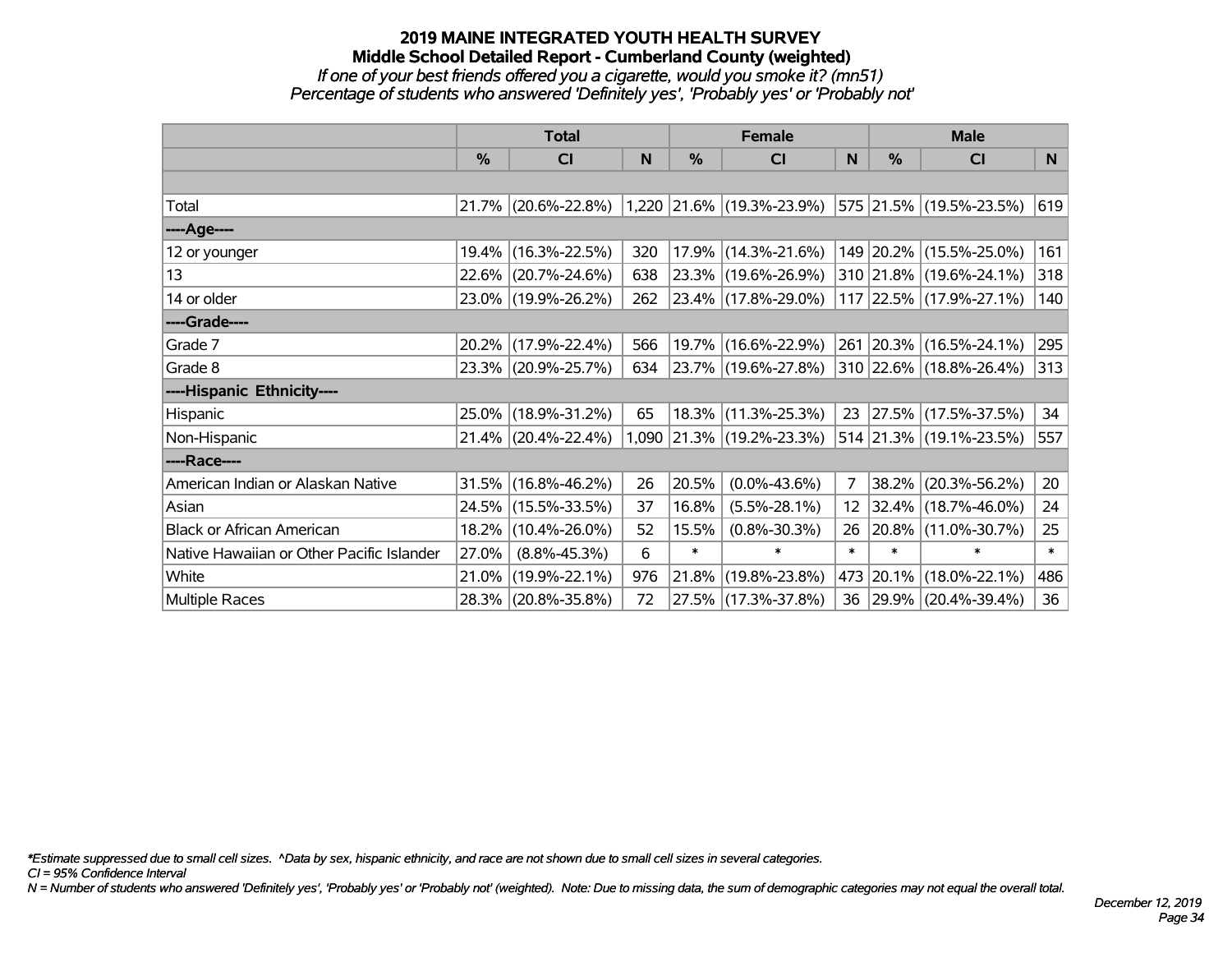### **2019 MAINE INTEGRATED YOUTH HEALTH SURVEY Middle School Detailed Report - Cumberland County (weighted)** *During the past 12 months, were you taught in any of your classes about the dangers of tobacco use? (mn156)*

*Percentage of students who answered 'Yes'*

|                                           | <b>Total</b> |                        |       |               | <b>Female</b>             |        | <b>Male</b> |                           |        |  |
|-------------------------------------------|--------------|------------------------|-------|---------------|---------------------------|--------|-------------|---------------------------|--------|--|
|                                           | $\%$         | C <sub>l</sub>         | N     | $\frac{0}{0}$ | <b>CI</b>                 | N      | %           | <b>CI</b>                 | N.     |  |
|                                           |              |                        |       |               |                           |        |             |                           |        |  |
| Total                                     |              | $62.6\%$ (53.7%-71.5%) | 3,527 |               | 59.4% (49.2%-69.6%)       |        |             | 1,576 65.9% (58.1%-73.7%) | 1,907  |  |
| ----Age----                               |              |                        |       |               |                           |        |             |                           |        |  |
| 12 or younger                             | 67.2%        | $(55.7\% - 78.8\%)$    | 1,105 | $ 64.6\% $    | $(50.7\% - 78.5\%)$       | 529    | 71.0%       | $(62.2\% - 79.8\%)$       | 568    |  |
| 13                                        |              | $61.0\%$ (52.4%-69.6%) |       |               | 1,724 57.5% (48.8%-66.3%) | 770    |             | 64.5% (55.4%-73.5%)       | 941    |  |
| 14 or older                               |              | 59.7% (50.8%-68.5%)    | 681   |               | 55.6% (42.3%-68.9%)       | 275    |             | 62.7%   (54.9%-70.4%)     | 396    |  |
| ----Grade----                             |              |                        |       |               |                           |        |             |                           |        |  |
| Grade 7                                   | 65.4%        | $(54.4\% - 76.3\%)$    | 1,831 |               | $ 62.2\% $ (49.8%-74.7%)  | 818    | $69.2\%$    | $(59.7\% - 78.6\%)$       | 1,008  |  |
| Grade 8                                   |              | 59.6% (51.0%-68.1%)    |       |               | 1,635 56.4% (45.8%-67.0%) | 740    |             | 62.3% (55.0%-69.5%)       | 873    |  |
| ----Hispanic Ethnicity----                |              |                        |       |               |                           |        |             |                           |        |  |
| Hispanic                                  | 56.5%        | $(46.9\% - 66.2\%)$    | 146   | 56.2%         | $(42.8\% - 69.7\%)$       | 71     | $ 56.5\% $  | $(45.3\% - 67.7\%)$       | 70     |  |
| Non-Hispanic                              |              | 63.3% (54.3%-72.3%)    |       |               | 3,233 59.9% (49.9%-70.0%) | 1,449  |             | $ 66.5\% $ (58.3%-74.7%)  | 1,750  |  |
| ----Race----                              |              |                        |       |               |                           |        |             |                           |        |  |
| American Indian or Alaskan Native         | 69.6%        | $(56.0\% - 83.3\%)$    | 58    | 79.0%         | $(58.8\% - 99.3\%)$       | 25     | 63.9%       | $(44.9\% - 82.9\%)$       | 33     |  |
| Asian                                     | $65.6\%$     | $(51.7\% - 79.6\%)$    | 103   |               | 59.6% (42.3%-76.9%)       | 44     | 69.3%       | $(48.4\% - 90.1\%)$       | 51     |  |
| <b>Black or African American</b>          | 59.1%        | $(51.1\% - 67.1\%)$    | 171   |               | $50.5\%$ (40.7%-60.3%)    | 83     | $70.2\%$    | $(61.1\% - 79.3\%)$       | 86     |  |
| Native Hawaiian or Other Pacific Islander | 40.0%        | $(13.0\% - 67.1\%)$    | 10    | $\ast$        | $\ast$                    | $\ast$ | $\ast$      | $\ast$                    | $\ast$ |  |
| White                                     | 63.2%        | $(53.8\% - 72.6\%)$    | 2,936 | $ 60.1\% $    | $(49.4\% - 70.8\%)$       | 1,301  | 66.2%       | $(57.8\% - 74.5\%)$       | 1,609  |  |
| Multiple Races                            |              | $60.6\%$ (49.4%-71.7%) | 154   |               | $ 60.9\% $ (45.5%-76.2%)  | 79     |             | $62.0\%$ (49.1%-74.9%)    | 75     |  |

*\*Estimate suppressed due to small cell sizes. ^Data by sex, hispanic ethnicity, and race are not shown due to small cell sizes in several categories.*

*CI = 95% Confidence Interval*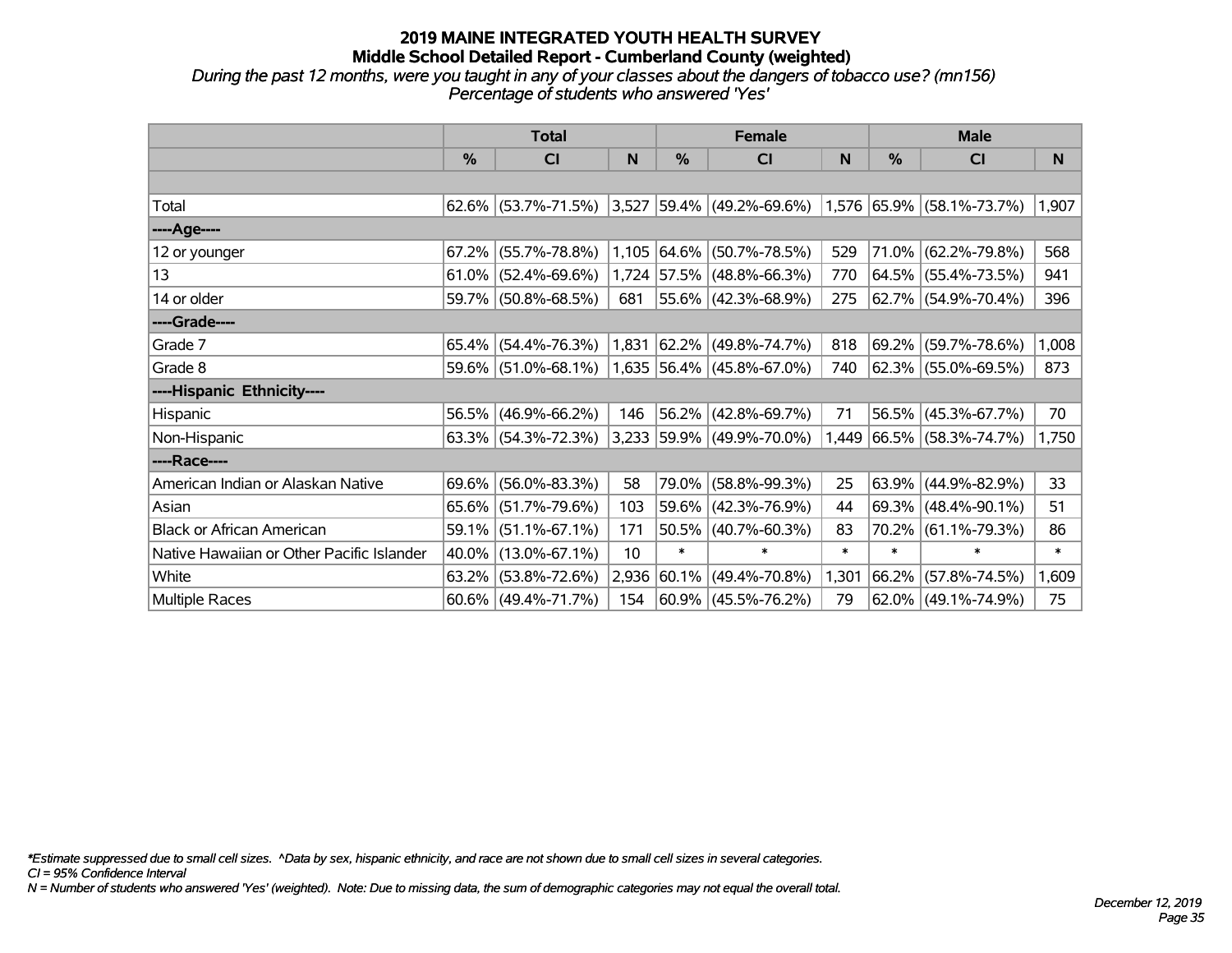*How much do you think people risk harming themselves (physically or in other ways) if they smoke one or more packs of cigarettes per day? (mn36) Percentage of students who answered 'No risk' or 'Slight risk'*

|                                           | <b>Total</b> |                     |        |         | <b>Female</b>       | <b>Male</b>     |        |                            |                  |
|-------------------------------------------|--------------|---------------------|--------|---------|---------------------|-----------------|--------|----------------------------|------------------|
|                                           | %            | <b>CI</b>           | N      | %       | <b>CI</b>           | N.              | %      | <b>CI</b>                  | N.               |
|                                           |              |                     |        |         |                     |                 |        |                            |                  |
| Total                                     | 10.3%        | $(8.8\% - 11.9\%)$  | 577    | 9.8%    | $(7.9\% - 11.7\%)$  |                 |        | 259 10.7% (8.8%-12.6%)     | 309              |
| ----Age----                               |              |                     |        |         |                     |                 |        |                            |                  |
| 12 or younger                             | 9.7%         | $(7.8\% - 11.5\%)$  | 157    | 9.3%    | $(7.1\% - 11.5\%)$  | 76              | 9.9%   | $(7.2\% - 12.5\%)$         | 78               |
| 13                                        | 10.0%        | $(8.4\% - 11.6\%)$  | 279    | 9.5%    | $(7.4\% - 11.6\%)$  | 127             |        | $10.3\%$ (8.5%-12.0%)      | 148              |
| 14 or older                               | 12.3%        | $(8.8\% - 15.7\%)$  | 141    | 11.2%   | $(7.7\% - 14.8\%)$  | 56              |        | $12.9\%$ (8.5%-17.2%)      | 83               |
| ----Grade----                             |              |                     |        |         |                     |                 |        |                            |                  |
| Grade 7                                   | 9.9%         | $(8.5\% - 11.4\%)$  | 277    | 9.4%    | $(7.6\% - 11.3\%)$  | 123             |        | $10.4\%$ (8.5%-12.3%)      | 151              |
| Grade 8                                   | 10.5%        | $(8.4\% - 12.6\%)$  | 287    | $9.6\%$ | $(7.4\% - 11.8\%)$  |                 |        | 127   11.2%   (8.5%-13.9%) | 156              |
| ----Hispanic Ethnicity----                |              |                     |        |         |                     |                 |        |                            |                  |
| Hispanic                                  | 14.9%        | $(10.0\% - 19.8\%)$ | 36     | 15.3%   | $(9.5\% - 21.2\%)$  | 19              |        | $13.5\%$ (7.2%-19.8%)      | 15               |
| Non-Hispanic                              | 9.8%         | $(8.3\% - 11.4\%)$  | 501    | 9.3%    | $(7.4\% - 11.1\%)$  |                 |        | 225 10.3% (8.4%-12.2%)     | 270              |
| ----Race----                              |              |                     |        |         |                     |                 |        |                            |                  |
| American Indian or Alaskan Native         | 23.7%        | $(16.5\% - 30.9\%)$ | 24     | 31.7%   | $(16.9\% - 46.6\%)$ | 12 <sub>2</sub> | 19.1%  | $(9.9\% - 28.3\%)$         | 12               |
| Asian                                     | 13.2%        | $(6.9\% - 19.6\%)$  | 21     | 11.7%   | $(3.5\% - 20.0\%)$  | 9               |        | $12.4\%$ (6.0%-18.8%)      | 10 <sup>10</sup> |
| <b>Black or African American</b>          | 16.1%        | $(9.7\% - 22.6\%)$  | 47     | 16.5%   | $(9.7\% - 23.3\%)$  | 26              |        | 15.9% (8.0%-23.9%)         | 20               |
| Native Hawaiian or Other Pacific Islander | $\ast$       | $\ast$              | $\ast$ | $\ast$  | $\ast$              | $\ast$          | $\ast$ | $\ast$                     | $\ast$           |
| White                                     | 9.1%         | $(7.6\% - 10.7\%)$  | 421    | 8.4%    | $(6.4\% - 10.3\%)$  | 181             | 9.8%   | $(8.0\% - 11.6\%)$         | 236              |
| <b>Multiple Races</b>                     | 12.2%        | $(7.8\% - 16.7\%)$  | 29     | 11.8%   | $(4.1\% - 19.6\%)$  | 15              |        | $12.8\%$ (8.7%-17.0%)      | 14               |

*\*Estimate suppressed due to small cell sizes. ^Data by sex, hispanic ethnicity, and race are not shown due to small cell sizes in several categories.*

*CI = 95% Confidence Interval*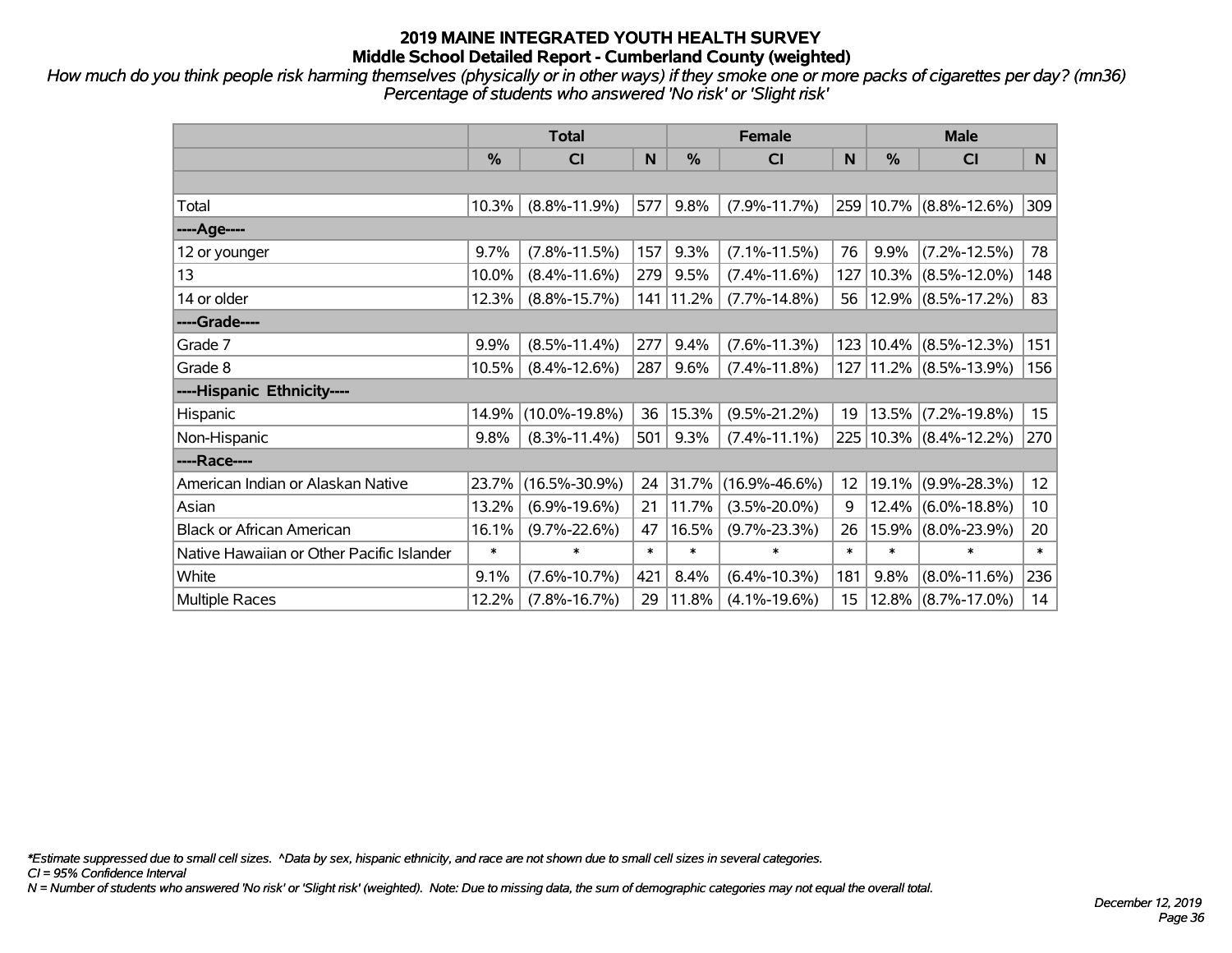### **2019 MAINE INTEGRATED YOUTH HEALTH SURVEY Middle School Detailed Report - Cumberland County (weighted)** *How wrong do you think it is for someone your age to smoke cigarettes? (mn58) Percentage of students who answered 'A little bit wrong' or 'Not wrong at all'*

|                                           | <b>Total</b> |                    |        |                  | <b>Female</b>          |        |            | <b>Male</b>            |        |  |
|-------------------------------------------|--------------|--------------------|--------|------------------|------------------------|--------|------------|------------------------|--------|--|
|                                           | $\%$         | CI                 | N      | %                | <b>CI</b>              | N      | %          | <b>CI</b>              | N      |  |
|                                           |              |                    |        |                  |                        |        |            |                        |        |  |
| Total                                     | 4.0%         | $(3.3\% - 4.7\%)$  |        | $224 \mid 4.1\%$ | $(3.1\% - 5.1\%)$      |        | $109$ 3.6% | $(2.7\% - 4.5\%)$      | 103    |  |
| ----Age----                               |              |                    |        |                  |                        |        |            |                        |        |  |
| 12 or younger                             | 2.2%         | $(0.9\% - 3.4\%)$  | 35     | 2.9%             | $(0.9\% - 4.9\%)$      | 24     | 1.1%       | $(0.1\% - 2.0\%)$      | 8      |  |
| 13                                        | 4.2%         | $(3.3\% - 5.1\%)$  |        | $119 \mid 4.7\%$ | $(3.1\% - 6.3\%)$      | 63     | $3.4\%$    | $(2.5\% - 4.3\%)$      | 50     |  |
| 14 or older                               | 6.0%         | $(4.0\% - 7.9\%)$  | 68     | $ 4.5\% $        | $(2.1\% - 7.0\%)$      | 23     |            | $ 7.0\% $ (3.9%-10.0%) | 44     |  |
| ----Grade----                             |              |                    |        |                  |                        |        |            |                        |        |  |
| Grade 7                                   | 2.7%         | $(1.7\% - 3.7\%)$  | 75     | 3.5%             | $(2.0\% - 5.0\%)$      | 46     | 1.9%       | $(0.6\% - 3.2\%)$      | 27     |  |
| Grade 8                                   | 5.2%         | $(4.3\% - 6.1\%)$  |        | $143 \mid 4.7\%$ | $(3.0\% - 6.3\%)$      | 62     | $ 5.3\% $  | $(3.8\% - 6.8\%)$      | 75     |  |
| ----Hispanic Ethnicity----                |              |                    |        |                  |                        |        |            |                        |        |  |
| Hispanic                                  | 6.7%         | $(3.3\% - 10.0\%)$ | 17     | $\ast$           | $\ast$                 | $\ast$ | $\ast$     | $\ast$                 | $\ast$ |  |
| Non-Hispanic                              | 3.7%         | $(3.0\% - 4.3\%)$  |        | 186 3.7%         | $(2.8\% - 4.6\%)$      | 90     | $3.4\%$    | $(2.3\% - 4.5\%)$      | 89     |  |
| ----Race----                              |              |                    |        |                  |                        |        |            |                        |        |  |
| American Indian or Alaskan Native         | 10.0%        | $(1.7\% - 18.3\%)$ | 8      | $\ast$           | $\ast$                 | $\ast$ | $\ast$     | $\ast$                 | $\ast$ |  |
| Asian                                     | $\ast$       | $\ast$             | $\ast$ | $\ast$           | $\ast$                 | $\ast$ | $\ast$     | $\ast$                 | $\ast$ |  |
| <b>Black or African American</b>          | 4.6%         | $(1.6\% - 7.6\%)$  | 13     | 3.9%             | $(0.0\% - 8.8\%)$      | 6      | 5.7%       | $(0.0\% - 11.3\%)$     | 6      |  |
| Native Hawaiian or Other Pacific Islander | $\ast$       | $\ast$             | $\ast$ | $\ast$           | $\ast$                 | $\ast$ | $\ast$     | $\ast$                 | $\ast$ |  |
| White                                     | 3.6%         | $(2.9\% - 4.3\%)$  |        | 166 4.0%         | $(2.7\% - 5.3\%)$      | 88     | 3.0%       | $(2.2\% - 3.9\%)$      | 73     |  |
| <b>Multiple Races</b>                     | 6.2%         | $(2.5\% - 9.8\%)$  | 16     |                  | $ 4.9\% $ (0.0%-10.2%) | 6      |            | $6.4\%$ (1.0%-11.8%)   | 8      |  |

*\*Estimate suppressed due to small cell sizes. ^Data by sex, hispanic ethnicity, and race are not shown due to small cell sizes in several categories.*

*CI = 95% Confidence Interval*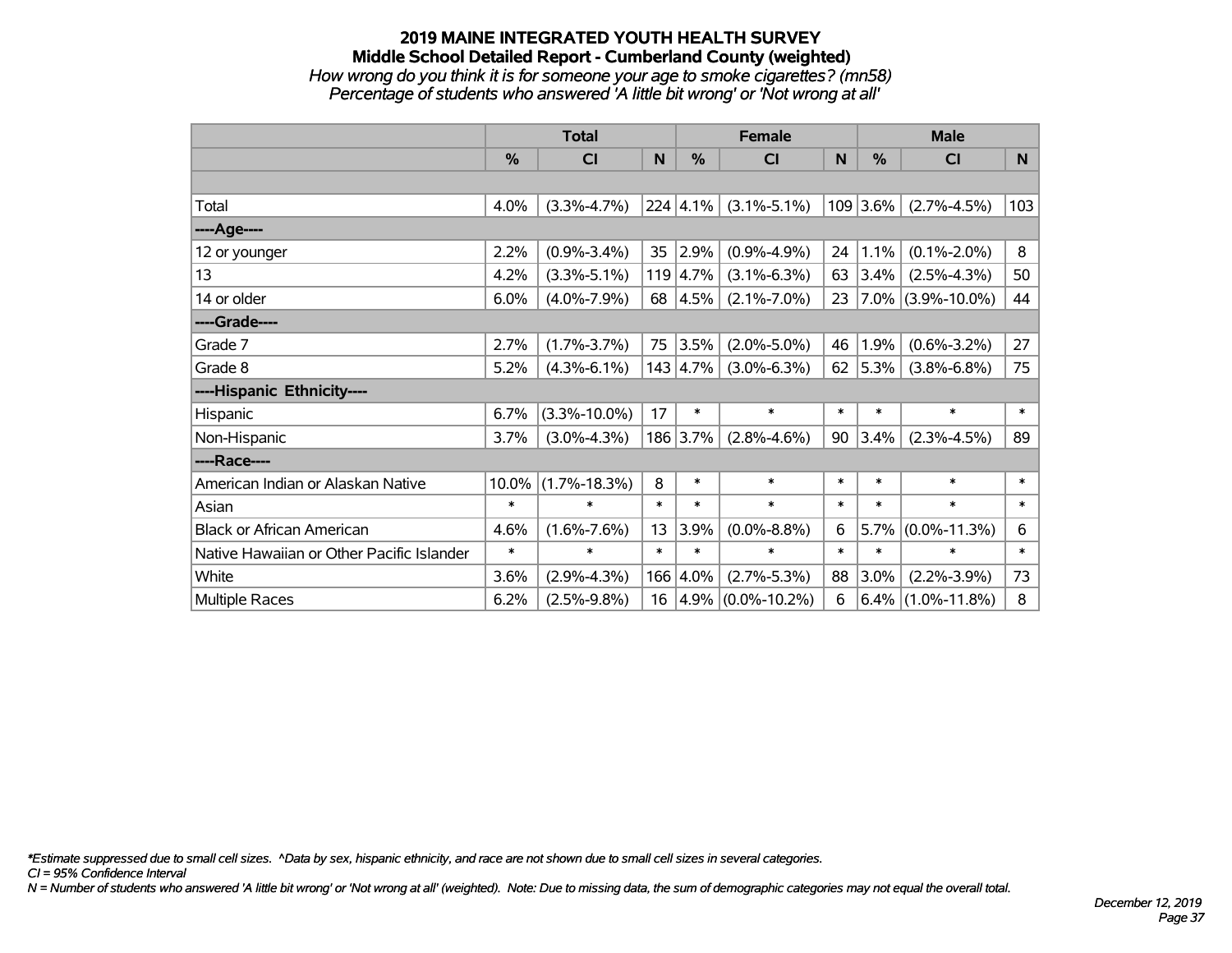### **2019 MAINE INTEGRATED YOUTH HEALTH SURVEY Middle School Detailed Report - Cumberland County (weighted)** *How wrong do your parents feel it would be for you to smoke cigarettes? (mn35) Percentage of students who answered 'A little bit wrong' or 'Not wrong at all'*

|                                           | <b>Total</b>  |                    |        | <b>Female</b> |                        |        | <b>Male</b> |                              |        |
|-------------------------------------------|---------------|--------------------|--------|---------------|------------------------|--------|-------------|------------------------------|--------|
|                                           | $\frac{0}{0}$ | <b>CI</b>          | N      | %             | <b>CI</b>              | N      | %           | <b>CI</b>                    | N      |
|                                           |               |                    |        |               |                        |        |             |                              |        |
| Total                                     | 2.9%          | $(2.1\% - 3.7\%)$  |        |               | $164$ 2.4% (1.5%-3.3%) |        |             | $ 63 3.2\% $ (2.1%-4.4%)     | 93     |
| ----Age----                               |               |                    |        |               |                        |        |             |                              |        |
| 12 or younger                             | 3.3%          | $(1.8\% - 4.8\%)$  | 54     | $ 2.8\% $     | $(1.3\% - 4.2\%)$      |        | 23 3.5%     | $(1.1\% - 6.0\%)$            | 28     |
| 13                                        | 2.4%          | $(1.4\% - 3.5\%)$  | 69     | $ 2.0\% $     | $(0.1\% - 3.8\%)$      |        |             | $26$ 2.7% (1.3%-4.2%)        | 40     |
| 14 or older                               | 3.5%          | $(2.0\% - 5.0\%)$  | 40     |               | $2.9\%$ (0.8%-5.0%)    |        |             | $15 3.8\% $ (1.8%-5.8%)      | 24     |
| ----Grade----                             |               |                    |        |               |                        |        |             |                              |        |
| Grade 7                                   | 2.8%          | $(1.8\% - 3.9\%)$  | 79     | 2.0%          | $(1.1\% - 3.0\%)$      |        | 27 3.3%     | $(1.8\% - 4.9\%)$            | 48     |
| Grade 8                                   | 2.8%          | $(1.8\% - 3.8\%)$  | 78     |               | $ 2.5\% $ (1.0%-4.0%)  |        |             | $ 33 3.1\%  (1.6\% - 4.6\%)$ | 43     |
| ----Hispanic Ethnicity----                |               |                    |        |               |                        |        |             |                              |        |
| Hispanic                                  | 7.1%          | $(3.7\% - 10.6\%)$ | 19     | $\ast$        | $\ast$                 | $\ast$ | $\ast$      | $\ast$                       | $\ast$ |
| Non-Hispanic                              | 2.6%          | $(1.7\% - 3.4\%)$  |        |               | $132$ 2.3% (1.4%-3.3%) |        |             | $57 2.8\% $ (1.6%-3.9%)      | 72     |
| ----Race----                              |               |                    |        |               |                        |        |             |                              |        |
| American Indian or Alaskan Native         | 9.4%          | $(0.5\% - 18.2\%)$ | 8      | $\ast$        | $\ast$                 | $\ast$ | $\ast$      | $\ast$                       | $\ast$ |
| Asian                                     | 4.6%          | $(0.0\% - 10.2\%)$ | 7      | $\ast$        | $\ast$                 | $\ast$ | $\ast$      | $\ast$                       | $\ast$ |
| <b>Black or African American</b>          | 4.3%          | $(1.4\% - 7.2\%)$  | 12     | $\ast$        | $\ast$                 | $\ast$ | $\ast$      | $\ast$                       | $\ast$ |
| Native Hawaiian or Other Pacific Islander | $\ast$        | $\ast$             | $\ast$ | $\ast$        | $\ast$                 | $\ast$ | $\ast$      | $\ast$                       | $\ast$ |
| White                                     | 2.4%          | $(1.6\% - 3.2\%)$  | 110    | 2.2%          | $(1.3\% - 3.1\%)$      |        | 48 2.4%     | $(1.3\% - 3.6\%)$            | 58     |
| <b>Multiple Races</b>                     | 3.6%          | $(0.7\% - 6.5\%)$  | 9      | $\ast$        | $\ast$                 | $\ast$ | $\ast$      | $\ast$                       | $\ast$ |

*\*Estimate suppressed due to small cell sizes. ^Data by sex, hispanic ethnicity, and race are not shown due to small cell sizes in several categories.*

*CI = 95% Confidence Interval*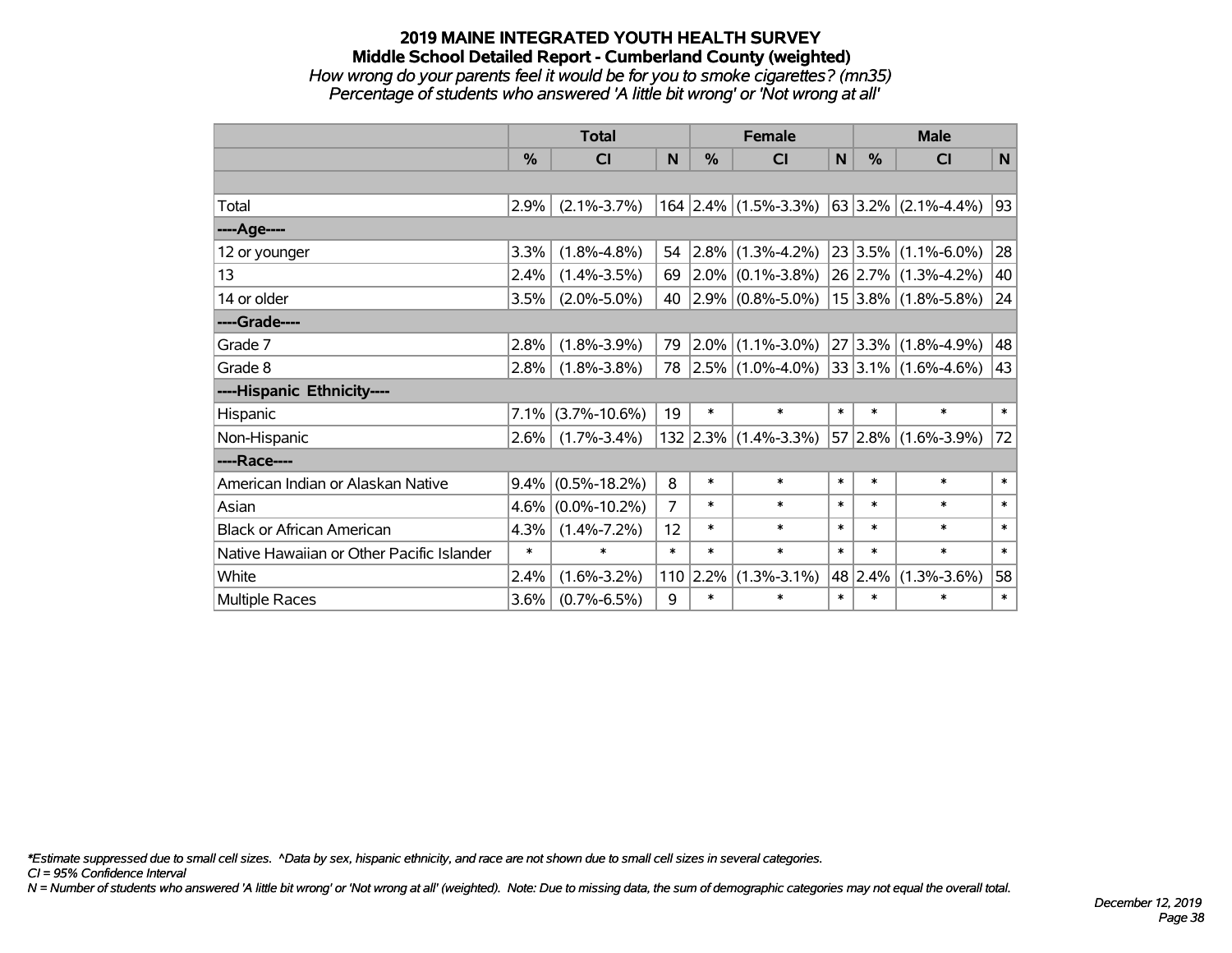### **2019 MAINE INTEGRATED YOUTH HEALTH SURVEY Middle School Detailed Report - Cumberland County (weighted)** *How wrong do your friends feel it would be for you to smoke cigarettes? (mn172) Percentage of students who answered 'A little bit wrong' or 'Not wrong at all'*

|                                           | <b>Total</b>  |                     |        |            | <b>Female</b>               | <b>Male</b>  |        |                             |        |
|-------------------------------------------|---------------|---------------------|--------|------------|-----------------------------|--------------|--------|-----------------------------|--------|
|                                           | $\frac{0}{0}$ | CI                  | N      | %          | CI                          | <sub>N</sub> | %      | <b>CI</b>                   | N      |
|                                           |               |                     |        |            |                             |              |        |                             |        |
| Total                                     |               | 13.7% (12.0%-15.4%) |        | 766 11.9%  | $(9.9\% - 14.0\%)$          |              |        | 317 15.3% (12.8%-17.8%)     | 437    |
| ----Age----                               |               |                     |        |            |                             |              |        |                             |        |
| 12 or younger                             | 10.5%         | $(8.1\% - 12.9\%)$  | 170    | 9.1%       | $(6.7\% - 11.6\%)$          | 75           | 11.6%  | $(8.3\% - 14.9\%)$          | 90     |
| 13                                        | $14.1\%$      | $(12.1\% - 16.1\%)$ |        |            | 397   11.8%   (10.0%-13.6%) | 157          |        | 16.0% (12.9%-19.1%)         | 232    |
| 14 or older                               |               | 17.4% (13.8%-20.9%) |        |            | 197   16.8%   (10.6%-23.1%) | 85           |        | 18.1% (13.3%-22.9%)         | 113    |
| ----Grade----                             |               |                     |        |            |                             |              |        |                             |        |
| Grade 7                                   | 11.4%         | $(9.6\% - 13.2\%)$  |        | 318 10.3%  | $(8.5\% - 12.1\%)$          | 135          | 12.4%  | $(9.9\% - 14.9\%)$          | 179    |
| Grade 8                                   |               | 16.1% (13.8%-18.4%) |        | 438 13.7%  | $(9.6\% - 17.8\%)$          |              |        | 180   18.2%   (14.8%-21.6%) | 251    |
| ----Hispanic Ethnicity----                |               |                     |        |            |                             |              |        |                             |        |
| Hispanic                                  |               | 20.6% (13.7%-27.5%) | 53     | 13.0%      | $(6.7\% - 19.4\%)$          | 16           | 27.2%  | $(16.4\% - 38.0\%)$         | 34     |
| Non-Hispanic                              |               | 13.4% (11.8%-15.0%) |        | 679 11.9%  | $(9.9\% - 13.9\%)$          |              |        | 288 14.7% (12.4%-16.9%)     | 382    |
| ----Race----                              |               |                     |        |            |                             |              |        |                             |        |
| American Indian or Alaskan Native         | 18.9%         | $(7.6\% - 30.2\%)$  | 16     | $\ast$     | $\ast$                      | $\ast$       | $\ast$ | $\ast$                      | $\ast$ |
| Asian                                     | 17.8%         | $(10.5\% - 25.2\%)$ | 27     | 15.9%      | $(6.7\% - 25.2\%)$          | 11           | 19.5%  | $(6.0\% - 33.0\%)$          | 14     |
| <b>Black or African American</b>          | $17.2\%$      | $(11.3\% - 23.1\%)$ | 49     | 12.0%      | $(3.3\% - 20.7\%)$          | 20           | 24.8%  | $(14.3\% - 35.2\%)$         | 29     |
| Native Hawaiian or Other Pacific Islander | $\ast$        | $\ast$              | $\ast$ | $\ast$     | $\ast$                      | $\ast$       | $\ast$ | $\ast$                      | $\ast$ |
| White                                     | 13.2%         | $(11.4\% - 15.0\%)$ |        | 610 11.9%  | $(9.5\% - 14.3\%)$          | 257          | 14.3%  | $(11.6\% - 17.0\%)$         | 344    |
| <b>Multiple Races</b>                     | 16.7%         | $(9.9\% - 23.5\%)$  |        | 42   14.7% | $(6.7\% - 22.7\%)$          | 19           | 17.9%  | $(6.9\% - 28.8\%)$          | 21     |

*\*Estimate suppressed due to small cell sizes. ^Data by sex, hispanic ethnicity, and race are not shown due to small cell sizes in several categories.*

*CI = 95% Confidence Interval*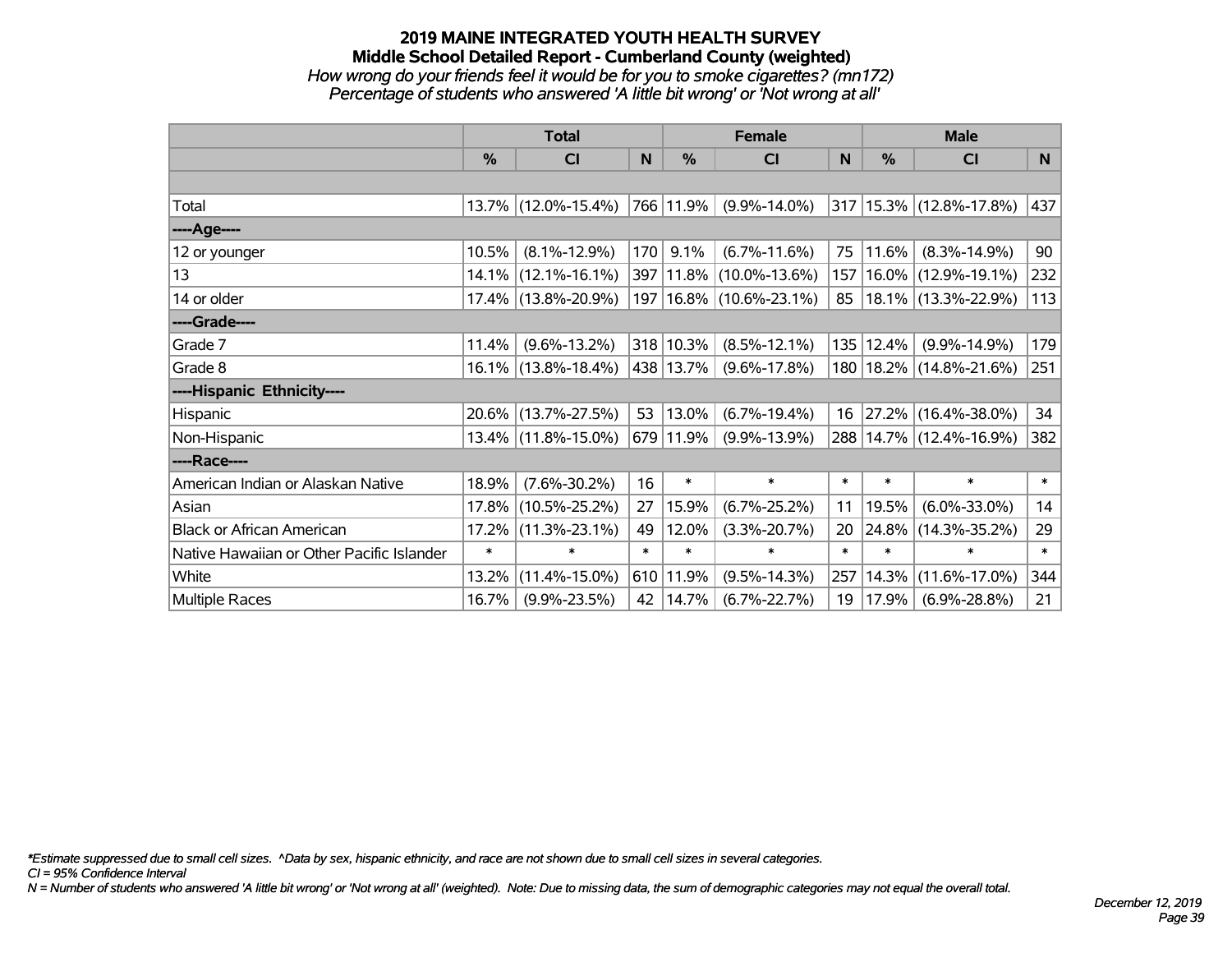### **2019 MAINE INTEGRATED YOUTH HEALTH SURVEY Middle School Detailed Report - Cumberland County (weighted)** *Have you ever used an electronic vapor product? (mn173) Percentage of students who answered 'Yes'*

|                                           | <b>Total</b> |                     |     | <b>Female</b> | <b>Male</b>                 |        |        |                         |        |
|-------------------------------------------|--------------|---------------------|-----|---------------|-----------------------------|--------|--------|-------------------------|--------|
|                                           | %            | CI                  | N   | %             | <b>CI</b>                   | N      | %      | <b>CI</b>               | N.     |
|                                           |              |                     |     |               |                             |        |        |                         |        |
| Total                                     |              | 14.2% (12.1%-16.2%) |     |               | 780 14.6% (11.5%-17.6%)     |        |        | 380 13.6% (11.0%-16.1%) | 382    |
| ----Age----                               |              |                     |     |               |                             |        |        |                         |        |
| 12 or younger                             | $9.0\%$      | $(6.4\% - 11.6\%)$  | 144 | 9.7%          | $(6.4\% - 13.1\%)$          | 78     | 7.8%   | $(5.0\% - 10.5\%)$      | 60     |
| 13                                        |              | 15.2% (12.6%-17.8%) |     |               | 420   15.5%   (11.3%-19.7%) | 205    |        | 14.7% (11.5%-17.8%)     | 209    |
| 14 or older                               |              | 19.5% (16.7%-22.2%) |     |               | 216 19.9% (13.2%-26.6%)     | 97     |        | 18.6% (15.0%-22.3%)     | 113    |
| ----Grade----                             |              |                     |     |               |                             |        |        |                         |        |
| Grade 7                                   | 10.3%        | $(7.9\% - 12.7\%)$  |     | 284 10.8%     | $(8.2\% - 13.4\%)$          | 139    | 9.8%   | $(7.0\% - 12.6\%)$      | 140    |
| Grade 8                                   |              | 17.9% (15.6%-20.2%) |     |               | 478 17.8% (12.8%-22.7%)     |        |        | 229 17.6% (14.6%-20.6%) | 238    |
| ----Hispanic Ethnicity----                |              |                     |     |               |                             |        |        |                         |        |
| Hispanic                                  |              | 24.0% (16.6%-31.4%) | 61  |               | $ 21.4\% $ (11.9%-30.9%)    | 27     |        | $24.2\%$ (15.4%-33.1%)  | 29     |
| Non-Hispanic                              |              | 13.7% (11.9%-15.4%) |     |               | 681   14.4%   (11.5%-17.3%) | 341    |        | 12.9% (10.3%-15.5%)     | 329    |
| ----Race----                              |              |                     |     |               |                             |        |        |                         |        |
| American Indian or Alaskan Native         | 27.4%        | $(17.9\% - 36.9\%)$ | 23  | 22.1%         | $(2.9\% - 41.4\%)$          | 7      | 30.4%  | $(18.5\% - 42.4\%)$     | 16     |
| Asian                                     | 15.7%        | $(8.0\% - 23.3\%)$  | 23  | 9.4%          | $(1.8\% - 17.0\%)$          | 7      | 21.5%  | $(7.1\% - 35.9\%)$      | 15     |
| <b>Black or African American</b>          | 21.6%        | $(15.3\% - 27.9\%)$ | 56  | 24.9%         | $(17.4\% - 32.3\%)$         | 38     | 17.2%  | $(5.1\% - 29.3\%)$      | 18     |
| Native Hawaiian or Other Pacific Islander | 30.9%        | $(8.9\% - 53.0\%)$  | 6   | $\ast$        | $\ast$                      | $\ast$ | $\ast$ | $\ast$                  | $\ast$ |
| White                                     | $13.0\%$     | $(10.9\% - 15.0\%)$ |     | 592 13.7%     | $(10.6\% - 16.9\%)$         | 294    | 12.2%  | $(9.3\% - 15.0\%)$      | 289    |
| <b>Multiple Races</b>                     |              | 21.2% (14.4%-27.9%) | 53  | $ 15.4\% $    | $(6.9\% - 24.0\%)$          | 20     |        | 26.1% (15.6%-36.7%)     | 31     |

*\*Estimate suppressed due to small cell sizes. ^Data by sex, hispanic ethnicity, and race are not shown due to small cell sizes in several categories.*

*CI = 95% Confidence Interval*

*N = Number of students who answered 'Yes' (weighted). Note: Due to missing data, the sum of demographic categories may not equal the overall total.*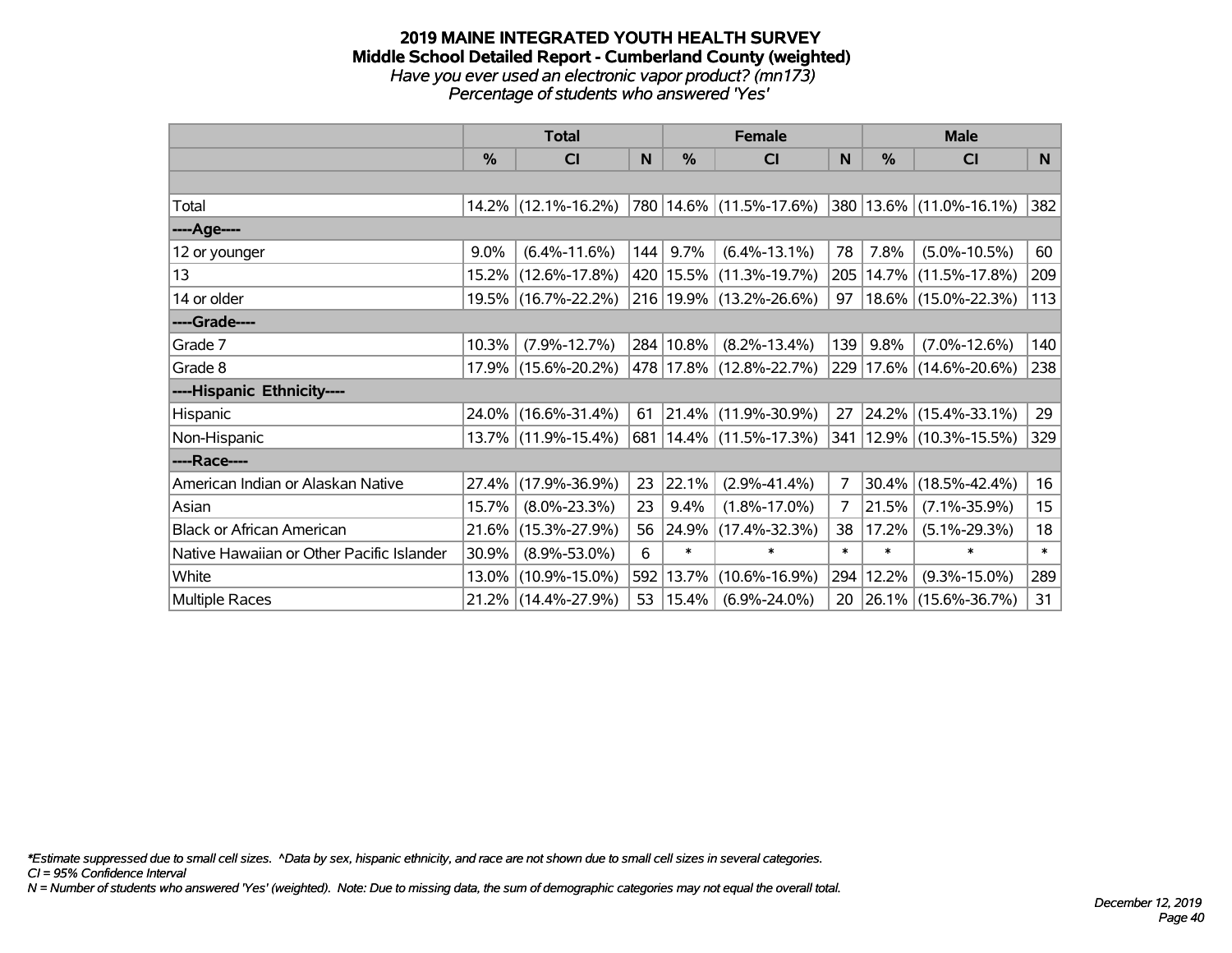### **2019 MAINE INTEGRATED YOUTH HEALTH SURVEY Middle School Detailed Report - Cumberland County (weighted)** *During the past 30 days, on how many days did you use an electronic vapor product? (mn174) Percentage of students who answered at least 1 day*

|                                           | <b>Total</b> |                    |                |               | <b>Female</b>          |        | <b>Male</b>   |                    |        |  |
|-------------------------------------------|--------------|--------------------|----------------|---------------|------------------------|--------|---------------|--------------------|--------|--|
|                                           | %            | <b>CI</b>          | N              | $\frac{0}{0}$ | <b>CI</b>              | N      | $\frac{9}{6}$ | <b>CI</b>          | N      |  |
|                                           |              |                    |                |               |                        |        |               |                    |        |  |
| Total                                     | 6.8%         | $(5.6\% - 8.1\%)$  | 376            | 8.0%          | $(6.0\% - 10.0\%)$     | 209    | 5.7%          | $(4.4\% - 6.9\%)$  | 160    |  |
| ----Age----                               |              |                    |                |               |                        |        |               |                    |        |  |
| 12 or younger                             | 3.5%         | $(1.9\% - 5.1\%)$  | 56             | 3.7%          | $(1.6\% - 5.8\%)$      | 29     | 2.9%          | $(1.1\% - 4.7\%)$  | 23     |  |
| 13                                        | 7.4%         | $(5.6\% - 9.2\%)$  | 205            | 8.4%          | $(5.8\% - 10.9\%)$     | 111    | 6.5%          | $(4.6\% - 8.3\%)$  | 92     |  |
| 14 or older                               | $10.4\%$     | $(7.5\% - 13.2\%)$ |                | 115 13.9%     | $(7.8\% - 19.9\%)$     | 68     | 7.4%          | $(4.4\% - 10.4\%)$ | 45     |  |
| ----Grade----                             |              |                    |                |               |                        |        |               |                    |        |  |
| Grade 7                                   | 4.3%         | $(2.8\% - 5.8\%)$  | 118            | 5.0%          | $(3.1\% - 6.8\%)$      | 64     | 3.8%          | $(2.2\% - 5.3\%)$  | 54     |  |
| Grade 8                                   | $9.2\%$      | $(7.3\% - 11.2\%)$ |                |               | 247 10.6% (7.2%-14.1%) | 139    | 7.5%          | $(5.3\% - 9.8\%)$  | 102    |  |
| ----Hispanic Ethnicity----                |              |                    |                |               |                        |        |               |                    |        |  |
| Hispanic                                  | 11.4%        | $(5.3\% - 17.6\%)$ | 29             | 13.3%         | $(4.3\% - 22.2\%)$     | 17     | 9.0%          | $(2.9\% - 15.1\%)$ | 11     |  |
| Non-Hispanic                              | 6.5%         | $(5.3\% - 7.7\%)$  | 325            | 7.6%          | $(5.8\% - 9.5\%)$      | 181    | 5.4%          | $(4.2\% - 6.5\%)$  | 137    |  |
| ----Race----                              |              |                    |                |               |                        |        |               |                    |        |  |
| American Indian or Alaskan Native         | 8.6%         | $(1.4\% - 15.9\%)$ | $\overline{7}$ | $\ast$        | $\ast$                 | $\ast$ | $\ast$        | $\ast$             | $\ast$ |  |
| Asian                                     | 5.1%         | $(0.6\% - 9.6\%)$  | 8              | $\ast$        | $\ast$                 | $\ast$ | $\ast$        | $\ast$             | $\ast$ |  |
| <b>Black or African American</b>          | 9.9%         | $(5.2\% - 14.6\%)$ | 25             | 11.7%         | $(4.4\% - 18.9\%)$     | 18     | 7.5%          | $(0.3\% - 14.7\%)$ | 8      |  |
| Native Hawaiian or Other Pacific Islander | $\ast$       | $\ast$             | $\ast$         | $\ast$        | $\ast$                 | $\ast$ | $\ast$        | $\ast$             | $\ast$ |  |
| White                                     | 6.4%         | $(5.1\% - 7.6\%)$  | 290            | 7.8%          | $(5.7\% - 9.9\%)$      | 167    | 5.0%          | $(3.6\% - 6.3\%)$  | 118    |  |
| <b>Multiple Races</b>                     | 11.8%        | $(5.2\% - 18.3\%)$ | 30             | 7.2%          | $(0.0\% - 16.2\%)$     | 9      |               | 15.5% (6.8%-24.1%) | 19     |  |

*\*Estimate suppressed due to small cell sizes. ^Data by sex, hispanic ethnicity, and race are not shown due to small cell sizes in several categories.*

*CI = 95% Confidence Interval*

*N = Number of students who answered at least 1 day (weighted). Note: Due to missing data, the sum of demographic categories may not equal the overall total.*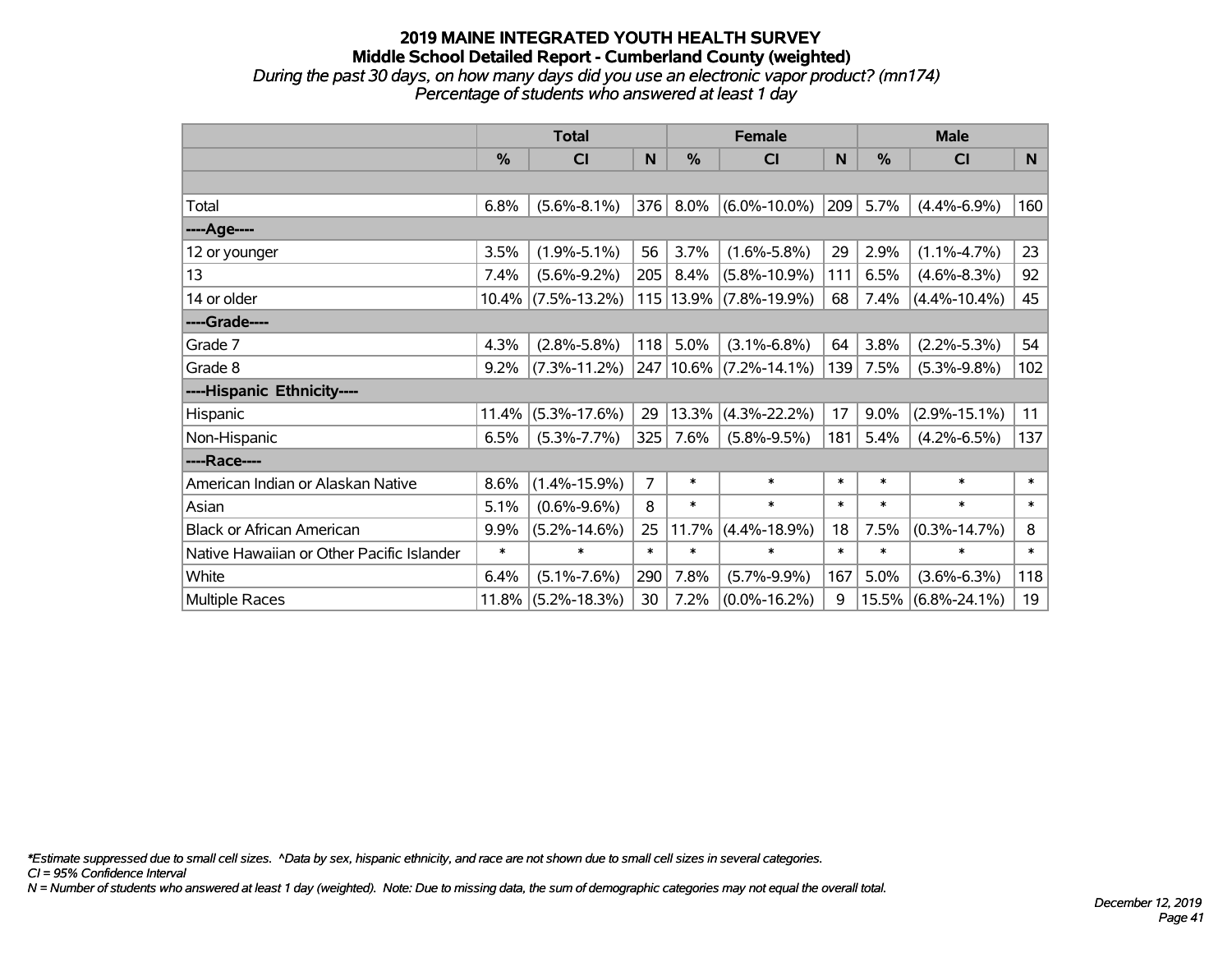### **2019 MAINE INTEGRATED YOUTH HEALTH SURVEY Middle School Detailed Report - Cumberland County (weighted)** *The last time you used an electronic vapor product, what was in the vapor you inhaled? (mn182) Percentage of students who answered 'Nicotine'*

|                                           |        | <b>Total</b>           |        |               | <b>Female</b>           |              | <b>Male</b> |                          |        |  |
|-------------------------------------------|--------|------------------------|--------|---------------|-------------------------|--------------|-------------|--------------------------|--------|--|
|                                           | %      | C <sub>l</sub>         | N      | $\frac{0}{0}$ | CI                      | <sub>N</sub> | %           | <b>CI</b>                | N      |  |
|                                           |        |                        |        |               |                         |              |             |                          |        |  |
| Total                                     |        | $33.7\%$ (28.3%-39.1%) |        |               | 222 30.9% (21.5%-40.2%) |              |             | 103 37.2% (28.8%-45.7%)  | 117    |  |
| ----Age----                               |        |                        |        |               |                         |              |             |                          |        |  |
| 12 or younger                             |        | 24.9% (16.7%-33.1%)    | 31     | $ 20.5\% $    | $(7.6\% - 33.4\%)$      |              | 15 32.5%    | $(17.6\% - 47.5\%)$      | 16     |  |
| 13                                        |        | 29.9% (24.8%-35.0%)    |        |               | 103 26.5% (14.8%-38.2%) |              |             | 45 33.0% (22.0%-44.1%)   | 56     |  |
| 14 or older                               |        | 46.4% (37.2%-55.6%)    |        |               | 88 47.7% (31.0%-64.4%)  |              |             | 43 47.0% (31.6%-62.4%)   | 45     |  |
| ----Grade----                             |        |                        |        |               |                         |              |             |                          |        |  |
| Grade 7                                   |        | 24.8% (18.5%-31.0%)    | 60     | 17.2%         | $(7.8\% - 26.6\%)$      | 22           | 33.4%       | $(22.5\% - 44.3\%)$      | 39     |  |
| Grade 8                                   |        | 40.4% (33.2%-47.7%)    |        |               | 162 41.5% (29.5%-53.5%) | 81           |             | $ 40.0\% $ (28.4%-51.6%) | 78     |  |
| ----Hispanic Ethnicity----                |        |                        |        |               |                         |              |             |                          |        |  |
| Hispanic                                  | 15.7%  | $(4.6\% - 26.7\%)$     | 8      | $\ast$        | $\ast$                  | $\ast$       | $\ast$      | $\ast$                   | $\ast$ |  |
| Non-Hispanic                              |        | $35.4\%$ (29.3%-41.6%) |        |               | 206 32.2% (22.1%-42.3%) | 96           |             | 39.2% (29.7%-48.6%)      | 108    |  |
| ----Race----                              |        |                        |        |               |                         |              |             |                          |        |  |
| American Indian or Alaskan Native         | $\ast$ | $\ast$                 | $\ast$ | $\ast$        | $\ast$                  | $\ast$       | $\ast$      | $\ast$                   | $\ast$ |  |
| Asian                                     | 29.2%  | $(2.0\% - 56.4\%)$     | 6      | $\ast$        | $\ast$                  | $\ast$       | $\ast$      | $\ast$                   | $\ast$ |  |
| <b>Black or African American</b>          | 38.5%  | $(25.1\% - 51.8\%)$    | 20     | 33.3%         | $(19.9\% - 46.8\%)$     | 13           | 51.2%       | $(22.4\% - 80.1\%)$      | 8      |  |
| Native Hawaiian or Other Pacific Islander | $\ast$ | $\ast$                 | $\ast$ | $\ast$        | $\ast$                  | $\ast$       | $\ast$      | $\ast$                   | $\ast$ |  |
| White                                     | 35.0%  | $(28.4\% - 41.6\%)$    | 175    | 30.3%         | $(20.5\% - 40.1\%)$     | 76           | 39.9%       | $(29.8\% - 50.0\%)$      | 97     |  |
| Multiple Races                            |        | 24.9% (11.8%-37.9%)    | 11     | $\ast$        | $\ast$                  | $\ast$       | $\ast$      | $\ast$                   | $\ast$ |  |

*\*Estimate suppressed due to small cell sizes. ^Data by sex, hispanic ethnicity, and race are not shown due to small cell sizes in several categories.*

*CI = 95% Confidence Interval*

*N = Number of students who answered 'Nicotine' (weighted). Note: Due to missing data, the sum of demographic categories may not equal the overall total.*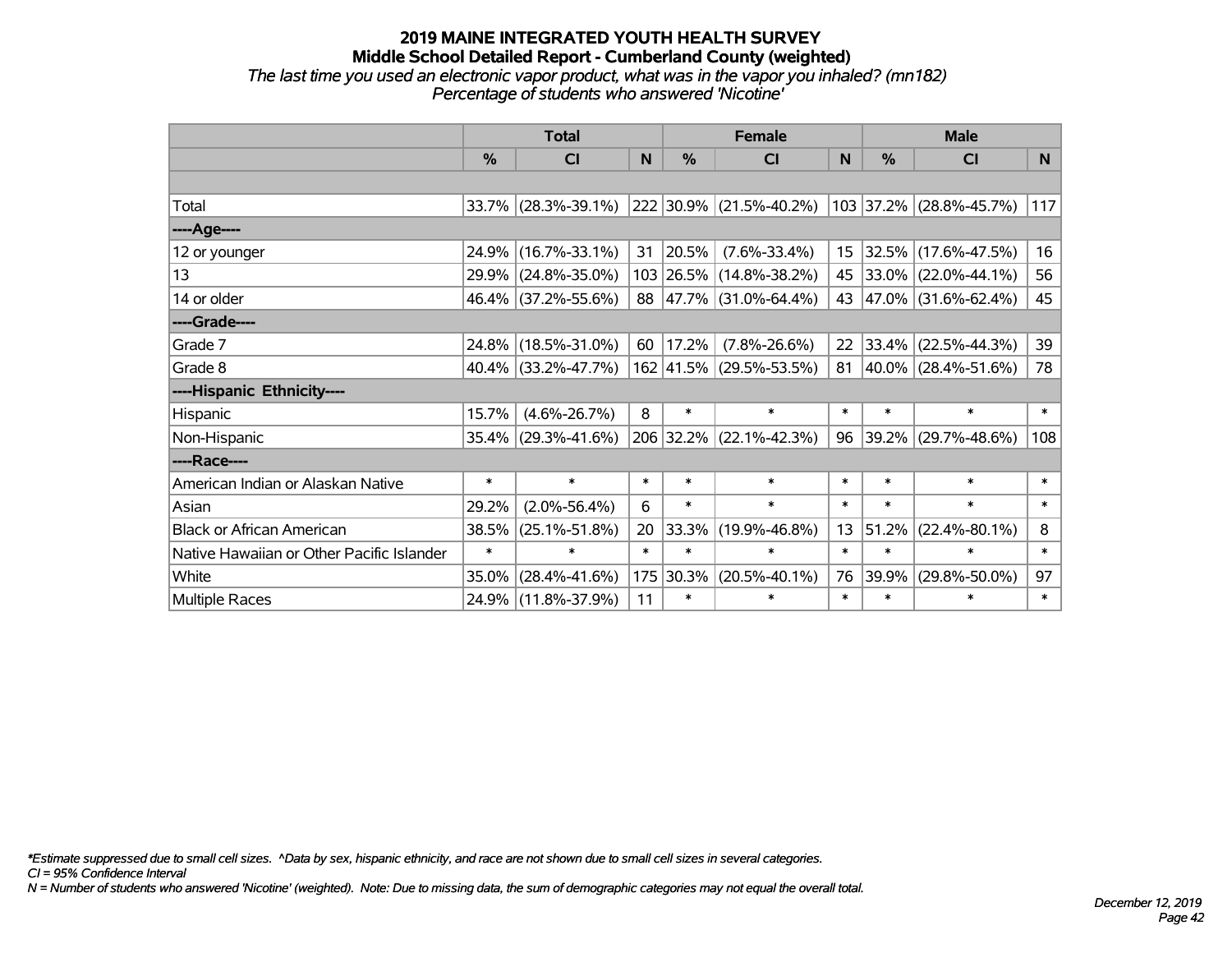### **2019 MAINE INTEGRATED YOUTH HEALTH SURVEY Middle School Detailed Report - Cumberland County (weighted)** *The last time you used an electronic vapor product, what was in the vapor you inhaled? (mn182\_2) Percentage of students who answered 'Marijuana or Hash Oil'*

|                                           | <b>Total</b> |                    |                 |                 | <b>Female</b>          |                 | <b>Male</b>   |                           |              |  |
|-------------------------------------------|--------------|--------------------|-----------------|-----------------|------------------------|-----------------|---------------|---------------------------|--------------|--|
|                                           | %            | CI                 | N               | $\frac{0}{0}$   | <b>CI</b>              | N               | $\frac{0}{0}$ | CI                        | N            |  |
|                                           |              |                    |                 |                 |                        |                 |               |                           |              |  |
| Total                                     | 7.6%         | $(5.2\% - 10.1\%)$ |                 | $ 50 5.6\% $    | $(2.2\% - 9.1\%)$      | 19              | $9.5\%$       | $(5.9\% - 13.1\%)$        | 30           |  |
| ---- Age----                              |              |                    |                 |                 |                        |                 |               |                           |              |  |
| 12 or younger                             | $\ast$       | $\ast$             | $\ast$          | $\ast$          | $\ast$                 | $\ast$          | $\ast$        | $\ast$                    | $\ast$       |  |
| 13                                        | 10.1%        | $(5.6\% - 14.5\%)$ |                 | 35 8.9%         | $(3.4\% - 14.4\%)$     | 15              |               | $11.6\%$ (4.0%-19.3%)     | 20           |  |
| 14 or older                               | 5.4%         | $(1.2\% - 9.6\%)$  | 10 <sup>1</sup> | $\ast$          | $\ast$                 | $\ast$          | $\ast$        | $\ast$                    | $\ast$       |  |
| ----Grade----                             |              |                    |                 |                 |                        |                 |               |                           |              |  |
| Grade 7                                   | 7.1%         | $(3.2\% - 11.0\%)$ |                 |                 | $17$ 7.2% (2.0%-12.5%) | 9               | 7.1%          | $(0.3\% - 13.9\%)$        | 8            |  |
| Grade 8                                   | 7.8%         | $(4.3\% - 11.4\%)$ |                 | $ 31 4.9\% $    | $(0.0\% - 9.8\%)$      |                 |               | $10 11.1\% $ (5.6%-16.7%) | 22           |  |
| ----Hispanic Ethnicity----                |              |                    |                 |                 |                        |                 |               |                           |              |  |
| Hispanic                                  | 13.0%        | $(3.0\% - 23.1\%)$ | $\overline{7}$  | $\ast$          | $\ast$                 | $\ast$          | $\ast$        | $\ast$                    | $\ast$       |  |
| Non-Hispanic                              | 7.1%         | $(4.7\% - 9.5\%)$  |                 | 41 4.6%         | $(1.1\% - 8.0\%)$      |                 | 14   10.0%    | $(5.7\% - 14.4\%)$        | 28           |  |
| ----Race----                              |              |                    |                 |                 |                        |                 |               |                           |              |  |
| American Indian or Alaskan Native         | $\ast$       | $\ast$             | $\ast$          | $\ast$          | $\ast$                 | $\ast$          | $\ast$        | $\ast$                    | $\ast$       |  |
| Asian                                     | $\ast$       | $\ast$             | $\ast$          | $\ast$          | $\ast$                 | $\ast$          | $\ast$        | $\ast$                    | $\ast$       |  |
| <b>Black or African American</b>          | $\ast$       | $\ast$             | $\ast$          | $\ast$          | $\ast$                 | $\ast$          | $\ast$        | $\ast$                    | $\ast$       |  |
| Native Hawaiian or Other Pacific Islander | $\ast$       | $\ast$             | $\ast$          | $\ast$          | $\ast$                 | $\ast$          | $\ast$        | $\ast$                    | $\ast$       |  |
| White                                     | 6.7%         | $(4.0\% - 9.4\%)$  |                 | $34 \mid 4.2\%$ | $(1.0\% - 7.4\%)$      | 10 <sup>°</sup> | 9.5%          | $(4.5\% - 14.5\%)$        | 23           |  |
| <b>Multiple Races</b>                     | $\ast$       | $\ast$             | $\ast$          | $\ast$          | $\ast$                 | $\ast$          | $\ast$        | $\ast$                    | $\pmb{\ast}$ |  |

*\*Estimate suppressed due to small cell sizes. ^Data by sex, hispanic ethnicity, and race are not shown due to small cell sizes in several categories.*

*CI = 95% Confidence Interval*

*N = Number of students who answered 'Marijuana or Hash Oil' (weighted). Note: Due to missing data, the sum of demographic categories may not equal the overall total.*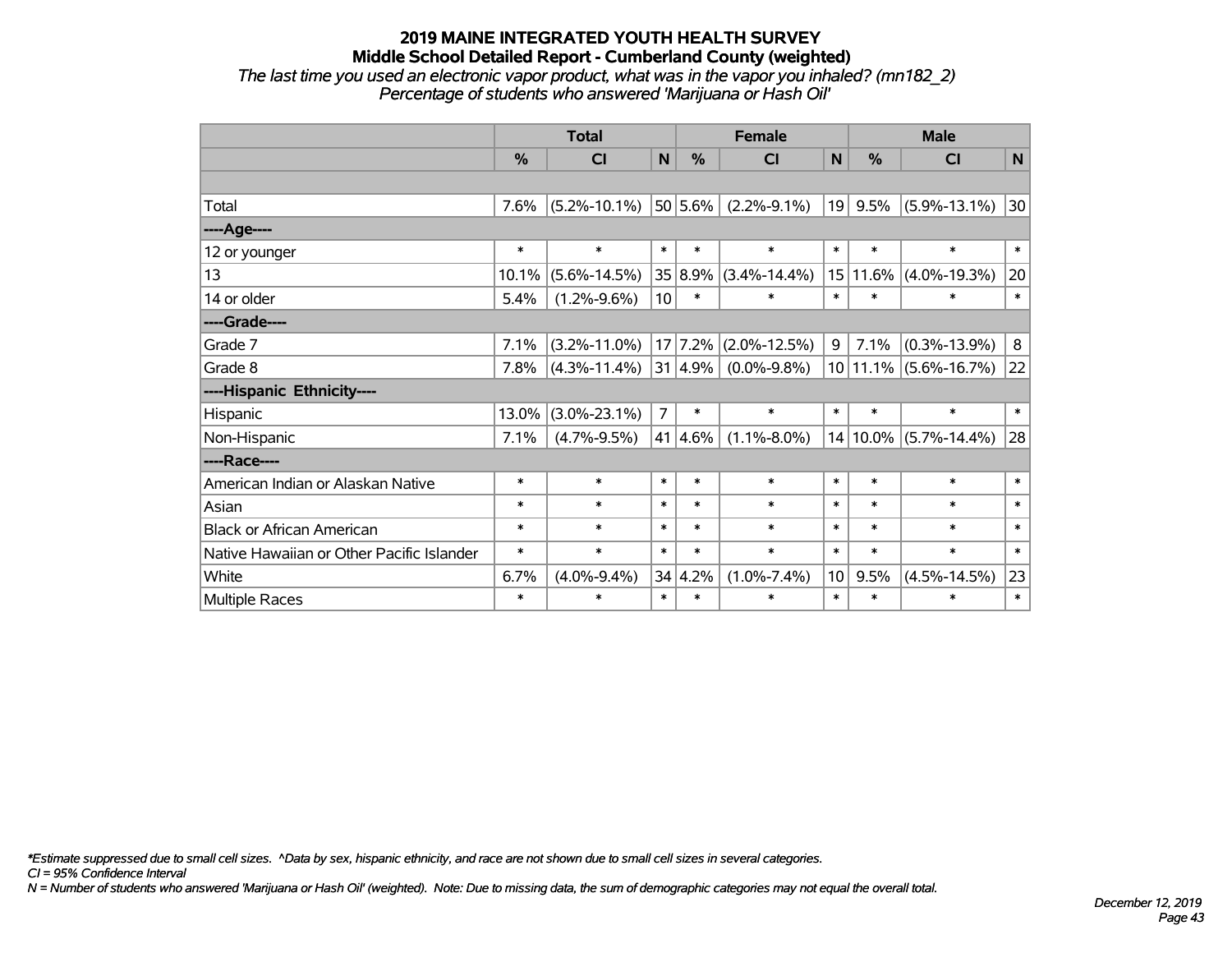*Percentage of students who are susceptible to cigarette use (among all students including those who have tried cigarettes or are current cigarette users) (mntobsus)*

|                                           | <b>Total</b> |                     |              |        | <b>Female</b>             |        | <b>Male</b> |                         |        |  |
|-------------------------------------------|--------------|---------------------|--------------|--------|---------------------------|--------|-------------|-------------------------|--------|--|
|                                           | %            | C <sub>l</sub>      | $\mathsf{N}$ | %      | <b>CI</b>                 | N      | %           | <b>CI</b>               | N      |  |
|                                           |              |                     |              |        |                           |        |             |                         |        |  |
| Total                                     | 28.3%        | $(26.9\% - 29.6\%)$ |              |        | 1,583 27.4% (25.2%-29.6%) |        |             | 728 28.9% (26.7%-31.1%) | 828    |  |
| ----Age----                               |              |                     |              |        |                           |        |             |                         |        |  |
| 12 or younger                             | 23.9%        | $(21.1\% - 26.7\%)$ | 391          |        | 22.6% (18.9%-26.2%)       |        | 186 24.6%   | $(21.1\% - 28.2\%)$     | 194    |  |
| 13                                        | 30.1%        | $(27.1\% - 33.1\%)$ | 844          |        | 29.5% (25.6%-33.4%)       |        |             | 392 30.4% (26.8%-34.1%) | 440    |  |
| 14 or older                               |              | 30.5% (27.0%-34.0%) | 346          |        | 29.9% (23.0%-36.8%)       |        |             | 150 30.8% (24.4%-37.2%) | 192    |  |
| ----Grade----                             |              |                     |              |        |                           |        |             |                         |        |  |
| Grade 7                                   | 25.5%        | $(23.6\% - 27.4\%)$ | 712          | 24.8%  | $(22.0\% - 27.7\%)$       | 327    | 25.8%       | $(22.5\% - 29.1\%)$     | 373    |  |
| Grade 8                                   |              | 31.2% (28.6%-33.7%) | 849          |        | $30.0\%$ (26.0%-34.1%)    |        |             | 394 32.1% (28.1%-36.2%) | 444    |  |
| ----Hispanic Ethnicity----                |              |                     |              |        |                           |        |             |                         |        |  |
| Hispanic                                  | 34.6%        | $(29.7\% - 39.5\%)$ | 89           | 26.3%  | $(17.6\% - 35.0\%)$       | 33     | 39.5%       | $(30.9\% - 48.1\%)$     | 48     |  |
| Non-Hispanic                              |              | 27.9% (26.6%-29.1%) |              |        | 1,415 26.6% (24.5%-28.8%) |        |             | 644 28.9% (26.3%-31.4%) | 752    |  |
| ----Race----                              |              |                     |              |        |                           |        |             |                         |        |  |
| American Indian or Alaskan Native         | 41.0%        | $(23.7\% - 58.4\%)$ | 34           | 31.3%  | $(2.9\% - 59.6\%)$        | 10     | 47.0%       | $(29.1\% - 65.0\%)$     | 24     |  |
| Asian                                     | 29.2%        | $(19.2\% - 39.3\%)$ | 43           | 27.2%  | $(10.9\% - 43.5\%)$       | 19     | 32.3%       | $(19.7\% - 44.9\%)$     | 23     |  |
| <b>Black or African American</b>          | 22.5%        | $(14.7\% - 30.3\%)$ | 64           | 21.7%  | $(5.4\% - 38.1\%)$        | 36     |             | 22.6% (11.9%-33.3%)     | 26     |  |
| Native Hawaiian or Other Pacific Islander | 34.0%        | $(14.5\% - 53.5\%)$ | 8            | $\ast$ | $\ast$                    | $\ast$ | $\ast$      | $\ast$                  | $\ast$ |  |
| White                                     | 27.8%        | $(26.1\% - 29.5\%)$ | 1,287        | 27.5%  | $(25.3\% - 29.7\%)$       | 597    | 27.9%       | $(25.4\% - 30.4\%)$     | 673    |  |
| Multiple Races                            |              | 34.1% (26.7%-41.5%) | 86           |        | $31.5\%$ (20.3%-42.7%)    | 41     |             | 36.6% (27.8%-45.5%)     | 44     |  |

*\*Estimate suppressed due to small cell sizes. ^Data by sex, hispanic ethnicity, and race are not shown due to small cell sizes in several categories.*

*CI = 95% Confidence Interval*

*N = Number of students who are susceptible to cigarette use (among all students including those who have tried cigarettes or are current cigarette users) (weighted). Note: Due to missing data, the sum of demographic categories may not equal the overall total.*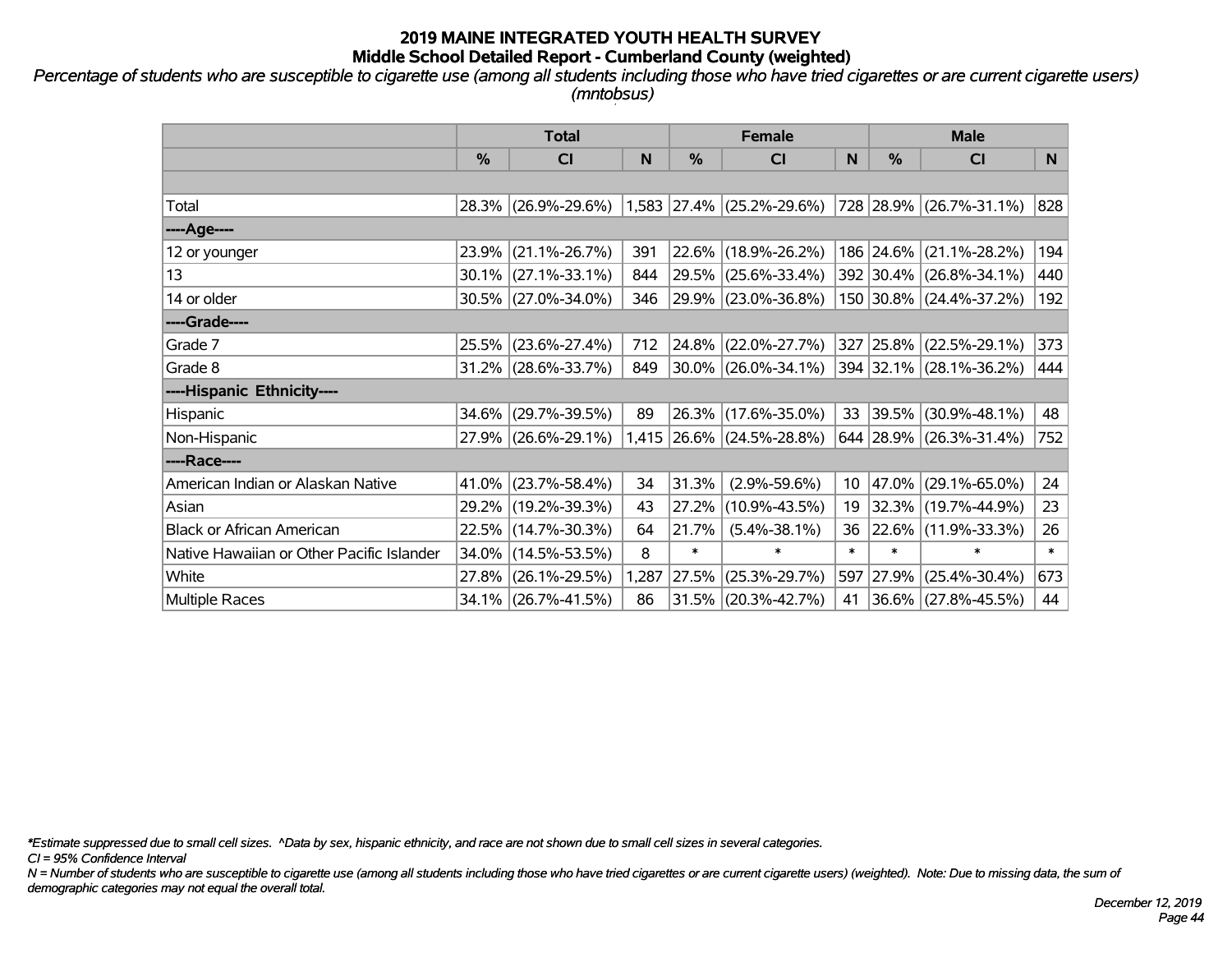*Percentage of students who are susceptible to cigarette use (among students who have never tried cigarettes) (mntobsus\_2)*

|                                           | <b>Total</b> |                        |       |        | <b>Female</b>             |        | <b>Male</b> |                               |        |  |
|-------------------------------------------|--------------|------------------------|-------|--------|---------------------------|--------|-------------|-------------------------------|--------|--|
|                                           | %            | C <sub>l</sub>         | N     | %      | <b>CI</b>                 | N      | %           | <b>CI</b>                     | N      |  |
|                                           |              |                        |       |        |                           |        |             |                               |        |  |
| Total                                     |              | 26.9% (25.5%-28.3%)    |       |        | 1,439 26.2% (23.9%-28.5%) |        |             | $672$   27.6%   (25.2%-30.0%) | 748    |  |
| ---- Age----                              |              |                        |       |        |                           |        |             |                               |        |  |
| 12 or younger                             |              | 22.6% (19.9%-25.2%)    | 357   | 21.8%  | $(18.1\% - 25.4\%)$       |        | 174 23.3%   | $(20.0\% - 26.6\%)$           | 176    |  |
| 13                                        |              | 28.8% (25.8%-31.8%)    | 768   | 28.3%  | $(24.3\% - 32.3\%)$       |        |             | 364 29.2% (25.2%-33.3%)       | 397    |  |
| 14 or older                               |              | 28.8% (25.1%-32.6%)    | 312   |        | 28.0% (21.6%-34.3%)       |        |             | 134 29.3% (22.2%-36.3%)       | 173    |  |
| ----Grade----                             |              |                        |       |        |                           |        |             |                               |        |  |
| Grade 7                                   | 24.2%        | $(22.6\% - 25.7\%)$    | 646   | 23.8%  | $(21.0\% - 26.6\%)$       |        | 305 24.3%   | $(21.2\% - 27.3\%)$           | 332    |  |
| Grade 8                                   |              | $30.0\%$ (27.3%-32.8%) | 779   |        | 28.7% (24.4%-32.9%)       |        |             | 361 31.2% (26.9%-35.5%)       | 410    |  |
| ----Hispanic Ethnicity----                |              |                        |       |        |                           |        |             |                               |        |  |
| Hispanic                                  | 30.9%        | $(25.5\% - 36.2\%)$    | 74    | 24.7%  | $(17.1\% - 32.4\%)$       | 30     | $ 36.0\% $  | $(26.6\% - 45.4\%)$           | 40     |  |
| Non-Hispanic                              |              | 26.5% (25.2%-27.9%)    |       |        | 1,291 25.4% (23.1%-27.7%) |        |             | 593 27.6% (24.7%-30.4%)       | 682    |  |
| ----Race----                              |              |                        |       |        |                           |        |             |                               |        |  |
| American Indian or Alaskan Native         |              | 38.6% (22.0%-55.3%)    | 30    | 33.0%  | $(4.5\% - 61.5\%)$        | 10     | $ 42.2\% $  | $(25.3\% - 59.1\%)$           | 20     |  |
| Asian                                     | 27.8%        | $(16.2\% - 39.5\%)$    | 38    | 27.4%  | $(9.1\% - 45.7\%)$        | 17     | 30.8%       | $(18.2\% - 43.4\%)$           | 21     |  |
| <b>Black or African American</b>          | 18.9%        | $(10.8\% - 26.9\%)$    | 49    | 19.9%  | $(4.9\% - 34.8\%)$        | 31     | 16.1%       | $(7.9\% - 24.2\%)$            | 17     |  |
| Native Hawaiian or Other Pacific Islander | 31.3%        | $(9.5\% - 53.1\%)$     | 6     | $\ast$ | $\ast$                    | $\ast$ | $\ast$      | $\ast$                        | $\ast$ |  |
| White                                     | 26.8%        | $(24.9\% - 28.7\%)$    | 1,194 | 26.4%  | $(24.0\% - 28.9\%)$       |        | 557 27.2%   | $(24.4\% - 29.9\%)$           | 624    |  |
| Multiple Races                            |              | 30.7% (22.6%-38.9%)    | 73    | 29.0%  | $(17.1\% - 40.9\%)$       | 36     |             | $ 33.1\% $ (23.8%-42.5%)      | 37     |  |

*\*Estimate suppressed due to small cell sizes. ^Data by sex, hispanic ethnicity, and race are not shown due to small cell sizes in several categories.*

*CI = 95% Confidence Interval*

*N = Number of students who are susceptible to cigarette use (among students who have never tried cigarettes) (weighted). Note: Due to missing data, the sum of demographic categories may not equal the overall total.*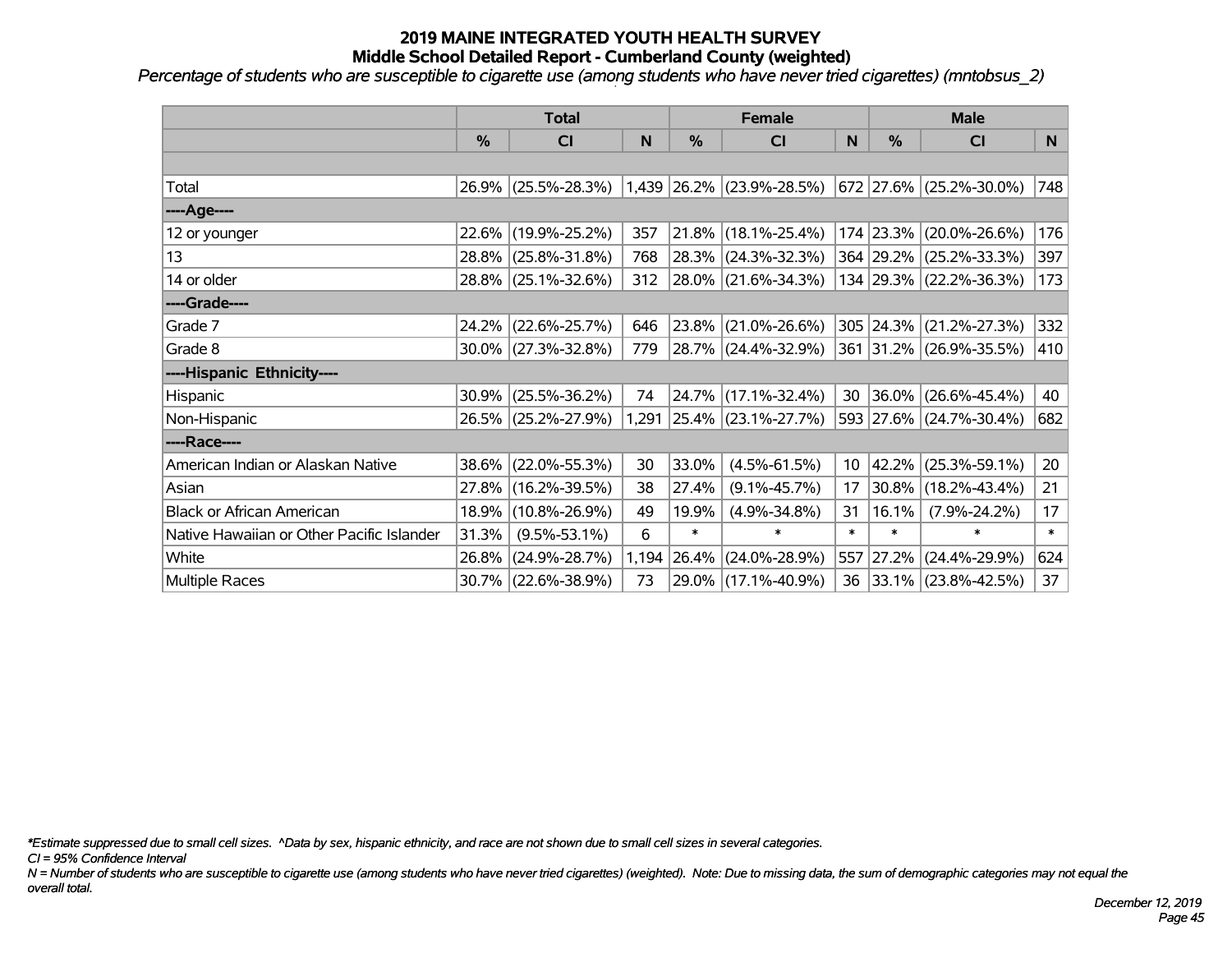*Percentage of students who smoked cigarettes or cigars or used chewing tobacco, snuff, dip, or dissolvable tobacco products on one or more of the past 30 days (mnanytoba)*

|                                           | <b>Total</b> |                     |                |            | <b>Female</b>             |        |         | <b>Male</b>             |        |  |  |
|-------------------------------------------|--------------|---------------------|----------------|------------|---------------------------|--------|---------|-------------------------|--------|--|--|
|                                           | %            | <b>CI</b>           | N              | %          | <b>CI</b>                 | N      | %       | <b>CI</b>               | N      |  |  |
|                                           |              |                     |                |            |                           |        |         |                         |        |  |  |
| Total                                     |              | $2.7\%$ (2.2%-3.3%) |                |            | $ 152 2.6\% $ (1.9%-3.2%) |        |         | 68 2.8% (2.2%-3.5%)     | 80     |  |  |
| ----Age----                               |              |                     |                |            |                           |        |         |                         |        |  |  |
| 12 or younger                             | 1.9%         | $(1.1\% - 2.7\%)$   | 31             | 1.7%       | $(0.7\% - 2.6\%)$         |        | 14 1.8% | $(0.7\% - 2.9\%)$       | 14     |  |  |
| 13                                        |              | $2.9\%$ (2.2%-3.7%) | 81             |            | $2.8\%$ (1.8%-3.8%)       |        |         | $38 3.1\% $ (2.2%-3.9%) | 43     |  |  |
| 14 or older                               |              | $3.5\%$ (2.5%-4.6%) | 40             |            | $ 3.4\% $ (1.5%-5.3%)     |        |         | $17 3.5\% $ (2.2%-4.9%) | 22     |  |  |
| ----Grade----                             |              |                     |                |            |                           |        |         |                         |        |  |  |
| Grade 7                                   |              | $2.2\%$ (1.5%-2.9%) | 60             |            | $2.0\%$ (1.4%-2.6%)       |        | 26 2.3% | $(1.4\% - 3.2\%)$       | 33     |  |  |
| Grade 8                                   |              | $3.1\%$ (2.3%-3.9%) |                |            | 84 2.9% $(1.9\% - 4.0\%)$ |        |         | $39 3.2\% $ (2.4%-4.1%) | 44     |  |  |
| ----Hispanic Ethnicity----                |              |                     |                |            |                           |        |         |                         |        |  |  |
| Hispanic                                  | 5.3%         | $(2.5\% - 8.0\%)$   | 12             | $\ast$     | $\ast$                    | $\ast$ | $\ast$  | $\ast$                  | $\ast$ |  |  |
| Non-Hispanic                              |              | $2.6\%$ (2.1%-3.1%) |                |            | $129$ 2.5% (1.7%-3.2%)    |        | 60 2.6% | $(2.1\% - 3.2\%)$       | 68     |  |  |
| ----Race----                              |              |                     |                |            |                           |        |         |                         |        |  |  |
| American Indian or Alaskan Native         | $\ast$       | $\ast$              | $\ast$         | $\ast$     | $\ast$                    | $\ast$ | $\ast$  | $\ast$                  | $\ast$ |  |  |
| Asian                                     | 4.0%         | $(1.0\% - 7.0\%)$   | 7              | $\ast$     | $\ast$                    | $\ast$ | $\ast$  | $\ast$                  | $\ast$ |  |  |
| <b>Black or African American</b>          | 4.0%         | $(0.9\% - 7.0\%)$   | 11             | $\ast$     | $\ast$                    | $\ast$ | $\ast$  | $\ast$                  | $\ast$ |  |  |
| Native Hawaiian or Other Pacific Islander | $\ast$       | $\ast$              | $\ast$         | $\ast$     | $\ast$                    | $\ast$ | $\ast$  | $\ast$                  | $\ast$ |  |  |
| White                                     | 2.5%         | $(2.0\% - 2.9\%)$   |                | $114$ 2.1% | $(1.5\% - 2.8\%)$         |        | 46 2.7% | $(2.1\% - 3.3\%)$       | 65     |  |  |
| Multiple Races                            |              | $3.1\%$ (0.8%-5.3%) | $\overline{7}$ | $\ast$     | $\ast$                    | $\ast$ | $\ast$  | $\ast$                  | $\ast$ |  |  |

*\*Estimate suppressed due to small cell sizes. ^Data by sex, hispanic ethnicity, and race are not shown due to small cell sizes in several categories.*

*CI = 95% Confidence Interval*

*N = Number of students who smoked cigarettes or cigars or used chewing tobacco, snuff, dip, or dissolvable tobacco products on one or more of the past 30 days (weighted). Note: Due to missing data, the sum of demographic categories may not equal the overall total.*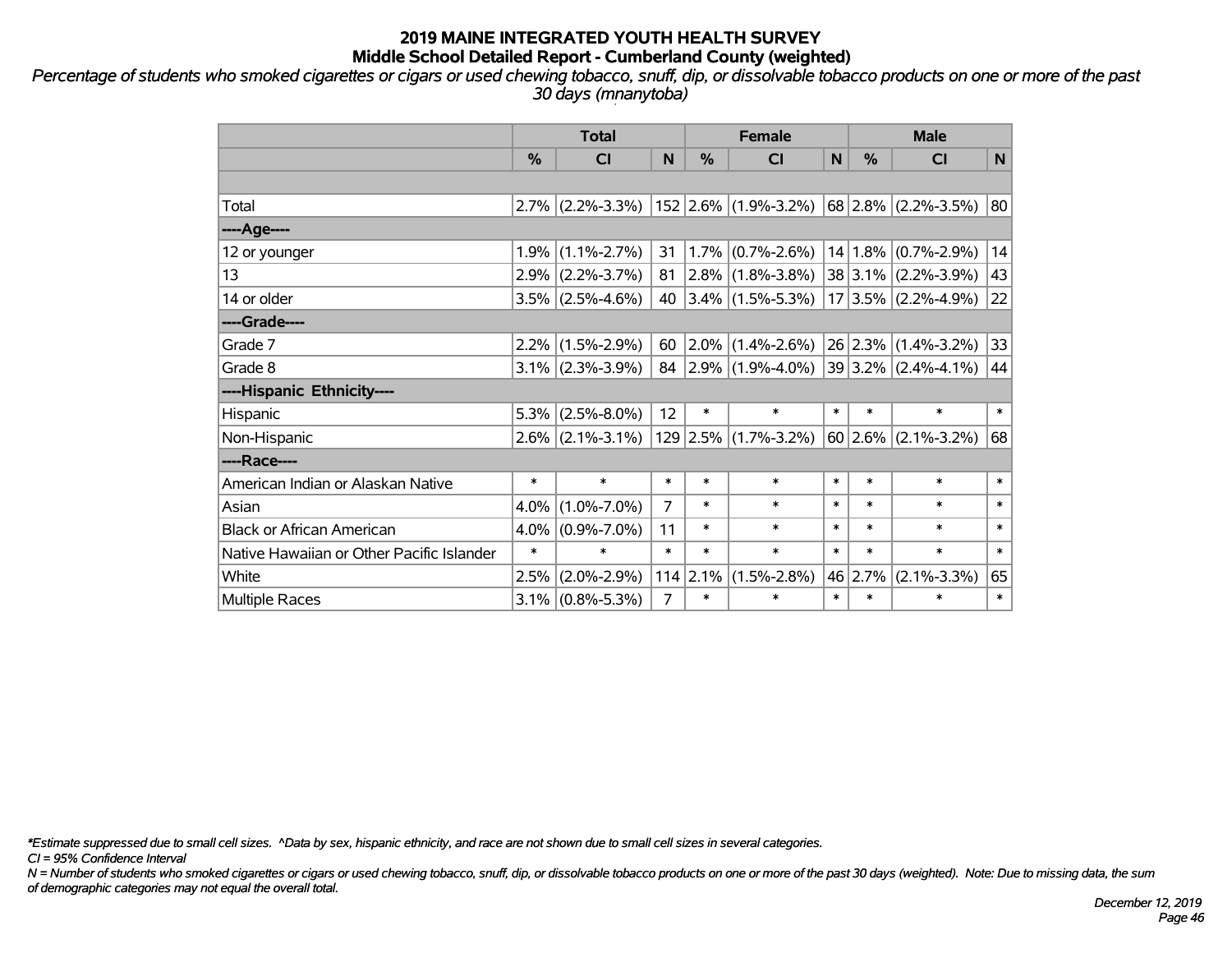*Percentage of students who smoked cigarettes or cigars; used an electronic vapor product; or used chewing tobacco, snuff, dip, or dissolvable tobacco products on one or more of the past 30 days (mnanytob\_2a)*

|                                           | <b>Total</b>  |                       |        |               | <b>Female</b>      |        | <b>Male</b>   |                    |        |  |
|-------------------------------------------|---------------|-----------------------|--------|---------------|--------------------|--------|---------------|--------------------|--------|--|
|                                           | $\frac{0}{0}$ | C <sub>l</sub>        | N      | $\frac{9}{6}$ | CI                 | N      | $\frac{0}{0}$ | C <sub>1</sub>     | N.     |  |
|                                           |               |                       |        |               |                    |        |               |                    |        |  |
| Total                                     | 7.3%          | $(5.9\% - 8.7\%)$     | 398    | 8.7%          | $(6.5\% - 10.8\%)$ | 225    | 5.9%          | $(4.7\% - 7.1\%)$  | 163    |  |
| ----Age----                               |               |                       |        |               |                    |        |               |                    |        |  |
| 12 or younger                             | 3.9%          | $(2.1\% - 5.7\%)$     | 61     | 4.5%          | $(2.1\% - 6.9\%)$  | 35     | 2.8%          | $(1.0\% - 4.6\%)$  | 21     |  |
| 13                                        | 7.9%          | $(6.0\% - 9.9\%)$     | 217    | 9.1%          | $(6.3\% - 11.9\%)$ | 119    | 6.7%          | $(4.8\% - 8.7\%)$  | 95     |  |
| 14 or older                               |               | $10.9\%$ (8.1%-13.8%) |        | 120 14.2%     | $(8.0\% - 20.4\%)$ | 70     | 8.0%          | $(4.7\% - 11.2\%)$ | 47     |  |
| ----Grade----                             |               |                       |        |               |                    |        |               |                    |        |  |
| Grade 7                                   | 4.8%          | $(3.1\% - 6.4\%)$     | 129    | 5.8%          | $(4.1\% - 7.6\%)$  | 74     | 3.8%          | $(2.2\% - 5.4\%)$  | 53     |  |
| Grade 8                                   | $9.7\%$       | $(7.8\% - 11.7\%)$    |        | 258 11.2%     | $(7.7\% - 14.7\%)$ | 144    | 8.0%          | $(5.8\% - 10.2\%)$ | 107    |  |
| ----Hispanic Ethnicity----                |               |                       |        |               |                    |        |               |                    |        |  |
| Hispanic                                  | 12.6%         | $(6.2\% - 19.0\%)$    | 31     | 14.8%         | $(5.5\% - 24.2\%)$ | 19     | 8.1%          | $(2.7\% - 13.5\%)$ | 9      |  |
| Non-Hispanic                              | 6.9%          | $(5.7\% - 8.2\%)$     | 342    | 8.3%          | $(6.4\% - 10.2\%)$ | 196    | 5.5%          | $(4.4\% - 6.6\%)$  | 140    |  |
| ----Race----                              |               |                       |        |               |                    |        |               |                    |        |  |
| American Indian or Alaskan Native         | 8.8%          | $(1.5\% - 16.1\%)$    | 7      | $\ast$        | $\ast$             | $\ast$ | $\ast$        | $\ast$             | $\ast$ |  |
| Asian                                     | 6.4%          | $(0.3\% - 12.5\%)$    | 9      | $\ast$        | $\ast$             | $\ast$ | $\ast$        | $\ast$             | $\ast$ |  |
| <b>Black or African American</b>          | 10.3%         | $(4.5\% - 16.0\%)$    | 25     | 13.3%         | $(4.1\% - 22.4\%)$ | 19     | 6.1%          | $(0.0\% - 13.4\%)$ | 6      |  |
| Native Hawaiian or Other Pacific Islander | $\ast$        | $\ast$                | $\ast$ | $\ast$        | $\ast$             | $\ast$ | $\ast$        | $\ast$             | $\ast$ |  |
| White                                     | 6.8%          | $(5.4\% - 8.2\%)$     | 308    | 8.3%          | $(6.1\% - 10.4\%)$ | 176    | 5.3%          | $(4.0\% - 6.7\%)$  | 125    |  |
| <b>Multiple Races</b>                     | 12.5%         | $(5.0\% - 20.0\%)$    | 31     | 8.4%          | $(0.0\% - 19.4\%)$ | 11     |               | 15.6% (7.0%-24.3%) | 19     |  |

*\*Estimate suppressed due to small cell sizes. ^Data by sex, hispanic ethnicity, and race are not shown due to small cell sizes in several categories.*

*CI = 95% Confidence Interval*

*N = Number of students who smoked cigarettes or cigars; used an electronic vapor product; or used chewing tobacco, snuff, dip, or dissolvable tobacco products on one or more of the past 30 days (weighted). Note: Due to missing data, the sum of demographic categories may not equal the overall total.*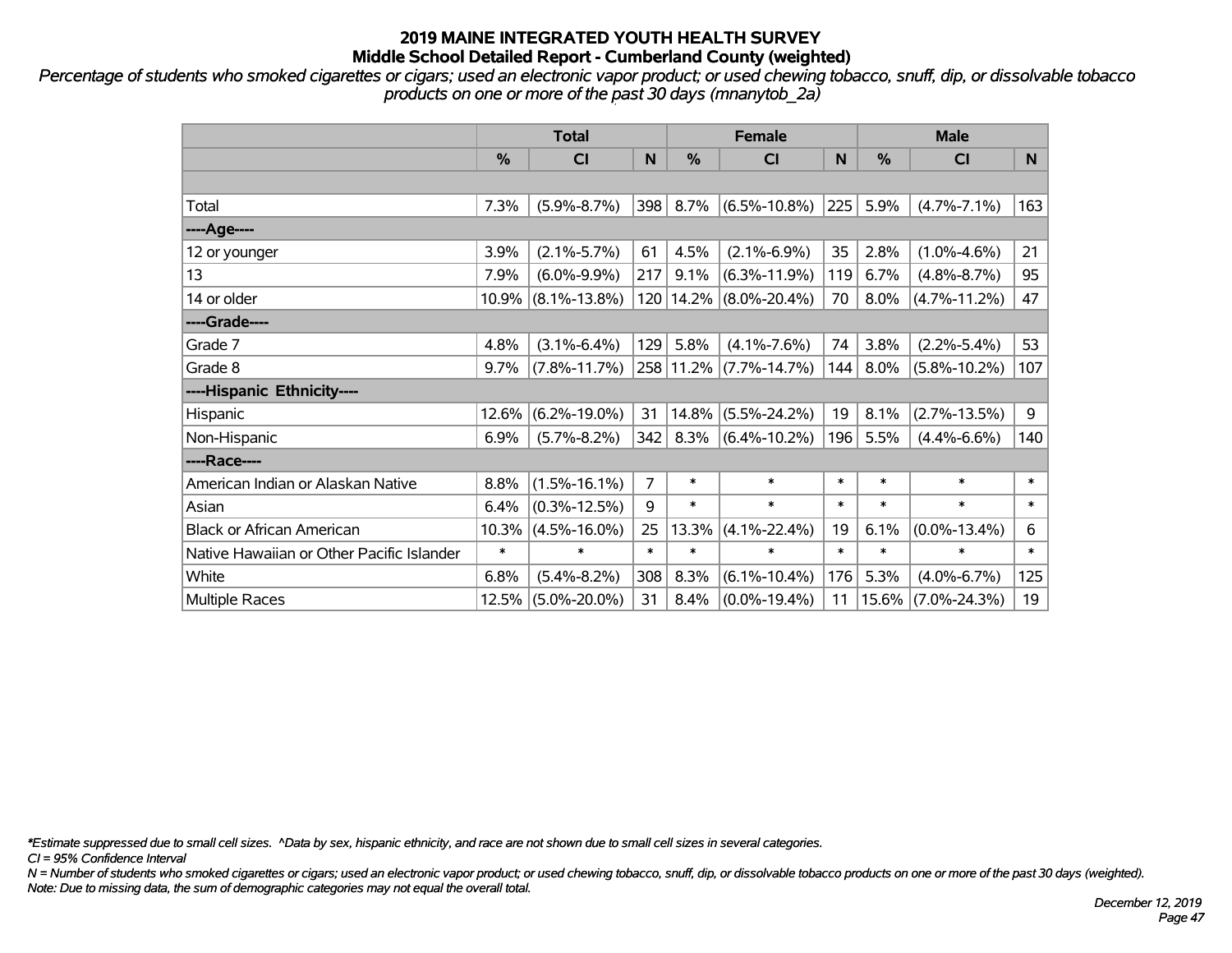*Percentage of students who smoked cigarettes or cigars; used an electronic vapor product with nicotine; or used chewing tobacco, snuff, dip, or dissolvable tobacco products on one or more of the past 30 days (mnanytob\_3)*

|                                           | <b>Total</b>  |                    |        | <b>Female</b> |                        |        | <b>Male</b> |                        |        |
|-------------------------------------------|---------------|--------------------|--------|---------------|------------------------|--------|-------------|------------------------|--------|
|                                           | $\frac{0}{0}$ | CI                 | N      | $\frac{0}{0}$ | <b>CI</b>              | N      | $\%$        | <b>CI</b>              | N      |
|                                           |               |                    |        |               |                        |        |             |                        |        |
| Total                                     | 3.7%          | $(2.9\% - 4.6\%)$  |        | 201 4.6%      | $(3.0\% - 6.2\%)$      |        |             | $119$ 2.9% (2.2%-3.6%) | 79     |
| ----Age----                               |               |                    |        |               |                        |        |             |                        |        |
| 12 or younger                             | 2.0%          | $(0.8\% - 3.2\%)$  | 31     | 2.7%          | $(1.2\% - 4.2\%)$      | 21     |             | $0.9\%$ (0.0%-1.8%)    | 7      |
| 13                                        | 3.6%          | $(2.2\% - 5.0\%)$  | 97     | 4.3%          | $(2.2\% - 6.3\%)$      | 55     |             | $3.0\%$ (1.7%-4.3%)    | 42     |
| 14 or older                               | 6.7%          | $(4.9\% - 8.5\%)$  | 72     |               | $ 8.7\% $ (5.0%-12.3%) | 42     |             | $ 5.1\% $ (3.2%-7.1%)  | 30     |
| ----Grade----                             |               |                    |        |               |                        |        |             |                        |        |
| Grade 7                                   | 2.4%          | $(1.6\% - 3.2\%)$  | 64     | 2.9%          | $(1.8\% - 4.0\%)$      | 37     | 1.9%        | $(1.0\% - 2.8\%)$      | 26     |
| Grade 8                                   | $5.0\%$       | $(3.5\% - 6.5\%)$  |        | 130 6.3%      | $(3.7\% - 9.0\%)$      | 80     |             | $3.8\%$ (2.5%-5.1%)    | 50     |
| ----Hispanic Ethnicity----                |               |                    |        |               |                        |        |             |                        |        |
| Hispanic                                  | 5.3%          | $(2.5\% - 8.1\%)$  | 13     | $\ast$        | $\ast$                 | $\ast$ | $\ast$      | $\ast$                 | $\ast$ |
| Non-Hispanic                              | $3.6\%$       | $(2.9\% - 4.4\%)$  |        | 178 4.5%      | $(3.1\% - 5.9\%)$      |        | $105$ 2.9%  | $(2.0\% - 3.9\%)$      | 73     |
| ----Race----                              |               |                    |        |               |                        |        |             |                        |        |
| American Indian or Alaskan Native         | $\ast$        | $\ast$             | $\ast$ | $\ast$        | $\ast$                 | $\ast$ | $\ast$      | $\ast$                 | $\ast$ |
| Asian                                     | 4.5%          | $(0.0\% - 10.0\%)$ | 6      | $\ast$        | $\ast$                 | $\ast$ | $\ast$      | $\ast$                 | $\ast$ |
| <b>Black or African American</b>          | 6.4%          | $(1.3\% - 11.5\%)$ | 16     | $\ast$        | $\ast$                 | $\ast$ | $\ast$      | $\ast$                 | $\ast$ |
| Native Hawaiian or Other Pacific Islander | $\ast$        | $\ast$             | $\ast$ | $\ast$        | $\ast$                 | $\ast$ | $\ast$      | $\ast$                 | $\ast$ |
| White                                     | 3.5%          | $(2.7\% - 4.3\%)$  | 158    | 4.2%          | $(2.7\% - 5.7\%)$      | 88     | 2.9%        | $(2.1\% - 3.8\%)$      | 68     |
| Multiple Races                            | 3.9%          | $(0.2\% - 7.6\%)$  | 9      | $\ast$        | $\ast$                 | $\ast$ | $\ast$      | $\ast$                 | $\ast$ |

*\*Estimate suppressed due to small cell sizes. ^Data by sex, hispanic ethnicity, and race are not shown due to small cell sizes in several categories.*

*CI = 95% Confidence Interval*

*N = Number of students who smoked cigarettes or cigars; used an electronic vapor product with nicotine; or used chewing tobacco, snuff, dip, or dissolvable tobacco products on one or more of the past 30 days (weighted). Note: Due to missing data, the sum of demographic categories may not equal the overall total.*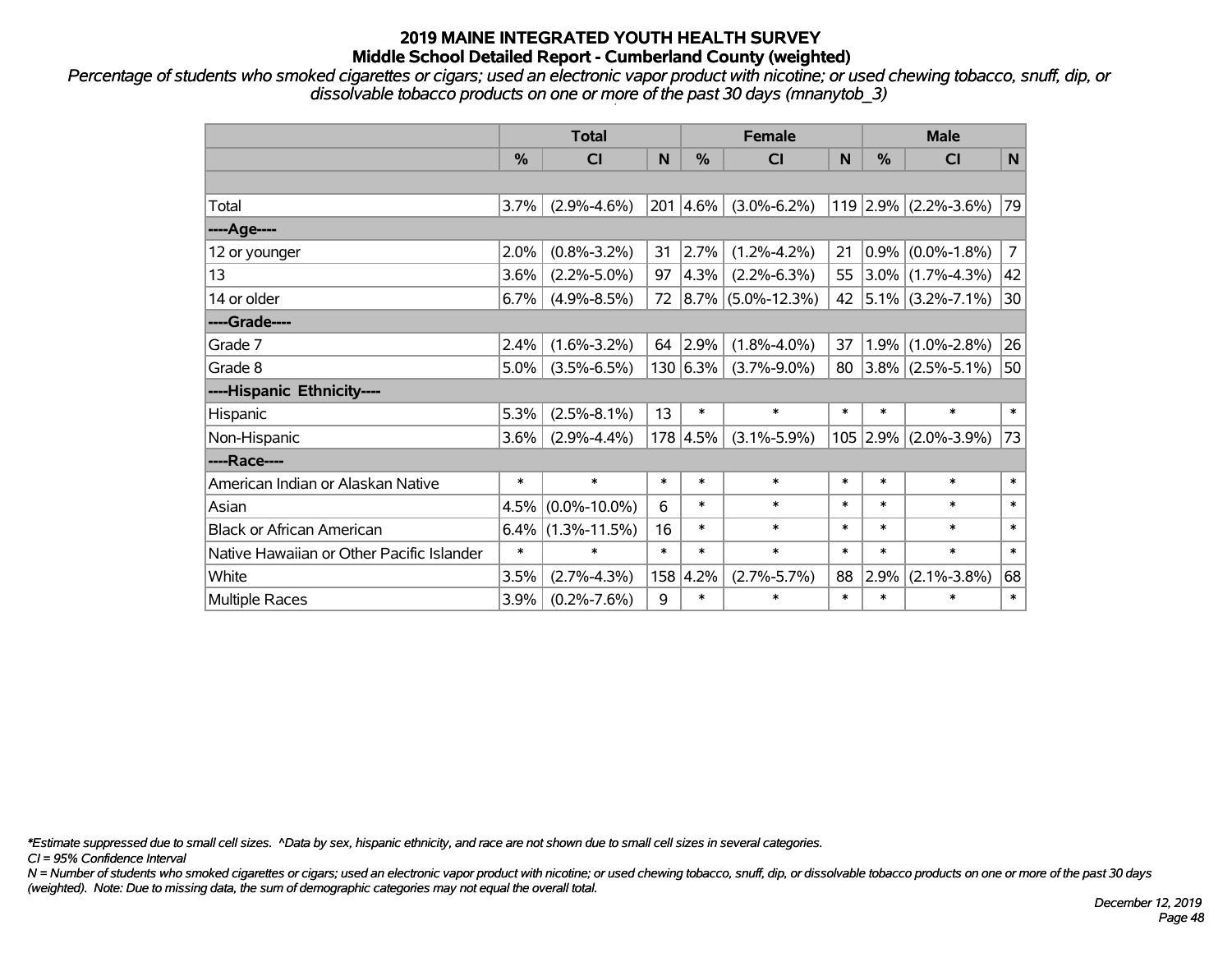### **2019 MAINE INTEGRATED YOUTH HEALTH SURVEY Middle School Detailed Report - Cumberland County (weighted)** *Have you ever had a drink of alcohol, other than a few sips? (mn59a) Percentage of students who answered 'Yes'*

|                                           | <b>Total</b>  |                        |        | <b>Female</b> | <b>Male</b>                 |              |        |                             |                 |
|-------------------------------------------|---------------|------------------------|--------|---------------|-----------------------------|--------------|--------|-----------------------------|-----------------|
|                                           | $\frac{0}{0}$ | CI                     | N      | $\%$          | <b>CI</b>                   | <sub>N</sub> | $\%$   | CI                          | N               |
|                                           |               |                        |        |               |                             |              |        |                             |                 |
| Total                                     |               | $12.9\%$ (11.7%-14.1%) |        |               | 674 11.9% (10.3%-13.5%)     |              |        | 300 13.8% (12.1%-15.5%)     | 366             |
| ----Age----                               |               |                        |        |               |                             |              |        |                             |                 |
| 12 or younger                             | 8.2%          | $(6.8\% - 9.5\%)$      | 124    | 6.3%          | $(4.8\% - 7.9\%)$           | 49           | 9.9%   | $(7.2\% - 12.6\%)$          | 73              |
| 13                                        | $13.8\%$      | $(12.1\% - 15.5\%)$    |        |               | 358   12.5%   (10.2%-14.7%) | 158          | 14.8%  | $(12.7\% - 17.0\%)$         | 195             |
| 14 or older                               |               | 17.6% (14.7%-20.6%)    |        |               | 192   19.3%   (15.1%-23.4%) | 93           |        | 16.3% (12.8%-19.8%)         | 98              |
| ----Grade----                             |               |                        |        |               |                             |              |        |                             |                 |
| Grade 7                                   | 9.7%          | $(8.6\% - 10.9\%)$     | 251    | 7.6%          | $(6.2\% - 9.0\%)$           | 94           | 11.7%  | $(9.7\% - 13.7\%)$          | 155             |
| Grade 8                                   |               | 16.1% (14.0%-18.2%)    |        |               | 412 16.1% (13.3%-18.9%)     | 201          |        | $15.8\%$ (13.1%-18.4%)      | 205             |
| ----Hispanic Ethnicity----                |               |                        |        |               |                             |              |        |                             |                 |
| Hispanic                                  |               | 21.9% (16.8%-27.1%)    | 48     | 25.1%         | $(18.2\% - 32.1\%)$         | 28           | 17.7%  | $(10.9\% - 24.6\%)$         | 18              |
| Non-Hispanic                              |               | 12.7% (11.5%-13.9%)    |        | $603$ 11.5%   | $(9.9\% - 13.0\%)$          |              |        | 264   13.8%   (12.1%-15.4%) | 332             |
| ----Race----                              |               |                        |        |               |                             |              |        |                             |                 |
| American Indian or Alaskan Native         | 18.4%         | $(12.0\% - 24.7\%)$    | 15     | $\ast$        | $\ast$                      | $\ast$       | $\ast$ | $\ast$                      | $\ast$          |
| Asian                                     | 12.0%         | $(8.0\% - 16.1\%)$     | 19     | 10.7%         | $(3.4\% - 18.0\%)$          | 8            | 13.0%  | $(5.4\% - 20.5\%)$          | 10 <sup>°</sup> |
| <b>Black or African American</b>          | 11.6%         | $(7.1\% - 16.2\%)$     | 29     | 9.6%          | $(5.8\% - 13.4\%)$          | 14           | 14.5%  | $(5.6\% - 23.3\%)$          | 16              |
| Native Hawaiian or Other Pacific Islander | $\ast$        | ∗                      | $\ast$ | $\ast$        | $\ast$                      | $\ast$       | $\ast$ | $\ast$                      | $\ast$          |
| White                                     | 12.7%         | $(11.4\% - 14.0\%)$    | 551    | 11.9%         | $(10.0\% - 13.8\%)$         | 246          | 13.3%  | $(11.9\% - 14.8\%)$         | 299             |
| <b>Multiple Races</b>                     |               | 18.7% (15.0%-22.3%)    | 42     | $ 16.1\% $    | $(9.7\% - 22.5\%)$          | 19           |        | 20.3% (16.0%-24.6%)         | 21              |

*\*Estimate suppressed due to small cell sizes. ^Data by sex, hispanic ethnicity, and race are not shown due to small cell sizes in several categories.*

*CI = 95% Confidence Interval*

*N = Number of students who answered 'Yes' (weighted). Note: Due to missing data, the sum of demographic categories may not equal the overall total.*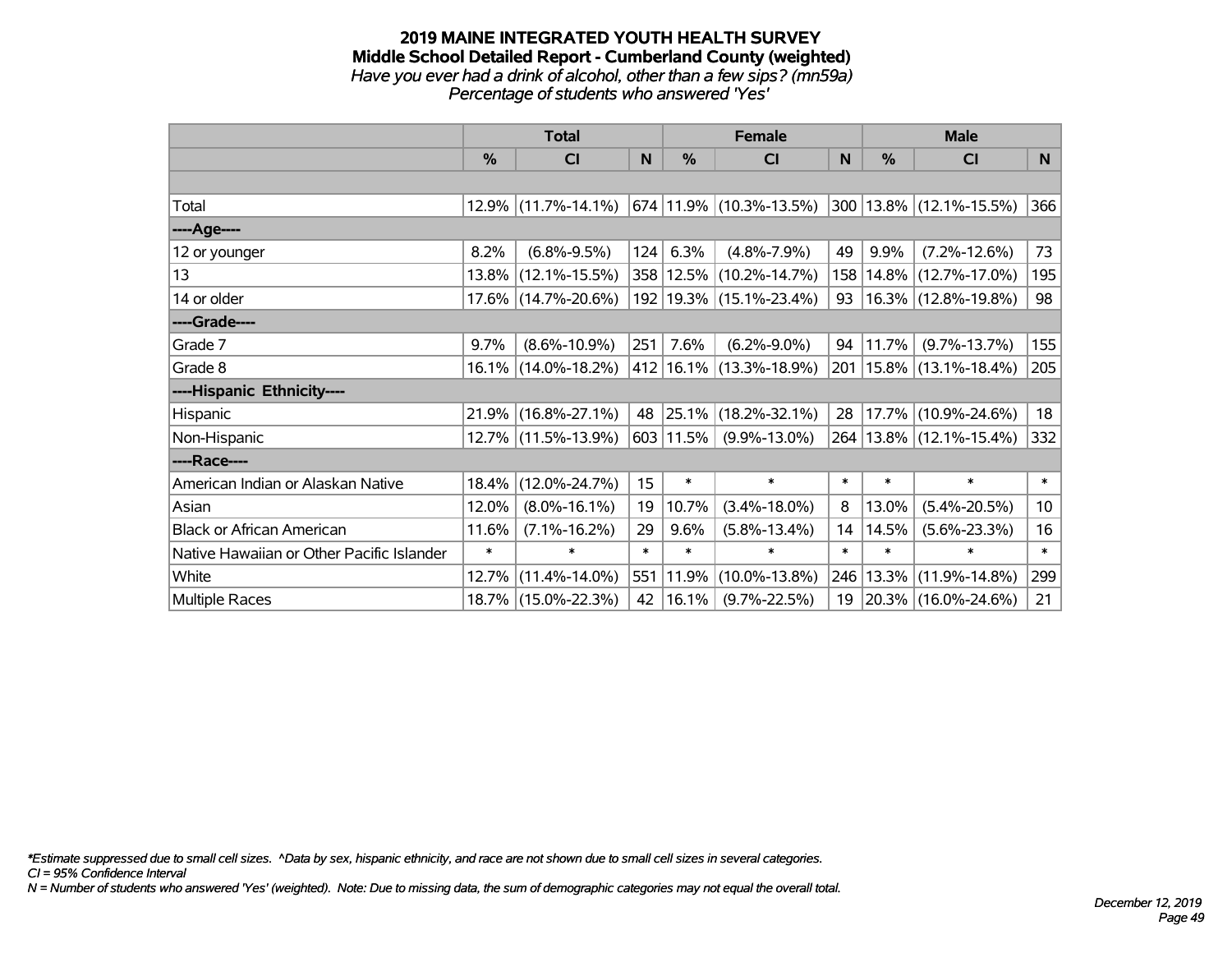*How old were you when you had your first drink of alcohol other than a few sips? (mn60)*

*Among students who have had more than a few sips of alcohol, the percentage of students who answered before age 11*

|                                           | <b>Total</b> |                     |        |               | <b>Female</b>                                  |        | <b>Male</b> |                             |                 |  |
|-------------------------------------------|--------------|---------------------|--------|---------------|------------------------------------------------|--------|-------------|-----------------------------|-----------------|--|
|                                           | %            | <b>CI</b>           | N      | $\frac{0}{0}$ | <b>CI</b>                                      | N      | %           | <b>CI</b>                   | N               |  |
|                                           |              |                     |        |               |                                                |        |             |                             |                 |  |
| Total                                     |              | 35.2% (29.4%-41.0%) |        |               | 236 28.8% (22.8%-34.7%)                        |        |             | $ 85 39.6\% $ (32.0%-47.2%) | 144             |  |
| ----Age----                               |              |                     |        |               |                                                |        |             |                             |                 |  |
| 12 or younger                             | 50.1%        | $(40.0\% - 60.2\%)$ | 59     | 44.4%         | $(31.1\% - 57.7\%)$                            |        | 21 52.3%    | $(39.4\% - 65.2\%)$         | 35              |  |
| 13                                        | 35.5%        | $(28.5\% - 42.5\%)$ |        |               | 127 29.4% (21.1%-37.7%)                        |        | 46 40.0%    | $(30.9\% - 49.1\%)$         | 79              |  |
| 14 or older                               |              | 25.6% (18.4%-32.8%) |        |               | 50   19.7%   (10.2%-29.3%)                     |        |             | 18 30.2% (19.2%-41.2%)      | 30              |  |
| ----Grade----                             |              |                     |        |               |                                                |        |             |                             |                 |  |
| Grade 7                                   | 45.5%        | $(38.0\% - 53.1\%)$ |        | 112 39.9%     | $(28.6\% - 51.1\%)$                            |        | 37 48.3%    | $(38.6\% - 58.1\%)$         | 73              |  |
| Grade 8                                   |              | 28.2% (22.2%-34.2%) |        |               | 116 22.5% (16.1%-28.9%) 45 32.8% (25.0%-40.6%) |        |             |                             | 68              |  |
| ----Hispanic Ethnicity----                |              |                     |        |               |                                                |        |             |                             |                 |  |
| Hispanic                                  | 51.6%        | $(39.0\% - 64.2\%)$ | 25     | 49.5%         | $(31.6\% - 67.5\%)$                            |        | 14 50.6%    | $(28.8\% - 72.4\%)$         | 10 <sup>1</sup> |  |
| Non-Hispanic                              |              | 33.7% (27.7%-39.8%) |        |               | 201 26.5% (20.0%-33.0%)                        |        | 69 38.9%    | $(31.1\% - 46.7\%)$         | 127             |  |
| ----Race----                              |              |                     |        |               |                                                |        |             |                             |                 |  |
| American Indian or Alaskan Native         | 35.6%        | $(12.1\% - 59.0\%)$ | 6      | $\ast$        | $\ast$                                         | $\ast$ | $\ast$      | $\ast$                      | $\ast$          |  |
| Asian                                     | 43.9%        | $(24.0\% - 63.8\%)$ | 8      | $\ast$        | $\ast$                                         | $\ast$ | $\ast$      | $\ast$                      | $\ast$          |  |
| <b>Black or African American</b>          | 61.0%        | $(42.8\% - 79.3\%)$ | 17     | $\ast$        | $\ast$                                         | $\ast$ | $\ast$      | $\ast$                      | $\ast$          |  |
| Native Hawaiian or Other Pacific Islander | $\ast$       | $\ast$              | $\ast$ | $\ast$        | $\ast$                                         | $\ast$ | $\ast$      | $\ast$                      | $\ast$          |  |
| White                                     | 32.6%        | $(25.8\% - 39.3\%)$ |        | 178 23.3%     | $(17.2\% - 29.4\%)$                            |        | 57 39.7%    | $(31.2\% - 48.2\%)$         | 117             |  |
| Multiple Races                            |              | 38.9% (24.5%-53.4%) |        |               | 16 46.4% (29.2%-63.6%)                         |        |             | $9$   27.1%   (10.9%-43.2%) | 6               |  |

*\*Estimate suppressed due to small cell sizes. ^Data by sex, hispanic ethnicity, and race are not shown due to small cell sizes in several categories.*

*CI = 95% Confidence Interval*

*N = Among students who have had more than a few sips of alcohol, the number of students who answered before age 11 (weighted). Note: Due to missing data, the sum of demographic categories may not equal the overall total.*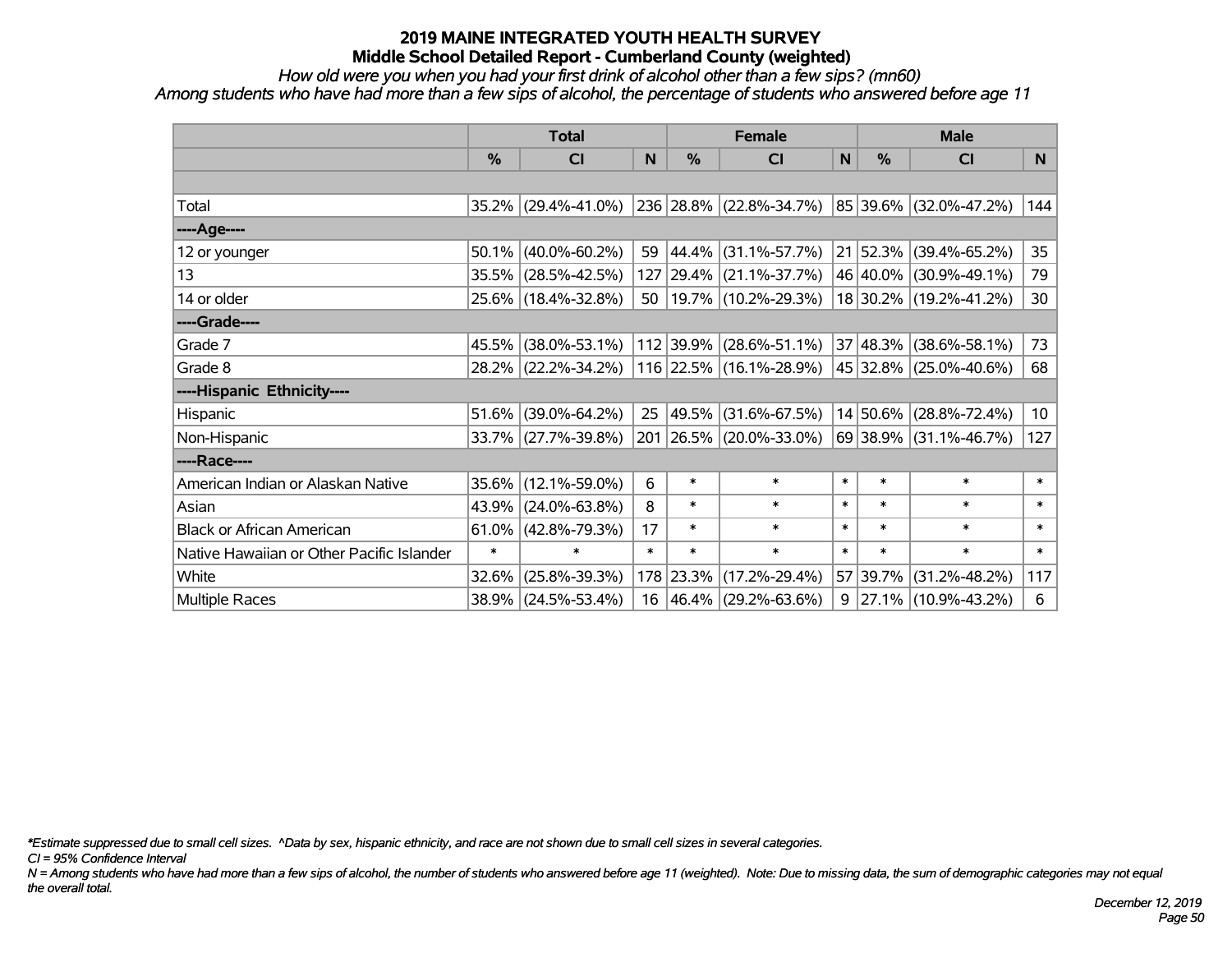### **2019 MAINE INTEGRATED YOUTH HEALTH SURVEY Middle School Detailed Report - Cumberland County (weighted)** *How old were you when you had your first drink of alcohol other than a few sips? (mn60\_2) Percentage of students who answered before age 11*

|                                           | <b>Total</b> |                    |        |        | <b>Female</b>      | <b>Male</b> |         |                    |                 |
|-------------------------------------------|--------------|--------------------|--------|--------|--------------------|-------------|---------|--------------------|-----------------|
|                                           | %            | <b>CI</b>          | N      | %      | <b>CI</b>          | N           | %       | <b>CI</b>          | N               |
|                                           |              |                    |        |        |                    |             |         |                    |                 |
| Total                                     | 4.6%         | $(3.7\% - 5.5\%)$  | 236    | 3.5%   | $(2.6\% - 4.3\%)$  |             | 85 5.5% | $(4.1\% - 7.0\%)$  | 144             |
| ----Age----                               |              |                    |        |        |                    |             |         |                    |                 |
| 12 or younger                             | 4.0%         | $(2.8\% - 5.1\%)$  | 59     | 2.8%   | $(1.8\% - 3.9\%)$  | 21          | 4.9%    | $(2.5\% - 7.2\%)$  | 35              |
| 13                                        | 5.0%         | $(3.9\% - 6.1\%)$  | 127    | 3.7%   | $(2.4\% - 5.0\%)$  |             | 46 6.1% | $(4.4\% - 7.9\%)$  | 79              |
| 14 or older                               | 4.6%         | $(2.9\% - 6.4\%)$  | 50     | 3.9%   | $(1.9\% - 5.8\%)$  |             | 18 5.1% | $(2.6\% - 7.6\%)$  | 30              |
| ----Grade----                             |              |                    |        |        |                    |             |         |                    |                 |
| Grade 7                                   | 4.4%         | $(3.3\% - 5.5\%)$  | 112    | 3.0%   | $(1.9\% - 4.1\%)$  |             | 37 5.7% | $(3.8\% - 7.5\%)$  | 73              |
| Grade 8                                   | 4.6%         | $(3.4\% - 5.9\%)$  | 116    | 3.7%   | $(2.4\% - 4.9\%)$  |             | 45 5.3% | $(3.6\% - 7.0\%)$  | 68              |
| ----Hispanic Ethnicity----                |              |                    |        |        |                    |             |         |                    |                 |
| Hispanic                                  | 11.7%        | $(7.1\% - 16.3\%)$ | 25     | 12.5%  | $(6.2\% - 18.9\%)$ |             | 14 9.7% | $(2.8\% - 16.6\%)$ | 10 <sup>1</sup> |
| Non-Hispanic                              | 4.3%         | $(3.4\% - 5.2\%)$  | 201    | 3.1%   | $(2.2\% - 3.9\%)$  |             | 69 5.4% | $(4.0\% - 6.7\%)$  | 127             |
| ----Race----                              |              |                    |        |        |                    |             |         |                    |                 |
| American Indian or Alaskan Native         | 6.7%         | $(2.7\% - 10.8\%)$ | 6      | $\ast$ | $\ast$             | $\ast$      | $\ast$  | $\ast$             | $\ast$          |
| Asian                                     | 5.5%         | $(3.0\% - 7.9\%)$  | 8      | $\ast$ | $\ast$             | $\ast$      | $\ast$  | $\ast$             | $\ast$          |
| <b>Black or African American</b>          | 7.5%         | $(3.7\% - 11.3\%)$ | 17     | 7.9%   | $(3.6\% - 12.1\%)$ |             | 10 7.1% | $(1.2\% - 13.1\%)$ | $\overline{7}$  |
| Native Hawaiian or Other Pacific Islander | $\ast$       | $\ast$             | $\ast$ | $\ast$ | $\ast$             | $\ast$      | $\ast$  | $\ast$             | $\ast$          |
| White                                     | 4.1%         | $(3.1\% - 5.2\%)$  | 178    | 2.8%   | $(2.0\% - 3.6\%)$  | 57          | 5.3%    | $(3.9\% - 6.7\%)$  | 117             |
| <b>Multiple Races</b>                     | 7.3%         | $(4.1\% - 10.5\%)$ | 16     | 7.5%   | $(3.2\% - 11.8\%)$ | 9           | 5.6%    | $(1.9\% - 9.4\%)$  | 6               |

*\*Estimate suppressed due to small cell sizes. ^Data by sex, hispanic ethnicity, and race are not shown due to small cell sizes in several categories.*

*CI = 95% Confidence Interval*

*N = Number of students who answered before age 11 (weighted). Note: Due to missing data, the sum of demographic categories may not equal the overall total.*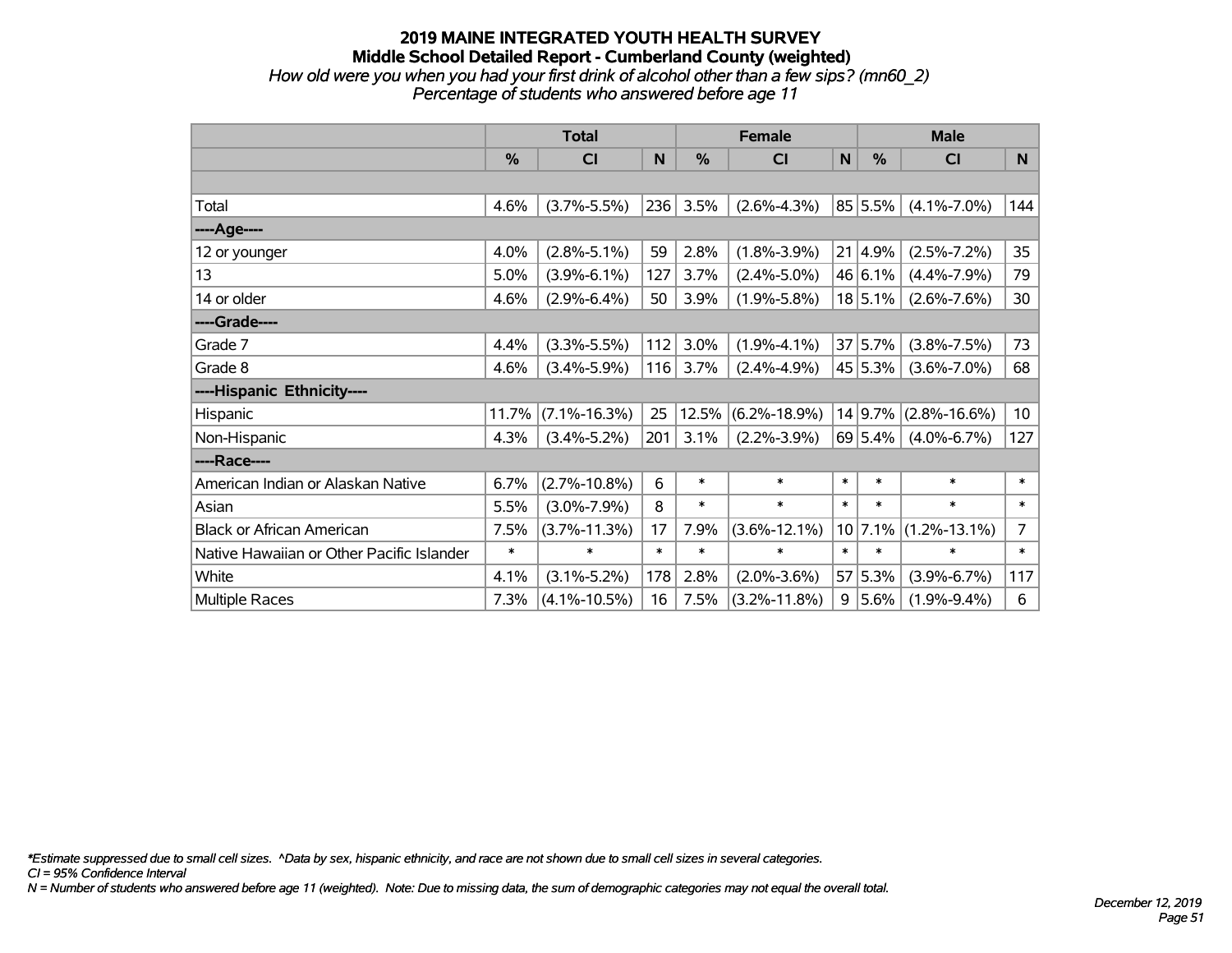### **2019 MAINE INTEGRATED YOUTH HEALTH SURVEY Middle School Detailed Report - Cumberland County (weighted)** *During the past 30 days, on how many days did you have at least one drink of alcohol? (mn61) Percentage of students who answered at least 1 day*

|                                           | <b>Total</b> |                     |        |               | <b>Female</b>            |        |               | <b>Male</b>            |        |  |
|-------------------------------------------|--------------|---------------------|--------|---------------|--------------------------|--------|---------------|------------------------|--------|--|
|                                           | $\%$         | <b>CI</b>           | N      | $\frac{0}{0}$ | <b>CI</b>                | N      | $\frac{0}{0}$ | <b>CI</b>              | N      |  |
|                                           |              |                     |        |               |                          |        |               |                        |        |  |
| Total                                     |              | $3.4\%$ (2.8%-3.9%) |        | $ 181 4.0\% $ | $(3.2\% - 4.8\%)$        |        |               | $103$ 2.7% (2.0%-3.4%) | 74     |  |
| ----Age----                               |              |                     |        |               |                          |        |               |                        |        |  |
| 12 or younger                             | 1.5%         | $(0.8\% - 2.1\%)$   | 24     | $ 1.9\% $     | $(1.0\% - 2.7\%)$        | 15     |               | $0.8\%$ (0.1%-1.5%)    | 6      |  |
| 13                                        |              | $3.7\%$ (2.9%-4.5%) | 99     | $ 4.3\% $     | $(3.2\% - 5.4\%)$        | 55     |               | $3.1\%$ (1.9%-4.2%)    | 42     |  |
| 14 or older                               |              | $5.3\%$ (3.8%-6.7%) |        | 58 6.8%       | $(4.5\% - 9.1\%)$        | 33     |               | $ 4.2\% $ (2.6%-5.8%)  | 26     |  |
| ----Grade----                             |              |                     |        |               |                          |        |               |                        |        |  |
| Grade 7                                   | $2.1\%$      | $(1.4\% - 2.8\%)$   | 57     | $ 2.4\% $     | $(1.5\% - 3.3\%)$        | 31     | 1.8%          | $(0.9\% - 2.7\%)$      | 25     |  |
| Grade 8                                   |              | $4.5\%$ (3.6%-5.4%) |        | $ 117 5.5\% $ | $(4.1\% - 6.8\%)$        | 69     |               | $3.5\%$ (2.4%-4.5%)    | 46     |  |
| ----Hispanic Ethnicity----                |              |                     |        |               |                          |        |               |                        |        |  |
| Hispanic                                  |              | $7.0\%$ (4.4%-9.6%) |        |               | $16 6.9\% $ (3.1%-10.6%) | 8      | 5.9%          | $(2.9\% - 9.0\%)$      | 6      |  |
| Non-Hispanic                              |              | $3.2\%$ (2.7%-3.7%) |        | 157 3.9%      | $(3.0\% - 4.8\%)$        | 93     |               | $2.5\%$ (1.9%-3.1%)    | 63     |  |
| ----Race----                              |              |                     |        |               |                          |        |               |                        |        |  |
| American Indian or Alaskan Native         | $\ast$       | $\ast$              | $\ast$ | $\ast$        | $\ast$                   | $\ast$ | $\ast$        | $\ast$                 | $\ast$ |  |
| Asian                                     | 3.6%         | $(1.1\% - 6.2\%)$   | 6      | $\ast$        | $\ast$                   | $\ast$ | $\ast$        | $\ast$                 | $\ast$ |  |
| <b>Black or African American</b>          | 3.3%         | $(1.2\% - 5.5\%)$   | 9      | $\ast$        | $\ast$                   | $\ast$ | $\ast$        | $\ast$                 | $\ast$ |  |
| Native Hawaiian or Other Pacific Islander | $\ast$       | $\ast$              | $\ast$ | $\ast$        | $\ast$                   | $\ast$ | $\ast$        | $\ast$                 | $\ast$ |  |
| White                                     | $3.2\%$      | $(2.7\% - 3.8\%)$   |        | 144 4.2%      | $(3.2\% - 5.1\%)$        | 88     | 2.3%          | $(1.7\% - 2.9\%)$      | 54     |  |
| <b>Multiple Races</b>                     | $5.6\%$      | $(3.3\% - 7.9\%)$   | 13     | $ 4.9\% $     | $(0.8\% - 9.1\%)$        | 6      |               | $5.5\%$ (1.2%-9.8%)    | 6      |  |

*\*Estimate suppressed due to small cell sizes. ^Data by sex, hispanic ethnicity, and race are not shown due to small cell sizes in several categories.*

*CI = 95% Confidence Interval*

*N = Number of students who answered at least 1 day (weighted). Note: Due to missing data, the sum of demographic categories may not equal the overall total.*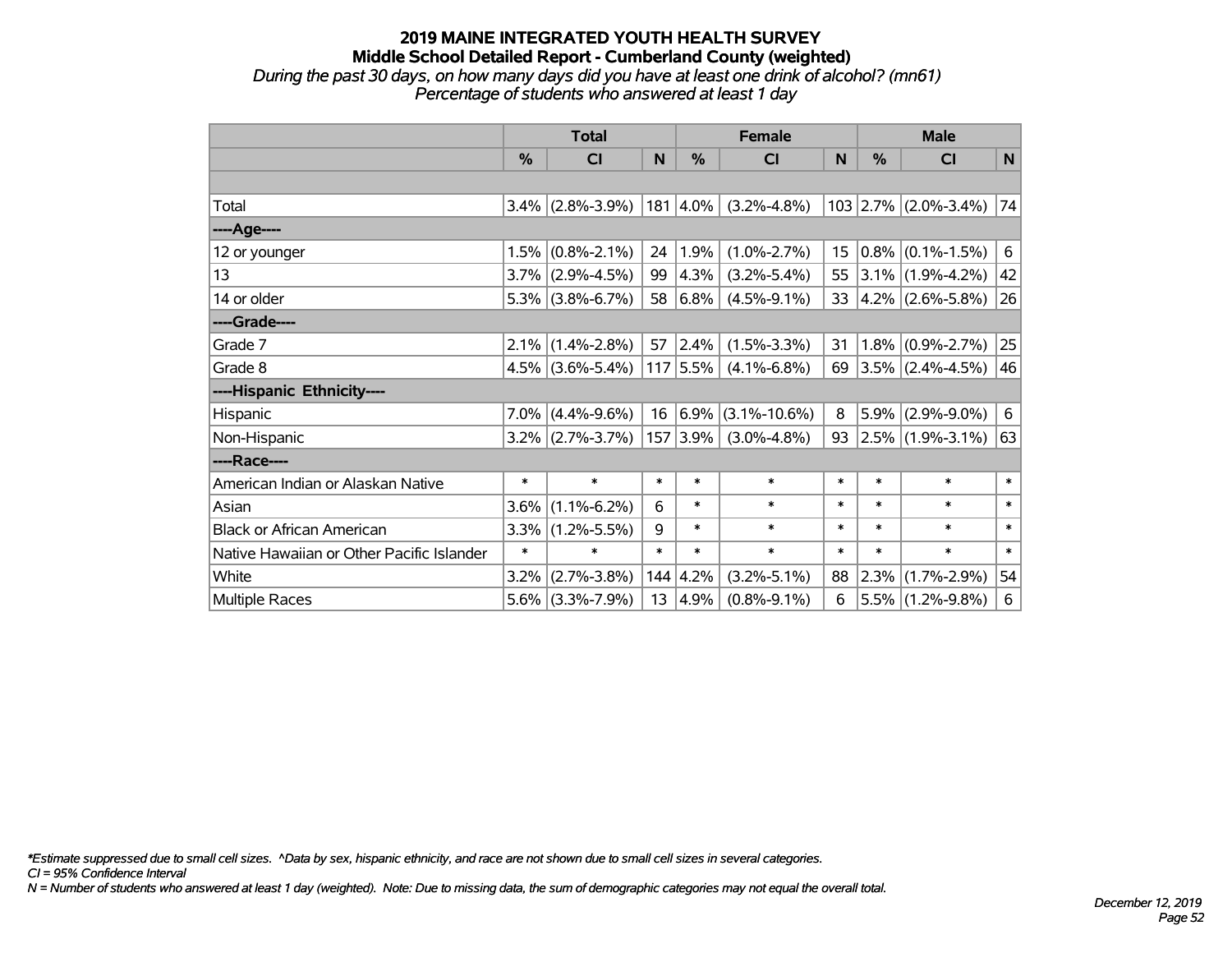*During the past 30 days, on how many days did you have 5 or more drinks of alcohol in a row, that is, within a couple of hours? (mn62a) Percentage of students who answered at least 1 day*

|                                           | <b>Total</b>  |                     |        |        | <b>Female</b>                                | <b>Male</b> |              |                             |                |
|-------------------------------------------|---------------|---------------------|--------|--------|----------------------------------------------|-------------|--------------|-----------------------------|----------------|
|                                           | $\frac{0}{0}$ | <b>CI</b>           | N      | %      | CI                                           | N           | %            | CI                          | N <sub>1</sub> |
|                                           |               |                     |        |        |                                              |             |              |                             |                |
| Total                                     |               | $1.2\%$ (0.8%-1.7%) |        |        | $68 1.5\% $ (1.0%-2.0%)                      |             |              | $ 41 0.8\% $ (0.4%-1.3%) 24 |                |
| ----Age----                               |               |                     |        |        |                                              |             |              |                             |                |
| 12 or younger                             | 0.7%          | $(0.3\% - 1.1\%)$   | 11     | $\ast$ | $\ast$                                       | $\ast$      | $\ast$       | $\ast$                      | $\ast$         |
| 13                                        |               | $1.2\%$ (0.6%-1.7%) | 33     |        | $(1.4\%)(0.8\% - 2.0\%)$                     |             |              | $19 0.9\% $ (0.3%-1.5%)     | 13             |
| 14 or older                               |               | $2.1\%$ (1.3%-2.9%) |        |        | $24 2.9\% $ (1.6%-4.2%)                      |             |              | $14 1.5\% $ (0.4%-2.5%)     | 9              |
| ----Grade----                             |               |                     |        |        |                                              |             |              |                             |                |
| Grade 7                                   | $0.8\%$       | $(0.3\% - 1.2\%)$   |        |        | $21 0.9\% $ (0.3%-1.5%)                      |             |              | $12 0.6\% $ (0.0%-1.2%)     | 9              |
| Grade 8                                   |               | $1.6\%$ (0.9%-2.3%) |        |        | $ 43 2.1\% $ (1.3%-2.8%) 27 1.0% (0.2%-1.7%) |             |              |                             | 13             |
| ----Hispanic Ethnicity----                |               |                     |        |        |                                              |             |              |                             |                |
| Hispanic                                  | 4.1%          | $(1.9\% - 6.3\%)$   | 10     | $\ast$ | $\ast$                                       | $\ast$      | $\ast$       | $\ast$                      | $\ast$         |
| Non-Hispanic                              |               | $1.1\%$ (0.6%-1.6%) |        |        | $56 1.4\% $ (0.8%-2.0%)                      |             |              | $34 0.8\% $ (0.3%-1.2%)     | 21             |
| ----Race----                              |               |                     |        |        |                                              |             |              |                             |                |
| American Indian or Alaskan Native         | $\ast$        | $\ast$              | $\ast$ | *      | $\ast$                                       | $\ast$      | $\ast$       | $\ast$                      | $\ast$         |
| Asian                                     | $\ast$        | $\ast$              | $\ast$ | $\ast$ | $\ast$                                       | $\ast$      | $\ast$       | $\ast$                      | $\ast$         |
| <b>Black or African American</b>          | $\ast$        | $\ast$              | $\ast$ | $\ast$ | $\ast$                                       | $\ast$      | $\ast$       | $\ast$                      | $\ast$         |
| Native Hawaiian or Other Pacific Islander | $\ast$        | $\ast$              | $\ast$ | $\ast$ | $\ast$                                       | $\ast$      | $\ast$       | $\ast$                      | $\ast$         |
| White                                     | 1.1%          | $(0.6\% - 1.6\%)$   | 52     | 1.5%   | $(0.9\% - 2.1\%)$                            |             | 32 $ 0.7\% $ | $(0.2\% - 1.2\%)$           | 17             |
| Multiple Races                            |               | $3.2\%$ (0.9%-5.5%) | 8      | *      | $\ast$                                       | $\ast$      | $\ast$       | $\ast$                      | $\ast$         |

*\*Estimate suppressed due to small cell sizes. ^Data by sex, hispanic ethnicity, and race are not shown due to small cell sizes in several categories.*

*CI = 95% Confidence Interval*

*N = Number of students who answered at least 1 day (weighted). Note: Due to missing data, the sum of demographic categories may not equal the overall total.*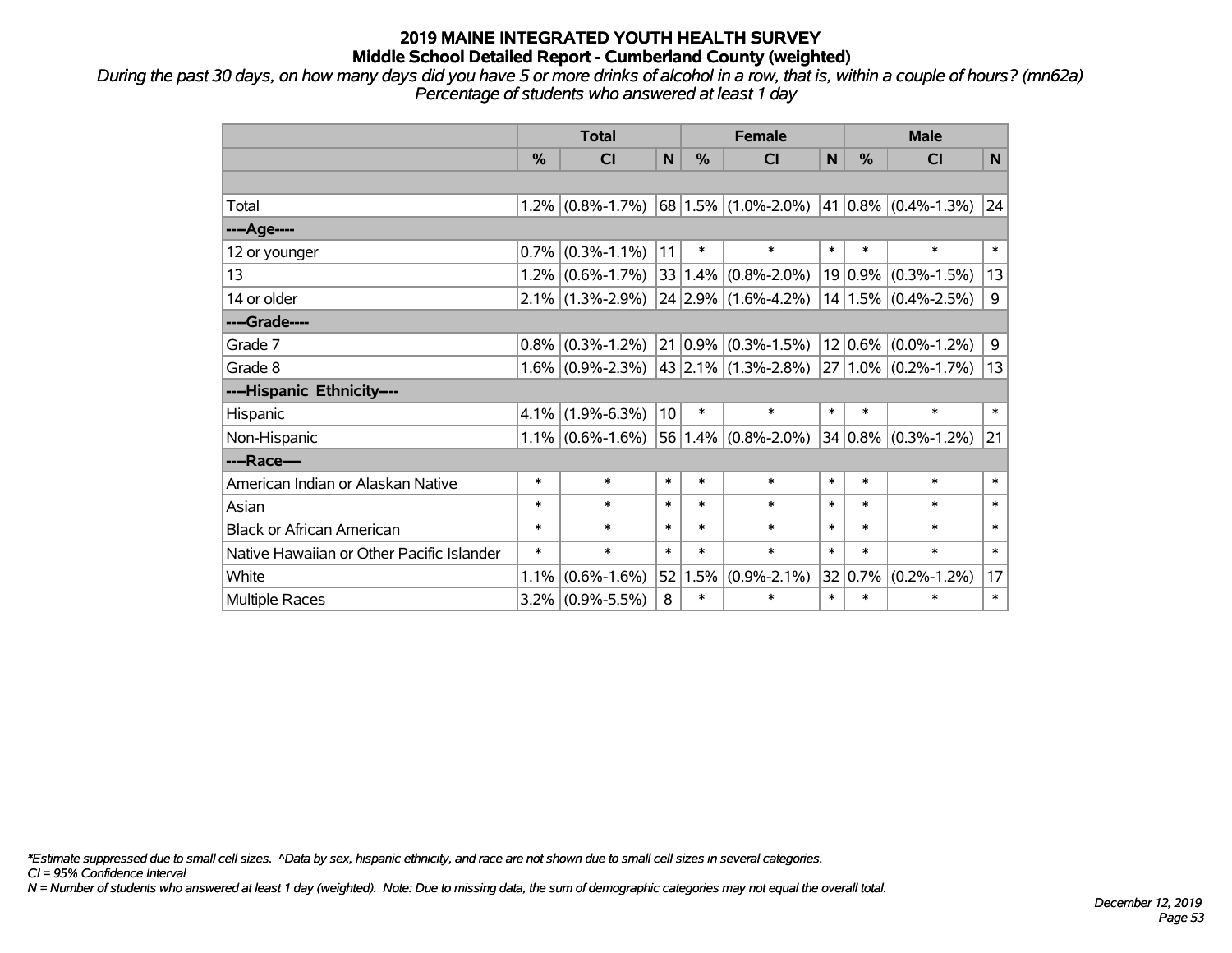*During the past 30 days, how did you usually get the alcohol you drank? (mn63b)*

*Among students who reported alcohol use during the past 30 days, the percentage of students who answered 'Someone gave it to me'*

|                                           | <b>Total</b> |                     |              |          | <b>Female</b>                   |        |          | <b>Male</b>               |              |  |  |
|-------------------------------------------|--------------|---------------------|--------------|----------|---------------------------------|--------|----------|---------------------------|--------------|--|--|
|                                           | %            | <b>CI</b>           | $\mathsf{N}$ | %        | <b>CI</b>                       | N      | %        | <b>CI</b>                 | $\mathsf{N}$ |  |  |
|                                           |              |                     |              |          |                                 |        |          |                           |              |  |  |
| Total                                     | 21.4%        | $(13.8\% - 29.0\%)$ |              |          | $ 39 25.6\%  (16.2\% - 35.0\%)$ |        |          | 26 16.8% (4.3%-29.2%)     | 13           |  |  |
| ----Age----                               |              |                     |              |          |                                 |        |          |                           |              |  |  |
| 12 or younger                             | $\ast$       | $\ast$              | $\ast$       | $\ast$   | $\ast$                          | $\ast$ | $\ast$   | $\ast$                    | $\ast$       |  |  |
| 13                                        | 21.9%        | $(13.7\% - 30.1\%)$ |              | 22 23.3% | $(14.0\% - 32.6\%)$             |        | 13 20.8% | $(4.0\% - 37.6\%)$        | 9            |  |  |
| 14 or older                               | 21.4%        | $(8.0\% - 34.9\%)$  | 13           | $\ast$   | $\ast$                          | $\ast$ | $\ast$   | *                         | $\ast$       |  |  |
| ----Grade----                             |              |                     |              |          |                                 |        |          |                           |              |  |  |
| Grade 7                                   | 15.2%        | $(6.2\% - 24.2\%)$  | 9            | $\ast$   | $\ast$                          | $\ast$ | $\ast$   | *                         | $\ast$       |  |  |
| Grade 8                                   |              | 25.6% (15.8%-35.4%) |              |          | 31 30.2% (17.3%-43.0%)          |        |          | 21   19.9%   (8.0%-31.8%) | 10           |  |  |
| ----Hispanic Ethnicity----                |              |                     |              |          |                                 |        |          |                           |              |  |  |
| Hispanic                                  | $\ast$       | $\ast$              | $\ast$       | $\ast$   | $\ast$                          | $\ast$ | $\ast$   | $\ast$                    | $\ast$       |  |  |
| Non-Hispanic                              | $22.6\%$     | $(15.2\% - 29.9\%)$ |              |          | 36 26.9% (17.4%-36.5%)          |        | 25 17.0% | $(6.0\% - 28.0\%)$        | 11           |  |  |
| ----Race----                              |              |                     |              |          |                                 |        |          |                           |              |  |  |
| American Indian or Alaskan Native         | $\ast$       | $\ast$              | $\ast$       | $\ast$   | $\ast$                          | $\ast$ | $\ast$   | $\ast$                    | $\ast$       |  |  |
| Asian                                     | $\ast$       | $\ast$              | $\ast$       | $\ast$   | $\ast$                          | $\ast$ | $\ast$   | $\ast$                    | $\ast$       |  |  |
| <b>Black or African American</b>          | $\ast$       | $\ast$              | $\ast$       | $\ast$   | $\ast$                          | $\ast$ | $\ast$   | $\ast$                    | $\ast$       |  |  |
| Native Hawaiian or Other Pacific Islander | $\ast$       | $\ast$              | $\ast$       | $\ast$   | $\ast$                          | $\ast$ | $\ast$   | $\ast$                    | $\ast$       |  |  |
| White                                     | 23.2%        | $(14.2\% - 32.3\%)$ |              | 34 27.1% | $(15.9\% - 38.4\%)$             |        | 24 18.2% | $(5.3\% - 31.0\%)$        | 11           |  |  |
| Multiple Races                            | $\ast$       | $\ast$              | $\ast$       | $\ast$   | $\ast$                          | $\ast$ | $\ast$   | *                         | $\ast$       |  |  |

*\*Estimate suppressed due to small cell sizes. ^Data by sex, hispanic ethnicity, and race are not shown due to small cell sizes in several categories.*

*CI = 95% Confidence Interval*

*N = Among students who reported alcohol use during the past 30 days, the number of students who answered 'Someone gave it to me' (weighted). Note: Due to missing data, the sum of demographic categories may not equal the overall total.*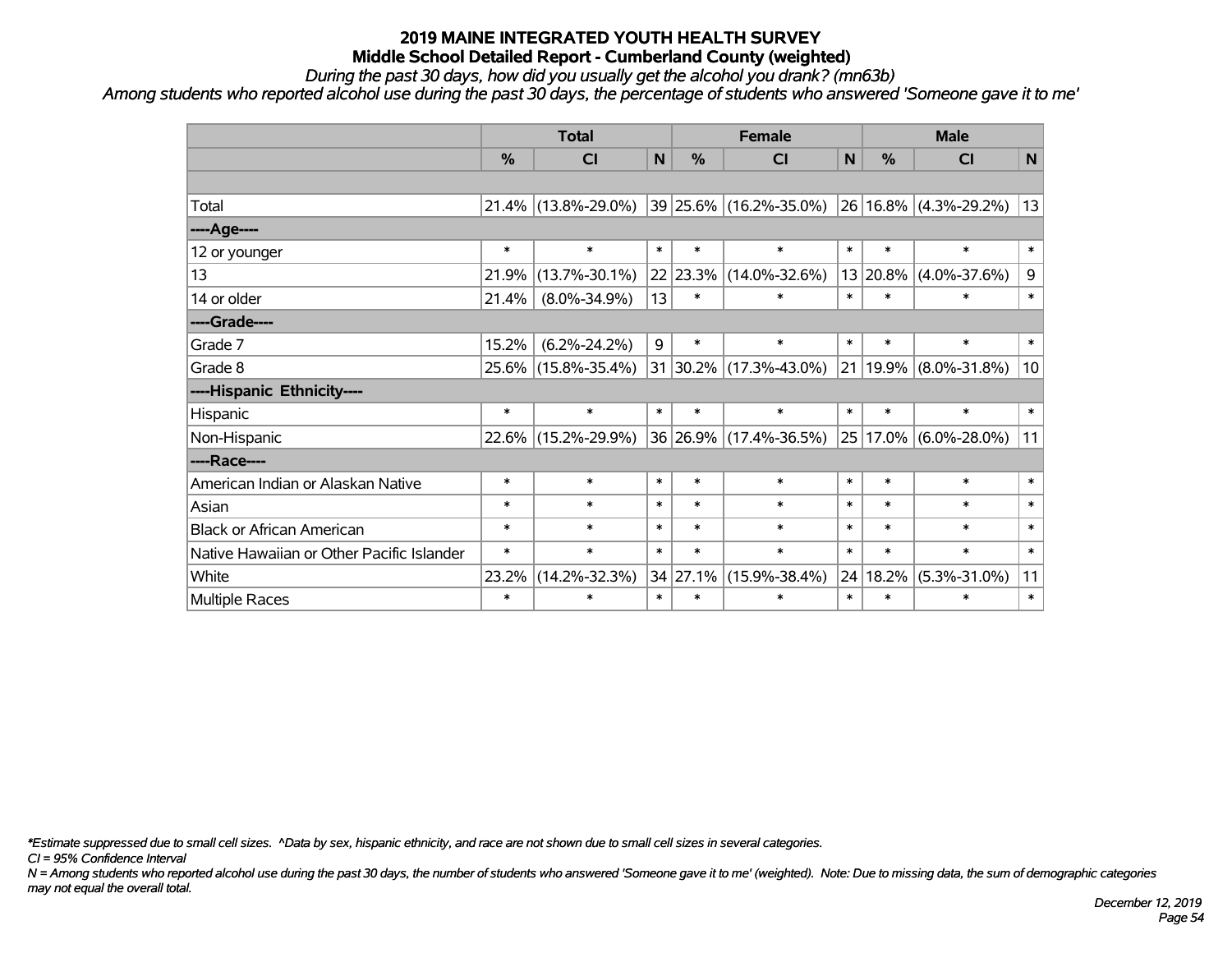### **2019 MAINE INTEGRATED YOUTH HEALTH SURVEY Middle School Detailed Report - Cumberland County (weighted)** *If you wanted to get some alcohol, how easy would it be for you to get some? (mn64) Percentage of students who answered 'Sort of easy' or 'Very easy'*

|                                           | <b>Total</b>  |                           |        |            | <b>Female</b>                  |        | <b>Male</b>   |                          |        |  |
|-------------------------------------------|---------------|---------------------------|--------|------------|--------------------------------|--------|---------------|--------------------------|--------|--|
|                                           | $\frac{0}{0}$ | C <sub>l</sub>            | N      | %          | <b>CI</b>                      | N      | $\frac{0}{0}$ | <b>CI</b>                | N      |  |
|                                           |               |                           |        |            |                                |        |               |                          |        |  |
| Total                                     |               | 39.4% (37.0%-41.8%)       |        |            | $ 2,158 39.2\% $ (36.8%-41.5%) | 1,020  |               | $ 39.5\% $ (36.5%-42.6%) | 1,115  |  |
| ----Age----                               |               |                           |        |            |                                |        |               |                          |        |  |
| 12 or younger                             | 33.0%         | $(29.3\% - 36.8\%)$       | 528    | $ 30.3\% $ | $(25.6\% - 34.9\%)$            | 241    | $35.8\%$      | $(31.5\% - 40.1\%)$      | 281    |  |
| 13                                        |               | 40.9% (38.4%-43.5%)       | 1,121  | $ 41.9\% $ | $(39.0\% - 44.9\%)$            | 552    |               | 39.8% (36.2%-43.3%)      | 559    |  |
| 14 or older                               |               | 44.7% (41.8%-47.7%)       | 505    |            | $ 46.0\% $ (41.0%-51.0%)       | 226    |               | 43.7% (40.0%-47.3%)      | 275    |  |
| ----Grade----                             |               |                           |        |            |                                |        |               |                          |        |  |
| Grade 7                                   | 35.3%         | $(32.4\% - 38.2\%)$       | 964    | 33.6%      | $(29.9\% - 37.3\%)$            | 431    | $36.7\%$      | $(33.3\% - 40.2\%)$      | 523    |  |
| Grade 8                                   |               | 43.6% $(41.0\% - 46.2\%)$ |        |            | 1,164 44.7% (40.8%-48.6%)      | 576    |               | 42.4% (39.0%-45.7%)      | 577    |  |
| ----Hispanic Ethnicity----                |               |                           |        |            |                                |        |               |                          |        |  |
| Hispanic                                  | 40.8%         | $(34.0\% - 47.6\%)$       | 95     | 43.7%      | $(35.1\% - 52.2\%)$            | 53     | 36.3%         | $(26.3\% - 46.3\%)$      | 38     |  |
| Non-Hispanic                              |               | 40.0% (37.5%-42.5%)       | 1,997  |            | $ 39.4\% $ (36.9%-41.8%)       | 940    |               | 40.5% (37.4%-43.5%)      | 1,039  |  |
| ----Race----                              |               |                           |        |            |                                |        |               |                          |        |  |
| American Indian or Alaskan Native         | 30.1%         | $(24.3\% - 36.0\%)$       | 30     | 32.9%      | $(15.2\% - 50.5\%)$            | 13     | 28.9%         | $(22.3\% - 35.4\%)$      | 17     |  |
| Asian                                     | 36.0%         | $(29.6\% - 42.4\%)$       | 57     | 37.3%      | $(30.1\% - 44.4\%)$            | 28     | 33.9%         | $(25.5\% - 42.3\%)$      | 27     |  |
| <b>Black or African American</b>          | 23.9%         | $(19.0\% - 28.7\%)$       | 62     |            | 24.3% (14.6%-33.9%)            | 34     |               | 23.8% (18.7%-28.8%)      | 28     |  |
| Native Hawaiian or Other Pacific Islander | $\ast$        | $\ast$                    | $\ast$ | $\ast$     | $\ast$                         | $\ast$ | $\ast$        | $\ast$                   | $\ast$ |  |
| White                                     | 40.8%         | $(38.2\% - 43.3\%)$       | 1,855  | 40.7%      | $(37.9\% - 43.5\%)$            | 871    | 40.8%         | $(37.6\% - 44.1\%)$      | 970    |  |
| Multiple Races                            | 45.9%         | $(39.3\% - 52.4\%)$       | 108    |            | 43.3%   (33.3%-53.3%)          | 53     |               | 47.9% (39.8%-55.9%)      | 53     |  |

*\*Estimate suppressed due to small cell sizes. ^Data by sex, hispanic ethnicity, and race are not shown due to small cell sizes in several categories.*

*CI = 95% Confidence Interval*

*N = Number of students who answered 'Sort of easy' or 'Very easy' (weighted). Note: Due to missing data, the sum of demographic categories may not equal the overall total.*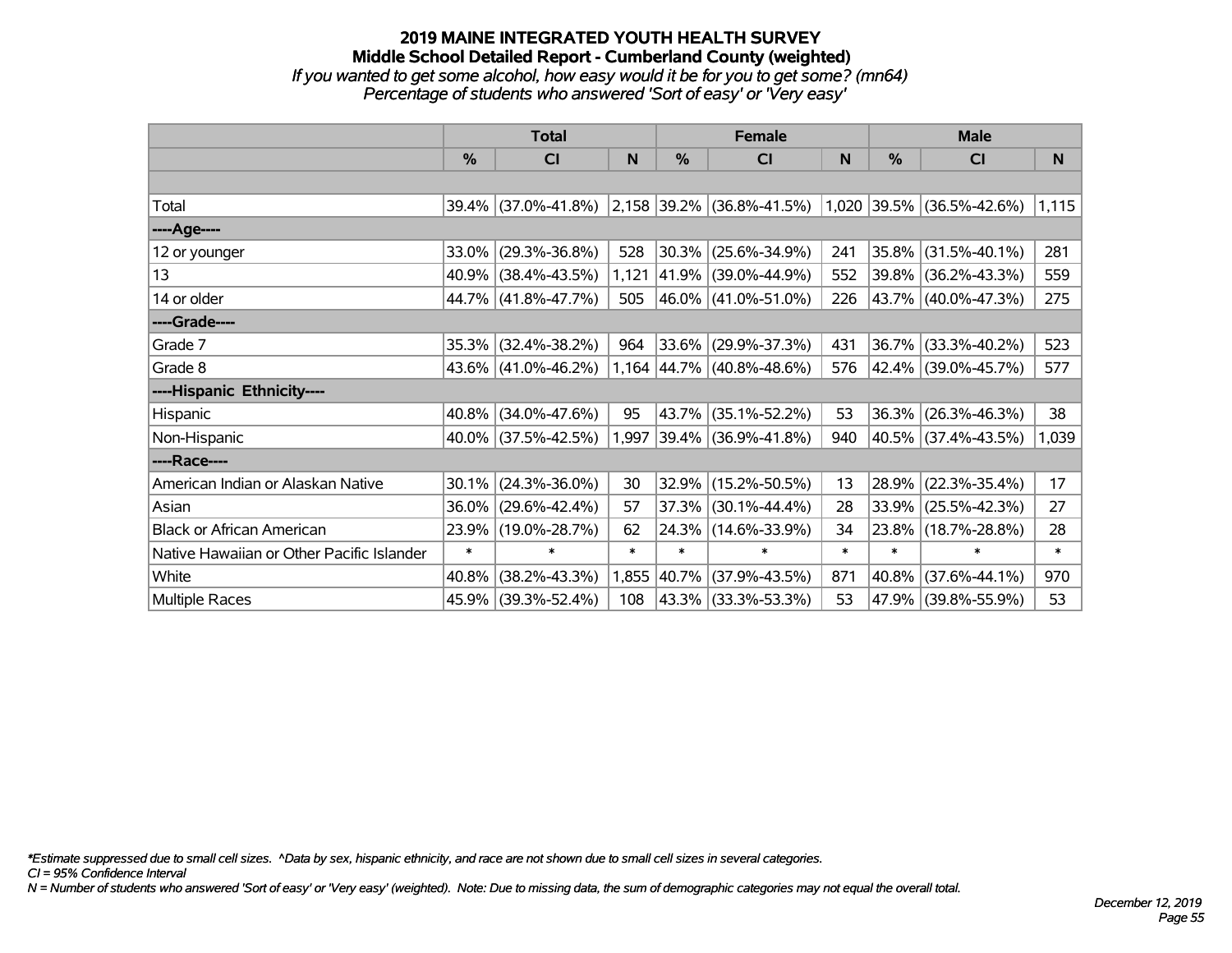*If you drank some alcohol without your parents' permission, would you be caught by your parents? (mn66) Percentage of students who answered 'Probably not' or 'Definitely not'*

|                                           | <b>Total</b>  |                     |        | <b>Female</b> |                             | <b>Male</b>    |               |                             |        |
|-------------------------------------------|---------------|---------------------|--------|---------------|-----------------------------|----------------|---------------|-----------------------------|--------|
|                                           | $\frac{0}{0}$ | <b>CI</b>           | N      | %             | <b>CI</b>                   | N              | $\frac{0}{0}$ | <b>CI</b>                   | N.     |
|                                           |               |                     |        |               |                             |                |               |                             |        |
| Total                                     |               | 23.5% (21.5%-25.5%) |        |               | $1,299$ 23.0% (20.3%-25.6%) |                |               | 605 23.9% (21.7%-26.1%)     | 678    |
| ----Age----                               |               |                     |        |               |                             |                |               |                             |        |
| 12 or younger                             | 17.3%         | $(14.8\% - 19.8\%)$ | 277    | 16.0%         | $(13.3\% - 18.7\%)$         |                |               | 128   18.7%   (15.3%-22.0%) | 147    |
| 13                                        |               | 24.7% (22.4%-27.0%) | 683    | 24.0%         | $(20.8\% - 27.2\%)$         |                |               | 319 25.3% (22.9%-27.6%)     | 357    |
| 14 or older                               |               | 29.4% (26.6%-32.1%) | 335    |               | $ 31.6\% $ (27.6%-35.5%)    |                |               | 158 27.5% (24.6%-30.5%)     | 174    |
| ----Grade----                             |               |                     |        |               |                             |                |               |                             |        |
| Grade 7                                   |               | 19.7% (17.4%-22.0%) | 541    |               | 18.2% (15.8%-20.7%)         |                |               | 236 21.0% (18.0%-24.0%)     | 299    |
| Grade 8                                   |               | 27.4% (24.9%-29.8%) | 739    |               | 27.7% (24.0%-31.5%)         |                |               | 363 26.9% (24.3%-29.5%)     | 369    |
| ----Hispanic Ethnicity----                |               |                     |        |               |                             |                |               |                             |        |
| Hispanic                                  | 28.4%         | $(24.8\% - 32.0\%)$ | 68     | 31.0%         | $(24.8\% - 37.1\%)$         | 39             |               | $ 24.6\% $ (18.9%-30.4%)    | 27     |
| Non-Hispanic                              |               | 23.4% (21.4%-25.4%) |        |               | 1,176 22.6% (20.0%-25.1%)   |                |               | 544 24.1% (21.9%-26.3%)     | 622    |
| ----Race----                              |               |                     |        |               |                             |                |               |                             |        |
| American Indian or Alaskan Native         | 24.3%         | $(16.7\% - 31.9\%)$ | 24     | 19.2%         | $(6.3\% - 32.2\%)$          | $\overline{7}$ |               | 27.8% (16.0%-39.7%)         | 17     |
| Asian                                     | 22.6%         | $(17.6\% - 27.6\%)$ | 37     | 21.6%         | $(12.2\% - 31.1\%)$         | 17             | $21.8\%$      | $(12.9\% - 30.7\%)$         | 18     |
| <b>Black or African American</b>          |               | 21.0% (14.9%-27.1%) | 56     | 18.6%         | $(10.9\% - 26.3\%)$         | 28             |               | 24.3% (18.9%-29.8%)         | 28     |
| Native Hawaiian or Other Pacific Islander | $\ast$        | $\ast$              | $\ast$ | $\ast$        | $\ast$                      | $\ast$         | $\ast$        | $\ast$                      | $\ast$ |
| White                                     | 23.1%         | $(21.3\% - 25.0\%)$ |        | 1,058 22.4%   | $(19.8\% - 25.0\%)$         |                | 483 23.8%     | $(21.9\% - 25.7\%)$         | 568    |
| Multiple Races                            |               | 32.6% (26.2%-39.0%) | 77     |               | 36.4% (27.0%-45.8%)         | 45             |               | $ 27.3\% $ (20.3%-34.4%)    | 31     |

*\*Estimate suppressed due to small cell sizes. ^Data by sex, hispanic ethnicity, and race are not shown due to small cell sizes in several categories.*

*CI = 95% Confidence Interval*

*N = Number of students who answered 'Probably not' or 'Definitely not' (weighted). Note: Due to missing data, the sum of demographic categories may not equal the overall total.*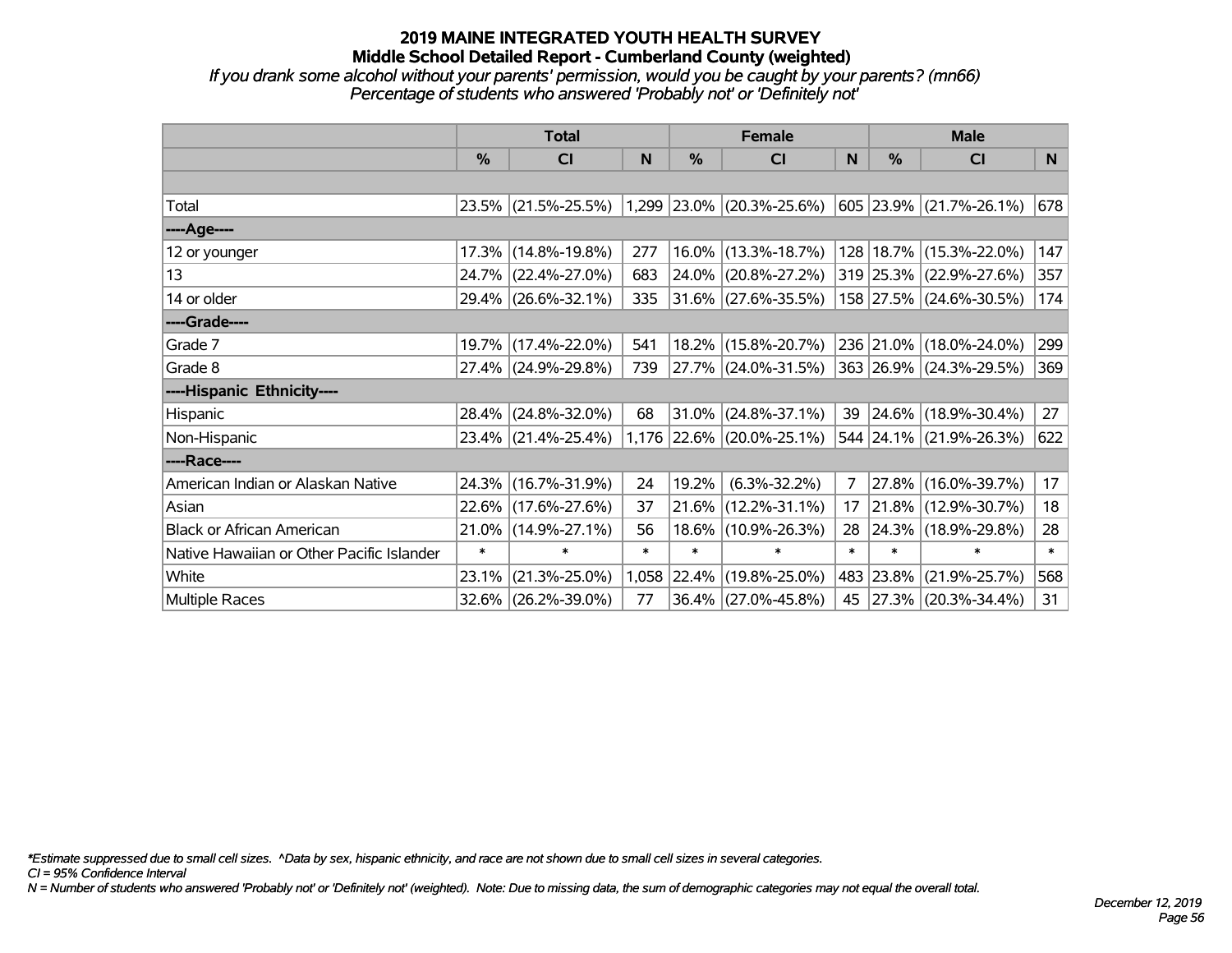*How much do you think people risk harming themselves (physically or in other ways) if they have 1 or 2 drinks of an alcoholic beverage nearly every day? (mn67b)*

*Percentage of students who answered 'No risk' or 'Slight risk'*

|                                           | <b>Total</b> |                        |       |          | <b>Female</b>             |                 | <b>Male</b> |                         |        |  |
|-------------------------------------------|--------------|------------------------|-------|----------|---------------------------|-----------------|-------------|-------------------------|--------|--|
|                                           | %            | <b>CI</b>              | N     | %        | <b>CI</b>                 | N               | %           | <b>CI</b>               | N      |  |
|                                           |              |                        |       |          |                           |                 |             |                         |        |  |
| Total                                     |              | $31.7\%$ (28.6%-34.8%) |       |          | 1,742 28.2% (24.5%-31.9%) |                 |             | 737 34.5% (31.0%-37.9%) | 969    |  |
| ----Age----                               |              |                        |       |          |                           |                 |             |                         |        |  |
| 12 or younger                             | 31.2%        | $(27.4\% - 35.0\%)$    | 501   | $26.7\%$ | $(22.3\% - 31.1\%)$       |                 | 215 35.1%   | $(29.1\% - 41.2\%)$     | 272    |  |
| 13                                        |              | 32.8% (29.0%-36.5%)    | 908   |          | 29.2% (24.2%-34.2%)       |                 |             | 384 35.8% (31.2%-40.3%) | 512    |  |
| 14 or older                               |              | 29.4% (25.8%-33.0%)    | 324   |          | 28.3% (23.3%-33.2%)       |                 |             | 138 30.0% (24.9%-35.2%) | 180    |  |
| ----Grade----                             |              |                        |       |          |                           |                 |             |                         |        |  |
| Grade 7                                   | 32.1%        | $(28.0\% - 36.2\%)$    | 878   | 27.5%    | $(23.0\% - 32.1\%)$       |                 | 356 35.6%   | $(30.7\% - 40.5\%)$     | 503    |  |
| Grade 8                                   |              | $31.0\%$ (28.0%-34.1%) | 831   |          | 28.6% (24.7%-32.4%)       |                 |             | 368 33.3% (29.7%-37.0%) | 454    |  |
| ----Hispanic Ethnicity----                |              |                        |       |          |                           |                 |             |                         |        |  |
| Hispanic                                  | 29.5%        | $(22.6\% - 36.3\%)$    | 73    |          | 26.9% (18.9%-35.0%)       | 33              | 31.8%       | $(22.4\% - 41.3\%)$     | 37     |  |
| Non-Hispanic                              |              | 31.4% (28.3%-34.6%)    |       |          | 1,569 28.0% (24.1%-31.9%) |                 |             | 666 34.3% (30.9%-37.8%) | 878    |  |
| ----Race----                              |              |                        |       |          |                           |                 |             |                         |        |  |
| American Indian or Alaskan Native         |              | $31.3\%$ (19.2%-43.3%) | 25    | 32.4%    | $(10.9\% - 54.0\%)$       | 10 <sup>°</sup> | 30.5%       | $(19.5\% - 41.5\%)$     | 15     |  |
| Asian                                     |              | 17.5% (11.4%-23.6%)    | 25    | 17.4%    | $(8.1\% - 26.7\%)$        | 11              | 15.2%       | $(5.3\% - 25.1\%)$      | 11     |  |
| <b>Black or African American</b>          | 32.2%        | $(25.3\% - 39.2\%)$    | 83    | 31.0%    | $(21.5\% - 40.5\%)$       | 46              | 34.4%       | $(21.6\% - 47.3\%)$     | 37     |  |
| Native Hawaiian or Other Pacific Islander | 45.0%        | $(16.4\% - 73.7\%)$    | 9     | $\ast$   | $\ast$                    | $\ast$          | $\ast$      | $\ast$                  | $\ast$ |  |
| White                                     | 32.0%        | $(28.4\% - 35.6\%)$    | 1,465 | 28.5%    | $(23.9\% - 33.2\%)$       | 613             | 34.9%       | $(30.9\% - 38.9\%)$     | 831    |  |
| <b>Multiple Races</b>                     |              | 32.2% (26.1%-38.3%)    | 81    |          | 24.9% (16.3%-33.6%)       | 32              |             | 39.7% (29.2%-50.1%)     | 47     |  |

*\*Estimate suppressed due to small cell sizes. ^Data by sex, hispanic ethnicity, and race are not shown due to small cell sizes in several categories.*

*CI = 95% Confidence Interval*

*N = Number of students who answered 'No risk' or 'Slight risk' (weighted). Note: Due to missing data, the sum of demographic categories may not equal the overall total.*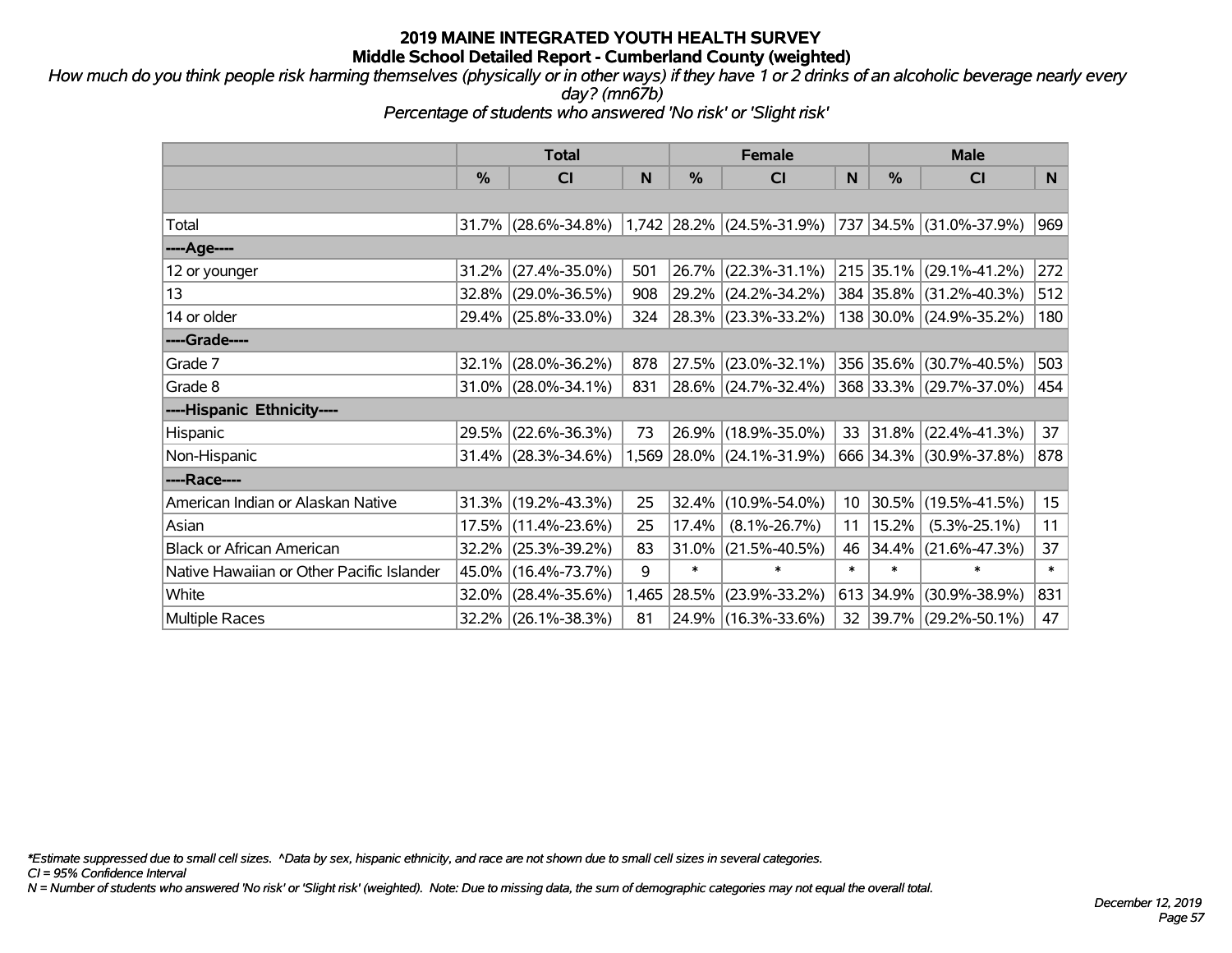*How much do you think people risk harming themselves (physically or in other ways) if they have 5 or more drinks of an alcoholic beverage in a row once or twice a week? (mn68b)*

*Percentage of students who answered 'No risk' or 'Slight risk'*

|                                           | <b>Total</b> |                       |        |            | <b>Female</b>               |        |               | <b>Male</b>                             |        |  |
|-------------------------------------------|--------------|-----------------------|--------|------------|-----------------------------|--------|---------------|-----------------------------------------|--------|--|
|                                           | %            | <b>CI</b>             | N      | %          | <b>CI</b>                   | N      | $\frac{0}{0}$ | <b>CI</b>                               | N.     |  |
|                                           |              |                       |        |            |                             |        |               |                                         |        |  |
| Total                                     |              | $10.9\%$ (9.1%-12.6%) |        |            | $ 591 10.1\% $ (7.6%-12.6%) |        |               | 260 11.3% (9.4%-13.3%)                  | 315    |  |
| ----Age----                               |              |                       |        |            |                             |        |               |                                         |        |  |
| 12 or younger                             | 10.7%        | $(8.3\% - 13.1\%)$    |        | 169 10.4%  | $(7.3\% - 13.5\%)$          | 82     | 10.8%         | $(7.2\% - 14.4\%)$                      | 83     |  |
| 13                                        | 11.2%        | $(9.0\% - 13.4\%)$    |        | 307 10.6%  | $(7.3\% - 13.9\%)$          | 138    |               | $11.8\%$ (9.6%-14.0%)                   | 167    |  |
| 14 or older                               | 9.6%         | $(7.3\% - 11.9\%)$    |        | $106$ 8.4% | $(5.4\% - 11.4\%)$          | 41     |               | $10.6\%$ (6.8%-14.3%)                   | 64     |  |
| ----Grade----                             |              |                       |        |            |                             |        |               |                                         |        |  |
| Grade 7                                   | 11.6%        | $(8.9\% - 14.2\%)$    | 311    | 12.3%      | $(8.2\% - 16.4\%)$          |        | 155 11.0%     | $(8.3\% - 13.6\%)$                      | 152    |  |
| Grade 8                                   | 9.6%         | $(7.9\% - 11.2\%)$    | 256    | $8.0\%$    | $(6.0\% - 10.0\%)$          |        |               | $103 \mid 11.1\% \mid (8.6\% - 13.7\%)$ | 151    |  |
| ----Hispanic Ethnicity----                |              |                       |        |            |                             |        |               |                                         |        |  |
| Hispanic                                  | 14.9%        | $(5.9\% - 23.8\%)$    | 37     | 14.7%      | $(5.1\% - 24.4\%)$          | 18     | 11.9%         | $(0.8\% - 23.0\%)$                      | 14     |  |
| Non-Hispanic                              |              | 10.6% (8.8%-12.4%)    | 524    | $9.9\%$    | $(7.4\% - 12.4\%)$          |        |               | 232 11.2% (9.2%-13.3%)                  | 286    |  |
| ----Race----                              |              |                       |        |            |                             |        |               |                                         |        |  |
| American Indian or Alaskan Native         | 10.4%        | $(0.0\% - 23.0\%)$    | 8      | $\ast$     | $\ast$                      | $\ast$ | $\ast$        | $\ast$                                  | $\ast$ |  |
| Asian                                     | 6.8%         | $(3.0\% - 10.7\%)$    | 10     | $\ast$     | $\ast$                      | $\ast$ | $\ast$        | $\ast$                                  | $\ast$ |  |
| <b>Black or African American</b>          | 14.5%        | $(7.9\% - 21.2\%)$    | 36     | 17.3%      | $(7.8\% - 26.9\%)$          | 25     | 10.8%         | $(4.3\% - 17.3\%)$                      | 11     |  |
| Native Hawaiian or Other Pacific Islander | $\ast$       | $\ast$                | $\ast$ | $\ast$     | $\ast$                      | $\ast$ | $\ast$        | $\ast$                                  | $\ast$ |  |
| White                                     | 10.3%        | $(8.5\% - 12.1\%)$    | 467    | 9.3%       | $(6.9\% - 11.7\%)$          | 197    | 11.1%         | $(9.0\% - 13.2\%)$                      | 263    |  |
| <b>Multiple Races</b>                     |              | 14.0% (7.3%-20.6%)    | 35     | 12.6%      | $(3.3\% - 22.0\%)$          | 16     | 14.3%         | $(7.4\% - 21.3\%)$                      | 17     |  |

*\*Estimate suppressed due to small cell sizes. ^Data by sex, hispanic ethnicity, and race are not shown due to small cell sizes in several categories.*

*CI = 95% Confidence Interval*

*N = Number of students who answered 'No risk' or 'Slight risk' (weighted). Note: Due to missing data, the sum of demographic categories may not equal the overall total.*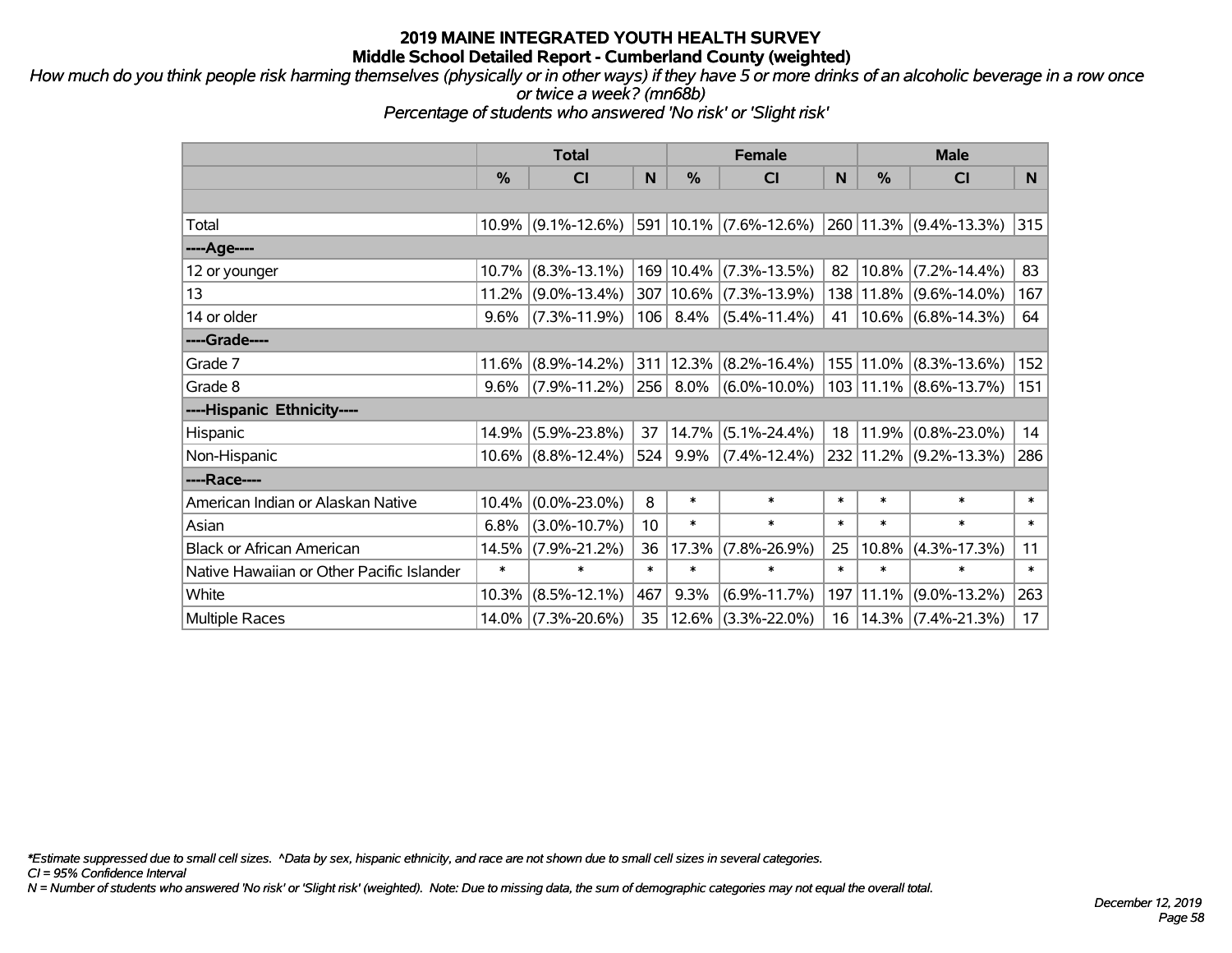### **2019 MAINE INTEGRATED YOUTH HEALTH SURVEY Middle School Detailed Report - Cumberland County (weighted)** *If a kid drank some alcohol in your neighborhood, would he or she be caught by the police? (mn69)*

*Percentage of students who answered 'Probably not' or 'Definitely not'*

|                                           | <b>Total</b> |                        |       |        | <b>Female</b>                                                 |        | <b>Male</b> |                           |        |  |
|-------------------------------------------|--------------|------------------------|-------|--------|---------------------------------------------------------------|--------|-------------|---------------------------|--------|--|
|                                           | $\%$         | <b>CI</b>              | N     | %      | <b>CI</b>                                                     | N      | %           | <b>CI</b>                 | N.     |  |
|                                           |              |                        |       |        |                                                               |        |             |                           |        |  |
| Total                                     |              | 59.5% (56.1%-62.8%)    |       |        | $ 3,231 59.7\% $ (55.9%-63.5%) $ 1,538 59.3\% $ (54.8%-63.8%) |        |             |                           | 1,649  |  |
| ----Age----                               |              |                        |       |        |                                                               |        |             |                           |        |  |
| 12 or younger                             | 52.3%        | $(47.9\% - 56.7\%)$    | 824   |        | 52.3% (46.3%-58.2%)                                           | 413    | $ 52.7\% $  | $(47.3\% - 58.0\%)$       | 400    |  |
| 13                                        | 60.9%        | $(56.4\% - 65.4\%)$    |       |        | 1,674 61.1% (55.7%-66.4%)                                     | 794    |             | $ 60.4\% $ (54.3%-66.5%)  | 860    |  |
| 14 or older                               |              | 66.6% (63.8%-69.4%)    | 726   |        | $ 67.9\%  (63.6\% - 72.2\%)$                                  | 328    |             | 65.7% (61.2%-70.3%)       | 389    |  |
| ----Grade----                             |              |                        |       |        |                                                               |        |             |                           |        |  |
| Grade 7                                   | 52.2%        | $(47.9\% - 56.5\%)$    |       |        | 1,404 51.6% (46.8%-56.5%)                                     | 654    | $52.6\%$    | $(46.4\% - 58.8\%)$       | 734    |  |
| Grade 8                                   |              | 66.8% (63.7%-69.9%)    |       |        | $1,778$ 67.7% (63.8%-71.6%)                                   | 869    |             | 65.9% (62.7%-69.2%)       | 889    |  |
| ----Hispanic Ethnicity----                |              |                        |       |        |                                                               |        |             |                           |        |  |
| Hispanic                                  | 52.6%        | $(45.8\% - 59.5\%)$    | 129   | 51.5%  | $(36.0\% - 67.1\%)$                                           | 64     | 52.7%       | $(43.4\% - 62.0\%)$       | 58     |  |
| Non-Hispanic                              |              | $60.1\%$ (56.4%-63.8%) |       |        | 2,965 60.2% (55.8%-64.6%)                                     |        |             | 1,412 60.1% (55.5%-64.6%) | 1,523  |  |
| ----Race----                              |              |                        |       |        |                                                               |        |             |                           |        |  |
| American Indian or Alaskan Native         | 67.5%        | $(54.6\% - 80.4\%)$    | 52    | 63.5%  | $(39.8\% - 87.1\%)$                                           | 20     | $70.3\%$    | $(54.7\% - 85.8\%)$       | 32     |  |
| Asian                                     | 52.7%        | $(40.4\% - 64.9\%)$    | 77    | 53.5%  | $(30.5\% - 76.5\%)$                                           | 36     | $ 53.1\% $  | $(39.3\% - 66.9\%)$       | 38     |  |
| <b>Black or African American</b>          | 53.1%        | $(42.6\% - 63.5\%)$    | 130   |        | 52.7% (40.0%-65.4%)                                           | 76     | 54.5%       | $(43.7\% - 65.3\%)$       | 54     |  |
| Native Hawaiian or Other Pacific Islander | 46.5%        | $(14.1\% - 79.0\%)$    | 10    | $\ast$ | $\ast$                                                        | $\ast$ | $\ast$      | $\ast$                    | $\ast$ |  |
| White                                     | 59.8%        | $(55.9\% - 63.7\%)$    | 2,703 | 60.1%  | $(55.8\% - 64.4\%)$                                           | 1,270  | $ 59.6\% $  | $(54.3\% - 64.9\%)$       | 1,405  |  |
| Multiple Races                            |              | 65.7% (57.1%-74.3%)    | 165   |        | 65.2% (52.7%-77.7%)                                           | 83     |             | 65.3% (54.3%-76.3%)       | 78     |  |

*\*Estimate suppressed due to small cell sizes. ^Data by sex, hispanic ethnicity, and race are not shown due to small cell sizes in several categories.*

*CI = 95% Confidence Interval*

*N = Number of students who answered 'Probably not' or 'Definitely not' (weighted). Note: Due to missing data, the sum of demographic categories may not equal the overall total.*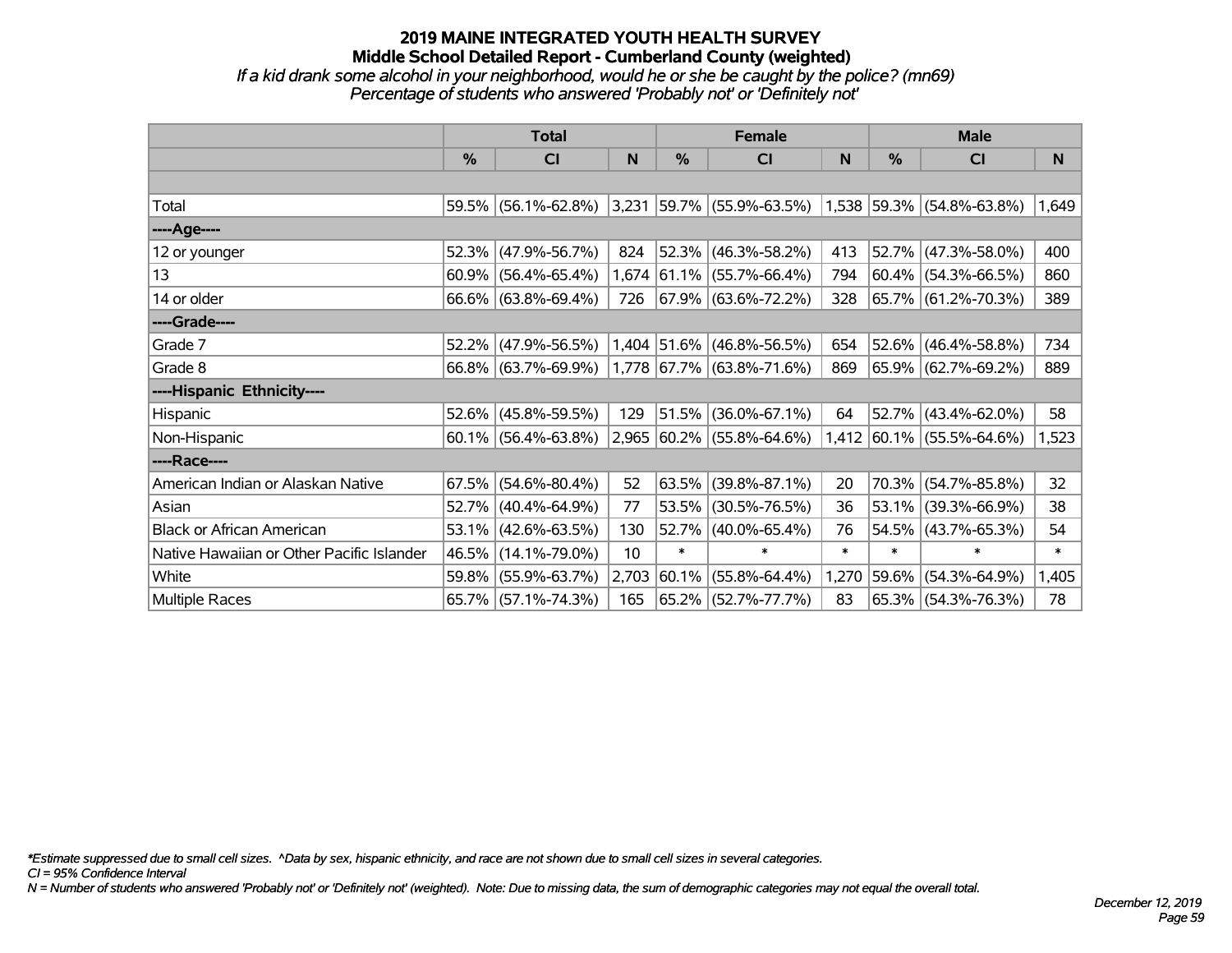*How wrong would most adults over 21 in your neighborhood think it is for kids your age to drink alcohol? (mn71a) Percentage of students who answered 'A little bit wrong' or 'Not wrong at all'*

|                                           | <b>Total</b> |                       |     |        | <b>Female</b>       | <b>Male</b> |        |                    |                 |
|-------------------------------------------|--------------|-----------------------|-----|--------|---------------------|-------------|--------|--------------------|-----------------|
|                                           | %            | <b>CI</b>             | N   | %      | <b>CI</b>           | N           | %      | <b>CI</b>          | N               |
|                                           |              |                       |     |        |                     |             |        |                    |                 |
| Total                                     | 7.4%         | $(5.5\% - 9.2\%)$     | 409 | 7.6%   | $(5.2\% - 10.0\%)$  | 203         | 7.0%   | $(5.4\% - 8.7\%)$  | 202             |
| ----Age----                               |              |                       |     |        |                     |             |        |                    |                 |
| 12 or younger                             | 6.0%         | $(3.7\% - 8.2\%)$     | 97  | 5.3%   | $(3.0\% - 7.6\%)$   | 43          | 6.7%   | $(3.8\% - 9.6\%)$  | 54              |
| 13                                        | 7.4%         | $(5.1\% - 9.7\%)$     | 205 | 7.8%   | $(4.5\% - 11.1\%)$  | 105         | 6.8%   | $(4.3\% - 9.2\%)$  | 95              |
| 14 or older                               | 9.2%         | $(5.5\% - 13.0\%)$    | 108 | 10.7%  | $(6.2\% - 15.2\%)$  | 54          | 8.1%   | $(3.7\% - 12.5\%)$ | 54              |
| ----Grade----                             |              |                       |     |        |                     |             |        |                    |                 |
| Grade 7                                   | 6.2%         | $(4.3\% - 8.1\%)$     | 173 | 5.5%   | $(3.2\% - 7.8\%)$   | 73          | 6.7%   | $(4.7\% - 8.8\%)$  | 98              |
| Grade 8                                   | 8.3%         | $(5.9\% - 10.6\%)$    | 224 | 9.6%   | $(6.3\% - 12.8\%)$  | 126         | 6.9%   | $(4.4\% - 9.4\%)$  | 95              |
| ----Hispanic Ethnicity----                |              |                       |     |        |                     |             |        |                    |                 |
| Hispanic                                  | 15.8%        | $(9.1\% - 22.5\%)$    | 37  | 18.3%  | $(8.9\% - 27.6\%)$  | 23          | 13.0%  | $(3.9\% - 22.0\%)$ | 13              |
| Non-Hispanic                              | 7.1%         | $(5.3\% - 8.9\%)$     | 361 | 7.1%   | $(4.5\% - 9.8\%)$   | 175         | 7.0%   | $(5.3\% - 8.7\%)$  | 182             |
| ----Race----                              |              |                       |     |        |                     |             |        |                    |                 |
| American Indian or Alaskan Native         | 6.3%         | $(1.1\% - 11.4\%)$    | 8   | $\ast$ | $\ast$              | $\ast$      | $\ast$ | $\ast$             | $\ast$          |
| Asian                                     | 8.7%         | $(3.0\% - 14.4\%)$    | 15  | $\ast$ | $\ast$              | $\ast$      | $\ast$ | $\ast$             | $\ast$          |
| <b>Black or African American</b>          | 11.3%        | $(8.2\% - 14.3\%)$    | 33  | 15.0%  | $(11.1\% - 18.9\%)$ | 24          | 7.1%   | $(2.7\% - 11.5\%)$ | 10 <sup>1</sup> |
| Native Hawaiian or Other Pacific Islander | 26.8%        | $(0.0\% - 65.5\%)$    | 6   | $\ast$ | $\ast$              | $\ast$      | $\ast$ | $\ast$             | $\ast$          |
| White                                     | 6.8%         | $(5.0\% - 8.7\%)$     | 313 | 6.7%   | $(4.2\% - 9.2\%)$   | 147         | 6.9%   | $(5.1\% - 8.6\%)$  | 164             |
| Multiple Races                            |              | $10.9\%$ (5.4%-16.4%) | 24  | 12.4%  | $(4.8\% - 19.9\%)$  | 15          | 9.2%   | $(3.6\% - 14.8\%)$ | 10              |

*\*Estimate suppressed due to small cell sizes. ^Data by sex, hispanic ethnicity, and race are not shown due to small cell sizes in several categories.*

*CI = 95% Confidence Interval*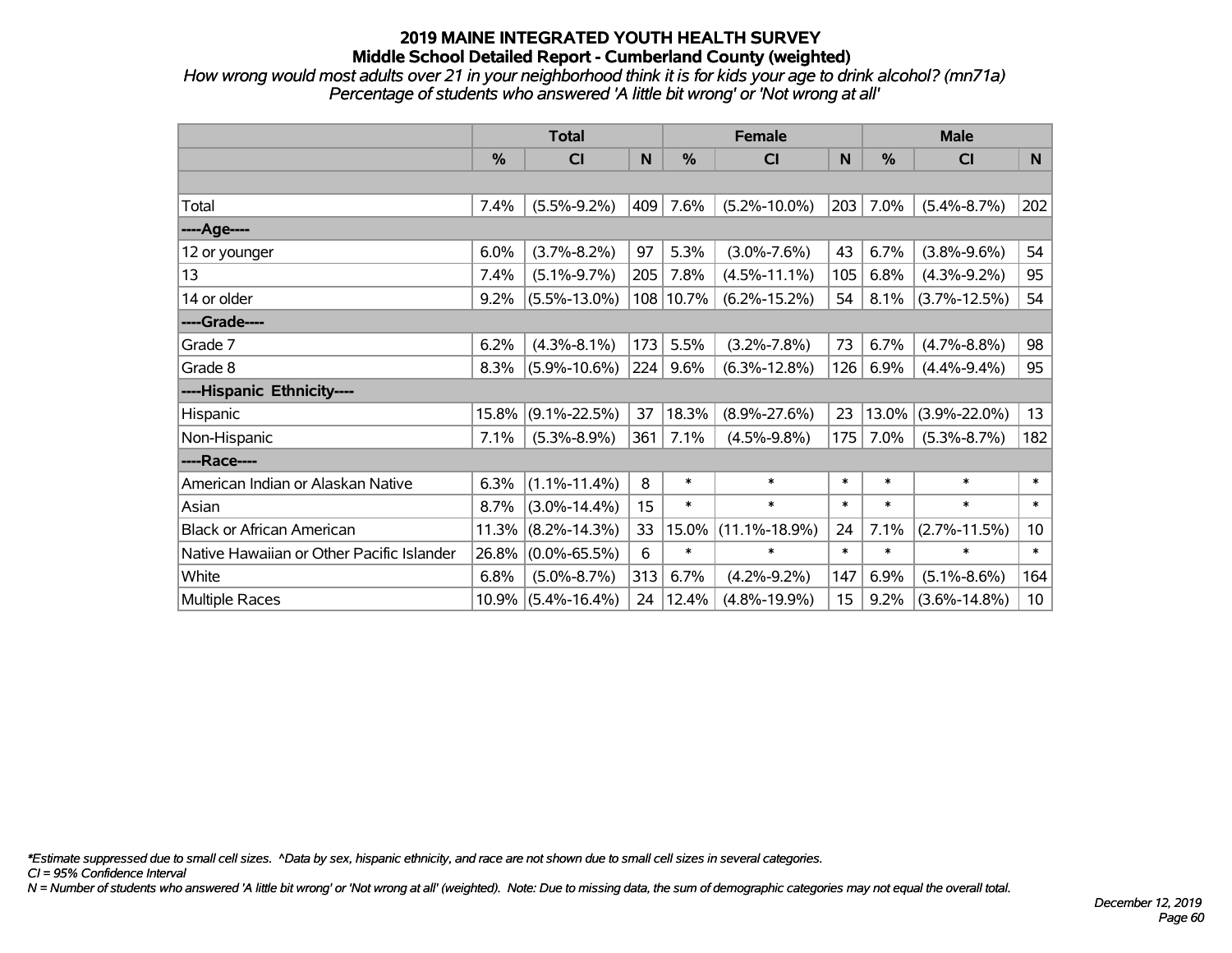*How do you feel about someone your age having 1 or 2 drinks of an alcoholic beverage nearly every day? (mn164) Percentage of students who answered 'Strongly approve' or 'Approve'*

|                                           | <b>Total</b> |                     |                 |        | <b>Female</b>      |             | <b>Male</b>   |                    |             |  |
|-------------------------------------------|--------------|---------------------|-----------------|--------|--------------------|-------------|---------------|--------------------|-------------|--|
|                                           | %            | CI                  | $\mathbf N$     | %      | <b>CI</b>          | $\mathbf N$ | $\frac{0}{0}$ | <b>CI</b>          | $\mathbf N$ |  |
|                                           |              |                     |                 |        |                    |             |               |                    |             |  |
| Total                                     | 3.5%         | $(2.5\% - 4.4\%)$   | 191             | 3.2%   | $(2.2\% - 4.3\%)$  |             | 84 3.3%       | $(2.2\% - 4.4\%)$  | 92          |  |
| ---- Age----                              |              |                     |                 |        |                    |             |               |                    |             |  |
| 12 or younger                             | 4.2%         | $(2.4\% - 6.0\%)$   | 67              | 4.7%   | $(2.1\% - 7.2\%)$  |             | 37 3.2%       | $(0.8\% - 5.7\%)$  | 25          |  |
| 13                                        | 2.5%         | $(1.2\% - 3.7\%)$   | 67              | 2.1%   | $(0.5\% - 3.6\%)$  |             | 27 2.6%       | $(1.3\% - 3.8\%)$  | 36          |  |
| 14 or older                               | 4.8%         | $(3.3\% - 6.4\%)$   | 54              | 4.0%   | $(1.7\% - 6.4\%)$  |             | $20 5.0\%$    | $(3.3\% - 6.8\%)$  | 31          |  |
| ----Grade----                             |              |                     |                 |        |                    |             |               |                    |             |  |
| Grade 7                                   | 3.4%         | $(2.0\% - 4.8\%)$   | 91              | 3.5%   | $(1.8\% - 5.3\%)$  |             | 45 3.0%       | $(1.3\% - 4.7\%)$  | 42          |  |
| Grade 8                                   | 3.4%         | $(2.3\% - 4.5\%)$   | 91              | 2.9%   | $(1.5\% - 4.3\%)$  |             | 37 3.6%       | $(2.2\% - 5.0\%)$  | 49          |  |
| ----Hispanic Ethnicity----                |              |                     |                 |        |                    |             |               |                    |             |  |
| Hispanic                                  | 9.2%         | $(4.2\% - 14.2\%)$  | 22              | 7.9%   | $(2.1\% - 13.8\%)$ |             | 10 7.0%       | $(0.6\% - 13.3\%)$ | 8           |  |
| Non-Hispanic                              | 3.0%         | $(2.2\% - 3.8\%)$   | 150             | 2.6%   | $(1.7\% - 3.6\%)$  |             | 62 3.0%       | $(2.1\% - 4.0\%)$  | 78          |  |
| ----Race----                              |              |                     |                 |        |                    |             |               |                    |             |  |
| American Indian or Alaskan Native         | $\ast$       | $\ast$              | $\ast$          | $\ast$ | $\ast$             | $\ast$      | $\ast$        | $\ast$             | $\ast$      |  |
| Asian                                     | $\ast$       | $\ast$              | $\ast$          | $\ast$ | $\ast$             | $\ast$      | $\ast$        | $\ast$             | $\ast$      |  |
| <b>Black or African American</b>          | 10.7%        | $(4.3\% - 17.1\%)$  | 26              | 12.4%  | $(2.4\% - 22.5\%)$ |             | 18 8.3%       | $(0.0\% - 17.1\%)$ | $\bf 8$     |  |
| Native Hawaiian or Other Pacific Islander | 43.6%        | $(13.2\% - 74.1\%)$ | 10 <sup>1</sup> | $\ast$ | $\ast$             | $\ast$      | $\ast$        | $\ast$             | $\ast$      |  |
| White                                     | 2.7%         | $(1.8\% - 3.5\%)$   | 121             | 2.3%   | $(1.4\% - 3.2\%)$  |             | 50 2.8%       | $(1.6\% - 4.0\%)$  | 66          |  |
| Multiple Races                            | 4.4%         | $(2.0\% - 6.9\%)$   | 11              | $\ast$ | $\ast$             | $\ast$      | $\ast$        | $\ast$             | $\ast$      |  |

*\*Estimate suppressed due to small cell sizes. ^Data by sex, hispanic ethnicity, and race are not shown due to small cell sizes in several categories.*

*CI = 95% Confidence Interval*

*N = Number of students who answered 'Strongly approve' or 'Approve' (weighted). Note: Due to missing data, the sum of demographic categories may not equal the overall total.*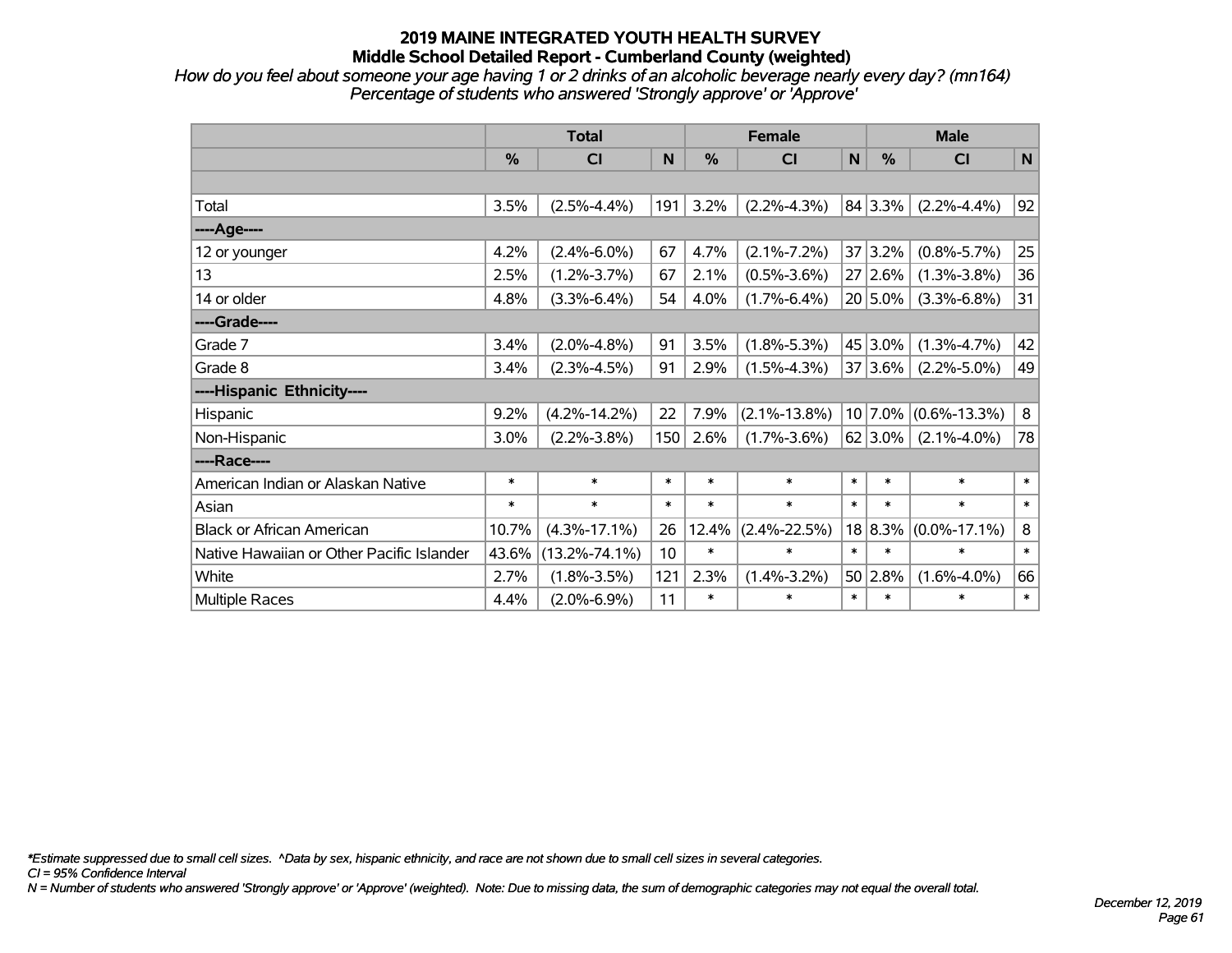*How wrong do your parents feel it would be for you to have 1 or 2 drinks of an alcoholic beverage nearly every day? (mn165) Percentage of students who answered 'A little bit wrong' or 'Not wrong at all'*

|                                           | <b>Total</b>  |                    |        | <b>Female</b> | <b>Male</b>        |              |               |                            |        |
|-------------------------------------------|---------------|--------------------|--------|---------------|--------------------|--------------|---------------|----------------------------|--------|
|                                           | $\frac{0}{0}$ | CI                 | N      | $\frac{0}{0}$ | CI                 | $\mathsf{N}$ | $\frac{0}{0}$ | <b>CI</b>                  | N      |
|                                           |               |                    |        |               |                    |              |               |                            |        |
| Total                                     | 2.5%          | $(2.2\% - 2.9\%)$  |        | 138 2.8%      | $(2.3\% - 3.3\%)$  |              |               | 74 2.0% (1.5%-2.5%)        | 57     |
| ---- Age----                              |               |                    |        |               |                    |              |               |                            |        |
| 12 or younger                             | 2.1%          | $(1.4\% - 2.9\%)$  | 34     | 2.9%          | $(2.1\% - 3.6\%)$  | 23           |               | $1.1\%$ (0.2%-2.0%)        | 9      |
| 13                                        | 2.8%          | $(2.2\% - 3.5\%)$  | 78     | 3.0%          | $(2.1\% - 3.9\%)$  |              |               | $40 2.4\% $ (1.6%-3.2%)    | 34     |
| 14 or older                               | 2.3%          | $(1.3\% - 3.2\%)$  | 26     | 2.2%          | $(1.0\% - 3.4\%)$  |              |               | $11$   2.3%   (1.1%-3.6%)  | 15     |
| ----Grade----                             |               |                    |        |               |                    |              |               |                            |        |
| Grade 7                                   | 2.4%          | $(1.9\% - 2.9\%)$  | 66     | 2.8%          | $(2.0\% - 3.6\%)$  | 37           |               | $1.8\%$ (1.1%-2.6%)        | 26     |
| Grade 8                                   | 2.4%          | $(2.0\% - 2.9\%)$  | 65     | $ 2.7\% $     | $(2.0\% - 3.5\%)$  |              |               | $35 2.1\% (1.4\% - 2.7\%)$ | 28     |
| ----Hispanic Ethnicity----                |               |                    |        |               |                    |              |               |                            |        |
| Hispanic                                  | 7.3%          | $(4.4\% - 10.3\%)$ | 17     | 7.0%          | $(3.1\% - 10.8\%)$ | 9            | 5.8%          | $(3.0\% - 8.5\%)$          | 6      |
| Non-Hispanic                              | 2.4%          | $(2.0\% - 2.7\%)$  |        | $118$ 2.6%    | $(2.1\% - 3.2\%)$  |              |               | 63 2.0% $(1.5\% - 2.5\%)$  | 51     |
| ----Race----                              |               |                    |        |               |                    |              |               |                            |        |
| American Indian or Alaskan Native         | $\ast$        | $\ast$             | $\ast$ | $\ast$        | $\ast$             | $\ast$       | $\ast$        | $\ast$                     | $\ast$ |
| Asian                                     | $\ast$        | $\ast$             | $\ast$ | $\ast$        | $\ast$             | $\ast$       | $\ast$        | $\ast$                     | $\ast$ |
| <b>Black or African American</b>          | 3.1%          | $(1.0\% - 5.2\%)$  | 8      | $\ast$        | $\ast$             | $\ast$       | $\ast$        | $\ast$                     | $\ast$ |
| Native Hawaiian or Other Pacific Islander | $\ast$        | $\ast$             | $\ast$ | $\ast$        | $\ast$             | $\ast$       | $\ast$        | $\ast$                     | $\ast$ |
| White                                     | 2.3%          | $(1.9\% - 2.7\%)$  | 105    | 2.5%          | $(1.9\% - 3.1\%)$  | 54           | 2.0%          | $(1.5\% - 2.5\%)$          | 48     |
| Multiple Races                            | 4.3%          | $(1.8\% - 6.7\%)$  | 10     | $\ast$        | $\ast$             | $\ast$       | $\ast$        | $\ast$                     | $\ast$ |

*\*Estimate suppressed due to small cell sizes. ^Data by sex, hispanic ethnicity, and race are not shown due to small cell sizes in several categories.*

*CI = 95% Confidence Interval*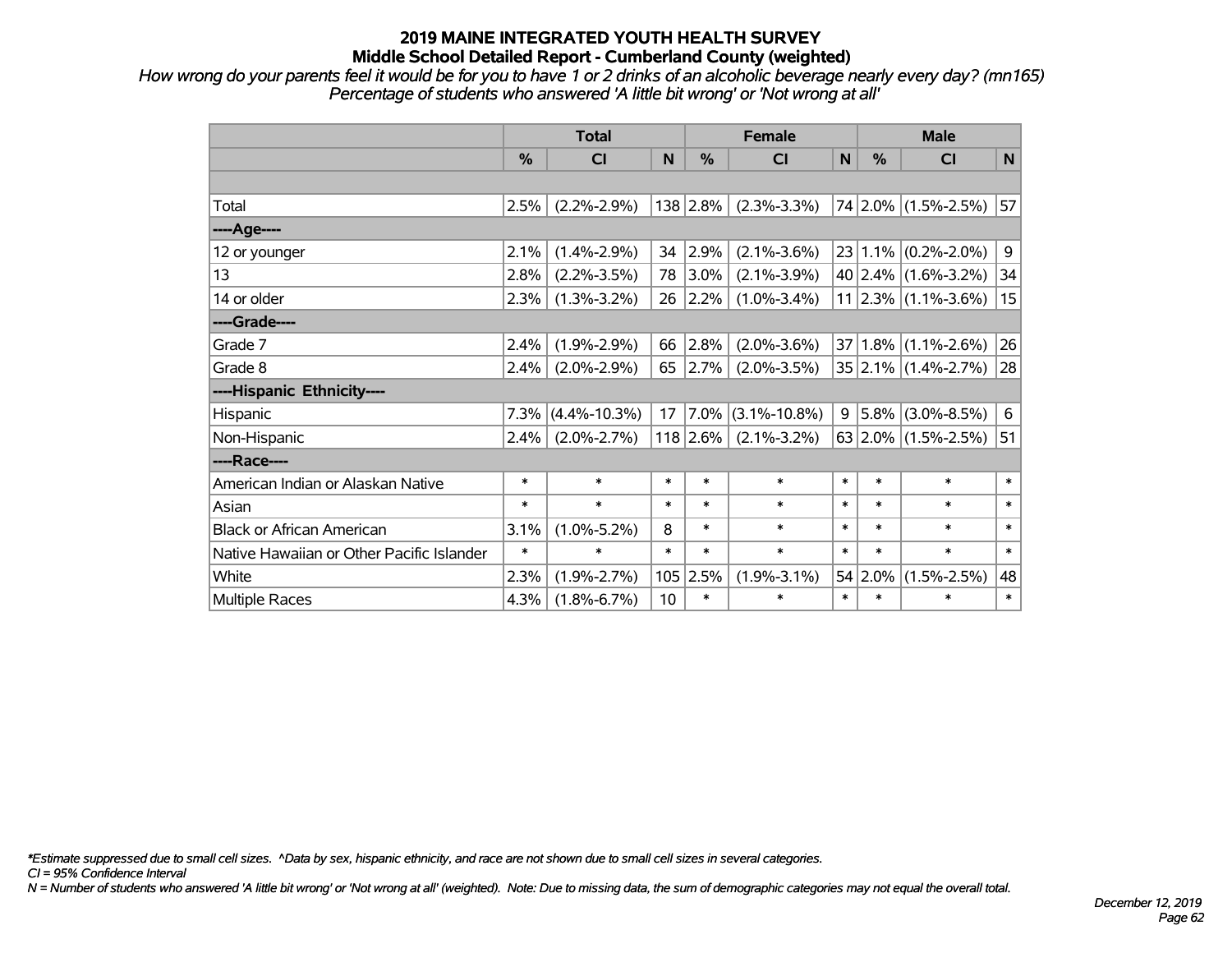*How wrong do your friends feel it would be for you to have 1 or 2 drinks of an alcoholic beverage nearly every day? (mn175) Percentage of students who answered 'A little bit wrong' or 'Not wrong at all'*

|                                           | <b>Total</b> |                     |     |        | <b>Female</b>      |        | <b>Male</b> |                     |        |  |
|-------------------------------------------|--------------|---------------------|-----|--------|--------------------|--------|-------------|---------------------|--------|--|
|                                           | %            | C <sub>l</sub>      | N   | %      | <b>CI</b>          | N      | %           | <b>CI</b>           | N      |  |
|                                           |              |                     |     |        |                    |        |             |                     |        |  |
| Total                                     | 9.7%         | $(7.7\% - 11.7\%)$  | 529 | 8.9%   | $(7.0\% - 10.8\%)$ |        | 232 10.5%   | $(8.0\% - 13.0\%)$  | 290    |  |
| ----Age----                               |              |                     |     |        |                    |        |             |                     |        |  |
| 12 or younger                             | 6.7%         | $(4.1\% - 9.3\%)$   | 106 | 7.6%   | $(4.2\% - 10.9\%)$ | 60     | 5.7%        | $(2.7\% - 8.7\%)$   | 43     |  |
| 13                                        | 11.0%        | $(8.5\% - 13.6\%)$  | 303 | 9.5%   | $(6.7\% - 12.2\%)$ |        | 124 12.4%   | $(9.1\% - 15.7\%)$  | 174    |  |
| 14 or older                               | 10.9%        | $(7.6\% - 14.1\%)$  | 120 | 9.7%   | $(7.0\% - 12.5\%)$ | 47     | 12.0%       | $(7.1\% - 17.0\%)$  | 72     |  |
| ----Grade----                             |              |                     |     |        |                    |        |             |                     |        |  |
| Grade 7                                   | 8.1%         | $(5.5\% - 10.8\%)$  | 219 | 8.1%   | $(5.4\% - 10.8\%)$ | 104    | 8.1%        | $(5.2\% - 11.0\%)$  | 112    |  |
| Grade 8                                   | 11.3%        | $(9.0\% - 13.6\%)$  | 300 | 9.8%   | $(7.4\% - 12.2\%)$ |        | 126 12.7%   | $(9.4\% - 16.1\%)$  | 171    |  |
| ----Hispanic Ethnicity----                |              |                     |     |        |                    |        |             |                     |        |  |
| Hispanic                                  | 16.0%        | $(8.7\% - 23.2\%)$  | 39  | 11.7%  | $(4.1\% - 19.2\%)$ | 15     | 19.0%       | $(8.4\% - 29.6\%)$  | 22     |  |
| Non-Hispanic                              | 9.4%         | $(7.3\% - 11.5\%)$  | 465 | 8.5%   | $(6.6\% - 10.4\%)$ |        | 200 10.3%   | $(7.9\% - 12.7\%)$  | 260    |  |
| ----Race----                              |              |                     |     |        |                    |        |             |                     |        |  |
| American Indian or Alaskan Native         | 19.3%        | $(10.3\% - 28.3\%)$ | 15  | 21.2%  | $(9.3\% - 33.1\%)$ | 7      | 18.0%       | $(4.5\% - 31.5\%)$  | 8      |  |
| Asian                                     | 4.3%         | $(0.7\% - 7.8\%)$   | 6   | $\ast$ | $\ast$             | $\ast$ | $\ast$      | $\ast$              | $\ast$ |  |
| <b>Black or African American</b>          | 8.5%         | $(2.5\% - 14.5\%)$  | 21  | 8.0%   | $(1.8\% - 14.2\%)$ | 12     | 9.4%        | $(1.9\% - 16.9\%)$  | 9      |  |
| Native Hawaiian or Other Pacific Islander | 29.1%        | $(7.5\% - 50.6\%)$  | 6   | $\ast$ | $\ast$             | $\ast$ | $\ast$      | $\ast$              | $\ast$ |  |
| White                                     | 9.3%         | $(7.1\% - 11.5\%)$  | 421 | 8.6%   | $(6.4\% - 10.8\%)$ | 183    | 9.9%        | $(7.0\% - 12.9\%)$  | 234    |  |
| Multiple Races                            | 16.1%        | $(9.2\% - 23.1\%)$  | 40  | 14.3%  | $(5.6\% - 23.0\%)$ | 18     | 18.6%       | $(10.1\% - 27.2\%)$ | 22     |  |

*\*Estimate suppressed due to small cell sizes. ^Data by sex, hispanic ethnicity, and race are not shown due to small cell sizes in several categories.*

*CI = 95% Confidence Interval*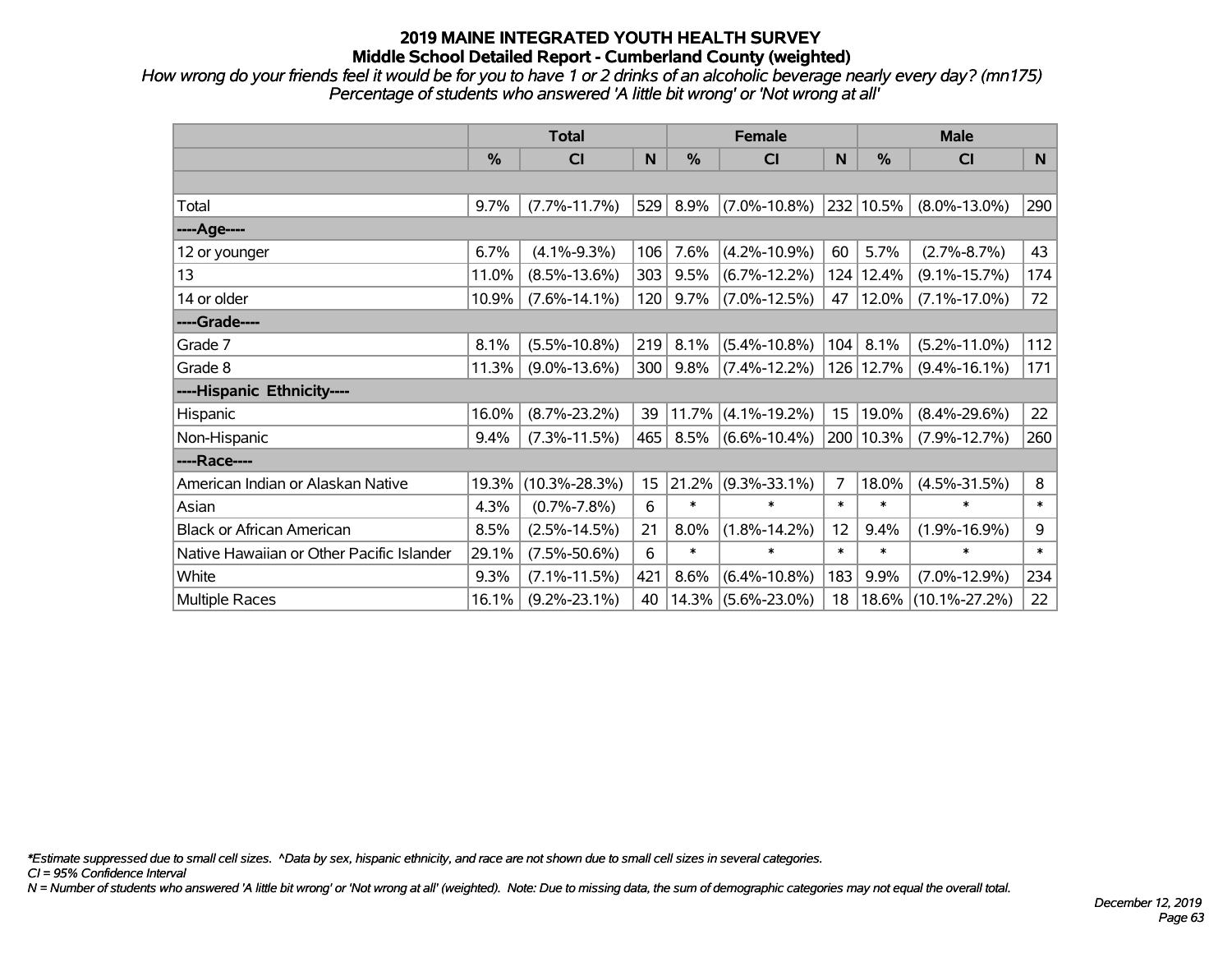### **2019 MAINE INTEGRATED YOUTH HEALTH SURVEY Middle School Detailed Report - Cumberland County (weighted)** *Have you ever used marijuana? (mn74) Percentage of students who answered 'Yes'*

|                                           | <b>Total</b> |                    |        | <b>Female</b> | <b>Male</b>           |        |               |                    |                |
|-------------------------------------------|--------------|--------------------|--------|---------------|-----------------------|--------|---------------|--------------------|----------------|
|                                           | %            | C <sub>l</sub>     | N      | $\frac{0}{0}$ | CI                    | N      | $\frac{9}{6}$ | <b>CI</b>          | N              |
|                                           |              |                    |        |               |                       |        |               |                    |                |
| Total                                     | 6.3%         | $(5.1\% - 7.5\%)$  | 333    | 6.3%          | $(4.8\% - 7.8\%)$     | 160    | 6.2%          | $(4.8\% - 7.7\%)$  | 171            |
| ----Age----                               |              |                    |        |               |                       |        |               |                    |                |
| 12 or younger                             | 3.9%         | $(2.6\% - 5.3\%)$  | 61     | 3.5%          | $(1.5\% - 5.5\%)$     | 27     | 4.2%          | $(2.6\% - 5.9\%)$  | 32             |
| 13                                        | 6.2%         | $(5.0\% - 7.5\%)$  | 167    | 6.2%          | $(4.7\% - 7.6\%)$     | 79     | 6.3%          | $(4.7\% - 8.0\%)$  | 87             |
| 14 or older                               | 9.8%         | $(7.6\% - 12.0\%)$ | 106    |               | $11.3\%$ (7.8%-14.7%) | 54     | 8.6%          | $(6.1\% - 11.2\%)$ | 52             |
| ----Grade----                             |              |                    |        |               |                       |        |               |                    |                |
| Grade 7                                   | 4.1%         | $(2.7\% - 5.5\%)$  | 108    | 3.8%          | $(2.0\% - 5.5\%)$     | 47     | 4.3%          | $(2.9\% - 5.7\%)$  | 59             |
| Grade 8                                   | 8.5%         | $(6.8\% - 10.1\%)$ | 218    | 8.8%          | $(6.5\% - 11.1\%)$    | 110    | 8.2%          | $(6.2\% - 10.2\%)$ | 108            |
| ----Hispanic Ethnicity----                |              |                    |        |               |                       |        |               |                    |                |
| Hispanic                                  | 9.8%         | $(5.7\% - 14.0\%)$ | 22     | 11.1%         | $(6.0\% - 16.2\%)$    | 13     | 7.1%          | $(3.0\% - 11.2\%)$ | $\overline{7}$ |
| Non-Hispanic                              | 6.2%         | $(5.0\% - 7.4\%)$  | 301    | 6.2%          | $(4.7\% - 7.6\%)$     | 144    | 6.3%          | $(4.8\% - 7.7\%)$  | 156            |
| ----Race----                              |              |                    |        |               |                       |        |               |                    |                |
| American Indian or Alaskan Native         | 11.2%        | $(6.5\% - 15.9\%)$ | 10     | $\ast$        | $\ast$                | $\ast$ | $\ast$        | $\ast$             | $\ast$         |
| Asian                                     | 6.8%         | $(4.2\% - 9.4\%)$  | 11     | $\ast$        | $\ast$                | $\ast$ | $\ast$        | $\ast$             | $\ast$         |
| <b>Black or African American</b>          | 7.0%         | $(4.6\% - 9.3\%)$  | 17     | 8.0%          | $(3.9\% - 12.0\%)$    | 11     | 5.8%          | $(2.7\% - 8.9\%)$  | 6              |
| Native Hawaiian or Other Pacific Islander | $\ast$       | $\ast$             | $\ast$ | $\ast$        | $\ast$                | $\ast$ | $\ast$        | $\ast$             | $\ast$         |
| White                                     | 5.8%         | $(4.5\% - 7.0\%)$  | 255    | 5.8%          | $(4.2\% - 7.4\%)$     | 121    | 5.7%          | $(4.2\% - 7.3\%)$  | 133            |
| <b>Multiple Races</b>                     | 12.0%        | $(7.2\% - 16.7\%)$ | 26     | 12.3%         | $(6.0\% - 18.5\%)$    | 15     | 10.8%         | $(4.9\% - 16.8\%)$ | 11             |

*\*Estimate suppressed due to small cell sizes. ^Data by sex, hispanic ethnicity, and race are not shown due to small cell sizes in several categories.*

*CI = 95% Confidence Interval*

*N = Number of students who answered 'Yes' (weighted). Note: Due to missing data, the sum of demographic categories may not equal the overall total.*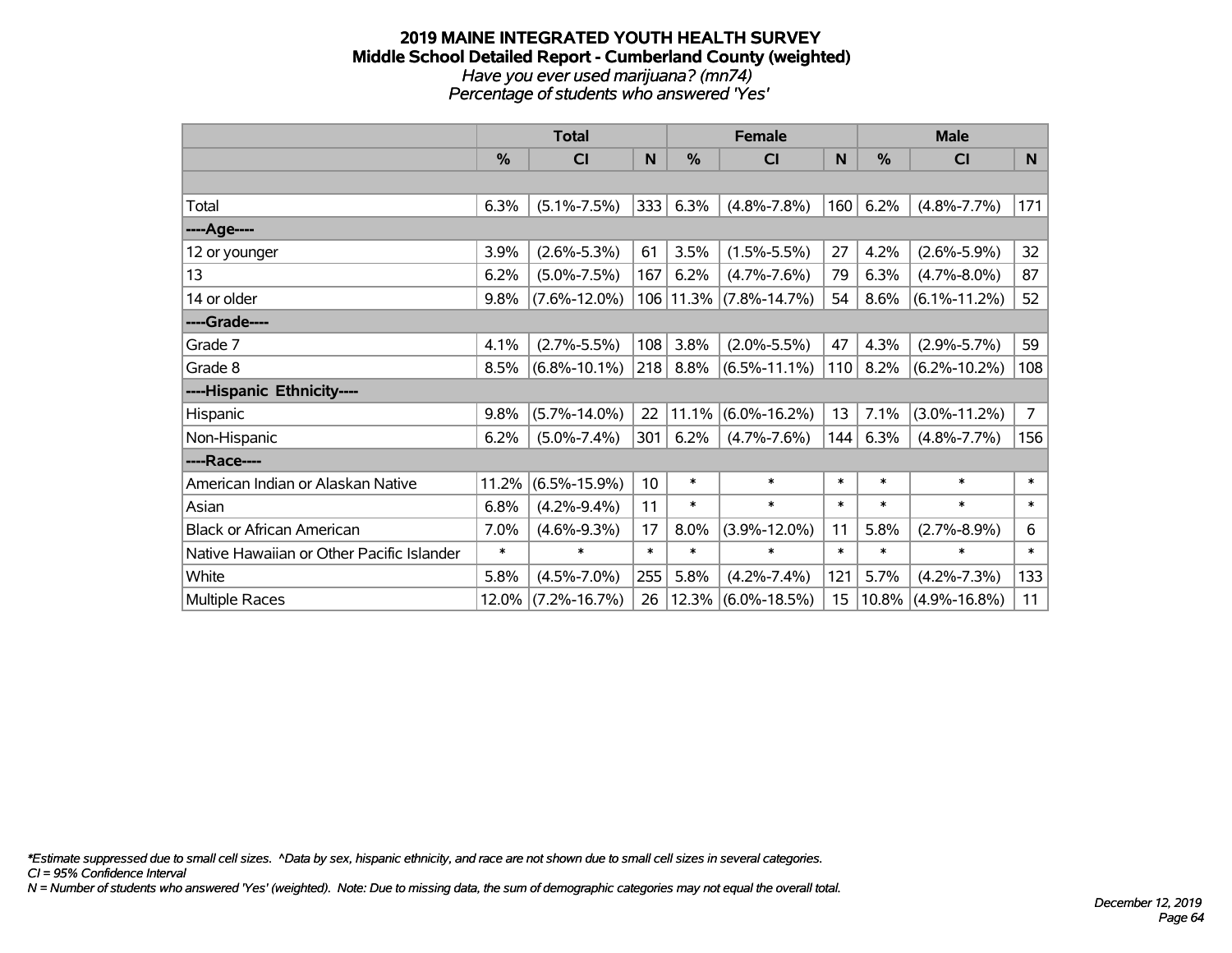*How old were you when you tried marijuana for the first time? (mn75)*

*Among students who have tried marijuana, the percentage of students who answered before age 11*

|                                           | <b>Total</b>  |                     |                | <b>Female</b> | <b>Male</b>            |              |               |                          |              |
|-------------------------------------------|---------------|---------------------|----------------|---------------|------------------------|--------------|---------------|--------------------------|--------------|
|                                           | $\frac{0}{0}$ | <b>CI</b>           | N              | %             | <b>CI</b>              | $\mathsf{N}$ | $\frac{0}{0}$ | <b>CI</b>                | $\mathsf{N}$ |
|                                           |               |                     |                |               |                        |              |               |                          |              |
| Total                                     |               | 17.9% (13.9%-21.9%) |                |               | 62 16.9% (11.9%-22.0%) |              |               | 28 17.8% (11.5%-24.0%)   | 31           |
| ----Age----                               |               |                     |                |               |                        |              |               |                          |              |
| 12 or younger                             | 24.1%         | $(14.3\% - 33.9\%)$ |                | 15 23.2%      | $(12.6\% - 33.8\%)$    | 7            | 21.0%         | $(6.9\% - 35.1\%)$       | 6            |
| 13                                        | 15.2%         | $(9.1\% - 21.3\%)$  |                | 26 16.0%      | $(9.4\% - 22.6\%)$     |              | 12 13.7%      | $(3.3\% - 24.1\%)$       | 12           |
| 14 or older                               |               | 18.4% (12.1%-24.8%) |                | 21   14.7%    | $(5.0\% - 24.5\%)$     | 8            |               | $ 23.0\% $ (11.5%-34.4%) | 12           |
| ----Grade----                             |               |                     |                |               |                        |              |               |                          |              |
| Grade 7                                   | 21.3%         | $(13.4\% - 29.3\%)$ |                | 24 21.0%      | $(10.5\% - 31.4\%)$    | 11           | 19.5%         | $(7.4\% - 31.7\%)$       | 12           |
| Grade 8                                   |               | 15.2% (10.6%-19.8%) |                | $34 14.8\% $  | $(8.0\% - 21.5\%)$     |              |               | 17 15.6% (10.4%-20.7%)   | 17           |
| ----Hispanic Ethnicity----                |               |                     |                |               |                        |              |               |                          |              |
| Hispanic                                  | 28.9%         | $(10.7\% - 47.1\%)$ | $\overline{7}$ | $\ast$        | $\ast$                 | $\ast$       | $\ast$        | $\ast$                   | $\ast$       |
| Non-Hispanic                              |               | 16.6% (12.6%-20.6%) |                | 51 15.5%      | $(9.1\% - 21.9\%)$     | 23           |               | $17.2\%$ (10.9%-23.5%)   | 27           |
| ----Race----                              |               |                     |                |               |                        |              |               |                          |              |
| American Indian or Alaskan Native         | $\ast$        | $\ast$              | $\ast$         | $\ast$        | $\ast$                 | $\ast$       | $\ast$        | $\ast$                   | $\ast$       |
| Asian                                     | $\ast$        | $\ast$              | $\ast$         | $\ast$        | $\ast$                 | $\ast$       | $\ast$        | $\ast$                   | $\ast$       |
| <b>Black or African American</b>          | 32.8%         | $(10.2\% - 55.4\%)$ | 6              | $\ast$        | $\ast$                 | $\ast$       | $\ast$        | $\ast$                   | $\ast$       |
| Native Hawaiian or Other Pacific Islander | $\ast$        | $\ast$              | $\ast$         | $\ast$        | $\ast$                 | $\ast$       | $\ast$        | $\ast$                   | $\ast$       |
| White                                     | 14.3%         | $(9.7\% - 18.9\%)$  |                | 38 13.5%      | $(7.8\% - 19.2\%)$     | 17           | 14.6%         | $(8.4\% - 20.7\%)$       | 19           |
| <b>Multiple Races</b>                     |               | 27.0% (16.6%-37.5%) | $\overline{7}$ | $\ast$        | $\ast$                 | $\ast$       | $\ast$        | $\ast$                   | $\ast$       |

*\*Estimate suppressed due to small cell sizes. ^Data by sex, hispanic ethnicity, and race are not shown due to small cell sizes in several categories.*

*CI = 95% Confidence Interval*

*N = Among students who have tried marijuana, the number of students who answered before age 11 (weighted). Note: Due to missing data, the sum of demographic categories may not equal the overall total.*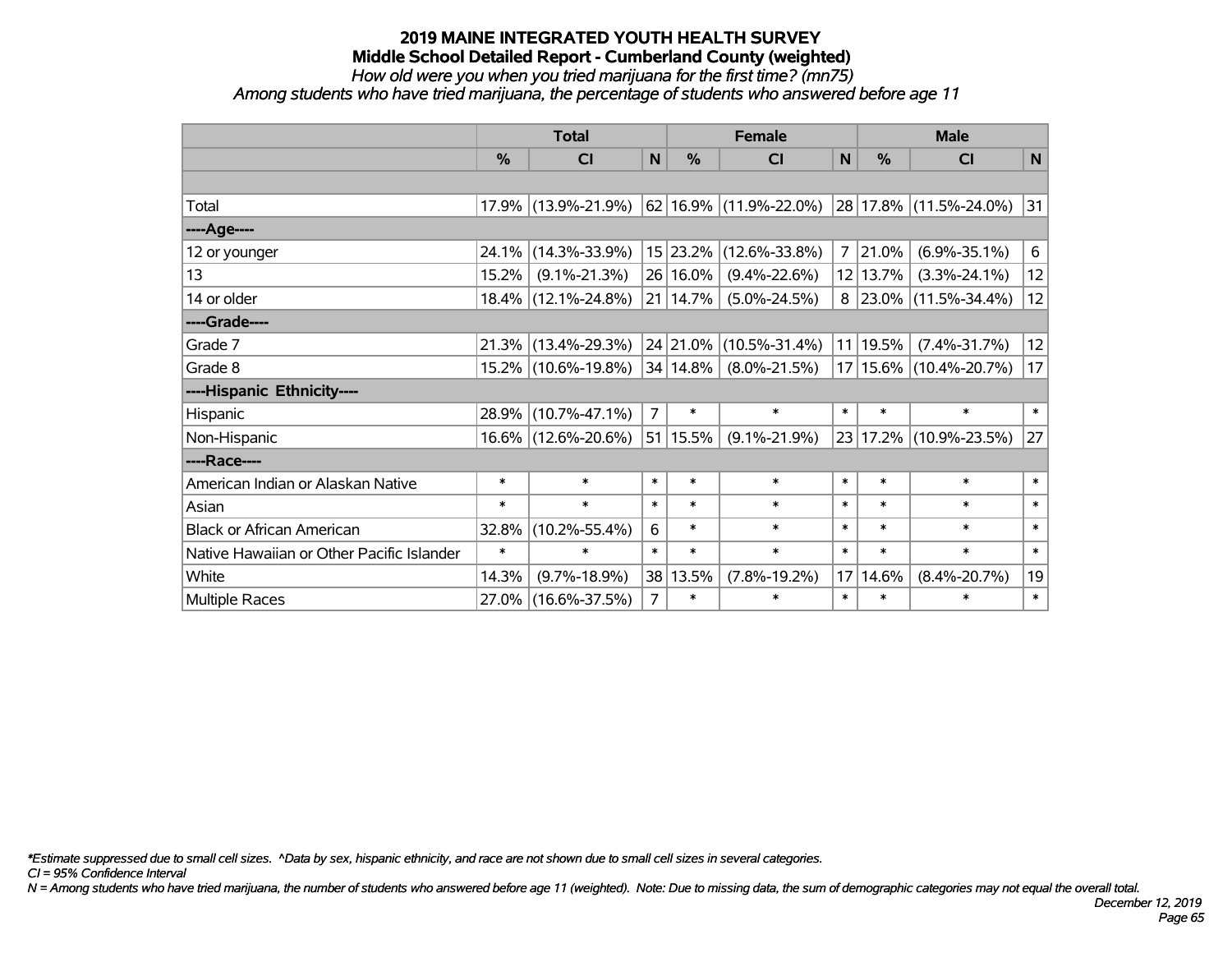### **2019 MAINE INTEGRATED YOUTH HEALTH SURVEY Middle School Detailed Report - Cumberland County (weighted)** *How old were you when you tried marijuana for the first time? (mn75\_2) Percentage of students who answered before age 11*

|                                           | <b>Total</b> |                     |                | <b>Female</b> | <b>Male</b>               |                 |             |                          |              |
|-------------------------------------------|--------------|---------------------|----------------|---------------|---------------------------|-----------------|-------------|--------------------------|--------------|
|                                           | %            | <b>CI</b>           | N              | %             | <b>CI</b>                 | N               | %           | <b>CI</b>                | N            |
|                                           |              |                     |                |               |                           |                 |             |                          |              |
| Total                                     |              | $1.2\%$ (0.9%-1.5%) |                |               | $62$   1.1%   (0.8%-1.4%) |                 |             | $28 1.1\% $ (0.7%-1.6%)  | 31           |
| ----Age----                               |              |                     |                |               |                           |                 |             |                          |              |
| 12 or younger                             | 1.0%         | $(0.6\% - 1.4\%)$   |                | $15 0.9\%$    | $(0.3\% - 1.6\%)$         | 7               | $0.9\%$     | $(0.2\% - 1.5\%)$        | 6            |
| 13                                        | 1.0%         | $(0.6\% - 1.4\%)$   |                |               | 26 1.0% (0.5%-1.4%)       |                 |             | $12 0.9\% $ (0.2%-1.6%)  | 12           |
| 14 or older                               |              | $1.9\%$ (1.0%-2.7%) |                |               | $21 1.7\% $ (0.7%-2.8%)   |                 |             | $8$   2.0%   (0.6%-3.4%) | 12           |
| ----Grade----                             |              |                     |                |               |                           |                 |             |                          |              |
| Grade 7                                   | 0.9%         | $(0.5\% - 1.3\%)$   |                |               | $24 0.8\% $ (0.2%-1.5%)   |                 | $11 0.9\% $ | $(0.3\% - 1.4\%)$        | 12           |
| Grade 8                                   |              | $1.3\%$ (0.8%-1.8%) |                |               | $ 34 1.3\% $ (0.8%-1.9%)  |                 |             | $ 17 1.3\% $ (0.6%-1.9%) | 17           |
| ----Hispanic Ethnicity----                |              |                     |                |               |                           |                 |             |                          |              |
| Hispanic                                  | 2.9%         | $(0.8\% - 5.0\%)$   | $\overline{7}$ | $\ast$        | $\ast$                    | $\ast$          | $\ast$      | $\ast$                   | $\ast$       |
| Non-Hispanic                              |              | $1.1\%$ (0.7%-1.4%) |                |               | $51 1.0\% $ (0.6%-1.4%)   |                 |             | $23 1.1\% $ (0.6%-1.6%)  | 27           |
| ----Race----                              |              |                     |                |               |                           |                 |             |                          |              |
| American Indian or Alaskan Native         | $\ast$       | $\ast$              | $\ast$         | $\ast$        | $\ast$                    | $\ast$          | $\ast$      | $\ast$                   | $\ast$       |
| Asian                                     | $\ast$       | $\ast$              | $\ast$         | $\ast$        | $\ast$                    | $\ast$          | $\ast$      | $\ast$                   | $\ast$       |
| <b>Black or African American</b>          | 2.3%         | $(0.1\% - 4.4\%)$   | 6              | $\ast$        | $\ast$                    | $\ast$          | $\ast$      | $\ast$                   | $\ast$       |
| Native Hawaiian or Other Pacific Islander | $\ast$       | $\ast$              | $\ast$         | $\ast$        | $\ast$                    | $\ast$          | $\ast$      | $\ast$                   | $\ast$       |
| White                                     | 0.9%         | $(0.5\% - 1.2\%)$   | 38             | $ 0.8\%$      | $(0.5\% - 1.2\%)$         | 17 <sup>2</sup> | 0.8%        | $(0.4\% - 1.3\%)$        | 19           |
| Multiple Races                            |              | $3.3\%$ (1.6%-5.1%) | $\overline{7}$ | $\ast$        | $\ast$                    | $\ast$          | $\ast$      | $\ast$                   | $\pmb{\ast}$ |

*\*Estimate suppressed due to small cell sizes. ^Data by sex, hispanic ethnicity, and race are not shown due to small cell sizes in several categories.*

*CI = 95% Confidence Interval*

*N = Number of students who answered before age 11 (weighted). Note: Due to missing data, the sum of demographic categories may not equal the overall total.*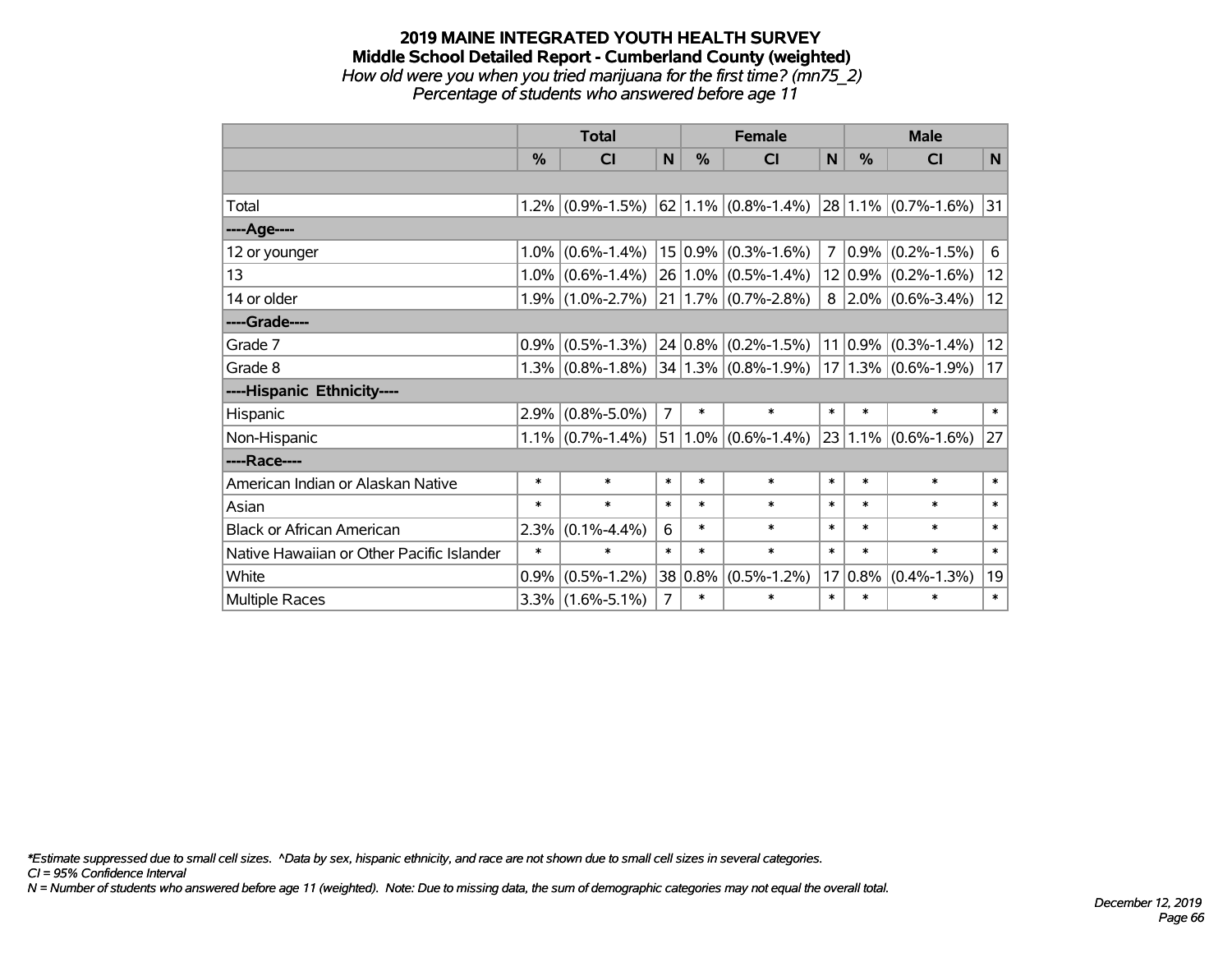### **2019 MAINE INTEGRATED YOUTH HEALTH SURVEY Middle School Detailed Report - Cumberland County (weighted)** *During the past 30 days, how many times did you use marijuana? (mn76)*

*Percentage of students who answered at least 1 time*

|                                           | <b>Total</b>  |                     |        |                  | <b>Female</b>                                                                 | <b>Male</b> |               |                          |        |
|-------------------------------------------|---------------|---------------------|--------|------------------|-------------------------------------------------------------------------------|-------------|---------------|--------------------------|--------|
|                                           | $\frac{0}{2}$ | <b>CI</b>           | N      | $\%$             | <b>CI</b>                                                                     | N           | $\frac{0}{0}$ | <b>CI</b>                | N      |
|                                           |               |                     |        |                  |                                                                               |             |               |                          |        |
| Total                                     |               | $2.9\%$ (2.3%-3.5%) |        |                  | $159$ 3.3% (2.5%-4.1%) 86 2.5% (1.7%-3.3%)                                    |             |               |                          | 70     |
| ----Age----                               |               |                     |        |                  |                                                                               |             |               |                          |        |
| 12 or younger                             | $1.8\%$       | $(1.1\% - 2.4\%)$   | 28     |                  | $ 2.2\% $ (1.3%-3.1%)                                                         |             |               | $18 1.1\% $ (0.1%-2.1%)  | 9      |
| 13                                        |               | $3.1\%$ (2.5%-3.7%) | 85     |                  | $3.0\%$ (2.1%-3.8%)                                                           |             |               | $ 39 3.2\% $ (2.2%-4.1%) | 45     |
| 14 or older                               |               | $4.1\%$ (2.7%-5.4%) | 46     |                  | $ 5.8\% $ (3.9%-7.8%)                                                         |             |               | $ 29 2.7\% $ (1.1%-4.3%) | 17     |
| ----Grade----                             |               |                     |        |                  |                                                                               |             |               |                          |        |
| Grade 7                                   | 1.9%          | $(1.2\% - 2.5\%)$   | 51     |                  | $ 2.1\% $ (1.3%-2.8%)                                                         |             | $27 1.6\% $   | $(0.8\% - 2.4\%)$        | 22     |
| Grade 8                                   |               | $3.8\%$ (2.8%-4.8%) |        |                  | $102 \mid 4.4\% \mid (3.0\% - 5.8\%) \mid 57 \mid 3.3\% \mid (1.9\% - 4.6\%)$ |             |               |                          | 45     |
| ----Hispanic Ethnicity----                |               |                     |        |                  |                                                                               |             |               |                          |        |
| Hispanic                                  | $4.8\%$       | $(3.0\% - 6.7\%)$   | 12     | $\ast$           | $\ast$                                                                        | $\ast$      | $\ast$        | $\ast$                   | $\ast$ |
| Non-Hispanic                              |               | $2.9\%$ (2.2%-3.5%) |        |                  | $143$ 3.3% (2.4%-4.2%)                                                        |             |               | 79 2.5% (1.6%-3.3%)      | 63     |
| ----Race----                              |               |                     |        |                  |                                                                               |             |               |                          |        |
| American Indian or Alaskan Native         | 6.3%          | $(3.1\% - 9.6\%)$   | 6      | $\ast$           | $\ast$                                                                        | $\ast$      | $\ast$        | $\ast$                   | $\ast$ |
| Asian                                     | $4.0\%$       | $(1.6\% - 6.5\%)$   | 6      | $\ast$           | $\ast$                                                                        | $\ast$      | $\ast$        | $\ast$                   | $\ast$ |
| <b>Black or African American</b>          | 2.9%          | $(0.9\% - 4.8\%)$   | 7      | $\ast$           | $\ast$                                                                        | $\ast$      | $\ast$        | $\ast$                   | $\ast$ |
| Native Hawaiian or Other Pacific Islander | $\ast$        | $\ast$              | $\ast$ | $\ast$           | $\ast$                                                                        | $\ast$      | $\ast$        | $\ast$                   | $\ast$ |
| White                                     | 2.7%          | $(2.0\% - 3.4\%)$   |        | $124 \mid 3.2\%$ | $(2.3\% - 4.2\%)$                                                             |             | 70 2.2%       | $(1.3\% - 3.2\%)$        | 53     |
| Multiple Races                            | $4.6\%$       | $(2.4\% - 6.8\%)$   | 11     | $\ast$           | $\ast$                                                                        | $\ast$      | $\ast$        | $\ast$                   | $\ast$ |

*\*Estimate suppressed due to small cell sizes. ^Data by sex, hispanic ethnicity, and race are not shown due to small cell sizes in several categories.*

*CI = 95% Confidence Interval*

*N = Number of students who answered at least 1 time (weighted). Note: Due to missing data, the sum of demographic categories may not equal the overall total.*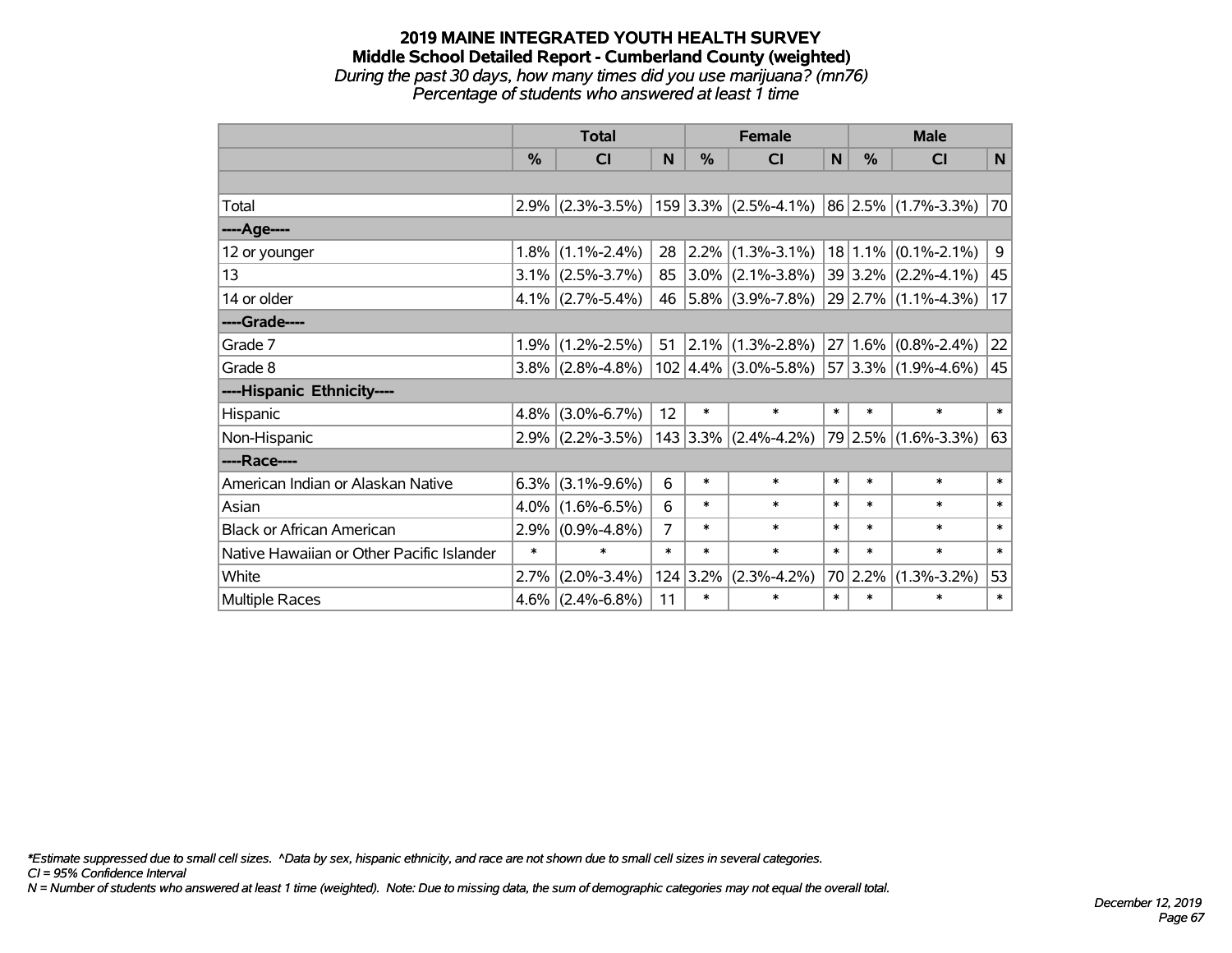# **2019 MAINE INTEGRATED YOUTH HEALTH SURVEY Middle School Detailed Report - Cumberland County (weighted)** *If you wanted to get some marijuana, how easy would it be for you to get some? (mn77)*

*Percentage of students who answered 'Sort of easy' or 'Very easy'*

|                                           | <b>Total</b>  |                        |        | <b>Female</b> | <b>Male</b>                 |              |        |                                  |        |
|-------------------------------------------|---------------|------------------------|--------|---------------|-----------------------------|--------------|--------|----------------------------------|--------|
|                                           | $\frac{0}{0}$ | <b>CI</b>              | N      | $\frac{0}{0}$ | <b>CI</b>                   | <sub>N</sub> | %      | <b>CI</b>                        | N      |
|                                           |               |                        |        |               |                             |              |        |                                  |        |
| Total                                     |               | $15.1\%$ (12.7%-17.5%) |        |               | 826 15.2% (12.3%-18.1%)     |              |        | $ 397 15.0\%  (12.4\% - 17.6\%)$ | 421    |
| ----Age----                               |               |                        |        |               |                             |              |        |                                  |        |
| 12 or younger                             | 11.9%         | $(9.2\% - 14.6\%)$     |        | 188 10.6%     | $(7.6\% - 13.6\%)$          | 84           | 13.0%  | $(9.7\% - 16.4\%)$               | 101    |
| 13                                        |               | 14.7% (12.3%-17.2%)    |        |               | 402 15.4% (12.1%-18.6%)     | 203          |        | $14.1\%$ (11.2%-16.9%)           | 197    |
| 14 or older                               |               | 20.7% (18.1%-23.3%)    |        |               | 234 22.4% (17.8%-27.0%)     |              |        | 110 19.4% (16.1%-22.8%)          | 123    |
| ----Grade----                             |               |                        |        |               |                             |              |        |                                  |        |
| Grade 7                                   | 11.6%         | $(8.8\% - 14.3\%)$     |        | 313 10.8%     | $(7.8\% - 13.9\%)$          | 139          | 12.2%  | $(9.2\% - 15.2\%)$               | 172    |
| Grade 8                                   |               | 18.6% (16.3%-21.0%)    |        |               | 498 19.4% (15.7%-23.1%)     |              |        | 251   17.9%   (15.0%-20.8%)      | 244    |
| ----Hispanic Ethnicity----                |               |                        |        |               |                             |              |        |                                  |        |
| Hispanic                                  |               | 21.4% (16.9%-25.9%)    | 50     |               | $ 24.5\% $ (15.1%-33.9%)    | 30           |        | $17.4\%$ (12.1%-22.6%)           | 19     |
| Non-Hispanic                              |               | 15.1% (12.7%-17.5%)    |        |               | 751   14.9%   (12.1%-17.7%) |              |        | 356   15.3%   (12.6%-17.9%)      | 390    |
| ----Race----                              |               |                        |        |               |                             |              |        |                                  |        |
| American Indian or Alaskan Native         |               | 23.4% (18.4%-28.4%)    | 23     | $19.0\%$      | $(12.1\% - 25.8\%)$         | 7            | 26.7%  | $(19.6\% - 33.7\%)$              | 15     |
| Asian                                     |               | 16.0% (11.5%-20.5%)    | 26     | 14.2%         | $(6.7\% - 21.6\%)$          | 11           | 15.8%  | $(7.9\% - 23.8\%)$               | 13     |
| <b>Black or African American</b>          |               | 17.7% (13.3%-22.0%)    | 45     |               | 15.5%  (10.0%-21.0%)        | 22           | 20.7%  | $(14.9\% - 26.5\%)$              | 23     |
| Native Hawaiian or Other Pacific Islander | $\ast$        | $\ast$                 | $\ast$ | $\ast$        | $\ast$                      | $\ast$       | $\ast$ | $\ast$                           | $\ast$ |
| White                                     | 14.3%         | $(11.9\% - 16.8\%)$    | 651    |               | $ 14.7\% $ (11.5%-17.9%)    | 314          | 14.2%  | $(11.5\% - 16.8\%)$              | 335    |
| Multiple Races                            |               | 23.3% (17.4%-29.2%)    |        |               | 55 21.3% (13.8%-28.8%)      | 26           |        | 24.3% (17.8%-30.8%)              | 27     |

*\*Estimate suppressed due to small cell sizes. ^Data by sex, hispanic ethnicity, and race are not shown due to small cell sizes in several categories.*

*CI = 95% Confidence Interval*

*N = Number of students who answered 'Sort of easy' or 'Very easy' (weighted). Note: Due to missing data, the sum of demographic categories may not equal the overall total.*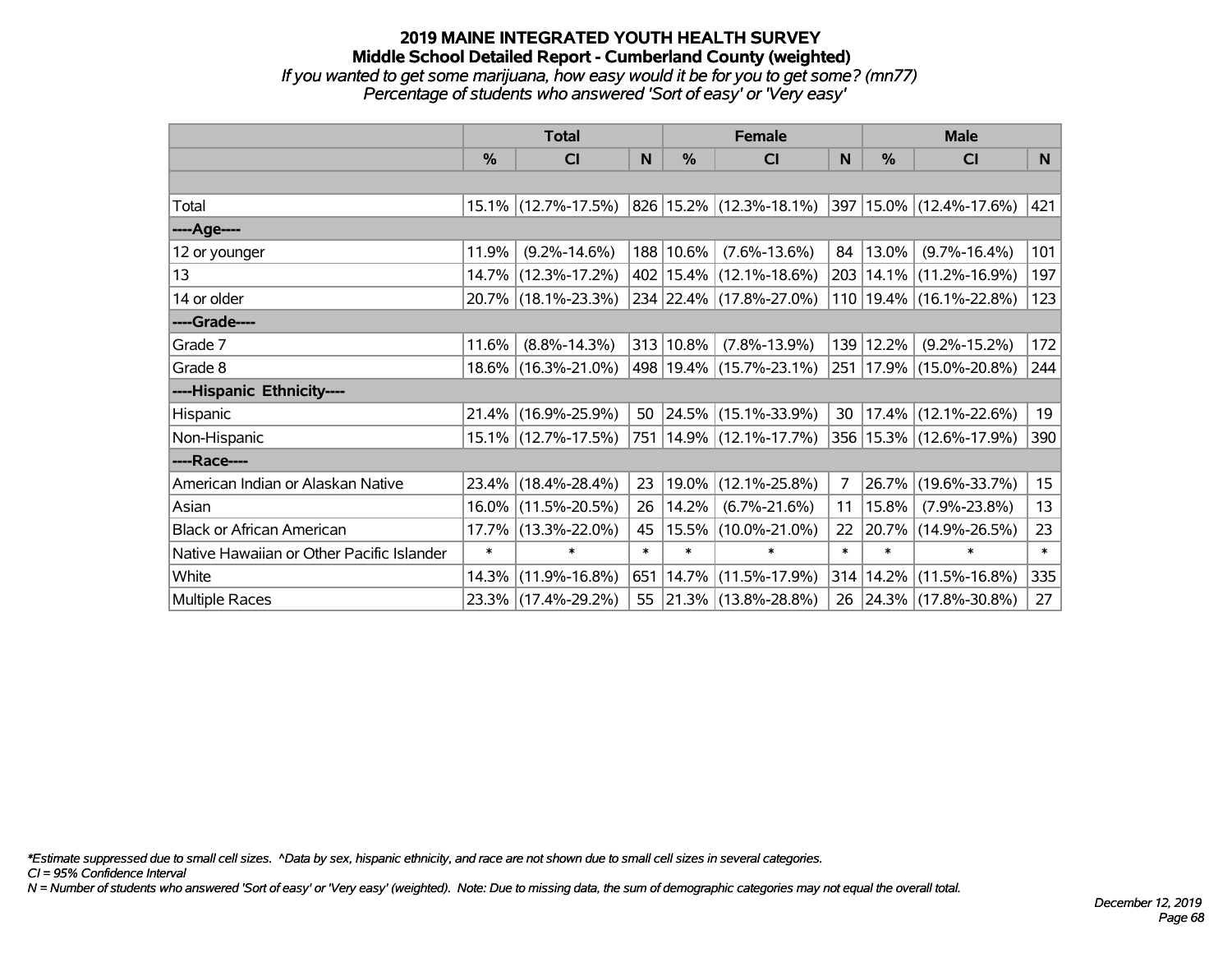### **2019 MAINE INTEGRATED YOUTH HEALTH SURVEY Middle School Detailed Report - Cumberland County (weighted)** *How wrong do your parents feel it would be for you to use marijuana? (mn193) Percentage of students who answered 'A little bit wrong' or 'Not wrong at all'*

|                                           | <b>Total</b> |                    | <b>Female</b>  |           |                        | <b>Male</b> |                  |                    |        |
|-------------------------------------------|--------------|--------------------|----------------|-----------|------------------------|-------------|------------------|--------------------|--------|
|                                           | %            | C <sub>l</sub>     | N              | %         | <b>CI</b>              | N           | $\frac{0}{0}$    | <b>CI</b>          | N      |
|                                           |              |                    |                |           |                        |             |                  |                    |        |
| Total                                     | 4.9%         | $(3.7\% - 6.0\%)$  |                | 269 5.3%  | $(4.0\% - 6.5\%)$      |             | 138 4.5%         | $(3.3\% - 5.7\%)$  | 127    |
| ---- Age----                              |              |                    |                |           |                        |             |                  |                    |        |
| 12 or younger                             | 3.7%         | $(2.5\% - 4.8\%)$  | 59             | 4.0%      | $(2.4\% - 5.6\%)$      | 32          | 3.2%             | $(1.0\% - 5.4\%)$  | 25     |
| 13                                        | 4.6%         | $(3.0\% - 6.2\%)$  | 127            | $ 4.6\% $ | $(2.4\% - 6.7\%)$      | 61          | 4.6%             | $(3.3\% - 5.9\%)$  | 65     |
| 14 or older                               | 7.3%         | $(5.5\% - 9.0\%)$  | 83             |           | $ 9.2\% $ (6.8%-11.6%) |             | 46 5.8%          | $(3.5\% - 8.1\%)$  | 37     |
| ----Grade----                             |              |                    |                |           |                        |             |                  |                    |        |
| Grade 7                                   | 3.3%         | $(2.1\% - 4.4\%)$  | 89             | 3.7%      | $(2.2\% - 5.2\%)$      | 48          | 2.7%             | $(1.5\% - 3.9\%)$  | 39     |
| Grade 8                                   | 6.4%         | $(4.9\% - 7.9\%)$  |                | 173 6.6%  | $(5.1\% - 8.2\%)$      | 87          | 6.3%             | $(4.4\% - 8.1\%)$  | 86     |
| ----Hispanic Ethnicity----                |              |                    |                |           |                        |             |                  |                    |        |
| Hispanic                                  | 9.2%         | $(5.1\% - 13.2\%)$ | 22             | 9.4%      | $(4.4\% - 14.5\%)$     | 12          | 7.9%             | $(3.8\% - 12.0\%)$ | 9      |
| Non-Hispanic                              | 4.7%         | $(3.6\% - 5.7\%)$  |                | 235 5.0%  | $(3.8\% - 6.2\%)$      |             | $121 \,   4.3\%$ | $(3.2\% - 5.5\%)$  | 112    |
| ----Race----                              |              |                    |                |           |                        |             |                  |                    |        |
| American Indian or Alaskan Native         | 7.7%         | $(3.3\% - 12.1\%)$ | $\overline{7}$ | $\ast$    | $\ast$                 | $\ast$      | $\ast$           | $\ast$             | $\ast$ |
| Asian                                     | 3.8%         | $(0.5\% - 7.1\%)$  | 6              | $\ast$    | $\ast$                 | $\ast$      | $\ast$           | $\ast$             | $\ast$ |
| <b>Black or African American</b>          | 4.1%         | $(1.7\% - 6.6\%)$  | 11             | $\ast$    | $\ast$                 | $\ast$      | $\ast$           | $\ast$             | $\ast$ |
| Native Hawaiian or Other Pacific Islander | $\ast$       | $\ast$             | $\ast$         | $\ast$    | $\ast$                 | $\ast$      | $\ast$           | $\ast$             | $\ast$ |
| White                                     | 4.7%         | $(3.6\% - 5.9\%)$  |                | 216 5.2%  | $(3.9\% - 6.5\%)$      |             | 112   4.3%       | $(3.0\% - 5.6\%)$  | 102    |
| <b>Multiple Races</b>                     | $7.0\%$      | $(3.3\% - 10.7\%)$ | 17             | $8.9\%$   | $(2.1\% - 15.7\%)$     | 11          | 5.0%             | $(1.0\% - 9.0\%)$  | 6      |

*\*Estimate suppressed due to small cell sizes. ^Data by sex, hispanic ethnicity, and race are not shown due to small cell sizes in several categories.*

*CI = 95% Confidence Interval*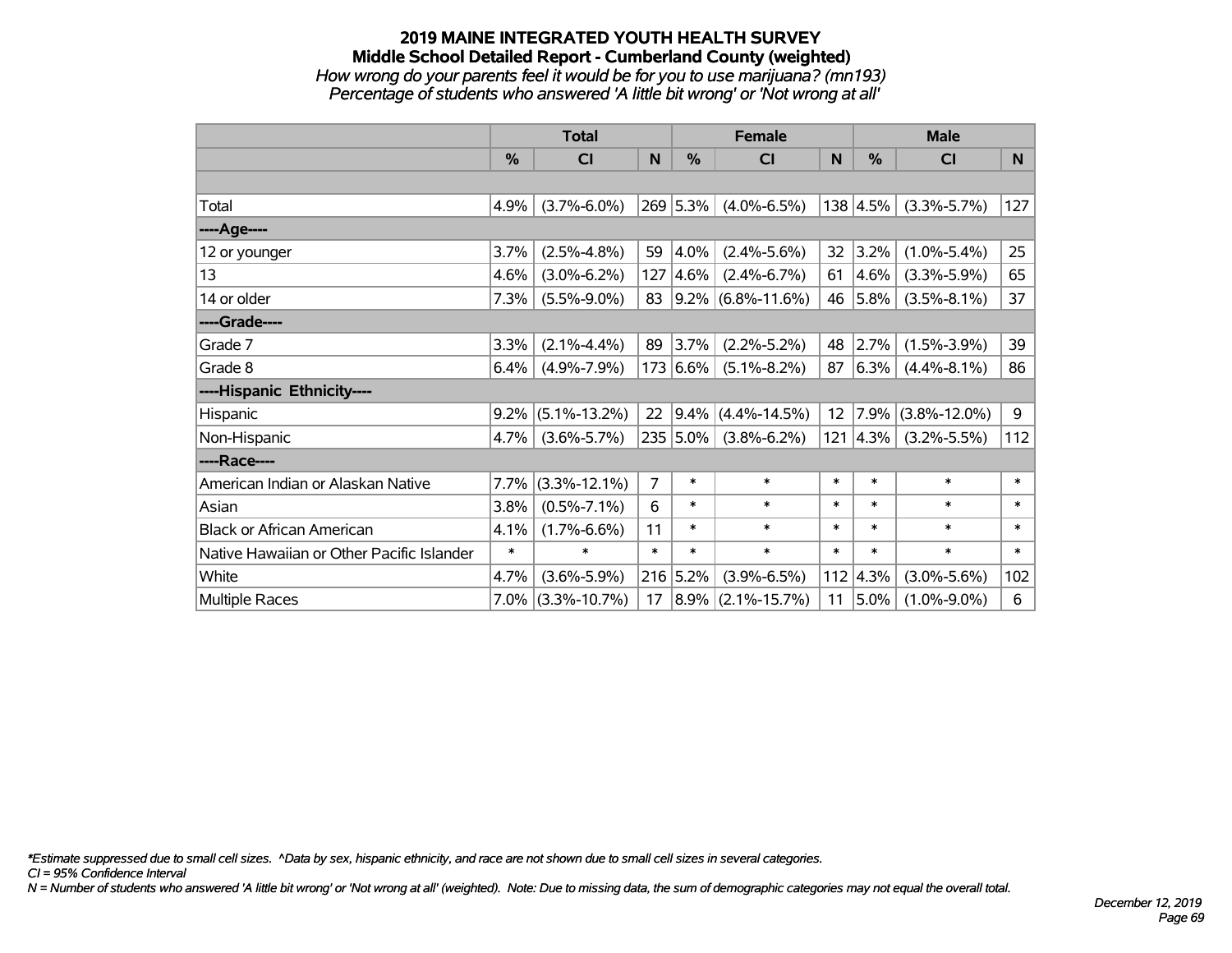*How much do you think people risk harming themselves (physically or in other ways) if they use marijuana once or twice a week? (mn194) Percentage of students who answered 'No risk' or 'Slight risk'*

|                                           | <b>Total</b> |                        |       | <b>Female</b> |                             | <b>Male</b>     |               |                         |        |
|-------------------------------------------|--------------|------------------------|-------|---------------|-----------------------------|-----------------|---------------|-------------------------|--------|
|                                           | %            | <b>CI</b>              | N     | %             | <b>CI</b>                   | N               | $\frac{0}{0}$ | <b>CI</b>               | N      |
|                                           |              |                        |       |               |                             |                 |               |                         |        |
| Total                                     |              | $32.9\%$ (29.7%-36.1%) |       |               | $1,806$ 29.0% (24.9%-33.2%) |                 |               | 760 36.3% (33.5%-39.1%) | 1,021  |
| ----Age----                               |              |                        |       |               |                             |                 |               |                         |        |
| 12 or younger                             | 28.6%        | $(24.2\% - 32.9\%)$    | 454   |               | 26.5% (22.2%-30.9%)         |                 |               | 210 30.3% (24.7%-35.8%) | 236    |
| 13                                        | 32.7%        | $(29.4\% - 35.9\%)$    | 899   |               | 27.8% (23.6%-32.0%)         |                 |               | 370 37.3% (34.0%-40.5%) | 523    |
| 14 or older                               | $39.4\%$     | $(35.3\% - 43.5\%)$    | 446   |               | $36.5\%$ (31.3%-41.7%)      |                 |               | 180 41.5% (36.6%-46.4%) | 262    |
| ----Grade----                             |              |                        |       |               |                             |                 |               |                         |        |
| Grade 7                                   | 28.5%        | $(24.7\% - 32.2\%)$    | 775   | 25.3%         | $(20.8\% - 29.8\%)$         |                 |               | 325 31.2% (27.4%-35.0%) | 443    |
| Grade 8                                   |              | $37.3\%$ (33.8%-40.7%) |       |               | $1,000$ 32.7% (28.5%-36.9%) |                 |               | 427 41.6% (38.0%-45.1%) | 565    |
| ----Hispanic Ethnicity----                |              |                        |       |               |                             |                 |               |                         |        |
| Hispanic                                  | 37.5%        | $(32.6\% - 42.4\%)$    | 90    | 33.8%         | $(27.2\% - 40.5\%)$         | 42              | 41.6%         | $(36.4\% - 46.7\%)$     | 45     |
| Non-Hispanic                              |              | $32.5\%$ (29.3%-35.7%) |       |               | 1,623 28.6% (24.5%-32.7%)   |                 |               | 685 35.9% (33.2%-38.6%) | 920    |
| ----Race----                              |              |                        |       |               |                             |                 |               |                         |        |
| American Indian or Alaskan Native         | 44.8%        | $(37.5\% - 52.2\%)$    | 43    | 32.2%         | $(21.2\% - 43.3\%)$         | 12 <sub>2</sub> |               | $52.3\%$ (43.5%-61.1%)  | 30     |
| Asian                                     | 29.5%        | $(22.1\% - 36.9\%)$    | 47    |               | 22.6% (10.1%-35.1%)         | 17              |               | $33.1\%$ (23.8%-42.3%)  | 27     |
| <b>Black or African American</b>          | 31.4%        | $(25.9\% - 36.8\%)$    | 83    | 28.0%         | $(21.3\% - 34.8\%)$         | 42              |               | 35.7% (29.0%-42.3%)     | 40     |
| Native Hawaiian or Other Pacific Islander | 38.5%        | $(11.6\% - 65.5\%)$    | 8     | $\ast$        | $\ast$                      | $\ast$          | $\ast$        | $\ast$                  | $\ast$ |
| White                                     | 32.2%        | $(29.0\% - 35.4\%)$    | 1,464 | 28.1%         | $(24.0\% - 32.1\%)$         | 601             | 35.8%         | $(32.9\% - 38.7\%)$     | 850    |
| Multiple Races                            | $43.6\%$     | $(33.8\% - 53.4\%)$    | 103   |               | 43.3% (31.3%-55.2%)         |                 |               | 53 43.8% (32.4%-55.3%)  | 49     |

*\*Estimate suppressed due to small cell sizes. ^Data by sex, hispanic ethnicity, and race are not shown due to small cell sizes in several categories.*

*CI = 95% Confidence Interval*

*N = Number of students who answered 'No risk' or 'Slight risk' (weighted). Note: Due to missing data, the sum of demographic categories may not equal the overall total.*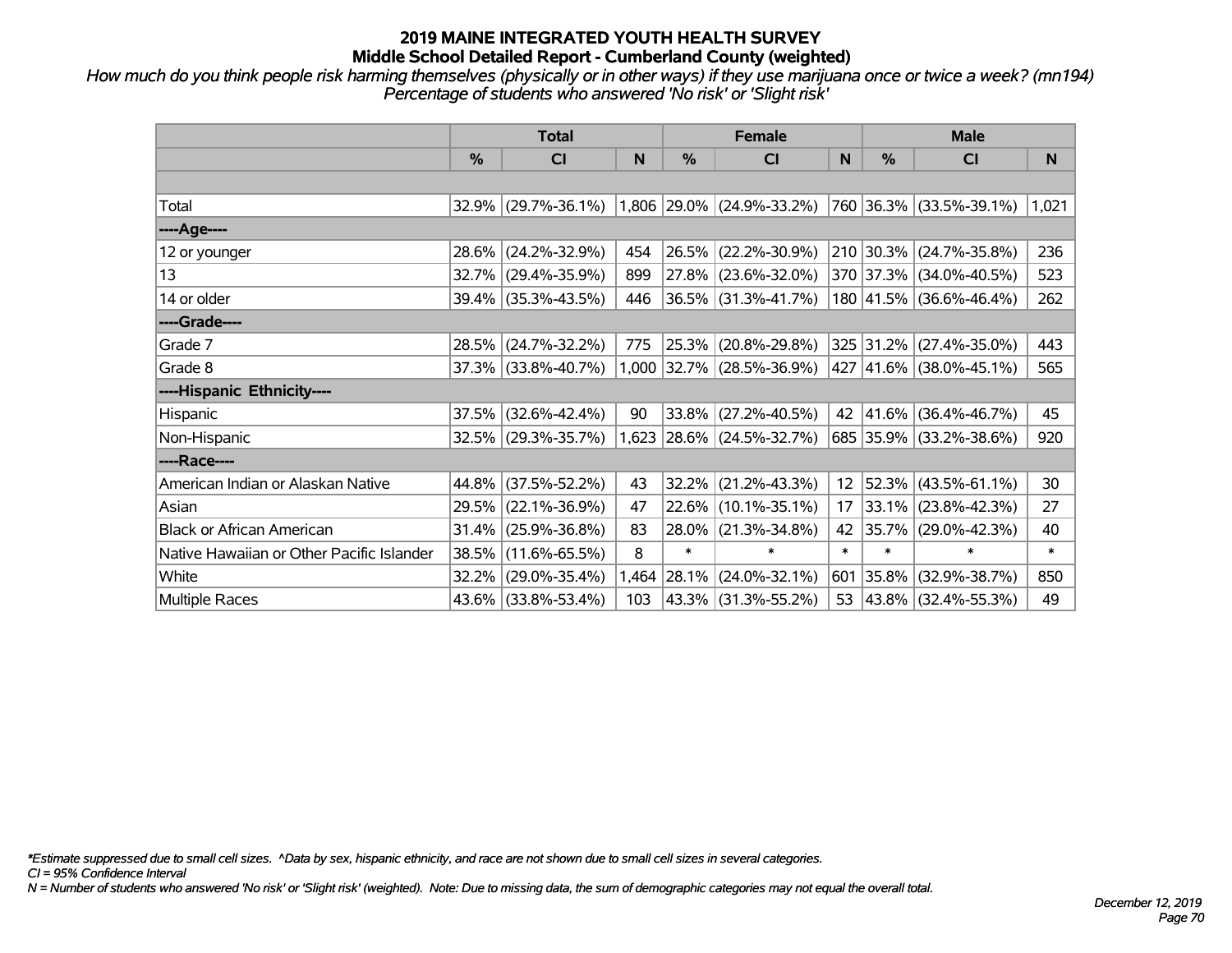### **2019 MAINE INTEGRATED YOUTH HEALTH SURVEY Middle School Detailed Report - Cumberland County (weighted)** *How wrong do your friends feel it would be for you to use marijuana? (mn195) Percentage of students who answered 'A little bit wrong' or 'Not wrong at all'*

|                                           | <b>Total</b> |                        |        | <b>Female</b> | <b>Male</b>                 |              |        |                             |        |
|-------------------------------------------|--------------|------------------------|--------|---------------|-----------------------------|--------------|--------|-----------------------------|--------|
|                                           | $\%$         | <b>CI</b>              | N      | $\%$          | <b>CI</b>                   | <sub>N</sub> | %      | <b>CI</b>                   | N      |
|                                           |              |                        |        |               |                             |              |        |                             |        |
| Total                                     |              | 16.6% (13.9%-19.3%)    |        |               | 894   15.9%   (12.8%-18.9%) |              |        | 408 17.2% (14.3%-20.0%)     | 468    |
| ----Age----                               |              |                        |        |               |                             |              |        |                             |        |
| 12 or younger                             | 9.6%         | $(6.6\% - 12.7\%)$     | 151    | 9.5%          | $(6.0\% - 12.9\%)$          | 74           | 9.1%   | $(4.9\% - 13.3\%)$          | 68     |
| 13                                        | 17.9%        | $(14.9\% - 20.9\%)$    |        |               | 483 17.3% (13.4%-21.1%)     | 223          |        | $18.4\%$ (15.7%-21.2%)      | 255    |
| 14 or older                               |              | 23.5% (20.0%-26.9%)    |        |               | 257 22.4% (17.1%-27.8%)     |              |        | 111 24.5% (19.9%-29.0%)     | 145    |
| ----Grade----                             |              |                        |        |               |                             |              |        |                             |        |
| Grade 7                                   | 10.6%        | $(8.1\% - 13.2\%)$     | 283    | 9.4%          | $(5.8\% - 13.1\%)$          | 119          | 11.6%  | $(8.5\% - 14.8\%)$          | 160    |
| Grade 8                                   |              | 22.4% (19.0%-25.8%)    |        |               | 588 22.1% (17.6%-26.6%)     |              |        | 283 22.7% (19.0%-26.3%)     | 299    |
| ----Hispanic Ethnicity----                |              |                        |        |               |                             |              |        |                             |        |
| Hispanic                                  | 20.0%        | $(11.9\% - 28.1\%)$    | 49     | $ 18.8\% $    | $(6.2\% - 31.4\%)$          | 23           | 18.9%  | $(11.3\% - 26.4\%)$         | 21     |
| Non-Hispanic                              |              | $16.3\%$ (13.6%-19.1%) |        |               | 799 15.7% (12.5%-19.0%)     |              |        | 368   16.8%   (14.1%-19.5%) | 420    |
| ----Race----                              |              |                        |        |               |                             |              |        |                             |        |
| American Indian or Alaskan Native         | 31.9%        | $(18.2\% - 45.7\%)$    | 23     | 31.6%         | $(12.1\% - 51.0\%)$         | 10           | 32.2%  | $(15.3\% - 49.2\%)$         | 13     |
| Asian                                     | 19.0%        | $(8.7\% - 29.2\%)$     | 27     | 13.2%         | $(0.8\% - 25.6\%)$          | 9            | 22.2%  | $(6.8\% - 37.6\%)$          | 15     |
| <b>Black or African American</b>          | 21.2%        | $(15.1\% - 27.3\%)$    | 51     | 18.3%         | $(9.1\% - 27.6\%)$          | 26           | 25.9%  | $(17.2\% - 34.7\%)$         | 24     |
| Native Hawaiian or Other Pacific Islander | $\ast$       | $\ast$                 | $\ast$ | $\ast$        | $\ast$                      | $\ast$       | $\ast$ | $\ast$                      | $\ast$ |
| White                                     | 15.6%        | $(12.8\% - 18.5\%)$    | 701    | $ 15.0\% $    | $(11.5\% - 18.5\%)$         | 317          | 16.1%  | $(13.2\% - 19.0\%)$         | 374    |
| Multiple Races                            |              | 24.2% (14.9%-33.5%)    | 59     | $ 20.2\% $    | $(7.3\% - 33.1\%)$          | 26           |        | 27.6% (16.0%-39.2%)         | 32     |

*\*Estimate suppressed due to small cell sizes. ^Data by sex, hispanic ethnicity, and race are not shown due to small cell sizes in several categories.*

*CI = 95% Confidence Interval*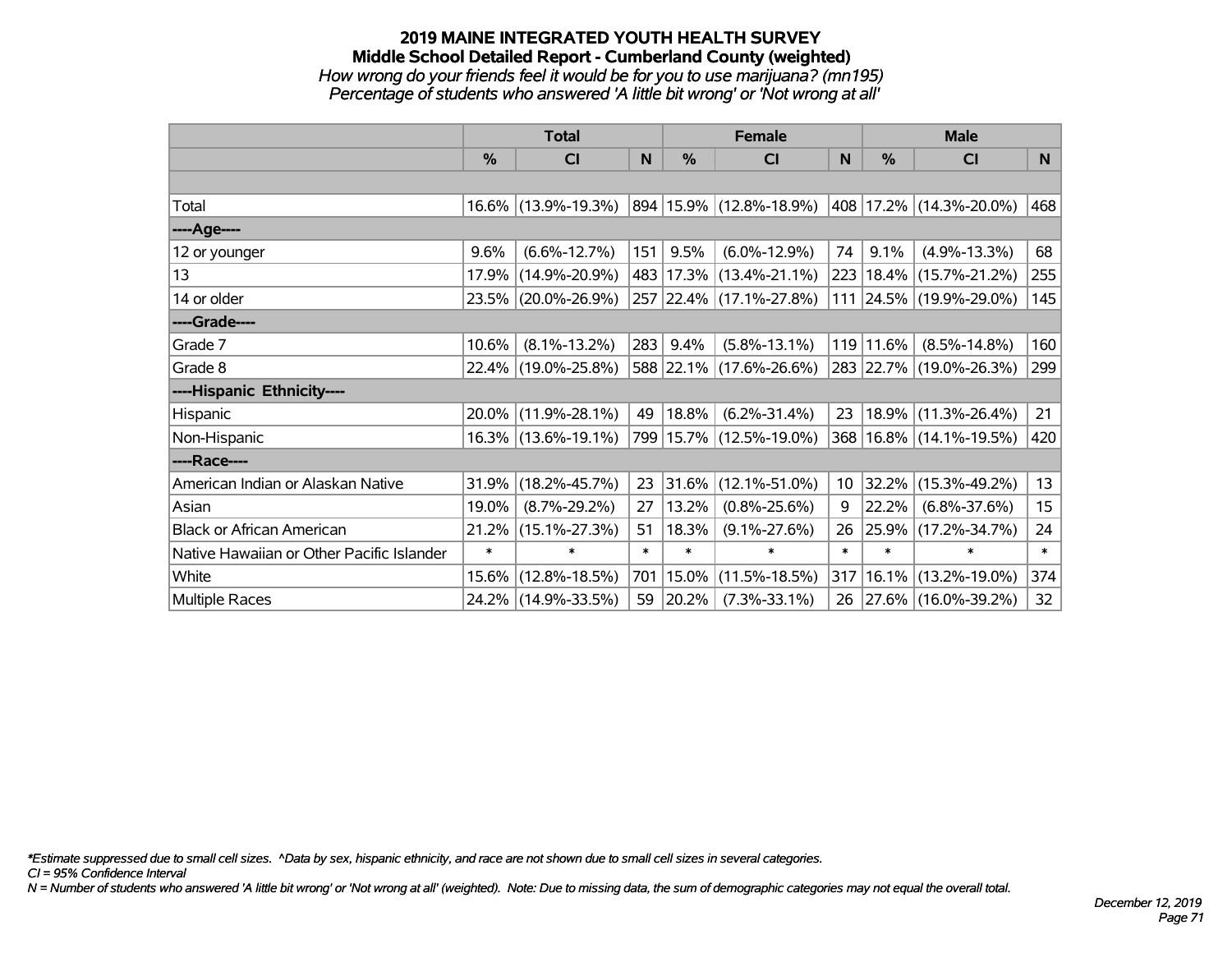### **2019 MAINE INTEGRATED YOUTH HEALTH SURVEY Middle School Detailed Report - Cumberland County (weighted)** *If a kid used marijuana in your neighborhood, would he or she be caught by the police? (mn196) Percentage of students who answered 'Probably not' or 'Definitely not'*

|                                           | <b>Total</b>  |                        |       | <b>Female</b> |                           | <b>Male</b> |               |                           |        |
|-------------------------------------------|---------------|------------------------|-------|---------------|---------------------------|-------------|---------------|---------------------------|--------|
|                                           | $\frac{0}{0}$ | C <sub>l</sub>         | N     | %             | <b>CI</b>                 | N           | $\frac{0}{0}$ | <b>CI</b>                 | N      |
|                                           |               |                        |       |               |                           |             |               |                           |        |
| Total                                     |               | 43.2% (39.6%-46.9%)    |       |               | 2,324 45.0% (40.5%-49.6%) |             |               | 1,150 41.4% (37.9%-44.9%) | 1,137  |
| ----Age----                               |               |                        |       |               |                           |             |               |                           |        |
| 12 or younger                             | 33.9%         | $(29.1\% - 38.8\%)$    | 529   | 35.0%         | $(28.9\% - 41.1\%)$       | 273         | 32.4%         | $(26.8\% - 37.9\%)$       | 244    |
| 13                                        |               | 44.7% (40.1%-49.3%)    | 1,211 |               | $ 48.1\% $ (41.7%-54.5%)  | 621         |               | 41.6% (37.7%-45.4%)       | 579    |
| 14 or older                               |               | $52.8\%$ (48.7%-57.0%) | 574   |               | $ 53.3\% $ (47.1%-59.6%)  | 256         |               | 52.4% (45.9%-58.9%)       | 312    |
| ----Grade----                             |               |                        |       |               |                           |             |               |                           |        |
| Grade 7                                   | 34.9%         | $(30.9\% - 38.9\%)$    | 930   | 35.7%         | $(30.7\% - 40.8\%)$       | 450         | $34.2\%$      | $(30.0\% - 38.4\%)$       | 472    |
| Grade 8                                   |               | $51.6\%$ (47.8%-55.3%) |       |               | 1,353 54.3% (49.8%-58.9%) | 688         |               | 48.8% (44.8%-52.7%)       | 647    |
| ----Hispanic Ethnicity----                |               |                        |       |               |                           |             |               |                           |        |
| Hispanic                                  | 42.0%         | $(33.2\% - 50.7\%)$    | 103   | 43.1%         | $(29.1\% - 57.0\%)$       | 53          | 36.7%         | $(27.8\% - 45.6\%)$       | 42     |
| Non-Hispanic                              |               | 43.5% (39.7%-47.4%)    |       |               | 2,121 45.1% (40.4%-49.8%) |             |               | 1,046 42.1% (38.5%-45.6%) | 1,051  |
| ----Race----                              |               |                        |       |               |                           |             |               |                           |        |
| American Indian or Alaskan Native         | 57.1%         | $(38.2\% - 75.9\%)$    | 42    |               | $63.5\%$ (41.3%-85.7%)    | 20          | 52.1%         | $(28.5\% - 75.8\%)$       | 22     |
| Asian                                     | 33.1%         | $(24.3\% - 41.9\%)$    | 47    | 32.9%         | $(17.1\% - 48.7\%)$       | 21          | 30.7%         | $(18.7\% - 42.7\%)$       | 20     |
| <b>Black or African American</b>          | 41.8%         | $(33.9\% - 49.7\%)$    | 98    | 39.4%         | $(30.4\% - 48.5\%)$       | 55          | 46.0%         | $(29.9\% - 62.1\%)$       | 43     |
| Native Hawaiian or Other Pacific Islander | 36.2%         | $(9.5\% - 62.9\%)$     | 8     | $\ast$        | $\ast$                    | $\ast$      | $\ast$        | $\ast$                    | $\ast$ |
| White                                     | 43.4%         | $(39.4\% - 47.4\%)$    | 1,948 | 45.0%         | $(40.1\% - 50.0\%)$       | 946         | 41.9%         | $(38.0\% - 45.9\%)$       | 982    |
| <b>Multiple Races</b>                     |               | 48.4% (38.1%-58.6%)    | 120   |               | 54.7% (38.2%-71.2%)       | 70          |               | 41.4% (30.8%-52.0%)       | 49     |

*\*Estimate suppressed due to small cell sizes. ^Data by sex, hispanic ethnicity, and race are not shown due to small cell sizes in several categories.*

*CI = 95% Confidence Interval*

*N = Number of students who answered 'Probably not' or 'Definitely not' (weighted). Note: Due to missing data, the sum of demographic categories may not equal the overall total.*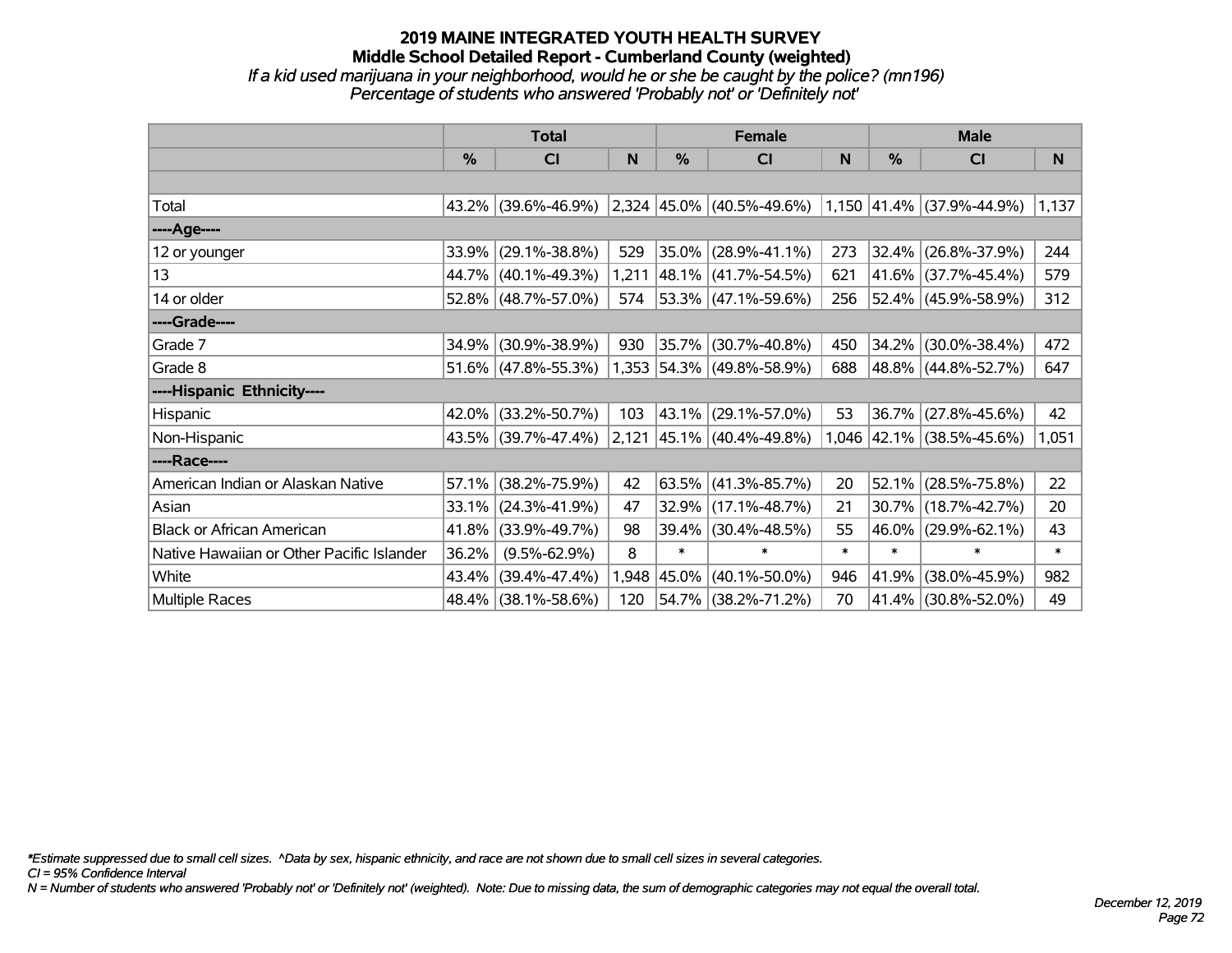#### **2019 MAINE INTEGRATED YOUTH HEALTH SURVEY Middle School Detailed Report - Cumberland County (weighted)** *How wrong do you think it is for someone your age to use marijuana? (mn197) Percentage of students who answered 'A little bit wrong' or 'Not wrong at all'*

|                                           | <b>Total</b> |                     |        | <b>Female</b> | <b>Male</b>                 |        |               |                        |                 |
|-------------------------------------------|--------------|---------------------|--------|---------------|-----------------------------|--------|---------------|------------------------|-----------------|
|                                           | %            | CI                  | N      | $\%$          | <b>CI</b>                   | N      | $\frac{0}{0}$ | <b>CI</b>              | N               |
|                                           |              |                     |        |               |                             |        |               |                        |                 |
| Total                                     | 10.8%        | $(8.9\% - 12.7\%)$  |        | 588 10.7%     | $(7.8\% - 13.5\%)$          |        | 278 10.4%     | $(8.6\% - 12.2\%)$     | 287             |
| ----Age----                               |              |                     |        |               |                             |        |               |                        |                 |
| 12 or younger                             | 4.7%         | $(2.8\% - 6.5\%)$   | 74     | 4.9%          | $(2.4\% - 7.4\%)$           | 39     | 3.8%          | $(1.8\% - 5.7\%)$      | 29              |
| 13                                        | 11.7%        | $(9.4\% - 13.9\%)$  |        | 319 11.1%     | $(7.7\% - 14.4\%)$          | 145    | 11.6%         | $(9.8\% - 13.3\%)$     | 162             |
| 14 or older                               |              | 17.3% (14.0%-20.7%) |        |               | 192   18.9%   (13.7%-24.2%) | 94     |               | $16.0\%$ (11.2%-20.8%) | 96              |
| ----Grade----                             |              |                     |        |               |                             |        |               |                        |                 |
| Grade 7                                   | 6.3%         | $(4.3\% - 8.3\%)$   | 170    | 6.4%          | $(3.2\% - 9.6\%)$           | 82     | 5.9%          | $(4.1\% - 7.8\%)$      | 82              |
| Grade 8                                   |              | 15.2% (12.8%-17.5%) |        |               | 404   14.8%   (11.0%-18.7%) | 192    |               | $15.0\%$ (12.3%-17.7%) | 200             |
| ----Hispanic Ethnicity----                |              |                     |        |               |                             |        |               |                        |                 |
| Hispanic                                  | 12.0%        | $(5.7\% - 18.3\%)$  | 30     | 9.2%          | $(1.0\% - 17.4\%)$          | 11     | 12.0%         | $(6.3\% - 17.7\%)$     | 14              |
| Non-Hispanic                              | 10.9%        | $(8.9\% - 12.9\%)$  |        | 537 10.8%     | $(7.9\% - 13.6\%)$          | 255    | 10.6%         | $(8.6\% - 12.6\%)$     | 266             |
| ----Race----                              |              |                     |        |               |                             |        |               |                        |                 |
| American Indian or Alaskan Native         | 16.3%        | $(6.3\% - 26.3\%)$  | 12     | $\ast$        | $\ast$                      | $\ast$ | $\ast$        | $\ast$                 | $\ast$          |
| Asian                                     | 11.0%        | $(6.4\% - 15.5\%)$  | 16     | $\ast$        | $\ast$                      | $\ast$ | $\ast$        | $\ast$                 | $\ast$          |
| <b>Black or African American</b>          | 14.7%        | $(10.2\% - 19.2\%)$ | 35     | 12.6%         | $(5.9\% - 19.3\%)$          | 18     | 18.2%         | $(9.7\% - 26.7\%)$     | 17              |
| Native Hawaiian or Other Pacific Islander | $\ast$       | $\ast$              | $\ast$ | $\ast$        | $\ast$                      | $\ast$ | $\ast$        | $\ast$                 | $\ast$          |
| White                                     | 10.1%        | $(8.2\% - 12.1\%)$  | 461    | 10.5%         | $(7.5\% - 13.4\%)$          | 224    | 9.5%          | $(7.5\% - 11.4\%)$     | 223             |
| Multiple Races                            | $16.0\%$     | $(10.0\% - 21.9\%)$ | 40     | 12.4%         | $(4.9\% - 19.9\%)$          | 16     | 17.5%         | $(7.9\% - 27.1\%)$     | 20 <sub>2</sub> |

*\*Estimate suppressed due to small cell sizes. ^Data by sex, hispanic ethnicity, and race are not shown due to small cell sizes in several categories.*

*CI = 95% Confidence Interval*

*N = Number of students who answered 'A little bit wrong' or 'Not wrong at all' (weighted). Note: Due to missing data, the sum of demographic categories may not equal the overall total.*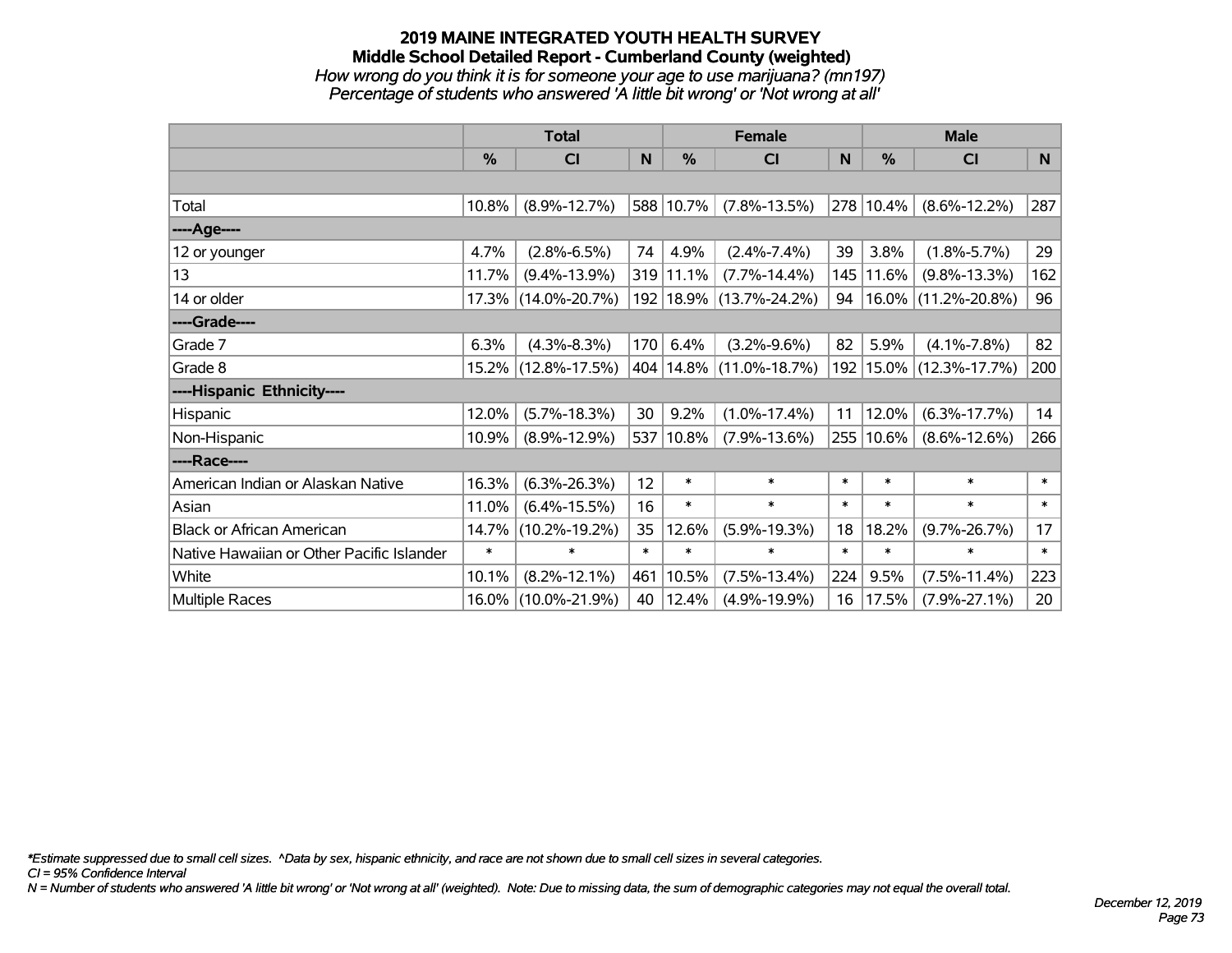*Have you ever sniffed glue, breathed the contents of spray cans, or inhaled any paints or sprays to get high? (mn86a) Percentage of students who answered 'Yes'*

|                                           | <b>Total</b> |                    |        |        | <b>Female</b>      |                 |            | <b>Male</b>            |                |  |  |
|-------------------------------------------|--------------|--------------------|--------|--------|--------------------|-----------------|------------|------------------------|----------------|--|--|
|                                           | %            | <b>CI</b>          | N      | %      | <b>CI</b>          | N               | %          | <b>CI</b>              | N              |  |  |
|                                           |              |                    |        |        |                    |                 |            |                        |                |  |  |
| Total                                     | 7.1%         | $(5.9\% - 8.3\%)$  | 383    | 7.4%   | $(5.8\% - 8.9\%)$  |                 | 190 6.7%   | $(5.5\% - 7.9\%)$      | 185            |  |  |
| ----Age----                               |              |                    |        |        |                    |                 |            |                        |                |  |  |
| 12 or younger                             | 5.7%         | $(4.4\% - 7.0\%)$  | 89     | 5.7%   | $(3.4\% - 8.1\%)$  | 45              | 5.1%       | $(3.6\% - 6.7\%)$      | 39             |  |  |
| 13                                        | 7.5%         | $(5.9\% - 9.2\%)$  | 203    | 8.1%   | $(6.2\% - 10.1\%)$ |                 | 106 7.0%   | $(5.3\% - 8.7\%)$      | 96             |  |  |
| 14 or older                               | 8.1%         | $(6.7\% - 9.5\%)$  | 89     | 7.9%   | $(5.3\% - 10.4\%)$ |                 |            | 38 8.0% (5.6%-10.4%)   | 49             |  |  |
| ----Grade----                             |              |                    |        |        |                    |                 |            |                        |                |  |  |
| Grade 7                                   | 6.6%         | $(5.0\% - 8.1\%)$  | 176    | 6.6%   | $(4.4\% - 8.8\%)$  | 84              | 6.4%       | $(4.9\% - 7.9\%)$      | 89             |  |  |
| Grade 8                                   | 7.4%         | $(6.3\% - 8.5\%)$  | 194    | 8.1%   | $(6.4\% - 9.7\%)$  |                 | 103   6.7% | $(5.0\% - 8.3\%)$      | 89             |  |  |
| ----Hispanic Ethnicity----                |              |                    |        |        |                    |                 |            |                        |                |  |  |
| Hispanic                                  | 11.4%        | $(8.0\% - 14.9\%)$ | 26     | 13.9%  | $(8.7\% - 19.1\%)$ | 16              | 6.2%       | $(1.8\% - 10.6\%)$     | 6              |  |  |
| Non-Hispanic                              | 6.9%         | $(5.6\% - 8.1\%)$  | 337    | 6.8%   | $(5.3\% - 8.3\%)$  |                 | 161 6.8%   | $(5.4\% - 8.2\%)$      | 170            |  |  |
| ----Race----                              |              |                    |        |        |                    |                 |            |                        |                |  |  |
| American Indian or Alaskan Native         | 8.5%         | $(3.1\% - 13.9\%)$ | 8      | $\ast$ | $\ast$             | $\ast$          | $\ast$     | $\ast$                 | $\ast$         |  |  |
| Asian                                     | 8.9%         | $(3.9\% - 13.8\%)$ | 14     | 8.9%   | $(1.6\% - 16.1\%)$ | 6               | $8.3\%$    | $(3.0\% - 13.7\%)$     | 6              |  |  |
| <b>Black or African American</b>          | 10.7%        | $(8.2\% - 13.2\%)$ | 27     | 14.0%  | $(9.5\% - 18.6\%)$ | 20              | 6.4%       | $(2.3\% - 10.6\%)$     | $\overline{7}$ |  |  |
| Native Hawaiian or Other Pacific Islander | $\ast$       | $\ast$             | $\ast$ | $\ast$ | $\ast$             | $\ast$          | $\ast$     | $\ast$                 | $\ast$         |  |  |
| White                                     | 6.7%         | $(5.3\% - 8.0\%)$  | 300    | 6.7%   | $(5.1\% - 8.4\%)$  |                 | 143 6.5%   | $(5.1\% - 7.9\%)$      | 152            |  |  |
| <b>Multiple Races</b>                     | 9.8%         | $(5.9\% - 13.7\%)$ | 22     | 9.8%   | $(5.1\% - 14.4\%)$ | 12 <sup>2</sup> |            | $ 8.4\% $ (3.1%-13.7%) | 9              |  |  |

*\*Estimate suppressed due to small cell sizes. ^Data by sex, hispanic ethnicity, and race are not shown due to small cell sizes in several categories.*

*CI = 95% Confidence Interval*

*N = Number of students who answered 'Yes' (weighted). Note: Due to missing data, the sum of demographic categories may not equal the overall total.*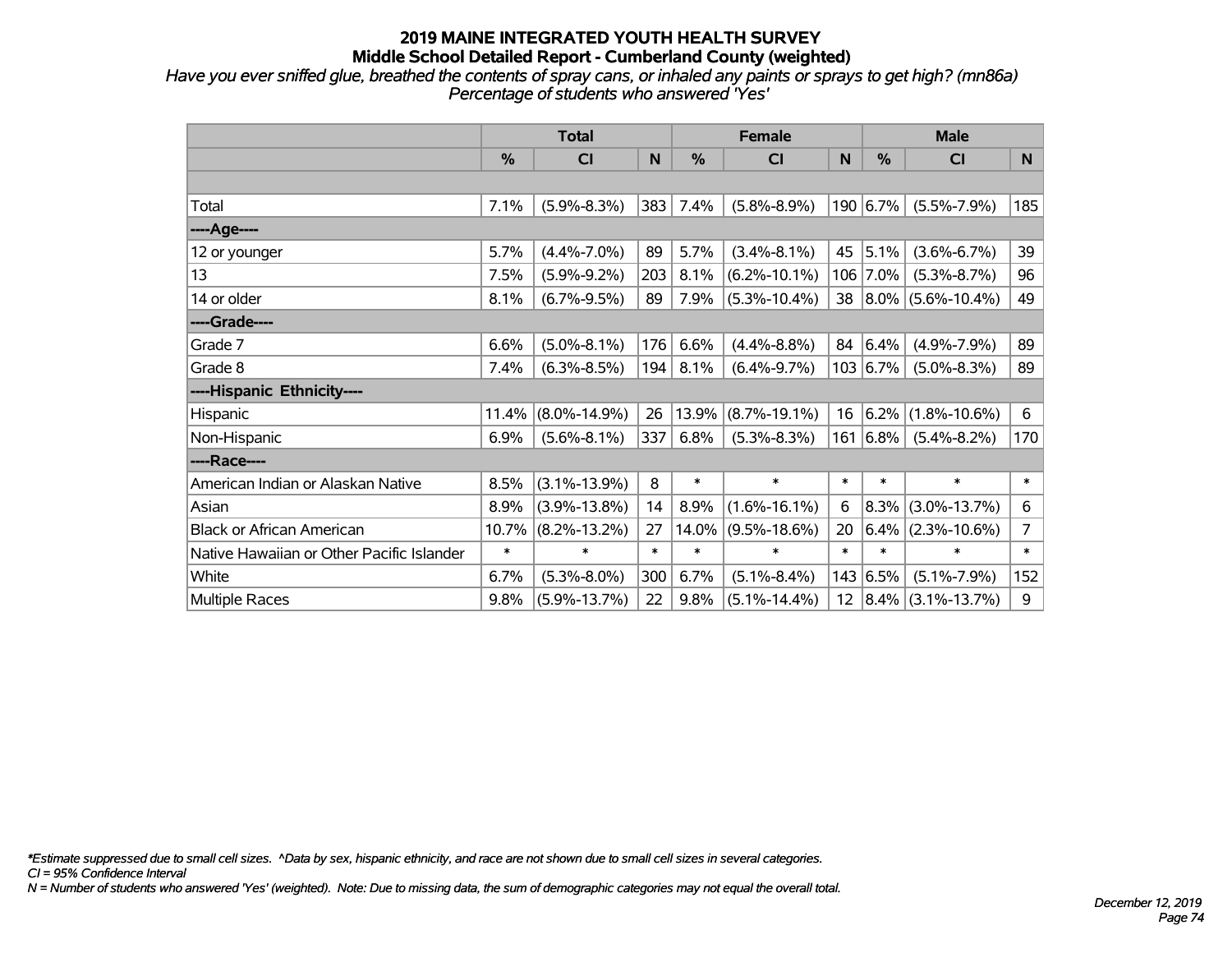*During the past 30 days, how many times did you sniff glue, breathe the contents of spray cans, or inhale any paints or sprays to get high? (mn91a) Percentage of students who answered at least 1 time*

|                                           | <b>Total</b>  |                     |        | <b>Female</b> |                                                              |        | <b>Male</b>   |                         |        |  |
|-------------------------------------------|---------------|---------------------|--------|---------------|--------------------------------------------------------------|--------|---------------|-------------------------|--------|--|
|                                           | $\frac{0}{2}$ | <b>CI</b>           | N      | $\%$          | <b>CI</b>                                                    | N      | $\frac{0}{2}$ | <b>CI</b>               | N      |  |
|                                           |               |                     |        |               |                                                              |        |               |                         |        |  |
| Total                                     |               |                     |        |               | $2.8\%$ (2.1%-3.4%) 149 3.0% (2.2%-3.9%) 78 2.4% (1.6%-3.2%) |        |               |                         | 67     |  |
| ----Age----                               |               |                     |        |               |                                                              |        |               |                         |        |  |
| 12 or younger                             | $1.9\%$       | $(1.1\% - 2.6\%)$   | 29     | $ 2.2\% $     | $(1.3\% - 3.2\%)$                                            |        | $17 1.1\% $   | $(0.4\% - 1.9\%)$       | 9      |  |
| 13                                        |               | $3.0\%$ (2.0%-4.0%) | 80     |               | $ 3.4\% $ (2.3%-4.6%)                                        |        |               | $45 2.6\% $ (1.4%-3.8%) | 36     |  |
| 14 or older                               |               | $3.5\%$ (2.3%-4.7%) | 39     |               | $ 3.3\% $ (2.1%-4.5%)                                        |        |               | $16 3.6\% $ (1.5%-5.8%) | 23     |  |
| ----Grade----                             |               |                     |        |               |                                                              |        |               |                         |        |  |
| Grade 7                                   | 2.5%          | $(1.4\% - 3.5\%)$   | 66     | $ 3.0\% $     | $(1.8\% - 4.2\%)$                                            |        | $38 2.0\% $   | $(0.9\% - 3.0\%)$       | 27     |  |
| Grade 8                                   |               | $2.8\%$ (2.2%-3.4%) | 73     |               | $ 3.0\% $ (2.3%-3.8%) $ 39 2.6\% $ (1.3%-3.8%)               |        |               |                         | 34     |  |
| ----Hispanic Ethnicity----                |               |                     |        |               |                                                              |        |               |                         |        |  |
| Hispanic                                  | $5.1\%$       | $(2.6\% - 7.5\%)$   | 12     | $\ast$        | $\ast$                                                       | $\ast$ | $\ast$        | $\ast$                  | $\ast$ |  |
| Non-Hispanic                              |               | $2.6\%$ (1.9%-3.3%) |        | $126$ 2.7%    | $(1.8\% - 3.6\%)$                                            |        | 64 2.5%       | $(1.6\% - 3.3\%)$       | 61     |  |
| ----Race----                              |               |                     |        |               |                                                              |        |               |                         |        |  |
| American Indian or Alaskan Native         | $\ast$        | $\ast$              | $\ast$ | $\ast$        | $\ast$                                                       | $\ast$ | $\ast$        | $\ast$                  | $\ast$ |  |
| Asian                                     | 5.2%          | $(1.5\% - 9.0\%)$   | 8      | $\ast$        | $\ast$                                                       | $\ast$ | $\ast$        | $\ast$                  | $\ast$ |  |
| <b>Black or African American</b>          | 4.5%          | $(2.3\% - 6.6\%)$   | 11     | $\ast$        | $\ast$                                                       | $\ast$ | $\ast$        | $\ast$                  | $\ast$ |  |
| Native Hawaiian or Other Pacific Islander | $\ast$        | $\ast$              | $\ast$ | $\ast$        | $\ast$                                                       | $\ast$ | $\ast$        | $\ast$                  | $\ast$ |  |
| White                                     | 2.5%          | $(1.9\% - 3.1\%)$   |        | $112$ 2.6%    | $(1.8\% - 3.4\%)$                                            |        | 55 2.4%       | $(1.5\% - 3.2\%)$       | 56     |  |
| <b>Multiple Races</b>                     |               | $4.1\%$ (1.5%-6.7%) | 9      | $\ast$        | $\ast$                                                       | $\ast$ | $\ast$        | $\ast$                  | $\ast$ |  |

*\*Estimate suppressed due to small cell sizes. ^Data by sex, hispanic ethnicity, and race are not shown due to small cell sizes in several categories.*

*CI = 95% Confidence Interval*

*N = Number of students who answered at least 1 time (weighted). Note: Due to missing data, the sum of demographic categories may not equal the overall total.*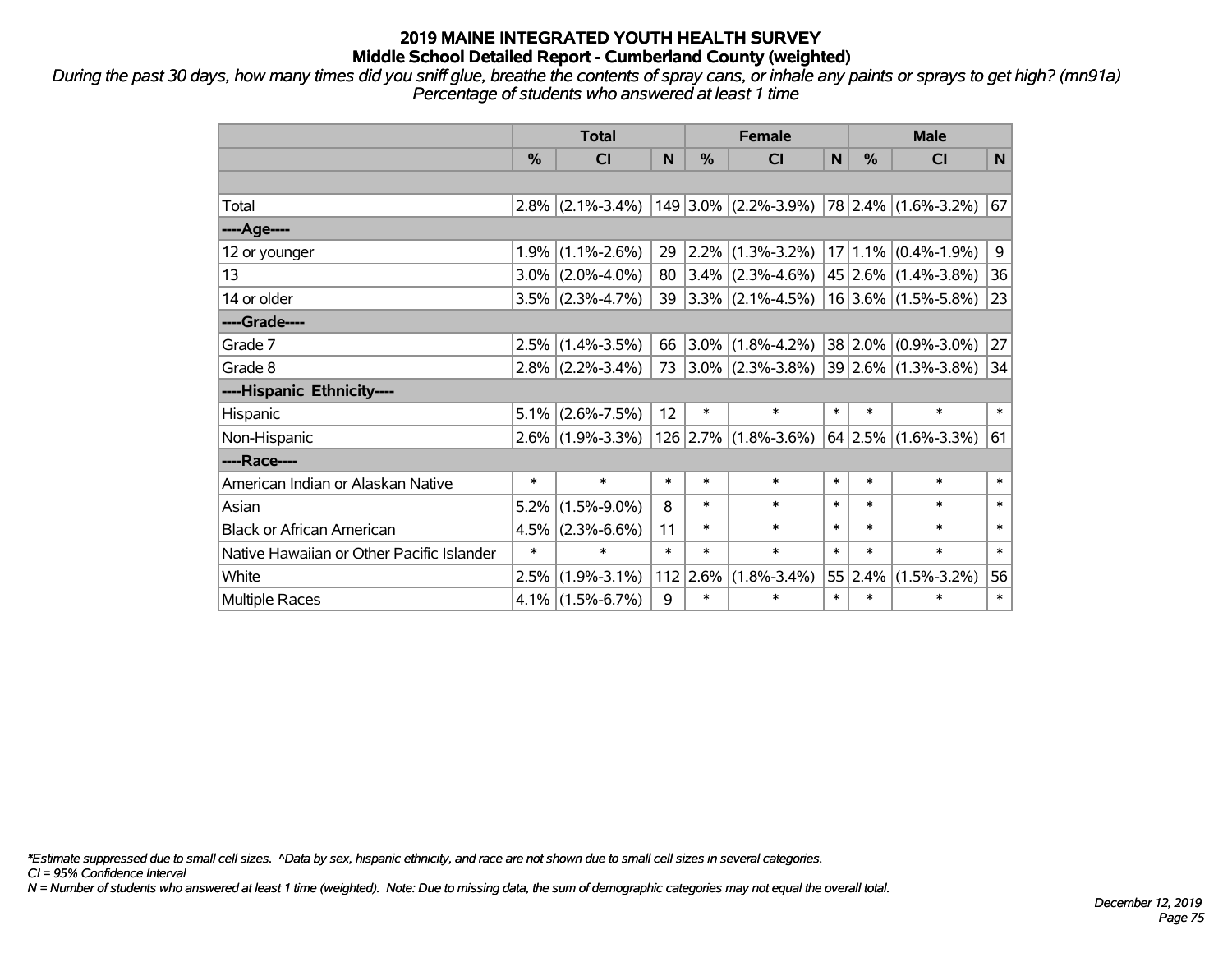*Have you ever taken prescription pain medicine without a doctor's prescription or differently than how a doctor told you to use it? (mn183) Percentage of students who answered 'Yes'*

|                                           | <b>Total</b> |                    |        |        | <b>Female</b>         |        |                  | <b>Male</b>            |                 |  |
|-------------------------------------------|--------------|--------------------|--------|--------|-----------------------|--------|------------------|------------------------|-----------------|--|
|                                           | $\%$         | <b>CI</b>          | N      | $\%$   | <b>CI</b>             | N      | %                | <b>CI</b>              | N               |  |
|                                           |              |                    |        |        |                       |        |                  |                        |                 |  |
| Total                                     | 5.5%         | $(4.7\% - 6.4\%)$  | 300    | 6.4%   | $(5.1\% - 7.7\%)$     |        | $167 \,   4.5\%$ | $(3.7\% - 5.3\%)$      | 125             |  |
| ---- Age----                              |              |                    |        |        |                       |        |                  |                        |                 |  |
| 12 or younger                             | 4.5%         | $(3.4\% - 5.6\%)$  | 72     | 5.1%   | $(3.5\% - 6.7\%)$     | 40     | 3.8%             | $(2.4\% - 5.2\%)$      | 29              |  |
| 13                                        | 5.6%         | $(4.6\% - 6.7\%)$  | 154    | 6.8%   | $(5.3\% - 8.4\%)$     | 90     | 4.3%             | $(3.3\% - 5.2\%)$      | 59              |  |
| 14 or older                               | 6.7%         | $(5.1\% - 8.3\%)$  | 75     | 7.3%   | $(5.3\% - 9.3\%)$     | 36     | 5.9%             | $(3.6\% - 8.1\%)$      | 37              |  |
| ----Grade----                             |              |                    |        |        |                       |        |                  |                        |                 |  |
| Grade 7                                   | 5.0%         | $(4.0\% - 5.9\%)$  | 135    | 5.4%   | $(3.8\% - 7.0\%)$     | 69     | 4.4%             | $(3.4\% - 5.5\%)$      | 63              |  |
| Grade 8                                   | 6.0%         | $(4.8\% - 7.2\%)$  | 160    | 7.3%   | $(5.5\% - 9.1\%)$     | 95     | 4.5%             | $(3.2\% - 5.7\%)$      | 60              |  |
| ----Hispanic Ethnicity----                |              |                    |        |        |                       |        |                  |                        |                 |  |
| Hispanic                                  | 10.6%        | $(5.5\% - 15.8\%)$ | 25     | $\ast$ | $\ast$                | $\ast$ | $\ast$           | $\ast$                 | $\ast$          |  |
| Non-Hispanic                              | 5.4%         | $(4.6\% - 6.2\%)$  | 268    | 6.1%   | $(4.9\% - 7.3\%)$     |        | 145 4.6%         | $(3.8\% - 5.4\%)$      | 117             |  |
| ----Race----                              |              |                    |        |        |                       |        |                  |                        |                 |  |
| American Indian or Alaskan Native         | 7.9%         | $(2.6\% - 13.2\%)$ | 8      | $\ast$ | $\ast$                | $\ast$ | $\ast$           | $\ast$                 | $\ast$          |  |
| Asian                                     | 6.3%         | $(3.6\% - 8.9\%)$  | 10     | $\ast$ | $\ast$                | $\ast$ | $\ast$           | $\ast$                 | $\ast$          |  |
| <b>Black or African American</b>          | 11.7%        | $(8.4\% - 14.9\%)$ | 30     | 13.7%  | $(8.7\% - 18.7\%)$    | 20     | 9.3%             | $(4.5\% - 14.1\%)$     | 10              |  |
| Native Hawaiian or Other Pacific Islander | $\ast$       | $\ast$             | $\ast$ | $\ast$ | $\ast$                | $\ast$ | $\ast$           | $\ast$                 | $\ast$          |  |
| White                                     | 4.7%         | $(4.0\% - 5.5\%)$  | 216    | 5.5%   | $(4.3\% - 6.7\%)$     |        | $118$ 3.9%       | $(3.2\% - 4.7\%)$      | 93              |  |
| <b>Multiple Races</b>                     | 10.9%        | $(5.1\% - 16.7\%)$ | 25     |        | $11.7\%$ (4.4%-18.9%) | 14     |                  | $ 9.4\% $ (3.4%-15.4%) | 10 <sub>1</sub> |  |

*\*Estimate suppressed due to small cell sizes. ^Data by sex, hispanic ethnicity, and race are not shown due to small cell sizes in several categories.*

*CI = 95% Confidence Interval*

*N = Number of students who answered 'Yes' (weighted). Note: Due to missing data, the sum of demographic categories may not equal the overall total.*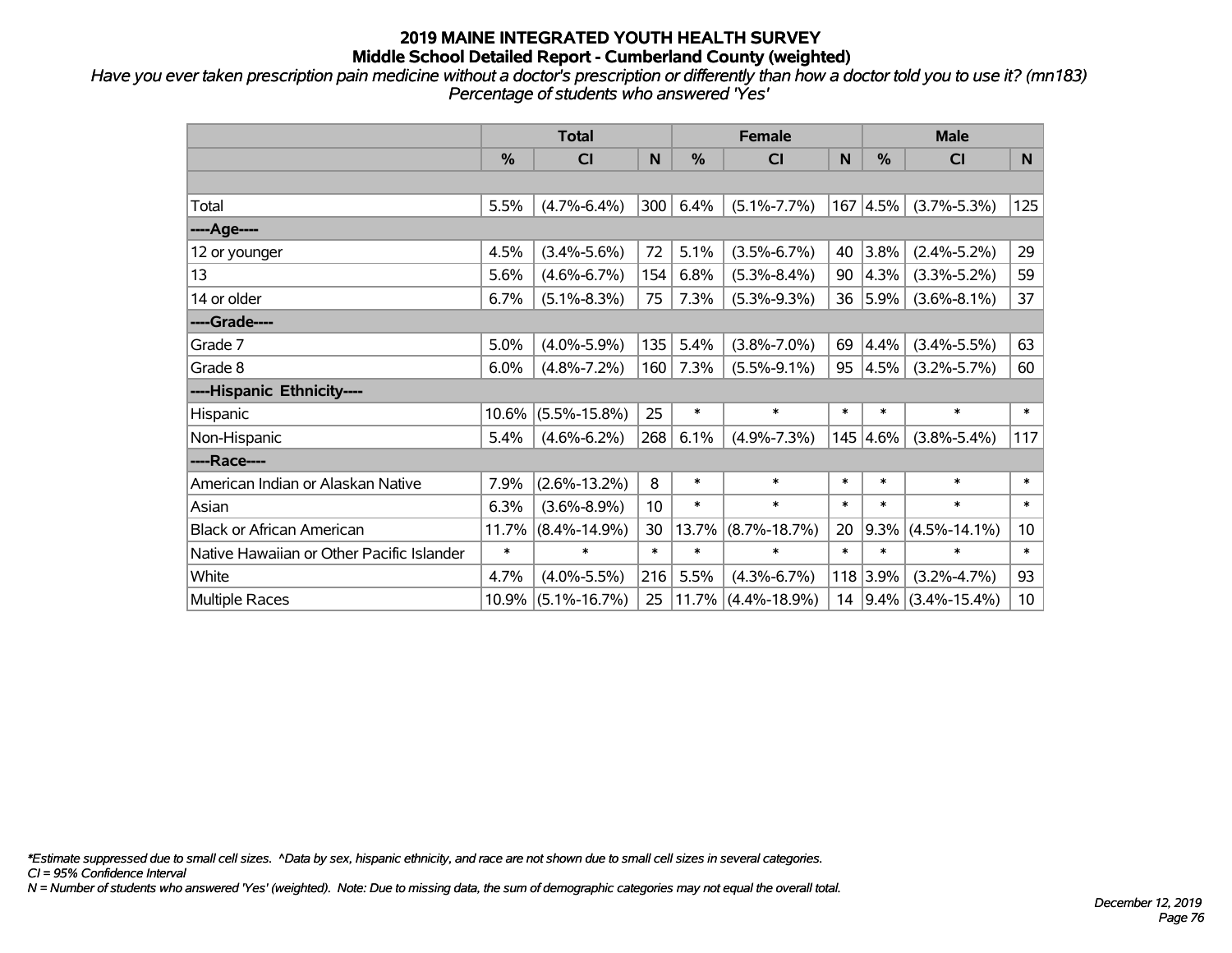*During the past 30 days, how many times did you take a prescription drug (such as OxyContin, Percocet, Vicodin, codeine, Adderall, Ritalin, or Xanax) without a doctor's prescription? (mn88a)*

*Percentage of students who answered at least 1 time*

|                                           | <b>Total</b> |                    |        |               | <b>Female</b>      |             | <b>Male</b> |                           |        |  |
|-------------------------------------------|--------------|--------------------|--------|---------------|--------------------|-------------|-------------|---------------------------|--------|--|
|                                           | %            | <b>CI</b>          | N      | $\frac{0}{0}$ | <b>CI</b>          | $\mathbf N$ | %           | C <sub>1</sub>            | N      |  |
|                                           |              |                    |        |               |                    |             |             |                           |        |  |
| Total                                     | 2.7%         | $(2.2\% - 3.2\%)$  |        | 149 3.0%      | $(2.2\% - 3.7\%)$  |             |             | 78 2.2% (1.6%-2.8%)       | 62     |  |
| ---- Age----                              |              |                    |        |               |                    |             |             |                           |        |  |
| 12 or younger                             | 2.5%         | $(1.6\% - 3.4\%)$  | 40     | 2.9%          | $(1.5\% - 4.2\%)$  | 23          |             | $1.8\%$ (1.0%-2.7%)       | 14     |  |
| 13                                        | 2.7%         | $(2.0\% - 3.4\%)$  | 74     | 2.8%          | $(1.7\% - 3.8\%)$  |             |             | $37 2.5\% $ (1.7%-3.2%)   | 34     |  |
| 14 or older                               | 2.9%         | $(1.9\% - 4.0\%)$  | 33     | 3.5%          | $(2.0\% - 5.1\%)$  |             |             | $18$ 2.1% (0.5%-3.7%)     | 13     |  |
| ----Grade----                             |              |                    |        |               |                    |             |             |                           |        |  |
| Grade 7                                   | 2.4%         | $(1.7\% - 3.1\%)$  | 65     | 2.7%          | $(1.8\% - 3.6\%)$  |             | 35 2.0%     | $(1.1\% - 2.9\%)$         | 28     |  |
| Grade 8                                   | 2.7%         | $(2.3\% - 3.2\%)$  | 73     | 3.1%          | $(2.2\% - 4.0\%)$  |             |             | 40 2.3% $(1.5\% - 3.0\%)$ | 31     |  |
| ----Hispanic Ethnicity----                |              |                    |        |               |                    |             |             |                           |        |  |
| Hispanic                                  | 7.5%         | $(5.0\% - 10.0\%)$ | 18     | 7.8%          | $(5.0\% - 10.6\%)$ |             | $10 5.3\% $ | $(1.5\% - 9.1\%)$         | 6      |  |
| Non-Hispanic                              | 2.3%         | $(1.8\% - 2.8\%)$  |        | 116 2.6%      | $(1.9\% - 3.3\%)$  |             |             | $61$  2.0% (1.4%-2.6%)    | 50     |  |
| ----Race----                              |              |                    |        |               |                    |             |             |                           |        |  |
| American Indian or Alaskan Native         | $\ast$       | $\ast$             | $\ast$ | $\ast$        | $\ast$             | $\ast$      | $\ast$      | $\ast$                    | $\ast$ |  |
| Asian                                     | 6.0%         | $(2.3\% - 9.7\%)$  | 10     | $\ast$        | $\ast$             | $\ast$      | $\ast$      | $\ast$                    | $\ast$ |  |
| <b>Black or African American</b>          | 5.1%         | $(2.8\% - 7.4\%)$  | 13     | $\ast$        | $\ast$             | $\ast$      | $\ast$      | $\ast$                    | $\ast$ |  |
| Native Hawaiian or Other Pacific Islander | $\ast$       | $\ast$             | $\ast$ | $\ast$        | $\ast$             | $\ast$      | $\ast$      | $\ast$                    | $\ast$ |  |
| White                                     | 2.3%         | $(1.9\% - 2.7\%)$  | 104    | 2.5%          | $(1.8\% - 3.2\%)$  |             | 54 2.0%     | $(1.4\% - 2.6\%)$         | 47     |  |
| Multiple Races                            | 2.5%         | $(0.3\% - 4.7\%)$  | 6      | $\ast$        | $\ast$             | $\ast$      | $\ast$      | $\ast$                    | $\ast$ |  |

*\*Estimate suppressed due to small cell sizes. ^Data by sex, hispanic ethnicity, and race are not shown due to small cell sizes in several categories.*

*CI = 95% Confidence Interval*

*N = Number of students who answered at least 1 time (weighted). Note: Due to missing data, the sum of demographic categories may not equal the overall total.*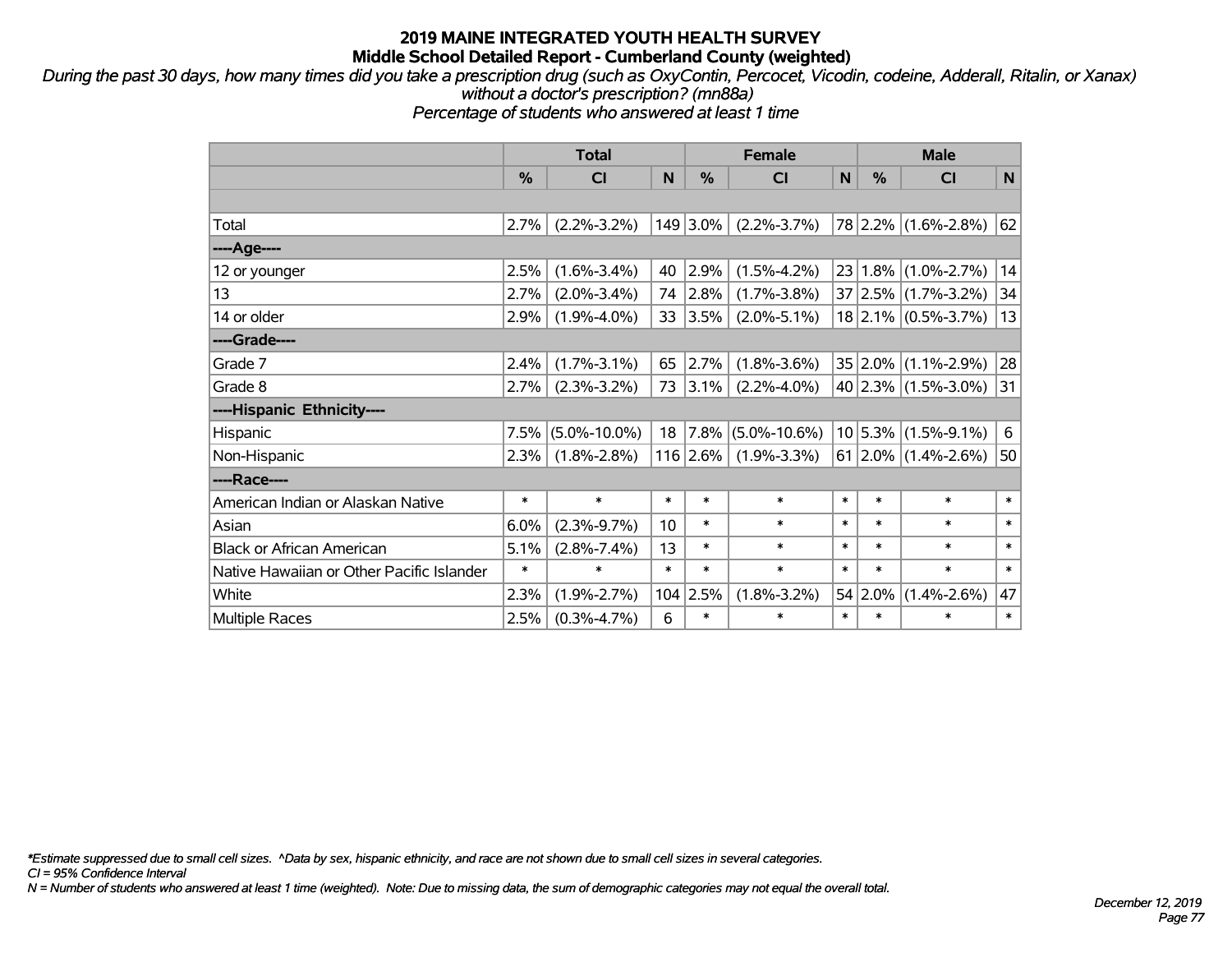*How wrong do your parents feel it would be for you to take prescription drugs not prescribed to you? (mn176) Percentage of students who answered 'A little bit wrong' or 'Not wrong at all'*

|                                           | <b>Total</b> |                    |        | <b>Female</b> |                    |        | <b>Male</b> |                    |                |  |
|-------------------------------------------|--------------|--------------------|--------|---------------|--------------------|--------|-------------|--------------------|----------------|--|
|                                           | %            | C <sub>l</sub>     | N      | %             | <b>CI</b>          | N      | $\%$        | <b>CI</b>          | $\mathbf N$    |  |
|                                           |              |                    |        |               |                    |        |             |                    |                |  |
| Total                                     | 2.3%         | $(1.4\% - 3.1\%)$  | 122    | 2.7%          | $(1.5\% - 3.8\%)$  |        | 68 1.8%     | $(0.9\% - 2.7\%)$  | 48             |  |
| ---- Age----                              |              |                    |        |               |                    |        |             |                    |                |  |
| 12 or younger                             | 1.9%         | $(0.9\% - 2.9\%)$  | 29     | 2.2%          | $(0.8\% - 3.7\%)$  | 17     | 0.9%        | $(0.0\% - 1.8\%)$  | $\overline{7}$ |  |
| 13                                        | 2.5%         | $(1.4\% - 3.7\%)$  | 68     | 2.8%          | $(1.5\% - 4.2\%)$  |        | 36 2.2%     | $(1.0\% - 3.4\%)$  | 30             |  |
| 14 or older                               | 2.2%         | $(0.8\% - 3.7\%)$  | 25     | 2.9%          | $(0.3\% - 5.4\%)$  |        | 14 1.8%     | $(0.0\% - 3.7\%)$  | 11             |  |
| ----Grade----                             |              |                    |        |               |                    |        |             |                    |                |  |
| Grade 7                                   | 1.9%         | $(1.0\% - 2.8\%)$  | 50     | 2.6%          | $(1.2\% - 4.1\%)$  |        | 33 1.1%     | $(0.4\% - 1.8\%)$  | 15             |  |
| Grade 8                                   | 2.4%         | $(1.2\% - 3.5\%)$  | 62     | 2.6%          | $(1.1\% - 4.0\%)$  |        | 33 2.2%     | $(0.7\% - 3.7\%)$  | 29             |  |
| ----Hispanic Ethnicity----                |              |                    |        |               |                    |        |             |                    |                |  |
| Hispanic                                  | 7.0%         | $(1.9\% - 12.1\%)$ | 17     | $\ast$        | $\ast$             | $\ast$ | $\ast$      | $\ast$             | $\ast$         |  |
| Non-Hispanic                              | 2.2%         | $(1.3\% - 3.0\%)$  | 105    | 2.7%          | $(1.5\% - 3.9\%)$  |        | 63 1.6%     | $(0.7\% - 2.5\%)$  | 39             |  |
| ----Race----                              |              |                    |        |               |                    |        |             |                    |                |  |
| American Indian or Alaskan Native         | $\ast$       | $\ast$             | $\ast$ | $\ast$        | $\ast$             | $\ast$ | $\ast$      | $\ast$             | $\ast$         |  |
| Asian                                     | 4.6%         | $(0.6\% - 8.5\%)$  | 6      | $\ast$        | $\ast$             | $\ast$ | $\ast$      | $\ast$             | $\ast$         |  |
| <b>Black or African American</b>          | 10.4%        | $(6.5\% - 14.4\%)$ | 25     | 13.0%         | $(5.6\% - 20.5\%)$ | 18     | 6.7%        | $(0.3\% - 13.1\%)$ | 6              |  |
| Native Hawaiian or Other Pacific Islander | $\ast$       | $\ast$             | $\ast$ | $\ast$        | $\ast$             | $\ast$ | $\ast$      | $\ast$             | $\ast$         |  |
| White                                     | 1.6%         | $(0.8\% - 2.5\%)$  | 73     | 2.2%          | $(1.0\% - 3.4\%)$  |        | 46 1.2%     | $(0.4\% - 1.9\%)$  | 27             |  |
| <b>Multiple Races</b>                     | 3.2%         | $(0.3\% - 6.2\%)$  | 8      | $\ast$        | $\ast$             | $\ast$ | $\ast$      | $\ast$             | $\ast$         |  |

*\*Estimate suppressed due to small cell sizes. ^Data by sex, hispanic ethnicity, and race are not shown due to small cell sizes in several categories.*

*CI = 95% Confidence Interval*

*N = Number of students who answered 'A little bit wrong' or 'Not wrong at all' (weighted). Note: Due to missing data, the sum of demographic categories may not equal the overall total.*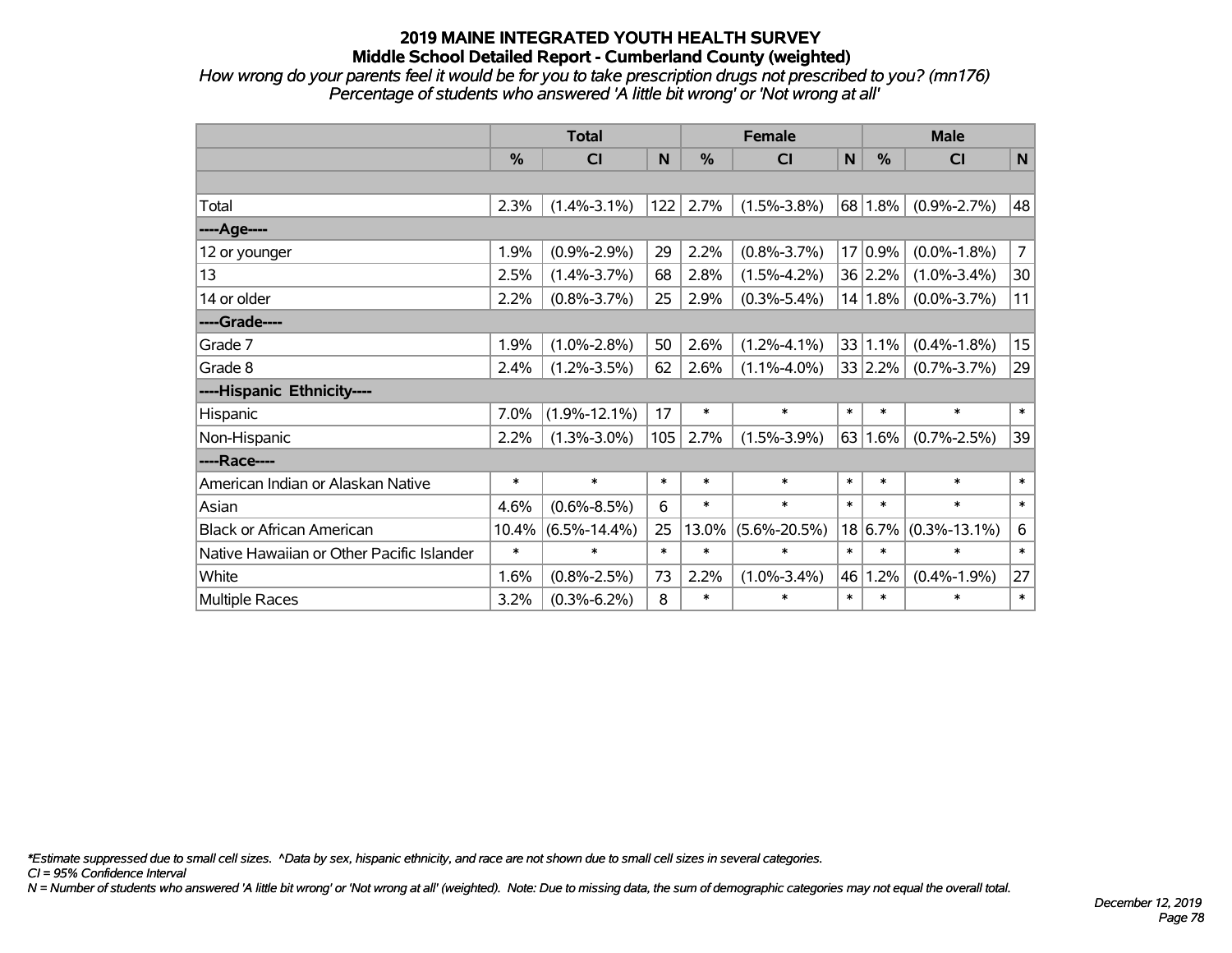*How wrong do your friends feel it would be for you to take prescription drugs not prescribed to you? (mn177) Percentage of students who answered 'A little bit wrong' or 'Not wrong at all'*

|                                           | <b>Total</b> |                    |        |        | <b>Female</b>      |        |        | <b>Male</b>        |        |  |  |
|-------------------------------------------|--------------|--------------------|--------|--------|--------------------|--------|--------|--------------------|--------|--|--|
|                                           | %            | <b>CI</b>          | N      | %      | <b>CI</b>          | N      | %      | <b>CI</b>          | N      |  |  |
|                                           |              |                    |        |        |                    |        |        |                    |        |  |  |
| Total                                     | 7.6%         | $(6.0\% - 9.1\%)$  | 404    | 7.1%   | $(5.5\% - 8.7\%)$  | 181    | 7.9%   | $(5.9\% - 10.0\%)$ | 215    |  |  |
| ----Age----                               |              |                    |        |        |                    |        |        |                    |        |  |  |
| 12 or younger                             | 5.7%         | $(3.7\% - 7.7\%)$  | 89     | 4.7%   | $(2.4\% - 7.0\%)$  | 37     | 6.1%   | $(4.0\% - 8.3\%)$  | 46     |  |  |
| 13                                        | 9.0%         | $(6.8\% - 11.2\%)$ | 241    | 9.3%   | $(7.0\% - 11.6\%)$ | 119    | 8.7%   | $(5.9\% - 11.6\%)$ | 120    |  |  |
| 14 or older                               | 6.8%         | $(4.4\% - 9.2\%)$  | 75     | 5.1%   | $(2.1\% - 8.1\%)$  | 25     | 8.4%   | $(4.9\% - 11.8\%)$ | 50     |  |  |
| ----Grade----                             |              |                    |        |        |                    |        |        |                    |        |  |  |
| Grade 7                                   | 7.0%         | $(5.0\% - 9.1\%)$  | 186    | 6.4%   | $(4.3\% - 8.5\%)$  | 80     | 7.5%   | $(5.0\% - 10.1\%)$ | 103    |  |  |
| Grade 8                                   | 7.8%         | $(5.6\% - 10.0\%)$ | 204    | 7.7%   | $(5.4\% - 10.0\%)$ | 98     | 8.1%   | $(4.8\% - 11.3\%)$ | 106    |  |  |
| ----Hispanic Ethnicity----                |              |                    |        |        |                    |        |        |                    |        |  |  |
| Hispanic                                  | 11.0%        | $(5.4\% - 16.6\%)$ | 26     | 6.7%   | $(1.5\% - 11.9\%)$ | 8      | 12.2%  | $(4.9\% - 19.5\%)$ | 14     |  |  |
| Non-Hispanic                              | 7.5%         | $(5.9\% - 9.2\%)$  | 366    | 7.3%   | $(5.4\% - 9.2\%)$  | 169    | 7.8%   | $(5.9\% - 9.7\%)$  | 194    |  |  |
| ----Race----                              |              |                    |        |        |                    |        |        |                    |        |  |  |
| American Indian or Alaskan Native         | 14.2%        | $(4.0\% - 24.3\%)$ | 10     | $\ast$ | $\ast$             | $\ast$ | $\ast$ | $\ast$             | $\ast$ |  |  |
| Asian                                     | 9.4%         | $(4.2\% - 14.6\%)$ | 13     | $\ast$ | $\ast$             | $\ast$ | $\ast$ | $\ast$             | $\ast$ |  |  |
| <b>Black or African American</b>          | 12.6%        | $(8.3\% - 16.8\%)$ | 29     | 10.9%  | $(5.6\% - 16.2\%)$ | 15     | 15.3%  | $(5.5\% - 25.2\%)$ | 14     |  |  |
| Native Hawaiian or Other Pacific Islander | $\ast$       | $\ast$             | $\ast$ | $\ast$ | $\ast$             | $\ast$ | $\ast$ | $\ast$             | $\ast$ |  |  |
| White                                     | 6.9%         | $(5.4\% - 8.5\%)$  | 312    | 7.0%   | $(5.0\% - 9.0\%)$  | 148    | 7.0%   | $(5.0\% - 9.0\%)$  | 162    |  |  |
| <b>Multiple Races</b>                     | $10.0\%$     | $(5.4\% - 14.5\%)$ | 24     | 6.9%   | $(0.0\% - 13.8\%)$ | 9      | 12.2%  | $(4.8\% - 19.7\%)$ | 14     |  |  |

*\*Estimate suppressed due to small cell sizes. ^Data by sex, hispanic ethnicity, and race are not shown due to small cell sizes in several categories.*

*CI = 95% Confidence Interval*

*N = Number of students who answered 'A little bit wrong' or 'Not wrong at all' (weighted). Note: Due to missing data, the sum of demographic categories may not equal the overall total.*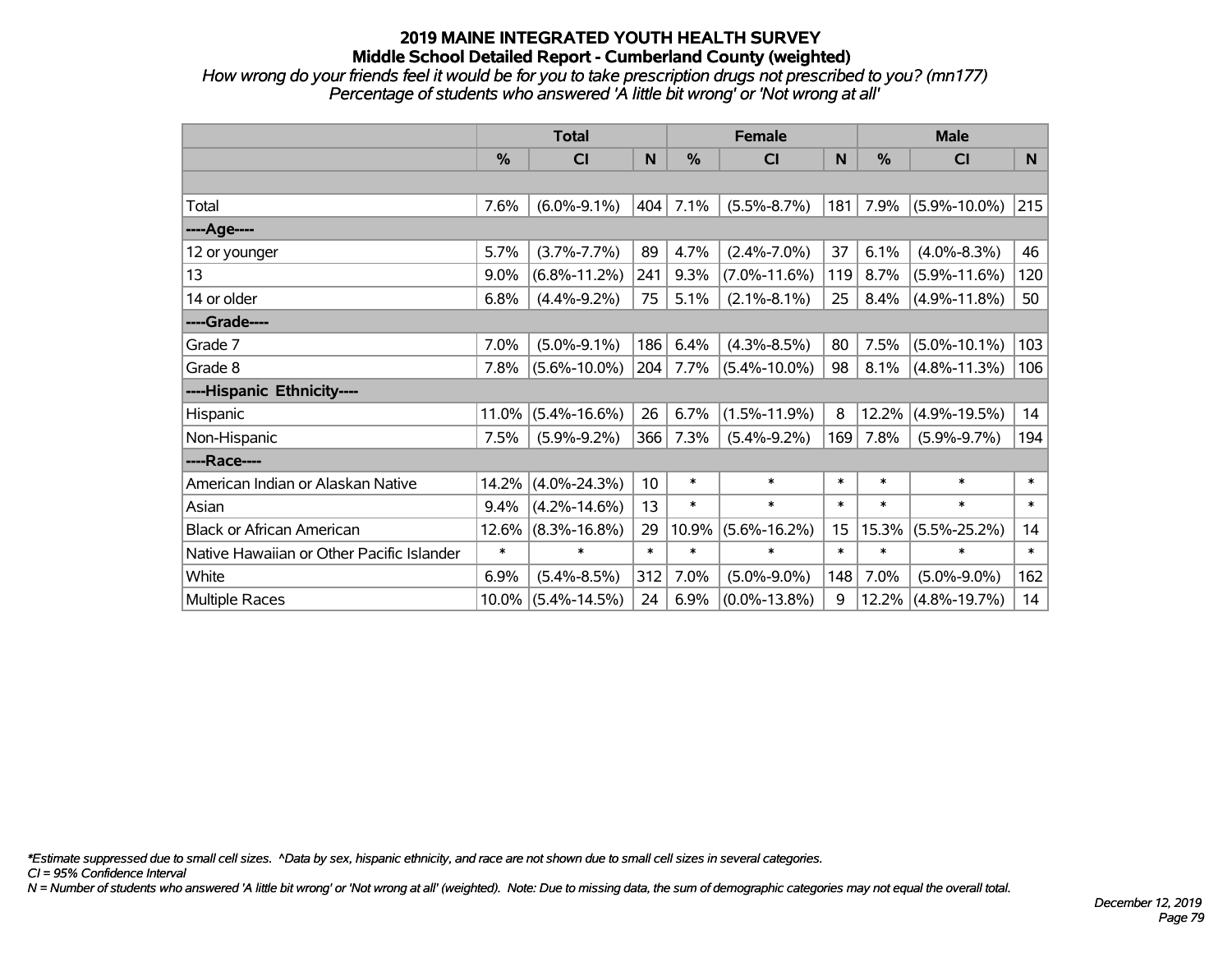*Do you agree or disagree with the following statement? My family has clear rules about alcohol and drug use. (mn90) Percentage of students who answered 'Strongly agree' or 'Agree'*

|                                           | <b>Total</b> |                        |        |            | <b>Female</b>                                                       |        | <b>Male</b> |                           |        |  |
|-------------------------------------------|--------------|------------------------|--------|------------|---------------------------------------------------------------------|--------|-------------|---------------------------|--------|--|
|                                           | $\%$         | <b>CI</b>              | N      | %          | <b>CI</b>                                                           | N      | %           | <b>CI</b>                 | N.     |  |
|                                           |              |                        |        |            |                                                                     |        |             |                           |        |  |
| Total                                     |              | $93.4\%$ (91.8%-94.9%) |        |            | $(4,990)$ 92.9% $(91.2\% - 94.7\%)$ 2,378 94.2% $(92.4\% - 96.0\%)$ |        |             |                           | 2,550  |  |
| ----Age----                               |              |                        |        |            |                                                                     |        |             |                           |        |  |
| 12 or younger                             | 93.8%        | $(91.9\% - 95.7\%)$    | 1,449  |            | $ 94.0\% $ (91.6%-96.4%)                                            | 727    | $94.4\%$    | $(92.3\% - 96.6\%)$       | 703    |  |
| 13                                        | $92.8\%$     | $(90.6\% - 95.1\%)$    |        |            | 2,486 91.6% (88.5%-94.7%)                                           | 1,181  |             | 94.4% (92.0%-96.7%)       | 1,289  |  |
| 14 or older                               |              | 93.9% (91.9%-96.0%)    |        |            | 1,034 94.7% (91.3%-98.2%)                                           | 467    |             | 93.5% (90.4%-96.5%)       | 556    |  |
| ----Grade----                             |              |                        |        |            |                                                                     |        |             |                           |        |  |
| Grade 7                                   | 93.8%        | $(91.9\% - 95.7\%)$    |        |            | $2,478$ 93.2% (90.8%-95.6%)                                         | 1,171  |             | 94.7% (92.9%-96.4%)       | 1,287  |  |
| Grade 8                                   |              | $93.2\%$ (91.6%-94.8%) |        |            | $ 2,439 92.7\% $ (90.3%-95.1%) $ 1,183 94.0\% $ (91.8%-96.3%)       |        |             |                           | 1,236  |  |
| ----Hispanic Ethnicity----                |              |                        |        |            |                                                                     |        |             |                           |        |  |
| Hispanic                                  | 88.6%        | $(83.4\% - 93.9\%)$    | 209    | $ 91.5\% $ | $(84.8\% - 98.3\%)$                                                 | 108    | 89.0%       | $(82.5\% - 95.4\%)$       | 98     |  |
| Non-Hispanic                              |              | 93.5% (91.9%-95.1%)    |        |            | 4,550 92.9% (91.2%-94.7%)                                           |        |             | 2,170 94.3% (92.5%-96.2%) | 2,338  |  |
| ----Race----                              |              |                        |        |            |                                                                     |        |             |                           |        |  |
| American Indian or Alaskan Native         | 90.7%        | $(82.8\% - 98.5\%)$    | 65     | $\ast$     | $\ast$                                                              | $\ast$ | $\ast$      | $\ast$                    | $\ast$ |  |
| Asian                                     | 93.1%        | $(88.1\% - 98.0\%)$    | 128    | $\ast$     | $\ast$                                                              | $\ast$ | $\ast$      | $\ast$                    | $\ast$ |  |
| <b>Black or African American</b>          | 87.9%        | $(82.4\% - 93.3\%)$    | 194    | 85.6%      | $(78.6\% - 92.7\%)$                                                 | 114    | 91.1%       | $(82.4\% - 99.7\%)$       | 79     |  |
| Native Hawaiian or Other Pacific Islander | $\ast$       | $\ast$                 | $\ast$ | $\ast$     | $\ast$                                                              | $\ast$ | $\ast$      | $\ast$                    | $\ast$ |  |
| White                                     | 93.8%        | $(92.2\% - 95.5\%)$    | 4,220  | 93.1%      | $(91.3\% - 94.9\%)$                                                 | 1,973  | $ 94.7\% $  | $(92.8\% - 96.6\%)$       | 2,204  |  |
| Multiple Races                            |              | $92.4\%$ (88.5%-96.2%) | 227    |            | 94.9% (90.9%-98.9%)                                                 | 120    |             | 90.9% (83.9%-97.8%)       | 105    |  |

*\*Estimate suppressed due to small cell sizes. ^Data by sex, hispanic ethnicity, and race are not shown due to small cell sizes in several categories.*

*CI = 95% Confidence Interval*

*N = Number of students who answered 'Strongly agree' or 'Agree' (weighted). Note: Due to missing data, the sum of demographic categories may not equal the overall total.*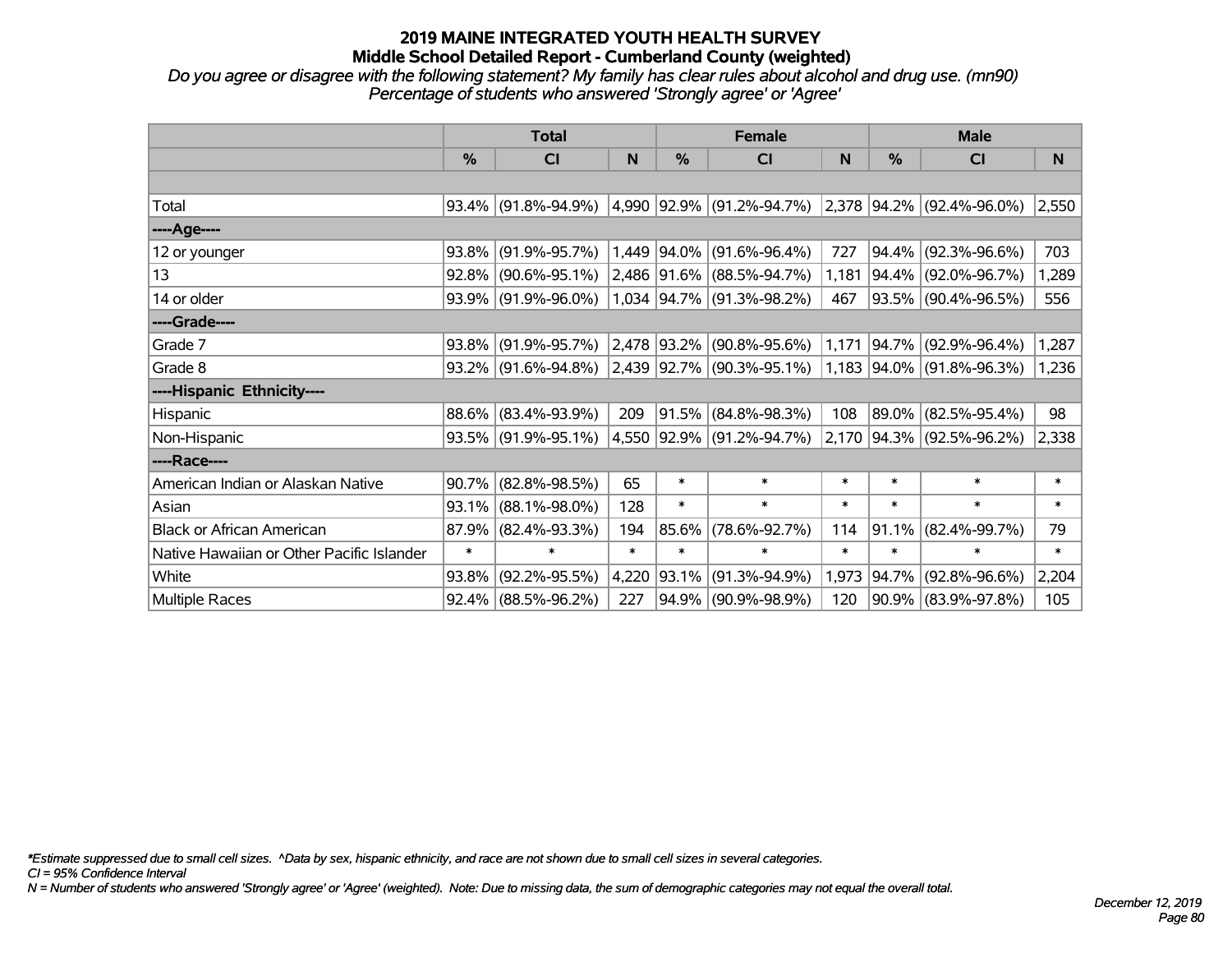*If you wanted to get prescription drugs (such as OxyContin, Percocet, Vicodin, codeine, Adderall, Ritalin, or Xanax) that were not prescribed to you, how easy would it be to get some? (mn184)*

*Percentage of students who answered 'Sort of easy' or 'Very easy'*

|                                           | <b>Total</b> |                     |        | <b>Female</b> |                             |                 | <b>Male</b> |                            |        |  |
|-------------------------------------------|--------------|---------------------|--------|---------------|-----------------------------|-----------------|-------------|----------------------------|--------|--|
|                                           | %            | <b>CI</b>           | N      | %             | <b>CI</b>                   | N.              | $\%$        | <b>CI</b>                  | N.     |  |
|                                           |              |                     |        |               |                             |                 |             |                            |        |  |
| Total                                     |              | 11.9% (10.4%-13.3%) |        |               | 627   13.9%   (11.5%-16.4%) | 351             | 9.8%        | $(8.4\% - 11.3\%)$         | 264    |  |
| ----Age----                               |              |                     |        |               |                             |                 |             |                            |        |  |
| 12 or younger                             | 11.7%        | $(9.5\% - 13.9\%)$  |        | 179   13.1%   | $(10.3\% - 15.9\%)$         | 101             | $9.7\%$     | $(6.3\% - 13.0\%)$         | 71     |  |
| 13                                        | 12.2%        | $(10.5\% - 14.0\%)$ |        |               | 324 14.2% (11.1%-17.2%)     |                 |             | 180   10.3%   (8.7%-12.0%) | 140    |  |
| 14 or older                               | 11.4%        | $(8.9\% - 13.8\%)$  |        | 124 14.7%     | $(9.2\% - 20.2\%)$          | 71              |             | $8.9\%$ (5.7%-12.2%)       | 53     |  |
| ----Grade----                             |              |                     |        |               |                             |                 |             |                            |        |  |
| Grade 7                                   | 10.8%        | $(8.9\% - 12.7\%)$  |        | 282 12.3%     | $(9.7\% - 14.9\%)$          | 154             | 8.9%        | $(6.7\% - 11.2\%)$         | 120    |  |
| Grade 8                                   |              | 12.9% (10.9%-14.8%) |        |               | 333 15.3% (11.4%-19.2%)     |                 |             | 191   10.7%   (8.4%-13.0%) | 140    |  |
| ----Hispanic Ethnicity----                |              |                     |        |               |                             |                 |             |                            |        |  |
| Hispanic                                  | 8.8%         | $(4.0\% - 13.5\%)$  | 20     | 8.5%          | $(2.4\% - 14.5\%)$          | 10 <sup>1</sup> | 7.0%        | $(1.7\% - 12.4\%)$         | 8      |  |
| Non-Hispanic                              | 12.0%        | $(10.5\% - 13.5\%)$ |        |               | 579 14.2% (11.6%-16.9%)     | 328             | $9.9\%$     | $(8.4\% - 11.3\%)$         | 242    |  |
| ----Race----                              |              |                     |        |               |                             |                 |             |                            |        |  |
| American Indian or Alaskan Native         | 18.5%        | $(4.9\% - 32.1\%)$  | 13     | $\ast$        | $\ast$                      | $\ast$          | $\ast$      | $\ast$                     | $\ast$ |  |
| Asian                                     | 10.2%        | $(1.6\% - 18.7\%)$  | 14     | $\ast$        | $\ast$                      | $\ast$          | $\ast$      | $\ast$                     | $\ast$ |  |
| <b>Black or African American</b>          | 14.4%        | $(8.2\% - 20.5\%)$  | 31     | 13.0%         | $(4.9\% - 21.0\%)$          | 17              | 16.9%       | $(5.9\% - 27.8\%)$         | 14     |  |
| Native Hawaiian or Other Pacific Islander | $\ast$       | $\ast$              | $\ast$ | $\ast$        | $\ast$                      | $\ast$          | $\ast$      | $\ast$                     | $\ast$ |  |
| White                                     | 11.5%        | $(9.9\% - 13.2\%)$  | 514    | 14.1%         | $(11.6\% - 16.7\%)$         | 296             | 9.2%        | $(7.5\% - 10.8\%)$         | 212    |  |
| <b>Multiple Races</b>                     | $16.4\%$     | $(11.0\% - 21.8\%)$ | 39     | 14.2%         | $(6.5\% - 22.0\%)$          | 18              | 16.2%       | $(8.3\% - 24.1\%)$         | 18     |  |

*\*Estimate suppressed due to small cell sizes. ^Data by sex, hispanic ethnicity, and race are not shown due to small cell sizes in several categories.*

*CI = 95% Confidence Interval*

*N = Number of students who answered 'Sort of easy' or 'Very easy' (weighted). Note: Due to missing data, the sum of demographic categories may not equal the overall total.*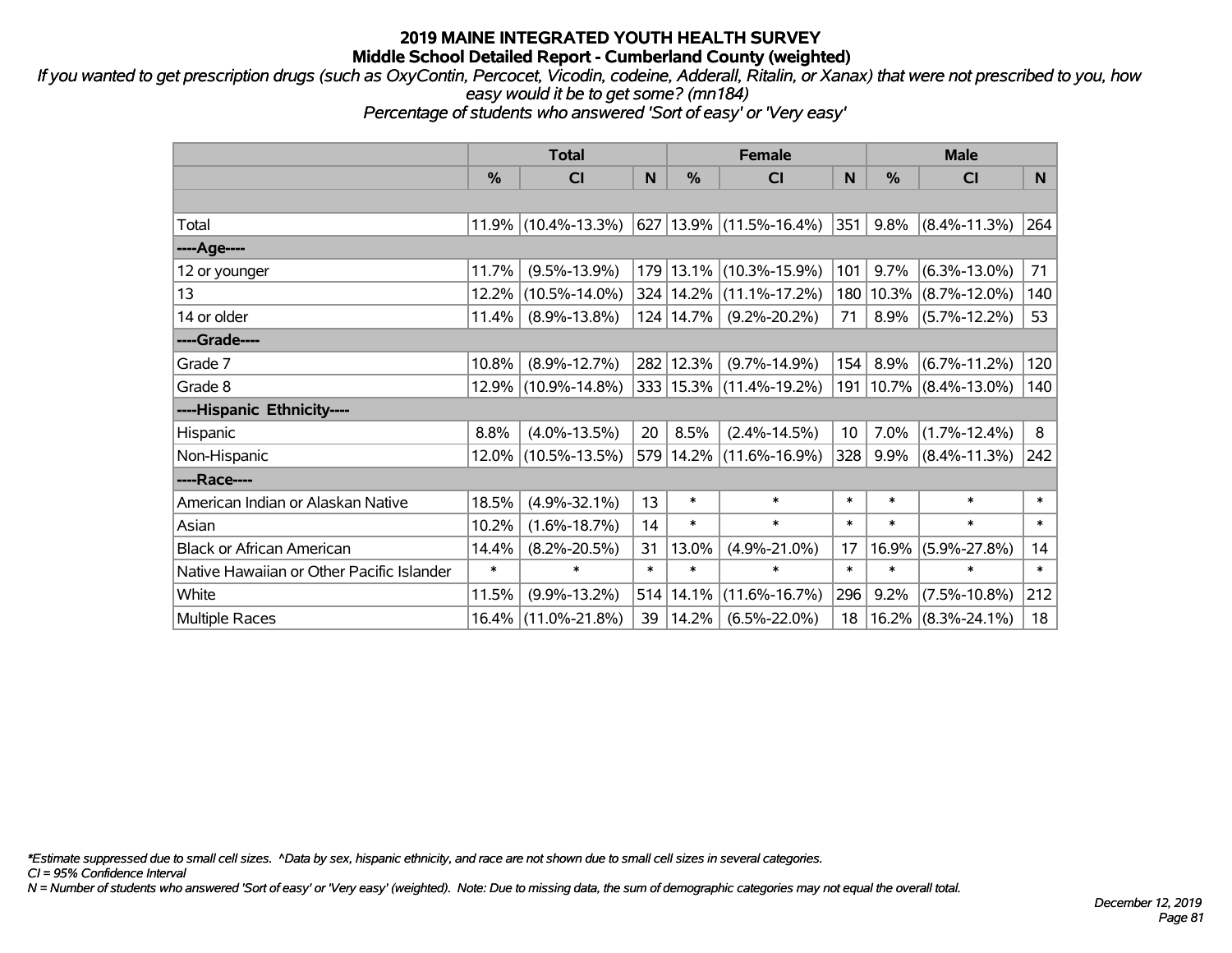*During the past 12 months, do you recall hearing, reading or watching an advertisement about the prevention of substance use? (mn93) Percentage of students who answered 'Yes'*

|                                           | <b>Total</b> |                                                  |       |        | <b>Female</b>                      |        | <b>Male</b> |                           |        |  |
|-------------------------------------------|--------------|--------------------------------------------------|-------|--------|------------------------------------|--------|-------------|---------------------------|--------|--|
|                                           | $\%$         | C <sub>l</sub>                                   | N     | $\%$   | CI                                 | N      | $\%$        | C <sub>l</sub>            | N      |  |
|                                           |              |                                                  |       |        |                                    |        |             |                           |        |  |
| Total                                     |              | $64.0\%$ (60.2%-67.8%)                           |       |        | $ 3,401 60.2\% $ (55.7%-64.6%)     |        |             | 1,536 67.8% (63.8%-71.8%) | 1,822  |  |
| ----Age----                               |              |                                                  |       |        |                                    |        |             |                           |        |  |
| 12 or younger                             | 61.0%        | $(56.4\% - 65.5\%)$                              | 944   |        | 56.0% (51.1%-60.9%)                | 438    | 65.6%       | $(59.4\% - 71.7\%)$       | 485    |  |
| 13                                        |              | $64.3\%$ (60.0%-68.6%)                           |       |        | 1,710 60.5% (54.5%-66.4%)          | 776    |             | $67.9\%$ (63.5%-72.2%)    | 922    |  |
| 14 or older                               |              | $68.1\%$ (62.6%-73.6%)                           | 737   |        | $ 65.8\%  (59.4\% - 72.3\%)$       | 319    |             | 70.3% (62.7%-77.9%)       | 411    |  |
| ----Grade----                             |              |                                                  |       |        |                                    |        |             |                           |        |  |
| Grade 7                                   |              | $60.6\%$ (56.2%-65.1%)                           |       |        | $1,598$ 57.5% (52.3%-62.7%)        | 724    | 63.1%       | $(57.7\% - 68.5\%)$       | 855    |  |
| Grade 8                                   |              | $67.7\%$ (63.1%-72.2%) 1,754 62.8% (57.7%-68.0%) |       |        |                                    | 797    |             | 72.5% (67.3%-77.8%)       | 942    |  |
| ----Hispanic Ethnicity----                |              |                                                  |       |        |                                    |        |             |                           |        |  |
| <b>Hispanic</b>                           |              | 57.7% (49.0%-66.3%)                              | 134   | 53.2%  | $(40.3\% - 66.1\%)$                | 62     | 63.9%       | $(55.6\% - 72.2\%)$       | 70     |  |
| Non-Hispanic                              |              | 64.7% (60.9%-68.5%)                              |       |        | $ 3,128 61.2\%  (56.7\% - 65.8\%)$ |        |             | 1,426 68.0% (63.9%-72.1%) | 1,668  |  |
| ----Race----                              |              |                                                  |       |        |                                    |        |             |                           |        |  |
| American Indian or Alaskan Native         |              | 59.3% (44.2%-74.3%)                              | 41    | 58.2%  | $(28.2\% - 88.3\%)$                | 17     | 59.9%       | $(45.9\% - 74.0\%)$       | 25     |  |
| Asian                                     |              | 65.9% (56.7%-75.1%)                              | 91    | 51.6%  | $(36.1\% - 67.1\%)$                | 33     | $ 81.0\% $  | $(71.5\% - 90.5\%)$       | 53     |  |
| <b>Black or African American</b>          |              | 55.3% (49.7%-60.9%)                              | 124   |        | $51.5\%$ (43.3%-59.6%)             | 70     |             | $60.5\%$ (50.2%-70.8%)    | 52     |  |
| Native Hawaiian or Other Pacific Islander | 40.3%        | $(9.8\% - 70.9\%)$                               | 8     | $\ast$ | $\ast$                             | $\ast$ | $\ast$      | $\ast$                    | $\ast$ |  |
| White                                     |              | $65.1\%$ (61.3%-68.9%)                           | 2,909 | 61.8%  | $(56.9\% - 66.7\%)$                |        | 1,306 68.1% | $(64.1\% - 72.2\%)$       | 1,571  |  |
| Multiple Races                            |              | $63.9\%$ (58.6%-69.2%)                           | 158   |        | 62.8% (49.9%-75.7%)                | 80     |             | 65.4% (55.4%-75.5%)       | 76     |  |

*\*Estimate suppressed due to small cell sizes. ^Data by sex, hispanic ethnicity, and race are not shown due to small cell sizes in several categories.*

*CI = 95% Confidence Interval*

*N = Number of students who answered 'Yes' (weighted). Note: Due to missing data, the sum of demographic categories may not equal the overall total.*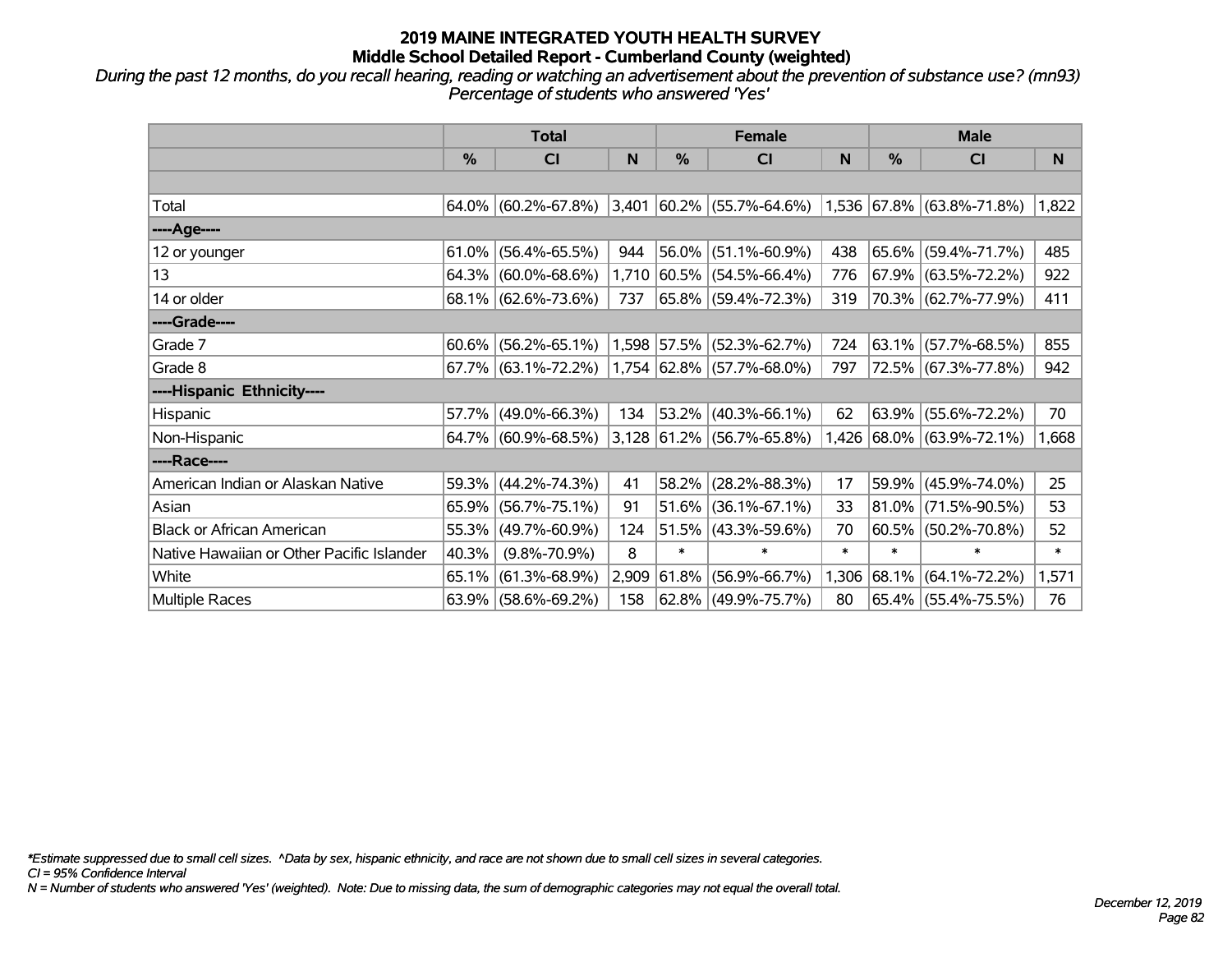*How much do you think people risk harming themselves (physically or in other ways) if they take prescription drugs that are not prescribed to them? (mn95)*

*Percentage of students who answered 'No risk' or 'Slight risk'*

|                                           | <b>Total</b> |                    |        |          | <b>Female</b>      |                 | <b>Male</b>   |                     |        |  |
|-------------------------------------------|--------------|--------------------|--------|----------|--------------------|-----------------|---------------|---------------------|--------|--|
|                                           | %            | CI                 | N      | %        | C <sub>1</sub>     | N               | $\frac{0}{0}$ | <b>CI</b>           | N.     |  |
|                                           |              |                    |        |          |                    |                 |               |                     |        |  |
| Total                                     | 9.9%         | $(8.5\% - 11.3\%)$ | 525    | 9.0%     | $(7.1\% - 10.9\%)$ |                 | 228 10.6%     | $(8.7\% - 12.4\%)$  | 286    |  |
| ----Age----                               |              |                    |        |          |                    |                 |               |                     |        |  |
| 12 or younger                             | 8.8%         | $(6.2\% - 11.3\%)$ | 135    | 8.7%     | $(5.7\% - 11.7\%)$ | 68              | 8.4%          | $(4.9\% - 11.8\%)$  | 62     |  |
| 13                                        | 11.7%        | $(9.8\% - 13.6\%)$ | 312    | 9.9%     | $(7.4\% - 12.3\%)$ | 126             | 13.4%         | $(10.2\% - 16.5\%)$ | 184    |  |
| 14 or older                               | 7.2%         | $(5.4\% - 9.0\%)$  | 78     | 7.3%     | $(4.6\% - 9.9\%)$  | 35              | 6.8%          | $(3.7\% - 9.8\%)$   | 40     |  |
| ----Grade----                             |              |                    |        |          |                    |                 |               |                     |        |  |
| Grade 7                                   | 10.2%        | $(8.2\% - 12.1\%)$ | 268    | 9.3%     | $(6.9\% - 11.6\%)$ |                 | 117 11.0%     | $(9.0\% - 13.0\%)$  | 149    |  |
| Grade 8                                   | 9.3%         | $(7.9\% - 10.7\%)$ | 240    | 8.5%     | $(6.2\% - 10.7\%)$ | 106             | $9.9\%$       | $(7.1\% - 12.8\%)$  | 130    |  |
| ----Hispanic Ethnicity----                |              |                    |        |          |                    |                 |               |                     |        |  |
| Hispanic                                  | 14.4%        | $(8.0\% - 20.8\%)$ | 33     | 9.8%     | $(1.6\% - 17.9\%)$ | 11              | 16.1%         | $(7.3\% - 24.9\%)$  | 18     |  |
| Non-Hispanic                              | 9.8%         | $(8.4\% - 11.2\%)$ | 474    | 8.9%     | $(7.0\% - 10.9\%)$ |                 | 206 10.6%     | $(8.8\% - 12.5\%)$  | 262    |  |
| ----Race----                              |              |                    |        |          |                    |                 |               |                     |        |  |
| American Indian or Alaskan Native         | $\ast$       | $\ast$             | $\ast$ | $\ast$   | $\ast$             | $\ast$          | $\ast$        | $\ast$              | $\ast$ |  |
| Asian                                     | 11.6%        | $(5.5\% - 17.7\%)$ | 16     | $10.4\%$ | $(1.9\% - 18.9\%)$ | 6               | 11.8%         | $(3.1\% - 20.4\%)$  | 8      |  |
| <b>Black or African American</b>          | 15.3%        | $(8.0\% - 22.7\%)$ | 35     |          | 17.6% (7.7%-27.4%) | 24              | 12.2%         | $(2.6\% - 21.7\%)$  | 11     |  |
| Native Hawaiian or Other Pacific Islander | $\ast$       | $\ast$             | $\ast$ | $\ast$   | $\ast$             | $\ast$          | $\ast$        | $\ast$              | $\ast$ |  |
| White                                     | 9.4%         | $(7.9\% - 11.0\%)$ | 422    | 8.1%     | $(6.1\% - 10.2\%)$ | 171             | 10.6%         | $(8.4\% - 12.9\%)$  | 246    |  |
| <b>Multiple Races</b>                     | 7.4%         | $(3.5\% - 11.3\%)$ | 18     | 8.1%     | $(0.1\% - 16.1\%)$ | 10 <sup>°</sup> | 6.8%          | $(0.5\% - 13.0\%)$  | 8      |  |

*\*Estimate suppressed due to small cell sizes. ^Data by sex, hispanic ethnicity, and race are not shown due to small cell sizes in several categories.*

*CI = 95% Confidence Interval*

*N = Number of students who answered 'No risk' or 'Slight risk' (weighted). Note: Due to missing data, the sum of demographic categories may not equal the overall total.*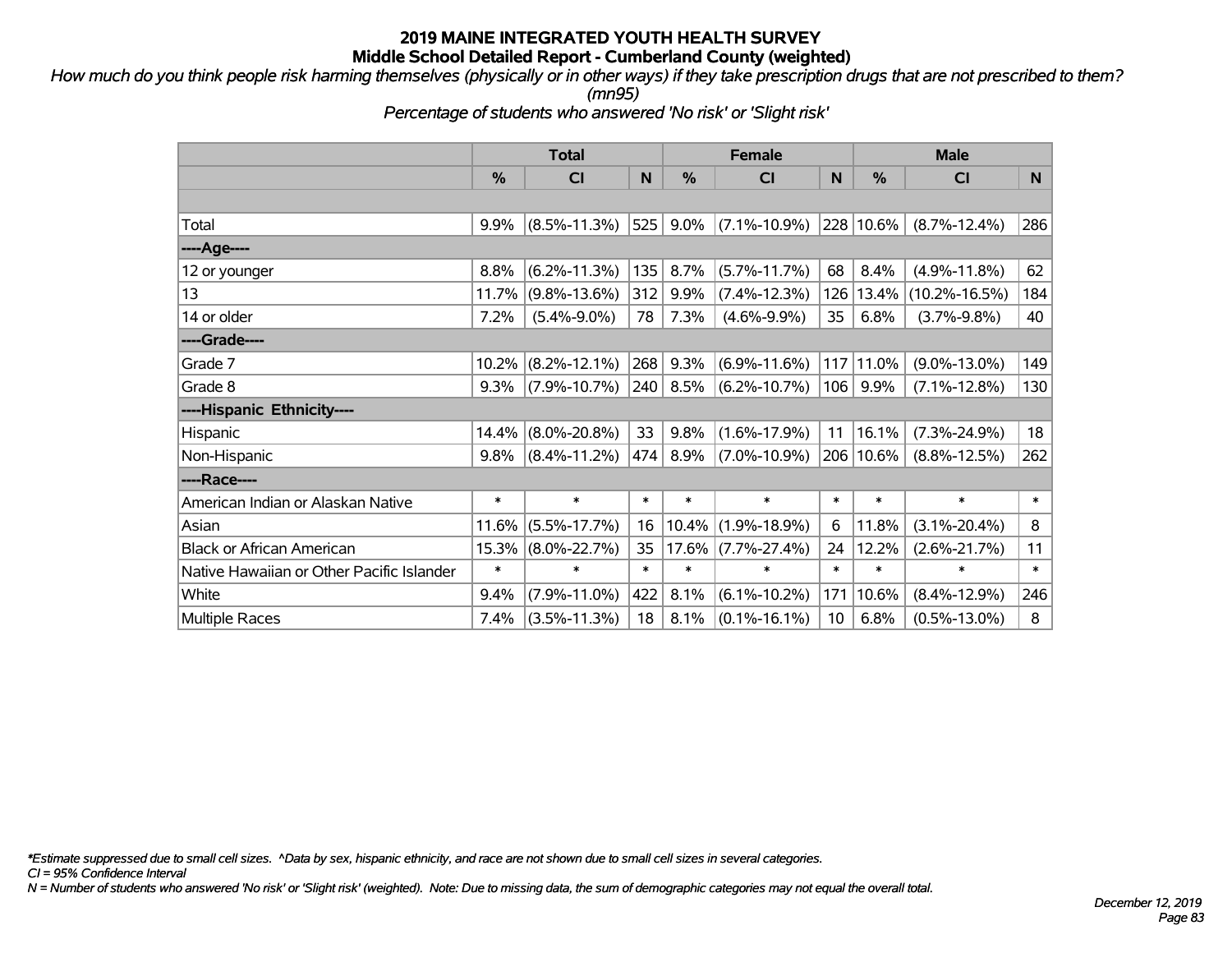#### **2019 MAINE INTEGRATED YOUTH HEALTH SURVEY Middle School Detailed Report - Cumberland County (weighted)** *How many times in the past year (12 months) have you been drunk or high at school? (mn96) Percentage of students who answered at least 1 time*

|                                           | <b>Total</b> |                    |        |               | <b>Female</b>      |        |               | <b>Male</b>        |        |  |
|-------------------------------------------|--------------|--------------------|--------|---------------|--------------------|--------|---------------|--------------------|--------|--|
|                                           | %            | CI                 | N      | $\frac{0}{0}$ | <b>CI</b>          | N      | $\frac{0}{0}$ | <b>CI</b>          | N      |  |
|                                           |              |                    |        |               |                    |        |               |                    |        |  |
| Total                                     | 4.4%         | $(3.3\% - 5.4\%)$  |        | 233 4.4%      | $(2.9\% - 5.9\%)$  |        | $112$ 3.9%    | $(2.5\% - 5.2\%)$  | 105    |  |
| ---- Age----                              |              |                    |        |               |                    |        |               |                    |        |  |
| 12 or younger                             | 4.1%         | $(2.4\% - 5.9\%)$  | 64     | 4.6%          | $(2.1\% - 7.0\%)$  | 36     | 3.1%          | $(1.3\% - 4.9\%)$  | 23     |  |
| 13                                        | 4.2%         | $(3.2\% - 5.3\%)$  |        | 113 3.6%      | $(1.9\% - 5.3\%)$  | 46     | 4.3%          | $(2.5\% - 6.0\%)$  | 58     |  |
| 14 or older                               | 4.9%         | $(3.0\% - 6.8\%)$  |        | 54 $ 6.2%$    | $(2.8\% - 9.5\%)$  | 30     | $ 4.0\%$      | $(1.7\% - 6.3\%)$  | 24     |  |
| ----Grade----                             |              |                    |        |               |                    |        |               |                    |        |  |
| Grade 7                                   | 3.7%         | $(2.5\% - 4.9\%)$  | 97     | 3.7%          | $(2.0\% - 5.3\%)$  | 46     | 3.4%          | $(2.0\% - 4.8\%)$  | 46     |  |
| Grade 8                                   | 4.8%         | $(3.3\% - 6.4\%)$  |        | 126 5.1%      | $(2.9\% - 7.2\%)$  | 64     | 4.2%          | $(2.4\% - 6.0\%)$  | 55     |  |
| ----Hispanic Ethnicity----                |              |                    |        |               |                    |        |               |                    |        |  |
| Hispanic                                  | 8.0%         | $(2.8\% - 13.3\%)$ | 19     | 8.3%          | $(0.9\% - 15.6\%)$ | 9      | 5.7%          | $(0.0\% - 12.5\%)$ | 6      |  |
| Non-Hispanic                              | 4.2%         | $(3.1\% - 5.4\%)$  |        | 207 4.3%      | $(2.7\% - 5.9\%)$  |        | $100$ 3.8%    | $(2.3\% - 5.3\%)$  | 94     |  |
| ----Race----                              |              |                    |        |               |                    |        |               |                    |        |  |
| American Indian or Alaskan Native         | $\ast$       | $\ast$             | $\ast$ | $\ast$        | $\ast$             | $\ast$ | $\ast$        | $\ast$             | $\ast$ |  |
| Asian                                     | 5.2%         | $(0.0\% - 11.9\%)$ | 7      | $\ast$        | $\ast$             | $\ast$ | $\ast$        | $\ast$             | $\ast$ |  |
| <b>Black or African American</b>          | 7.3%         | $(3.2\% - 11.4\%)$ | 17     | $\ast$        | $\ast$             | $\ast$ | $\ast$        | $\ast$             | $\ast$ |  |
| Native Hawaiian or Other Pacific Islander | $\ast$       | $\ast$             | $\ast$ | $\ast$        | $\ast$             | $\ast$ | $\ast$        | $\ast$             | $\ast$ |  |
| White                                     | 3.9%         | $(2.8\% - 5.0\%)$  | 174    | 4.1%          | $(2.5\% - 5.6\%)$  | 87     | 3.4%          | $(1.9\% - 4.8\%)$  | 79     |  |
| <b>Multiple Races</b>                     | 7.8%         | $(3.7\% - 11.8\%)$ | 19     | $\ast$        | $\ast$             | $\ast$ | $\ast$        | $\ast$             | $\ast$ |  |

*\*Estimate suppressed due to small cell sizes. ^Data by sex, hispanic ethnicity, and race are not shown due to small cell sizes in several categories.*

*CI = 95% Confidence Interval*

*N = Number of students who answered at least 1 time (weighted). Note: Due to missing data, the sum of demographic categories may not equal the overall total.*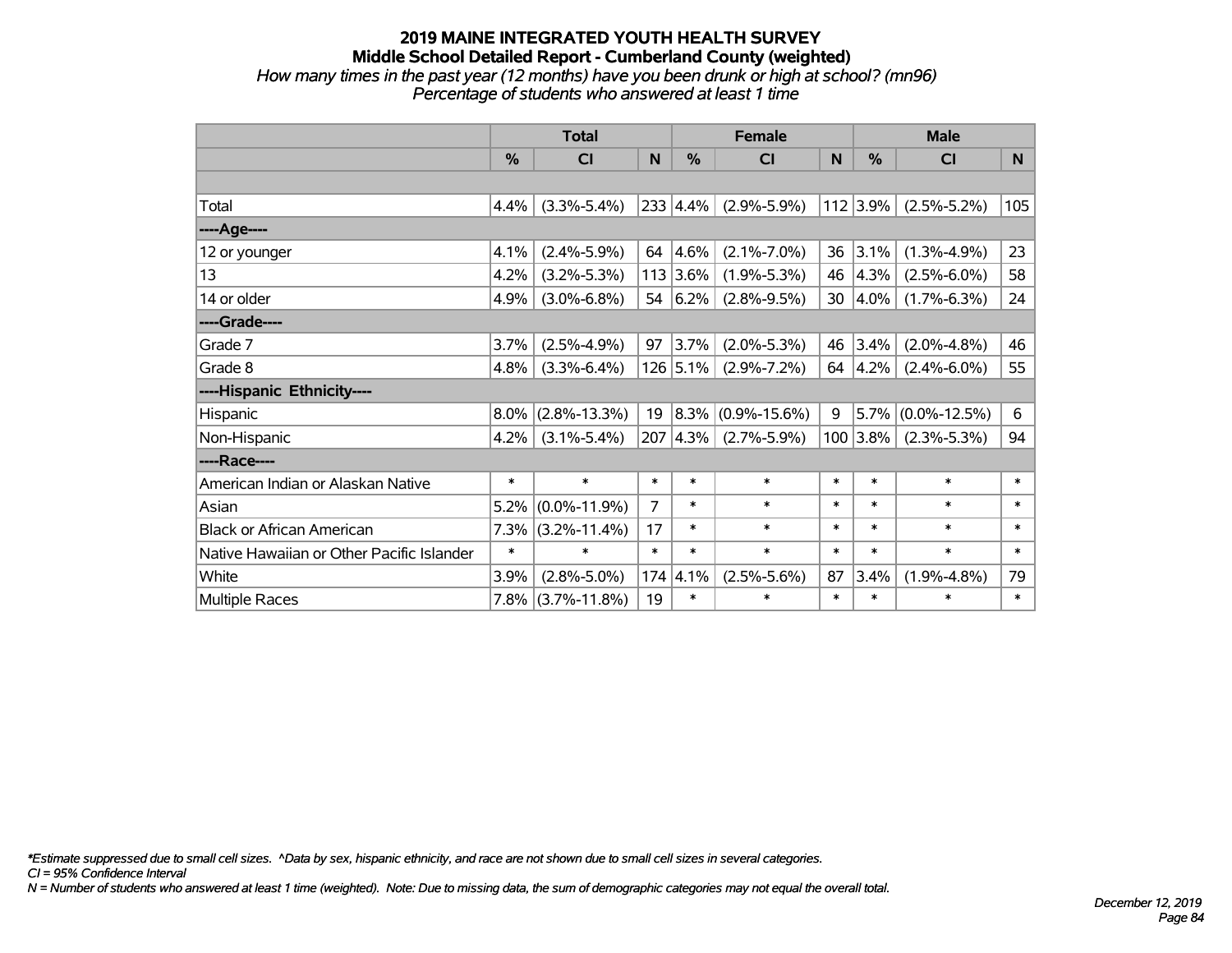#### **2019 MAINE INTEGRATED YOUTH HEALTH SURVEY Middle School Detailed Report - Cumberland County (weighted)** *Has anyone offered, sold, or given you an illegal drug on school property? (mn97) Percentage of students who answered 'Yes'*

|                                           | <b>Total</b> |                    |        | <b>Female</b> |                    |        | <b>Male</b> |                    |                  |
|-------------------------------------------|--------------|--------------------|--------|---------------|--------------------|--------|-------------|--------------------|------------------|
|                                           | %            | <b>CI</b>          | N      | %             | <b>CI</b>          | N      | %           | <b>CI</b>          | N                |
|                                           |              |                    |        |               |                    |        |             |                    |                  |
| Total                                     | 7.5%         | $(6.0\% - 8.9\%)$  | 415    | 6.9%          | $(5.4\% - 8.4\%)$  | 184    | 7.8%        | $(5.6\% - 10.0\%)$ | 223              |
| ----Age----                               |              |                    |        |               |                    |        |             |                    |                  |
| 12 or younger                             | 4.8%         | $(3.3\% - 6.2\%)$  | 77     | 3.7%          | $(1.8\% - 5.6\%)$  | 30     | 5.6%        | $(2.8\% - 8.3\%)$  | 44               |
| 13                                        | 8.6%         | $(6.7\% - 10.4\%)$ | 238    | 8.5%          | $(6.2\% - 10.9\%)$ | 116    | 8.5%        | $(6.0\% - 11.0\%)$ | 120              |
| 14 or older                               | 8.6%         | $(5.5\% - 11.6\%)$ | 100    | 7.6%          | $(4.3\% - 11.0\%)$ | 38     | 9.0%        | $(5.0\% - 12.9\%)$ | 59               |
| ----Grade----                             |              |                    |        |               |                    |        |             |                    |                  |
| Grade 7                                   | 5.7%         | $(3.8\% - 7.6\%)$  | 159    | 5.0%          | $(3.0\% - 6.9\%)$  | 65     | 6.3%        | $(3.9\% - 8.6\%)$  | 91               |
| Grade 8                                   | 9.2%         | $(7.0\% - 11.3\%)$ | 248    | 8.7%          | $(6.1\% - 11.3\%)$ | 115    | 9.5%        | $(6.3\% - 12.6\%)$ | 131              |
| ----Hispanic Ethnicity----                |              |                    |        |               |                    |        |             |                    |                  |
| Hispanic                                  | 13.5%        | $(8.9\% - 18.1\%)$ | 31     | 12.8%         | $(8.3\% - 17.2\%)$ | 16     | 14.6%       | $(5.6\% - 23.7\%)$ | 15 <sub>15</sub> |
| Non-Hispanic                              | 7.1%         | $(5.7\% - 8.6\%)$  | 362    | 6.5%          | $(4.8\% - 8.1\%)$  | 158    | 7.6%        | $(5.4\% - 9.9\%)$  | 199              |
| ----Race----                              |              |                    |        |               |                    |        |             |                    |                  |
| American Indian or Alaskan Native         | 11.9%        | $(5.8\% - 18.0\%)$ | 14     | 13.8%         | $(3.3\% - 24.3\%)$ | 6      | 11.2%       | $(2.5\% - 19.8\%)$ | 8                |
| Asian                                     | 4.9%         | $(0.0\% - 10.6\%)$ | 9      | $\ast$        | $\ast$             | $\ast$ | $\ast$      | $\ast$             | $\ast$           |
| <b>Black or African American</b>          | 6.2%         | $(2.6\% - 9.8\%)$  | 18     | 7.5%          | $(1.7\% - 13.3\%)$ | 11     | 4.8%        | $(0.4\% - 9.2\%)$  | $\overline{7}$   |
| Native Hawaiian or Other Pacific Islander | $\ast$       | $\ast$             | $\ast$ | $\ast$        | $\ast$             | $\ast$ | $\ast$      | $\ast$             | $\ast$           |
| White                                     | 7.3%         | $(5.7\% - 8.9\%)$  | 335    | 6.6%          | $(5.0\% - 8.2\%)$  | 144    | 7.8%        | $(5.1\% - 10.4\%)$ | 186              |
| <b>Multiple Races</b>                     | 7.7%         | $(3.3\% - 12.2\%)$ | 17     | 7.2%          | $(0.0\% - 14.5\%)$ | 9      | 8.3%        | $(1.0\% - 15.7\%)$ | 9                |

*\*Estimate suppressed due to small cell sizes. ^Data by sex, hispanic ethnicity, and race are not shown due to small cell sizes in several categories.*

*CI = 95% Confidence Interval*

*N = Number of students who answered 'Yes' (weighted). Note: Due to missing data, the sum of demographic categories may not equal the overall total.*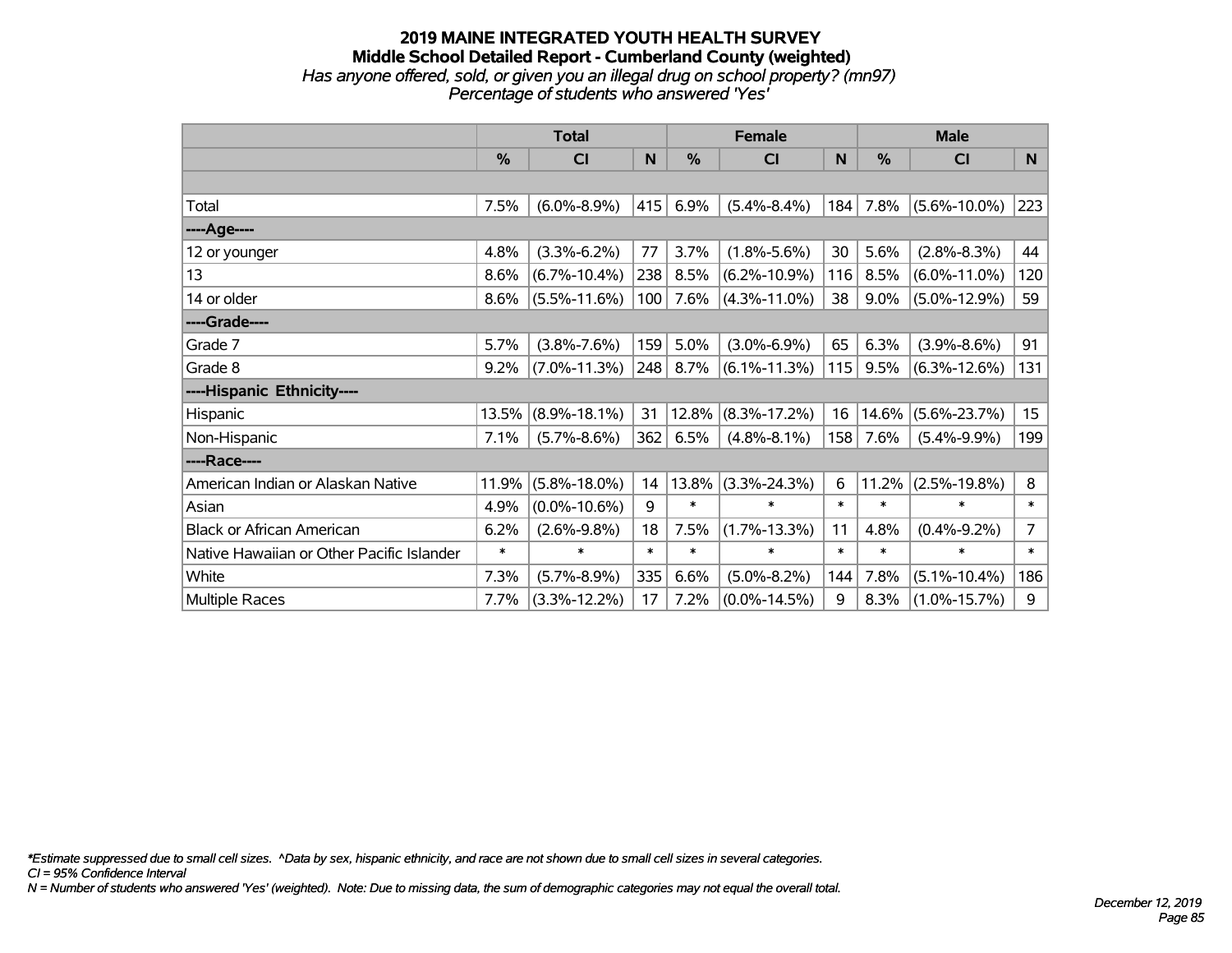#### **2019 MAINE INTEGRATED YOUTH HEALTH SURVEY Middle School Detailed Report - Cumberland County (weighted)** *Have you ever had sexual intercourse? (mn100) Percentage of students who answered 'Yes'*

|                                           | <b>Total</b>  |                    |                 | <b>Female</b>    |                    |        | <b>Male</b> |                    |                 |
|-------------------------------------------|---------------|--------------------|-----------------|------------------|--------------------|--------|-------------|--------------------|-----------------|
|                                           | $\frac{0}{0}$ | C <sub>1</sub>     | $\mathsf{N}$    | %                | <b>CI</b>          | N      | %           | <b>CI</b>          | N               |
|                                           |               |                    |                 |                  |                    |        |             |                    |                 |
| Total                                     | 6.0%          | $(5.0\% - 6.9\%)$  |                 | 316 4.2%         | $(3.0\% - 5.4\%)$  | 106    | 7.5%        | $(6.4\% - 8.6\%)$  | 203             |
| ----Age----                               |               |                    |                 |                  |                    |        |             |                    |                 |
| 12 or younger                             | 3.9%          | $(2.6\% - 5.2\%)$  | 60              | 2.4%             | $(1.2\% - 3.6\%)$  | 18     | 5.3%        | $(3.3\% - 7.2\%)$  | 39              |
| 13                                        | 6.6%          | $(5.7\% - 7.4\%)$  |                 | $174 \,   4.5\%$ | $(3.2\% - 5.8\%)$  | 57     | 8.4%        | $(7.1\% - 9.8\%)$  | 114             |
| 14 or older                               | 7.5%          | $(5.8\% - 9.2\%)$  |                 | 82 $ 6.4%$       | $(3.5\% - 9.3\%)$  | 31     | 8.2%        | $(6.4\% - 10.0\%)$ | 49              |
| ----Grade----                             |               |                    |                 |                  |                    |        |             |                    |                 |
| Grade 7                                   | 4.9%          | $(3.8\% - 6.1\%)$  |                 | 130 2.9%         | $(1.6\% - 4.3\%)$  | 37     | 6.7%        | $(5.3\% - 8.1\%)$  | 92              |
| Grade 8                                   | 6.8%          | $(5.7\% - 8.0\%)$  |                 | 176 5.3%         | $(3.9\% - 6.7\%)$  | 67     | 8.2%        | $(6.8\% - 9.5\%)$  | 107             |
| ----Hispanic Ethnicity----                |               |                    |                 |                  |                    |        |             |                    |                 |
| Hispanic                                  | 9.8%          | $(4.4\% - 15.2\%)$ | 22              | 6.3%             | $(2.7\% - 9.9\%)$  | 7      | 11.7%       | $(3.8\% - 19.6\%)$ | 12 <sub>2</sub> |
| Non-Hispanic                              | 5.8%          | $(4.9\% - 6.7\%)$  |                 | 279 4.0%         | $(2.8\% - 5.2\%)$  | 93     | 7.4%        | $(6.4\% - 8.5\%)$  | 183             |
| ----Race----                              |               |                    |                 |                  |                    |        |             |                    |                 |
| American Indian or Alaskan Native         | 11.0%         | $(4.1\% - 17.9\%)$ | 10 <sup>1</sup> | $\ast$           | $\ast$             | $\ast$ | $\ast$      | $\ast$             | $\ast$          |
| Asian                                     | 6.9%          | $(1.5\% - 12.3\%)$ | 11              | $\ast$           | $\ast$             | $\ast$ | $\ast$      | $\ast$             | $\ast$          |
| <b>Black or African American</b>          | 8.5%          | $(5.6\% - 11.4\%)$ | 20              | 8.2%             | $(4.7\% - 11.8\%)$ | 11     | 9.0%        | $(5.2\% - 12.8\%)$ | 9               |
| Native Hawaiian or Other Pacific Islander | $\ast$        | $\ast$             | $\ast$          | $\ast$           | $\ast$             | $\ast$ | $\ast$      | $\ast$             | $\ast$          |
| White                                     | 5.6%          | $(4.5\% - 6.7\%)$  | 247             | $ 4.0\%$         | $(2.6\% - 5.4\%)$  | 84     | 7.0%        | $(5.7\% - 8.3\%)$  | 162             |
| <b>Multiple Races</b>                     | 8.3%          | $(5.7\% - 10.9\%)$ | 19              | 5.6%             | $(2.1\% - 9.1\%)$  | 7      | 9.9%        | $(4.0\% - 15.7\%)$ | 10 <sup>1</sup> |

*\*Estimate suppressed due to small cell sizes. ^Data by sex, hispanic ethnicity, and race are not shown due to small cell sizes in several categories.*

*CI = 95% Confidence Interval*

*N = Number of students who answered 'Yes' (weighted). Note: Due to missing data, the sum of demographic categories may not equal the overall total.*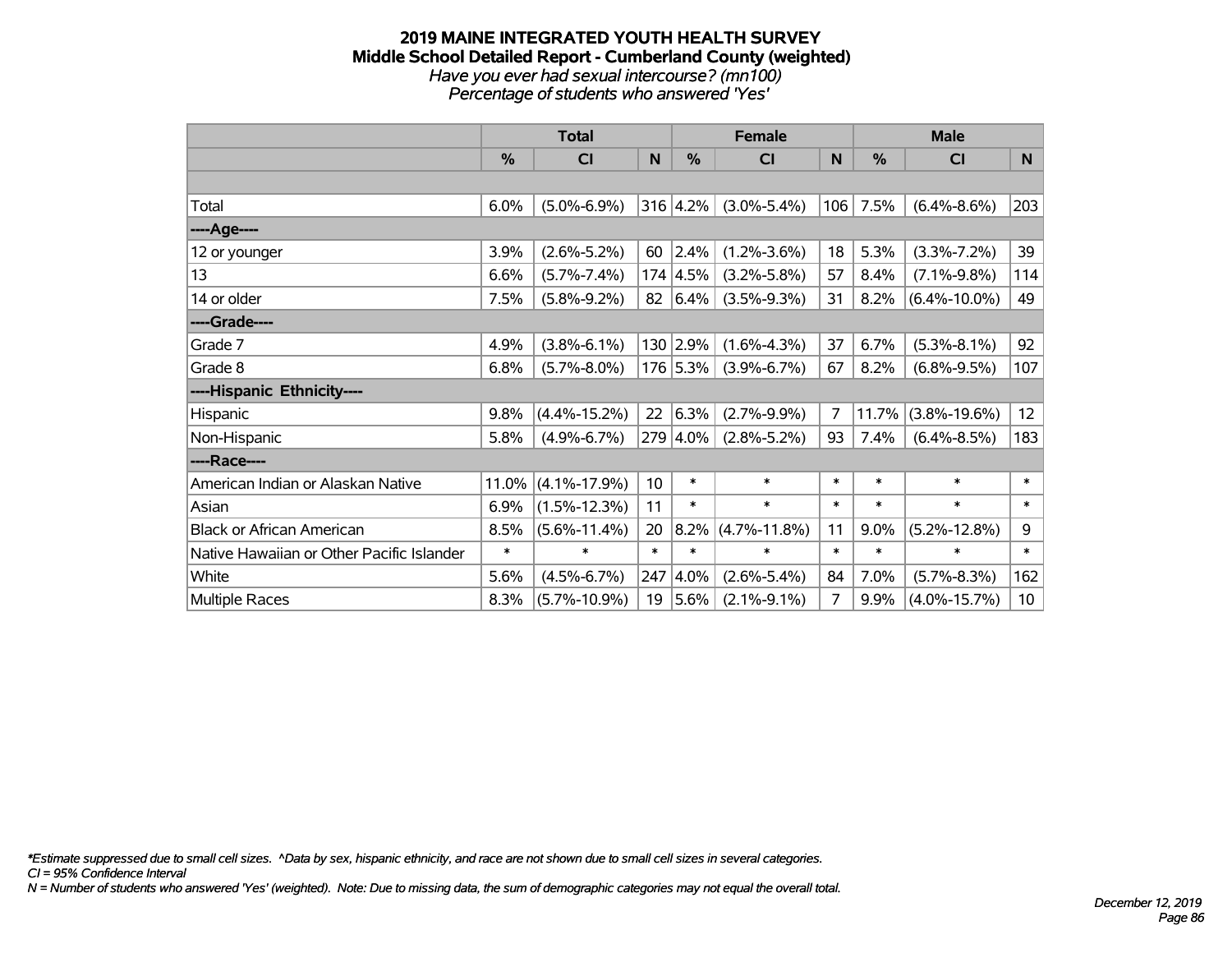*The last time you had sexual intercourse, did you or your partner use a condom? (mn101) Among students who ever had sexual intercourse, the percentage of students who answered 'Yes'*

|                                           | <b>Total</b> |                     |        | <b>Female</b> | <b>Male</b>               |        |          |                        |                 |
|-------------------------------------------|--------------|---------------------|--------|---------------|---------------------------|--------|----------|------------------------|-----------------|
|                                           | %            | CI                  | N      | $\frac{9}{6}$ | <b>CI</b>                 | N      | %        | <b>CI</b>              | N               |
|                                           |              |                     |        |               |                           |        |          |                        |                 |
| Total                                     |              | 75.6% (66.8%-84.4%) |        | 189 73.6%     | $(55.9\% - 91.2\%)$       |        |          | 51 77.5% (68.6%-86.4%) | 138             |
| ----Age----                               |              |                     |        |               |                           |        |          |                        |                 |
| 12 or younger                             | 69.1%        | $(47.6\% - 90.6\%)$ | 24     | $\ast$        | $\ast$                    | $\ast$ | $\ast$   | $\ast$                 | $\ast$          |
| 13                                        | 78.2%        | $(68.8\% - 87.6\%)$ |        | 118 71.1%     | $(48.1\% - 94.0\%)$       |        | 30 81.0% | $(71.3\% - 90.6\%)$    | 88              |
| 14 or older                               |              | 72.9% (51.1%-94.8%) | 47     |               | $ 73.2\% $ (41.9%-100.0%) |        |          | 17 77.7% (55.5%-99.8%) | 30 <sub>o</sub> |
| ----Grade----                             |              |                     |        |               |                           |        |          |                        |                 |
| Grade 7                                   | 81.0%        | $(68.4\% - 93.5\%)$ | 70     | $\ast$        | $\ast$                    | $\ast$ | $\ast$   | $\ast$                 | $\ast$          |
| Grade 8                                   |              | 72.8% (62.2%-83.3%) |        | 112 66.0%     | $(45.4\% - 86.6\%)$       |        | 36 76.4% | $(66.0\% - 86.8\%)$    | 76              |
| ----Hispanic Ethnicity----                |              |                     |        |               |                           |        |          |                        |                 |
| Hispanic                                  | $\ast$       | $\ast$              | $\ast$ | $\ast$        | $\ast$                    | $\ast$ | $\ast$   | $\ast$                 | $\ast$          |
| Non-Hispanic                              | 76.7%        | $(68.9\% - 84.6\%)$ |        | 172 77.0%     | $(59.5\% - 94.6\%)$       |        |          | 49 76.6% (67.7%-85.5%) | 123             |
| ----Race----                              |              |                     |        |               |                           |        |          |                        |                 |
| American Indian or Alaskan Native         | $\ast$       | $\ast$              | $\ast$ | $\ast$        | $\ast$                    | $\ast$ | $\ast$   | $\ast$                 | $\ast$          |
| Asian                                     | $\ast$       | $\ast$              | $\ast$ | $\ast$        | $\ast$                    | $\ast$ | $\ast$   | $\ast$                 | $\ast$          |
| <b>Black or African American</b>          | $\ast$       | $\ast$              | $\ast$ | $\ast$        | $\ast$                    | $\ast$ | $\ast$   | $\ast$                 | $\ast$          |
| Native Hawaiian or Other Pacific Islander | $\ast$       | $\ast$              | $\ast$ | $\ast$        | $\ast$                    | $\ast$ | $\ast$   | $\ast$                 | $\ast$          |
| White                                     | 76.9%        | $(68.8\% - 85.0\%)$ |        | 156 79.1%     | $(61.6\% - 96.7\%)$       | 44     | 76.1%    | $(66.7\% - 85.4\%)$    | 112             |
| <b>Multiple Races</b>                     | $\ast$       | $\ast$              | $\ast$ | $\ast$        | *                         | $\ast$ | $\ast$   | $\ast$                 | $\ast$          |

*\*Estimate suppressed due to small cell sizes. ^Data by sex, hispanic ethnicity, and race are not shown due to small cell sizes in several categories.*

*CI = 95% Confidence Interval*

*N = Among students who ever had sexual intercourse, the number of students who answered 'Yes' (weighted). Note: Due to missing data, the sum of demographic categories may not equal the overall total.*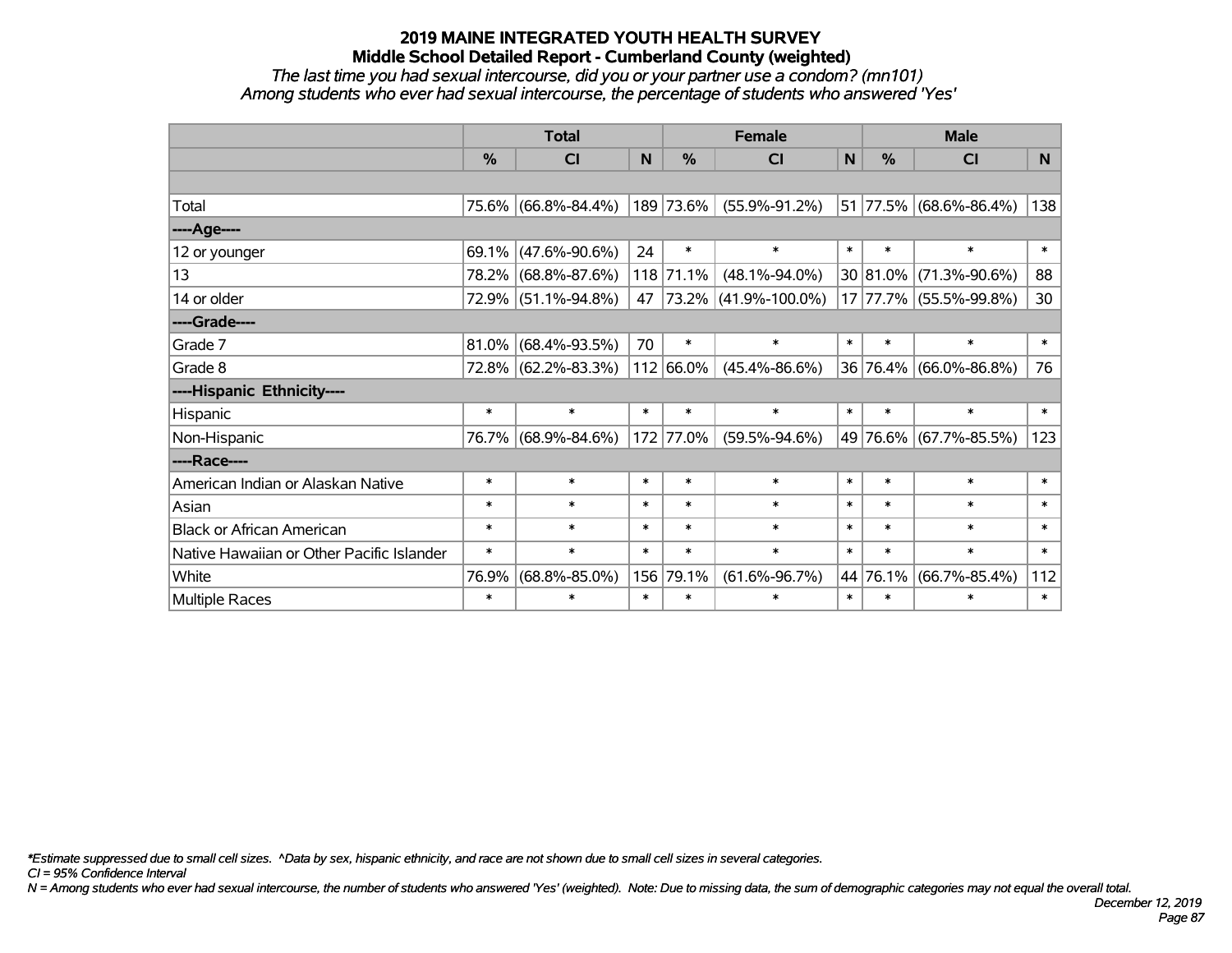*Percentage of students who drank 100% fruit juice and/or ate fruit two or more times per day during the past seven days (mnfruit)*

|                                           | <b>Total</b> |                        |       | <b>Female</b> |                              | <b>Male</b> |            |                             |        |
|-------------------------------------------|--------------|------------------------|-------|---------------|------------------------------|-------------|------------|-----------------------------|--------|
|                                           | $\%$         | CI                     | N     | $\%$          | <b>CI</b>                    | N           | %          | CI                          | N      |
|                                           |              |                        |       |               |                              |             |            |                             |        |
| Total                                     |              | 43.1% (39.7%-46.4%)    |       |               | $2,285$ 44.4% (40.4%-48.4%)  |             |            | $1,128$ 41.7% (38.4%-45.0%) | 1,132  |
| ----Age----                               |              |                        |       |               |                              |             |            |                             |        |
| 12 or younger                             | 43.7%        | $(38.9\% - 48.6\%)$    | 669   | 44.9%         | $(39.5\% - 50.4\%)$          | 346         | 42.4%      | $(37.1\% - 47.7\%)$         | 316    |
| 13                                        |              | $43.8\%$ (40.5%-47.1%) |       | 1,166 44.9%   | $(40.6\% - 49.2\%)$          | 577         | $42.6\%$   | $(39.0\% - 46.2\%)$         | 579    |
| 14 or older                               |              | 40.3% (37.1%-43.5%)    | 443   |               | $ 42.1\% $ (36.0%-48.2%)     | 204         |            | 39.0% (35.0%-43.1%)         | 236    |
| ----Grade----                             |              |                        |       |               |                              |             |            |                             |        |
| Grade 7                                   | 44.6%        | $(40.7\% - 48.6\%)$    |       |               | $1,174$ 45.2% (40.7%-49.7%)  | 564         | 44.0%      | $(39.4\% - 48.7\%)$         | 602    |
| Grade 8                                   |              | 41.5% (38.4%-44.7%)    |       |               | $1,079$  43.4% (39.1%-47.7%) | 549         |            | 39.7% (36.0%-43.4%)         | 521    |
| ----Hispanic Ethnicity----                |              |                        |       |               |                              |             |            |                             |        |
| <b>Hispanic</b>                           | 41.9%        | $(36.4\% - 47.3\%)$    | 91    | 44.9%         | $(38.3\% - 51.4\%)$          | 51          | 37.9%      | $(29.4\% - 46.3\%)$         | 37     |
| Non-Hispanic                              |              | 43.4% (40.2%-46.5%)    |       |               | 2,103 44.4% (40.5%-48.3%)    |             |            | 1,036 42.4% (39.2%-45.6%)   | 1,051  |
| ----Race----                              |              |                        |       |               |                              |             |            |                             |        |
| American Indian or Alaskan Native         | 35.5%        | $(23.8\% - 47.2\%)$    | 33    | 27.1%         | $(8.7\% - 45.5\%)$           | 10          | $ 41.5\% $ | $(29.8\% - 53.2\%)$         | 23     |
| Asian                                     | 42.2%        | $(35.8\% - 48.6\%)$    | 62    | 43.3%         | $(32.5\% - 54.0\%)$          | 30          | $40.6\%$   | $(34.7\% - 46.6\%)$         | 29     |
| <b>Black or African American</b>          | 42.6%        | $(35.0\% - 50.2\%)$    | 101   | 40.0%         | $(30.7\% - 49.2\%)$          | 54          | 46.5%      | $(37.9\% - 55.1\%)$         | 47     |
| Native Hawaiian or Other Pacific Islander | 38.8%        | $(18.1\% - 59.5\%)$    | 8     | $\ast$        | $\ast$                       | $\ast$      | $\ast$     | $\ast$                      | $\ast$ |
| White                                     | 43.5%        | $(40.0\% - 47.0\%)$    | 1,934 | 45.3%         | $(41.2\% - 49.3\%)$          | 951         | 41.8%      | $(38.1\% - 45.5\%)$         | 967    |
| Multiple Races                            |              | 43.3% (38.0%-48.7%)    | 99    |               | 46.1% (39.6%-52.7%)          | 56          |            | 39.2% (29.9%-48.4%)         | 41     |

*\*Estimate suppressed due to small cell sizes. ^Data by sex, hispanic ethnicity, and race are not shown due to small cell sizes in several categories.*

*CI = 95% Confidence Interval*

*N = Number of students who drank 100% fruit juice and/or ate fruit two or more times per day during the past seven days (weighted). Note: Due to missing data, the sum of demographic categories may not equal the overall total.*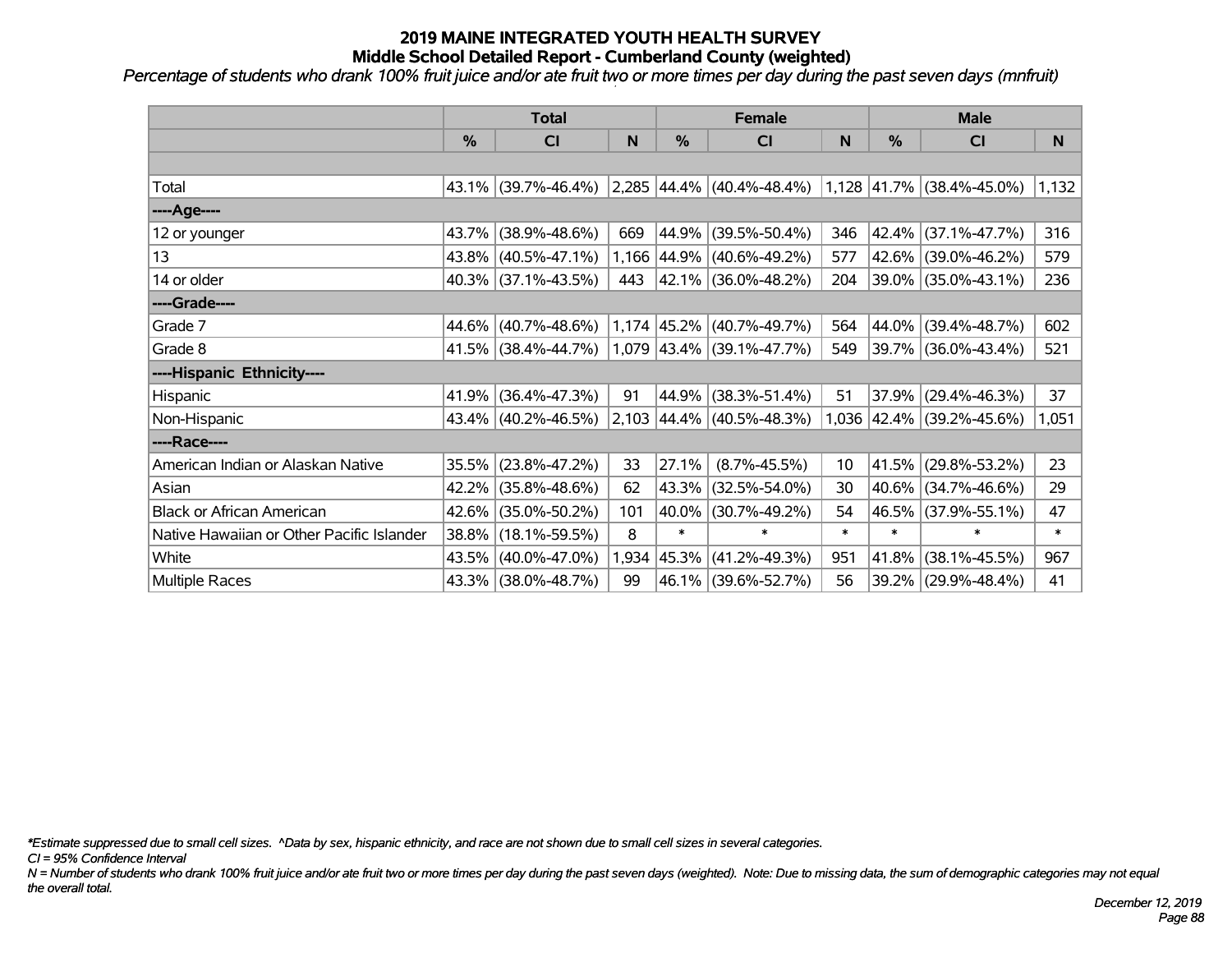*Percentage of students who drank 100% fruit juice and/or ate fruit less then 1 time per day during the past seven days (mnonefrt)*

|                                           | <b>Total</b>  |                     |       | <b>Female</b> | <b>Male</b>                 |        |               |                          |          |
|-------------------------------------------|---------------|---------------------|-------|---------------|-----------------------------|--------|---------------|--------------------------|----------|
|                                           | $\frac{0}{0}$ | C <sub>l</sub>      | N     | $\frac{0}{0}$ | <b>CI</b>                   | N      | $\frac{0}{0}$ | <b>CI</b>                | <b>N</b> |
|                                           |               |                     |       |               |                             |        |               |                          |          |
| Total                                     |               | 27.7% (24.7%-30.6%) |       |               | $1,467$ 27.6% (23.7%-31.6%) |        |               | 702 27.7% (25.1%-30.3%)  | 752      |
| ----Age----                               |               |                     |       |               |                             |        |               |                          |          |
| 12 or younger                             | 26.8%         | $(23.5\% - 30.2\%)$ | 411   | 26.1%         | $(22.3\% - 29.9\%)$         |        | 201 27.5%     | $(23.1\% - 31.8\%)$      | 205      |
| 13                                        | 27.3%         | $(23.8\% - 30.8\%)$ | 727   | 28.1%         | $(23.0\% - 33.2\%)$         |        |               | 361 26.6% (23.2%-30.1%)  | 362      |
| 14 or older                               |               | 29.7% (25.8%-33.6%) | 327   |               | 28.8% (22.5%-35.0%)         |        |               | 139 30.3% (26.2%-34.4%)  | 183      |
| ----Grade----                             |               |                     |       |               |                             |        |               |                          |          |
| Grade 7                                   | 26.7%         | $(23.4\% - 30.0\%)$ | 703   | 27.4%         | $(22.2\% - 32.7\%)$         |        |               | 342 26.0% (22.9%-29.0%)  | 355      |
| Grade 8                                   |               | 28.3% (24.9%-31.7%) | 736   |               | $27.7\%$ (23.2%-32.1%)      |        |               | 350 29.1% (25.4%-32.8%)  | 382      |
| ----Hispanic Ethnicity----                |               |                     |       |               |                             |        |               |                          |          |
| Hispanic                                  | 30.8%         | $(25.4\% - 36.1\%)$ | 67    | 32.5%         | $(26.6\% - 38.3\%)$         | 37     | $ 28.7\% $    | $(21.5\% - 35.8\%)$      | 28       |
| Non-Hispanic                              |               | 27.2% (24.4%-30.1%) |       |               | 1,321 27.1% (23.2%-31.1%)   |        |               | 634 27.4% (24.7%-30.0%)  | 679      |
| ----Race----                              |               |                     |       |               |                             |        |               |                          |          |
| American Indian or Alaskan Native         | 31.8%         | $(23.0\% - 40.5\%)$ | 29    | 38.2%         | $(19.4\% - 57.1\%)$         | 14     | $ 28.2\% $    | $(21.6\% - 34.7\%)$      | 16       |
| Asian                                     | 28.8%         | $(22.0\% - 35.6\%)$ | 42    | 31.7%         | $(21.8\% - 41.7\%)$         | 22     |               | 26.3% (18.2%-34.4%)      | 19       |
| <b>Black or African American</b>          | 30.0%         | $(25.1\% - 34.8\%)$ | 71    | 33.6%         | $(26.7\% - 40.4\%)$         | 45     |               | 24.6% (17.1%-32.2%)      | 25       |
| Native Hawaiian or Other Pacific Islander | 32.5%         | $(13.6\% - 51.5\%)$ | 6     | $\ast$        | $\ast$                      | $\ast$ | $\ast$        | $\ast$                   | $\ast$   |
| White                                     | 27.1%         | $(24.0\% - 30.3\%)$ | 1,207 | 26.4%         | $(22.2\% - 30.5\%)$         |        | 554 27.8%     | $(24.9\% - 30.8\%)$      | 644      |
| Multiple Races                            |               | 26.7% (21.3%-32.1%) | 61    |               | 26.0% (18.6%-33.3%)         | 31     |               | $ 27.9\% $ (21.0%-34.8%) | 30       |

*\*Estimate suppressed due to small cell sizes. ^Data by sex, hispanic ethnicity, and race are not shown due to small cell sizes in several categories.*

*CI = 95% Confidence Interval*

*N = Number of students who drank 100% fruit juice and/or ate fruit less then 1 time per day during the past seven days (weighted). Note: Due to missing data, the sum of demographic categories may not equal the overall total.*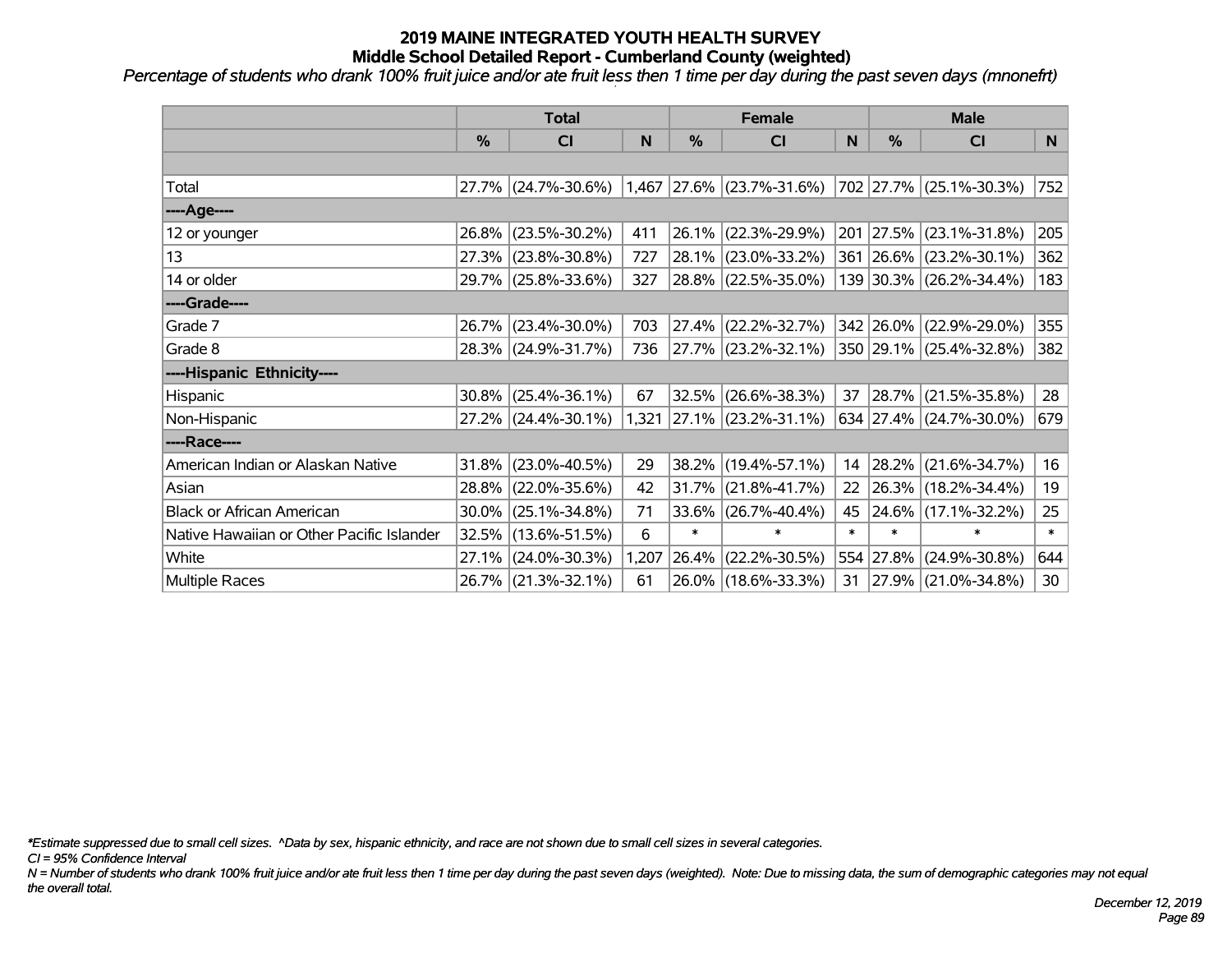*Percentage of students who ate vegetables three or more times per day during the past seven days (mnveg)*

|                                           | <b>Total</b>  |                        |                | <b>Female</b> |                             | <b>Male</b>     |        |                             |                  |
|-------------------------------------------|---------------|------------------------|----------------|---------------|-----------------------------|-----------------|--------|-----------------------------|------------------|
|                                           | $\frac{0}{0}$ | CI                     | N              | $\frac{0}{0}$ | <b>CI</b>                   | N               | %      | <b>CI</b>                   | N                |
|                                           |               |                        |                |               |                             |                 |        |                             |                  |
| Total                                     |               | 17.7% (15.8%-19.5%)    |                |               | 952   18.7%   (16.2%-21.2%) |                 |        | 483 16.7% (14.9%-18.5%)     | 460              |
| ----Age----                               |               |                        |                |               |                             |                 |        |                             |                  |
| 12 or younger                             |               | 19.3% (16.0%-22.5%)    |                |               | 300 20.2% (16.1%-24.4%)     | 159             |        | 18.4% (14.4%-22.3%)         | 139              |
| 13                                        |               | 17.0% (14.9%-19.0%)    |                |               | 460 18.4% (15.8%-21.0%)     |                 |        | 241   15.6%   (13.1%-18.1%) | 215              |
| 14 or older                               |               | 17.0% (14.1%-19.9%)    |                |               | 190 17.0% (12.6%-21.4%)     | 83 <sup>1</sup> |        | $17.1\%$ (13.8%-20.4%)      | 105              |
| ----Grade----                             |               |                        |                |               |                             |                 |        |                             |                  |
| Grade 7                                   |               | 18.2% (15.6%-20.8%)    |                |               | 487 18.9% (15.9%-22.0%)     | 240             |        | 17.5% (14.4%-20.7%)         | 243              |
| Grade 8                                   |               | $16.8\%$ (15.1%-18.6%) |                |               | 445 18.3% (15.2%-21.3%)     |                 |        | 235   15.5%   (13.6%-17.4%) | 207              |
| ----Hispanic Ethnicity----                |               |                        |                |               |                             |                 |        |                             |                  |
| Hispanic                                  |               | 16.7% (12.0%-21.4%)    | 38             |               | 19.6% (11.8%-27.3%)         | 23              | 14.4%  | $(9.3\% - 19.4\%)$          | 15 <sub>15</sub> |
| Non-Hispanic                              |               | 17.6% (15.8%-19.5%)    |                |               | 866 18.6% (16.0%-21.1%)     |                 |        | 439 16.8% (14.8%-18.7%)     | 421              |
| ----Race----                              |               |                        |                |               |                             |                 |        |                             |                  |
| American Indian or Alaskan Native         | 7.7%          | $(1.8\% - 13.6\%)$     | $\overline{7}$ | $\ast$        | $\ast$                      | $\ast$          | $\ast$ | $\ast$                      | $\ast$           |
| Asian                                     | 17.3%         | $(11.8\% - 22.8\%)$    | 27             | 20.1%         | $(9.3\% - 30.9\%)$          | 14              | 16.1%  | $(9.0\% - 23.3\%)$          | 13               |
| <b>Black or African American</b>          | 16.3%         | $(9.9\% - 22.7\%)$     | 39             | 17.2%         | $(7.0\% - 27.3\%)$          | 24              | 15.2%  | $(8.9\% - 21.5\%)$          | 16               |
| Native Hawaiian or Other Pacific Islander | 29.2%         | $(9.9\% - 48.6\%)$     | 6              | $\ast$        | $\ast$                      | $\ast$          | $\ast$ | $\ast$                      | $\ast$           |
| White                                     | 17.7%         | $(15.6\% - 19.8\%)$    | 797            | 18.7%         | $(16.0\% - 21.4\%)$         | 399             | 16.8%  | $(14.6\% - 19.0\%)$         | 393              |
| <b>Multiple Races</b>                     |               | 22.3% (17.1%-27.6%)    |                |               | 52 25.2% (19.9%-30.5%)      | 31              |        | $19.4\%$ (11.1%-27.7%)      | $21 \mid$        |

*\*Estimate suppressed due to small cell sizes. ^Data by sex, hispanic ethnicity, and race are not shown due to small cell sizes in several categories.*

*CI = 95% Confidence Interval*

*N = Number of students who ate vegetables three or more times per day during the past seven days (weighted). Note: Due to missing data, the sum of demographic categories may not equal the overall total.*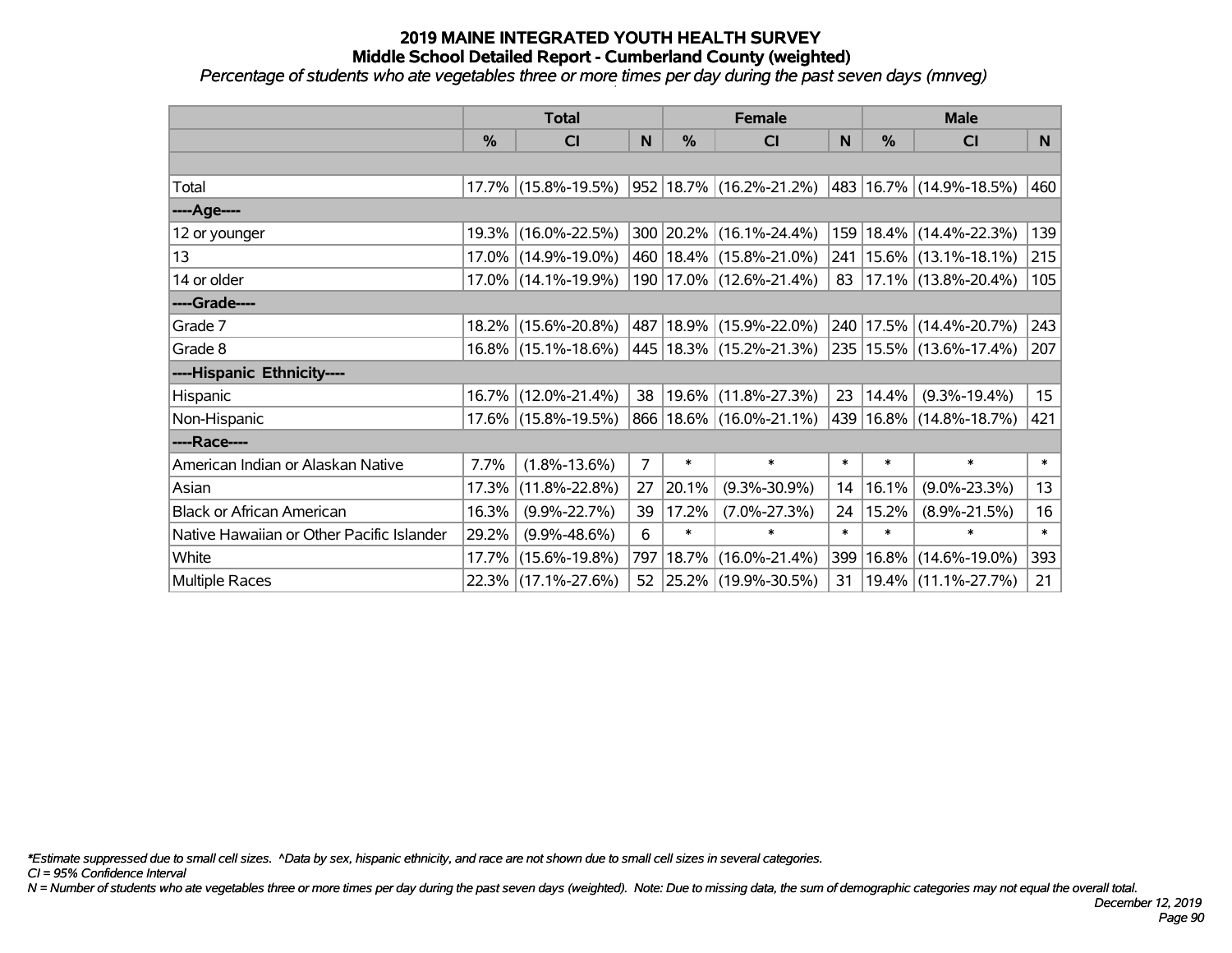*Percentage of students who ate vegetables less than 1 time per day during the past seven days (mnoneveg)*

|                                           | <b>Total</b> |                        |       | <b>Female</b> |                                                          | <b>Male</b> |            |                        |        |
|-------------------------------------------|--------------|------------------------|-------|---------------|----------------------------------------------------------|-------------|------------|------------------------|--------|
|                                           | $\%$         | <b>CI</b>              | N     | $\%$          | <b>CI</b>                                                | N           | %          | <b>CI</b>              | N.     |
|                                           |              |                        |       |               |                                                          |             |            |                        |        |
| Total                                     |              | 45.8% (41.4%-50.3%)    |       |               | $ 2,470 43.3\% $ (38.4%-48.2%) 1,119 48.2% (43.4%-53.0%) |             |            |                        | 1,329  |
| ----Age----                               |              |                        |       |               |                                                          |             |            |                        |        |
| 12 or younger                             | 44.2%        | $(38.7\% - 49.8\%)$    | 688   | 42.1%         | $(36.2\% - 48.1\%)$                                      | 330         | $ 46.1\% $ | $(39.5\% - 52.8\%)$    | 349    |
| 13                                        |              | 45.4% (40.8%-50.0%)    | 1,229 |               | $ 43.4\% $ (38.5%-48.3%)                                 | 569         |            | 47.5% (41.8%-53.1%)    | 654    |
| 14 or older                               |              | 49.3% (44.3%-54.3%)    | 550   |               | 45.0% (38.0%-52.0%)                                      | 219         |            | 52.3% (47.5%-57.1%)    | 323    |
| ----Grade----                             |              |                        |       |               |                                                          |             |            |                        |        |
| Grade 7                                   | 44.6%        | $(40.0\% - 49.3\%)$    |       | 1,192 42.5%   | $(37.1\% - 47.8\%)$                                      | 539         |            | 46.6% (41.1%-52.1%)    | 645    |
| Grade 8                                   |              | 47.2% (42.5%-51.9%)    |       |               | $1,247$  44.3% (38.6%-49.9%)                             | 569         |            | 50.1% (45.2%-54.9%)    | 670    |
| ----Hispanic Ethnicity----                |              |                        |       |               |                                                          |             |            |                        |        |
| Hispanic                                  | 51.3%        | $(44.4\% - 58.2\%)$    | 117   | 45.6%         | $(35.4\% - 55.7\%)$                                      | 54          | 57.6%      | $(51.4\% - 63.9\%)$    | 60     |
| Non-Hispanic                              |              | 45.1% (40.9%-49.4%)    |       |               | 2,218 43.0% (38.2%-47.7%)                                | 1,017       |            | 47.2% (42.6%-51.9%)    | 1,186  |
| ----Race----                              |              |                        |       |               |                                                          |             |            |                        |        |
| American Indian or Alaskan Native         |              | $56.3\%$ (44.3%-68.4%) | 53    | 55.2%         | $(35.4\% - 75.1\%)$                                      | 21          |            | 56.3% (43.4%-69.3%)    | 32     |
| Asian                                     | 48.9%        | $(36.5\% - 61.3\%)$    | 76    | $43.0\%$      | $(25.8\% - 60.3\%)$                                      | 31          |            | 53.0% (40.1%-65.9%)    | 41     |
| <b>Black or African American</b>          | 62.3%        | $(54.2\% - 70.3\%)$    | 151   |               | 66.6% (57.3%-75.8%)                                      | 91          |            | $57.1\%$ (46.4%-67.9%) | 59     |
| Native Hawaiian or Other Pacific Islander | 43.6%        | $(19.0\% - 68.2\%)$    | 9     | $\ast$        | $\ast$                                                   | $\ast$      | $\ast$     | $\ast$                 | $\ast$ |
| White                                     | 44.2%        | $(39.9\% - 48.5\%)$    | 1,990 | 41.4%         | $(36.7\% - 46.1\%)$                                      | 883         | $ 46.9\% $ | $(42.0\% - 51.8\%)$    | 1,097  |
| <b>Multiple Races</b>                     |              | 45.3% (41.4%-49.2%)    | 105   |               | 37.0% (30.8%-43.2%)                                      | 45          |            | $53.9\%$ (47.7%-60.0%) | 57     |

*\*Estimate suppressed due to small cell sizes. ^Data by sex, hispanic ethnicity, and race are not shown due to small cell sizes in several categories.*

*CI = 95% Confidence Interval*

*N = Number of students who ate vegetables less than 1 time per day during the past seven days (weighted). Note: Due to missing data, the sum of demographic categories may not equal the overall total.*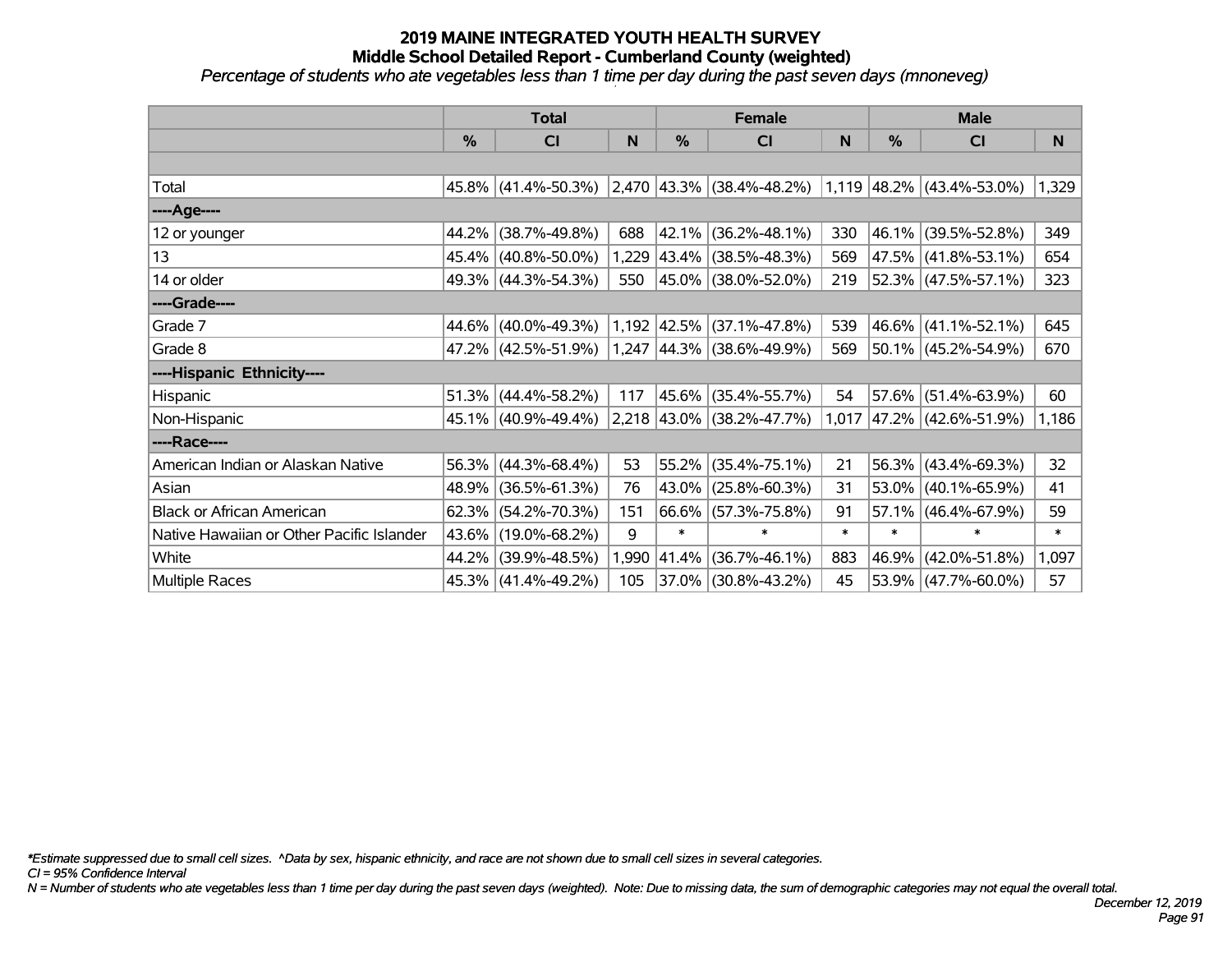*Percentage of students who drank 100% fruit juice, ate fruit and/or ate vegetables five or more times per day during the past seven days (mnfrvg) '*

|                                           | <b>Total</b> |                     |        |        | <b>Female</b>             | <b>Male</b> |           |                             |        |
|-------------------------------------------|--------------|---------------------|--------|--------|---------------------------|-------------|-----------|-----------------------------|--------|
|                                           | %            | CI                  | N      | %      | <b>CI</b>                 | N           | %         | <b>CI</b>                   | N      |
|                                           |              |                     |        |        |                           |             |           |                             |        |
| Total                                     |              | 24.3% (22.0%-26.5%) |        |        | 1,279 25.4% (22.9%-27.8%) |             |           | 640 23.2% (20.4%-25.9%)     | 625    |
| ----Age----                               |              |                     |        |        |                           |             |           |                             |        |
| 12 or younger                             | 26.3%        | $(22.8\% - 29.8\%)$ | 400    | 27.2%  | $(23.4\% - 30.9\%)$       | 207         | 25.6%     | $(20.4\% - 30.7\%)$         | 189    |
| 13                                        |              | 24.5% (21.8%-27.3%) | 650    |        | 25.7% (22.5%-28.8%)       |             |           | 329 23.4% (19.8%-26.9%)     | 316    |
| 14 or older                               |              | 20.6% (18.3%-22.9%) | 225    |        | $ 21.7\% $ (17.6%-25.8%)  |             |           | 105   19.8%   (16.1%-23.5%) | 119    |
| ----Grade----                             |              |                     |        |        |                           |             |           |                             |        |
| Grade 7                                   | 25.8%        | $(22.8\% - 28.9\%)$ | 675    | 26.5%  | $(23.7\% - 29.3\%)$       |             | 328 25.3% | $(20.9\% - 29.6\%)$         | 343    |
| Grade 8                                   |              | 22.7% (20.4%-24.9%) | 586    |        | 24.2% (21.3%-27.1%)       |             |           | 306 21.0% (17.8%-24.3%)     | 275    |
| ----Hispanic Ethnicity----                |              |                     |        |        |                           |             |           |                             |        |
| Hispanic                                  | 24.2%        | $(18.6\% - 29.8\%)$ | 52     | 29.2%  | $(21.5\% - 36.9\%)$       | 33          | 19.7%     | $(11.3\% - 28.2\%)$         | 19     |
| Non-Hispanic                              |              | 24.3% (22.2%-26.5%) |        |        | 1,174 25.1% (22.8%-27.5%) |             |           | 583 23.5% (20.8%-26.2%)     | 580    |
| ----Race----                              |              |                     |        |        |                           |             |           |                             |        |
| American Indian or Alaskan Native         | 16.5%        | $(7.8\% - 25.1\%)$  | 15     | $\ast$ | $\ast$                    | $\ast$      | $\ast$    | $\ast$                      | $\ast$ |
| Asian                                     | 22.3%        | $(16.2\% - 28.4\%)$ | 33     | 26.0%  | $(17.7\% - 34.3\%)$       | 18          | 20.7%     | $(12.7\% - 28.7\%)$         | 15     |
| <b>Black or African American</b>          | 25.6%        | $(18.4\% - 32.9\%)$ | 60     | 25.3%  | $(14.2\% - 36.4\%)$       | 34          | 26.3%     | $(19.9\% - 32.8\%)$         | 26     |
| Native Hawaiian or Other Pacific Islander | $\ast$       | $\ast$              | $\ast$ | $\ast$ | $\ast$                    | $\ast$      | $\ast$    | $\ast$                      | $\ast$ |
| White                                     | 24.3%        | $(21.9\% - 26.7\%)$ | 1,074  | 25.2%  | $(22.7\% - 27.7\%)$       | 527         | 23.4%     | $(20.3\% - 26.4\%)$         | 538    |
| <b>Multiple Races</b>                     |              | 28.6% (22.5%-34.8%) | 64     |        | $ 33.4\% $ (25.5%-41.3%)  | 40          |           | $ 22.9\% $ (14.5%-31.2%)    | 24     |

*\*Estimate suppressed due to small cell sizes. ^Data by sex, hispanic ethnicity, and race are not shown due to small cell sizes in several categories.*

*CI = 95% Confidence Interval*

*N = Number of students who drank 100% fruit juice, ate fruit and/or ate vegetables five or more times per day during the past seven days (weighted). Note: Due to missing data, the sum of demographic categories may not equal the overall total.*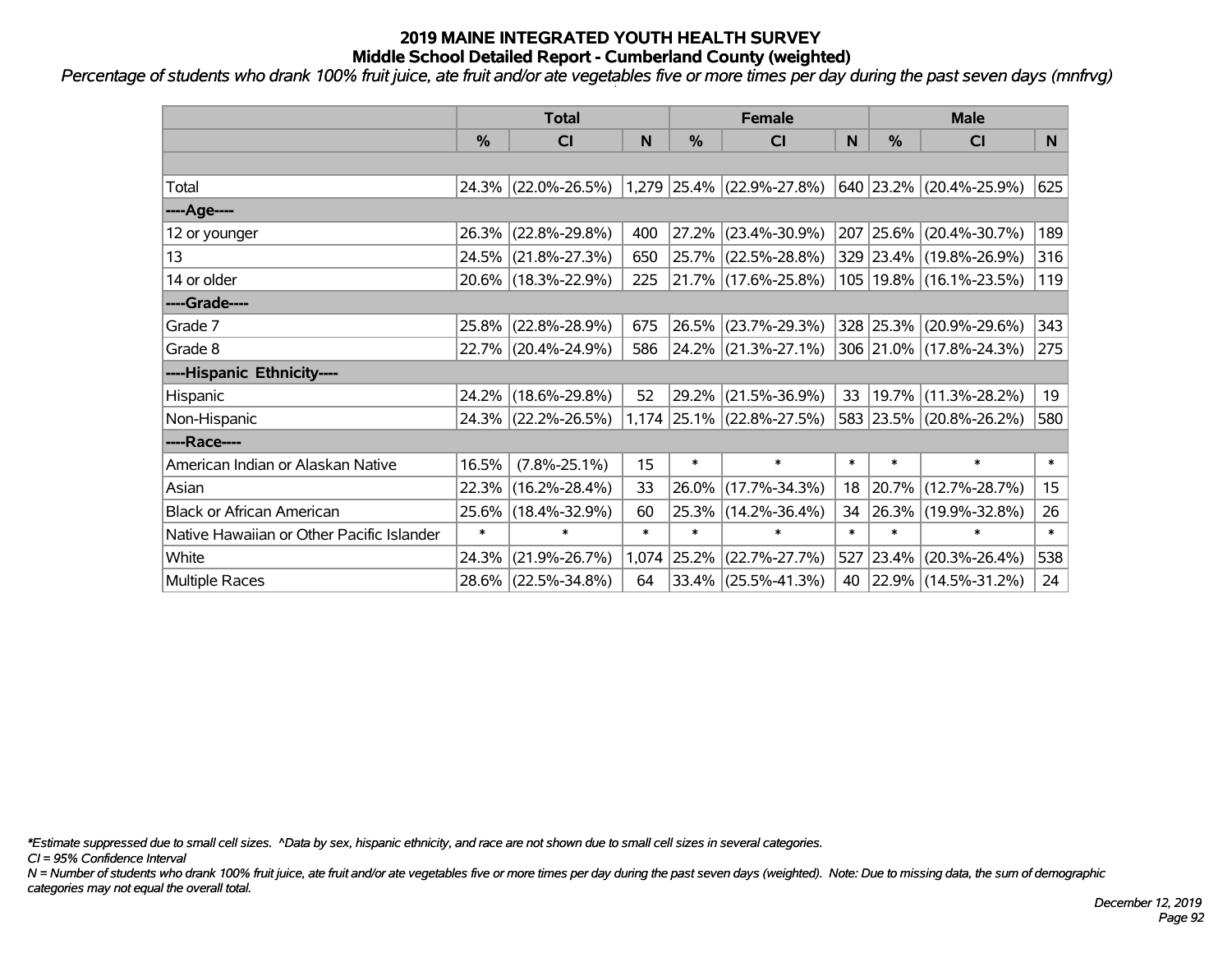*During the past 7 days, how many times did you drink a can, bottle, or glass of soda, sports drink, energy drink, or other sugar-sweetened beverage such as Gatorade, Red Bull, lemonade, sweetened tea or coffee drinks, flavored milk, Snapple, or Sunny D? (Do not count diet soda, other diet drinks, or 100% fruit juice.) (mn159a)*

*Percentage of students who answered at least one time per day in the past week*

|                                           | <b>Total</b>  |                        |        | <b>Female</b> | <b>Male</b>         |                 |               |                             |                 |
|-------------------------------------------|---------------|------------------------|--------|---------------|---------------------|-----------------|---------------|-----------------------------|-----------------|
|                                           | $\frac{0}{0}$ | <b>CI</b>              | N      | $\frac{9}{6}$ | <b>CI</b>           | N               | $\frac{0}{0}$ | CI                          | N               |
|                                           |               |                        |        |               |                     |                 |               |                             |                 |
| Total                                     |               | $12.1\%$ (10.0%-14.2%) |        | 648 10.2%     | $(8.4\% - 12.0\%)$  | 261             |               | 13.9% (11.2%-16.7%)         | 380             |
| ----Age----                               |               |                        |        |               |                     |                 |               |                             |                 |
| 12 or younger                             | 10.0%         | $(8.0\% - 11.9\%)$     | 154    | 9.3%          | $(7.0\% - 11.5\%)$  | 72              | 10.7%         | $(8.6\% - 12.8\%)$          | 80              |
| 13                                        | $13.0\%$      | $(10.6\% - 15.5\%)$    |        | 349 10.5%     | $(8.1\% - 12.9\%)$  | 137             | 15.3%         | $(11.9\% - 18.8\%)$         | 209             |
| 14 or older                               |               | 13.0% (10.2%-15.9%)    |        | 145   10.7%   | $(7.3\% - 14.1\%)$  | 52              |               | 14.9% (10.2%-19.6%)         | 91              |
| ----Grade----                             |               |                        |        |               |                     |                 |               |                             |                 |
| Grade 7                                   | 11.7%         | $(9.2\% - 14.1\%)$     |        | 310 10.0%     | $(7.6\% - 12.4\%)$  | 126             | 13.2%         | $(10.3\% - 16.2\%)$         | 182             |
| Grade 8                                   |               | 12.5% (10.5%-14.4%)    |        | 325 10.2%     | $(8.2\% - 12.2\%)$  |                 |               | 130   14.6%   (11.7%-17.5%) | 193             |
| ----Hispanic Ethnicity----                |               |                        |        |               |                     |                 |               |                             |                 |
| Hispanic                                  | 13.9%         | $(10.7\% - 17.1\%)$    | 31     | 9.5%          | $(4.1\% - 14.9\%)$  | 11              | 17.3%         | $(11.6\% - 23.1\%)$         | 18              |
| Non-Hispanic                              | 11.9%         | $(9.9\% - 13.9\%)$     |        | 579 10.3%     | $(8.4\% - 12.2\%)$  |                 |               | 241   13.5%   (11.0%-15.9%) | 334             |
| ----Race----                              |               |                        |        |               |                     |                 |               |                             |                 |
| American Indian or Alaskan Native         | 14.3%         | $(8.8\% - 19.8\%)$     | 14     | $\ast$        | $\ast$              | $\ast$          | $\ast$        | $\ast$                      | $\ast$          |
| Asian                                     | 14.5%         | $(10.8\% - 18.3\%)$    | 22     | 13.8%         | $(6.7\% - 20.9\%)$  | 10 <sup>°</sup> | 15.3%         | $(8.3\% - 22.3\%)$          | 12 <sup>°</sup> |
| <b>Black or African American</b>          | 20.5%         | $(14.3\% - 26.8\%)$    | 48     | 19.9%         | $(12.7\% - 27.2\%)$ | 27              | 21.5%         | $(15.1\% - 27.9\%)$         | 21              |
| Native Hawaiian or Other Pacific Islander | $\ast$        | $\ast$                 | $\ast$ | $\ast$        | $\ast$              | $\ast$          | $\ast$        | $\ast$                      | $\ast$          |
| White                                     | 11.5%         | $(9.5\% - 13.4\%)$     | 512    | 9.6%          | $(7.8\% - 11.4\%)$  | 203             | 13.2%         | $(10.7\% - 15.7\%)$         | 306             |
| <b>Multiple Races</b>                     | 15.0%         | $(10.2\% - 19.7\%)$    | 35     | 10.1%         | $(5.1\% - 15.0\%)$  |                 |               | 12 20.0% (11.6%-28.5%)      | $21 \mid$       |

*\*Estimate suppressed due to small cell sizes. ^Data by sex, hispanic ethnicity, and race are not shown due to small cell sizes in several categories.*

*CI = 95% Confidence Interval*

*N = Number of students who answered at least one time per day in the past week (weighted). Note: Due to missing data, the sum of demographic categories may not equal the overall total.*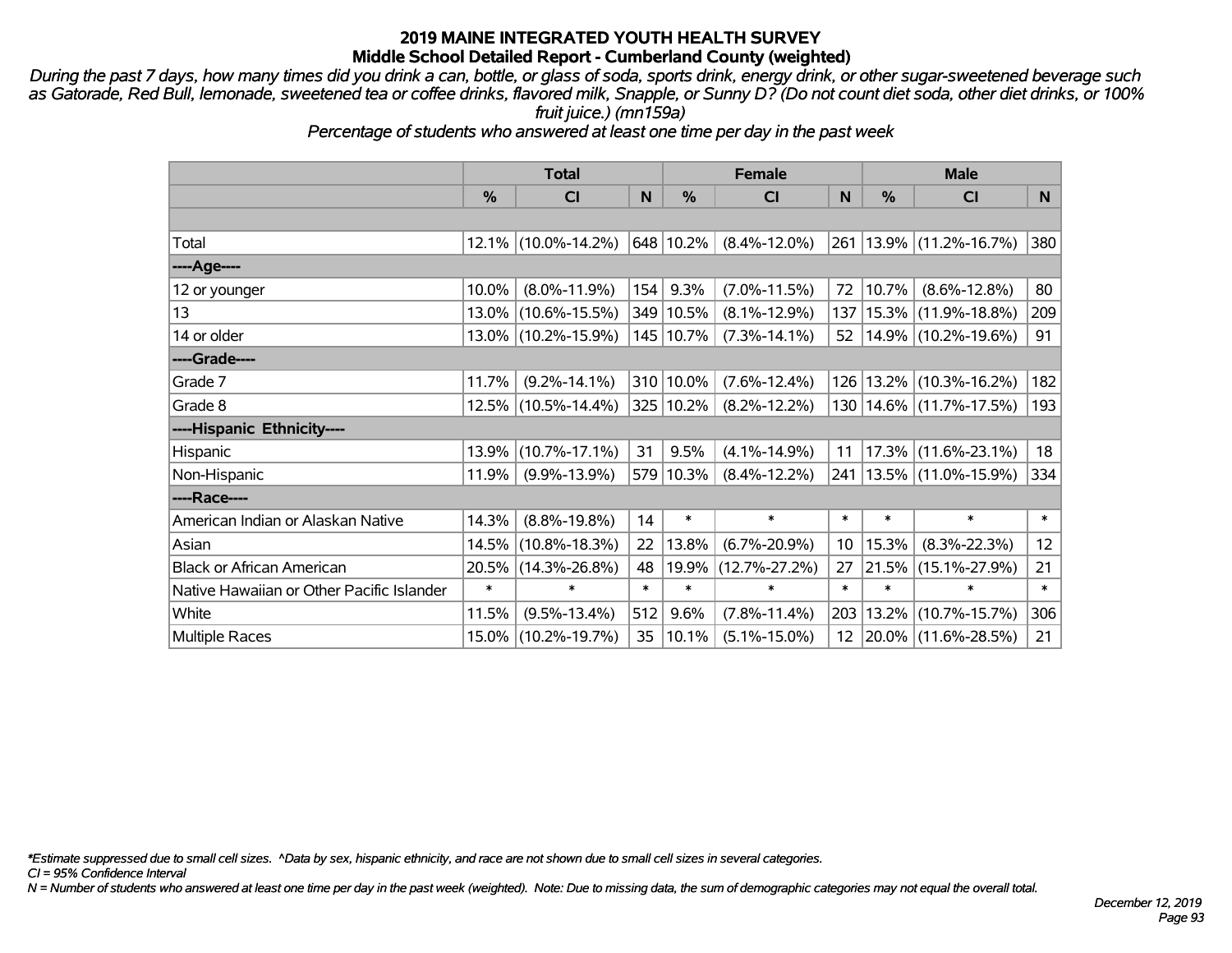*During the past 7 days, on how many days did you eat dinner at home with at least one of your parents or guardians? (mn185b) Percentage of students who answered at least 5 days*

|                                           | <b>Total</b> |                                                  |       | <b>Female</b> |                           | <b>Male</b> |             |                                    |        |
|-------------------------------------------|--------------|--------------------------------------------------|-------|---------------|---------------------------|-------------|-------------|------------------------------------|--------|
|                                           | %            | <b>CI</b>                                        | N     | $\%$          | <b>CI</b>                 | N           | %           | <b>CI</b>                          | N.     |
|                                           |              |                                                  |       |               |                           |             |             |                                    |        |
| Total                                     |              | $81.4\%$ (79.1%-83.6%) 4,448 78.5% (75.4%-81.5%) |       |               |                           |             |             | $ 2,067 84.1\%  (81.8\% - 86.4\%)$ | 2,358  |
| ----Age----                               |              |                                                  |       |               |                           |             |             |                                    |        |
| 12 or younger                             | 83.6%        | $(80.0\% - 87.3\%)$                              |       |               | 1,328 82.7% (77.6%-87.8%) | 668         | $84.7\%$    | $(80.1\% - 89.4\%)$                | 655    |
| 13                                        |              | 80.5% (77.6%-83.5%)                              |       |               | 2,199 76.4% (73.0%-79.8%) |             |             | 1,015 84.4% (80.5%-88.3%)          | 1,171  |
| 14 or older                               |              | $80.0\%$ (76.2%-83.9%)                           | 917   |               | 77.1% (72.1%-82.1%)       | 384         |             | $ 82.6\% $ (78.1%-87.0%)           | 530    |
| ----Grade----                             |              |                                                  |       |               |                           |             |             |                                    |        |
| Grade 7                                   | 84.0%        | $(81.5\% - 86.5\%)$                              |       |               | 2,293 81.3% (77.7%-84.9%) |             | 1,054 86.2% | $(82.8\% - 89.7\%)$                | 1,226  |
| Grade 8                                   |              | 78.9% (76.4%-81.3%) 2,105 75.9% (72.8%-79.0%)    |       |               |                           | 992         |             | $ 81.9\% $ (78.9%-84.9%)           | 1,108  |
| ----Hispanic Ethnicity----                |              |                                                  |       |               |                           |             |             |                                    |        |
| Hispanic                                  | 74.6%        | $(65.6\% - 83.6\%)$                              | 167   | 66.6%         | $(57.1\% - 76.2\%)$       | 84          | 84.7%       | $(75.0\% - 94.4\%)$                | 81     |
| Non-Hispanic                              |              | 81.5% (79.3%-83.7%)                              |       |               | 4,070 78.9% (75.9%-81.9%) | 1,911       |             | $ 84.1\% $ (81.8%-86.4%)           | 2,146  |
| ----Race----                              |              |                                                  |       |               |                           |             |             |                                    |        |
| American Indian or Alaskan Native         | 79.9%        | $(68.4\% - 91.4\%)$                              | 93    | 81.0%         | $(64.0\% - 98.0\%)$       | 35          | 78.6%       | $(65.8\% - 91.5\%)$                | 56     |
| Asian                                     | 74.7%        | $(65.6\% - 83.8\%)$                              | 135   | $ 71.1\% $    | $(55.6\% - 86.6\%)$       | 59          | 78.0%       | $(64.0\% - 92.0\%)$                | 71     |
| <b>Black or African American</b>          | 72.2%        | $(66.8\% - 77.6\%)$                              | 183   | $67.0\%$      | $(59.6\% - 74.4\%)$       | 93          | 78.5%       | $(71.0\% - 86.1\%)$                | 90     |
| Native Hawaiian or Other Pacific Islander | 48.1%        | $(26.1\% - 70.1\%)$                              | 10    | $\ast$        | $\ast$                    | $\ast$      | $\ast$      | $\ast$                             | $\ast$ |
| White                                     | $82.8\%$     | $(80.6\% - 85.0\%)$                              | 3,760 | 80.4%         | $(77.3\% - 83.4\%)$       | 1,743       | $ 85.1\% $  | $(82.6\% - 87.5\%)$                | 2,006  |
| <b>Multiple Races</b>                     |              | 77.4% (67.4%-87.5%)                              | 167   |               | 70.8% (57.3%-84.3%)       | 83          |             | 85.3% (74.5%-96.0%)                | 84     |

*\*Estimate suppressed due to small cell sizes. ^Data by sex, hispanic ethnicity, and race are not shown due to small cell sizes in several categories.*

*CI = 95% Confidence Interval*

*N = Number of students who answered at least 5 days (weighted). Note: Due to missing data, the sum of demographic categories may not equal the overall total.*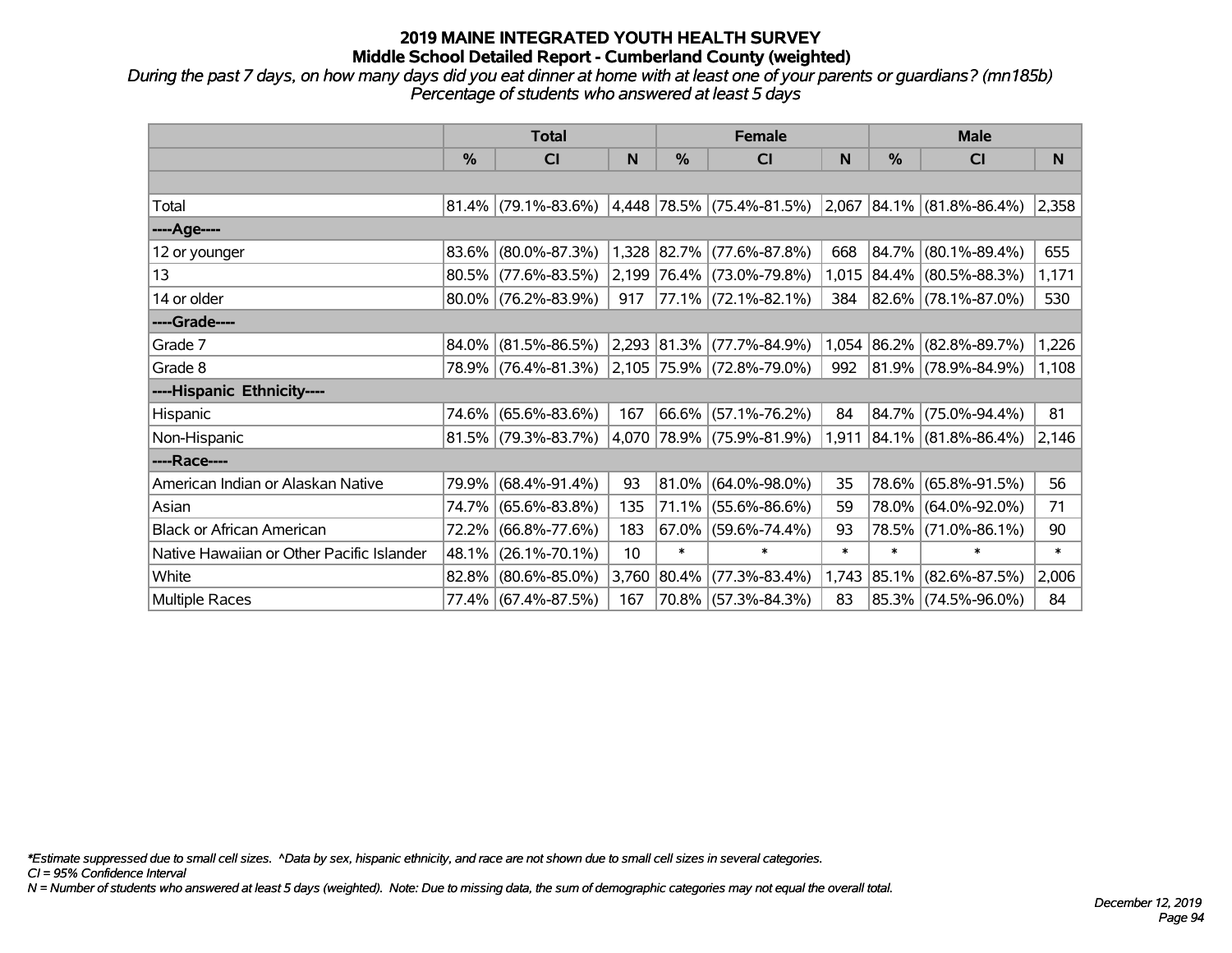*During the past 7 days, on how many days were you physically active for a total of at least 60 minutes per day? (Add up all the time you spent in any kind of physical activity that increased your heart rate and made you breathe hard some of the time.) (mn161) Percentage of students who answered at least 5 days*

|                                           | <b>Total</b> |                        |                | <b>Female</b> |                                | <b>Male</b> |          |                             |        |
|-------------------------------------------|--------------|------------------------|----------------|---------------|--------------------------------|-------------|----------|-----------------------------|--------|
|                                           | %            | CI                     | N              | %             | CI                             | N           | %        | <b>CI</b>                   | N.     |
|                                           |              |                        |                |               |                                |             |          |                             |        |
| Total                                     |              | $52.4\%$ (49.7%-55.1%) |                |               | $ 2,793 47.4\% $ (44.0%-50.8%) |             |          | $1,210$ 57.6% (54.7%-60.5%) | 1,568  |
| ----Age----                               |              |                        |                |               |                                |             |          |                             |        |
| 12 or younger                             | 53.3%        | $(48.8\% - 57.7\%)$    | 817            | $ 49.6\% $    | $(42.8\% - 56.4\%)$            | 383         |          | $57.6\%$ (54.1%-61.1%)      | 430    |
| 13                                        | 51.4%        | $(48.6\% - 54.2\%)$    |                |               | 1,374 47.6% (44.4%-50.8%)      | 616         |          | 55.3% (51.4%-59.3%)         | 754    |
| 14 or older                               |              | 53.6% (49.7%-57.6%)    | 594            |               | $ 43.4\% $ (38.4%-48.5%)       | 212         |          | 62.4% (57.1%-67.6%)         | 382    |
| ----Grade----                             |              |                        |                |               |                                |             |          |                             |        |
| Grade 7                                   | 53.2%        | $(49.1\% - 57.2\%)$    |                | 1,405 48.7%   | $(43.3\% - 54.0\%)$            | 609         | 57.7%    | $(54.0\% - 61.5\%)$         | 791    |
| Grade 8                                   |              | $51.9\%$ (49.4%-54.4%) |                |               | $1,355$ 46.3% (42.9%-49.7%)    | 590         |          | $57.6\%$ (54.5%-60.7%)      | 761    |
| ----Hispanic Ethnicity----                |              |                        |                |               |                                |             |          |                             |        |
| Hispanic                                  | 45.2%        | $(37.5\% - 53.0\%)$    | 101            | $ 40.6\% $    | $(30.8\% - 50.4\%)$            | 47          | 52.3%    | $(42.0\% - 62.6\%)$         | 53     |
| Non-Hispanic                              |              | 52.7% (49.9%-55.4%)    |                |               | 2,560 47.7% (44.2%-51.1%)      | 1,117       |          | 57.9% (54.8%-60.9%)         | 1,435  |
| ----Race----                              |              |                        |                |               |                                |             |          |                             |        |
| American Indian or Alaskan Native         | 53.5%        | $(42.0\% - 65.0\%)$    | 50             | $ 43.9\% $    | $(25.0\% - 62.8\%)$            | 16          |          | $61.0\%$ (49.9%-72.1%)      | 34     |
| Asian                                     | 41.8%        | $(32.8\% - 50.7\%)$    | 65             | $30.0\%$      | $(21.6\% - 38.5\%)$            | 22          |          | $54.7\%$ (43.8%-65.6%)      | 42     |
| <b>Black or African American</b>          | 39.7%        | $(35.2\% - 44.2\%)$    | 91             | $34.8\%$      | $(28.1\% - 41.5\%)$            | 44          | $46.2\%$ | $(36.3\% - 56.1\%)$         | 47     |
| Native Hawaiian or Other Pacific Islander | 36.2%        | $(18.7\% - 53.7\%)$    | $\overline{7}$ | $\ast$        | $\ast$                         | $\ast$      | $\ast$   | $\ast$                      | $\ast$ |
| White                                     | 54.2%        | $(51.7\% - 56.7\%)$    | 2,419          | $ 49.8\% $    | $(46.8\% - 52.9\%)$            | 1,055       | 58.5%    | $(55.4\% - 61.6\%)$         | 1,354  |
| Multiple Races                            |              | 46.0% (40.0%-52.0%)    | 105            |               | 38.5% (33.1%-43.9%)            | 47          |          | 55.1% (46.4%-63.7%)         | 58     |

*\*Estimate suppressed due to small cell sizes. ^Data by sex, hispanic ethnicity, and race are not shown due to small cell sizes in several categories.*

*CI = 95% Confidence Interval*

*N = Number of students who answered at least 5 days (weighted). Note: Due to missing data, the sum of demographic categories may not equal the overall total.*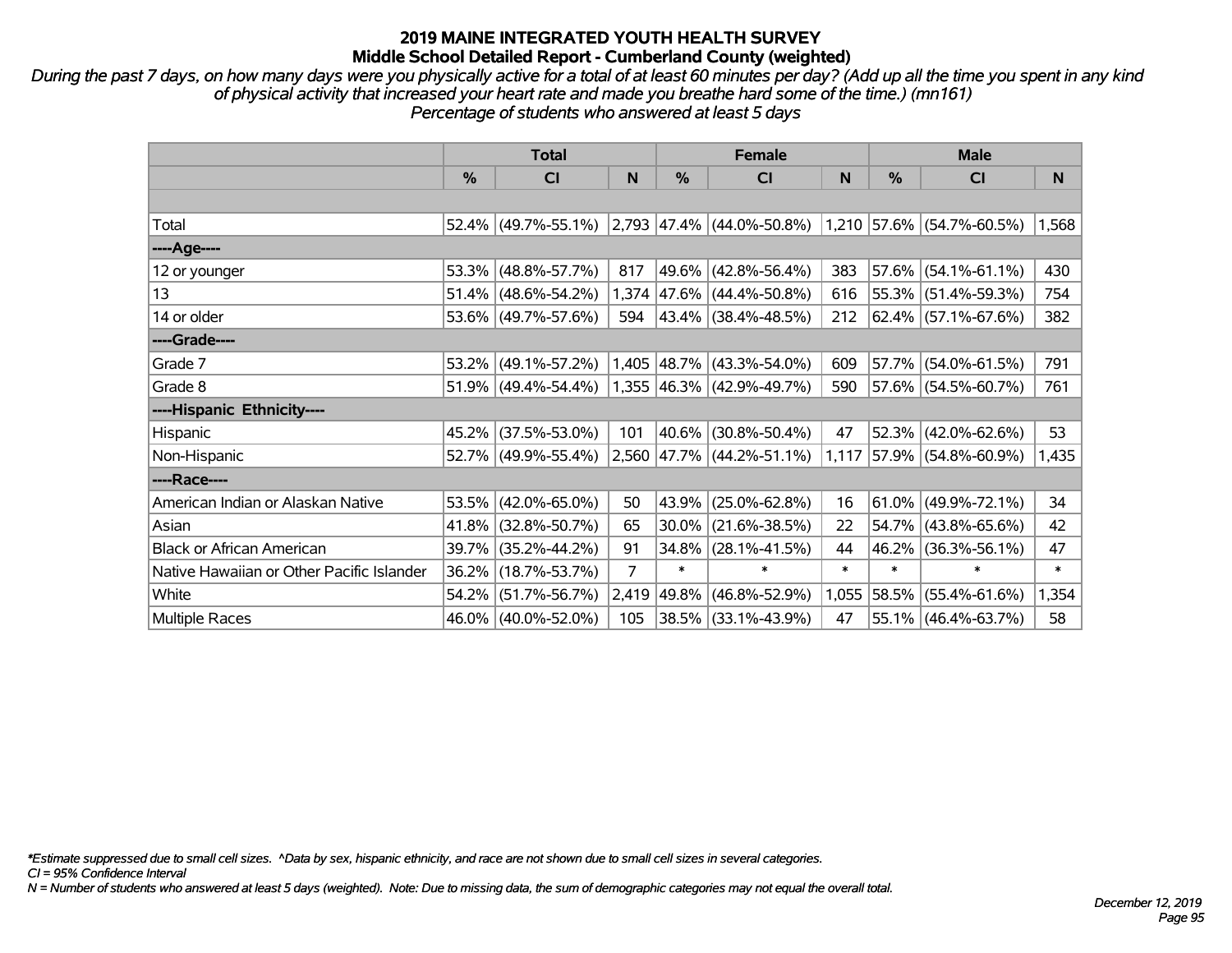*Percentage of students who were physically active for a total of at least 60 minutes per day on all of the past seven days (mnpa7day)*

|                                           | <b>Total</b> |                     |        | <b>Female</b> |                                 | <b>Male</b>    |            |                          |        |
|-------------------------------------------|--------------|---------------------|--------|---------------|---------------------------------|----------------|------------|--------------------------|--------|
|                                           | %            | CI                  | N      | %             | CI                              | N              | %          | <b>CI</b>                | N      |
|                                           |              |                     |        |               |                                 |                |            |                          |        |
| Total                                     |              | 25.1% (23.4%-26.7%) |        |               | $1,335$   19.7%   (18.3%-21.2%) |                |            | 503 30.3% (27.9%-32.6%)  | 825    |
| ----Age----                               |              |                     |        |               |                                 |                |            |                          |        |
| 12 or younger                             | 24.6%        | $(22.7\% - 26.4\%)$ | 377    |               | 19.0% (16.4%-21.7%)             |                | 147 30.5%  | $(27.4\% - 33.5\%)$      | 228    |
| 13                                        |              | 24.9% (22.8%-27.1%) | 667    |               | 19.9% (18.0%-21.7%)             |                |            | 257 29.9% (26.3%-33.5%)  | 407    |
| 14 or older                               |              | 26.1% (23.4%-28.8%) | 289    |               | 20.3% (16.6%-24.1%)             |                |            | 99 31.0% (27.3%-34.7%)   | 190    |
| ----Grade----                             |              |                     |        |               |                                 |                |            |                          |        |
| Grade 7                                   |              | 26.5% (24.0%-29.0%) | 700    | 20.8%         | $(18.5\% - 23.1\%)$             |                |            | 260 31.9% (28.3%-35.5%)  | 437    |
| Grade 8                                   |              | 23.6% (22.0%-25.1%) | 615    |               | 18.6% (16.5%-20.7%)             |                |            | 237 28.4% (25.9%-30.9%)  | 375    |
| ----Hispanic Ethnicity----                |              |                     |        |               |                                 |                |            |                          |        |
| Hispanic                                  |              | 23.5% (19.1%-27.9%) | 52     |               | 18.7% (12.5%-24.8%)             | 22             |            | $ 30.4\% $ (22.0%-38.8%) | 31     |
| Non-Hispanic                              |              | 25.1% (23.3%-26.8%) |        |               | 1,219   19.6%   (18.1%-21.2%)   |                |            | 460 30.5% (27.9%-33.1%)  | 757    |
| ----Race----                              |              |                     |        |               |                                 |                |            |                          |        |
| American Indian or Alaskan Native         |              | 30.1% (24.7%-35.5%) | 28     | 19.9%         | $(7.4\% - 32.3\%)$              | $\overline{7}$ | $ 37.6\% $ | $(30.6\% - 44.6\%)$      | 21     |
| Asian                                     |              | 19.1% (13.4%-24.8%) | 30     | 12.4%         | $(7.0\% - 17.9\%)$              | 9              |            | 26.7% (16.8%-36.6%)      | 21     |
| <b>Black or African American</b>          | 22.7%        | $(18.5\% - 26.9\%)$ | 52     | 18.8%         | $(14.1\% - 23.6\%)$             | 24             |            | $ 27.8\% $ (19.4%-36.1%) | 28     |
| Native Hawaiian or Other Pacific Islander | $\ast$       | $\ast$              | $\ast$ | $\ast$        | $\ast$                          | $\ast$         | $\ast$     | $\ast$                   | $\ast$ |
| White                                     | 25.5%        | $(23.8\% - 27.2\%)$ | 1,140  | 20.3%         | $(18.7\% - 21.9\%)$             |                | 429 30.5%  | $(28.0\% - 33.0\%)$      | 706    |
| <b>Multiple Races</b>                     |              | 23.1% (18.7%-27.6%) | 53     |               | 18.9% (11.3%-26.5%)             | 23             |            | $ 28.3\% $ (20.6%-36.0%) | 30     |

*\*Estimate suppressed due to small cell sizes. ^Data by sex, hispanic ethnicity, and race are not shown due to small cell sizes in several categories.*

*CI = 95% Confidence Interval*

*N = Number of students who were physically active for a total of at least 60 minutes per day on all of the past seven days (weighted). Note: Due to missing data, the sum of demographic categories may not equal the overall total.*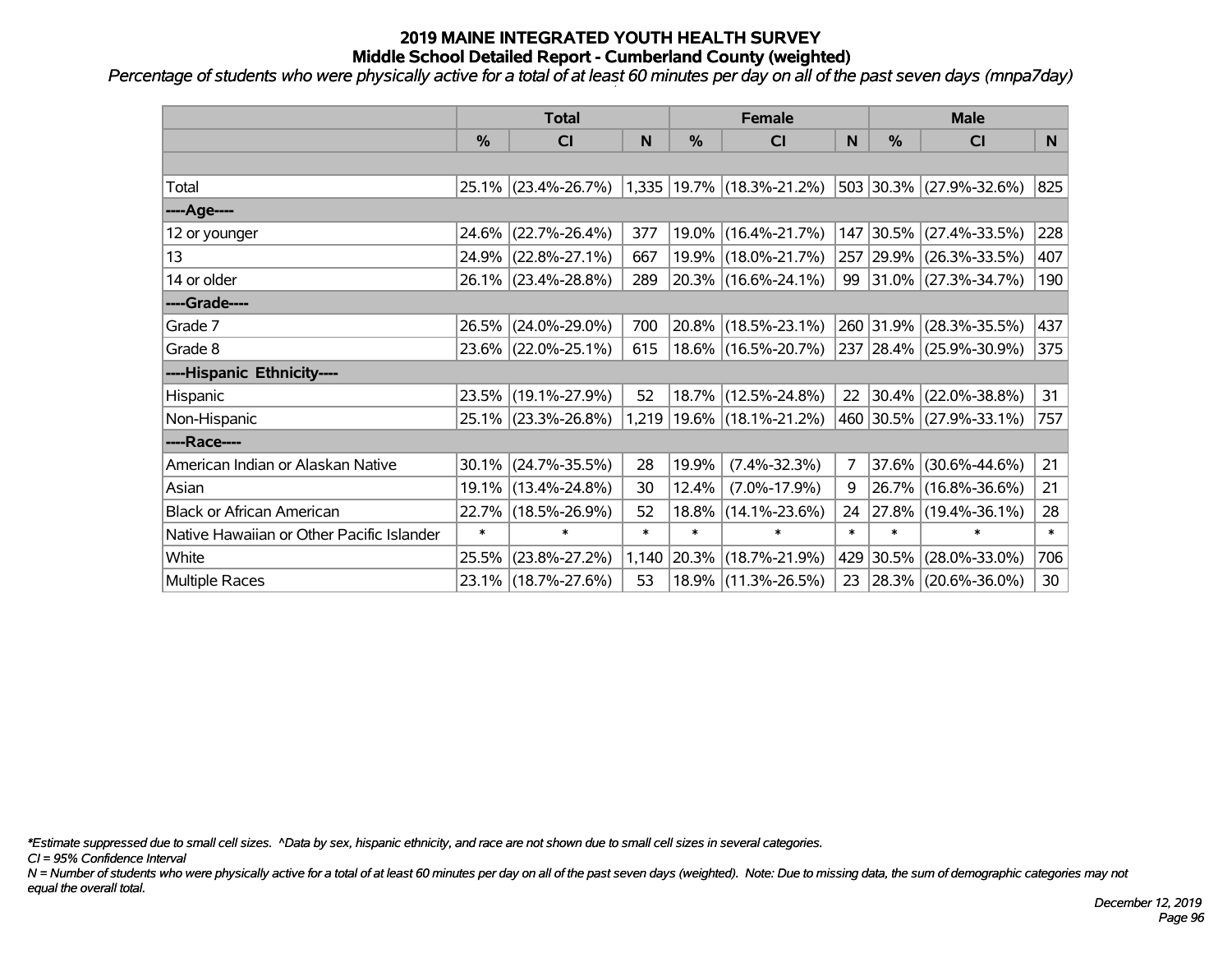#### **2019 MAINE INTEGRATED YOUTH HEALTH SURVEY Middle School Detailed Report - Cumberland County (weighted)** *On an average school day, how many hours do you watch TV? (mn125) Percentage of students who answered at least 3 hours*

|                                           | <b>Total</b>  |                     |     | <b>Female</b> |                                 | <b>Male</b> |               |                             |                  |
|-------------------------------------------|---------------|---------------------|-----|---------------|---------------------------------|-------------|---------------|-----------------------------|------------------|
|                                           | $\frac{0}{0}$ | CI                  | N   | %             | <b>CI</b>                       | N           | $\frac{0}{0}$ | <b>CI</b>                   | N                |
|                                           |               |                     |     |               |                                 |             |               |                             |                  |
| Total                                     |               | 20.2% (16.6%-23.7%) |     |               | $1,092$   19.1%   (16.1%-22.1%) |             |               | 499   21.3%   (16.5%-26.1%) | 590              |
| ----Age----                               |               |                     |     |               |                                 |             |               |                             |                  |
| 12 or younger                             |               | 20.5% (16.0%-24.9%) | 321 |               | 18.6% (14.1%-23.0%)             |             |               | 149 22.7% (16.5%-28.9%)     | 171              |
| 13                                        |               | 19.0% (14.5%-23.4%) | 514 |               | 19.4% (15.5%-23.3%)             |             |               | 257   18.8%   (13.0%-24.5%) | 257              |
| 14 or older                               |               | 22.5% (18.2%-26.9%) | 255 |               | 19.1% (13.8%-24.5%)             |             |               | 93 25.2% (20.0%-30.4%)      | 161              |
| ----Grade----                             |               |                     |     |               |                                 |             |               |                             |                  |
| Grade 7                                   | 20.0%         | $(16.1\% - 23.9\%)$ | 540 |               | 18.7% (15.3%-22.0%)             |             |               | 241 21.4% (15.4%-27.3%)     | 299              |
| Grade 8                                   |               | 20.3% (16.4%-24.3%) | 537 |               | 19.6% (15.9%-23.3%)             |             |               | 254 21.2% (16.3%-26.0%)     | 283              |
| ----Hispanic Ethnicity----                |               |                     |     |               |                                 |             |               |                             |                  |
| Hispanic                                  | 29.1%         | $(20.2\% - 37.9\%)$ | 63  | 39.3%         | $(29.0\% - 49.6\%)$             | 48          | 16.5%         | $(6.3\% - 26.6\%)$          | 15 <sub>15</sub> |
| Non-Hispanic                              |               | 19.4% (15.9%-22.9%) | 957 |               | 17.7% (14.3%-21.0%)             |             |               | 425 21.1% (16.2%-26.1%)     | 532              |
| ----Race----                              |               |                     |     |               |                                 |             |               |                             |                  |
| American Indian or Alaskan Native         |               | 30.7% (19.2%-42.3%) | 35  | 32.2%         | $(19.9\% - 44.5\%)$             | 13          |               | 30.8% (12.4%-49.2%)         | 21               |
| Asian                                     | 23.7%         | $(17.6\% - 29.9\%)$ | 41  | 27.2%         | $(15.8\% - 38.7\%)$             | 22          | 21.0%         | $(10.3\% - 31.6\%)$         | 19               |
| <b>Black or African American</b>          | 39.3%         | $(32.6\% - 46.0\%)$ | 96  | 35.6%         | $(21.9\% - 49.4\%)$             | 47          | 43.6%         | $(32.4\% - 54.8\%)$         | 48               |
| Native Hawaiian or Other Pacific Islander | 59.6%         | $(39.5\% - 79.7\%)$ | 12  | $\ast$        | $\ast$                          | $\ast$      | $\ast$        | $\ast$                      | $\ast$           |
| White                                     |               | 18.5% (15.0%-22.0%) | 834 | 17.2%         | $(13.9\% - 20.5\%)$             | 372         | 19.8%         | $(15.1\% - 24.5\%)$         | 462              |
| Multiple Races                            |               | 15.9% (10.5%-21.3%) | 35  | 15.1%         | $(7.6\% - 22.5\%)$              | 18          | 17.0%         | $(9.1\% - 24.9\%)$          | 17               |

*\*Estimate suppressed due to small cell sizes. ^Data by sex, hispanic ethnicity, and race are not shown due to small cell sizes in several categories.*

*CI = 95% Confidence Interval*

*N = Number of students who answered at least 3 hours (weighted). Note: Due to missing data, the sum of demographic categories may not equal the overall total.*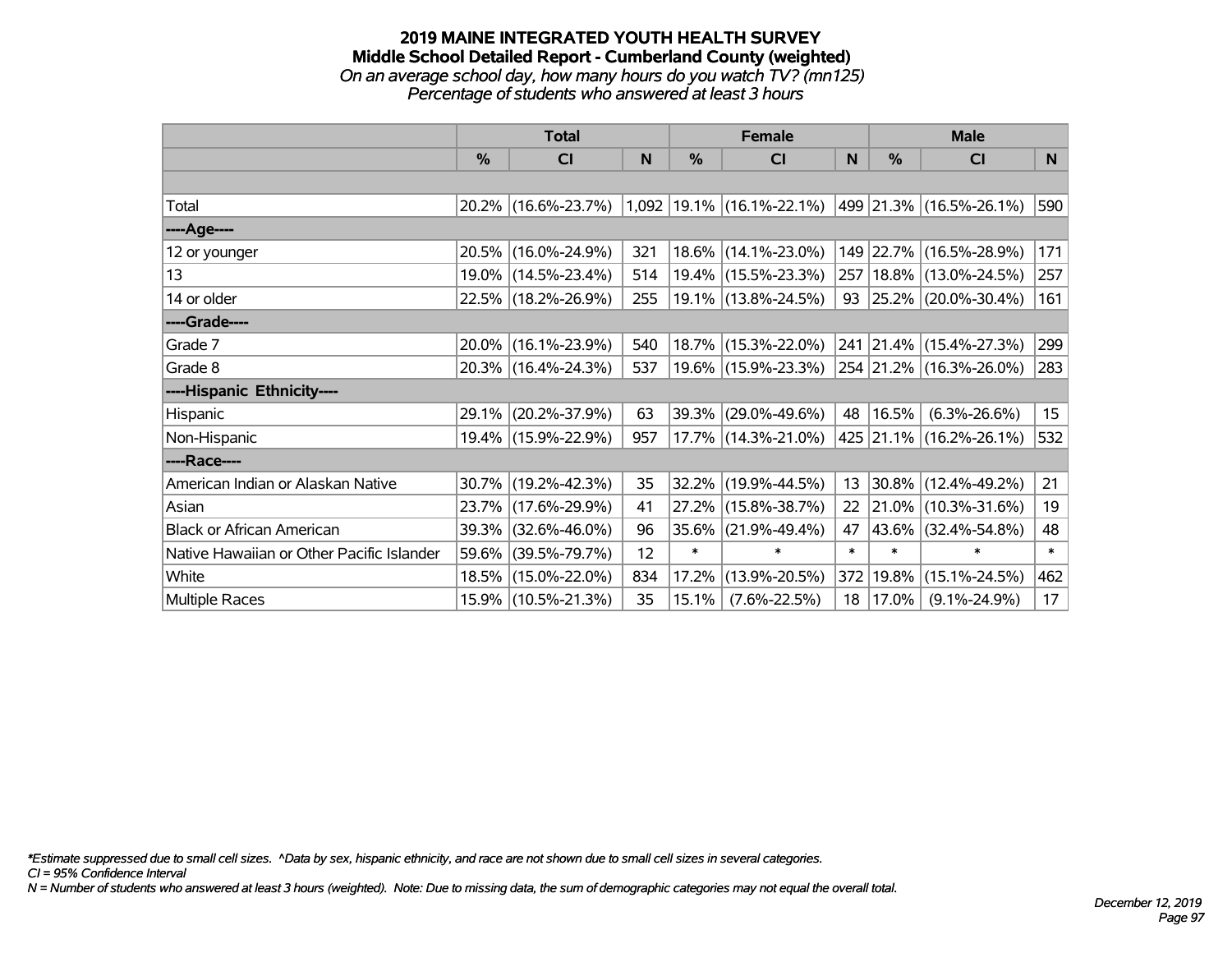#### **2019 MAINE INTEGRATED YOUTH HEALTH SURVEY Middle School Detailed Report - Cumberland County (weighted)** *On an average school day, how many hours do you watch TV? (mn125\_2) Percentage of students who answered 2 or fewer hours*

|                                           | <b>Total</b>  |                        |       | <b>Female</b> |                                                          | <b>Male</b> |               |                          |        |
|-------------------------------------------|---------------|------------------------|-------|---------------|----------------------------------------------------------|-------------|---------------|--------------------------|--------|
|                                           | $\frac{0}{0}$ | CI                     | N     | $\frac{0}{0}$ | <b>CI</b>                                                | N           | $\frac{0}{0}$ | <b>CI</b>                | N      |
|                                           |               |                        |       |               |                                                          |             |               |                          |        |
| Total                                     |               | 79.8% (76.3%-83.4%)    |       |               | $ 4,318 80.9\% $ (77.9%-83.9%) 2,117 78.7% (73.9%-83.5%) |             |               |                          | 2,178  |
| ----Age----                               |               |                        |       |               |                                                          |             |               |                          |        |
| 12 or younger                             | 79.5%         | $(75.1\% - 84.0\%)$    |       |               | 1,246 81.4% (77.0%-85.9%)                                | 654         | 77.3%         | $(71.1\% - 83.5\%)$      | 584    |
| 13                                        | $81.0\%$      | $(76.6\% - 85.5\%)$    |       |               | 2,195 80.6% (76.7%-84.5%)                                | 1,069       |               | 81.2% (75.5%-87.0%)      | 1,113  |
| 14 or older                               |               | 77.5% (73.1%-81.8%)    | 876   |               | 80.9% (75.5%-86.2%)                                      | 394         |               | 74.8% (69.6%-80.0%)      | 479    |
| ----Grade----                             |               |                        |       |               |                                                          |             |               |                          |        |
| Grade 7                                   | 80.0%         | $(76.1\% - 83.9\%)$    |       |               | $2,164$ 81.3% (78.0%-84.7%)                              | 1,052       | 78.6%         | $(72.7\% - 84.6\%)$      | 1,100  |
| Grade 8                                   |               | 79.7% (75.7%-83.6%)    |       |               | $ 2,102 80.4\% $ (76.7%-84.1%)                           | 1,041       |               | 78.8% (74.0%-83.7%)      | 1,054  |
| ----Hispanic Ethnicity----                |               |                        |       |               |                                                          |             |               |                          |        |
| Hispanic                                  | 70.9%         | $(62.1\% - 79.8\%)$    | 154   |               | 60.7% (50.4%-71.0%)                                      | 74          | 83.5%         | $(73.4\% - 93.7\%)$      | 79     |
| Non-Hispanic                              |               | $80.6\%$ (77.1%-84.1%) |       |               | 3,981 82.3% (79.0%-85.7%)                                | 1,979       |               | $ 78.9\% $ (73.9%-83.8%) | 1,983  |
| ----Race----                              |               |                        |       |               |                                                          |             |               |                          |        |
| American Indian or Alaskan Native         | 69.3%         | $(57.7\% - 80.8\%)$    | 78    | 67.8%         | $(55.5\% - 80.1\%)$                                      | 28          | 69.2%         | $(50.8\% - 87.6\%)$      | 48     |
| Asian                                     | 76.3%         | $(70.1\% - 82.4\%)$    | 132   | 72.8%         | $(61.3\% - 84.2\%)$                                      | 59          | 79.0%         | $(68.4\% - 89.7\%)$      | 70     |
| <b>Black or African American</b>          | 60.7%         | $(54.0\% - 67.4\%)$    | 148   |               | $64.4\%$ (50.6%-78.1%)                                   | 85          |               | 56.4% (45.2%-67.6%)      | 63     |
| Native Hawaiian or Other Pacific Islander | 40.4%         | $(20.3\% - 60.5\%)$    | 8     | $\ast$        | $\ast$                                                   | $\ast$      | $\ast$        | $\ast$                   | $\ast$ |
| White                                     | 81.5%         | $(78.0\% - 85.0\%)$    | 3,673 | $ 82.8\% $    | $(79.5\% - 86.1\%)$                                      | 1,786       | $ 80.2\% $    | $(75.5\% - 84.9\%)$      | 1,870  |
| <b>Multiple Races</b>                     |               | 84.1% (78.7%-89.5%)    | 184   |               | 84.9% (77.5%-92.4%)                                      | 103         |               | 83.0% (75.1%-90.9%)      | 81     |

*\*Estimate suppressed due to small cell sizes. ^Data by sex, hispanic ethnicity, and race are not shown due to small cell sizes in several categories.*

*CI = 95% Confidence Interval*

*N = Number of students who answered 2 or fewer hours (weighted). Note: Due to missing data, the sum of demographic categories may not equal the overall total.*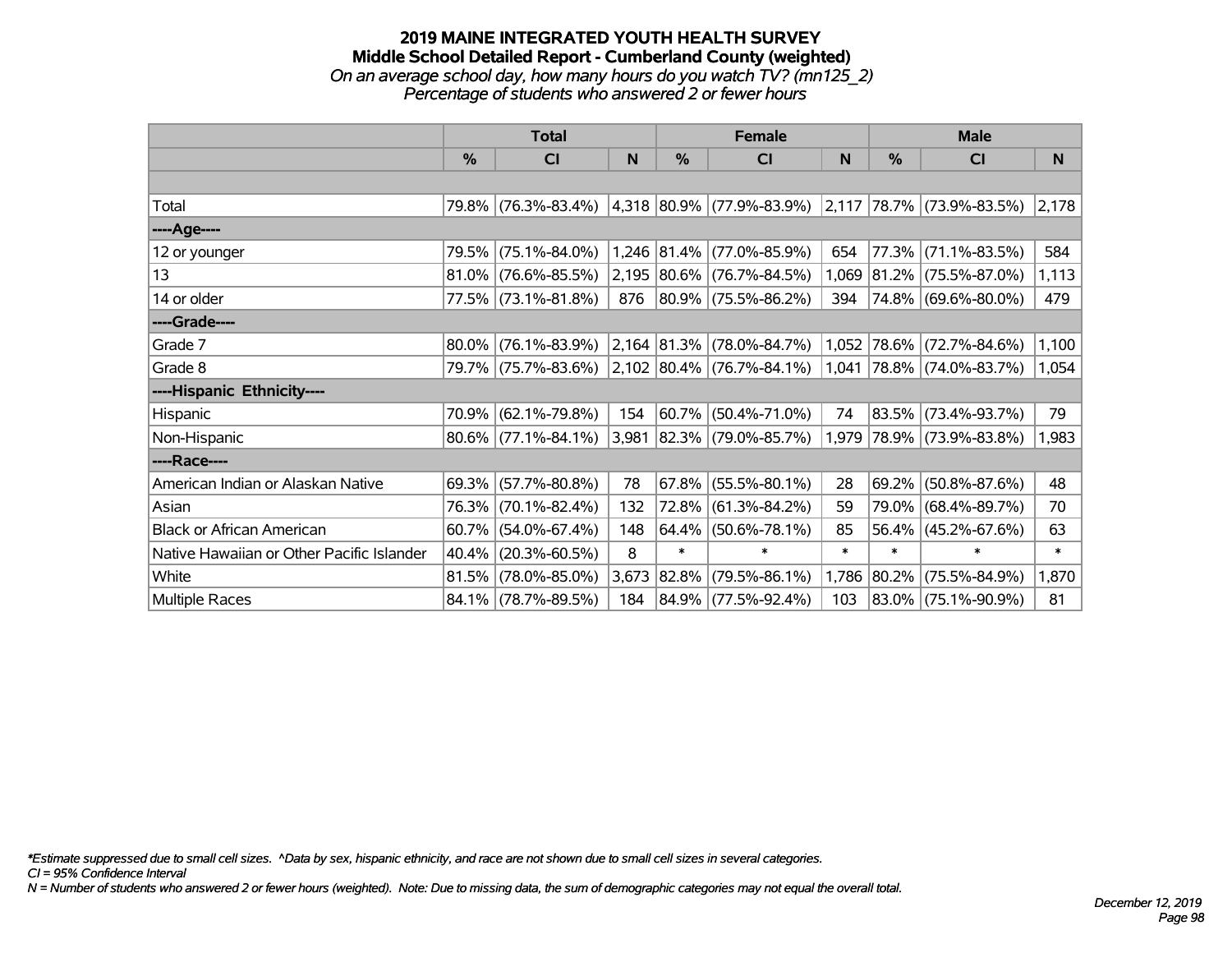*On an average school day, how many hours do you play video or computer games or use a computer for something that is not school work? (Count time spent playing games, watching videos, texting, or using social media on your smartphone, computer, Xbox, PlayStation, iPad, or other tablet.) (mn126c) Percentage of students who answered at least 3 hours*

|                                           | <b>Total</b> |                     | <b>Female</b> |        |                             | <b>Male</b> |           |                         |        |
|-------------------------------------------|--------------|---------------------|---------------|--------|-----------------------------|-------------|-----------|-------------------------|--------|
|                                           | $\%$         | <b>CI</b>           | N             | $\%$   | <b>CI</b>                   | N           | $\%$      | <b>CI</b>               | N      |
|                                           |              |                     |               |        |                             |             |           |                         |        |
| Total                                     |              | 38.5% (33.9%-43.0%) |               |        | $2,084$ 36.1% (31.6%-40.7%) |             |           | 943 40.6% (34.8%-46.5%) | 1,130  |
| ----Age----                               |              |                     |               |        |                             |             |           |                         |        |
| 12 or younger                             | 34.5%        | $(30.1\% - 39.0\%)$ | 539           | 30.6%  | $(25.2\% - 36.0\%)$         |             |           | 244 38.7% (32.2%-45.1%) | 293    |
| 13                                        | 38.1%        | $(33.0\% - 43.3\%)$ | 1,038         |        | $ 36.4\% $ (30.9%-41.9%)    |             |           | 482 39.7% (33.1%-46.3%) | 550    |
| 14 or older                               | 44.6%        | $(36.9\% - 52.2\%)$ | 504           |        | 44.3% (35.9%-52.7%)         |             |           | 217 45.0% (35.7%-54.3%) | 287    |
| ----Grade----                             |              |                     |               |        |                             |             |           |                         |        |
| Grade 7                                   | 35.6%        | $(30.2\% - 41.0\%)$ | 960           | 32.6%  | $(26.6\% - 38.7\%)$         |             |           | 420 38.2% (31.1%-45.2%) | 534    |
| Grade 8                                   |              | 41.8% (37.0%-46.7%) |               |        | 1,109 40.1% (35.7%-44.5%)   |             |           | 519 43.6% (37.2%-50.0%) | 588    |
| ----Hispanic Ethnicity----                |              |                     |               |        |                             |             |           |                         |        |
| Hispanic                                  | 47.3%        | $(38.2\% - 56.4\%)$ | 103           | 44.6%  | $(31.8\% - 57.4\%)$         |             | 54 49.9%  | $(41.0\% - 58.8\%)$     | 47     |
| Non-Hispanic                              |              | 38.2% (33.4%-43.1%) |               |        | 1,894 35.7% (30.9%-40.5%)   |             |           | 858 40.7% (34.5%-47.0%) | 1,031  |
| ----Race----                              |              |                     |               |        |                             |             |           |                         |        |
| American Indian or Alaskan Native         | 31.3%        | $(20.8\% - 41.7\%)$ | 35            | 24.5%  | $(7.7\% - 41.3\%)$          | 11          |           | 33.5% (18.0%-49.0%)     | 23     |
| Asian                                     | 46.2%        | $(35.9\% - 56.5\%)$ | 79            | 54.5%  | $(35.8\% - 73.1\%)$         | 44          | 39.7%     | $(20.4\% - 59.0\%)$     | 35     |
| <b>Black or African American</b>          | 36.6%        | $(30.6\% - 42.5\%)$ | 91            | 30.8%  | $(22.3\% - 39.3\%)$         | 41          |           | 43.5% (35.0%-52.1%)     | 49     |
| Native Hawaiian or Other Pacific Islander | $\ast$       | $\ast$              | $\ast$        | $\ast$ | $\ast$                      | $\ast$      | $\ast$    | $\ast$                  | $\ast$ |
| White                                     | 38.2%        | $(33.4\% - 43.0\%)$ | 1,726         | 35.9%  | $(30.9\% - 40.9\%)$         |             | 774 40.3% | $(34.2\% - 46.4\%)$     | 946    |
| Multiple Races                            |              | 40.5% (30.6%-50.4%) | 88            |        | 35.2% (21.2%-49.2%)         |             |           | 42 46.9% (29.5%-64.2%)  | 46     |

*\*Estimate suppressed due to small cell sizes. ^Data by sex, hispanic ethnicity, and race are not shown due to small cell sizes in several categories.*

*CI = 95% Confidence Interval*

*N = Number of students who answered at least 3 hours (weighted). Note: Due to missing data, the sum of demographic categories may not equal the overall total.*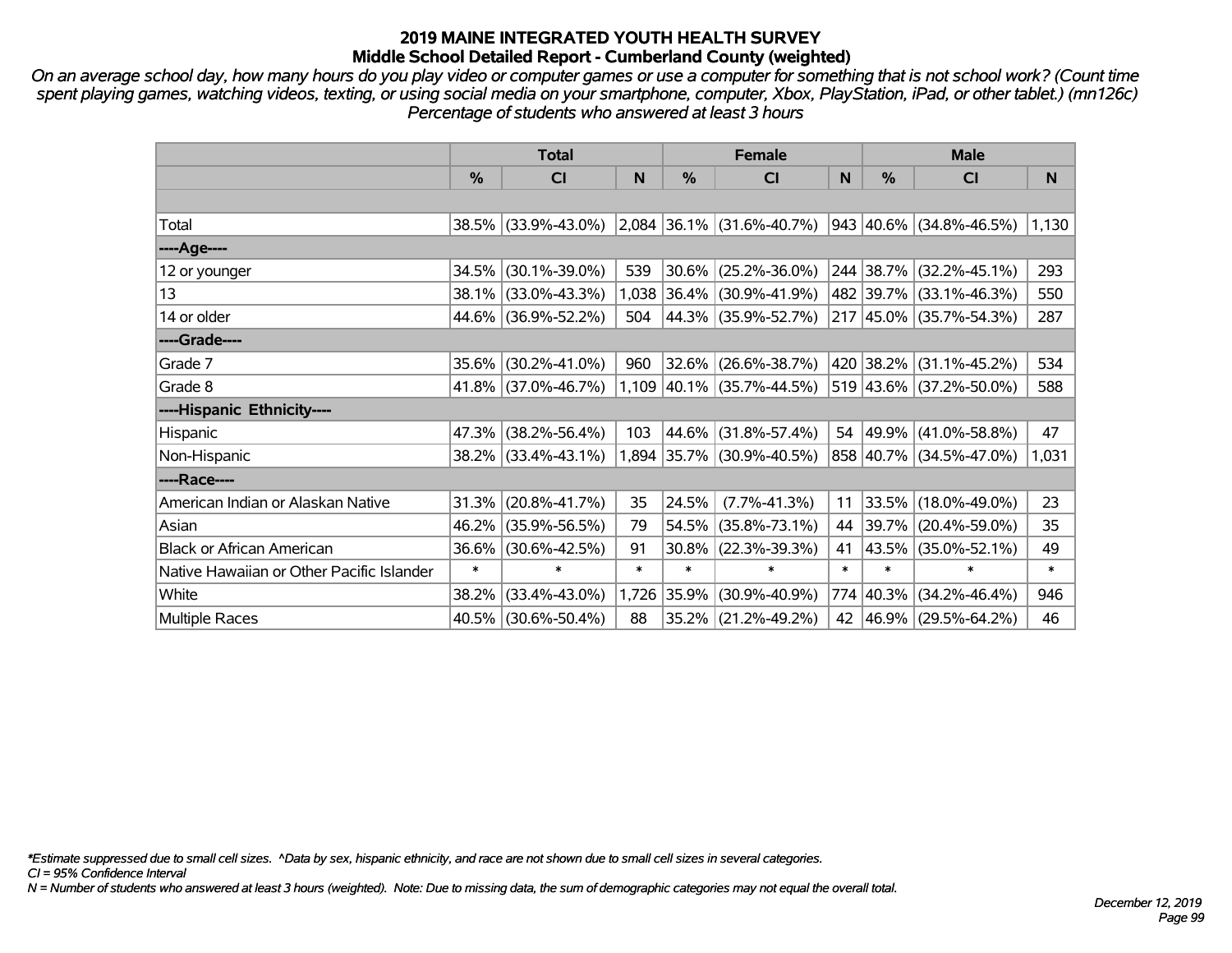*On an average school day, how many hours do you play video or computer games or use a computer for something that is not school work? (Count time spent playing games, watching videos, texting, or using social media on your smartphone, computer, Xbox, PlayStation, iPad, or other tablet.) (mn126c\_2) Percentage of students who answered 2 or fewer hours*

|                                           | <b>Total</b> |                                                  |        | <b>Female</b> |                                                                            | <b>Male</b> |               |                           |        |
|-------------------------------------------|--------------|--------------------------------------------------|--------|---------------|----------------------------------------------------------------------------|-------------|---------------|---------------------------|--------|
|                                           | %            | CI                                               | N      | %             | <b>CI</b>                                                                  | N           | $\frac{0}{0}$ | <b>CI</b>                 | N.     |
|                                           |              |                                                  |        |               |                                                                            |             |               |                           |        |
| Total                                     |              |                                                  |        |               | $61.5\%$ (57.0%-66.1%) 3,334 63.9% (59.3%-68.4%) 1,668 59.4% (53.5%-65.2%) |             |               |                           | 1,652  |
| ----Age----                               |              |                                                  |        |               |                                                                            |             |               |                           |        |
| 12 or younger                             | 65.5%        | $(61.0\% - 69.9\%)$                              | 1,022  |               | $ 69.4\%  (64.0\% - 74.8\%)$                                               | 553         |               | $61.3\%$ (54.9%-67.8%)    | 465    |
| 13                                        |              | $61.9\%$ (56.7%-67.0%)                           |        |               | $1,683$ 63.6% (58.1%-69.1%)                                                | 842         |               | $60.3\%$ (53.7%-66.9%)    | 834    |
| 14 or older                               |              | 55.4% (47.8%-63.1%)                              | 627    |               | 55.7% (47.3%-64.1%)                                                        | 273         |               | $55.0\%$ (45.7%-64.3%)    | 351    |
| ----Grade----                             |              |                                                  |        |               |                                                                            |             |               |                           |        |
| Grade 7                                   | 64.4%        | $(59.0\% - 69.8\%)$                              |        |               | $1,740$ 67.4% (61.3%-73.4%)                                                | 867         |               | $61.8\%$ (54.8%-68.9%)    | 866    |
| Grade 8                                   |              | $58.2\%$ (53.3%-63.0%) 1,542 59.9% (55.5%-64.3%) |        |               |                                                                            | 776         |               | 56.4% (50.0%-62.8%)       | 761    |
| ----Hispanic Ethnicity----                |              |                                                  |        |               |                                                                            |             |               |                           |        |
| Hispanic                                  | 52.7%        | $(43.6\% - 61.8\%)$                              | 114    |               | $55.4\%$ (42.6%-68.2%)                                                     | 67          |               | $50.1\%$ (41.2%-59.0%)    | 47     |
| Non-Hispanic                              |              | $61.8\%$ (56.9%-66.6%)                           |        |               | $3,063$ 64.3% (59.5%-69.1%)                                                |             |               | 1,549 59.3% (53.0%-65.5%) | 1,500  |
| ----Race----                              |              |                                                  |        |               |                                                                            |             |               |                           |        |
| American Indian or Alaskan Native         | 68.7%        | $(58.3\% - 79.2\%)$                              | 77     | 75.5%         | $(58.7\% - 92.3\%)$                                                        | 33          |               | 66.5% (51.0%-82.0%)       | 45     |
| Asian                                     | 53.8%        | $(43.5\% - 64.1\%)$                              | 92     | 45.5%         | $(26.9\% - 64.2\%)$                                                        | 36          |               | $60.3\%$ (41.0%-79.6%)    | 54     |
| <b>Black or African American</b>          | 63.4%        | $(57.5\% - 69.4\%)$                              | 157    | 69.2%         | $(60.7\% - 77.7\%)$                                                        | 93          |               | 56.5% (47.9%-65.0%)       | 64     |
| Native Hawaiian or Other Pacific Islander | $\ast$       | $\ast$                                           | $\ast$ | $\ast$        | $\ast$                                                                     | $\ast$      | $\ast$        | $\ast$                    | $\ast$ |
| White                                     | 61.8%        | $(57.0\% - 66.6\%)$                              | 2,793  | $ 64.1\% $    | $(59.1\% - 69.1\%)$                                                        | 1,381       |               | 59.7% (53.6%-65.8%)       | 1,402  |
| <b>Multiple Races</b>                     |              | 59.5% (49.6%-69.4%)                              | 130    |               | $ 64.8\% $ (50.8%-78.8%)                                                   | 77          |               | 53.1% (35.8%-70.5%)       | 53     |

*\*Estimate suppressed due to small cell sizes. ^Data by sex, hispanic ethnicity, and race are not shown due to small cell sizes in several categories.*

*CI = 95% Confidence Interval*

*N = Number of students who answered 2 or fewer hours (weighted). Note: Due to missing data, the sum of demographic categories may not equal the overall total.*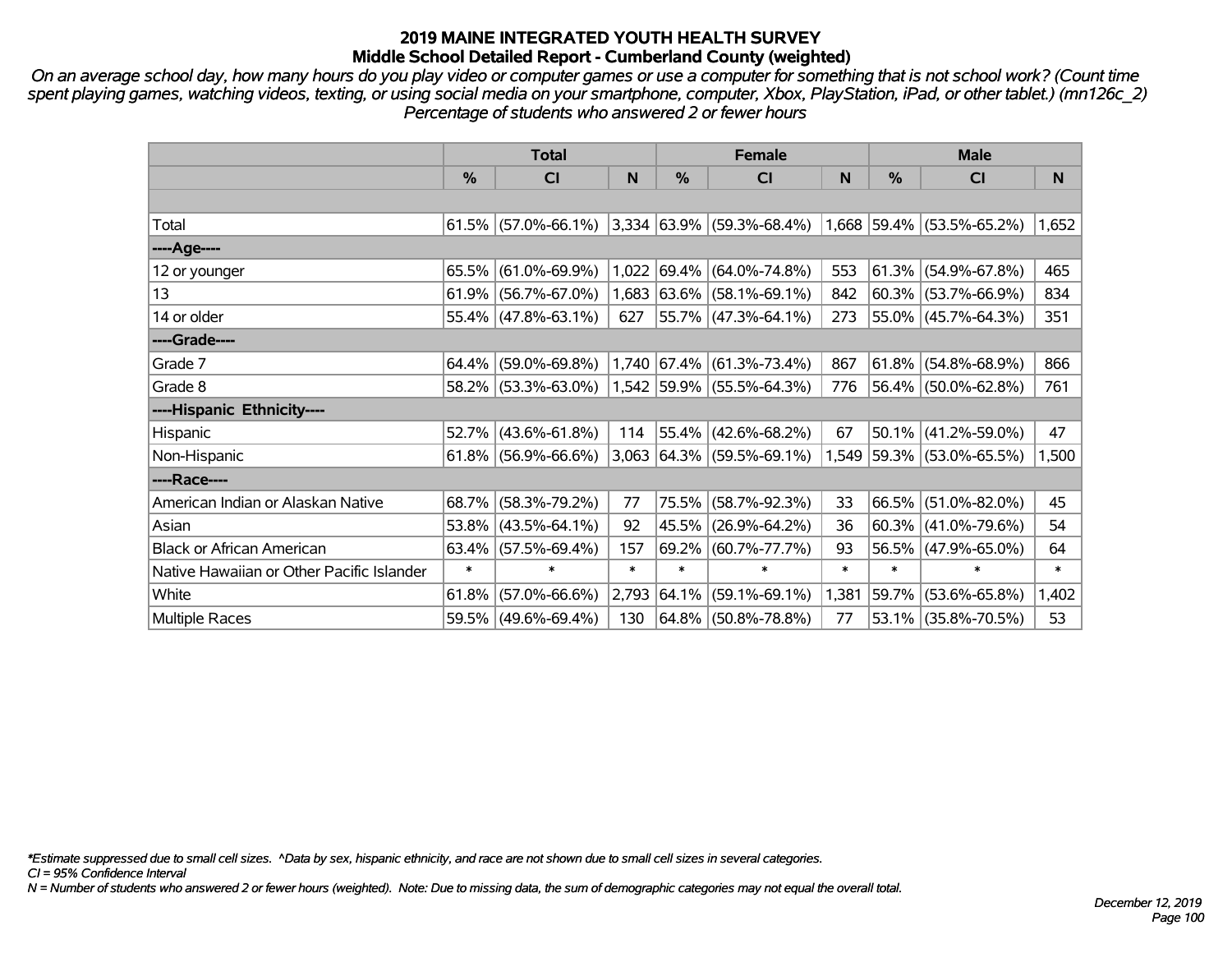*Percentage of students watching 2 or fewer hours of combined screen time (tv, video games, computer) per day on an average school day (mnscreen)*

|                                           | <b>Total</b> |                        |       |        | <b>Female</b>             |        | <b>Male</b> |                          |        |  |
|-------------------------------------------|--------------|------------------------|-------|--------|---------------------------|--------|-------------|--------------------------|--------|--|
|                                           | %            | <b>CI</b>              | N     | %      | <b>CI</b>                 | N      | %           | <b>CI</b>                | N.     |  |
|                                           |              |                        |       |        |                           |        |             |                          |        |  |
| Total                                     |              | 33.6% (29.0%-38.3%)    |       |        | 1,801 34.8% (30.3%-39.3%) |        |             | 902 32.4% (26.0%-38.7%)  | 888    |  |
| ----Age----                               |              |                        |       |        |                           |        |             |                          |        |  |
| 12 or younger                             | 36.7%        | $(30.9\% - 42.4\%)$    | 567   | 40.2%  | $(34.3\% - 46.2\%)$       |        | 319 32.6%   | $(24.1\% - 41.0\%)$      | 243    |  |
| 13                                        |              | 34.1% (28.4%-39.9%)    | 918   |        | $34.4\%$ (28.0%-40.8%)    |        |             | 452 33.9% (27.5%-40.3%)  | 462    |  |
| 14 or older                               |              | 28.3% (22.9%-33.7%)    | 316   |        | 27.1% (21.8%-32.5%)       |        |             | 131 28.9% (20.4%-37.3%)  | 183    |  |
| ----Grade----                             |              |                        |       |        |                           |        |             |                          |        |  |
| Grade 7                                   | 36.6%        | $(30.4\% - 42.8\%)$    | 980   | 39.2%  | $(33.1\% - 45.3\%)$       |        | 502 34.1%   | $(25.8\% - 42.4\%)$      | 471    |  |
| Grade 8                                   |              | $30.4\%$ (25.8%-34.9%) | 795   |        | 30.2% (25.3%-35.1%)       |        |             | 387 30.6% (24.2%-36.9%)  | 406    |  |
| ----Hispanic Ethnicity----                |              |                        |       |        |                           |        |             |                          |        |  |
| Hispanic                                  | 30.5%        | $(21.5\% - 39.4\%)$    | 65    |        | 29.3% (16.9%-41.6%)       | 34     | 32.6%       | $(21.2\% - 43.9\%)$      | 30     |  |
| Non-Hispanic                              |              | 33.6% (28.8%-38.5%)    |       |        | 1,649 35.1% (30.3%-39.9%) |        |             | 839 32.0% (25.4%-38.6%)  | 799    |  |
| ----Race----                              |              |                        |       |        |                           |        |             |                          |        |  |
| American Indian or Alaskan Native         | 35.4%        | $(22.5\% - 48.3\%)$    | 39    | 46.4%  | $(28.0\% - 64.8\%)$       | 19     | 29.7%       | $(10.5\% - 48.9\%)$      | 20     |  |
| Asian                                     | 33.8%        | $(23.8\% - 43.8\%)$    | 58    | 29.8%  | $(11.2\% - 48.4\%)$       | 24     | 36.1%       | $(23.1\% - 49.0\%)$      | 32     |  |
| <b>Black or African American</b>          | 31.6%        | $(24.6\% - 38.6\%)$    | 76    | 38.9%  | $(25.5\% - 52.3\%)$       | 51     | 22.9%       | $(15.3\% - 30.5\%)$      | 25     |  |
| Native Hawaiian or Other Pacific Islander | 33.0%        | $(15.8\% - 50.2\%)$    | 7     | $\ast$ | $\ast$                    | $\ast$ | $\ast$      | $\ast$                   | $\ast$ |  |
| White                                     | 33.6%        | $(28.4\% - 38.8\%)$    | 1,502 | 34.2%  | $(29.0\% - 39.3\%)$       | 731    | 33.0%       | $(26.1\% - 39.9\%)$      | 764    |  |
| Multiple Races                            |              | $30.4\%$ (22.1%-38.7%) | 66    |        | 35.7% (23.9%-47.5%)       | 43     |             | $ 23.9\% $ (14.1%-33.7%) | 23     |  |

*\*Estimate suppressed due to small cell sizes. ^Data by sex, hispanic ethnicity, and race are not shown due to small cell sizes in several categories.*

*CI = 95% Confidence Interval*

*N = Number of students watching 2 or fewer hours of combined screen time (tv, video games, computer) per day on an average school day (weighted). Note: Due to missing data, the sum of demographic categories may not equal the overall total.*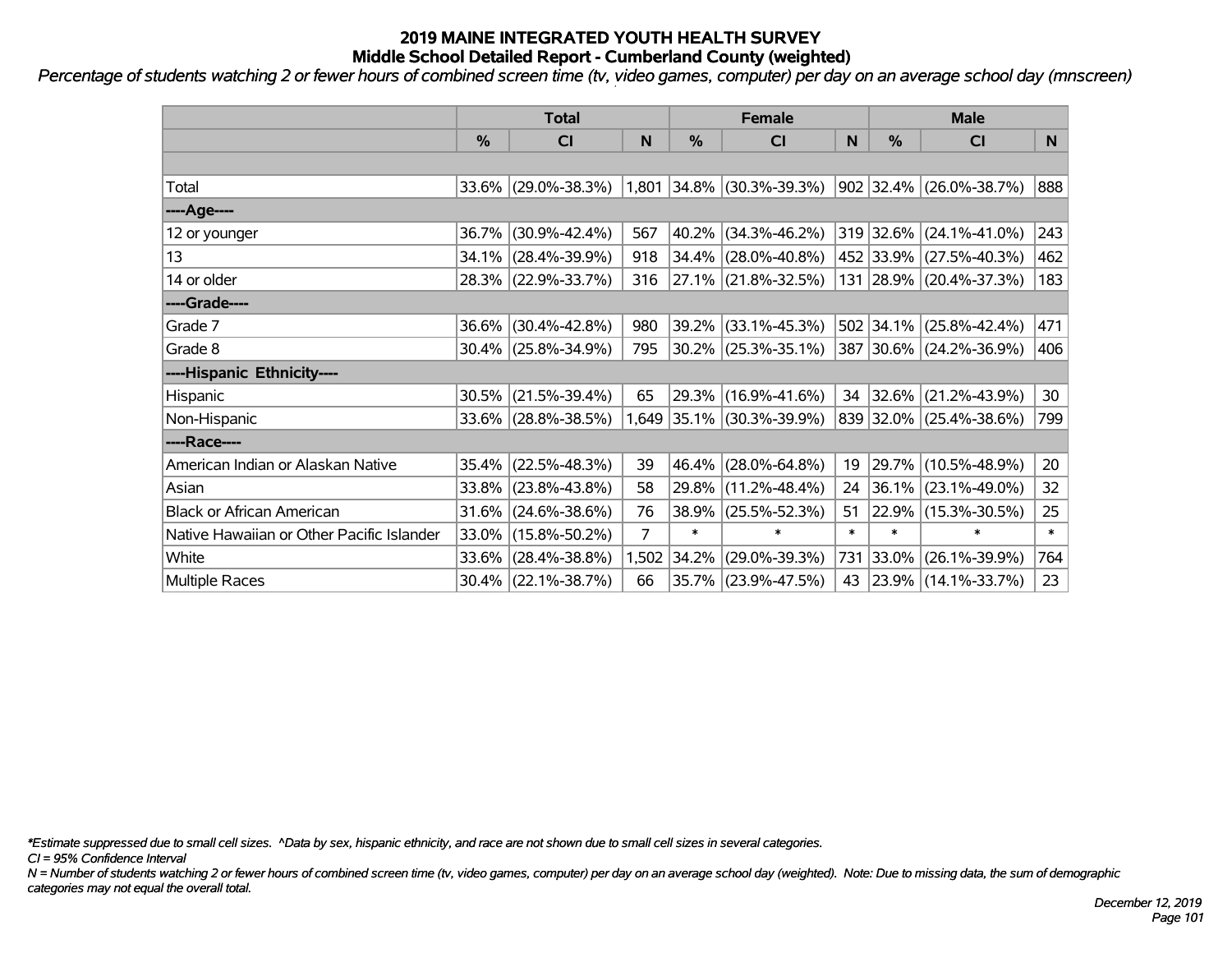*In an average week when you are in school, on how many days do you go to physical education (PE) classes? (mn127) Percentage of students who answered at least 1 day*

|                                           | <b>Total</b> |                        |       | <b>Female</b> |                                           | <b>Male</b> |            |                          |        |
|-------------------------------------------|--------------|------------------------|-------|---------------|-------------------------------------------|-------------|------------|--------------------------|--------|
|                                           | $\%$         | CI                     | N     | $\frac{0}{0}$ | CI                                        | N           | %          | <b>CI</b>                | N      |
|                                           |              |                        |       |               |                                           |             |            |                          |        |
| Total                                     |              | 69.0% (58.2%-79.8%)    |       |               | $ 3,581 68.9\%  (57.4\% - 80.4\%)  1,721$ |             |            | $ 69.3\% $ (58.9%-79.7%) | 1,832  |
| ----Age----                               |              |                        |       |               |                                           |             |            |                          |        |
| 12 or younger                             | 70.4%        | $(57.8\% - 83.0\%)$    |       | 1,058 72.0%   | $(59.9\% - 84.1\%)$                       | 551         | 68.9%      | $(55.1\% - 82.6\%)$      | 497    |
| 13                                        | 69.0%        | $(58.5\% - 79.5\%)$    |       |               | 1,800 67.7% (55.8%-79.5%)                 | 856         |            | 70.4% (60.7%-80.2%)      | 935    |
| 14 or older                               |              | $67.1\%$ (55.3%-78.8%) | 718   |               | 67.2%   (54.1%-80.3%)                     | 314         |            | 67.2% (56.0%-78.4%)      | 400    |
| ----Grade----                             |              |                        |       |               |                                           |             |            |                          |        |
| Grade 7                                   | 70.2%        | $(58.1\% - 82.3\%)$    | 1,814 | $ 70.9\% $    | $(58.3\% - 83.5\%)$                       | 875         | $69.4\%$   | $(57.1\% - 81.8\%)$      | 924    |
| Grade 8                                   |              | 68.0% (56.7%-79.3%)    |       |               | 1,722 66.9% (54.4%-79.4%)                 | 828         |            | 69.2% (58.5%-80.0%)      | 887    |
| ----Hispanic Ethnicity----                |              |                        |       |               |                                           |             |            |                          |        |
| Hispanic                                  | 66.7%        | $(55.7\% - 77.8\%)$    | 146   | 64.6%         | $(51.2\% - 78.0\%)$                       | 74          | 69.7%      | $(58.9\% - 80.4\%)$      | 69     |
| Non-Hispanic                              |              | $69.6\%$ (58.8%-80.4%) | 3,297 |               | $ 69.4\% $ (57.8%-81.0%)                  | 1,590       |            | $ 69.9\% $ (59.6%-80.2%) | 1,688  |
| ----Race----                              |              |                        |       |               |                                           |             |            |                          |        |
| American Indian or Alaskan Native         |              | 65.6% (55.2%-76.0%)    | 59    |               | $60.6\%$ (46.8%-74.4%)                    | 22          | 70.4%      | $(58.2\% - 82.5\%)$      | 37     |
| Asian                                     | 72.0%        | $(62.8\% - 81.3\%)$    | 106   | 67.1%         | $(56.2\% - 77.9\%)$                       | 45          | 79.5%      | $(68.9\% - 90.1\%)$      | 60     |
| <b>Black or African American</b>          | 71.0%        | $(64.7\% - 77.3\%)$    | 156   |               | 69.0% (60.8%-77.1%)                       | 85          | 74.2%      | $(67.6\% - 80.8\%)$      | 71     |
| Native Hawaiian or Other Pacific Islander | 60.4%        | $(40.0\% - 80.7\%)$    | 12    | $\ast$        | $\ast$                                    | $\ast$      | $\ast$     | $\ast$                   | $\ast$ |
| White                                     | 69.3%        | $(57.9\% - 80.7\%)$    | 3,018 | 69.3%         | $(56.9\% - 81.7\%)$                       | 1,436       | $ 69.3\% $ | $(58.6\% - 79.9\%)$      | 1,562  |
| Multiple Races                            |              | 65.1% (53.4%-76.8%)    | 144   |               | 68.9% (56.5%-81.4%)                       | 82          |            | $ 61.6\% $ (47.5%-75.8%) | 62     |

*\*Estimate suppressed due to small cell sizes. ^Data by sex, hispanic ethnicity, and race are not shown due to small cell sizes in several categories.*

*CI = 95% Confidence Interval*

*N = Number of students who answered at least 1 day (weighted). Note: Due to missing data, the sum of demographic categories may not equal the overall total.*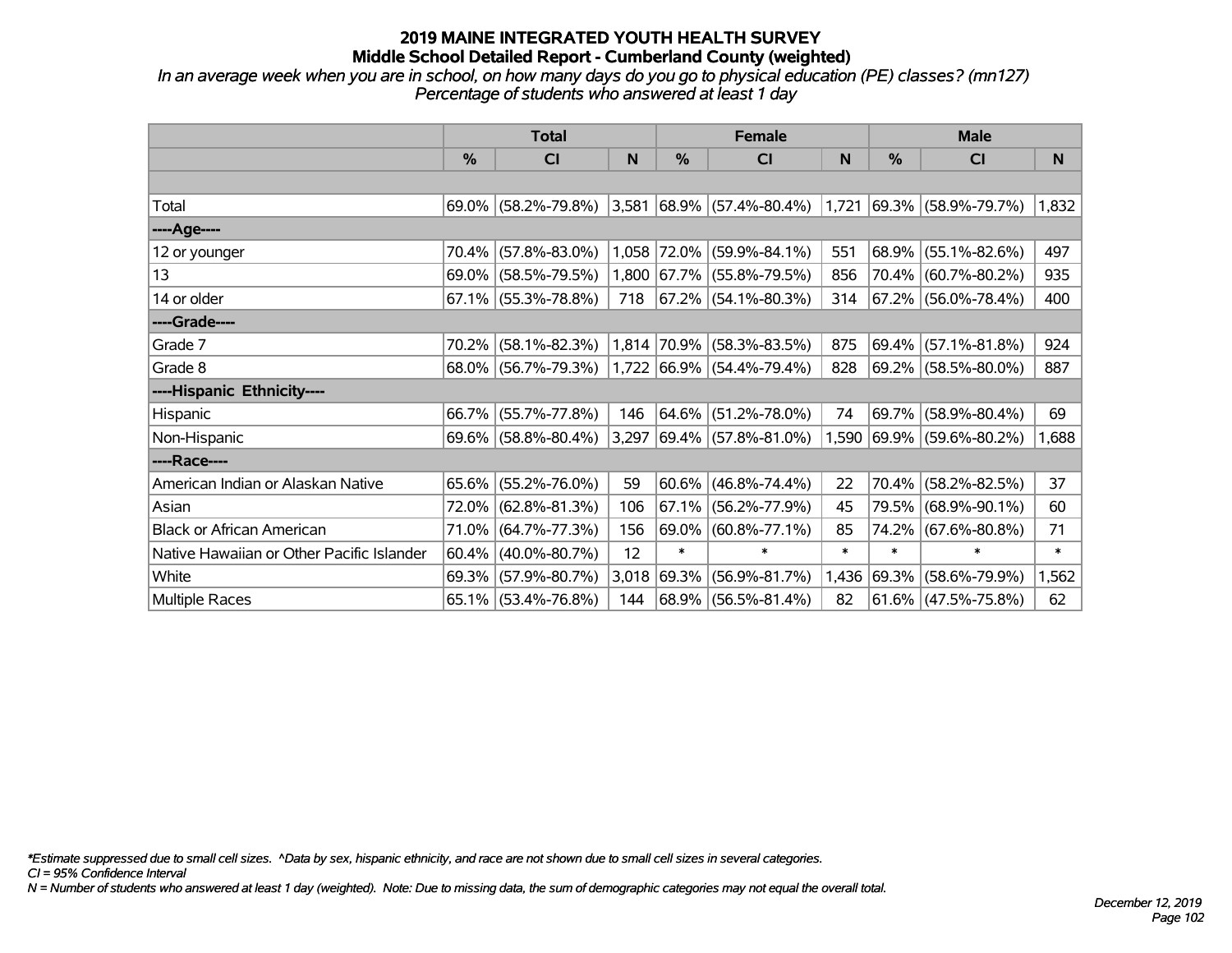*Percentage of students who attended physical education (PE) classes daily in an average week when they were in school (mndlype)*

|                                           | <b>Total</b> |                      |                 | <b>Female</b>    |                    |        | <b>Male</b>   |                                            |                |
|-------------------------------------------|--------------|----------------------|-----------------|------------------|--------------------|--------|---------------|--------------------------------------------|----------------|
|                                           | %            | C <sub>1</sub>       | N               | %                | CI                 | N      | $\frac{0}{0}$ | <b>CI</b>                                  | N <sub>1</sub> |
|                                           |              |                      |                 |                  |                    |        |               |                                            |                |
| Total                                     |              | $5.5\%$ (0.5%-10.5%) |                 | 284 4.9%         | $(0.1\% - 9.8\%)$  |        |               | 124 5.9% (0.6%-11.2%)                      | 156            |
| ----Age----                               |              |                      |                 |                  |                    |        |               |                                            |                |
| 12 or younger                             | 6.2%         | $(0.6\% - 11.8\%)$   | 93              | 6.7%             | $(0.6\% - 12.9\%)$ | 52     | $ 5.5\% $     | $(0.3\% - 10.8\%)$                         | 40             |
| 13                                        | 5.5%         | $(0.1\% - 10.9\%)$   |                 | $143 \mid 4.2\%$ | $(0.0\% - 9.3\%)$  |        |               | 54 $ 6.6\%  (0.7\% - 12.5\%)$              | 88             |
| 14 or older                               | 4.3%         | $(0.0\% - 9.2\%)$    |                 | 46 3.9%          | $(0.0\% - 8.3\%)$  |        |               | $18 \left  4.7\% \right  (0.0\% - 10.1\%)$ | 28             |
| ----Grade----                             |              |                      |                 |                  |                    |        |               |                                            |                |
| Grade 7                                   | 6.9%         | $(0.8\% - 12.9\%)$   | 177             | 6.6%             | $(0.4\% - 12.7\%)$ | 81     |               | $7.1\%$ (0.9%-13.3%)                       | 95             |
| Grade 8                                   | 4.1%         | $(0.0\% - 9.1\%)$    |                 | $104 3.4\% $     | $(0.0\% - 8.0\%)$  | 42     |               | $ 4.7\% $ (0.0%-10.2%)                     | 60             |
| ----Hispanic Ethnicity----                |              |                      |                 |                  |                    |        |               |                                            |                |
| Hispanic                                  | 4.7%         | $(0.0\% - 9.5\%)$    | 10 <sup>1</sup> | $\ast$           | $\ast$             | $\ast$ | $\ast$        | $\ast$                                     | $\ast$         |
| Non-Hispanic                              | 5.4%         | $(0.3\% - 10.5\%)$   |                 | 258 4.9%         | $(0.0\% - 9.8\%)$  |        | $113$ 5.9%    | $(0.6\% - 11.3\%)$                         | 144            |
| ----Race----                              |              |                      |                 |                  |                    |        |               |                                            |                |
| American Indian or Alaskan Native         | 8.7%         | $(2.9\% - 14.5\%)$   | 8               | $\ast$           | $\ast$             | $\ast$ | $\ast$        | $\ast$                                     | $\ast$         |
| Asian                                     | 5.0%         | $(0.6\% - 9.3\%)$    | 7               | $\ast$           | $\ast$             | $\ast$ | $\ast$        | $\ast$                                     | $\ast$         |
| <b>Black or African American</b>          | 5.5%         | $(1.1\% - 10.0\%)$   | 12              | $\ast$           | $\ast$             | $\ast$ | $\ast$        | $\ast$                                     | $\ast$         |
| Native Hawaiian or Other Pacific Islander | $\ast$       | $\ast$               | $\ast$          | $\ast$           | $\ast$             | $\ast$ | $\ast$        | $\ast$                                     | $\ast$         |
| White                                     | 5.5%         | $(0.2\% - 10.8\%)$   |                 | 240 5.1%         | $(0.0\% - 10.3\%)$ |        | $105$ 5.9%    | $(0.3\% - 11.4\%)$                         | 132            |
| Multiple Races                            | 3.7%         | $(0.5\% - 6.9\%)$    | 8               | $\ast$           | $\ast$             | $\ast$ | $\ast$        | $\ast$                                     | $\ast$         |

*\*Estimate suppressed due to small cell sizes. ^Data by sex, hispanic ethnicity, and race are not shown due to small cell sizes in several categories.*

*CI = 95% Confidence Interval*

*N = Number of students who attended physical education (PE) classes daily in an average week when they were in school (weighted). Note: Due to missing data, the sum of demographic categories may not equal the overall total.*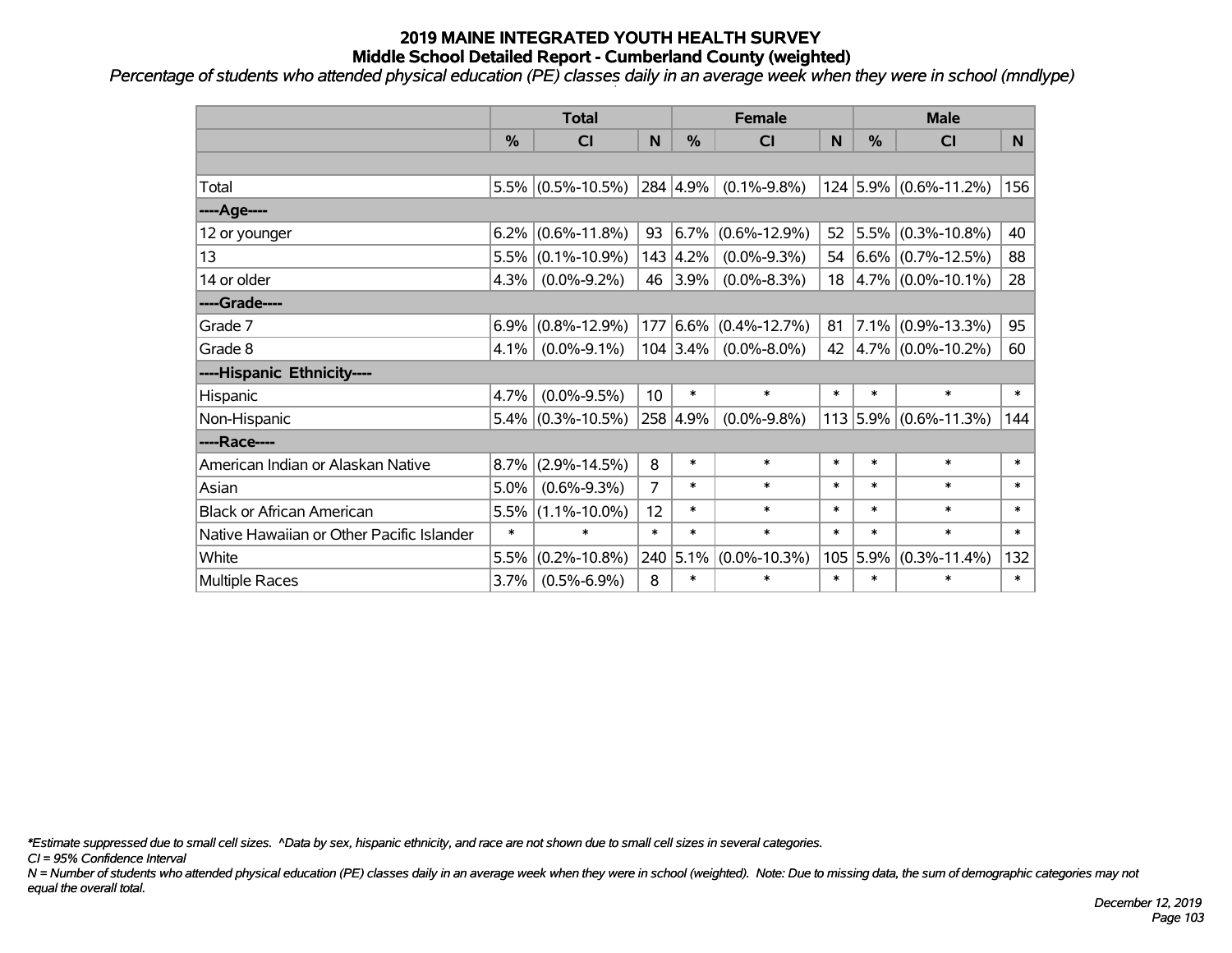*Do any of your classroom teachers provide short physical activity breaks during regular class time? (Do not count your physical education teacher.) (mn180)*

*Percentage of students who answered 'Yes'*

|                                           | <b>Total</b>  |                     |        |        | <b>Female</b>               |        |               | <b>Male</b>              |        |  |
|-------------------------------------------|---------------|---------------------|--------|--------|-----------------------------|--------|---------------|--------------------------|--------|--|
|                                           | $\frac{0}{0}$ | CI                  | N      | $\%$   | C <sub>l</sub>              | N      | $\frac{0}{0}$ | <b>CI</b>                | N      |  |
|                                           |               |                     |        |        |                             |        |               |                          |        |  |
| Total                                     |               | 28.6% (24.0%-33.2%) |        |        | $1,526$ 28.0% (22.9%-33.2%) |        |               | 723 29.2% (24.6%-33.8%)  | 799    |  |
| ----Age----                               |               |                     |        |        |                             |        |               |                          |        |  |
| 12 or younger                             | 34.8%         | $(28.4\% - 41.3\%)$ | 544    | 35.4%  | $(27.0\% - 43.8\%)$         |        |               | 282 34.5% (27.6%-41.4%)  | 262    |  |
| 13                                        |               | 27.0% (21.6%-32.4%) | 720    |        | 25.6% (19.7%-31.5%)         |        |               | 333 28.3% (22.3%-34.3%)  | 382    |  |
| 14 or older                               |               | 23.7% (17.7%-29.7%) | 262    |        | 22.3% (14.5%-30.1%)         |        |               | 108 24.8% (18.2%-31.3%)  | 155    |  |
| ----Grade----                             |               |                     |        |        |                             |        |               |                          |        |  |
| Grade 7                                   |               | 33.9% (27.7%-40.2%) | 908    | 34.0%  | $(26.4\% - 41.5\%)$         |        |               | 438 34.0% (28.0%-40.1%)  | 469    |  |
| Grade 8                                   |               | 23.0% (16.3%-29.6%) | 596    |        | 21.7% (14.7%-28.7%)         |        |               | 275 24.1% (17.5%-30.7%)  | 320    |  |
| ----Hispanic Ethnicity----                |               |                     |        |        |                             |        |               |                          |        |  |
| Hispanic                                  | 29.7%         | $(22.0\% - 37.3\%)$ | 64     | 32.1%  | $(21.2\% - 42.9\%)$         | 38     |               | 27.2% (16.4%-38.0%)      | 26     |  |
| Non-Hispanic                              |               | 28.0% (23.4%-32.5%) |        |        | 1,364 27.6% (22.5%-32.7%)   |        |               | 655 28.4% (23.8%-32.9%)  | 705    |  |
| ----Race----                              |               |                     |        |        |                             |        |               |                          |        |  |
| American Indian or Alaskan Native         | 27.3%         | $(14.3\% - 40.3\%)$ | 30     | 18.9%  | $(2.4\% - 35.4\%)$          | 8      |               | 33.3% (17.3%-49.3%)      | 22     |  |
| Asian                                     | 35.1%         | $(20.9\% - 49.2\%)$ | 59     | 29.2%  | $(15.6\% - 42.9\%)$         | 23     |               | 39.5% (20.4%-58.7%)      | 35     |  |
| <b>Black or African American</b>          | 35.6%         | $(26.6\% - 44.6\%)$ | 85     | 33.8%  | $(19.6\% - 48.1\%)$         | 45     |               | 37.8% (25.6%-50.0%)      | 40     |  |
| Native Hawaiian or Other Pacific Islander | $\ast$        | $\ast$              | $\ast$ | $\ast$ | $\ast$                      | $\ast$ | $\ast$        | $\ast$                   | $\ast$ |  |
| White                                     | 27.6%         | $(23.1\% - 32.2\%)$ | 1,232  | 27.0%  | $(21.5\% - 32.5\%)$         |        | 575 28.3%     | $(23.9\% - 32.7\%)$      | 654    |  |
| <b>Multiple Races</b>                     | 35.2%         | $(24.0\% - 46.4\%)$ | 76     | 41.6%  | $(25.1\% - 58.1\%)$         | 50     |               | $ 27.4\% $ (13.7%-41.0%) | 27     |  |

*\*Estimate suppressed due to small cell sizes. ^Data by sex, hispanic ethnicity, and race are not shown due to small cell sizes in several categories.*

*CI = 95% Confidence Interval*

*N = Number of students who answered 'Yes' (weighted). Note: Due to missing data, the sum of demographic categories may not equal the overall total.*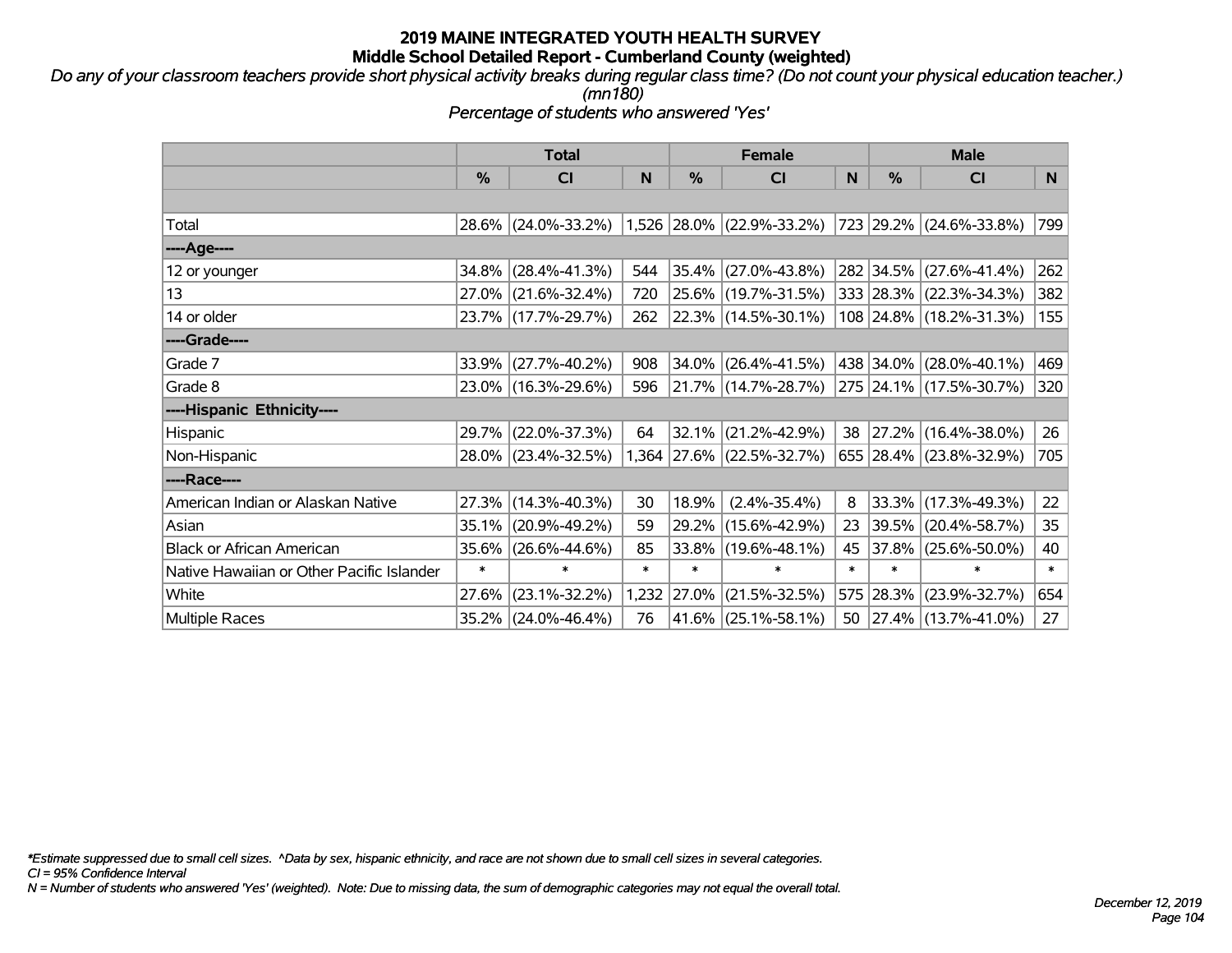*During the past 12 months, on how many sports teams did you play? (Count any teams run by your school or community groups.) (mn179) Percentage of students who answered at least one team*

|                                           | <b>Total</b> |                        |        | <b>Female</b> |                           | <b>Male</b> |        |                             |        |
|-------------------------------------------|--------------|------------------------|--------|---------------|---------------------------|-------------|--------|-----------------------------|--------|
|                                           | $\%$         | <b>CI</b>              | N      | $\%$          | <b>CI</b>                 | N           | %      | <b>CI</b>                   | N      |
|                                           |              |                        |        |               |                           |             |        |                             |        |
| Total                                     |              | 74.2% (70.5%-77.9%)    |        |               | 3,989 73.6% (69.1%-78.1%) |             |        | $1,903$ 75.1% (71.1%-79.1%) | 2,078  |
| ----Age----                               |              |                        |        |               |                           |             |        |                             |        |
| 12 or younger                             | 75.3%        | $(71.8\% - 78.7\%)$    |        | 1,170 74.2%   | $(69.5\% - 78.9\%)$       | 581         | 77.1%  | $(71.9\% - 82.3\%)$         | 588    |
| 13                                        |              | 74.0% (70.1%-77.8%)    |        |               | 1,996 73.3% (68.1%-78.6%) | 961         |        | 74.7% (70.1%-79.3%)         | 1,026  |
| 14 or older                               |              | 73.5% (67.9%-79.0%)    | 822    |               | $ 73.5\% $ (66.8%-80.2%)  | 360         |        | 73.4% (67.1%-79.8%)         | 462    |
| ----Grade----                             |              |                        |        |               |                           |             |        |                             |        |
| Grade 7                                   | 75.5%        | $(71.7\% - 79.2\%)$    | 2,031  |               | $ 74.3\% $ (69.8%-78.8%)  | 945         | 76.8%  | $(72.2\% - 81.4\%)$         | 1,080  |
| Grade 8                                   |              | 73.2% (69.0%-77.5%)    |        |               | 1,919 73.5% (68.3%-78.7%) | 944         |        | 73.2% (68.3%-78.0%)         | 973    |
| ----Hispanic Ethnicity----                |              |                        |        |               |                           |             |        |                             |        |
| Hispanic                                  | 72.4%        | $(64.7\% - 80.1\%)$    | 157    | 72.6%         | $(63.0\% - 82.2\%)$       | 88          | 71.7%  | $(57.5\% - 86.0\%)$         | 68     |
| Non-Hispanic                              |              | 74.6% (70.6%-78.5%)    |        |               | 3,660 73.9% (69.1%-78.7%) |             |        | 1,755 75.4% (71.2%-79.7%)   | 1,898  |
| ----Race----                              |              |                        |        |               |                           |             |        |                             |        |
| American Indian or Alaskan Native         | 67.9%        | $(57.1\% - 78.7\%)$    | 76     | 69.1%         | $(52.8\% - 85.5\%)$       | 30          | 66.1%  | $(51.6\% - 80.7\%)$         | 45     |
| Asian                                     | 63.4%        | $(49.8\% - 77.1\%)$    | 108    | 58.9%         | $(37.7\% - 80.0\%)$       | 46          | 69.8%  | $(56.5\% - 83.0\%)$         | 62     |
| <b>Black or African American</b>          | 70.2%        | $(58.9\% - 81.5\%)$    | 171    |               | $65.6\%$ (48.7%-82.5%)    | 86          | 75.6%  | $(66.9\% - 84.2\%)$         | 85     |
| Native Hawaiian or Other Pacific Islander | $\ast$       | $\ast$                 | $\ast$ | $\ast$        | $\ast$                    | $\ast$      | $\ast$ | $\ast$                      | $\ast$ |
| White                                     | 75.6%        | $(71.8\% - 79.4\%)$    | 3,390  | 75.9%         | $(71.7\% - 80.1\%)$       | 1,624       | 75.6%  | $(71.2\% - 79.9\%)$         | 1,762  |
| Multiple Races                            |              | $67.3\%$ (58.1%-76.5%) | 147    |               | $ 60.4\% $ (48.8%-72.0%)  | 72          |        | 75.7% (64.0%-87.3%)         | 75     |

*\*Estimate suppressed due to small cell sizes. ^Data by sex, hispanic ethnicity, and race are not shown due to small cell sizes in several categories.*

*CI = 95% Confidence Interval*

*N = Number of students who answered at least one team (weighted). Note: Due to missing data, the sum of demographic categories may not equal the overall total.*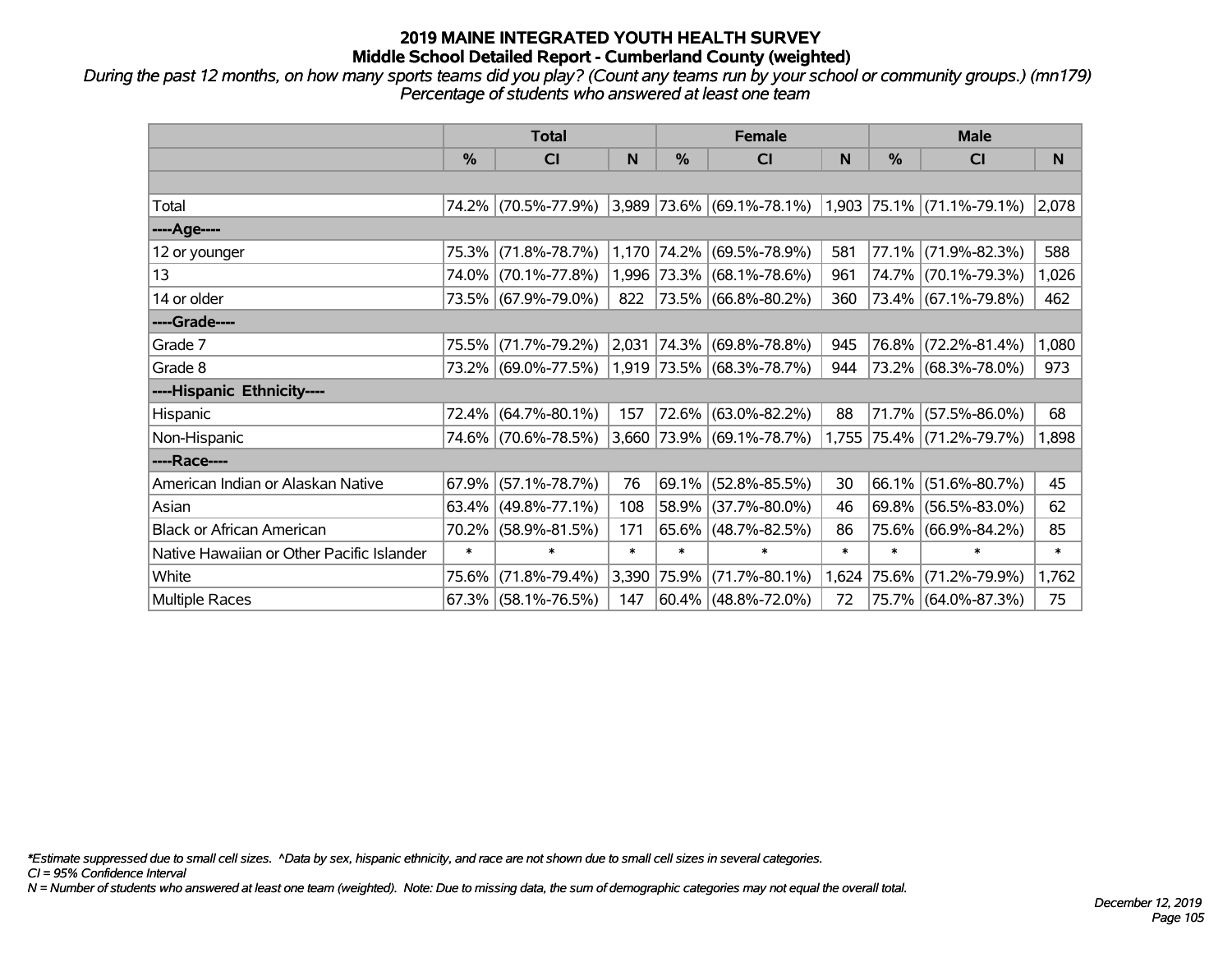#### **2019 MAINE INTEGRATED YOUTH HEALTH SURVEY Middle School Detailed Report - Cumberland County (weighted)** *On an average school night, how many hours of sleep do you get? (mn178) Percentage of students who answered at least 8 hours*

|                                           | <b>Total</b>  |                                               |       | <b>Female</b> |                             | <b>Male</b> |          |                           |        |
|-------------------------------------------|---------------|-----------------------------------------------|-------|---------------|-----------------------------|-------------|----------|---------------------------|--------|
|                                           | $\frac{0}{0}$ | CI                                            | N     | %             | <b>CI</b>                   | N           | %        | <b>CI</b>                 | N      |
|                                           |               |                                               |       |               |                             |             |          |                           |        |
| Total                                     |               | 56.2% (52.3%-60.1%) 2,985 54.2% (49.3%-59.1%) |       |               |                             |             |          | 1,386 58.3% (54.3%-62.2%) | 1,591  |
| ----Age----                               |               |                                               |       |               |                             |             |          |                           |        |
| 12 or younger                             | 64.6%         | $(58.8\% - 70.5\%)$                           |       |               | 1,000 63.8% (57.1%-70.5%)   | 499         | 65.7%    | $(59.2\% - 72.3\%)$       | 498    |
| 13                                        |               | 54.5% (50.9%-58.2%)                           |       |               | 1,442 51.9% (47.0%-56.8%)   | 668         |          | $57.2\%$ (52.7%-61.7%)    | 769    |
| 14 or older                               |               | 48.5% (42.8%-54.2%)                           | 543   |               | $ 44.8\% $ (35.8%-53.9%)    | 219         |          | 51.7% (45.8%-57.6%)       | 324    |
| ----Grade----                             |               |                                               |       |               |                             |             |          |                           |        |
| Grade 7                                   | 63.3%         | $(58.5\% - 68.0\%)$                           | 1,681 | $ 61.5\% $    | $(56.5\% - 66.5\%)$         | 770         | $65.1\%$ | $(59.5\% - 70.7\%)$       | 906    |
| Grade 8                                   |               | 49.3% (44.7%-53.9%)                           |       |               | $1,278$ 46.9% (40.4%-53.4%) | 600         |          | 51.7% (46.8%-56.6%)       | 676    |
| ----Hispanic Ethnicity----                |               |                                               |       |               |                             |             |          |                           |        |
| Hispanic                                  | 45.0%         | $(37.8\% - 52.2\%)$                           | 97    | 45.4%         | $(34.0\% - 56.9\%)$         | 55          | 45.3%    | $(32.0\% - 58.6\%)$       | 41     |
| Non-Hispanic                              |               | 56.5% (52.4%-60.6%)                           |       |               | 2,744 54.4% (49.3%-59.5%)   |             |          | 1,282 58.7% (54.6%-62.7%) | 1,457  |
| ----Race----                              |               |                                               |       |               |                             |             |          |                           |        |
| American Indian or Alaskan Native         | 52.2%         | $(41.9\% - 62.6\%)$                           | 57    | 52.9%         | $(27.5\% - 78.3\%)$         | 20          | 53.4%    | $(41.6\% - 65.2\%)$       | 37     |
| Asian                                     | 45.8%         | $(35.3\% - 56.3\%)$                           | 79    | 37.7%         | $(21.4\% - 54.0\%)$         | 29          | 55.0%    | $(41.7\% - 68.3\%)$       | 50     |
| <b>Black or African American</b>          | 52.7%         | $(41.4\% - 64.1\%)$                           | 124   |               | 47.9% (32.7%-63.2%)         | 61          |          | 58.5% (45.3%-71.6%)       | 63     |
| Native Hawaiian or Other Pacific Islander |               | 36.4% (18.3%-54.4%)                           | 7     | $\ast$        | $\ast$                      | $\ast$      | $\ast$   | $\ast$                    | $\ast$ |
| White                                     |               | 57.6% (53.6%-61.5%)                           |       | 2,552 55.8%   | $(51.1\% - 60.6\%)$         | 1,183       | 59.3%    | $(55.2\% - 63.5\%)$       | 1,364  |
| <b>Multiple Races</b>                     |               | 47.4% (35.3%-59.4%)                           | 100   |               | 48.6% (34.0%-63.2%)         | 56          |          | 45.9% (31.9%-60.0%)       | 45     |

*\*Estimate suppressed due to small cell sizes. ^Data by sex, hispanic ethnicity, and race are not shown due to small cell sizes in several categories.*

*CI = 95% Confidence Interval*

*N = Number of students who answered at least 8 hours (weighted). Note: Due to missing data, the sum of demographic categories may not equal the overall total.*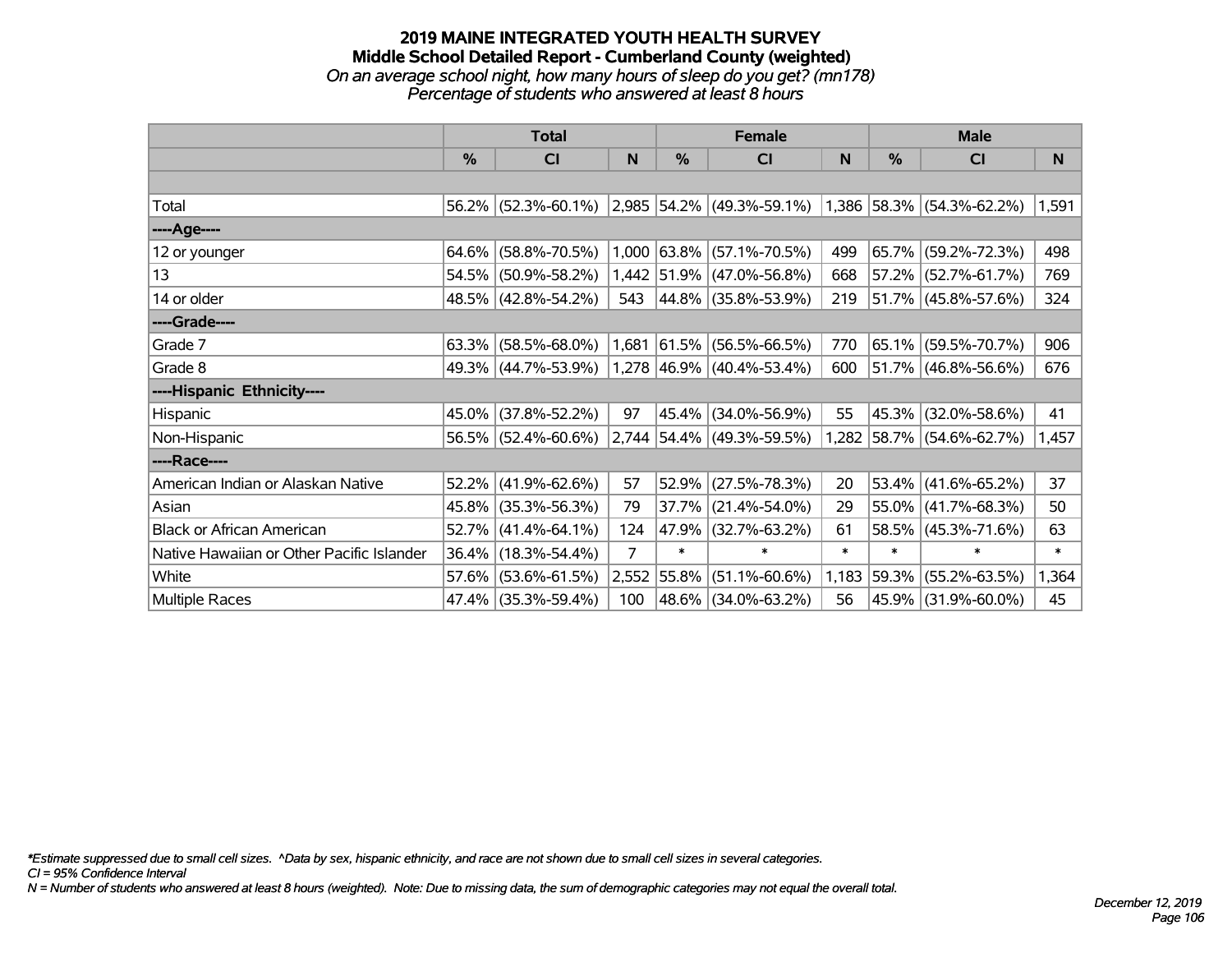### **2019 MAINE INTEGRATED YOUTH HEALTH SURVEY Middle School Detailed Report - Cumberland County (weighted)** *During the past 12 months, how would you describe your grades in school? (mn171) Percentage of students who answered 'Mostly A's' or 'Mostly B's'*

|                                           | <b>Total</b>  |                     |        | <b>Female</b> |                           | <b>Male</b> |               |                           |        |
|-------------------------------------------|---------------|---------------------|--------|---------------|---------------------------|-------------|---------------|---------------------------|--------|
|                                           | $\frac{0}{0}$ | C <sub>l</sub>      | N      | %             | <b>CI</b>                 | N           | $\frac{0}{0}$ | <b>CI</b>                 | N      |
|                                           |               |                     |        |               |                           |             |               |                           |        |
| Total                                     |               | 75.5% (69.6%-81.4%) |        |               | 3,929 79.1% (73.4%-84.8%) | 1,985       |               | 72.2% (65.2%-79.2%)       | 1,929  |
| ----Age----                               |               |                     |        |               |                           |             |               |                           |        |
| 12 or younger                             | 72.7%         | $(65.6\% - 79.8\%)$ |        | 1,088 77.2%   | $(70.7\% - 83.7\%)$       | 587         | 68.2%         | $(59.2\% - 77.2\%)$       | 499    |
| 13                                        |               | 77.1% (71.0%-83.2%) |        |               | 2,004 80.5% (73.7%-87.2%) | 1,026       |               | 74.0% (67.3%-80.7%)       | 970    |
| 14 or older                               |               | 75.7% (69.7%-81.7%) | 837    |               | 78.3% (72.4%-84.3%)       | 372         |               | $73.5\%$ (64.4%-82.6%)    | 460    |
| ----Grade----                             |               |                     |        |               |                           |             |               |                           |        |
| Grade 7                                   | 74.0%         | $(66.7\% - 81.3\%)$ |        | 1,900 79.0%   | $(72.5\% - 85.6\%)$       | 965         |               | 69.3% (60.3%-78.4%)       | 927    |
| Grade 8                                   |               | 77.3% (71.7%-82.8%) |        |               | 1,986 79.2% (73.7%-84.8%) |             |               | 1,000 75.4% (68.4%-82.4%) | 981    |
| ----Hispanic Ethnicity----                |               |                     |        |               |                           |             |               |                           |        |
| Hispanic                                  | 66.1%         | $(52.5\% - 79.7\%)$ | 139    | 63.9%         | $(49.4\% - 78.4\%)$       | 77          | 68.4%         | $(50.9\% - 86.0\%)$       | 61     |
| Non-Hispanic                              |               | 76.2% (70.2%-82.2%) |        |               | 3,633 79.9% (74.2%-85.5%) | 1,849       |               | $ 72.8\% $ (65.6%-80.0%)  | 1,773  |
| ----Race----                              |               |                     |        |               |                           |             |               |                           |        |
| American Indian or Alaskan Native         | 72.4%         | $(61.1\% - 83.6\%)$ | 78     | $ 81.1\% $    | $(65.4\% - 96.8\%)$       | 33          | 65.9%         | $(51.1\% - 80.7\%)$       | 42     |
| Asian                                     | 78.8%         | $(67.2\% - 90.4\%)$ | 132    | 83.1%         | $(68.0\% - 98.2\%)$       | 65          | 73.7%         | $(60.3\% - 87.1\%)$       | 63     |
| <b>Black or African American</b>          | 67.8%         | $(59.2\% - 76.4\%)$ | 158    |               | 72.5% (64.8%-80.2%)       | 93          |               | $62.0\%$ (49.7%-74.3%)    | 65     |
| Native Hawaiian or Other Pacific Islander | $\ast$        | $\ast$              | $\ast$ | $\ast$        | $\ast$                    | $\ast$      | $\ast$        | $\ast$                    | $\ast$ |
| White                                     | 77.2%         | $(71.7\% - 82.7\%)$ |        | 3,364 81.2%   | $(76.4\% - 86.0\%)$       | 1,692       | 73.6%         | $(66.8\% - 80.3\%)$       | 1,663  |
| <b>Multiple Races</b>                     |               | 57.6% (44.9%-70.3%) | 117    |               | $ 60.1\% $ (45.5%-74.6%)  | 65          |               | 54.7% (35.3%-74.1%)       | 51     |

*\*Estimate suppressed due to small cell sizes. ^Data by sex, hispanic ethnicity, and race are not shown due to small cell sizes in several categories.*

*CI = 95% Confidence Interval*

*N = Number of students who answered 'Mostly A's' or 'Mostly B's' (weighted). Note: Due to missing data, the sum of demographic categories may not equal the overall total.*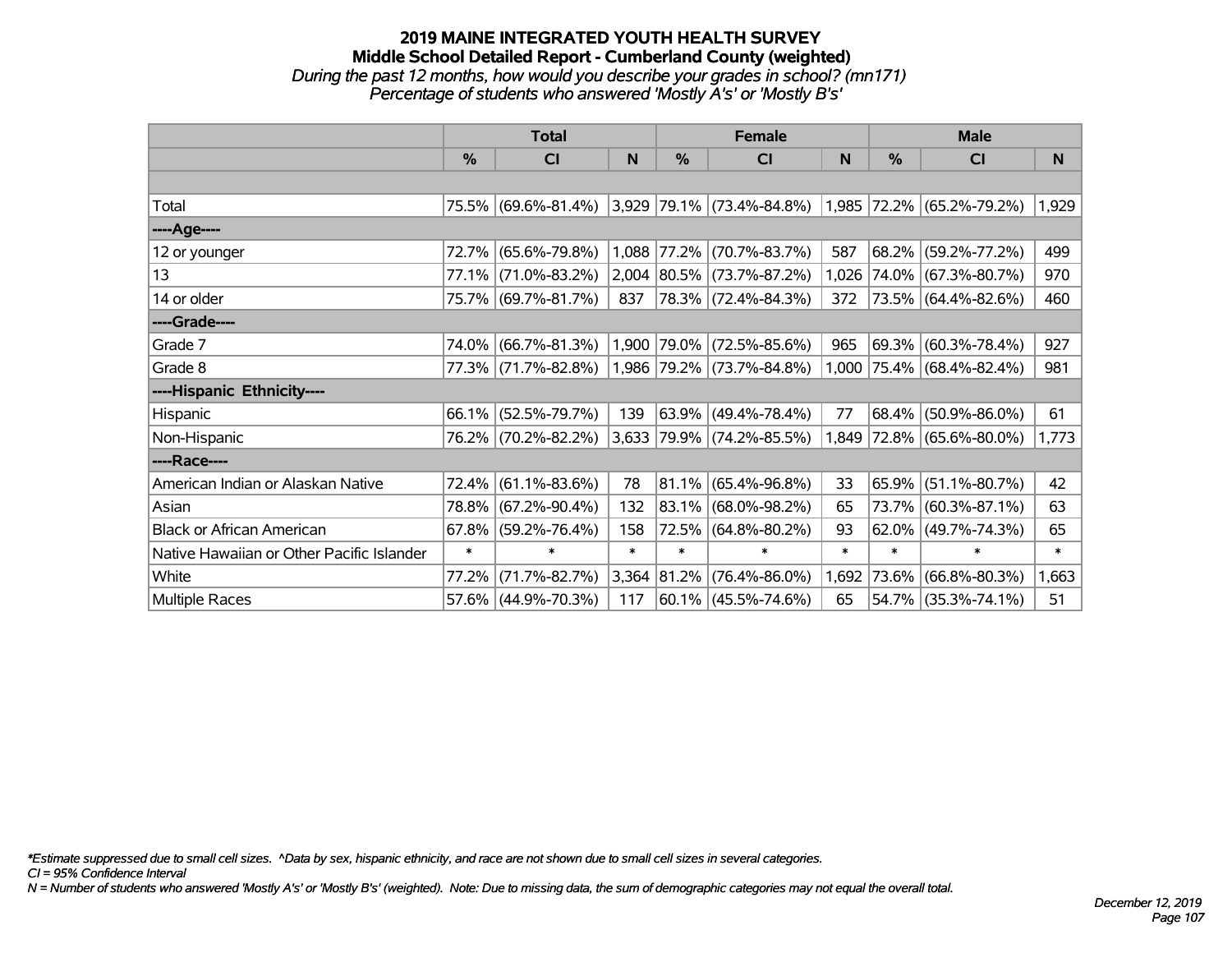*During an average week, how many hours do you spend in clubs or organizations (other than sports) outside of regular school hours? (mn146) Percentage of students who answered at least 1 hour*

|                                           | <b>Total</b> |                     |       | <b>Female</b> |                                                               | <b>Male</b> |        |                           |        |
|-------------------------------------------|--------------|---------------------|-------|---------------|---------------------------------------------------------------|-------------|--------|---------------------------|--------|
|                                           | $\%$         | <b>CI</b>           | N     | %             | <b>CI</b>                                                     | N           | %      | <b>CI</b>                 | N.     |
|                                           |              |                     |       |               |                                                               |             |        |                           |        |
| Total                                     |              | 48.6% (45.2%-52.0%) |       |               | $ 2,587 52.2\% $ (48.2%-56.2%) $ 1,342 45.1\% $ (41.5%-48.8%) |             |        |                           | 1,228  |
| ----Age----                               |              |                     |       |               |                                                               |             |        |                           |        |
| 12 or younger                             | 50.1%        | $(45.3\% - 54.8\%)$ | 777   |               | 53.8% (47.7%-59.9%)                                           | 421         | 46.1%  | $(39.7\% - 52.4\%)$       | 351    |
| 13                                        |              | 47.9% (44.2%-51.6%) |       |               | 1,268 52.8% (48.2%-57.3%)                                     | 687         |        | 43.1% (38.6%-47.7%)       | 574    |
| 14 or older                               |              | 48.4% (42.7%-54.1%) | 542   |               | 48.0%   (40.0%-56.0%)                                         | 234         |        | 48.3% (41.1%-55.5%)       | 303    |
| ----Grade----                             |              |                     |       |               |                                                               |             |        |                           |        |
| Grade 7                                   | 49.5%        | $(45.3\% - 53.7\%)$ |       |               | 1,312 53.1% (47.8%-58.5%)                                     | 669         | 45.9%  | $(41.5\% - 50.3\%)$       | 634    |
| Grade 8                                   |              | 47.8% (43.5%-52.1%) |       |               | 1,244 51.6% (46.8%-56.5%)                                     | 665         |        | 43.9% (37.9%-49.9%)       | 575    |
| ----Hispanic Ethnicity----                |              |                     |       |               |                                                               |             |        |                           |        |
| Hispanic                                  | 44.8%        | $(36.7\% - 52.9\%)$ | 97    | 49.9%         | $(37.4\% - 62.4\%)$                                           | 60          | 39.1%  | $(30.4\% - 47.7\%)$       | 37     |
| Non-Hispanic                              |              | 49.4% (46.1%-52.7%) | 2,401 |               | $ 52.7\% $ (48.7%-56.7%)                                      |             |        | 1,249 46.1% (42.2%-50.1%) | 1,140  |
| ----Race----                              |              |                     |       |               |                                                               |             |        |                           |        |
| American Indian or Alaskan Native         | 43.7%        | $(30.0\% - 57.3\%)$ | 49    | 40.7%         | $(22.1\% - 59.3\%)$                                           | 17          | 46.7%  | $(30.9\% - 62.6\%)$       | 32     |
| Asian                                     | 44.5%        | $(32.8\% - 56.3\%)$ | 76    |               | 46.4% (33.4%-59.5%)                                           | 36          | 40.8%  | $(26.5\% - 55.1\%)$       | 36     |
| <b>Black or African American</b>          | 41.6%        | $(35.0\% - 48.3\%)$ | 97    | 42.7%         | $(30.1\% - 55.2\%)$                                           | 55          | 40.4%  | $(32.9\% - 47.9\%)$       | 43     |
| Native Hawaiian or Other Pacific Islander | 54.6%        | $(39.8\% - 69.5\%)$ | 10    | $\ast$        | $\ast$                                                        | $\ast$      | $\ast$ | $\ast$                    | $\ast$ |
| White                                     | 49.7%        | $(46.1\% - 53.3\%)$ | 2,208 | $ 53.8\% $    | $(49.7\% - 57.8\%)$                                           | 1,147       | 45.8%  | $(41.7\% - 49.9\%)$       | 1,051  |
| <b>Multiple Races</b>                     |              | 43.3% (31.6%-55.0%) | 91    |               | $50.2\%$ (35.4%-64.9%)                                        | 57          |        | 35.1% (21.4%-48.8%)       | 34     |

*\*Estimate suppressed due to small cell sizes. ^Data by sex, hispanic ethnicity, and race are not shown due to small cell sizes in several categories.*

*CI = 95% Confidence Interval*

*N = Number of students who answered at least 1 hour (weighted). Note: Due to missing data, the sum of demographic categories may not equal the overall total.*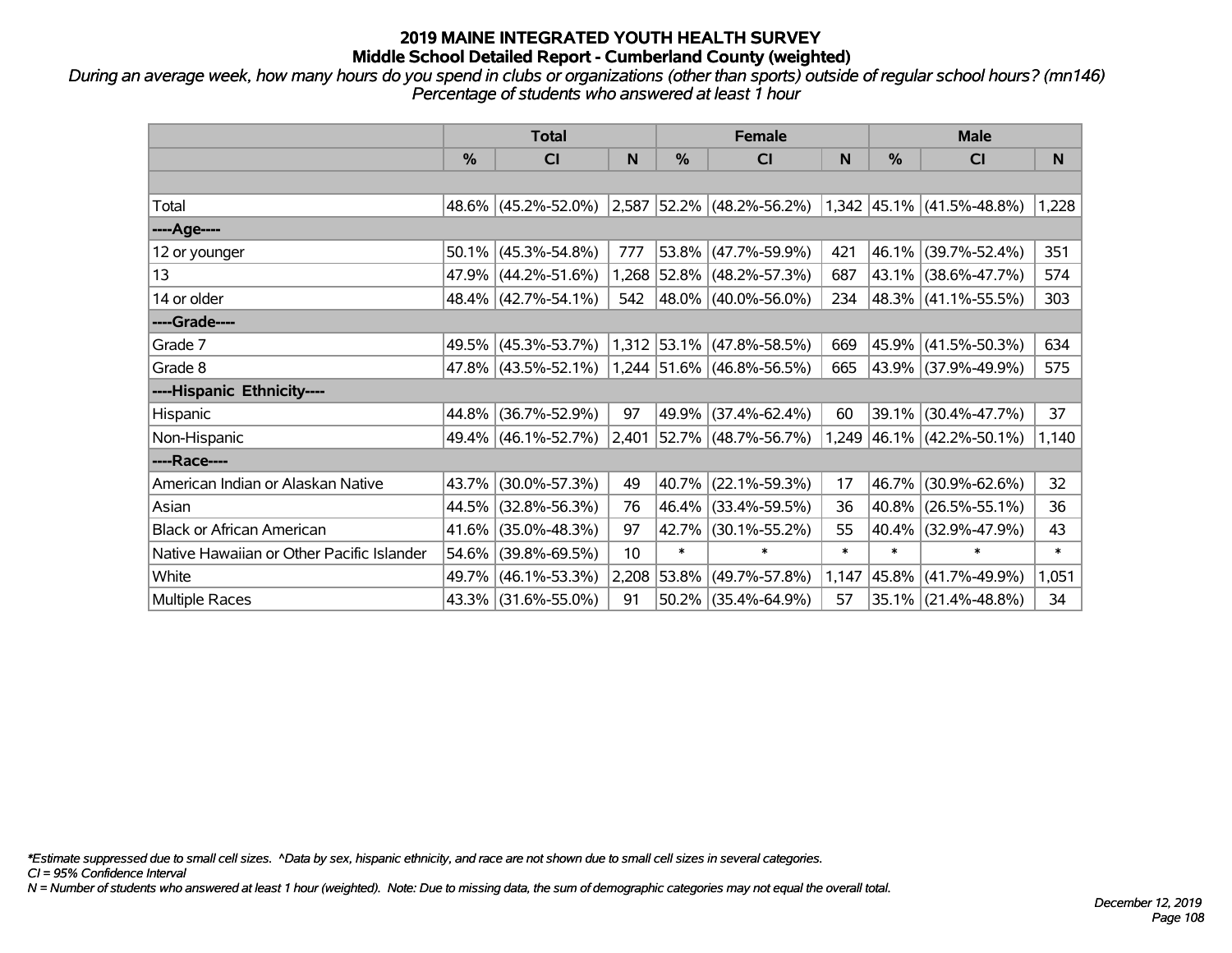# **2019 MAINE INTEGRATED YOUTH HEALTH SURVEY Middle School Detailed Report - Cumberland County (weighted)**

*Do you agree or disagree that at least one of your teachers really cares and gives you help and support when you need it? (mn143) Percentage of students who answered 'Strongly agree' or 'Agree'*

|                                           | <b>Total</b> |                     |       |             | <b>Female</b>             |        | <b>Male</b> |                           |        |
|-------------------------------------------|--------------|---------------------|-------|-------------|---------------------------|--------|-------------|---------------------------|--------|
|                                           | $\%$         | <b>CI</b>           | N     | $\%$        | <b>CI</b>                 | N      | %           | <b>CI</b>                 | N      |
|                                           |              |                     |       |             |                           |        |             |                           |        |
| Total                                     |              | 73.8% (71.4%-76.2%) |       |             | 3,888 74.3% (72.2%-76.4%) |        |             | 1,875 73.6% (70.6%-76.7%) | 1,981  |
| ----Age----                               |              |                     |       |             |                           |        |             |                           |        |
| 12 or younger                             | 75.3%        | $(71.7\% - 79.0\%)$ |       | 1,155 77.3% | $(72.3\% - 82.2\%)$       | 593    | 73.9%       | $(69.5\% - 78.2\%)$       | 554    |
| 13                                        |              | 73.4% (70.6%-76.3%) |       |             | 1,939 72.9% (70.5%-75.3%) | 931    |             | 74.2% (70.3%-78.2%)       | 996    |
| 14 or older                               |              | 72.6% (69.4%-75.9%) | 788   |             | $ 73.4\% $ (68.1%-78.7%)  | 351    |             | 71.9% (67.8%-76.1%)       | 430    |
| ----Grade----                             |              |                     |       |             |                           |        |             |                           |        |
| Grade 7                                   | 76.1%        | $(72.8\% - 79.4\%)$ |       |             | 1,992 76.3% (72.7%-79.9%) | 944    | 76.1%       | $(72.2\% - 80.1\%)$       | 1,035  |
| Grade 8                                   |              | 71.6% (68.7%-74.5%) |       |             | 1,844 72.3% (69.3%-75.3%) | 911    |             | 71.0% (67.2%-74.8%)       | 922    |
| ----Hispanic Ethnicity----                |              |                     |       |             |                           |        |             |                           |        |
| Hispanic                                  |              | 68.5% (63.4%-73.7%) | 147   | 65.9%       | $(58.5\% - 73.2\%)$       | 75     | 73.7%       | $(68.4\% - 79.1\%)$       | 71     |
| Non-Hispanic                              |              | 73.7% (71.3%-76.1%) |       |             | 3,543 74.5% (72.5%-76.4%) | 1,725  |             | $ 73.1\% $ (70.1%-76.2%)  | 1,795  |
| ----Race----                              |              |                     |       |             |                           |        |             |                           |        |
| American Indian or Alaskan Native         | 78.8%        | $(72.2\% - 85.4\%)$ | 71    | 84.3%       | $(72.3\% - 96.3\%)$       | 31     | 74.6%       | $(66.2\% - 83.0\%)$       | 39     |
| Asian                                     | 69.9%        | $(59.3\% - 80.5\%)$ | 108   | 64.8%       | $(54.1\% - 75.5\%)$       | 45     | 75.6%       | $(62.5\% - 88.8\%)$       | 58     |
| <b>Black or African American</b>          | 69.5%        | $(65.3\% - 73.7\%)$ | 153   |             | $64.7\%$ (57.6%-71.8%)    | 80     | 75.6%       | $(70.7\% - 80.4\%)$       | 72     |
| Native Hawaiian or Other Pacific Islander | 64.7%        | $(49.0\% - 80.4\%)$ | 12    | $\ast$      | $\ast$                    | $\ast$ | $\ast$      | $\ast$                    | $\ast$ |
| White                                     | 74.5%        | $(72.0\% - 77.1\%)$ | 3,299 | 75.8%       | $(73.6\% - 77.9\%)$       | 1,590  | 73.7%       | $(70.5\% - 76.8\%)$       | 1,691  |
| Multiple Races                            |              | 69.0% (61.9%-76.0%) | 155   |             | 68.1% (59.8%-76.5%)       | 81     |             | $70.2\%$ (61.1%-79.3%)    | 73     |

*\*Estimate suppressed due to small cell sizes. ^Data by sex, hispanic ethnicity, and race are not shown due to small cell sizes in several categories.*

*CI = 95% Confidence Interval*

*N = Number of students who answered 'Strongly agree' or 'Agree' (weighted). Note: Due to missing data, the sum of demographic categories may not equal the overall total.*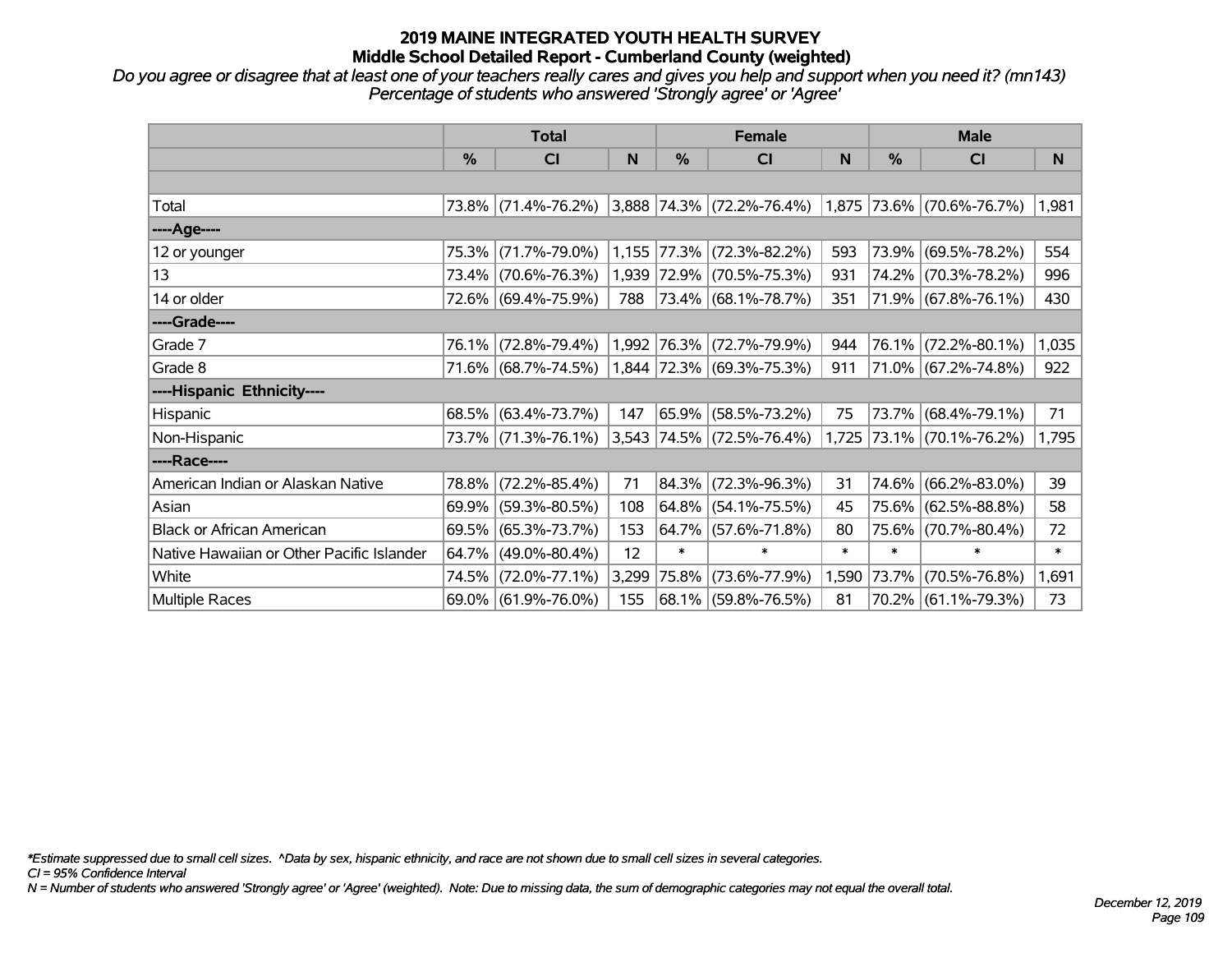# **2019 MAINE INTEGRATED YOUTH HEALTH SURVEY Middle School Detailed Report - Cumberland County (weighted)**

### *How often does one of your parents talk with you about what you are doing in school? (mn144) Percentage of students who answered 'About every day' or 'About once or twice a week'*

|                                           | <b>Total</b>  |                        |       |        | <b>Female</b>                  |        | <b>Male</b> |                                    |        |
|-------------------------------------------|---------------|------------------------|-------|--------|--------------------------------|--------|-------------|------------------------------------|--------|
|                                           | $\frac{0}{0}$ | CI                     | N     | $\%$   | <b>CI</b>                      | N      | $\%$        | <b>CI</b>                          | N      |
|                                           |               |                        |       |        |                                |        |             |                                    |        |
| Total                                     |               | $87.4\%$ (85.9%-89.0%) |       |        | $ 4,615 86.3\% 83.9\% 88.6\% $ |        |             | $ 2,187 88.6\%  (87.2\% - 89.9\%)$ | 2,383  |
| ----Age----                               |               |                        |       |        |                                |        |             |                                    |        |
| 12 or younger                             | $86.6\%$      | $(84.8\% - 88.4\%)$    |       |        | $1,328$ 85.0% (82.7%-87.3%)    | 652    |             | 88.3% (86.1%-90.4%)                | 661    |
| 13                                        | $88.2\%$      | $(86.3\% - 90.1\%)$    |       |        | 2,338 86.4% (82.9%-89.8%)      |        |             | 1,112 90.1% (88.2%-91.9%)          | 1,210  |
| 14 or older                               |               | $86.7\%$ (84.4%-89.1%) | 942   |        | $ 88.1\% $ (84.7%-91.4%)       | 423    |             | 85.5% (82.8%-88.2%)                | 510    |
| ----Grade----                             |               |                        |       |        |                                |        |             |                                    |        |
| Grade 7                                   | 87.9%         | $(86.3\% - 89.4\%)$    |       |        | $ 2,306 85.9\% $ (83.9%-87.9%) | 1,067  |             | 89.7% (88.0%-91.5%)                | 1,220  |
| Grade 8                                   |               | $87.0\%$ (85.2%-88.9%) |       |        | $ 2,248 86.7\% 83.5\% 89.9\% $ |        |             | 1,098 87.3% (85.4%-89.3%)          | 1,134  |
| ----Hispanic Ethnicity----                |               |                        |       |        |                                |        |             |                                    |        |
| Hispanic                                  | 75.9%         | $(72.1\% - 79.7\%)$    | 167   |        | 72.4% (66.8%-78.1%)            | 85     |             | $80.3\%$ (74.1%-86.6%)             | 78     |
| Non-Hispanic                              |               | 88.0% (86.5%-89.4%)    |       |        | 4,236 87.1% (84.9%-89.4%)      |        |             | 2,026 88.7% (87.3%-90.2%)          | 2,178  |
| ----Race----                              |               |                        |       |        |                                |        |             |                                    |        |
| American Indian or Alaskan Native         | $85.2\%$      | $(80.5\% - 89.9\%)$    | 76    | $\ast$ | $\ast$                         | $\ast$ | $\ast$      | $\ast$                             | $\ast$ |
| Asian                                     | $80.0\%$      | $(70.8\% - 89.2\%)$    | 121   | 77.1%  | $(61.3\% - 92.8\%)$            | 53     | 81.9%       | $(73.6\% - 90.2\%)$                | 62     |
| <b>Black or African American</b>          | 78.8%         | $(75.0\% - 82.6\%)$    | 172   |        | 76.6% (69.7%-83.4%)            | 94     |             | $81.6\%$ (76.4%-86.8%)             | 77     |
| Native Hawaiian or Other Pacific Islander | $69.6\%$      | $(53.0\% - 86.2\%)$    | 14    | $\ast$ | $\ast$                         | $\ast$ | $\ast$      | $\ast$                             | $\ast$ |
| White                                     | 88.9%         | $(87.6\% - 90.3\%)$    | 3,950 |        | 88.2% (86.1%-90.3%)            | 1,862  |             | 89.6% (88.1%-91.1%)                | 2,060  |
| Multiple Races                            |               | 80.3% (74.6%-85.9%)    | 179   |        | 80.0% (72.7%-87.3%)            | 94     |             | 80.2% (73.5%-86.9%)                | 83     |

*\*Estimate suppressed due to small cell sizes. ^Data by sex, hispanic ethnicity, and race are not shown due to small cell sizes in several categories.*

*CI = 95% Confidence Interval*

*N = Number of students who answered 'About every day' or 'About once or twice a week' (weighted). Note: Due to missing data, the sum of demographic categories may not equal the overall total.*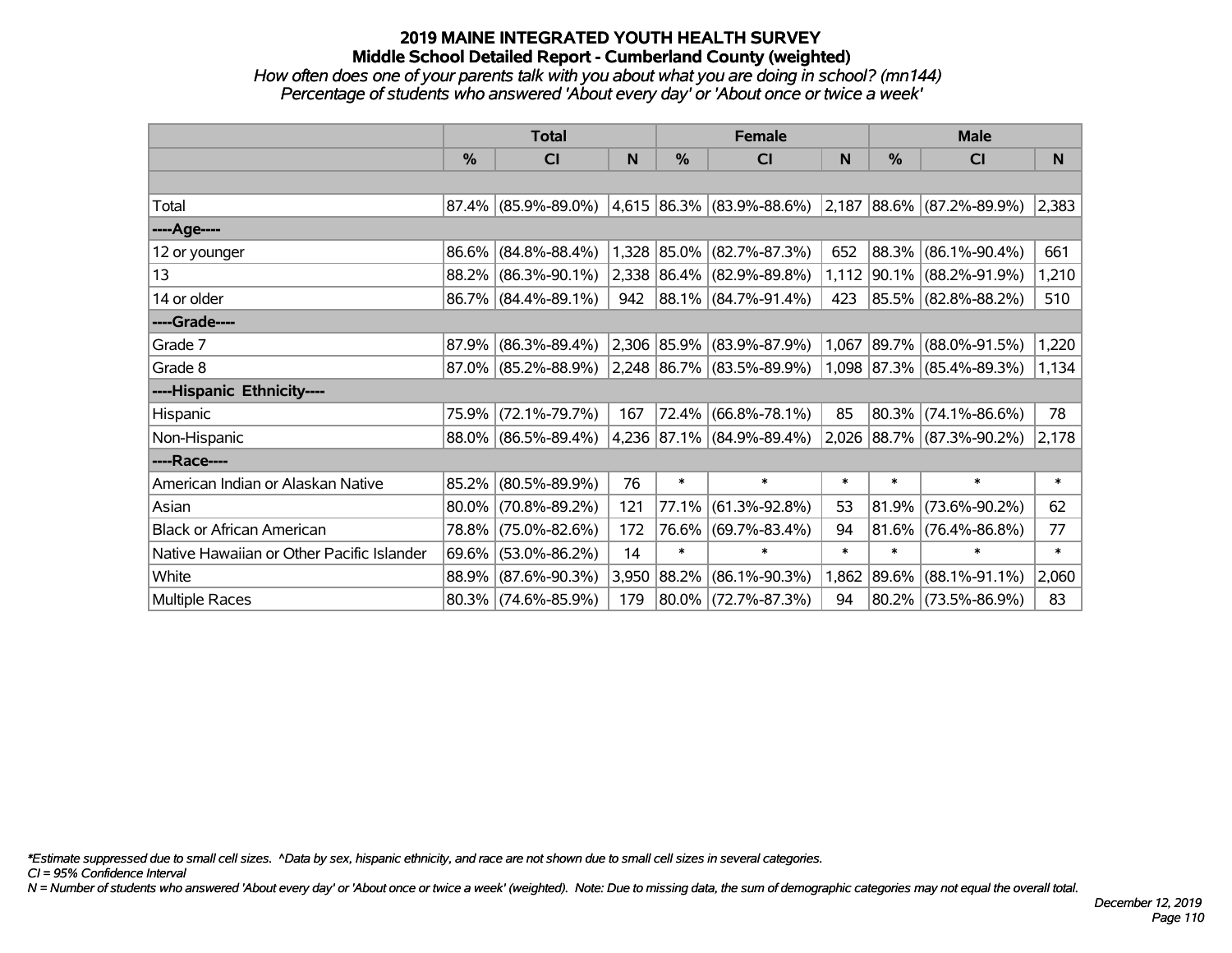#### **2019 MAINE INTEGRATED YOUTH HEALTH SURVEY Middle School Detailed Report - Cumberland County (weighted)** *How often does your family give you love and support? (mn188) Percentage of students who answered 'Most of the time' or 'Always'*

|                                           | <b>Total</b> |                        |       |            | <b>Female</b>                                            |        | <b>Male</b> |                                    |        |
|-------------------------------------------|--------------|------------------------|-------|------------|----------------------------------------------------------|--------|-------------|------------------------------------|--------|
|                                           | %            | <b>CI</b>              | N     | %          | <b>CI</b>                                                | N      | %           | <b>CI</b>                          | N      |
|                                           |              |                        |       |            |                                                          |        |             |                                    |        |
| Total                                     |              | 86.9% (85.2%-88.6%)    |       |            | 4,576  85.0%   (82.7%-87.3%)                             |        |             | $ 2,145 89.1\%  (87.5\% - 90.6\%)$ | 2,394  |
| ----Age----                               |              |                        |       |            |                                                          |        |             |                                    |        |
| 12 or younger                             | 88.5%        | $(86.7\% - 90.4\%)$    |       |            | 1,352 85.7% (82.6%-88.9%)                                | 654    | $ 91.9\% $  | $(89.3\% - 94.4\%)$                | 687    |
| 13                                        | $86.6\%$     | $(84.6\% - 88.7\%)$    |       |            | $2,290$ $ 84.9\% $ (81.8%-88.1%)                         | 1,090  |             | 88.5% (86.2%-90.7%)                | 1,185  |
| 14 or older                               |              | $85.4\%$ (82.6%-88.2%) | 927   |            | $ 84.1\% $ (80.7%-87.6%)                                 | 401    |             | 86.9% (83.1%-90.7%)                | 521    |
| ----Grade----                             |              |                        |       |            |                                                          |        |             |                                    |        |
| Grade 7                                   | 88.0%        | $(86.0\% - 90.0\%)$    |       |            | 2,306 85.6% (82.6%-88.6%)                                |        |             | 1,062 90.4% (88.0%-92.8%)          | 1,229  |
| Grade 8                                   |              | $86.3\%$ (84.2%-88.4%) |       |            | $ 2,218 84.8\% $ (82.0%-87.7%) 1,067 88.0% (85.9%-90.1%) |        |             |                                    | 1,141  |
| ----Hispanic Ethnicity----                |              |                        |       |            |                                                          |        |             |                                    |        |
| Hispanic                                  | 80.8%        | $(76.4\% - 85.1\%)$    | 176   | 77.9%      | $(72.1\% - 83.7\%)$                                      | 89     | 86.3%       | $(79.8\% - 92.9\%)$                | 85     |
| Non-Hispanic                              |              | 87.5% (85.7%-89.2%)    |       |            | 4,202 85.7% (83.4%-88.1%)                                | 1,984  |             | $ 89.2\% $ (87.6%-90.9%)           | 2,191  |
| ----Race----                              |              |                        |       |            |                                                          |        |             |                                    |        |
| American Indian or Alaskan Native         | 82.3%        | $(77.3\% - 87.3\%)$    | 74    |            | 74.8% (67.6%-82.1%)                                      | 27     | $ 87.1\% $  | $(79.7\% - 94.5\%)$                | 46     |
| Asian                                     | 82.6%        | $(77.5\% - 87.7\%)$    | 126   | $ 83.1\% $ | $(74.5\% - 91.6\%)$                                      | 57     | $ 84.4\% $  | $(76.0\% - 92.7\%)$                | 64     |
| <b>Black or African American</b>          | 80.2%        | $(74.3\% - 86.1\%)$    | 173   |            | 76.4% (65.9%-86.8%)                                      | 92     | 84.9%       | $(77.7\% - 92.0\%)$                | 80     |
| Native Hawaiian or Other Pacific Islander | 65.5%        | $(46.6\% - 84.5\%)$    | 13    | $\ast$     | $\ast$                                                   | $\ast$ | $\ast$      | $\ast$                             | $\ast$ |
| White                                     | 88.2%        | $(86.5\% - 89.8\%)$    | 3,904 | 86.9%      | $(84.5\% - 89.3\%)$                                      | 1,825  | $ 89.5\% $  | $(87.8\% - 91.2\%)$                | 2,057  |
| Multiple Races                            |              | 82.1% (77.6%-86.6%)    | 184   |            | 75.6% (66.6%-84.6%)                                      | 91     |             | 90.3% (85.9%-94.7%)                | 93     |

*\*Estimate suppressed due to small cell sizes. ^Data by sex, hispanic ethnicity, and race are not shown due to small cell sizes in several categories.*

*CI = 95% Confidence Interval*

*N = Number of students who answered 'Most of the time' or 'Always' (weighted). Note: Due to missing data, the sum of demographic categories may not equal the overall total.*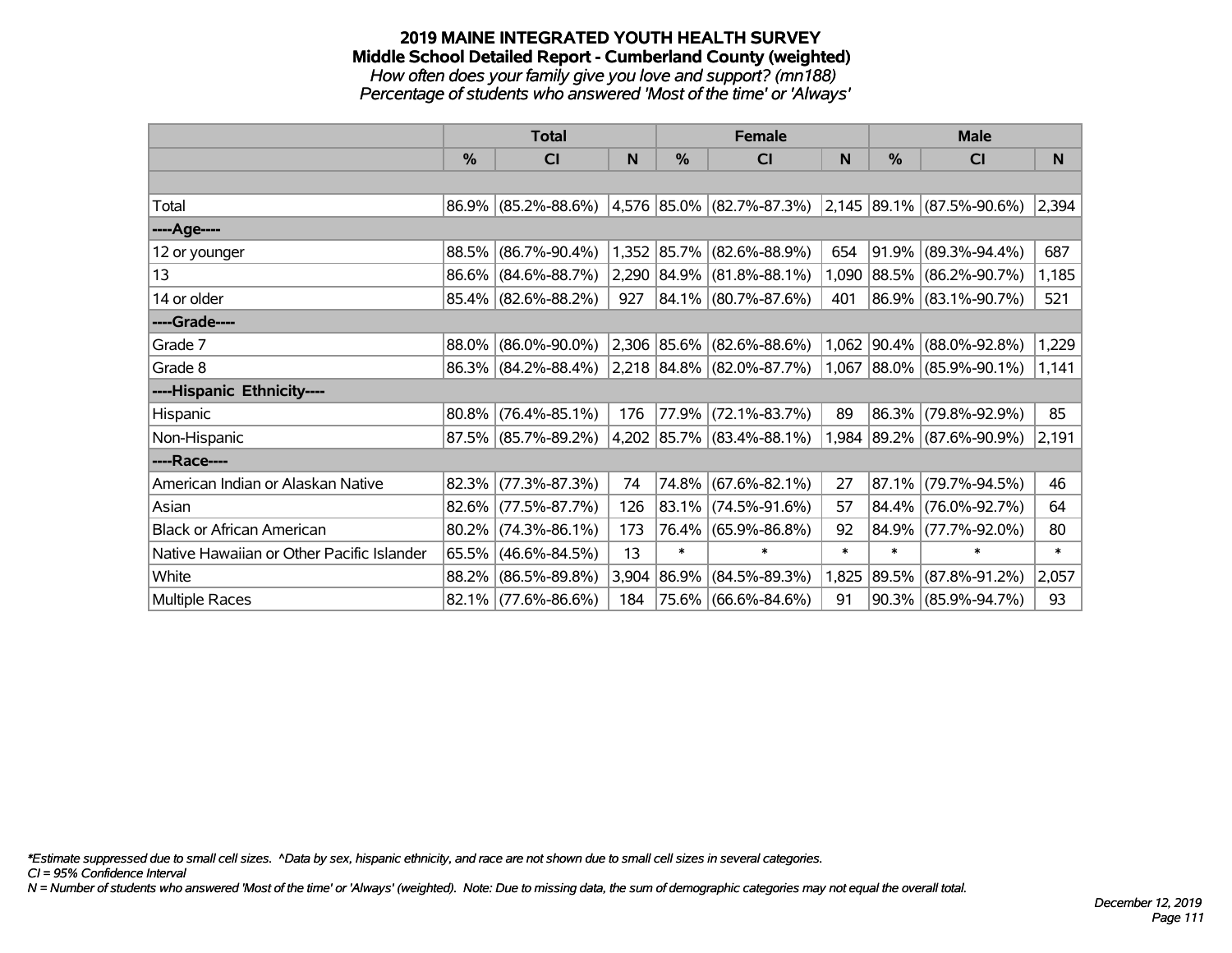#### **2019 MAINE INTEGRATED YOUTH HEALTH SURVEY Middle School Detailed Report - Cumberland County (weighted)** *Do you agree or disagree that in your community you feel like you matter to people? (mn148) Percentage of students who answered 'Strongly agree' or 'Agree'*

|                                           | <b>Total</b> |                        |        |             | <b>Female</b>             |        | <b>Male</b>   |                              |        |
|-------------------------------------------|--------------|------------------------|--------|-------------|---------------------------|--------|---------------|------------------------------|--------|
|                                           | $\%$         | C <sub>l</sub>         | N      | %           | <b>CI</b>                 | N      | $\frac{0}{0}$ | <b>CI</b>                    | N      |
|                                           |              |                        |        |             |                           |        |               |                              |        |
| Total                                     |              | $63.9\%$ (61.0%-66.8%) |        |             | 3,352 60.7% (57.4%-64.0%) |        |               | 1,530 67.3% (64.3%-70.3%)    | 1,798  |
| ----Age----                               |              |                        |        |             |                           |        |               |                              |        |
| 12 or younger                             | 65.4%        | $(61.0\% - 69.8\%)$    | 995    | 63.5%       | $(58.0\% - 69.0\%)$       | 485    |               | 67.8%   (63.1%-72.4%)        | 502    |
| 13                                        |              | $62.6\%$ (59.4%-65.7%) |        |             | 1,648 60.0% (55.9%-64.0%) | 768    |               | 65.5% (62.5%-68.6%)          | 873    |
| 14 or older                               |              | $64.9\%$ (61.5%-68.2%) | 702    |             | 57.9% (53.8%-62.1%)       | 276    |               | 70.6% (66.5%-74.8%)          | 422    |
| ----Grade----                             |              |                        |        |             |                           |        |               |                              |        |
| Grade 7                                   | 65.1%        | $(61.6\% - 68.7\%)$    |        | 1,696 63.3% | $(58.4\% - 68.1\%)$       | 783    |               | 67.4% (64.3%-70.5%)          | 907    |
| Grade 8                                   |              | $62.8\%$ (60.1%-65.4%) |        |             | 1,615 58.1% (55.6%-60.6%) | 731    |               | 67.6% (64.0%-71.1%)          | 876    |
| ----Hispanic Ethnicity----                |              |                        |        |             |                           |        |               |                              |        |
| Hispanic                                  | 60.6%        | $(53.4\% - 67.7\%)$    | 131    |             | 56.6% (47.2%-65.9%)       | 65     | 66.7%         | $(57.1\% - 76.3\%)$          | 64     |
| Non-Hispanic                              |              | $64.1\%$ (61.2%-66.9%) |        |             | 3,070 60.9% (57.5%-64.2%) | 1,409  |               | $ 67.4\%  (64.5\% - 70.2\%)$ | 1,644  |
| ----Race----                              |              |                        |        |             |                           |        |               |                              |        |
| American Indian or Alaskan Native         | 61.5%        | $(51.2\% - 71.7\%)$    | 55     | 51.7%       | $(34.7\% - 68.8\%)$       | 18     | 67.4%         | $(55.8\% - 79.0\%)$          | 36     |
| Asian                                     | 58.1%        | $(45.2\% - 71.0\%)$    | 88     | 55.6%       | $(39.7\% - 71.4\%)$       | 38     | 61.5%         | $(46.8\% - 76.1\%)$          | 47     |
| <b>Black or African American</b>          | 63.6%        | $(55.0\% - 72.1\%)$    | 137    |             | 65.5% (54.1%-76.8%)       | 79     | 60.8%         | $(52.7\% - 68.9\%)$          | 57     |
| Native Hawaiian or Other Pacific Islander | $\ast$       | $\ast$                 | $\ast$ | $\ast$      | $\ast$                    | $\ast$ | $\ast$        | $\ast$                       | $\ast$ |
| White                                     | 64.7%        | $(61.7\% - 67.7\%)$    |        | 2,856 61.5% | $(58.2\% - 64.8\%)$       | 1,290  | $ 68.0\% $    | $(64.7\% - 71.3\%)$          | 1,552  |
| Multiple Races                            |              | $53.9\%$ (47.3%-60.4%) | 119    |             | 49.8% (41.5%-58.1%)       | 60     |               | 58.9% (49.3%-68.4%)          | 58     |

*\*Estimate suppressed due to small cell sizes. ^Data by sex, hispanic ethnicity, and race are not shown due to small cell sizes in several categories.*

*CI = 95% Confidence Interval*

*N = Number of students who answered 'Strongly agree' or 'Agree' (weighted). Note: Due to missing data, the sum of demographic categories may not equal the overall total.*